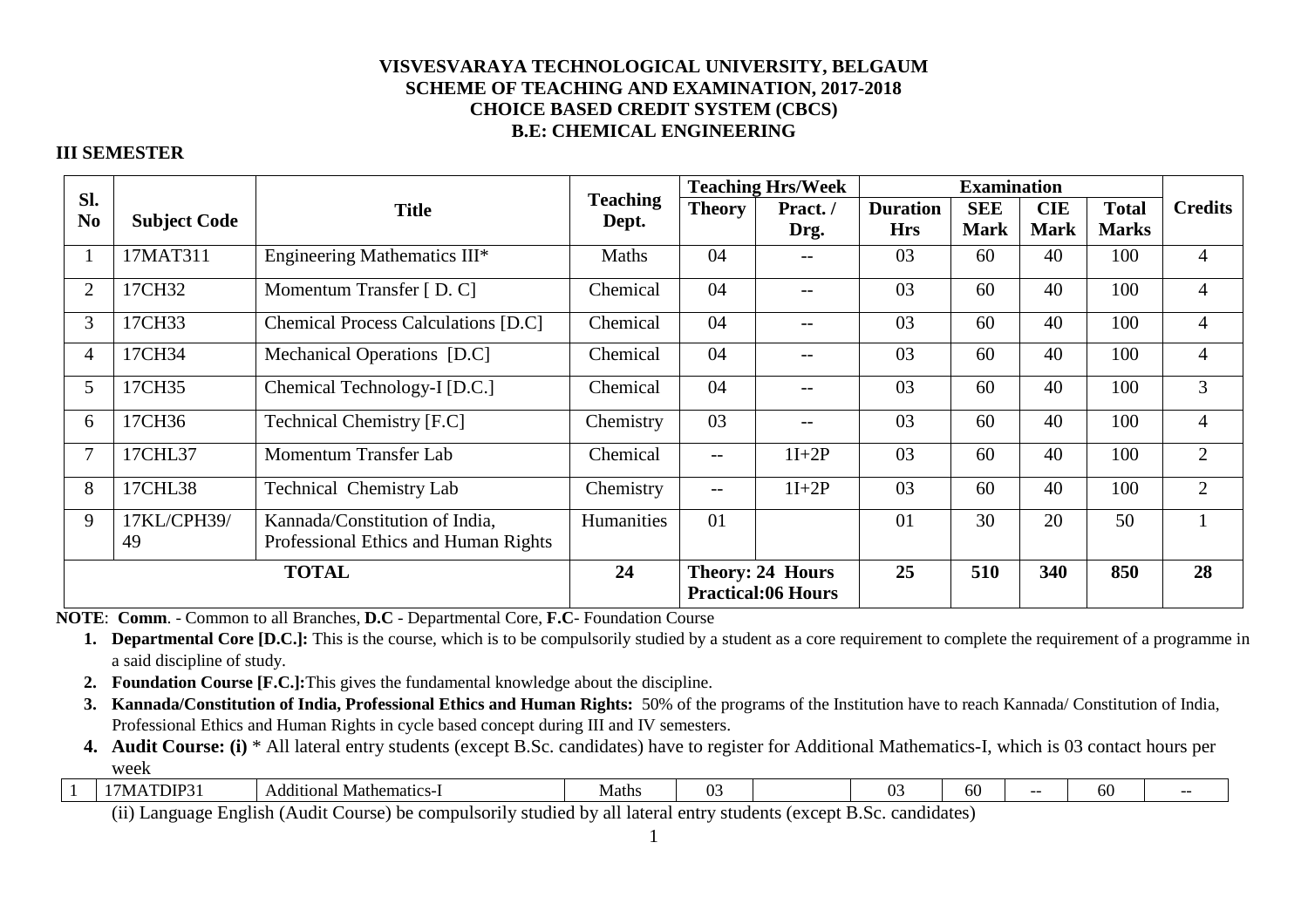## **IV SEMESTER**

|                                                                                                  |                                                         |                                     |                          | <b>Teaching Hrs/Week</b> |                                                      |                               | <b>Examination</b>         |                            |                              |                |
|--------------------------------------------------------------------------------------------------|---------------------------------------------------------|-------------------------------------|--------------------------|--------------------------|------------------------------------------------------|-------------------------------|----------------------------|----------------------------|------------------------------|----------------|
| Sl.<br>N <sub>0</sub>                                                                            | <b>Subject Code</b>                                     | <b>Title</b>                        | <b>Teaching</b><br>Dept. | <b>Theory</b>            | Pract./<br>Drg.                                      | <b>Duration</b><br><b>Hrs</b> | <b>SEE</b><br><b>Marks</b> | <b>CIE</b><br><b>Marks</b> | <b>Total</b><br><b>Marks</b> | <b>Credits</b> |
|                                                                                                  | 17MAT41                                                 | Engineering Mathematics IV*         | <b>Maths</b>             | 04                       | $\overline{\phantom{m}}$                             | 03                            | 60                         | 40                         | 100                          | $\overline{4}$ |
| $\overline{2}$                                                                                   | 17CH42                                                  | Chemical Technology-II [D.C.]       | Chemical                 | 04                       | $\qquad \qquad -$                                    | 03                            | 60                         | 40                         | 100                          | 3              |
| 3                                                                                                | 17CH43                                                  | Chemical Engg Thermodynamics [D. C] | Chemical                 | 04                       | $\qquad \qquad -$                                    | 03                            | 60                         | 40                         | 100                          | $\overline{4}$ |
| $\overline{4}$                                                                                   | 17CH44                                                  | Material Science [D.C]              | Chemical                 | 04                       | $- -$                                                | 03                            | 60                         | 40                         | 100                          | 4              |
| 5                                                                                                | 17CH45                                                  | Process Heat Transfer [D. C]        | Chemical                 | 04                       | --                                                   | 03                            | 60                         | 40                         | 100                          | $\overline{4}$ |
| 6                                                                                                | 17CH46                                                  | Instrumental Analysis [F.C]         | Chemistry                | 03                       | $- -$                                                | 03                            | 60                         | 40                         | 100                          | $\overline{4}$ |
| $\overline{7}$                                                                                   | 17CHL47                                                 | Chemical Engg. Drawing Lab          | Chemical                 | $- -$                    | $1I+2P$                                              | 03                            | 60                         | 40                         | 100                          | $\overline{2}$ |
| 8                                                                                                | <b>Mechanical Operations Lab</b><br>17CHL48<br>Chemical |                                     | $\overline{\phantom{m}}$ | $1I+2P$                  | 03                                                   | 60                            | 40                         | 100                        | $\overline{2}$               |                |
| 9<br>17KL/CPH39/<br>Kannada/Constitution of India,<br>Professional Ethics and Human Rights<br>49 |                                                         | Humanities                          | 01                       |                          | 01                                                   | 30                            | 20                         | 50                         |                              |                |
|                                                                                                  | <b>TOTAL</b>                                            |                                     |                          |                          | <b>Theory: 24 Hours</b><br><b>Practical:06 Hours</b> | 25                            | 510                        | 340                        | 850                          | 28             |

**NOTE**: **Comm**. - Common to all Branches, **D.C** - Departmental Core, **F.C**- Foundation Course

 **1. Departmental Core [D.C.]:** This is the course, which is to be compulsorily studied by a student as a core requirement to complete the requirement of a programme in a said discipline of study.

- **2. Foundation Course [F.C.]:** This gives the fundamental knowledge about the discipline.
- **3. Kannada/Constitution of India, Professional Ethics and Human Rights:** 50% of the programs of the Institution have to reach Kannada/ Constitution of India, Professional Ethics and Human Rights in cycle based concept during III and IV semesters.
- **4. Audit Course: (i)** \* All lateral entry students (except B.Sc. candidates) have to register for Additional Mathematics-I, which is 03 contact hours per week

|  |  | $- -$<br>DIP. | Mathematics-<br>. de $\sim$<br>Au<br>. | viaths | ωs<br>$\mathbf{U}$ . |  | $\sim$<br>$\mathbf{v}$ . | 60 |  | - -<br>60 | - |  |
|--|--|---------------|----------------------------------------|--------|----------------------|--|--------------------------|----|--|-----------|---|--|
|--|--|---------------|----------------------------------------|--------|----------------------|--|--------------------------|----|--|-----------|---|--|

(ii) Language English (Audit Course) be compulsorily studied by all lateral entry students (except B.Sc. candidates)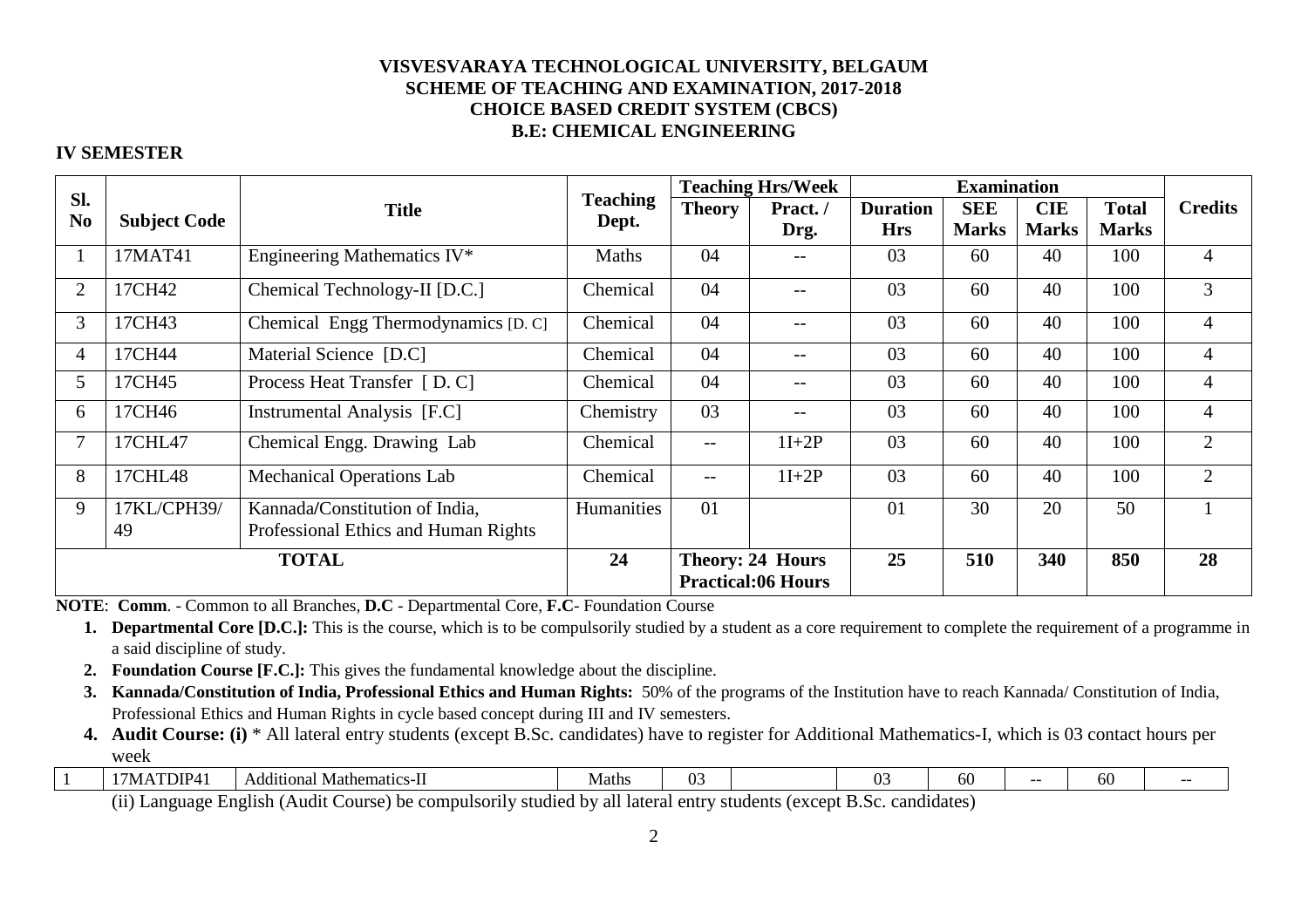### **V SEMESTER**

|                                                             |                |                                         |                 |                                               | <b>Teaching Hrs/Week</b>              |                 | <b>Examination</b> |              |                             |                |
|-------------------------------------------------------------|----------------|-----------------------------------------|-----------------|-----------------------------------------------|---------------------------------------|-----------------|--------------------|--------------|-----------------------------|----------------|
| Sl.<br>N <sub>0</sub>                                       | <b>Subject</b> | <b>Title</b>                            | <b>Teaching</b> | <b>Theory</b>                                 | Pract./                               | <b>Duration</b> | <b>SEE</b>         | <b>CIE</b>   | <b>Total</b>                | <b>Credits</b> |
|                                                             | Code           |                                         | Dept.           |                                               | Drg.                                  | <b>Hrs</b>      | <b>Marks</b>       | <b>Marks</b> | <b>Marks</b>                |                |
|                                                             | 17CH51         | Process Industry Management [D.C.]      | Chemical        | 04                                            | $ -$                                  | 03              | 60                 | 40           | 100                         |                |
| $\overline{2}$                                              | 17CH52         | Mass Transfer Operations-I [D. C.]      | Chemical        | 04                                            | $\hspace{0.05cm}$ – $\hspace{0.05cm}$ | 03              | 60                 | 40           | 100                         | 4              |
| 3                                                           | 17CH53         | Chemical Reaction Engineering-I [D. C.] | Chemical        | 04                                            | $\hspace{0.05cm}$ – $\hspace{0.05cm}$ | 03              | 60                 | 40           | 100                         | 4              |
| 4                                                           | 17CH54         | Chemical Equipment Design [D. C.]       | Chemical        | 04                                            | $\hspace{0.05cm}$ – $\hspace{0.05cm}$ | 03              | 60                 | 40           | 100                         | 4              |
| 5                                                           | 17CH55X        | Professional Elective-I [P. E.]         | Chemical        | 03                                            | $\hspace{0.05cm}$ – $\hspace{0.05cm}$ | 03              | 60                 | 40           | 100                         | 3              |
| 6                                                           | 17CH56X        | Open Elective-I [O.E.]                  | Any Dept.       | 03                                            | $\hspace{0.05cm}$ – $\hspace{0.05cm}$ | 03              | 60                 | 40           | 100                         | 3              |
|                                                             | 17CHL57        | <b>Heat Transfer Laboratory</b>         | Chemical        | $- -$                                         | $1I+2P$                               | 03              | 60                 | 40           | 100                         | $\overline{2}$ |
| 8<br>Pollution Control and Instrumental Analysis<br>17CHL58 |                | Chemical                                | $- -$           | $1I+2P$                                       | 03                                    | 60              | 40                 | 100          | $\mathcal{D}_{\mathcal{L}}$ |                |
| Laboratory                                                  |                |                                         |                 |                                               |                                       |                 |                    |              |                             |                |
|                                                             | <b>TOTAL</b>   |                                         | 24              | Theory: 22 Hours<br><b>Practical:06 Hours</b> |                                       | 24              | 480                | <b>320</b>   | 800                         | 26             |

|         | 17CH55X: Professional Elective-I |         | 17CH56X: Open Elective-I ***                 |
|---------|----------------------------------|---------|----------------------------------------------|
| 17CH551 | Oils and Fats Technology         | 17CH561 | Process Waste Water Management               |
| 17CH552 | Petroleum Refining Engineering   | 17CH562 | Process Air Pollution and Control            |
| 17CH553 | <b>Pharmaceutical Technology</b> | 17CH563 | Solid Waste Management in Process Industries |
| 17CH554 | Polymer Technology               | 17CH564 | Process Safety and Environmental Management  |
|         |                                  | 17NC565 | <b>Essentials of NCC</b>                     |

1. Departmental Core [D.C.]: This is the course, which is to be compulsorily studied by a student as a core requirement to complete the requirement of a programme in a said discipline of study**. 2. Professional Elective [P.E.]:** Elective relevant to chosen specialization/ branch**, 3. Open Elective [O.E.]:** Electives from other technical and/or emerging subject areas.

**\*\*\***Students can select any one of the open electives offered by any Department (Please refer to consolidated list of VTU for open electives).

Selection of an open elective is not allowed, if: · The candidate has no pre – requisite knowledge, · The candidate has studied similar content course during previous semesters. The syllabus content of the selected open elective is similar to that of Departmental core course(s) or to be studied Professional elective(s). Registration to open electives shall be documented under the guidance of Programme Coordinator and Adviser.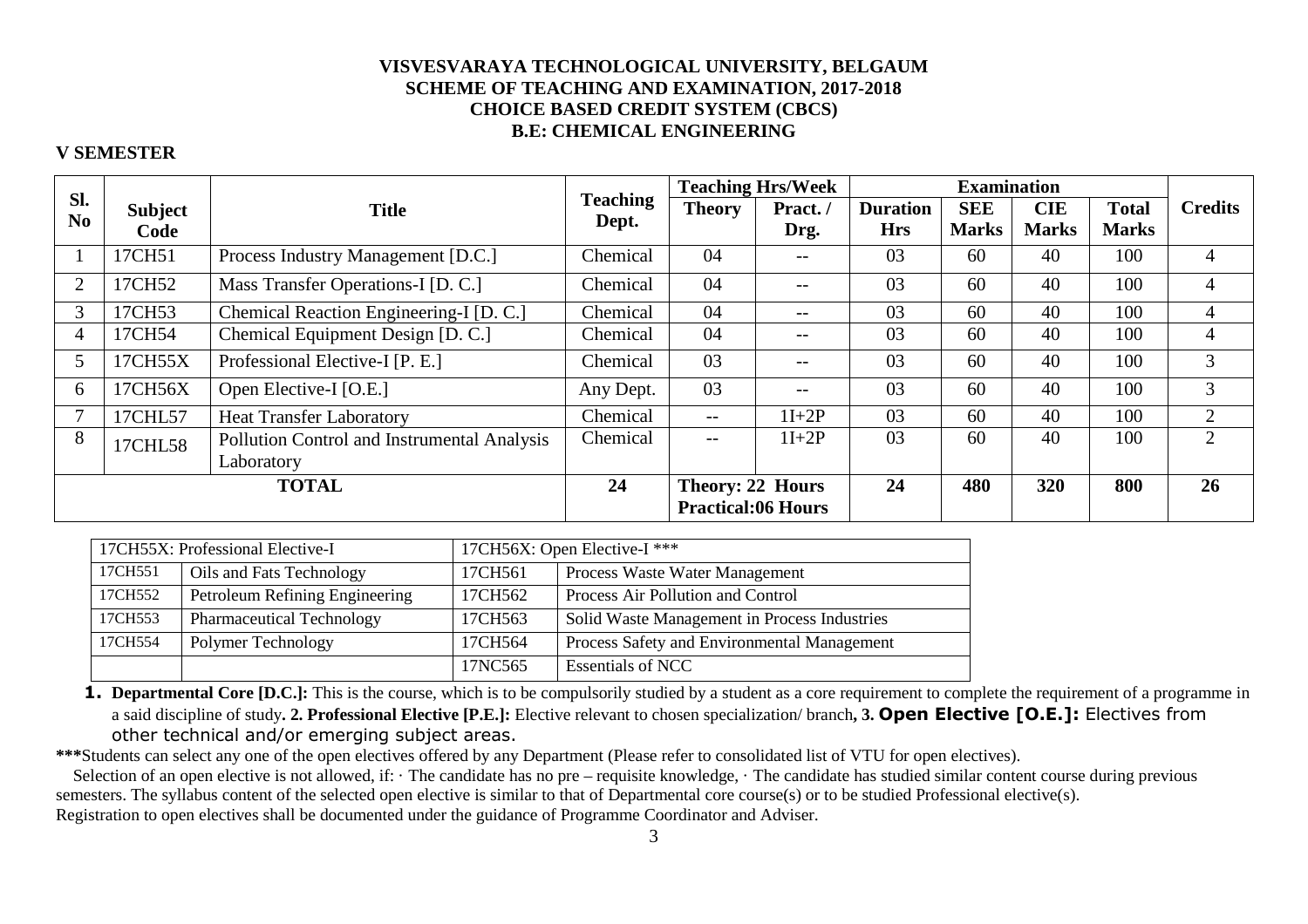### **VI SEMESTER**

|                                                            | Sl.<br><b>Subject</b> |                                             |                   | <b>Teaching Hrs/Week</b>  |         | <b>Examination</b> |              |              |              |                |
|------------------------------------------------------------|-----------------------|---------------------------------------------|-------------------|---------------------------|---------|--------------------|--------------|--------------|--------------|----------------|
|                                                            |                       | <b>Title</b>                                | <b>Teaching</b>   | <b>Theory</b>             | Pract./ | <b>Duration</b>    | <b>SEE</b>   | <b>CIE</b>   | <b>Total</b> | <b>Credits</b> |
| N <sub>0</sub>                                             | Code                  |                                             | Dept.             |                           | Drg.    | <b>Hrs</b>         | <b>Marks</b> | <b>Marks</b> | <b>Marks</b> |                |
|                                                            | 17CH61                | Chemical Reaction Engineering-II [D. C.]    | Chemical          | 04                        |         | 03                 | 60           | 40           | 100          | 4              |
| $\overline{2}$                                             | 17CH62                | Mass Transfer Operations-II [D. C.]         | Chemical          | 04                        | $-$     | 03                 | 60           | 40           | 100          | 4              |
| 3                                                          | 17CH63                | Industrial Pollution Control [D. C.]        | Chemical          | 04                        | $- -$   | 03                 | 60           | 40           | 100          | 4              |
| 4                                                          | 17CH64                | Process Equipment Design and Drawing [D.C.] | Chemical          | 04                        | $- -$   | 03                 | 60           | 40           | 100          | 4              |
| 5                                                          | 17CH65X               | Professional Elective-II [P.E.]             | Chemical          | 03                        | $- -$   | 03                 | 60           | 40           | 100          | 3              |
| 6                                                          | 17CH66X               | Open Elective-II [O.E.]                     | Any Dept.         | 03                        | $- -$   | 03                 | 60           | 40           | 100          | 3              |
| <b>Chemical Reaction Engineering Laboratory</b><br>17CHL67 |                       | Chemical                                    | $\qquad \qquad -$ | $1I+2P$                   | 03      | 60                 | 40           | 100          | 2            |                |
| 8<br><b>Mass Transfer Operations Laboratory</b><br>17CHL68 |                       | Chemical                                    | $--$              | $1I+2P$                   | 03      | 60                 | 40           | 100          | 2            |                |
|                                                            | <b>TOTAL</b>          |                                             |                   | <b>Theory: 22 Hours</b>   |         | 24                 | 480          | 320          | 800          | 26             |
|                                                            |                       |                                             |                   | <b>Practical:06 Hours</b> |         |                    |              |              |              |                |

| 17CH66X: Open Elective-II |                                        |  |  |  |  |
|---------------------------|----------------------------------------|--|--|--|--|
| 17CH661                   | Food Technology                        |  |  |  |  |
| 17CH662                   | <b>Sugar Technology</b>                |  |  |  |  |
| 17CH663                   | Petro-Chemical Engineering             |  |  |  |  |
| 17CH664                   | <b>Polymer and Plastic Engineering</b> |  |  |  |  |
|                           |                                        |  |  |  |  |

**1. Departmental Core [D.C.]:** This is the course, which is to be compulsorily studied by a student as a core requirement to complete the requirement of a programme in a said discipline of study**.** 

**2. Professional Elective [P.E.]:** Elective relevant to chosen specialization/ branch**,**

**3. Open Elective [O.E.]:** Electives from other technical and/or emerging subject areas.

**\*\*\***Students can select any one of the open electives offered by any Department (Please refer to consolidated list of VTU for open electives).

Selection of an open elective is not allowed, if: · The candidate has no pre – requisite knowledge, · The candidate has studied similar content course during previous

semesters. The syllabus content of the selected open elective is similar to that of Departmental core course(s) or to be studied Professional elective(s).

Registration to open electives shall be documented under the guidance of Programme Coordinator and Adviser.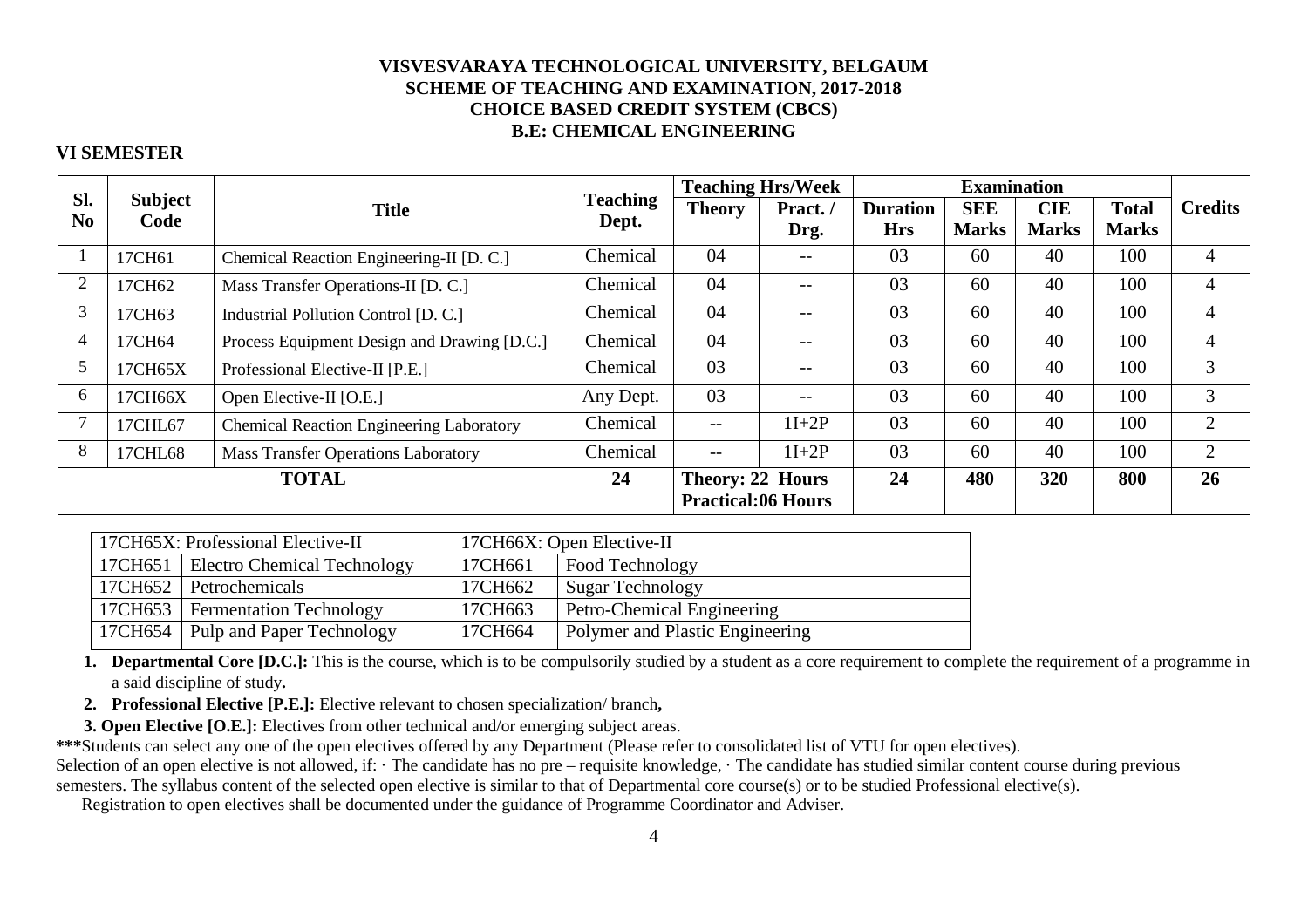## **VII SEMESTER**

|                       |                        |                                             |                          | <b>Teaching Hrs/Week</b> |                 | <b>Examination</b>            |                            |                           |                              |                |
|-----------------------|------------------------|---------------------------------------------|--------------------------|--------------------------|-----------------|-------------------------------|----------------------------|---------------------------|------------------------------|----------------|
| Sl.<br>N <sub>0</sub> | <b>Subject</b><br>Code | <b>Title</b>                                | <b>Teaching</b><br>Dept. | <b>Theory</b>            | Pract./<br>Drg. | <b>Duration</b><br><b>Hrs</b> | <b>SEE</b><br><b>Marks</b> | <b>CIE</b><br><b>Mark</b> | <b>Total</b><br><b>Marks</b> | <b>Credits</b> |
|                       | 17CH71                 | Biochemical Engineering [D. C.]             | Chemical                 | 04                       | $- -$           | 03                            | 60                         | 40                        | 100                          |                |
| ി                     | 17CH72                 | Computer Applications and Modeling [D. C.]  | Chemical                 | 04                       | $- -$           | 03                            | 60                         | 40                        | 100                          |                |
|                       | 17CH73                 | Process Control and Instrumentation [D. C.] | Chemical                 | 04                       | $- -$           | 03                            | 60                         | 40                        | 100                          |                |
|                       | 17CH74X                | Professional Elective-III [P.E.]            | Chemical                 | 03                       | $- -$           | 03                            | 60                         | 40                        | 100                          |                |
|                       | 17CH75X                | Professional Elective - IV[P.E.]            | Chemical                 | 03                       | $- -$           | 03                            | 60                         | 40                        | 100                          |                |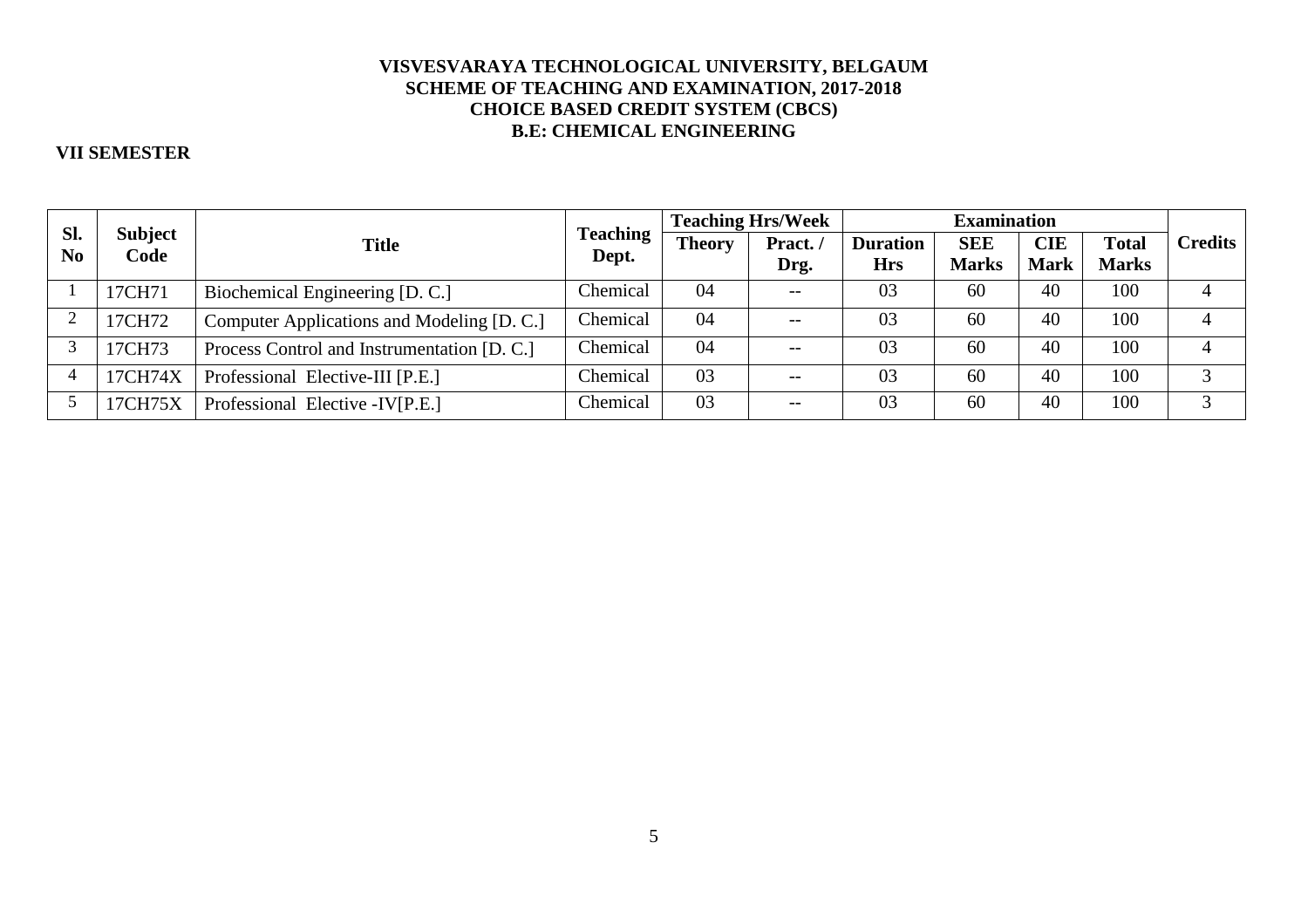| $\sigma$ | 17CHL76                                                             | <b>Process Control Laboratory</b>           | Chemical | $- -$                                 | $1I+2P$                            | 03    | 60    | 40  | 100 |                |  |
|----------|---------------------------------------------------------------------|---------------------------------------------|----------|---------------------------------------|------------------------------------|-------|-------|-----|-----|----------------|--|
|          | 17CHL77                                                             | <b>Computer Applications and Simulation</b> | Chemical | $- -$                                 | $1I+2P$                            | 03    | 60    | 40  | 100 | 2              |  |
| 8        | 17CHP78                                                             | Project Phase $-I$ + Project Work Seminar   | Chemical | --                                    | 03                                 | $- -$ | $- -$ | 100 | 100 | $\overline{2}$ |  |
|          |                                                                     | <b>TOTAL</b>                                | 24       | <b>Theory: 18 Hours</b>               |                                    | 21    | 420   | 380 | 800 | 24             |  |
|          |                                                                     |                                             |          | <b>Practical and</b>                  |                                    |       |       |     |     |                |  |
|          |                                                                     |                                             |          | <b>Project: 09 Hours</b>              |                                    |       |       |     |     |                |  |
|          | 17CH74X : Professional Elective-III                                 |                                             |          |                                       | 17CH75X : Professional Elective-IV |       |       |     |     |                |  |
|          | Applied Mathematics in Chemical Engineering<br>17CH741              |                                             |          | 17CH751<br><b>Composite Materials</b> |                                    |       |       |     |     |                |  |
|          | <b>Chemical Process Integration</b><br>17CH742                      |                                             |          | 17CH752                               | Cement and Ceramic Technology.     |       |       |     |     |                |  |
|          | <b>Transport Process and Modeling of Aquatic Systems</b><br>17CH743 |                                             |          | 17CH753                               | <b>Novel Separation Techniques</b> |       |       |     |     |                |  |
|          | Pilot Plant and Scale-up Studies<br>17CH744                         |                                             |          |                                       | Downstream Processing              |       |       |     |     |                |  |

- **1. Departmental Core [D.C.]:** This is the course, which is to be compulsorily studied by a student as a core requirement to complete the requirement of a programme in a said discipline of study**.**
- **2. Professional Elective [P.E.]:** Elective relevant to chosen specialization/ branch**,**
- **3. Project Phase I and Project Work Seminar:** Comprises of Literature Survey, Problem identification, Objectives and Methodology. CIE marks shall be based on the report covering Literature Survey, Problem identification, Objectives and Methodology and Seminar presentation skill.

## **VIII SEMESTER**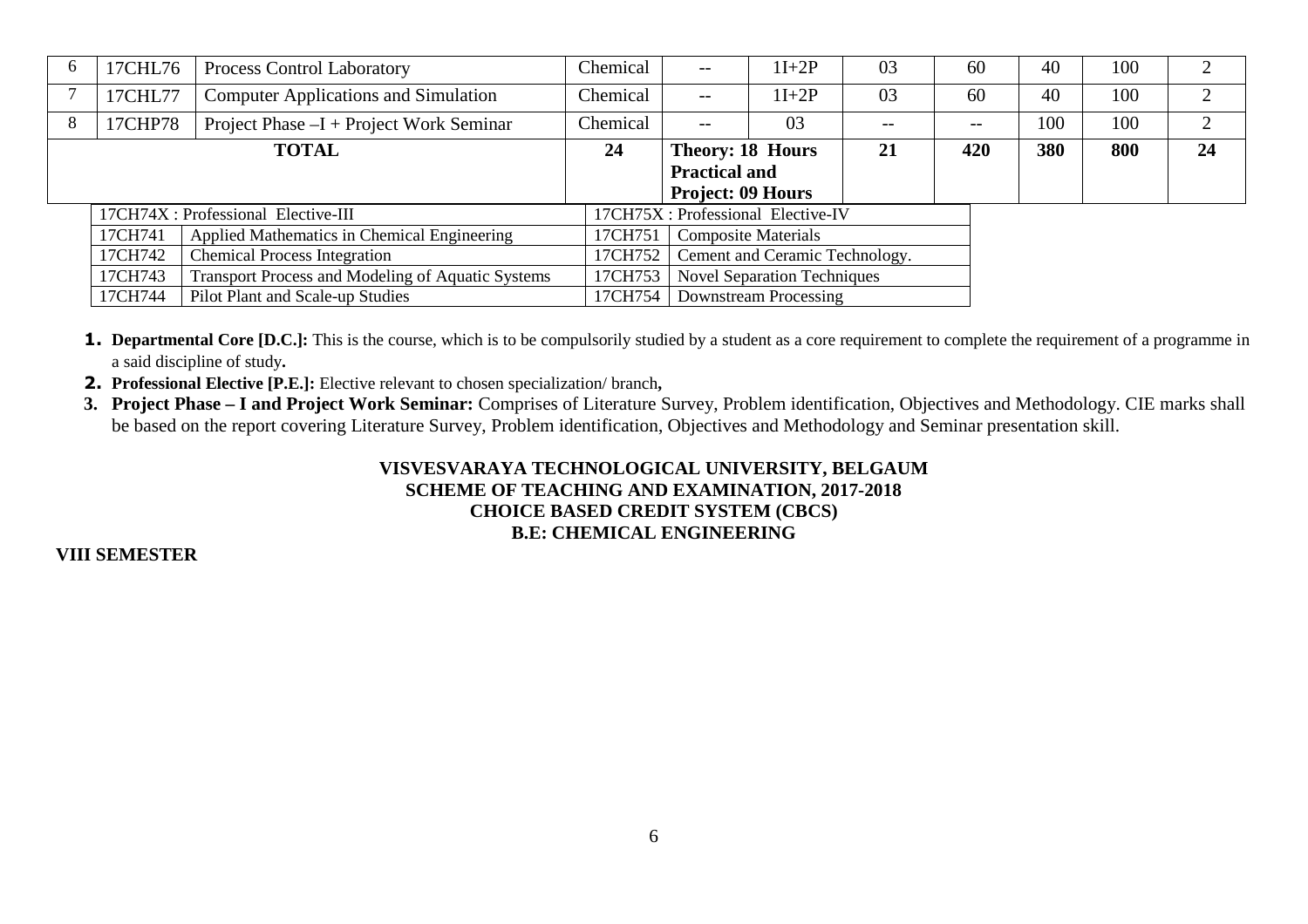|  | 17CH83X: Professional Elective-V                        |
|--|---------------------------------------------------------|
|  | 17CH831   Chemical Plant Utilities and safety           |
|  | 17CH832   Multicomponent Distillation                   |
|  | 17CH833   Energy Technology                             |
|  | 17CH834   Interfacial Phenomena and Surface Engineering |

**1. Departmental Core [D.C.]:** This is the course, which is to be compulsorily studied by a student as a core requirement to complete the requirement of a

|                         | Sl.<br>Subject |                                    |                 |                                                | <b>Teaching Hrs/Week</b> | <b>Examination</b> |              |              |              |                |
|-------------------------|----------------|------------------------------------|-----------------|------------------------------------------------|--------------------------|--------------------|--------------|--------------|--------------|----------------|
|                         |                | <b>Title</b>                       | <b>Teaching</b> | <b>Theory</b>                                  | Pract./                  | <b>Duration</b>    | <b>SEE</b>   | <b>CIE</b>   | <b>Total</b> | <b>Credits</b> |
| N <sub>0</sub>          | Code           |                                    | Dept.           |                                                | Drg.                     | <b>Hrs</b>         | <b>Marks</b> | <b>Marks</b> | <b>Marks</b> |                |
|                         | 17CH81         | Transport Phenomena [D. C.]        | Chemical        | 04                                             | --                       | 03                 | 60           | 40           | 100          | 4              |
| 2                       | 17CH82         | Process Engineering Economics and  | Chemical        | 04                                             | $--$                     | 03                 | 60           | 40           | 100          | 4              |
|                         |                | Management [D. C.]                 |                 |                                                |                          |                    |              |              |              |                |
| 3                       | 17CH83X        | Professional Elective-V [P.E.]     | Chemical        | 03                                             | $--$                     | 03                 | 60           | 40           | 100          | 3              |
| 4                       | 17CH84         | Internship / Professional Practice | Chemical        |                                                | <b>Industry Oriented</b> |                    | 50           | 50           | 100          |                |
|                         | 17CHP85        | Project Work -II                   | Chemical        | --                                             | 6                        | 03                 | 100          | 100          | 200          | 6              |
| Seminar<br>6<br>17CHS86 |                | Chemical                           | $- -$           | 4                                              |                          | $- -$              | 100          | 100          |              |                |
|                         | <b>TOTAL</b>   |                                    | 24              | <b>Theory: 11 Hours</b>                        |                          | 15                 | 330          | 370          | 700          | 20             |
|                         |                |                                    |                 | <b>Project and</b><br><b>Seminar: 10 Hours</b> |                          |                    |              |              |              |                |

programme in a said discipline of study**. 2. Professional Elective [P.E.]:** Elective relevant to chosen specialization/ branch**,** 

**3. Internship/ Professional Practice:** 4 Weeks internship to be completed between the (VI and VII semester vacation) and/or (VII and VIII semester vacation) period.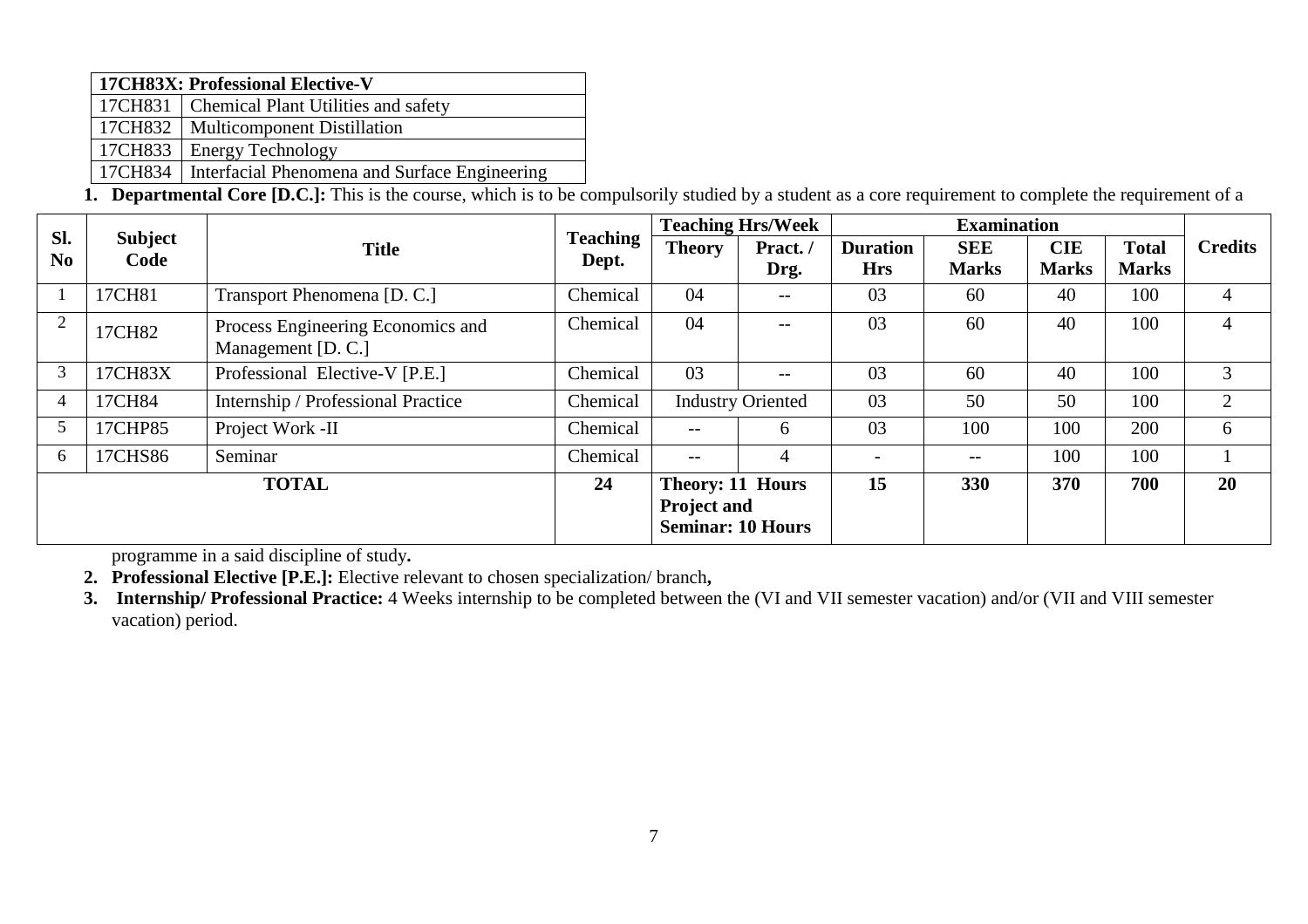### **ENGINEERING MATHEMATICS III**

**Hrs/Week : 04 SEE Marks: 60 Credits: 04** 

**Sub Code : 17MAT31 CIE Marks:40 Total Hrs** : 50 **Exam Hours: 03** 

### [COMMON TO ALL BRANCHES]

### **MOMENTUM TRANSFER**

**Sub Code : 17CH32 CIE Marks: 40 Hrs/Week : 04** SEE Marks: 60 **Total Hrs** : 50 **Exam Hours: 03 Credits: 04** 

### **COURSE OBJECTIVES:** The students will

- 1. Understand concepts on nature of fluids, pressure concepts and measurement of pressure by various experimental methods and by mathematical relations and enhancement of problem solving skills.
- 2. Learn detailed explanation on types of fluids, stress and velocity relations, type of fluid flow and boundary layer relations.
- 3. Understand relationship between kinetic energy, potential energy, internal energy and work complex flow systems using Bernoulli's equation with application to industrial problems.
- 4. Understand clear concepts on Flow of incompressible fluids in conduits and thin layers and friction factor variations with velocity and friction losses using Bernoulli's Equations and they will be demonstrated experimentally.
- 5. Study Flow of compressible fluids, Dimensional analysis, Dimensional homogeneity and various dimensionless numbers and their applications.
- **6.** Understand principles and working of various types of pumps, transportation and metering of fluids using various experimental techniques and applications to industry.

| <b>Module 1</b>                                                        | <b>Content</b>                                                              | <b>Contact</b> | <b>Blooms</b>   |
|------------------------------------------------------------------------|-----------------------------------------------------------------------------|----------------|-----------------|
|                                                                        |                                                                             | <b>Hours</b>   | <b>Taxonomy</b> |
| <b>FLUID STATICS AND ITS APPLICATIONS:</b>                             |                                                                             | 5Hrs           | $L-1, L-2$      |
|                                                                        | Concept of unit operations, Concept of momentum transfer, Nature of fluids  |                |                 |
|                                                                        | and pressure concept, variation of pressure with height – hydrostatic       |                |                 |
|                                                                        | equilibrium, Barometric equation, Measurement of fluid pressure -           |                |                 |
|                                                                        | manometers, Continuous gravity decanter, Centrifugal decanter.              |                |                 |
|                                                                        | <b>FLUID FLOW PHENOMENA:</b>                                                | 5Hrs           | $L-1, L2$       |
|                                                                        | Type of fluids – shear stress and velocity gradient relation, Newtonian and |                |                 |
| Non- Newtonian fluids, Viscosity of gases and liquids. Types of flow – |                                                                             |                |                 |
| laminar and turbulent flow, Reynolds stress, Eddy viscosity. Flow in   |                                                                             |                |                 |
|                                                                        | boundary layers, Reynolds number, and Boundary layer separation and wake    |                |                 |
| formation.                                                             |                                                                             |                |                 |
| <b>Module 2</b>                                                        | <b>Content</b>                                                              | <b>Contact</b> | <b>Blooms</b>   |
|                                                                        |                                                                             | <b>Hours</b>   | <b>Taxonomy</b> |
|                                                                        | <b>BASIC EQUATIONS OF FLUID FLOW:</b>                                       | 6Hrs           | $L-2, L-3$      |
|                                                                        | Average velocity, Mass velocity, Continuity equation, Euler and Bernoulli   |                |                 |
|                                                                        | equations Modified equations for real fluids with correction factors, Pump  |                |                 |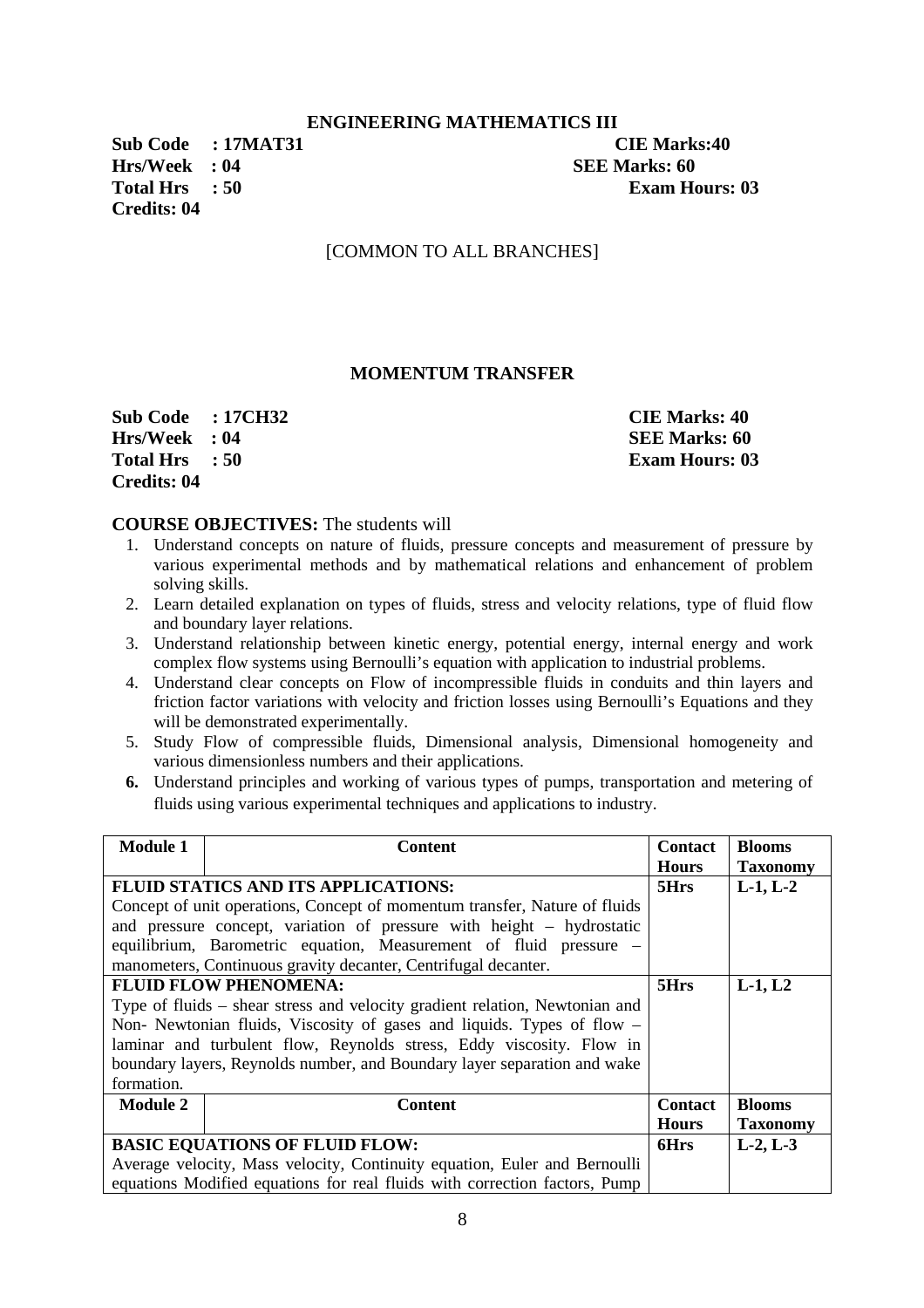| work in Bernoulli equation, Angular momentum equation.                   |                                                                              |                |                 |
|--------------------------------------------------------------------------|------------------------------------------------------------------------------|----------------|-----------------|
| FLOW OF INCOMPRESSIBLE FLUIDS IN CONDUITS AND THIN                       |                                                                              |                | $L-2, L-3$      |
| <b>LAYERS:</b>                                                           |                                                                              |                |                 |
|                                                                          | Laminar flow through circular and non-circular conduits, Hagen Poiseuille    |                |                 |
|                                                                          | equation, Laminar flow of Non-Newtonian liquids, Turbulent flow in pipes     |                |                 |
| and closed channels.                                                     |                                                                              |                |                 |
| <b>Module 3</b>                                                          | <b>Content</b>                                                               | <b>Contact</b> | <b>Blooms</b>   |
|                                                                          |                                                                              | <b>Hours</b>   | <b>Taxonomy</b> |
|                                                                          | FLOW OF INCOMPRESSIBLE FLUIDS IN CONDUITS AND THIN                           | 4Hrs           | $L-2, L-3$      |
| LAYERS:(Contd)                                                           |                                                                              |                |                 |
|                                                                          | Friction factor chart, friction from changes in velocity or direction, Form  |                |                 |
|                                                                          | friction losses in Bernoulli equation, Flow of fluids in thin layers         |                |                 |
|                                                                          | <b>FLOW OF COMPRESSIBLE FLUIDS:</b>                                          | 6Hrs           | $L-2, L-3$      |
|                                                                          | Continuity equation, Concept of Mach number, Total energy balance,           |                |                 |
|                                                                          | Velocity of sound, Ideal gas equations, Flow through variable-area conduits, |                |                 |
|                                                                          | Adiabatic frictional flow, Isothermal frictional flow (elementary treatment  |                |                 |
| only).                                                                   |                                                                              |                |                 |
| <b>Module 4</b>                                                          | <b>Content</b>                                                               | <b>Contact</b> | <b>Blooms</b>   |
|                                                                          |                                                                              |                | <b>Taxonomy</b> |
| <b>TRANSPORTATION AND METERING OF FLUIDS:</b>                            |                                                                              | 10Hrs          | $L-2, L-3$      |
|                                                                          | Pipes, Fittings and valves, Measurement of fluid and gas flow rates by       |                |                 |
|                                                                          | orifice meter, rotameter and pitot tube, Elementary concept of target meter, |                |                 |
|                                                                          | vortex-shedding meters, turbine meters, positive displacement meters,        |                |                 |
|                                                                          | magnetic meters, coriolis meters and thermal meters, Flow through open       |                |                 |
|                                                                          | channel-weirs and notches.                                                   |                |                 |
| <b>Module 5</b>                                                          | <b>Content</b>                                                               | <b>Contact</b> | <b>Blooms</b>   |
|                                                                          |                                                                              | <b>Hours</b>   | <b>Taxonomy</b> |
| <b>PUMPS:</b>                                                            |                                                                              | 4Hrs           | $L-2, L-3$      |
| Performance and Characteristics of pumps-positive displacement and       |                                                                              |                |                 |
| centrifugal pumps, Fans, compressors, and blowers.                       |                                                                              |                |                 |
|                                                                          | <b>INTRODUCTION TO UNSTEADY STATE FLOW:</b>                                  | 2Hrs           | $L-2, L-3$      |
|                                                                          | Time to empty the liquid from the tank.                                      |                |                 |
|                                                                          | <b>DIMENSIONAL ANALYSIS:</b>                                                 | 4Hrs           | $L-2, L-3$      |
|                                                                          | Dimensional homogeneity, Rayleigh's and Buckingham II- methods,              |                |                 |
| Significance of different dimensionless numbers, Elementary treatment of |                                                                              |                |                 |
|                                                                          |                                                                              |                |                 |

### **COURSE OUTCOMES:** On completion of this course the students will be able to

- 1. Analyze different types of fluids and able to measure pressure difference for flow of fluids.
- 2. Understand and analyze the relationship between kinetic and potential energy, internal energy, work, and heat in complex flow systems using Bernoulli's equation, perform macroscopic energy balances.
- 3. Analyze and calculate friction factor for different types of flow in various types of constructions.
- 4. Develop mathematical relations using Dimensional analysis by Rayleigh's and Buckingham  $\pi$  method.

### **GRADUATE ATTRIBUTES:**

- Design and development of solutions.
- Problem analysis

- The question paper will have ten questions.
- Each full Question consisting of 20 marks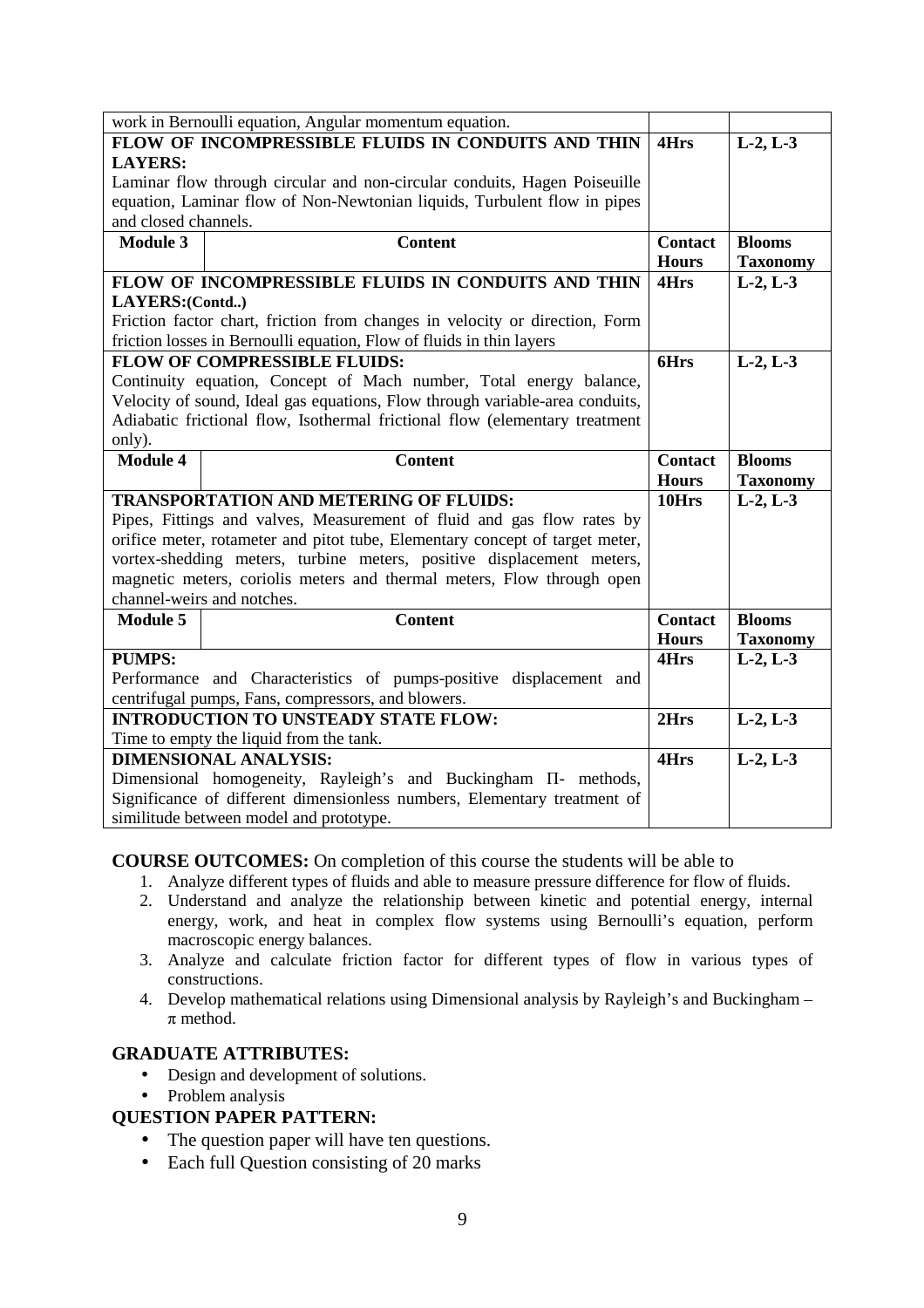- There will be 2 full questions (with a maximum of four sub questions) from each module.
- Each full question will have sub questions covering all the topics under a module.
- The students will have to answer 5 full questions, selecting one full question from each module.

### **TEXT BOOKS:**

- 1. McCabe, W.L., et.al., "Unit Operations in Chemical Engineering", 5<sup>th</sup>edn., McGraw Hill, New York 1993
- 2. Kumar K.L., **"Engineering Fluid Mechanics"**, Eurasia Publishing House (p) Ltd., New Delhi, 3<sup>rd</sup>edn. 1984
- 3. Dr R K Bansal., "A Text Book of Fluid Mechanics" 1<sup>st</sup>edn., Laxmi Publications (P) Ltd., New Delhi. 2005.

### **REFERENCE BOOKS:**

- 1. Coulson J.H. and Richardson J.F., "Chemical Engineering", Vol-I, 5<sup>th</sup>edn., Asian Books (p) Ltd., New Delhi, 1998
- 2. Badger W.L. and Banchero J.T., **"Introduction to Chemical Engineering"**, Tata McGraw Hill, New York, 1997

### **CHEMICAL PROCESS CALCULATIONS**

| <b>Sub Code : 17CH33</b> | <b>CIE Marks: 40</b>  |
|--------------------------|-----------------------|
| Hrs/Week : 04            | <b>SEE Marks: 60</b>  |
| Total Hrs : 50           | <b>Exam Hours: 03</b> |
| Credits: 04              |                       |

### **COURSE OBJECTIVES:** The students will

- 1. Learn basic laws about the behavior of gases, liquids and solids and some basic mathematical tools.
- 2. Understand systematic problem solving skills, enhance confidence, and generate careful work habits.
- 3. Learn what material balances are, how to formulate and apply them, how to solve them.
- 4. Learn what energy balances are, and how to apply them and finally, to learn how to deal with the complexity of big problems.

| Module <sub>-</sub> | Content | <b>Contact</b> | <b>Blooms</b>                  |
|---------------------|---------|----------------|--------------------------------|
|                     |         | $- -$<br>Hours | <b>CONT</b><br><b>Taxonomy</b> |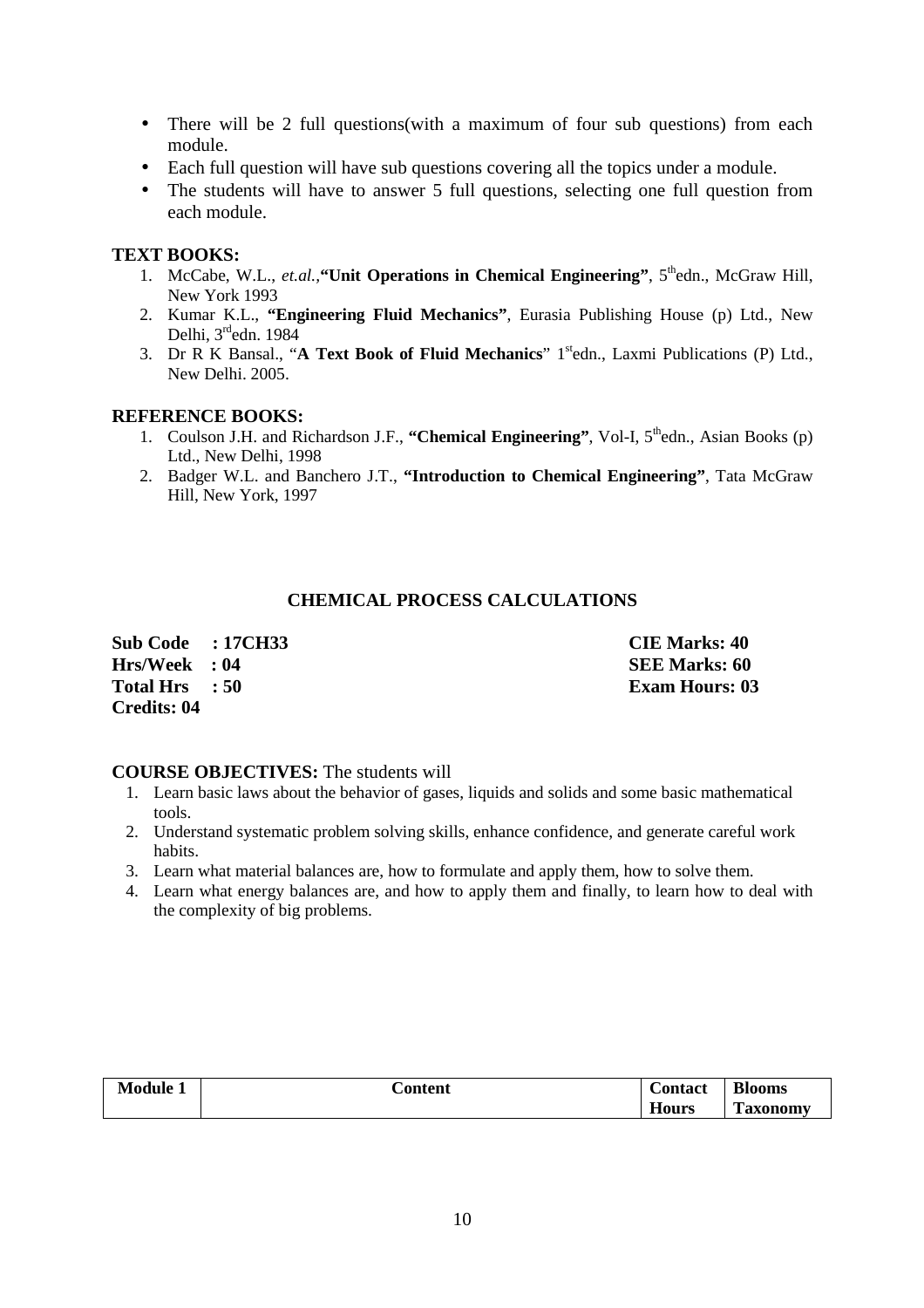|                                                                         | <b>UNITS AND DIMENSIONS:</b>                                                   | 10Hrs          | $L-1, L-2.$     |
|-------------------------------------------------------------------------|--------------------------------------------------------------------------------|----------------|-----------------|
| Fundamental and derived units, Conversion, Dimensional consistency of   |                                                                                |                |                 |
|                                                                         | equations, Dimensionless groups and constants, conversions of equations.       |                |                 |
|                                                                         | <b>BASIC CHEMICAL CALCULATIONS:</b>                                            |                |                 |
|                                                                         | Concept of mole, mole fraction, Compositions of mixtures of solids, liquids    |                |                 |
|                                                                         | and gases, Concept of Normality, Molarity, Molality, ppm, Use of semi-log,     |                |                 |
|                                                                         | log-log, triangular graphs, Ideal gas law calculations.                        |                |                 |
| <b>Module 2</b>                                                         | <b>Content</b>                                                                 | <b>Contact</b> | <b>Blooms</b>   |
|                                                                         |                                                                                | <b>Hours</b>   | <b>Taxonomy</b> |
|                                                                         | <b>MATERIAL BALANCE WITHOUT REACTION:</b>                                      | 10Hrs          | $L-2, L3.$      |
|                                                                         | General material balance equation for steady and unsteady state, Typical       |                |                 |
|                                                                         | steady state material balances in distillation, absorption, extraction,        |                |                 |
| crystallization,                                                        |                                                                                |                |                 |
| <b>Module 3</b>                                                         | <b>Content</b>                                                                 | <b>Contact</b> | <b>Blooms</b>   |
|                                                                         |                                                                                | <b>Hours</b>   | <b>Taxonomy</b> |
|                                                                         | <b>MATERIAL BALANCE WITHOUT REACTION:</b>                                      | 10Hrs          | $L-2, L3.$      |
|                                                                         | Drying, mixing and evaporation, Elementary treatment of material balances      |                |                 |
| involving bypass, recycle and purging, Psychrometry, Humidification and |                                                                                |                |                 |
|                                                                         |                                                                                |                |                 |
| dehumidification.                                                       |                                                                                |                |                 |
| <b>Module 4</b>                                                         | <b>Content</b>                                                                 | <b>Contact</b> | <b>Blooms</b>   |
|                                                                         |                                                                                | <b>Hours</b>   | <b>Taxonomy</b> |
|                                                                         | STEADY STATE MATERIAL BALANCE WITH REACTION:                                   | 10Hrs          | $L-2, L3.$      |
|                                                                         | Principles of Stoichiometry, Concept of limiting, excess reactants and         |                |                 |
|                                                                         | inerts, fractional and percentage conversion, fractional yield and percentage  |                |                 |
|                                                                         | yield, selectivity, related problems, Ultimate and proximate analysis of       |                |                 |
|                                                                         | fuels, Calculations involving burning of solid, liquid and gaseous fuels,      |                |                 |
|                                                                         | excess air, air-fuel ratio calculations.                                       |                |                 |
| <b>Module 5</b>                                                         | <b>Content</b>                                                                 | <b>Contact</b> | <b>Blooms</b>   |
|                                                                         |                                                                                | <b>Hours</b>   | <b>Taxonomy</b> |
| <b>ENERGY BALANCE:</b>                                                  |                                                                                | 10Hrs          | L-2, L3.        |
|                                                                         | General steady state energy balance equation, Thermo physics, Thermo           |                |                 |
|                                                                         | chemistry and laws, Heat capacity, Enthalpy, Heat of formation, Heat of        |                |                 |
|                                                                         | reaction, Heat of combustion and Calorific values. Heat of solution, Heat of   |                |                 |
|                                                                         | mixing, Heat of crystallization, determination of $\Delta H_R$ at standard and |                |                 |
|                                                                         | elevated temperatures, Theoretical flame temperature and adiabatic flame       |                |                 |

**COURSE OUTCOMES:** On completion of this course the student will have

- 1. Clear idea of various types of unit systems and they will be able to convert units from one form of the unit to other.
- 2. Sound strategy for solving material and energy balance problems.
- 3. Adopt the tools learned from the course from the numerical problems which contain more than two unit operations.
- 4. Develop mathematical relations for mass balance and energy balances for any processes.

## **GRADUATE ATTRIBUTES:**

- Design and development of solutions.
- Problem analysis
- Computational knowledge.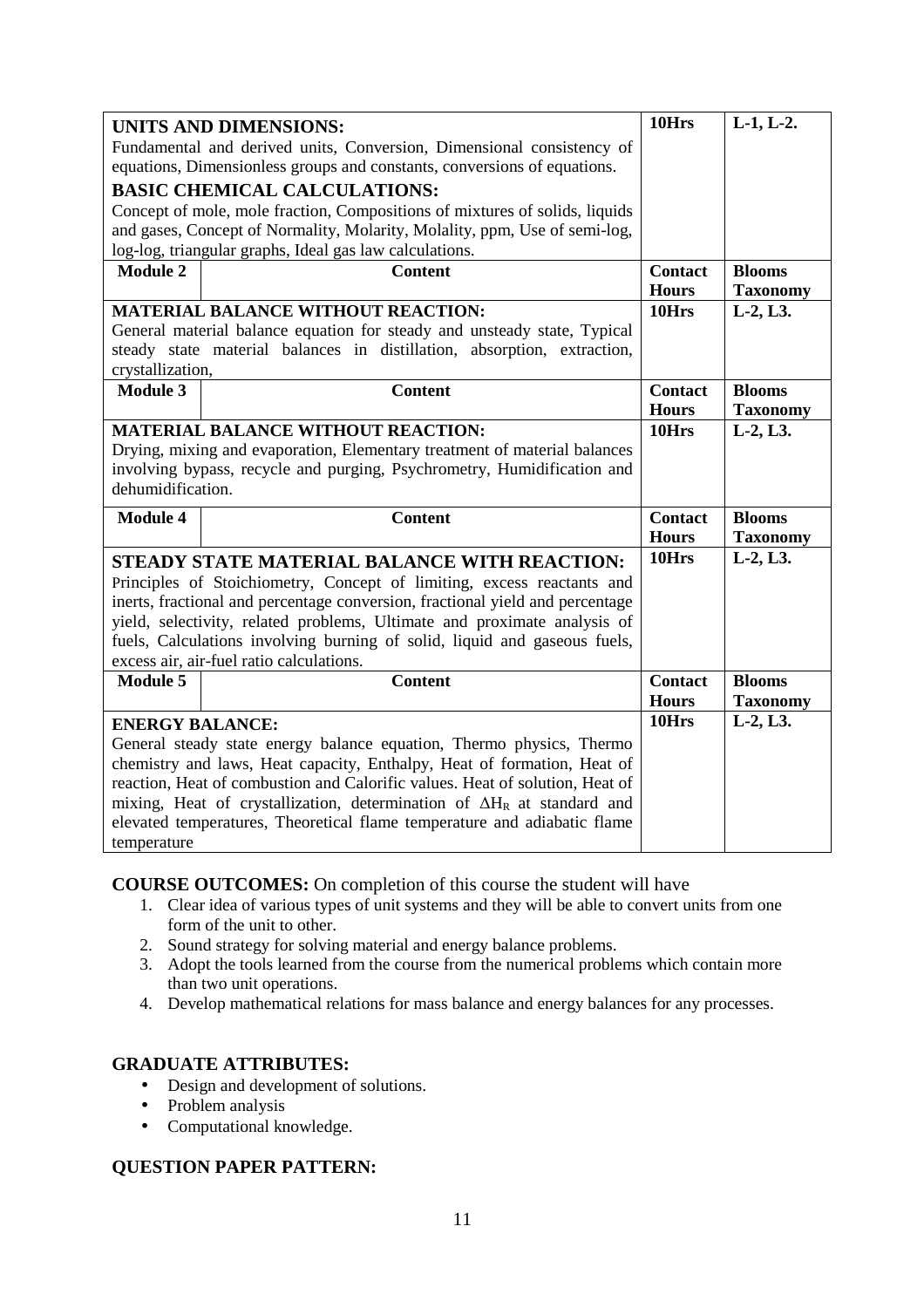- The question paper will have ten questions.
- Each full Question consisting of 20 marks
- There will be 2 full questions(with a maximum of four sub questions) from each module.
- Each full question will have sub questions covering all the topics under a module.
- The students will have to answer 5 full questions, selecting one full question from each module.

## **Note: Question Paper to contain at least 30% Theory**

# **TEXT BOOKS:**

- 1. Bhatt B.I. and Vora S.M., **"Stoichiometry (SI Units)"**, 3rd edn, 1996, Tata McGraw Hill Publishing Ltd., New Delhi, 1996
- 2. Hougen O.A., Watson K.M. and Ragatz R.A., **"Chemical Process Principles Part I"**
- 3. **"Material and Energy balances"**, 2ndedn, CBS publishers and distributors, New Delhi, 1995

### **REFERENCE BOOK:**

1. Himmelblau D.M., "Basic principle and Calculations in Chemical Engineering", 6<sup>th</sup>edn, Prentice Hall of India, New Delhi,1997

### **MECHANICAL OPERATIONS**

| Sub Code : 17CH34 | <b>CIE Marks: 40</b>  |
|-------------------|-----------------------|
| Hrs/Week : 04     | SEE Marks: 60         |
| Total Hrs : 50    | <b>Exam Hours: 03</b> |
| Credits: 04       |                       |

### **COURSE OBJECTIVES:** The students will

- 1. Study different properties of particulate solids, handling and mixing of solid particles.
- 2. Study principles of comminution and different types of equipment for size reduction like crushers, grinders etc.
- 3. Understand mechanical separation aspect such as screening, filtration, sedimentation, transportation of solids etc.
- 4. Understand energy requirements in solids handling, agitation and mixing, solid conveying and storage.
- 5. Hands on experience of working by conducting experiments on some of the basic unit operations such as separation and size reduction.
- 6. Present seminar on current separation techniques and submit the report on the same.

| <b>Module 1</b>                                                              | Content                                                                       |              | <b>Blooms</b>   |       |
|------------------------------------------------------------------------------|-------------------------------------------------------------------------------|--------------|-----------------|-------|
|                                                                              |                                                                               | <b>Hours</b> | <b>Taxonomy</b> |       |
|                                                                              | <b>PARTICLE TECHNOLOGY:</b>                                                   | 10Hrs        | $L-1$ ,         | $L-2$ |
|                                                                              | Particle shape, particle size, different ways of expression of particle size, |              | $L-3$           |       |
|                                                                              | shape factor, sphericity, particle size analysis, screens – ideal and actual  |              |                 |       |
| screens, Differential and cumulative size analysis, effectiveness of screen, |                                                                               |              |                 |       |
|                                                                              | Specific surface of a mixture of particles, Number of particles in a mixture, |              |                 |       |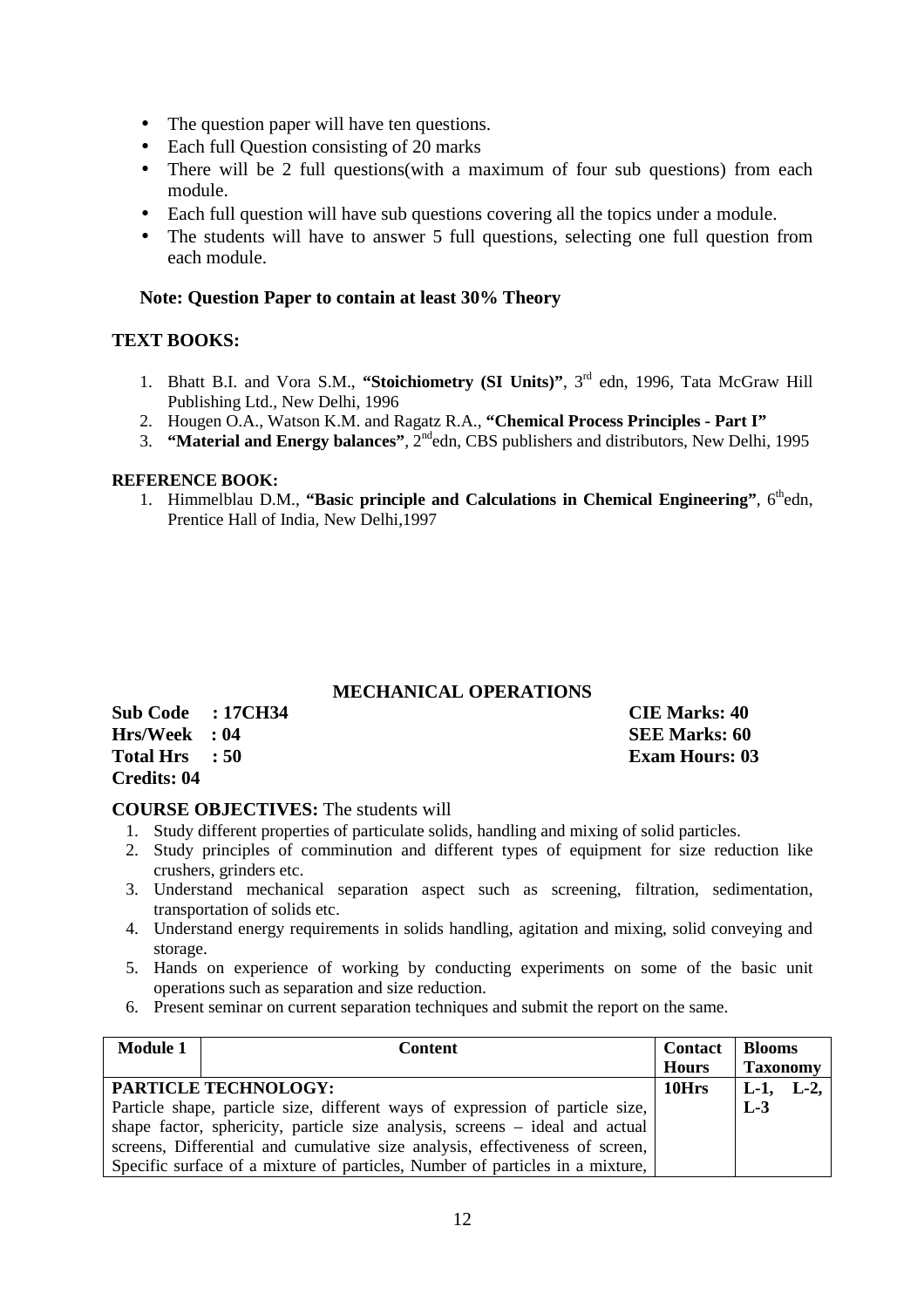|                                                                                | standard screens, Industrial screening equipment, Motion of screen, Grizzly,                                                           |                                |                  |         |
|--------------------------------------------------------------------------------|----------------------------------------------------------------------------------------------------------------------------------------|--------------------------------|------------------|---------|
|                                                                                | Gyratory screen, Vibrating screen, Trommels, sub sieve analysis - Air                                                                  |                                |                  |         |
| permeability                                                                   |                                                                                                                                        |                                |                  |         |
| <b>Module 2</b>                                                                | <b>Content</b>                                                                                                                         | <b>Contact</b>                 | <b>Blooms</b>    |         |
|                                                                                |                                                                                                                                        | <b>Hours</b>                   | <b>Taxonomy</b>  |         |
| <b>SIZE REDUCTION:</b>                                                         |                                                                                                                                        | 10Hrs                          | $L-1,$<br>$L-3$  | $L-2$ , |
|                                                                                | Introduction – types of forces used for comminution, Criteria for<br>comminution, Characteristics of comminuted products, Laws of size |                                |                  |         |
|                                                                                | reduction, Work Index, Energy utilization, methods of operating crushers –                                                             |                                |                  |         |
|                                                                                | Free crushing, choke feeding, open circuit grinding, Closed circuit grinding,                                                          |                                |                  |         |
|                                                                                | wet and dry grinding, Equipment for size reduction - Classification of size                                                            |                                |                  |         |
|                                                                                | reduction equipment, equipment - Blake jaw crusher, Gyratory crusher,                                                                  |                                |                  |         |
|                                                                                | Smooth roll crusher, Toothed roll crusher, impactor, Attrition mill, Ball mill,                                                        |                                |                  |         |
|                                                                                | Critical speed of ball mill, Ultra fine grinders, Fluid energy mill, colloid mill,                                                     |                                |                  |         |
| Cutters - Knife cutter.                                                        |                                                                                                                                        |                                |                  |         |
| <b>Module 3</b>                                                                | <b>Content</b>                                                                                                                         | <b>Contact</b>                 | <b>Blooms</b>    |         |
|                                                                                |                                                                                                                                        | <b>Hours</b>                   | <b>Taxonomy</b>  |         |
|                                                                                | FLOW OF FLUID PAST IMMERSED BODIES:                                                                                                    | 5Hrs                           | $L-1$ ,          | $L-2$ , |
|                                                                                | Drag, Drag coefficient, Pressure drop - Kozeny-Carman equation, Blake-                                                                 |                                | $L-3$            |         |
|                                                                                | Plummer, Ergun equation, Fluidization, conditions for fluidization, Minimum                                                            |                                |                  |         |
|                                                                                | fluidization velocity, Types of fluidization, Applications of fluidization,                                                            |                                |                  |         |
|                                                                                | Slurry transport, Pneumatic conveying.                                                                                                 |                                |                  |         |
|                                                                                | <b>MOTION OF PARTICLES THROUGH FLUIDS:</b>                                                                                             | 5Hrs                           | $L-1,$           | $L-2$   |
|                                                                                | Mechanics of particle motion, Equation for one dimensional motion of                                                                   |                                | $L-3$            |         |
|                                                                                | particles through a fluid in gravitational and centrifugal field, Terminal                                                             |                                |                  |         |
|                                                                                | velocity, Drag coefficient, Motion of spherical particles in Stoke's region,                                                           |                                |                  |         |
|                                                                                | Newton's region, and Intermediate region, Criterion for settling regime,                                                               |                                |                  |         |
| Hindered settling, Modification of equation for hindered settling, Centrifugal |                                                                                                                                        |                                |                  |         |
|                                                                                |                                                                                                                                        |                                |                  |         |
|                                                                                | separators, Cyclones and Hydro cyclones.                                                                                               |                                |                  |         |
| <b>Module 4</b>                                                                | <b>Content</b>                                                                                                                         | <b>Contact</b><br><b>Hours</b> | <b>Blooms</b>    |         |
| <b>SEDIMENTATION:</b>                                                          |                                                                                                                                        | 5Hrs                           | <b>Taxonomy</b>  |         |
|                                                                                | Batch settling test, Application of batch settling test to design of a continuous                                                      |                                | $L-1$ ,<br>$L-3$ | $L-2$ , |
|                                                                                | thickener, Coe and Clevenger theory, Kynch theory, thickener design,                                                                   |                                |                  |         |
|                                                                                | Determination of thickener area.                                                                                                       |                                |                  |         |
| <b>FILTRATION:</b>                                                             |                                                                                                                                        | 5Hrs                           | $L-1,$           | $L-2$ , |
|                                                                                | Introduction, Classification of filtration, Cake filtration, Clarification, batch                                                      |                                | $L-3$            |         |
|                                                                                | and continuous filtration, Pressure and vacuum filtration, Constant rate                                                               |                                |                  |         |
|                                                                                | filtration and cake filtration, Characteristics of filter media, Industrial filters,                                                   |                                |                  |         |
|                                                                                | Sand filter, Filter press, Leaf filter, Rotary drum filter, Horizontal belt filter,                                                    |                                |                  |         |
|                                                                                | Bag filter, Centrifugal filtration - Suspended batch centrifuge, Filter aids,                                                          |                                |                  |         |
|                                                                                | Application of filter aids, Principles of cake filtration, Modification of                                                             |                                |                  |         |
|                                                                                | Kozeny – Carman for filtration.                                                                                                        |                                |                  |         |
| <b>Module 5</b>                                                                | <b>Content</b>                                                                                                                         | <b>Contact</b>                 | <b>Blooms</b>    |         |
|                                                                                | <b>AGITATION AND MIXING:</b>                                                                                                           | <b>Hours</b><br>4Hrs           | <b>Taxonomy</b>  |         |
|                                                                                | Application of agitation, Agitation equipment, Types of impellers –                                                                    |                                | $L-1,$<br>$L-3$  | $L-2$ , |
|                                                                                | Propellers, Paddles and Turbines, Flow patterns in agitated vessels,                                                                   |                                |                  |         |
|                                                                                | Prevention of swirling, Standard turbine design, Power correlation and power                                                           |                                |                  |         |
|                                                                                | calculation, Mixing of solids, Types of mixers – Change can mixers, Muller                                                             |                                |                  |         |
|                                                                                | mixers, Mixing index, Ribbon blender, Internal screw mixer, Tumbling                                                                   |                                |                  |         |
| mixer.                                                                         |                                                                                                                                        |                                |                  |         |
|                                                                                | SAMPLING, STORAGE AND CONVEYING OF SOLIDS:<br>Sampling of solids, Storage of solids, Open and closed storage, Bulk and bin             | 3Hrs                           | $L-1$ ,<br>$L-3$ | $L-2$ , |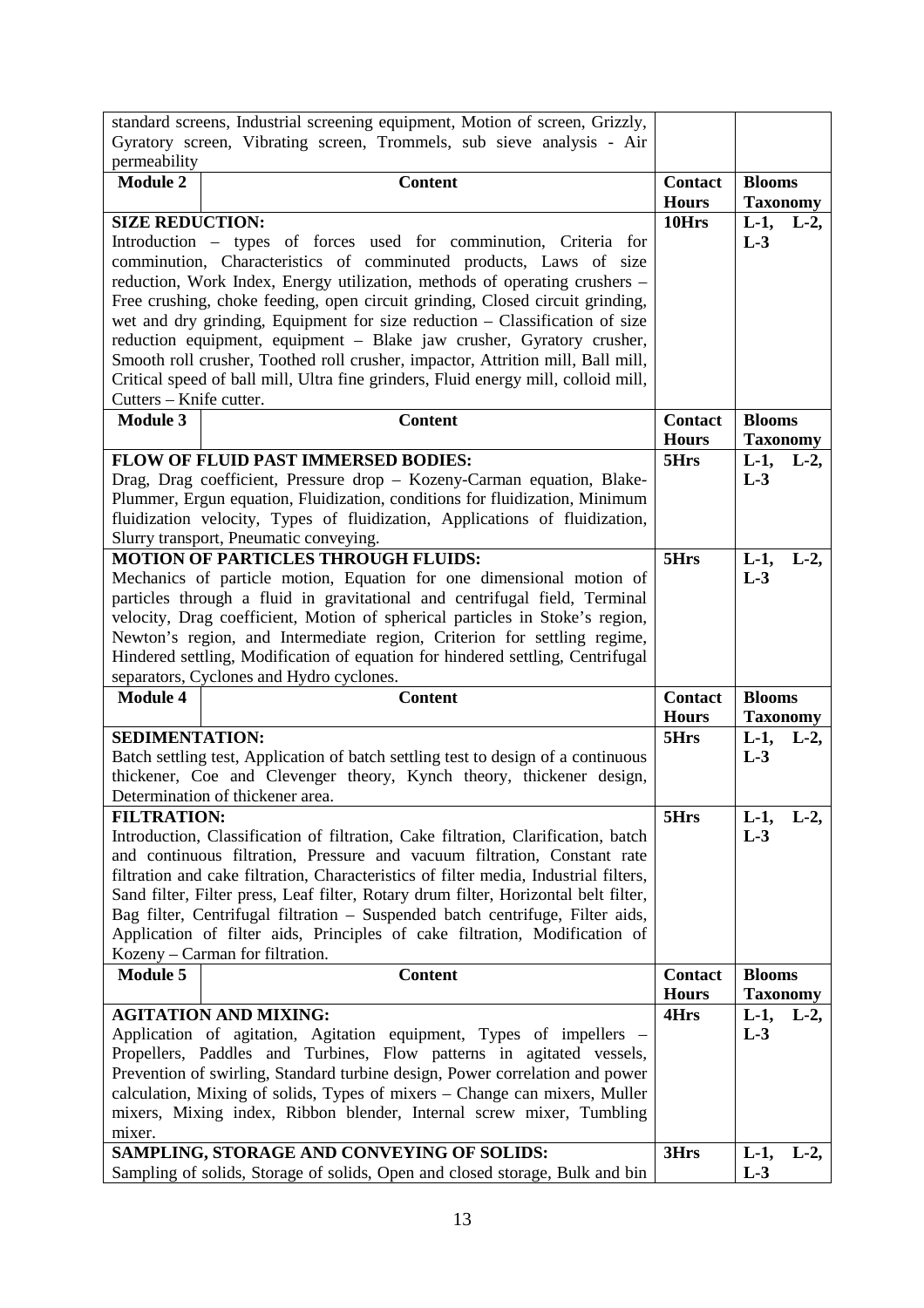| storage, Conveyors - Belt conveyers, Chain conveyor, Apron conveyor,            |      |                |  |
|---------------------------------------------------------------------------------|------|----------------|--|
| Bucket conveyor, Screw conveyor.                                                |      |                |  |
| <b>MISCELLANEOUS SEPARATION:</b>                                                | 3Hrs | $ L-1, L-2,  $ |  |
| Magnetic separation, Electrostatic separation, Jigging, Heavy media             |      | $L-3$          |  |
| separation, Froth floatation process, Additives used during floatation,         |      |                |  |
| Floatation cells, Typical floatation circuits, Size enlargement (only principle |      |                |  |
| and equipment) – Flocculation, Briquetting, Pelletization, Granulation.         |      |                |  |

**COURSE OUTCOMES:** The students are expected to do the following

- 1. Classify and suggest different type of separation processes required for the feed material.
- 2. Suggest different types of size reduction methods such as crushing, grinding, milling depending on the type and size of the material.
- 3. Calculate the power requirements for different type of mechanical operations.
- 4. Select different type of conveying methods.
- 5. Hands on experience on various separation and size reduction experiments.

### **GRADUATE ATTRIBUTES:**

- Problem analysis.
- Design/development of solutions.

### **QUESTION PAPER PATTERN:**

- The question paper will have ten questions.
- Each full Question consisting of 20 marks
- There will be 2 full questions(with a maximum of four sub questions) from each module.
- Each full question will have sub questions covering all the topics under a module.
- The students will have to answer 5 full questions, selecting one full question from each module.

### **TEXT BOOKS:**

- 1. McCabe, W.L., *et.al.*, "Unit Operations in Chemical Engineering", 5<sup>th</sup>edn., McGraw Hill International, Singapore, 2000
- 2. Badger W.L. and Banchero J.T., "Introduction to Chemical Engineering", 3<sup>rd</sup>edn. Tata McGraw Hill International Edition, Singapore , 1999
- 3. Coulson J.H. and Richardson J.F., **"**Coulson and Richardson's **Chemical Engineering"**, Vol-II Particle Technology and Separation Process,  $6<sup>th</sup>$ edn., Asian Books (p) Ltd., New Delhi, 1998

### **REFERENCE BOOKS:**

- 1. Brown G.G., et.al., "Unit Operations", 1<sup>st</sup>edn., CBS Publisher, New Delhi, 1995
- 2. Foust A.S., et.al., "Principles of Unit Operations", 3<sup>rd</sup>edn., John Wiley and Sons, New York, 1997

### **CHEMICAL TECHNOLOGY-I**

| <b>Sub Code</b>  | : 17CH35 |
|------------------|----------|
| <b>Hrs/Week</b>  | : 04     |
| <b>Total Hrs</b> | : 50     |
| Credits: 03      |          |

**CIE Marks: 40 SEE Marks: 60 Exam Hours: 03** 

### **COURSE OBJECTIVES:**The students will

- 1. Understand industrial scale operations and processes employed at inorganic chemical industries.
- 2. Be exposed to various types of reactions and reactor types involved.
- 3. Understand various types of engineering problems encountered at these industries.
- 4. Be exposed to National importance and major plant locations of these industries.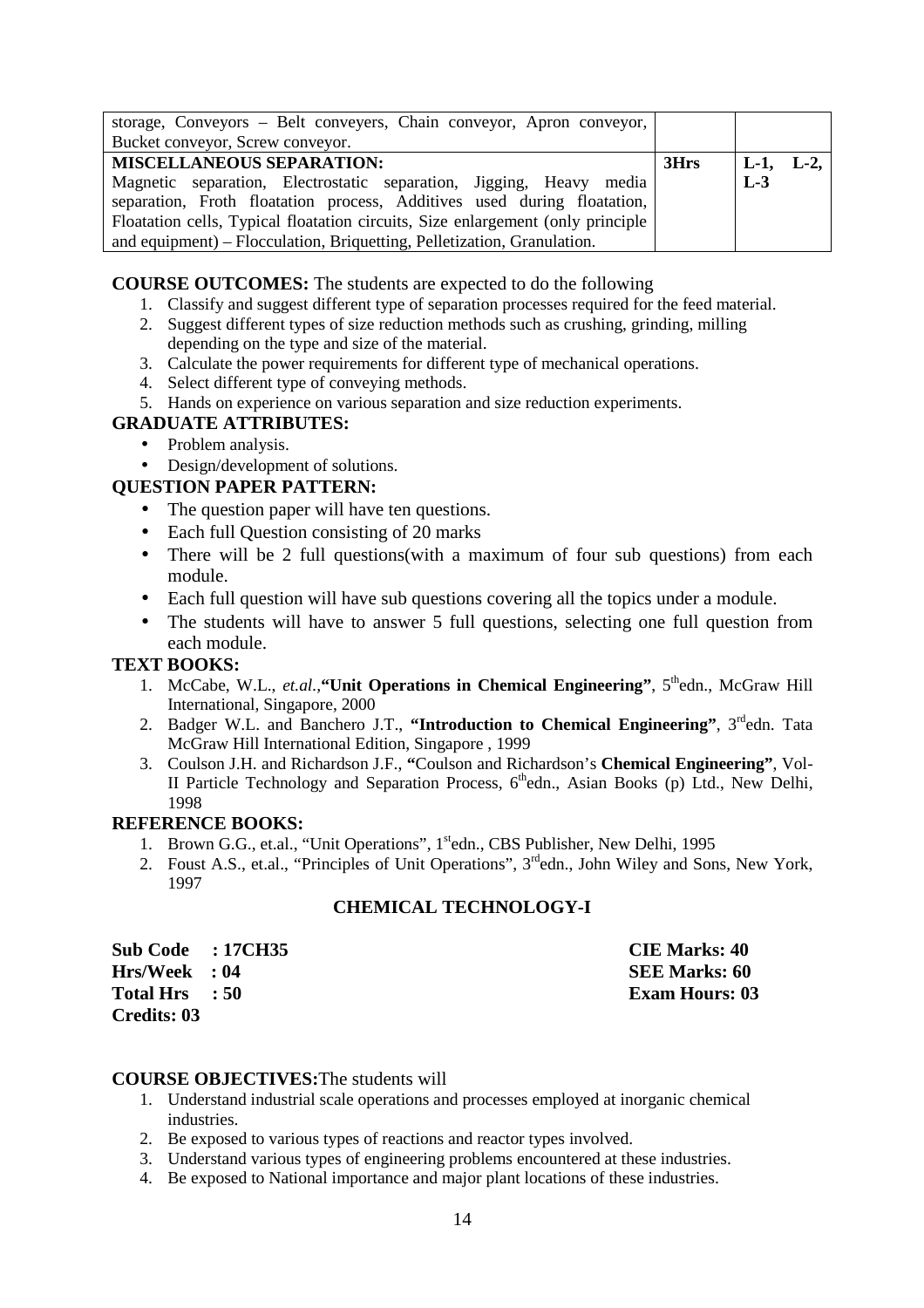5. Understand safety and environmental concerns of these industries.

**Note: Unit processes and unit operations involved, main/side reactions, raw materials / utility required, material and energy balances, flow sheet of the process, equipment used, major and minor engineering problems, uses, examples of such industries in India, reasons for their locations of the above industries are to be discussed.** 

| <b>Module 1</b>                            | <b>Content</b>                                                                                                                                   | <b>Contact</b><br><b>Hours</b> | <b>Blooms</b><br><b>Taxonomy</b> |
|--------------------------------------------|--------------------------------------------------------------------------------------------------------------------------------------------------|--------------------------------|----------------------------------|
| <b>Water and Air:</b>                      |                                                                                                                                                  | $10$ Hrs                       | $L-1$ ,<br>$L-2$ ,               |
| Water:                                     |                                                                                                                                                  |                                | $L-3$                            |
|                                            | Introduction, sources of water, impurities in water, soft water-hard water,                                                                      |                                |                                  |
|                                            | causes of hardness, disadvantages of hard water, measurement of hardness,                                                                        |                                |                                  |
|                                            | methods of softening of water, drinking water, purification of water,                                                                            |                                |                                  |
|                                            | treatment of boiler feed water.                                                                                                                  |                                |                                  |
| Air:                                       |                                                                                                                                                  |                                |                                  |
|                                            | Introduction, constituents, compressed air, blower air, fan air, types of                                                                        |                                |                                  |
|                                            | compressors, instrumental air.                                                                                                                   |                                |                                  |
| <b>Module 2</b>                            | <b>Content</b>                                                                                                                                   | <b>Contact</b>                 | <b>Blooms</b>                    |
|                                            |                                                                                                                                                  | <b>Hours</b>                   | <b>Taxonomy</b>                  |
|                                            | <b>Industrial Gases and Acids:</b>                                                                                                               | 10 Hrs                         | $L-1$ ,<br>$L-2$                 |
|                                            | Industrial Gases: CO <sub>2</sub> , H <sub>2</sub> , O <sub>2</sub> , N <sub>2</sub> , SO <sub>2</sub> , SO <sub>3</sub> , Water Gas, Shift Gas. |                                | $L-3$                            |
|                                            | Industrial Acids: Sulfuric, Nitric, Hydrochloric and Phosphoric Acids.                                                                           |                                |                                  |
| <b>Module 3</b>                            | <b>Content</b>                                                                                                                                   | <b>Contact</b>                 | <b>Blooms</b>                    |
|                                            |                                                                                                                                                  | <b>Hours</b>                   | taxonomy                         |
| <b>Chlor-alkali and Cement industries:</b> |                                                                                                                                                  | 10 Hrs                         | $L-1$ ,<br>$L-2$ ,               |
|                                            | Alkali industries: Sodium chloride, Soda ash, Caustic soda, Chlorine,                                                                            |                                | $L-3$                            |
| Bleaching powder.                          |                                                                                                                                                  |                                |                                  |
|                                            | <b>Cement industries:</b> Classification, manufacture, reactions, flow diagrams,                                                                 |                                |                                  |
|                                            | major and minor engineering problems, applications.                                                                                              |                                |                                  |
| <b>Module 4</b>                            | <b>Content</b>                                                                                                                                   | <b>Contact</b>                 | <b>Blooms</b>                    |
|                                            |                                                                                                                                                  | <b>Hours</b>                   | <b>Taxonomy</b>                  |
|                                            | Inorganic Fertilizers: Ammonia, urea, ammonium phosphate, ammonium                                                                               | 10 Hrs                         | $L-1$ ,<br>$L-2$                 |
|                                            | nitrate, ammonium sulphate, DAP, Potash fertilizers, phosphorous pentoxide,                                                                      |                                | $L-3$                            |
|                                            | phosphatic fertilizers, super phosphate and triple super phosphate.                                                                              |                                |                                  |
| <b>Module 5</b>                            | <b>Content</b>                                                                                                                                   | <b>Contact</b>                 | <b>Blooms</b>                    |
|                                            |                                                                                                                                                  | <b>Hours</b>                   | <b>Taxonomy</b>                  |
|                                            | Miscellaneous Industries: Paints, pigments, varnishes, enamel, lacquers,                                                                         | 10 Hrs                         | $L-1$ ,<br>$L-2$ ,               |
|                                            | hydrogen peroxide, silicon carbide, glass.                                                                                                       |                                | $L-3$                            |

### **COURSE OUTCOME:** At the end of the course, students are expected to

- 1. Understand the industrial activities at different inorganic industries.
- 2. Know the major and minor engineering problems in different industries.
- 3. Importance of these industries in National economy.
- 4. Understand the safety practices in these industries.

# **GRADUATE ATTRIBUTES:**

- Problem analysis.
- Design/development of solutions.

- The question paper will have ten questions.
- Each full Question consisting of 20 marks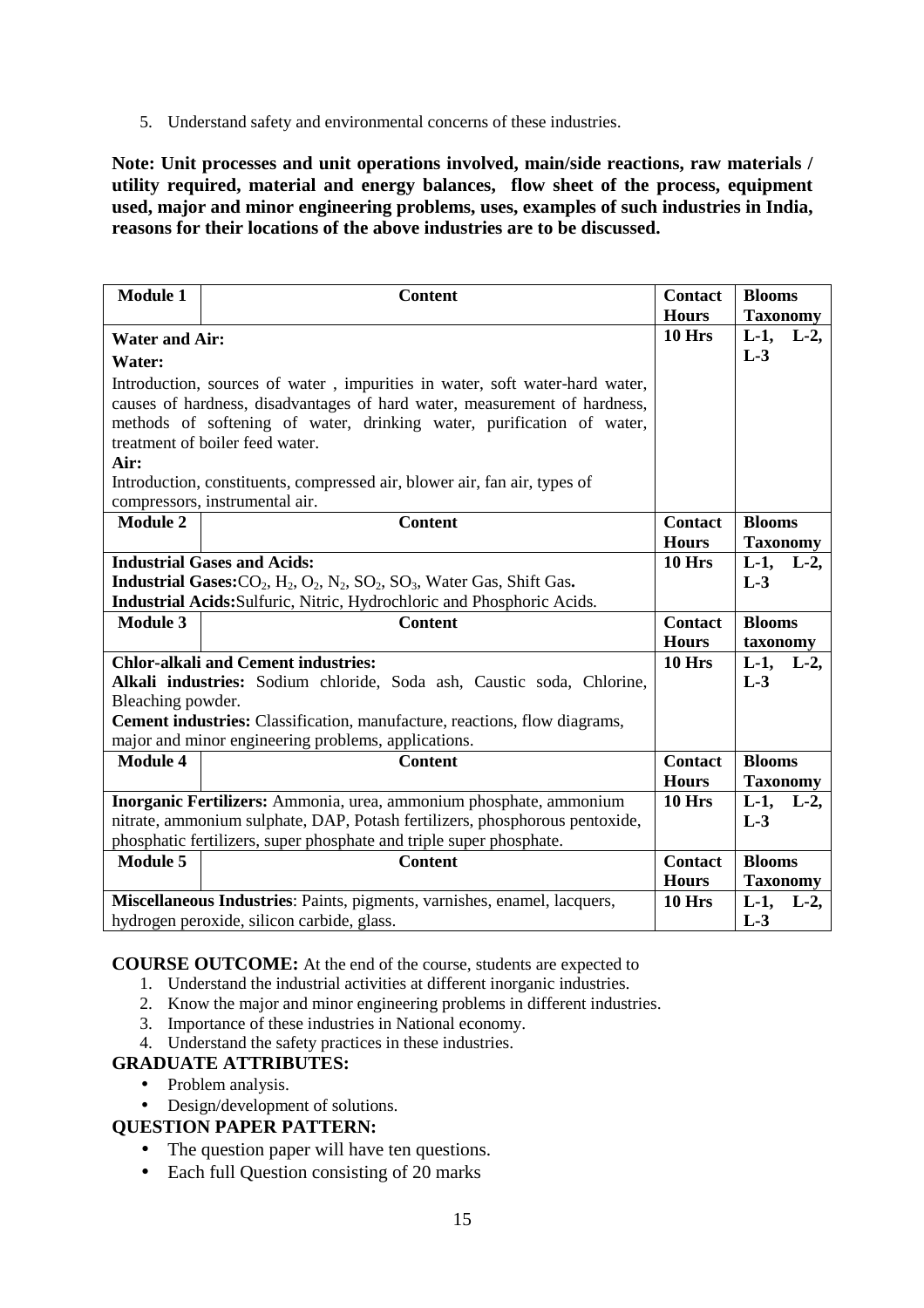- There will be 2 full questions (with a maximum of four sub questions) from each module.
- Each full question will have sub questions covering all the topics under a module.
- The students will have to answer 5 full questions, selecting one full question from each module.

# **TEXT BOOKS:**

- 1. **Shreve's Chemical Process Industries,** 4<sup>th</sup> edn, McGraw Hill.
- 2. **Dryden Outlines of Chemical Technology for 21stCentury,** Gopal Rao & Marshall Sittig,  $3<sup>rd</sup>$  Edn., EWP.
- 3. **Unit Processes in Organic Chemical Industries**, Desikan and Sivakumar (Eds.), CEDC, IITM, 1982.

### **REFERENCE BOOK:**

1. **Encyclopedia of Chemical Technology**, Kirk and Othmer,  $27<sup>th</sup>$  volume,  $5<sup>th</sup>$ Edn, Wiley, 2004.

# **TECHNICAL CHEMISTRY**

| <b>Sub Code</b>    | : 17CH36 |
|--------------------|----------|
| <b>Hrs/Week</b>    | : 03     |
| <b>Total Hrs</b>   | : 40     |
| <b>Credits: 04</b> |          |

**S Subset : 17CH36 CIE Marks: 40 SEE Marks: 60 Exam Hours: 03** 

# **COURSE OBJECTIVES:** The students will

- 1. Study the basic of bond formation, Types ofbonding, Anti bonding.
- 2. Study of Colligative properties; determine the effects of solutes on boiling point, freezing point, and osmotic pressure and to calculate the molecular weight of the unknown solute using freezing point depression.
- 3. Study of isomerism nomenclature properties of isomers.
- 4. Study of Coordinate compounds.
- 5. Study of Heterocyclic compounds.
- 6. Study of reactions & mechanisms.

| <b>Module 1</b>                                                      | <b>Content</b>                                                                | <b>Contact</b> | <b>Blooms</b>   |       |
|----------------------------------------------------------------------|-------------------------------------------------------------------------------|----------------|-----------------|-------|
|                                                                      |                                                                               | <b>Hours</b>   | <b>Taxonomy</b> |       |
| <b>BONDING:</b> Atomic and Molecular orbital theory:                 |                                                                               | 8 Hrs          | $L-1$ ,         | $L-2$ |
|                                                                      | Theory of bonding, Types of bonds, Hydrogen bond with discussion on           |                | $L-3$           |       |
|                                                                      | interaction between two atoms such as exchange of electron, screen effect of  |                |                 |       |
|                                                                      | electrons, ionic character of H-OH bond. Anti bonding, Bond theory of         |                |                 |       |
|                                                                      | metals, Theory of resonance, Structural stability, structure of carbonate ion |                |                 |       |
|                                                                      | and benzene, Importance of resonance compounds.                               |                |                 |       |
| <b>Module 2</b>                                                      | <b>Content</b>                                                                | <b>Contact</b> | <b>Blooms</b>   |       |
|                                                                      |                                                                               | <b>Hours</b>   | <b>Taxonomy</b> |       |
|                                                                      | <b>COLLIGATIVE PROPERTIES:</b>                                                | 8 Hrs          | $L-1$ ,         | $L-2$ |
|                                                                      | Colligative properties - meaning and types, Lowering of vapor pressure -      |                | $L-3$           |       |
|                                                                      | Raoult's law - statement, limitation, Determination of molecular weight by    |                |                 |       |
| lowering of vapor pressure. Problems, Ostwald's and Walker's method, |                                                                               |                |                 |       |
| Elevation in boiling point of a solvent – derivation, Experimental   |                                                                               |                |                 |       |
| determination of molecular weight by ebullioscopy method, problems,  |                                                                               |                |                 |       |
|                                                                      | Isotonic solutions - abnormal molecular weight. Osmosis and osmotic           |                |                 |       |
|                                                                      | pressure – explanation of the terms, effect of temperature and concentration  |                |                 |       |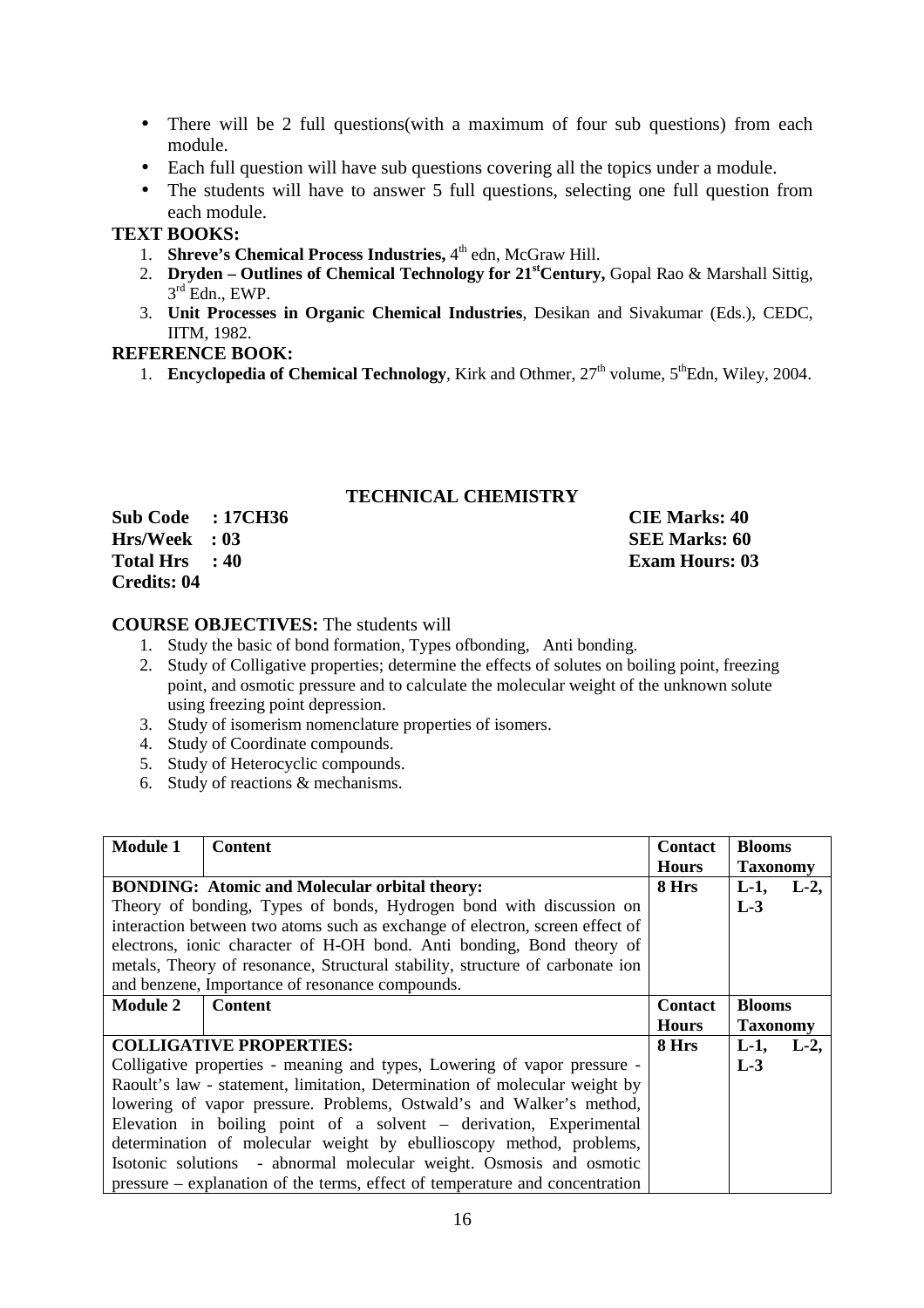|                                                                             | and simultaneous effect of both, Determination of molecular weight,             |                |                    |
|-----------------------------------------------------------------------------|---------------------------------------------------------------------------------|----------------|--------------------|
|                                                                             | Berkeley and Hartley's method.                                                  |                |                    |
| <b>Module 3</b>                                                             | <b>Content</b>                                                                  | <b>Contact</b> | <b>Blooms</b>      |
|                                                                             |                                                                                 | <b>Hours</b>   | <b>Taxonomy</b>    |
| <b>ISOMERISM:</b>                                                           |                                                                                 | 4 Hrs          | $L-1$ ,<br>$L-2$ , |
| Definition, Types, Conformational isomerism in alkanes, free rotation about |                                                                                 |                | $L-3$              |
| carbon- carbon single bond, conformation of ethane, propane n, butane,      |                                                                                 |                |                    |
|                                                                             | relative stability of different conformations. Optical isomers - Isomer         |                |                    |
|                                                                             | number & tetrahedral carbon atom chirality, optical isomerism with one          |                |                    |
|                                                                             | asymmetric carbon atom, Polarimeter, Specific rotation, Enantiomerism R &       |                |                    |
|                                                                             | S Nomenclature. Geometrical isomerism - Definition, conditions for              |                |                    |
|                                                                             | geometrical isomerism, cis-trans $\&$ E-Z nomenclature, physical $\&$ chemical  |                |                    |
|                                                                             | properties of geometrical isomerism                                             |                |                    |
|                                                                             | <b>COORDINATION CHEMISTRY:</b>                                                  | 4 Hrs          | $L-1$ ,<br>$L-2$   |
|                                                                             | Werner's theory, Nomenclature, effective atomic number, stability of            |                | $L-3$              |
|                                                                             | complex ions, factors affecting the stability, stereochemistry of co-ordination |                |                    |
|                                                                             | compounds. Isomerism of co-ordination compounds.<br>Importance of               |                |                    |
| coordination compounds.                                                     |                                                                                 |                |                    |
|                                                                             |                                                                                 |                |                    |
| <b>Module 4</b>                                                             | <b>Content</b>                                                                  | <b>Contact</b> | <b>Blooms</b>      |
|                                                                             |                                                                                 | <b>Hours</b>   | <b>Taxonomy</b>    |
|                                                                             | <b>HETEROCYCLIC COMPOUNDS:</b>                                                  | 8 Hrs          | $L-1$ ,<br>$L-2$ , |
|                                                                             | Nomenclature, Classification,<br>Structure, Preparation,<br>Properties<br>&     |                | $L-3$              |
|                                                                             | Reactions of Heterocyclic, Analogues of Cyclopropane, Cyclo butane              |                |                    |
|                                                                             | Cyclopentadiene, Heterocyclic's one or more hetero atoms, Azetidenes,           |                |                    |
|                                                                             | Furans, Pyratidine, Pyroles, diazines, Fused heterocyclics, Heterocyclics in    |                |                    |
|                                                                             | Dyes, Medicines, Natural products                                               |                |                    |
| <b>Module 5</b>                                                             | <b>Content</b>                                                                  | <b>Contact</b> | <b>Blooms</b>      |
|                                                                             |                                                                                 | <b>Hours</b>   | <b>Taxonomy</b>    |
|                                                                             | <b>REACTIONS &amp; MECHANISMS:</b>                                              | 8 Hrs          | $L-1$ ,<br>$L-2$ , |
|                                                                             | Concept of Steady states, reactive intermediates, Carbanions, Carbocations,     |                | $L-3$              |
|                                                                             | Inductive and resonance effects. Mechanism of nucleophilic substitution         |                |                    |
|                                                                             | (SN1 and s2) in alkyl halides. Mechanism of elimination reactions (E1 and       |                |                    |
|                                                                             | E2). Mechanism of electrophilic substitution in benzene, nitration,             |                |                    |
|                                                                             | sulphonation, halogenation. Friedel-crafts alkyl and acylation reactions.       |                |                    |
|                                                                             | Electronic interpretation of orienting influence of substituents in aromatic    |                |                    |
| effects                                                                     | electrophilic of toluene, chlorobenzene, phenol and nitrobenzene. Solvents      |                |                    |

**COURSE OUTCOMES:** On successful completion of this course students will be able to

- 1. Explain the bond theory Resonance theory H-OH Bonds
- 2. Explain the effects of solutes on boiling point, freezing point, and osmotic pressure and to calculate the molecular weight of the unknown solute using freezing point depression.
- 3. Explain the structure and bonding of coordination compounds with proper reason of deviation, isomerism prevailing
- 4. Write reaction mechanisms in various types of reactions.

# **GRADUATE ATTRIBUTES:**

- Problem analysis.
- Design/development of solutions.

- The question paper will have ten questions.
- Each full Question consisting of 20 marks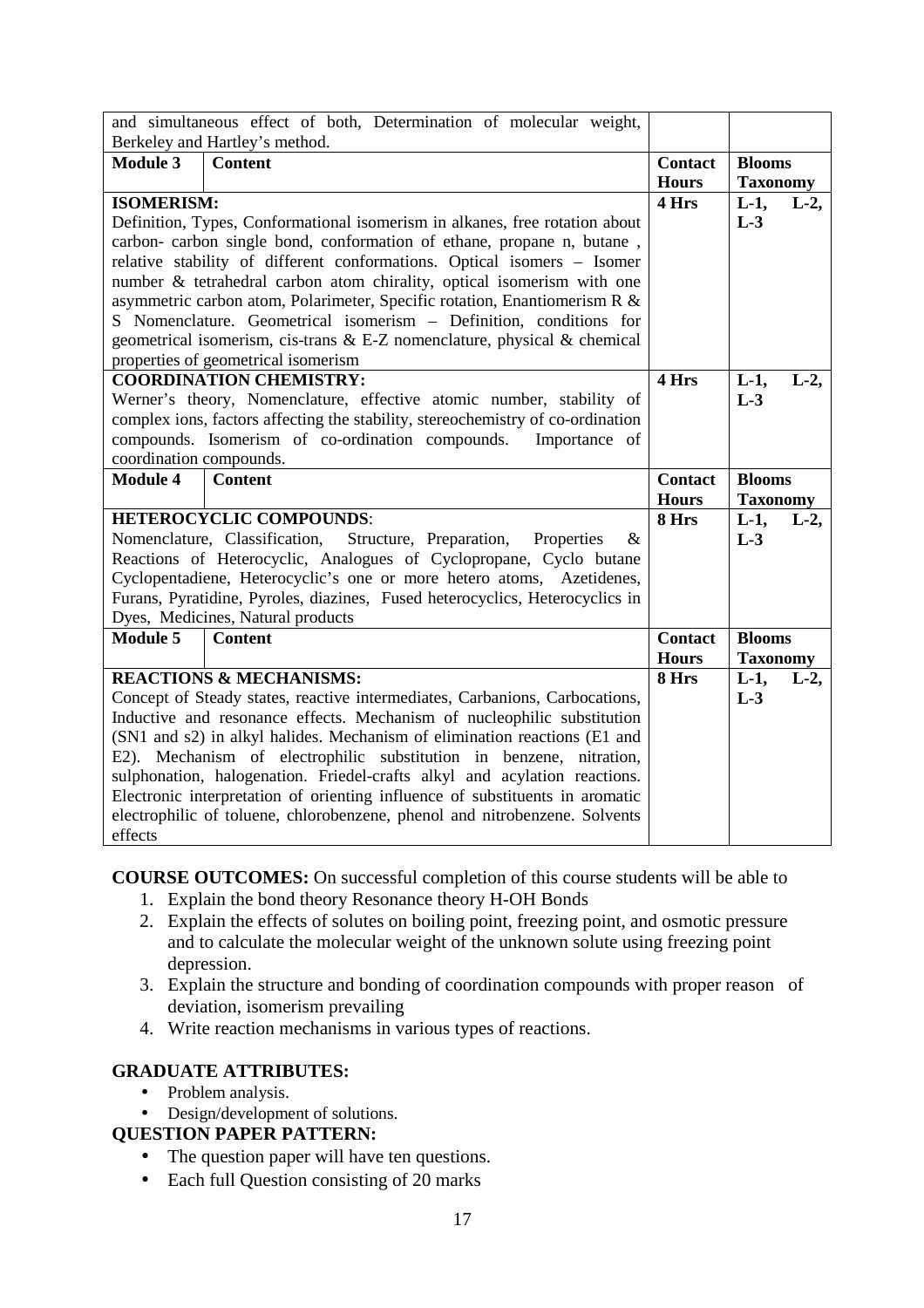- There will be 2 full questions (with a maximum of four sub questions) from each module.
- Each full question will have sub questions covering all the topics under a module.
- The students will have to answer 5 full questions, selecting one full question from each module.

## **TEXT BOOKS:**

- 1. ArunBahl and Bahl B.S., "A text book of Organic Chemistry", 15<sup>th</sup>edn., Chand S. and Company, New Delhi, 1998
- 2. Morrison B.R. and Boyd L.L., **"Organic Chemistry"**, 6thedn, ELBS, New Delhi, 1998
- 3. Tiwari Melhotra and Vishnoi, "Organic Chemistry". 7<sup>th</sup>edn., Chand S. and Company, New Delhi, 1996

# **REFERENCE BOOKS:**

- 1. Puri L.R. and Sharma B.R., "Physical Chemistry", 14<sup>th</sup>edn., Chand S. and Company, New Delhi, 1998
- 2. James Huheey, "Inorganic Chemistry", 19thedn. Wiley Publishers, New Delhi, 1997
- 3. Dhone D. B., A Text Book of Plant Utilities, Nirali Publications.

### **MOMENTUM TRANSFER LAB**

| Sub Code : 17CHL37     | <b>CIE Marks: 40</b>  |
|------------------------|-----------------------|
| $Hrs/Week$ : $1I + 2P$ | <b>SEE Marks: 60</b>  |
| Total Hrs : 42         | <b>Exam Hours: 03</b> |
| Credits: 02            |                       |

The experiments are to be conducted on the following topics,

- 1. Friction in circular pipes.
- 2. Friction in non-circular pipes.
- 3. Friction in helical/spiral coils.
- 4. Flow measurement using venturi/orifice meters (incompressible fluid).
- 5. Local velocity measurement using Pitot tube
- 6. Flow over notches
- 7. Hydraulic coefficients open orifice
- 8. Packed bed
- 9. Fluidized bed
- 10. Study of characteristics for centrifugal , Positive displacement pump
- 11. Study of various pipe fittings and their equivalent lengths.
- 12. Compressible fluid flow
- 13. Reynolds apparatus.
- 14. Unsteady flows Emptying of Tank

### **Note: Minimum of 10 experiments are to be conducted.**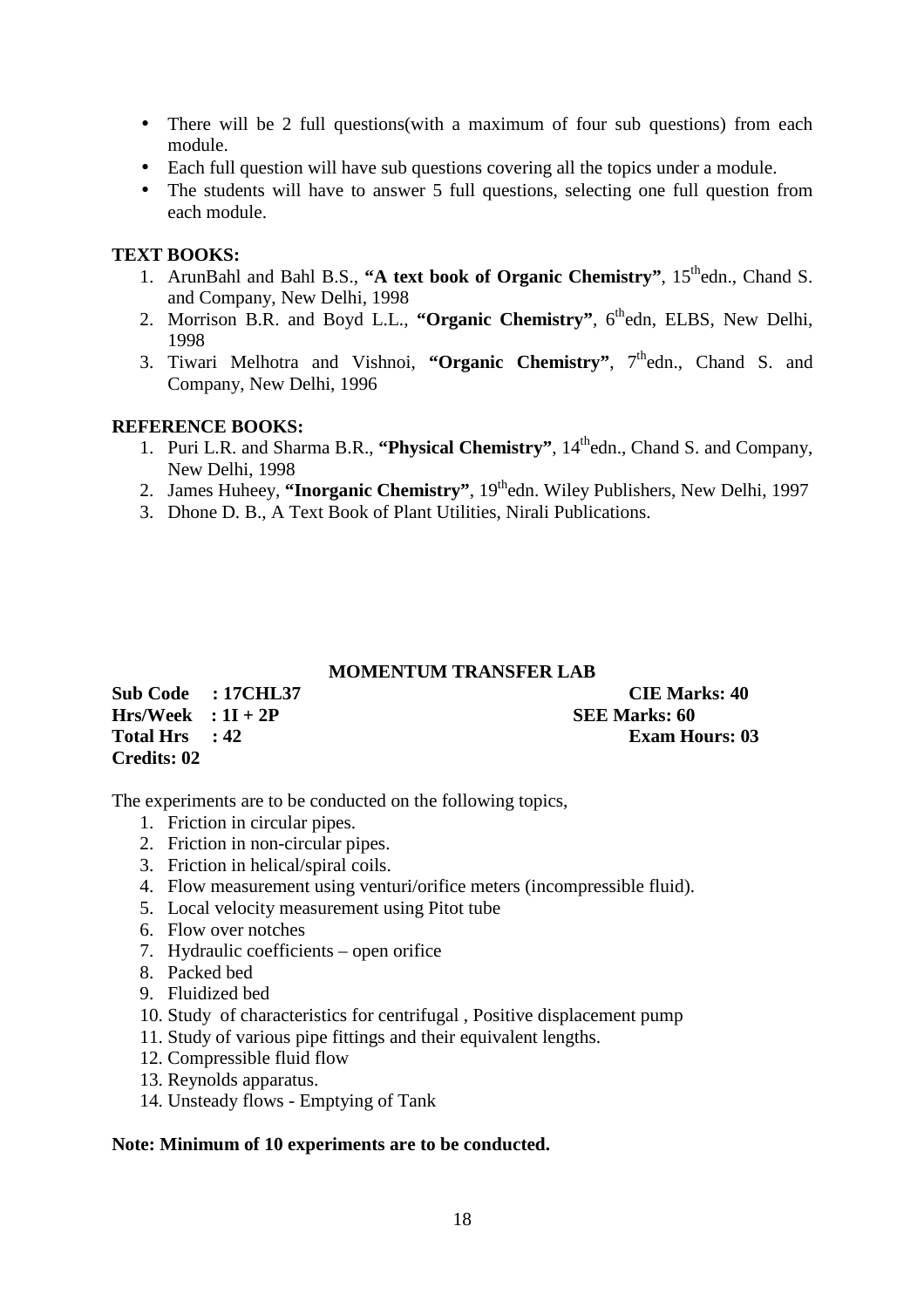## **TECHNICAL CHEMISTRY LAB**

**Sub Code : 17CHL38 CIE Marks: 40 Hrs/Week : 1I + 2P SEE Marks: 60 Total Hrs** : 42 **Exam Hours: 03 Credits: 02** 

Experiments are to be conducted on the following topics,

- 1. Critical Solution Temperature- Water Phenol System
- 2. Distribution Coefficients Iodine in Water Chloroform
- 3. Boiling Point Elevation -Water acetic acid solution
- 4. Estimation of dissolved oxygen in given sample of water by Winkler's method.
- 5. Estimation of Iodine & Saponification number of vegetable oil
- 6. Analysis of alloy- Stainless steel/ Brass
- 7. Analysis of Bleaching Powder -Available chlorine
- 8. Molecular weight determination -Victor Mayers Method
- 9. Freezing point depression- Ice-salt system
- 10. Refractometric Estimation Sugar content of solution
- 11. Heats of mixing -Water –HCl system
- 12. Conductometric estimation- Water hardness estimation
- 13. Calorimetric Estimation Potassium dichromate Estimation
- 14. Analysis of coal- Moisture Volatile matter & Ash content
- 15. Study of kinetics of reaction between K2S2O8 and KI
- 16. Study of kinetics of hydrolysis of ester
- 17. Conductometric determination of equivalent conductance of acetic acid at infinite
- dilution (using Kohlrausch Law)
- 18. Estimation of phenol by iodometric method
- 19. Preparation of p-bromo acetanilide from acetanilide
- 20. Colorimetric estimation of fluoride in water using SPADNS reagent

### **Minimum of 10 experiments are to be performed**

### **KANNADA**

**Sub Code : 17KL39/49 CIE Marks:20 Hrs/Week : 01** SEE Marks:30 Total Hrs : 16 **Exam Hours: 01Credits: 01** 

### [COMMON TO ALL BRANCHES]

# **OR**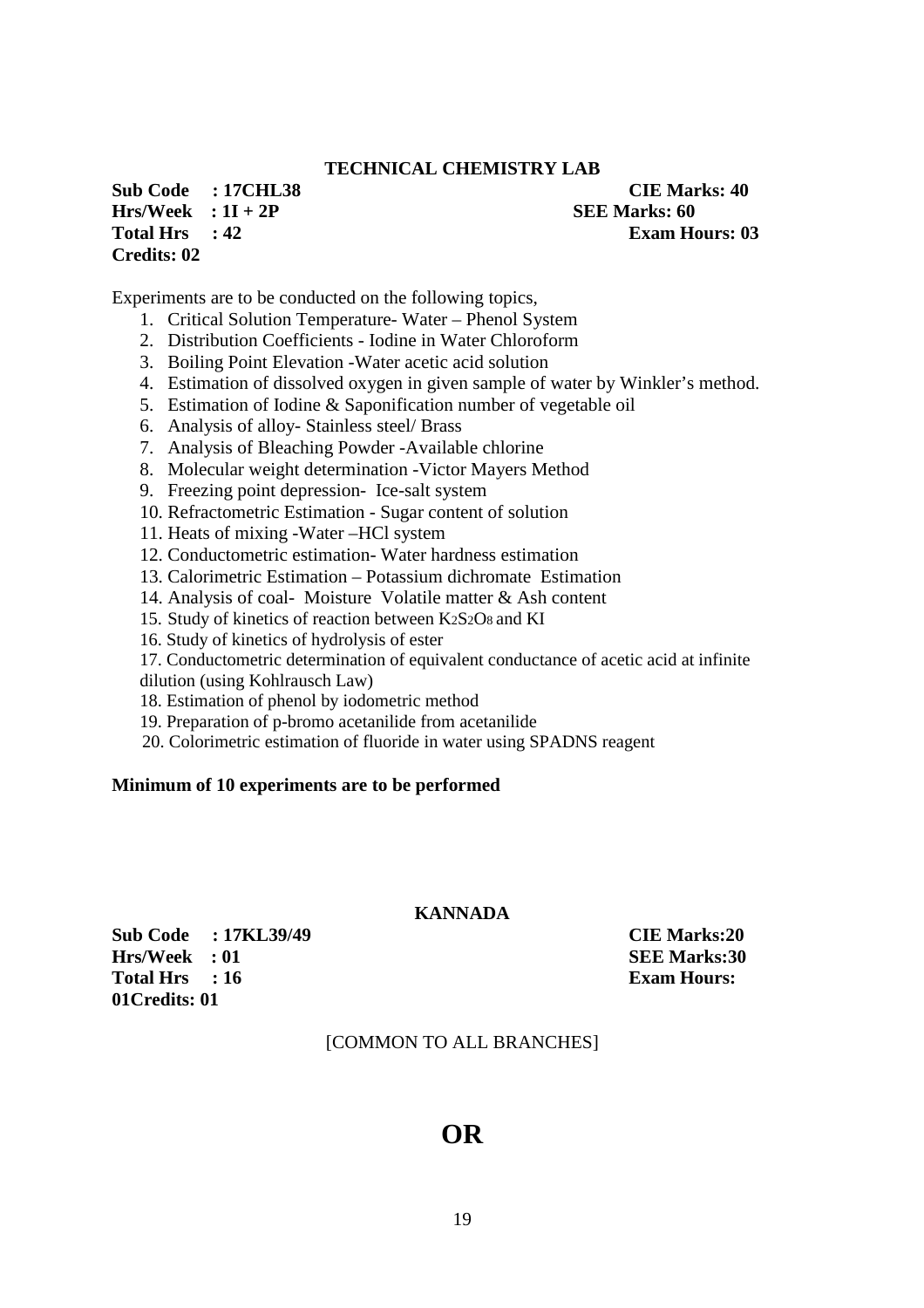## **CONSTITUTION OF INDIA, PROFESSIONAL ETHICS AND HUMAN RIGHTS Sub Code : 17CPH39/49 CIE Marks:20 Hrs/Week : 01 SEE Marks:30 Total Hrs : 16 Exam Hours: Exam Hours: 01Credits: 01**

### [COMMON TO ALL BRANCHES]

### **ENGINEERING MATHEMATICS – IV**

**Sub Code : 17MAT41 CIE Marks: 40**<br> **Hrs/Week** : 04 **SEE Marks: 60 Hrs/Week : 04 Total Hrs : 50 Exam Hours: 03 Credits: 04** 

## **[COMMON TO ALL BRANCHES]**

### **CHEMICAL TECHNOLOGY-II**

**Sub Code : 17CH42 CIE Marks: 40 Hrs/Week : 04 SEE Marks: 60 Total Hrs : 50 Exam Hours: 03 Credits: 03** 

### **COURSE OBJECTIVES:** Students will be able to

- 1. Understand the basic concepts of Industrial Processes practiced in different Organic Chemical Industries.
- 2. Get insight in to the safety and environmental management schemes practiced.
- 3. Assess different engineering problems of individual processes.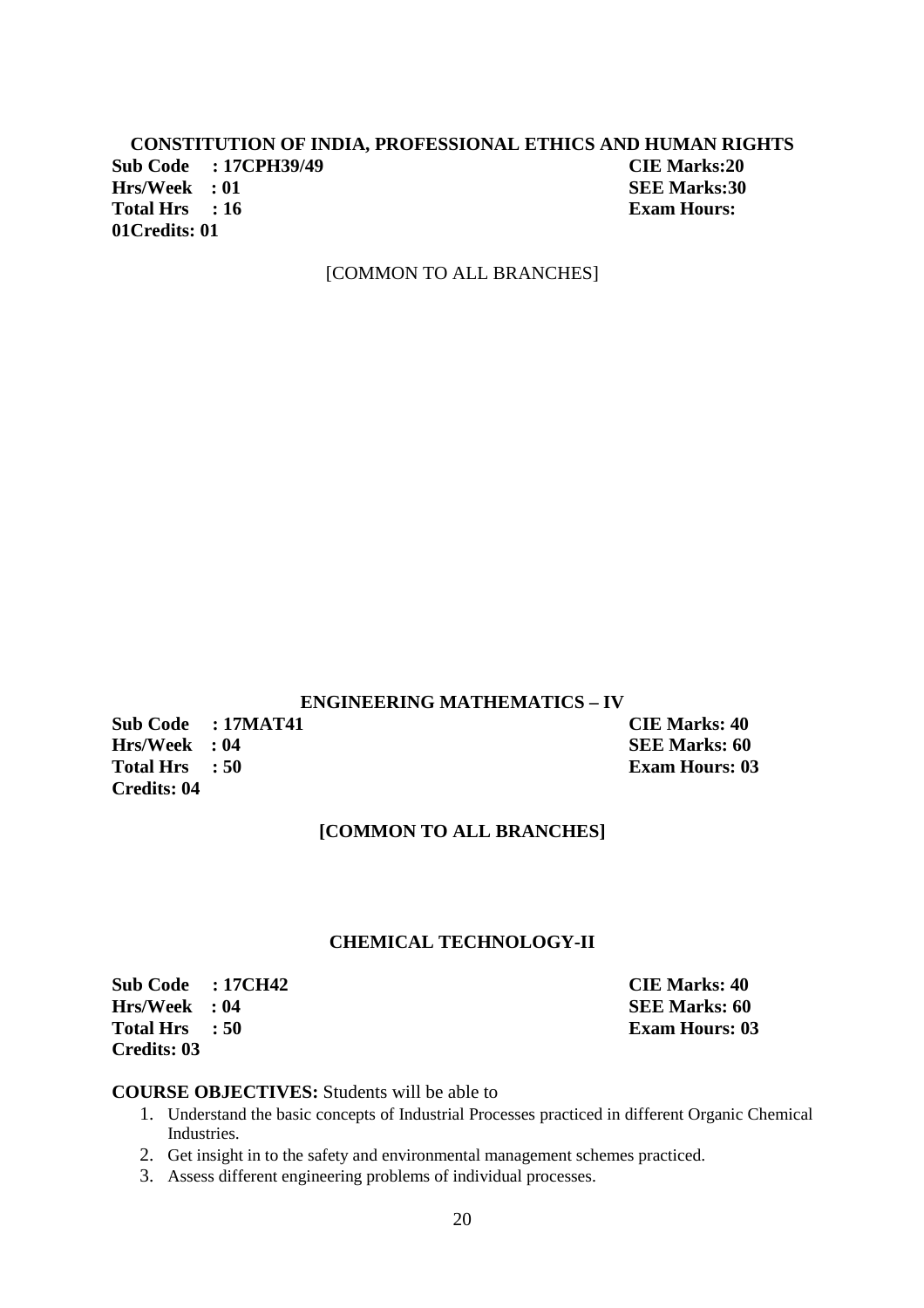4. Understand the plant layout and equipment used in the processes.

| <b>Module 1</b>                                                              | <b>Content</b>                                                                    | <b>Contact</b> | <b>Blooms</b>      |
|------------------------------------------------------------------------------|-----------------------------------------------------------------------------------|----------------|--------------------|
|                                                                              |                                                                                   | <b>Hours</b>   | <b>Taxonomy</b>    |
|                                                                              | OILS, FATS, WAXES, SOAPS AND DETERGENTS: Vegetable and                            | 10Hrs          | $L-1$ ,<br>$L-2$ , |
| animal oils and fats. Extraction of vegetable oils, refining of edible oils. |                                                                                   |                | $L-3$ ,            |
|                                                                              | Hydrogenation of oils, waxes and their applications. Soaps and detergents,        |                |                    |
|                                                                              | theory of detergency. Miscellaneous concentrations. Manufacture of soaps          |                |                    |
|                                                                              | and heavy duty detergents. Linear alkyl benzenes.                                 |                |                    |
| <b>Module 2</b>                                                              | <b>Content</b>                                                                    | <b>Contact</b> | <b>Blooms</b>      |
|                                                                              |                                                                                   | <b>Hours</b>   | <b>Taxonomy</b>    |
|                                                                              | SUGAR, STARCH AND ALLIED INDUSTRIES: Production of cane                           | 10Hrs          | $L-1$ ,<br>$L-2$   |
|                                                                              | sugar. Chemistry of starch. Manufacturing of industrial starch and its            |                | $L-3$ ,            |
|                                                                              |                                                                                   |                |                    |
|                                                                              | applications. Fermentation industries: Production of alcohol, Manufacture         |                |                    |
|                                                                              | of beer, wines and liquors. Acetic acid and citric acid by fermentation.          |                |                    |
| <b>Module 3</b>                                                              | <b>Content</b>                                                                    | <b>Contact</b> | <b>Blooms</b>      |
|                                                                              |                                                                                   | <b>Hours</b>   | <b>Taxonomy</b>    |
|                                                                              | PETROLEUM INDUSTRIES AND PETROCHEMICALS: Origin                                   | 10Hrs          | $L-1$ , $L-2$ ,    |
|                                                                              | and classification. Petroleum refining and processing. LPG, CNG,                  |                | $L-3$ ,            |
|                                                                              | LNG technologies, methane, propylene, benzenes.                                   |                |                    |
| <b>Module 4</b>                                                              | <b>Content</b>                                                                    | <b>Contact</b> | <b>Blooms</b>      |
|                                                                              |                                                                                   | <b>Hours</b>   | <b>Taxonomy</b>    |
|                                                                              | COAL: Formation and Classification of coal, mining of coal, destructive           | 10Hrs          | $L-1$ ,<br>$L-2$ , |
|                                                                              | distillation of coal, coking of coal, coal tar distillation, chemicals from coal. |                | $L-3$ ,            |
|                                                                              | PULP AND PAPER INDUSTRIES: Raw materials, manufacture of pulp,                    |                |                    |
|                                                                              | paper and structural boards. Effluent treatment appropriate for pulp and paper    |                |                    |
| industries.                                                                  |                                                                                   |                |                    |
| <b>Module 5</b>                                                              | <b>Content</b>                                                                    | <b>Contact</b> | <b>Blooms</b>      |
|                                                                              |                                                                                   | <b>Hours</b>   | <b>Taxonomy</b>    |
|                                                                              | POLYMERS AND RUBBER: Macromolecules. Polymerization. PVC,                         | 10Hrs          | $L-1$ ,<br>$L-2$ , |
|                                                                              | LDPE. Polypropylene. Cross-linked polymers. UF and MF. Natural rubber.            |                | $L-3$ ,            |
|                                                                              | Synthetic rubber and rubber compounding.                                          |                |                    |

**COURSE OUTCOMES:** The students are expected to understand

- 1. Different processes employed in industries for manufacture of various products.
- 2. Various equipment used.
- 3. Flow sheet and plant layout.
- 4. Material and energy balances.
- 5. Safety and environmental aspects.
- 6. Engineering problems of different processes.

# **GRADUATE ATTRIBUTES:**

- Problem analysis.
- Design/development of solutions.

- The question paper will have ten questions.
- Each full Question consisting of 20 marks
- There will be 2 full questions(with a maximum of four sub questions) from each module.
- Each full question will have sub questions covering all the topics under a module.
- The students will have to answer 5 full questions, selecting one full question from each module.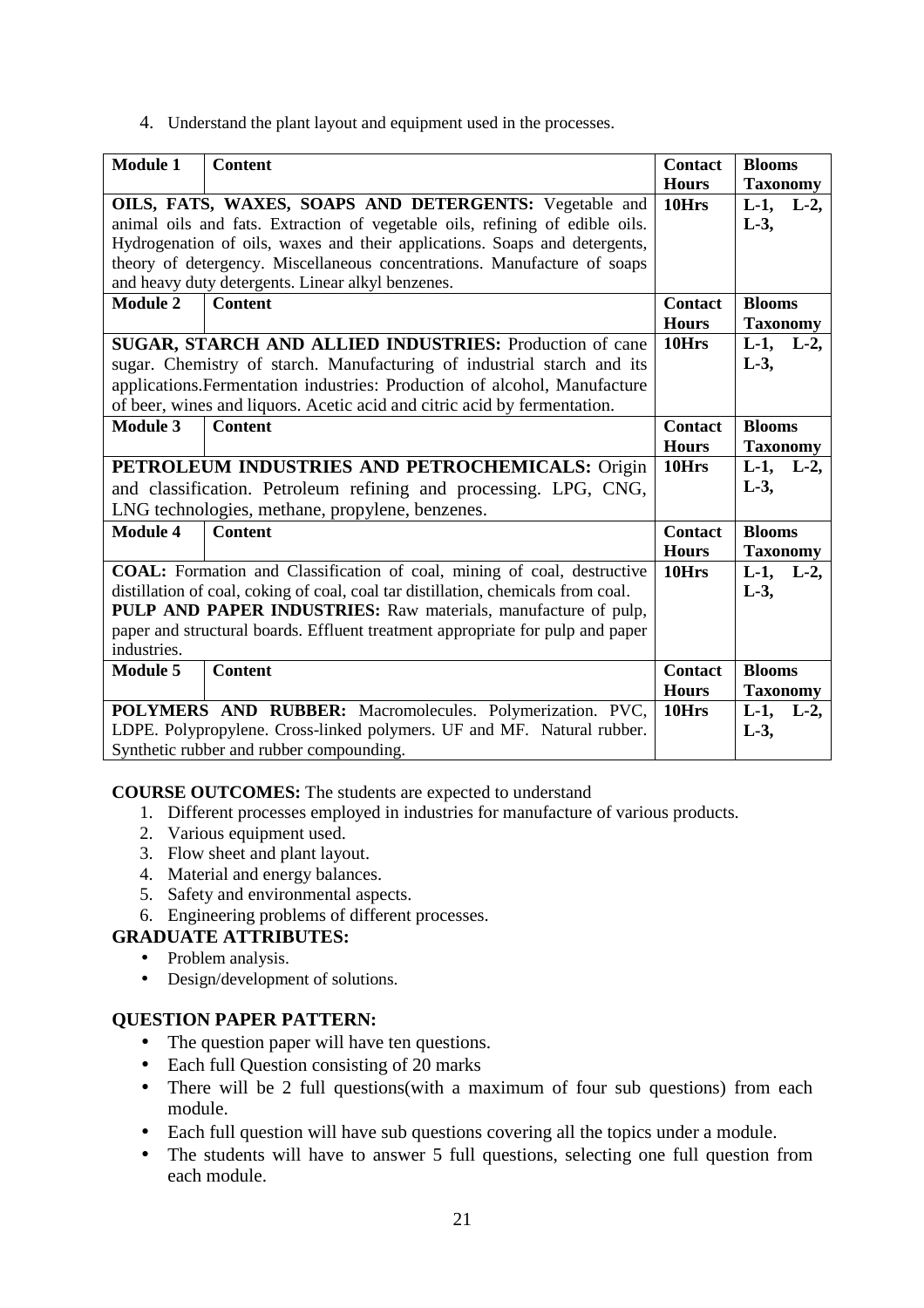## **TEXT BOOKS:**

- 1. **Shreve's Chemical Process Industries,** 4<sup>th</sup>edn, McGraw Hill.
- 2. **Dryden Outlines of Chemical Technology for 21stCentury,** Gopal Rao & Marshall Sittig, 3 rd edn. EWP.
- 3. **Unit Processes in Organic Chemical Industries**, Desikan and Sivakumar (Eds.), CEDC, IITM, 1982.

## **REFERENCE BOOK:**

1. **Encyclopedia of Chemical Technology**, Kirk and Othmer,  $27<sup>th</sup>$  volume,  $5<sup>th</sup>$  edn, Wiley, 2004.

# **CHEMICAL ENGINEERING THERMODYNAMICS**

| Sub Code : 17CH43  | <b>CIE Marks: 40</b>  |
|--------------------|-----------------------|
| Hrs/Week : 04      | <b>SEE Marks: 60</b>  |
| Total Hrs : 50     | <b>Exam Hours: 03</b> |
| <b>Credits: 04</b> |                       |

### **COURSE OBJECTIVES:** The students will

- 1. Learn fundamentals of thermodynamics such as types of properties, processes and laws of thermodynamics for flow and non flow process.
- 2. Understand the clear concepts on P-V-T behavior, Equations of state, thermodynamic diagrams and compressibility charts, entropy, irreversibility and problem solving skills.
- 3. Learn the thermodynamic properties of pure fluids, energy relations and fugacity concepts.
- 4. Study the estimation of partial molar properties, property changes of mixing, and ideal and non ideal solutions.
- 5. Learn the fundamentals of phase equilibrium, concept of chemical potential and generation and consistency check for VLE data.
- 6. Understand fundamentals of chemical reaction equilibrium to find feasibility and extent of conversion for the industrial reactions.

| <b>Module 1</b>                                                              | <b>Content</b>                                                                  | <b>Contact</b> | <b>Blooms</b>   |
|------------------------------------------------------------------------------|---------------------------------------------------------------------------------|----------------|-----------------|
|                                                                              |                                                                                 | <b>Hours</b>   | <b>Taxonomy</b> |
|                                                                              | <b>BASIC CONCEPTS:</b> System, Surrounding and processes, Closed and Open       | 10Hrs          | $L-1, L-2.$     |
| systems, state and Properties, Intensive and Extensive Properties, State and |                                                                                 |                |                 |
|                                                                              | Path functions, equilibrium state and Phase rule, Zeroth law of                 |                |                 |
|                                                                              | thermodynamics, Heat reservoir and Heat engines, Reversible and Irreversible    |                |                 |
| processes.                                                                   |                                                                                 |                |                 |
|                                                                              | <b>FIRST LAW OF THERMODYNAMICS: General statement of First law of</b>           |                |                 |
|                                                                              | thermodynamics, First law for cyclic process and non-flow processes, Heat       |                |                 |
| capacity.                                                                    |                                                                                 |                |                 |
| <b>HEAT</b>                                                                  | <b>EFFECTS</b><br><b>CHEMICAL</b><br><b>ACCOMPANYING</b>                        |                |                 |
|                                                                              | <b>REACTIONS:</b> Standard heat of reaction, formation, combustion, Hess's law  |                |                 |
|                                                                              | of constant heat summation, effect of temperature on standard heat of reaction. |                |                 |
| <b>Module 2</b>                                                              | <b>Content</b>                                                                  | <b>Contact</b> | <b>Blooms</b>   |
|                                                                              |                                                                                 | <b>Hours</b>   | <b>Taxonomy</b> |
|                                                                              | <b>P-V-T BEHAVIOUR:</b> P-V-T behavior of pure fluids, Equations of state and   | 10Hrs          | $L-1$ , $L-2$ , |
| ideal gas law, Processes involving ideal gas law: Constant volume, constant  |                                                                                 |                | $L-3$ ,         |
|                                                                              | pressure, constant temperature, adiabatic and polytropic processes. Equation of |                |                 |
|                                                                              | state for real gases: vander Waals equation, Redlich – Kwong equation, Peng –   |                |                 |
|                                                                              | Robinson equation, Virial equation, Compressibility charts: Principles of       |                |                 |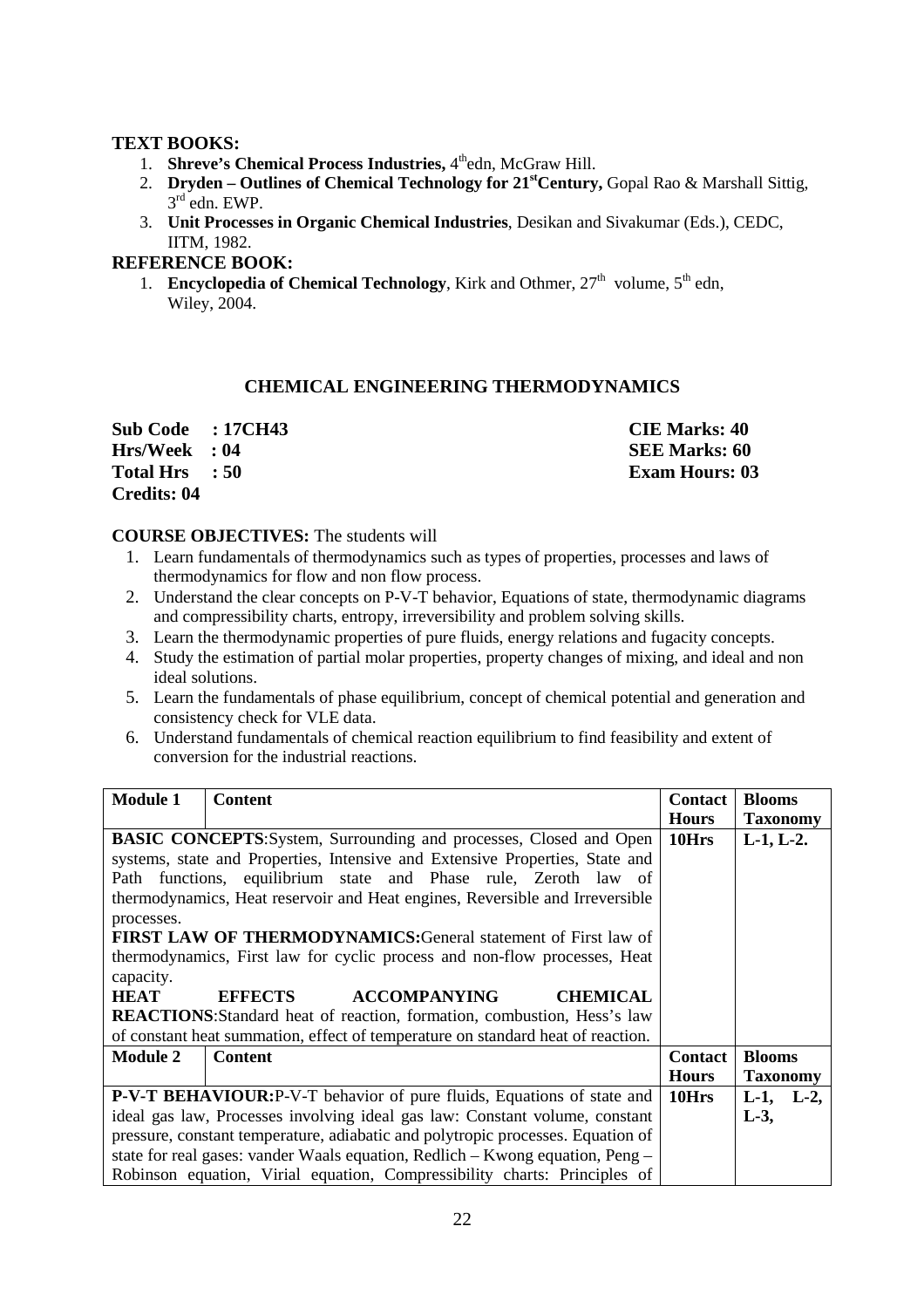|                                                                                                                                        | corresponding states, generalized compressibility charts.                                                                                                  |                       |                 |         |
|----------------------------------------------------------------------------------------------------------------------------------------|------------------------------------------------------------------------------------------------------------------------------------------------------------|-----------------------|-----------------|---------|
| SECOND LAW OF THERMODYNAMICS:General statements of the<br>Second law, Concept of Entropy, The Carnot Principle, calculation of entropy |                                                                                                                                                            |                       |                 |         |
| changes, Clausius Inequality, Entropy and Irreversibility, Third law of                                                                |                                                                                                                                                            |                       |                 |         |
| Thermodynamics.                                                                                                                        |                                                                                                                                                            |                       |                 |         |
| <b>Module 3</b>                                                                                                                        | <b>Content</b>                                                                                                                                             | <b>Contact</b>        | <b>Blooms</b>   |         |
|                                                                                                                                        |                                                                                                                                                            | <b>Hours</b>          | <b>Taxonomy</b> |         |
|                                                                                                                                        | THERMODYNAMIC PROPERTIES OF PURE FLUIDS: Reference                                                                                                         | 10Hrs                 | $L-1$ ,         | $L-2$ , |
| Properties, Energy Properties, Derived Properties, Work function, Gibbs free                                                           |                                                                                                                                                            |                       | $L-3$ ,         |         |
|                                                                                                                                        | energy, Relationships among thermodynamic properties, Exact differential                                                                                   |                       |                 |         |
|                                                                                                                                        | equations, Fundamental property relations, Maxwell's equations, Clapeyron                                                                                  |                       |                 |         |
|                                                                                                                                        | equations, Entropy heat capacity relations, Modified equations for U $\&$ H,                                                                               |                       |                 |         |
|                                                                                                                                        | Effect of temperature on U, H & S, Relationships between $C_p$ & $C_v$ , Gibbs-                                                                            |                       |                 |         |
|                                                                                                                                        | Helmholtz equation, Fugacity, Fugacity coefficient, Effect of temperature and                                                                              |                       |                 |         |
|                                                                                                                                        | pressure on Fugacity, Determination of Fugacity of pure gases, Fugacities of                                                                               |                       |                 |         |
|                                                                                                                                        | solids and liquids, Activity, Effect of temperature and pressure on activity,                                                                              |                       |                 |         |
| Thermodynamic diagrams                                                                                                                 |                                                                                                                                                            |                       |                 |         |
|                                                                                                                                        |                                                                                                                                                            |                       |                 |         |
| <b>Module 4</b>                                                                                                                        | <b>Content</b>                                                                                                                                             | <b>Contact</b>        | <b>Blooms</b>   |         |
|                                                                                                                                        |                                                                                                                                                            | <b>Hours</b>          | <b>Taxonomy</b> |         |
|                                                                                                                                        | PROPERTIES OF SOLUTIONS:                                                                                                                                   | 10Hrs                 | $L-1$ ,         | $L-2$ , |
|                                                                                                                                        | Partial molar properties, Chemical potential, Fugacity in solutions, Henry's                                                                               |                       | $L-3$ ,         |         |
|                                                                                                                                        | law and dilute solutions, activity in solutions, Activity coefficients, Gibbs -                                                                            |                       |                 |         |
|                                                                                                                                        | Duhem's equation, Property changes of mixing, excess properties.                                                                                           |                       |                 |         |
| <b>Module 5</b>                                                                                                                        | <b>Content</b>                                                                                                                                             | <b>Contact</b>        | <b>Blooms</b>   |         |
|                                                                                                                                        |                                                                                                                                                            | <b>Hours</b><br>10Hrs | <b>Taxonomy</b> |         |
|                                                                                                                                        | PHASE EQUILIBRIA: Criteria of phase Equilibria, Criterion of stability,                                                                                    |                       | $L-1$ ,         | $L-2$ , |
|                                                                                                                                        | Duhem's theorem, Vapor - Liquid Equilibria, VLE in ideal solutions, Non-<br>Ideal solutions, VLE at low pressures, VLE at high pressures, consistency test |                       | $L-3$ ,         |         |
|                                                                                                                                        | for VLE data, Calculation of Activity coefficients using Gibbs - Duhem's                                                                                   |                       |                 |         |
| equation.                                                                                                                              |                                                                                                                                                            |                       |                 |         |
| <b>CHEMICAL</b>                                                                                                                        | <b>REACTION</b><br><b>EQUILIBRIUM: Reaction</b><br>Stoichiometry,                                                                                          |                       |                 |         |
|                                                                                                                                        | Criteria of chemical reaction equilibrium, Equilibrium constant and standard                                                                               |                       |                 |         |
|                                                                                                                                        | free energy change, Effect of temperature, Pressure on equilibrium constants                                                                               |                       |                 |         |
|                                                                                                                                        | and other factors affecting equilibrium conversion, Liquid phase reactions,<br>heterogeneous reaction equilibrium, phase rule for reacting systems.        |                       |                 |         |

## **COURSE OUTCOMES:** The students are expected to do the following

- 1. Calculate the heat and work requirements for the given flow or non-flow processes.
- 2. Analyze and find properties such as Pressure, Volume and temperature for equations of states and from the fundamentals of first law of thermodynamics.
- 2. Calculate entropy for the processes, and various types of energies such as internal energy, enthalpy, Helmholtz free energy and Gibbs free energy.
- 3. Differentiate between ideal and non-ideal solution and estimate partial molar properties.
- 4. Generate Vapor Liquid Equilibrium data for ideal and non-ideal solutions and check for their consistency by various methods.
- 5. Find the feasibility and extent of conversion for any reaction.

# **GRADUATE ATTRIBUTES:**

- 1. Problem analysis.
- 2. Design/development of solutions.

- The question paper will have ten questions.
- Each full Question consisting of 20 marks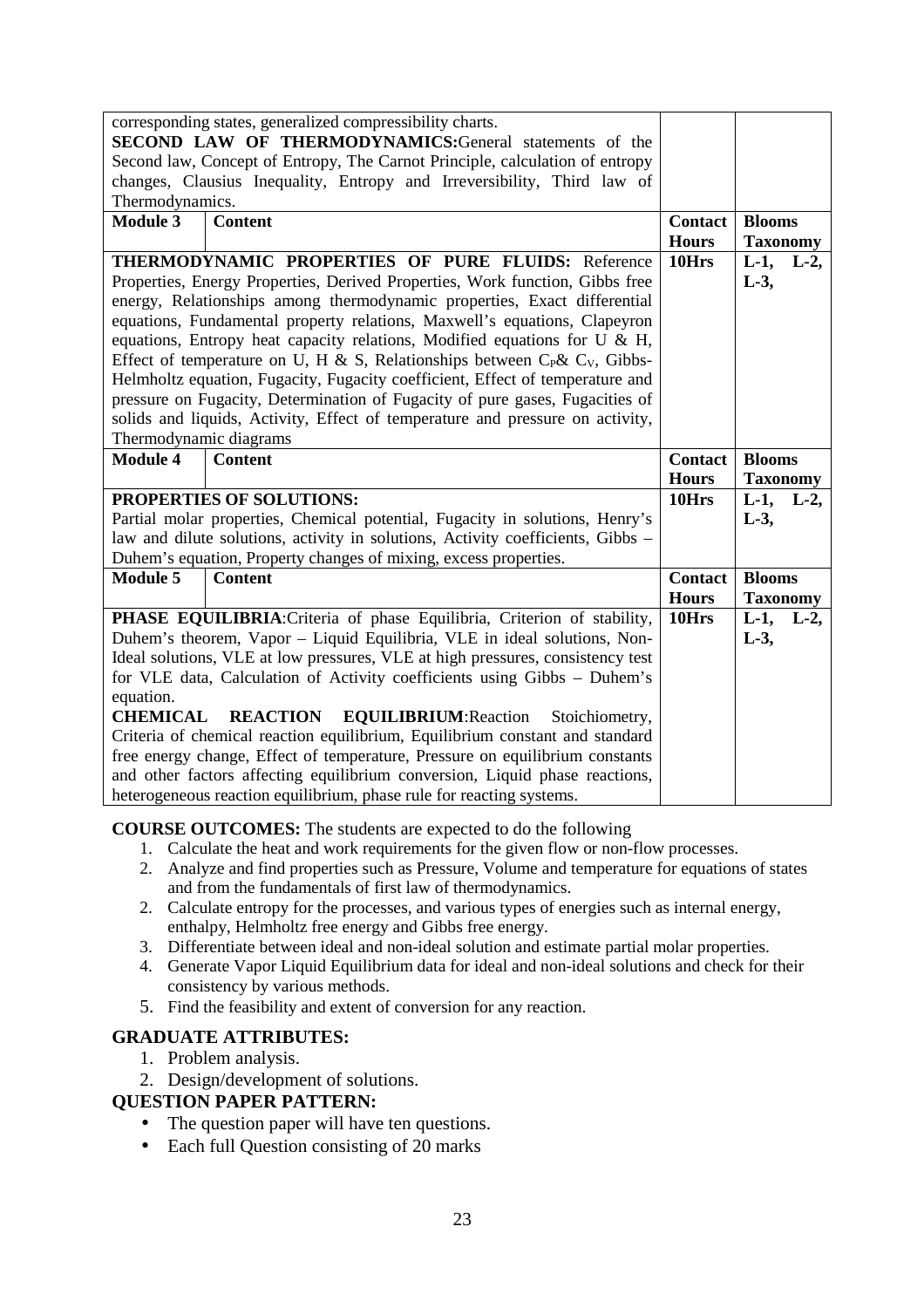- There will be 2 full questions (with a maximum of four sub questions) from each module.
- Each full question will have sub questions covering all the topics under a module.
- The students will have to answer 5 full questions, selecting one full question from each module.

### **Note: Use of steam tables permitted in examination and internal assessment test.**

### **TEXT BOOKS:**

- 1. Smith J.M. and Vanness H.C., "Introduction to Chemical Engineering Thermodynamics", 5<sup>th</sup>edn., McGraw Hill, New York, 1996
- 2. Rao Y.V.C., "Chemical Engineering Thermodynamics", New age International Publication, Nagpur, 2000

### **REFERENCE BOOK:**

1. Narayanan K.V., "Text book of Chemical Engineering Thermodynamics", Prentice Hall of India Private Limited, New Delhi, 2001.

### **MATERIAL SCIENCE**

**Sub Code : 17CH44 CIE Marks: 40 Hrs/Week : 04** SEE Marks: 60 **Total Hrs** : 50 **Exam Hours: 03 Credits: 04** 

### **COURSE OBJECTIVES:** The students will be able

- 1. Understand concepts on properties and selection of metals, ceramics, and polymers for design and manufacturing.
- 2. Study variety of engineering applications through knowledge of atomic structure, electronic structure, chemical bonding, crystal structure, X-rays and X-ray diffraction, defect structure.
- 3. Study Microstructure and structure-property relationships, Phase diagrams, heat treatment of steels.
- 4. Study detailed information on types of corrosion and its prevention.
- 5. Learn information on selection of materials for design and manufacturing.

| <b>Module 1</b>    | <b>Content</b>                                                                 | <b>Contact</b> | <b>Blooms</b>      |
|--------------------|--------------------------------------------------------------------------------|----------------|--------------------|
|                    |                                                                                | <b>Hours</b>   | <b>Taxonomy</b>    |
|                    | <b>INTRODUCTION:</b> Introduction to material science, Classification of       | 10Hrs          | $L-1$ ,<br>$L-2$ , |
|                    | engineering materials, Level of structure, Structure property relationships in |                | $L-3$ ,            |
| materials.         |                                                                                |                |                    |
|                    | CRYSTAL GEOMETRY AND STRUCTURE DETERMINATION:                                  |                |                    |
|                    | Geometry of crystals – the Bravais lattices, Crystal directions and planes –   |                |                    |
|                    | the miller indices, Structure determination $-X$ –Ray diffraction – Bragg law, |                |                    |
| The powder method. |                                                                                |                |                    |
|                    | ATOMIC STRUCTURE, CHEMICAL BONDING AND STRUCTURE                               |                |                    |
|                    | <b>OF SOLIDS:</b> Structure of atom, Periodic table, Ionization potential,     |                |                    |
|                    | Electron affinity and Electro-negativity, Primary and secondary bonds,         |                |                    |
|                    | variation of bonding character and properties, Covalent solids, Metals and     |                |                    |
|                    | alloys, Ionic solids, structure of silica and silicates, Polymers.             |                |                    |
| <b>Module 2</b>    | <b>Content</b>                                                                 | <b>Contact</b> | <b>Blooms</b>      |
|                    |                                                                                | <b>Hours</b>   | <b>Taxonomy</b>    |
|                    | <b>CRYSTAL IMPERFECTIONS:</b> Point Imperfections, Line imperfections –        | 10Hrs          | L-2,<br>$L-1.$     |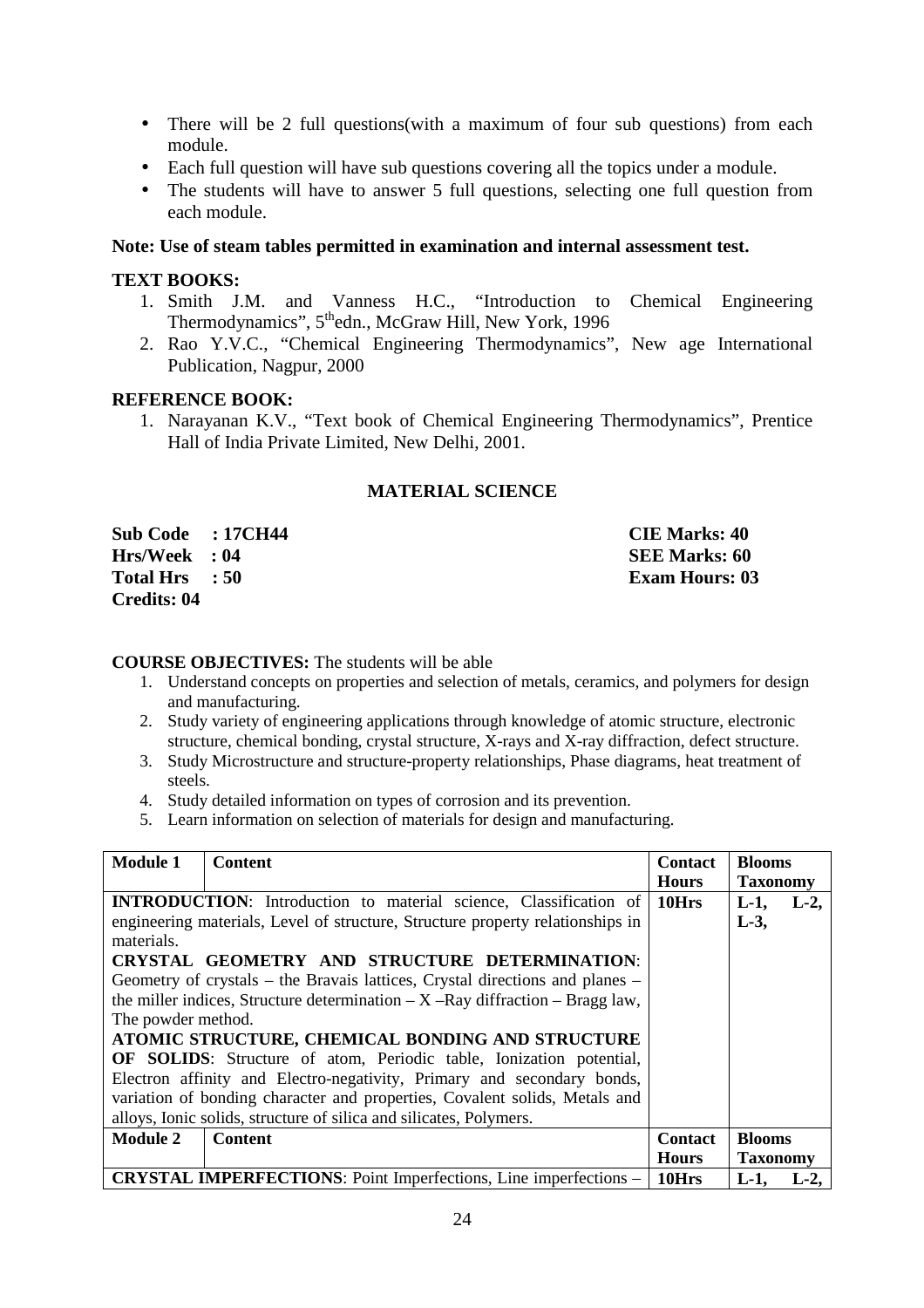| edge and screw dislocations, the Burgers vector, line energy of dislocations,<br>$L-3$ , |                                                                                |                |                    |
|------------------------------------------------------------------------------------------|--------------------------------------------------------------------------------|----------------|--------------------|
| Surface imperfections.                                                                   |                                                                                |                |                    |
|                                                                                          | PHASE DIAGRAM AND PHASE TRANSFORMATIONS: Phase rule,                           |                |                    |
|                                                                                          | Single component systems, Binary phase diagrams, Lever rule, Typical           |                |                    |
|                                                                                          | phase diagrams for Magnesia-Alumina, Copper – Zinc, iron – carbon              |                |                    |
|                                                                                          | systems, Nucleation and growth, Solidification, Allotropic transformation,     |                |                    |
|                                                                                          | Cooling curve for pure iron, Iron - Carbon equilibrium diagram, Isothermal     |                |                    |
|                                                                                          | transformations (TTT curves).                                                  |                |                    |
| <b>Module 3</b>                                                                          | <b>Content</b>                                                                 | <b>Contact</b> | <b>Blooms</b>      |
|                                                                                          |                                                                                | <b>Hours</b>   | <b>Taxonomy</b>    |
| <b>DEFORMATION</b>                                                                       | <b>MATERIALS</b><br><b>AND</b><br><b>OF</b><br><b>FRACTURE:</b> Elastic        | 10Hrs          | $L-1$ ,<br>$L-2$ , |
| deformation, Plastic                                                                     | deformation, Creep, Visco-elastic deformation,                                 |                | $L-3$ ,            |
| Different types of fracture.                                                             |                                                                                |                |                    |
|                                                                                          | <b>HEAT TREATMENT:</b> Annealing, normalizing, Hardening, Martempering,        |                |                    |
|                                                                                          | Austempering, Hardenability,<br>Quenching,<br>Tempering,<br>Carburising,       |                |                    |
|                                                                                          | Cyaniding, Nitriding, Flame hardening.                                         |                |                    |
|                                                                                          |                                                                                |                |                    |
| <b>Module 4</b>                                                                          | <b>Content</b>                                                                 | <b>Contact</b> | <b>Blooms</b>      |
|                                                                                          |                                                                                | <b>Hours</b>   | <b>Taxonomy</b>    |
|                                                                                          | <b>CORROSION AND ITS PREVENTION:Direct corrosion, Electro-</b>                 | 10Hrs          | $L-1$ ,<br>$L-2$ , |
|                                                                                          | chemical corrosion, Galvanic cells, High temperature corrosion, Passivity,     |                | $L-3$ ,            |
|                                                                                          | factors influencing corrosion rate, Control and prevention of corrosion-       |                |                    |
|                                                                                          | modification of corrosive environment, Inhibitors, Cathodic protection,        |                |                    |
| Protective coatings.                                                                     |                                                                                |                |                    |
| <b>Module 5</b>                                                                          | <b>Content</b>                                                                 | <b>Contact</b> | <b>Blooms</b>      |
|                                                                                          |                                                                                | <b>Hours</b>   | <b>Taxonomy</b>    |
|                                                                                          | <b>TYPICAL ENGINEERING MATERIALS: Ferrous metals, Non ferrous</b>              | 10Hrs          | $L-1$ ,<br>$L-2$ , |
|                                                                                          | metals and alloys - Aluminum and its alloys, Copper and its alloys, Lead       |                | $L-3$ ,            |
|                                                                                          | and its alloys, Tin, Zinc and its alloys, Alloys for high temperature service, |                |                    |
|                                                                                          | Ceramic materials - Structure of ceramics, Polymorphism, Mechanical,           |                |                    |
|                                                                                          | electrical and thermal properties of ceramic phases, Refractories, Glasses,    |                |                    |
|                                                                                          | abrasives, Organic materials - Mechanism of polymerization, Additives to       |                |                    |

**COURSE OUTCOMES:** The students are expected to do the following

- 1. Classify different types of engineering materials depending on structure property, crystal geometry and X-Ray diffraction.
- 2. Explain atomic structures, types of bonding and crystal imperfections.
- 3. Draw phase diagrams of different metals, TTT curves and explain deformation of materials.
- 4. Suggest different type of heat treatment techniques depending on the type of the material and they can analyze different types of corrosions and suggest preventive methods.
- 5. Select materials depending on type of application.

# **GRADUATE ATTRIBUTES:**

- 1. Problem analysis.
- 2. Design/development of solutions.

- The question paper will have ten questions.
- Each full Question consisting of 20 marks
- There will be 2 full questions(with a maximum of four sub questions) from each module.
- Each full question will have sub questions covering all the topics under a module.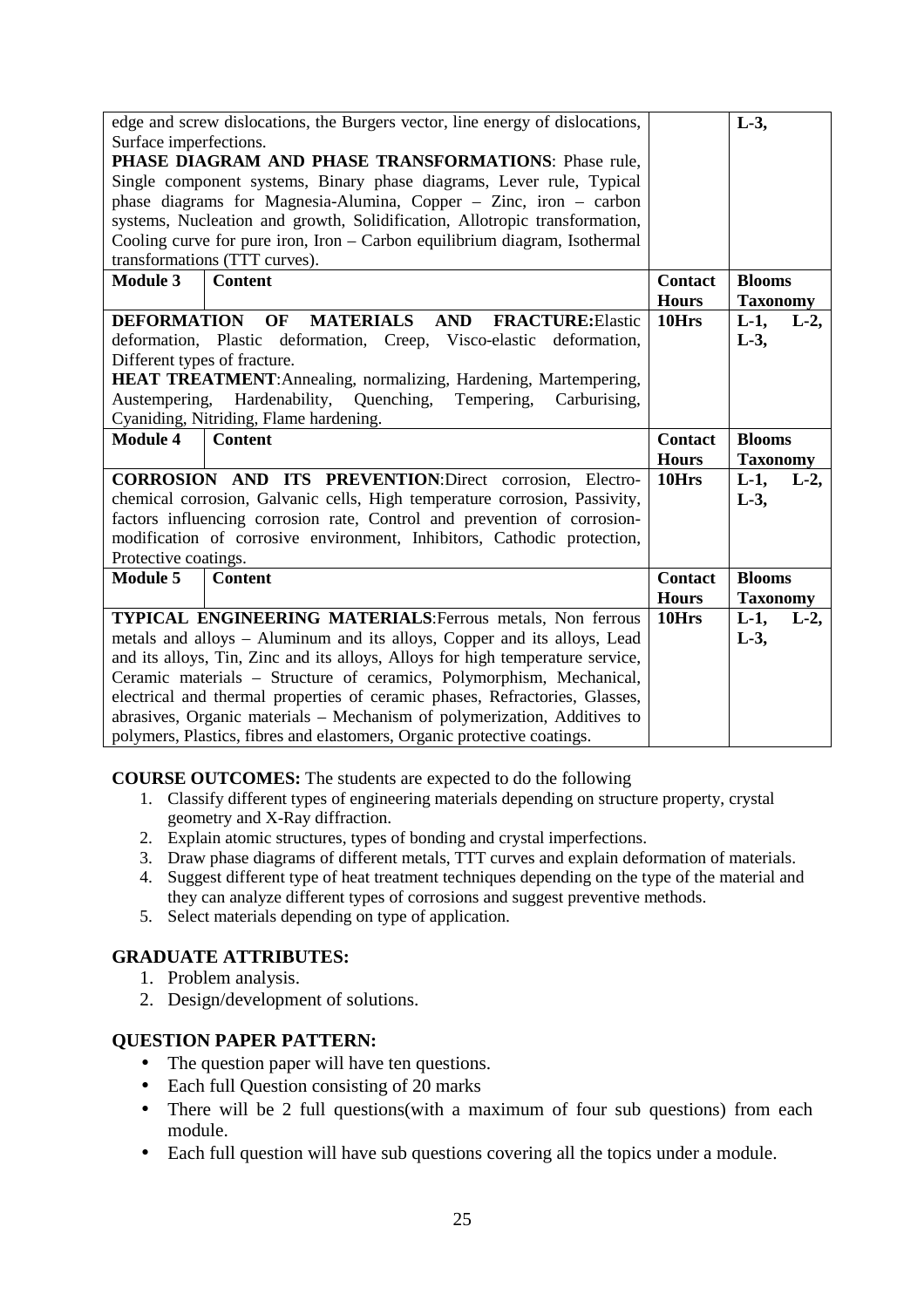• The students will have to answer 5 full questions, selecting one full question from each module.

## **TEXT BOOKS:**

- 1. Raghavan V., "Materials Science and Engineering  $A$  First Course",  $3<sup>rd</sup>$ edn., Prentice Hall of India Pvt. Ltd., New Delhi, 1996
- 2. Hajra Choudhury S.K., "Materials Science and Processes", Indian book distributing Co., 1982

### **REFERENCES:**

1. Van Vlack H.L., "Elements of Material Science", 2<sup>nd</sup>edn., Addison – Wesly Publishing Company, New York, 1964

### **PROCESS HEAT TRANSFER**

**Sub Code : 17CH45 CIE Marks: 40 Hrs/Week** : 04 **SEE Marks: 60 Total Hrs : 50 Exam Hours: 03 Credits: 04** 

### **COURSE OBJECTIVES:** The students will

- 1. Study various modes of Heat transfer and their fundamental relations.
- 2. Study conduction heat transfer and develop mathematical relations for various solid geometries.
- 3. Understand properties of insulation and critical thickness of insulation.
- 4. Understand different types of heat transfer coefficients and their estimations in various types of flows in different geometries.
- 5. Study the Boiling phenomenon and to generate pool boiling curve.
- 4. Understand the working of Heat exchangers and to learn design of double pipe, shell and tube heat exchangers and design of evaporators and conduct experiments and to submit the report.
- 5. Understand the phenomenon of radiation, radiation shields and estimation of emissivity.

| <b>Module 1</b>                                                                                                                                                                                                                                                                                                                                                                                                          | <b>Content</b> | <b>Contact</b><br><b>Hours</b> | <b>Blooms</b><br><b>Taxonomy</b> |
|--------------------------------------------------------------------------------------------------------------------------------------------------------------------------------------------------------------------------------------------------------------------------------------------------------------------------------------------------------------------------------------------------------------------------|----------------|--------------------------------|----------------------------------|
| <b>INTRODUCTION:</b> Various modes of heat transfer Viz. Conduction,<br>Convection and Radiation.<br><b>CONDUCTION:</b> Fourier's law, Steady state unidirectional heat flow through<br>single and multiphase layers slabs, cylinders and spheres for constant and<br>variable thermal conductivity.<br><b>INSULATION:</b> Properties of insulation materials, Types of insulation, Critical<br>and Optimum thickness.   |                | 10Hrs                          | $L-1$ ,<br>$L-2$<br>$L-3$        |
| <b>Module 2</b>                                                                                                                                                                                                                                                                                                                                                                                                          | <b>Content</b> | <b>Contact</b>                 | <b>Blooms</b>                    |
|                                                                                                                                                                                                                                                                                                                                                                                                                          |                | <b>Hours</b>                   | <b>Taxonomy</b>                  |
| <b>EXTENDED SURFACES:</b> Fins – Types of fins, Derivation of fin efficiency<br>10Hrs<br>$L-3$<br>for longitudinal fins, Fin effectiveness, Elementary treatment of unsteady state<br>heat conduction.<br><b>CONVECTION:</b> Individual and overall heat transfer coefficient, LMTD,<br>LMTD correction factor, Dimensionless numbers, Dimensional analysis,<br>Empirical correlation for forced and natural convection. |                | $L-1$ , $L-2$ ,                |                                  |
| Module 3                                                                                                                                                                                                                                                                                                                                                                                                                 | <b>Content</b> | <b>Contact</b><br><b>Hours</b> | <b>Blooms</b><br><b>Taxonomy</b> |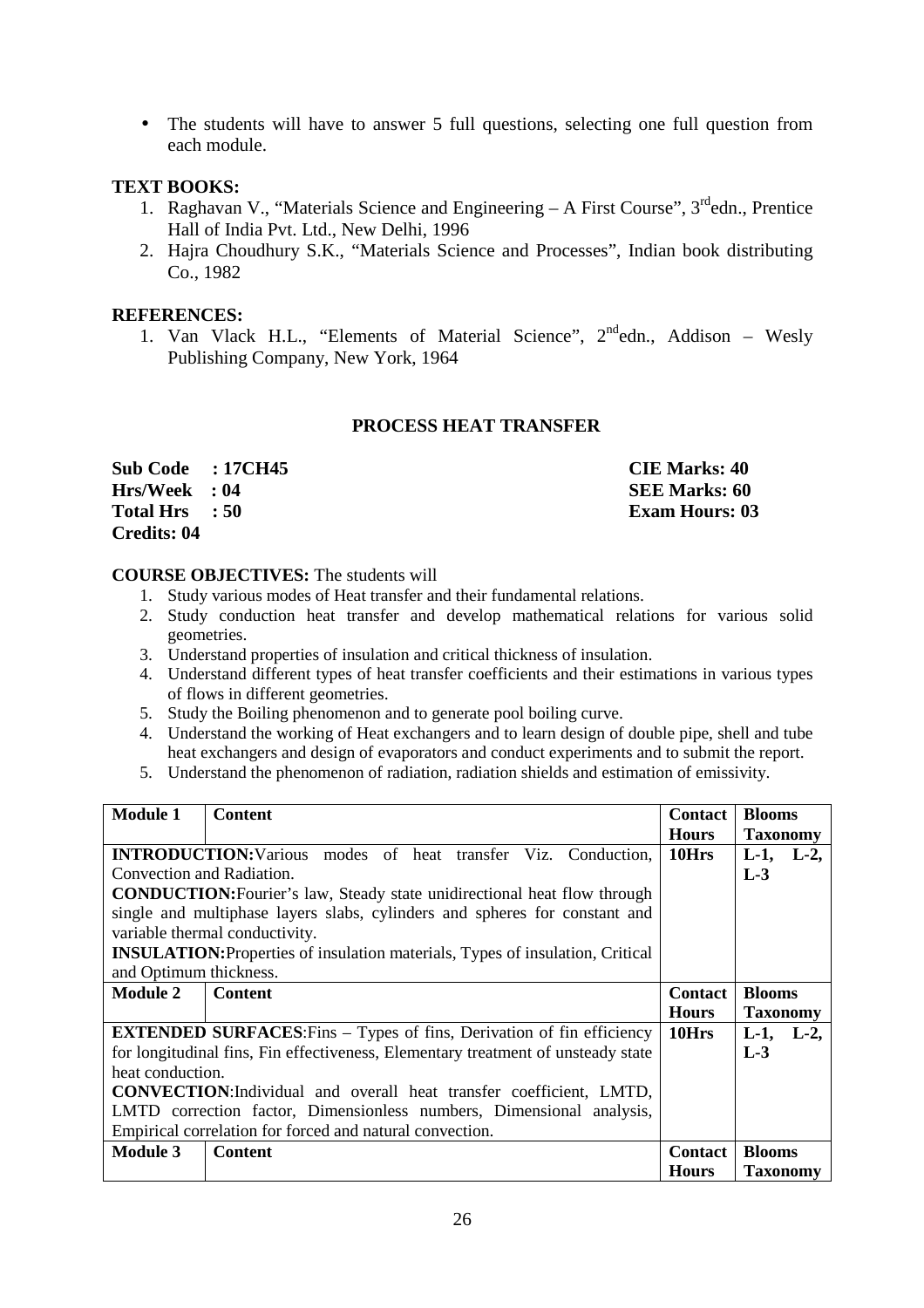| <b>ANALOGY:</b> Analogy between momentum and heat transfer- Reynolds,<br>10Hrs<br>$L-2$ ,<br>$L-1$ , |                                                                                    |                |                 |         |
|------------------------------------------------------------------------------------------------------|------------------------------------------------------------------------------------|----------------|-----------------|---------|
| Colburn and Prandtl analogies.                                                                       |                                                                                    |                | $L-3$           |         |
| HEAT TRANSFER WITH PHASE CHANGE: Boiling phenomena,                                                  |                                                                                    |                |                 |         |
|                                                                                                      | Nucleate and Film boiling, Condensation - Film and Drop wise condensation,         |                |                 |         |
| Nusselts equations.                                                                                  |                                                                                    |                |                 |         |
| <b>HEAT TRANSFER EQUIPMENT:</b> Double pipe heat exchangers, Shell and                               |                                                                                    |                |                 |         |
|                                                                                                      | tube heat exchangers – Types of shell and tube heat exchangers, Construction       |                |                 |         |
|                                                                                                      | details, Condenser, types of condensers.                                           |                |                 |         |
| <b>Module 4</b>                                                                                      | <b>Content</b>                                                                     | <b>Contact</b> | <b>Blooms</b>   |         |
|                                                                                                      |                                                                                    | <b>Hours</b>   | <b>Taxonomy</b> |         |
|                                                                                                      | <b>DESIGN OF HEAT TRANSFER EQUIPMENT: Elementary design of</b>                     | 10Hrs          | $L-1$ , $L-2$ , |         |
|                                                                                                      | double pipe heat exchanger, shell and tube heat exchangers and condensers.         |                | $L-3$           |         |
| Numerical Problems.                                                                                  |                                                                                    |                |                 |         |
| <b>Module 5</b><br><b>Content</b>                                                                    |                                                                                    | <b>Contact</b> | <b>Blooms</b>   |         |
|                                                                                                      |                                                                                    | <b>Hours</b>   | <b>Taxonomy</b> |         |
|                                                                                                      | <b>EVAPORATORS:</b> Types of evaporators, performance of tubular evaporator –      | 10Hrs          | $L-1$ ,         | $L-2$ , |
|                                                                                                      | Evaporator capacity, Evaporator economy, Multiple effect evaporator -              |                | $L-3$ ,         |         |
| Methods of feeding, effect of liquid head and boiling point elevation, Vapor                         |                                                                                    |                |                 |         |
| recompression evaporation.                                                                           |                                                                                    |                |                 |         |
|                                                                                                      |                                                                                    |                |                 |         |
|                                                                                                      |                                                                                    |                |                 |         |
|                                                                                                      | <b>RADIATION:</b> Properties and definitions, Absorptivity, Reflectivity, Emissive |                |                 |         |
|                                                                                                      | power and intensity of radiation, Black body radiation, Gray body radiation,       |                |                 |         |
|                                                                                                      | Stefen – Boltzmann law, Wein's displacement law, Kirchhoff's law, View             |                |                 |         |
| Radiation shields.                                                                                   | factors, Radiation between surfaces, Radiation involving gases and vapors,         |                |                 |         |

**COURSE OUTCOMES:** The students will be able to do the following

- 1. Write all fundamental heat transfer relations.
- 2. Derive equations for the calculation of heat flux and estimation of intermediate temperatures in multilayer systems.
- 3. Calculate critical thickness of insulation requires for different geometry of solids.
- 4. Write different dimensionless numbers and explain their significance.
- 5. Estimate LMTD and heat transfer coefficients for different types of flows.
- 6. Design Shell and tube and double pipe heat exchanger, condensers and Evaporator.
- 7. Explain radiation in different type of solids and estimate emissivity.

### **Note: Use of steam tables permitted in examination and internal assessment test. GRADUATE ATTRIBUTES:**

- Problem analysis.
- Design/development of solutions.

# **QUESTION PAPER PATTERN:**

- The question paper will have ten questions.
- Each full Question consisting of 20 marks
- There will be 2 full questions(with a maximum of four sub questions) from each module.
- Each full question will have sub questions covering all the topics under a module.
- The students will have to answer 5 full questions, selecting one full question from each module.

### **TEXT BOOKS:**

- 1. Kern D.Q., **"Process Heat Transfer"**, McGraw Hill., New York, 1965
- 2. McCabe W.L., et.al., **"Unit Operations of Chemical Engineering"**,  $5^{\text{th}}$ edn., McGraw Hill, New York, 2000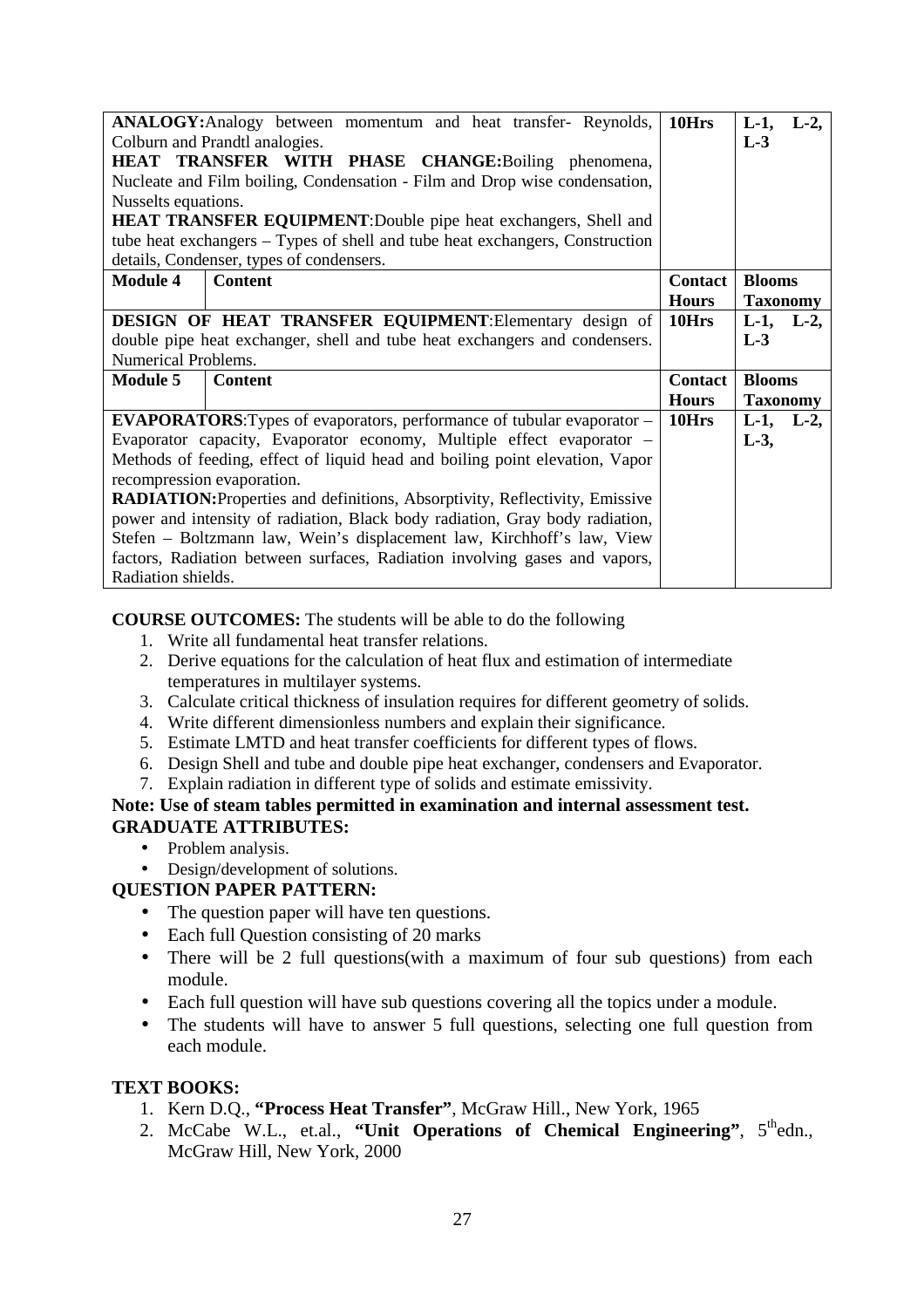3. Coulson J.M. and Richardson J.F., **"Unit Operations of Chemical Engineering"**, Vol-I, 5<sup>th</sup>edn., Chemical Engg, Pergamon& ELBS, McGraw Hill, New York, 2000

### **REFERENCES:**

1. Rao Y.V.C., "Heat Transfer", 1<sup>st</sup>edn. Universities Press (India) Ltd., New Delhi, 2001.

Dutta, Binay K., "Heat Transfer: Principles and Applications", PHI Learning. 2000

### **INSTRUMENTAL ANALYSIS**

| <b>Sub Code : 17CH46</b> | <b>CIE Marks: 40</b>  |
|--------------------------|-----------------------|
| <b>Hrs/Week : 03</b>     | SEE Marks: 60         |
| Total Hrs : 40           | <b>Exam Hours: 03</b> |
| Credits: 04              |                       |

**COURSE OBJECTIVES:**The course is designed to impart the knowledge in the field of Instrumental Analysis. The various modern analytical techniques like UV-Visible, IR, NMR, Mass, GC, HPLC, different chromatographic methods and other important topics are taught to enable the students to understand and apply the principles involved in the determination of different bulk drugs and their formulation. In addition to the theoretical aspects, the basic practical knowledge relevant to the analysis is also imparted.

| <b>Module 1</b>                                                     | <b>Content</b>                                                                                | <b>Contact</b>   | <b>Blooms</b>                       |  |  |
|---------------------------------------------------------------------|-----------------------------------------------------------------------------------------------|------------------|-------------------------------------|--|--|
|                                                                     | <b>CHROMATOGRAPHY:</b> Classification of chromatographic methods based                        | <b>Hours</b>     | <b>Taxonomy</b>                     |  |  |
|                                                                     | 8 Hrs                                                                                         | $L-1$ ,<br>$L-2$ |                                     |  |  |
|                                                                     | on the mechanism of separation. Column Chromatography: Adsorption and                         |                  | $L-3$ ,                             |  |  |
|                                                                     | partition, theory, preparation, procedure and methods of detection. Thin Layer                |                  |                                     |  |  |
|                                                                     | Chromatography: Theory, preparation, procedures, detection of compounds.                      |                  |                                     |  |  |
|                                                                     | Paper Chromatography: Theory, different techniques employed, filter papers                    |                  |                                     |  |  |
|                                                                     | used, qualitative and quantitative detection .Counter - current extraction,                   |                  |                                     |  |  |
|                                                                     | solid phase extraction techniques, gel filtration                                             |                  |                                     |  |  |
| <b>Module 2</b>                                                     | <b>Content</b>                                                                                | <b>Contact</b>   | <b>Blooms</b>                       |  |  |
|                                                                     |                                                                                               | <b>Hours</b>     | <b>Taxonomy</b>                     |  |  |
|                                                                     | GAS CHROMATOGRAPHY: Introduction, fundamentals, instrumentation,                              | 8 Hrs            | L-1, L-2,                           |  |  |
|                                                                     | columns: preparation and operation, detection, dramatization. . HPLC:                         |                  | $L-3$ ,                             |  |  |
|                                                                     | Principles and instrumentation, solvents and columns, detection and                           |                  |                                     |  |  |
| applications, HPTLC: Theory and principle, instrumentation, elution |                                                                                               |                  |                                     |  |  |
| techniques.                                                         |                                                                                               |                  |                                     |  |  |
| <b>Module 3</b>                                                     | <b>Content</b>                                                                                | <b>Contact</b>   | <b>Blooms</b>                       |  |  |
|                                                                     |                                                                                               | <b>Hours</b>     | <b>Taxonomy</b>                     |  |  |
|                                                                     | SPECTROSCOPY: Introduction, electromagnetic spectrum, absorbance                              | 8 Hrs            | L-1, L-2,                           |  |  |
| laws                                                                | and limitations, instrumentation-design and working principle,                                |                  | $L-3$ ,                             |  |  |
|                                                                     | chromophore concept, auxochromes, Wood-Fisher rules for calculating                           |                  |                                     |  |  |
|                                                                     | absorption maximum, applications of UV-Visible spectroscopy. IR                               |                  |                                     |  |  |
|                                                                     | spectroscopy: Basic principles-Molecular vibrations, vibrational frequency,                   |                  |                                     |  |  |
| factors                                                             | vibrational<br>frequencies,<br>influencing<br>sampling<br>techniques,                         |                  |                                     |  |  |
|                                                                     |                                                                                               |                  |                                     |  |  |
| <b>Module 4</b>                                                     | instrumentation, interpretation of spectra, FT-IR, theory and applications.<br><b>Content</b> | <b>Contact</b>   | <b>Blooms</b>                       |  |  |
| <b>Hours</b>                                                        |                                                                                               |                  |                                     |  |  |
|                                                                     | MASS SPECTROSCOPY: Theory, ionization techniques: electron                                    | 8 Hrs            | <b>Taxonomy</b><br>$L-1$ ,<br>$L-2$ |  |  |
|                                                                     |                                                                                               |                  | $L-3$ ,                             |  |  |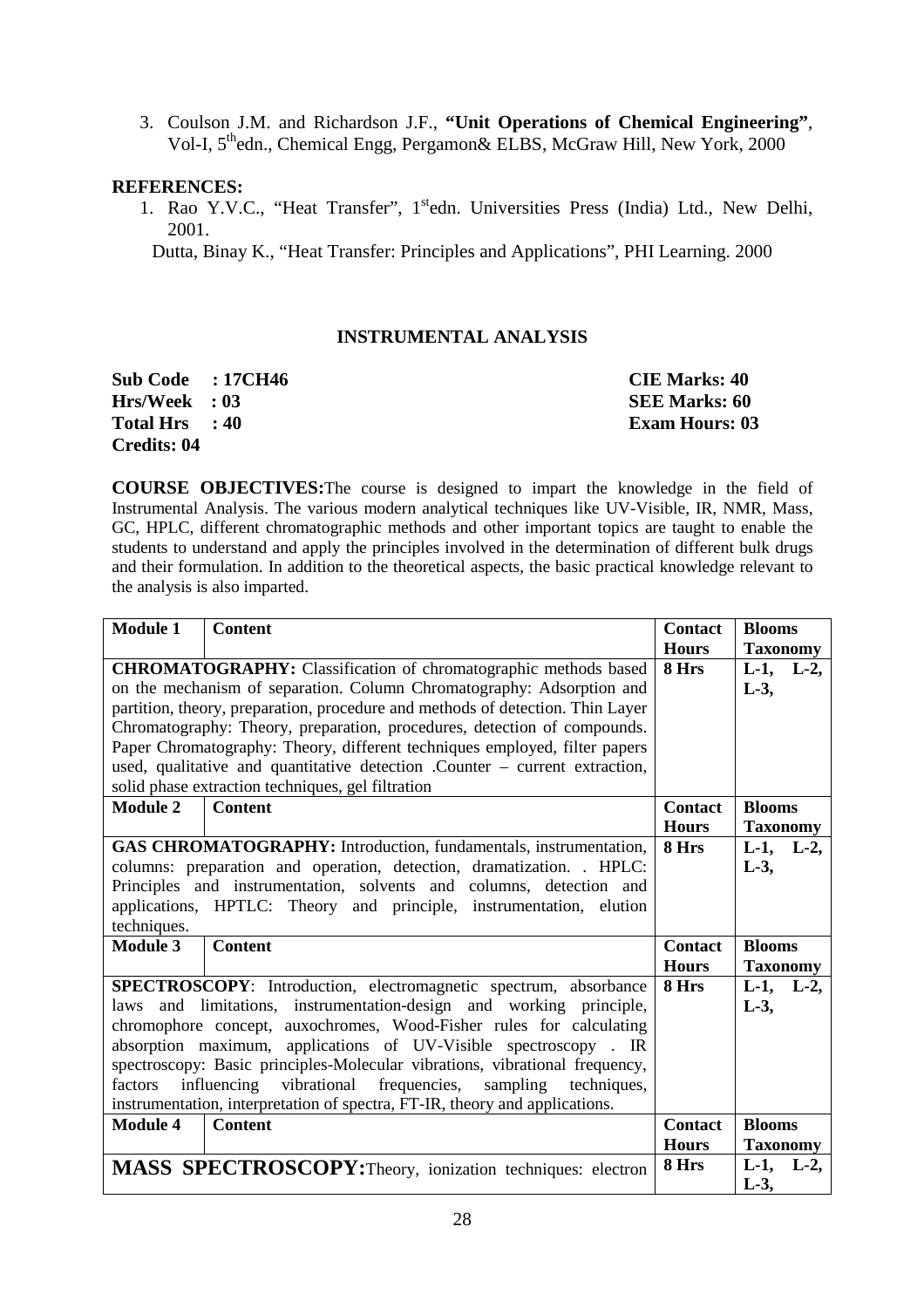|                 | impact ionization, chemical ionization, field ionization, fast atom             |                  |                  |
|-----------------|---------------------------------------------------------------------------------|------------------|------------------|
|                 | bombardment, plasma desorption, fragmentation process: types of fission,        |                  |                  |
|                 | resolution, GC/MS, interpretation of spectra and applications for               |                  |                  |
|                 | identification and structure determination.                                     |                  |                  |
| <b>Module 5</b> | <b>Contact</b>                                                                  | <b>Blooms</b>    |                  |
|                 |                                                                                 |                  |                  |
|                 |                                                                                 | <b>Hours</b>     | <b>Taxonomy</b>  |
|                 | <b>NMR:</b> Theory, instrumentation, chemical shift, shielding and de-shielding | 8 <sub>Hrs</sub> | $L-2$<br>$L-1$ , |
|                 | effects, splitting of signals, spin-spin coupling, proton exchange reactions,   |                  | $L-3$ ,          |
|                 | coupling constant (J), nuclear over Hauser effect (NOE), 13CNMR spectra         |                  |                  |

**COURSE OUTCOME**: The appreciable knowledge will be gained by the students in the Modern Analytical Techniques and can apply the theories involved in the Analysis of various bulk drugs and their formulations. The students will also be in a position to apply their knowledge in developing the new methods for the determination and validate the procedures.

## **GRADUATE ATTRIBUTES:**

- 1. Problem analysis.
- 2. Design/development of solutions.

# **QUESTION PAPER PATTERN:**

- The question paper will have ten questions.
- Each full Ouestion consisting of 20 marks
- There will be 2 full questions(with a maximum of four sub questions) from each module.
- Each full question will have sub questions covering all the topics under a module.
- The students will have to answer 5 full questions, selecting one full question from each module.

### **TEXT BOOKS**

- 1. Instrumental Methods of Chemical Analysis by B.K Sharma
- 2. Organic Spectroscopy by Y.R Sharma

### **REFERENCE BOOKS:**

- 1. Text book of Quantitative Chemical Analysis by Vogel's A.I.
- 2. Organic Spectroscopy by William Kemp

### **CHEMICAL ENGINEERING DRAWING LAB**

**Sub Code** : 17CHL47 **CIE Marks: 40 Hrs/Week : 1I + 2P SEE Marks: 60 Total Hrs** : 42 **Exam Hours: 03 Credits: 02** 

|                                                                                 | Content | <b>Contact</b><br><b>Hours</b> | Blooms<br>taxonomy |
|---------------------------------------------------------------------------------|---------|--------------------------------|--------------------|
| <b>SECTIONAL VIEWS:</b>                                                         |         |                                |                    |
| Representation of the sectional planes, Sectional lines and hatching, selection |         |                                |                    |
| of section planes and types of sectional views.                                 |         |                                |                    |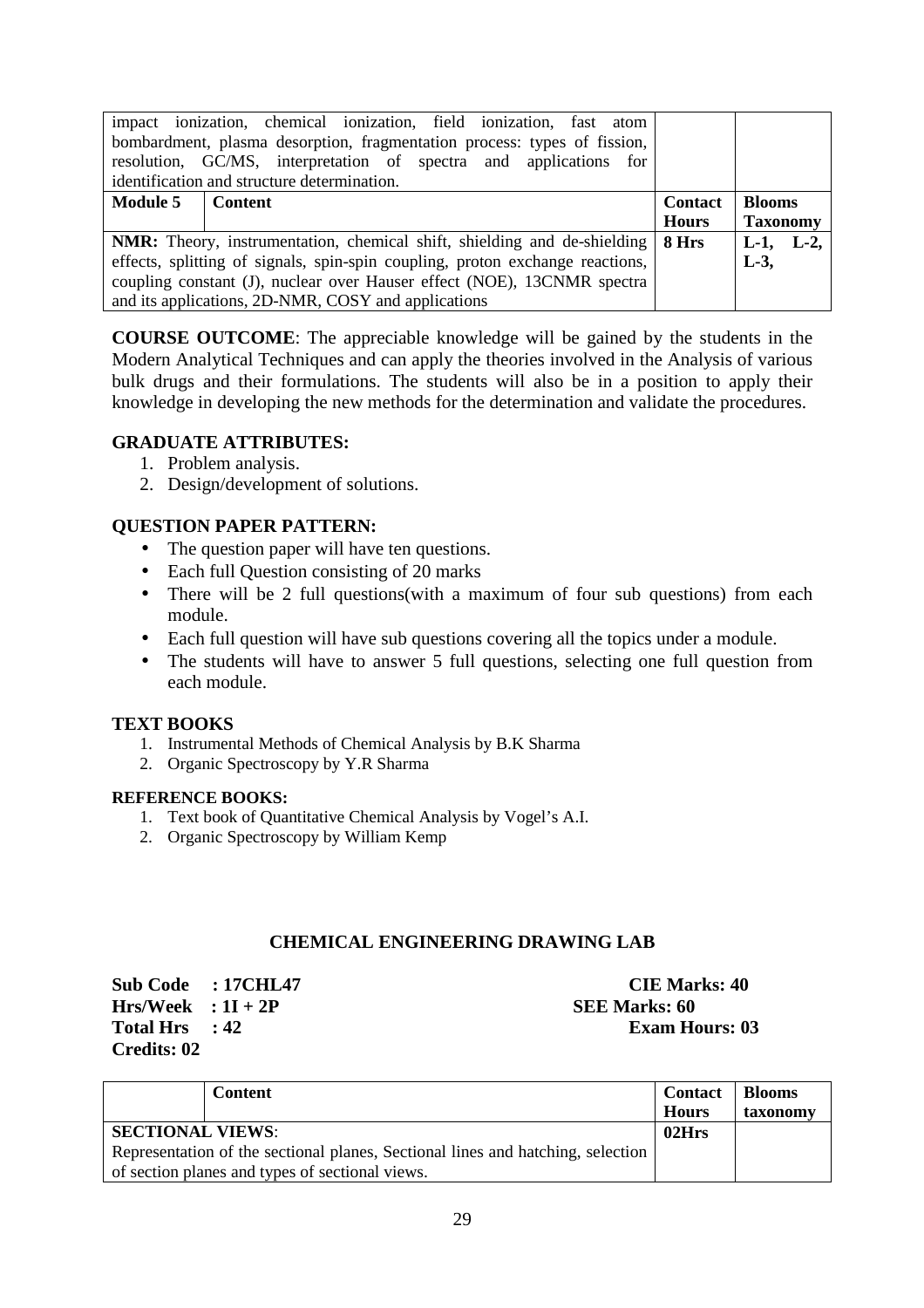|                                                                                       | <b>Content</b>                                                             | <b>Contact</b> | <b>Blooms</b> |
|---------------------------------------------------------------------------------------|----------------------------------------------------------------------------|----------------|---------------|
|                                                                                       |                                                                            | <b>Hours</b>   | taxonomy      |
| <b>PROPRTIONATE DRAWINGS</b>                                                          | 20Hrs                                                                      |                |               |
|                                                                                       | Equipment and piping symbols, Vessels components: Vessel openings,         |                |               |
|                                                                                       | Manholes, Vessel enclosures, Vessel support, Jackets, Shell and tube heat  |                |               |
|                                                                                       | exchanger, Reaction vessel and different types of Evaporators. P $&$ I     |                |               |
| Diagrams                                                                              |                                                                            |                |               |
|                                                                                       | <b>Content</b>                                                             | <b>Contact</b> | <b>Blooms</b> |
|                                                                                       |                                                                            | <b>Hours</b>   | taxonomy      |
|                                                                                       |                                                                            |                |               |
|                                                                                       | <b>ASSEMBLY DRAWINGS:</b>                                                  | 20Hrs          |               |
| <b>Joints:</b> Cotter joint with sleeve, Socket and Spigot joint, Flanged pipe joint, |                                                                            |                |               |
|                                                                                       | Union joint, Stuffing box and Expansion joint (Screw type or flanged type) |                |               |

### **Note:**

- 1. Assignments to be given to students to practice all the drawings and weightage shall be given to these assignments while awarding IA marks.
- 2. Minimum of Ten drawings are to be conducted.
- 3. Examination consists of one question on proportionate drawing (30 marks) and one question on Assembly drawing (70 marks).
- 4. **Examination to be conducted like other lab exams. Question paper should be prepared jointly by Internal and External examiners.**
- 5. Computer Aided drawing Software: Solid Edge or Equivalent Software.

### **TEXT BOOKS:**

- 1. Gopal Krishna K.R., "Machine Drawing", 2nd revised edn., Sudhas stores, Bangalore, 1998
- 2. Bhat N.D., "Machine Drawing", 22<sup>nd</sup>edn., Charoter Publishing House, Anand, 1987
- 3. Joshi M.V., "Process Equipment Design", 3<sup>rd</sup>edn., Macmillan India publication", New Delhi, 1999

### **REFERENCE BOOKS:**

- 1. Walas S.M., "Chemical Process Equipment", Butterworth Heinemann Pub., 1999
- 2. Ludwig E.E., "Applied Process Design", 3<sup>rd</sup>edn., Gulf Professional Publishing, New Delhi, 1994

### **MECHANICAL OPEARATIONS LAB**

**Sub Code : 17CHL48 CIE Marks: 40 Hrs/Week : 1I + 2P SEE Marks: 60 Total Hrs : 42 Exam Hours: 03 Credits: 02** 

Experiments based on the following topics,

- 1. Ball mill
- 2. Batch sedimentation
- 3. Free settling
- 4. Drop weight crusher
- 5. Screen effectiveness
- 6. Sieve analysis
- 7. Jaw crusher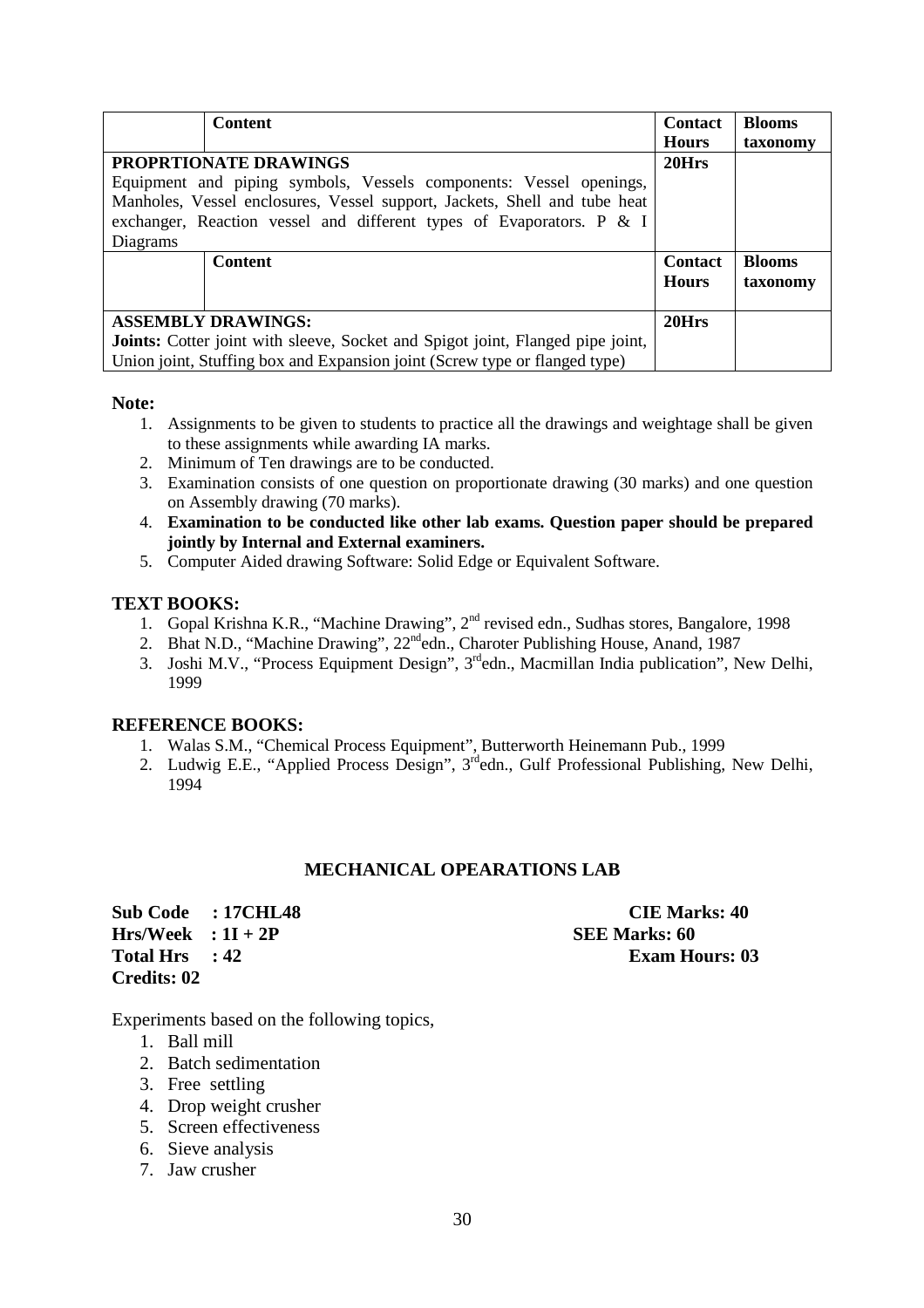- 8. Leaf filter
- 9. Air elutriation
- 10. Air permeability
- 11. Grindability index
- 12. Gyratory crusher
- 13. Froth floatation
- 14. Plate and frame filter press
- 15. Cyclone separator

# **Minimum of 10 experiments are to be conducted**

# **KANNADA**

**Sub Code : 17KL39/49 CIE Marks:20 Hrs/Week : 01**<br> **Fotal Hrs** : 16 **SEE Marks:30**<br> **Exam Hours: Total Hrs** : 16 **01Credits: 01** 

[COMMON TO ALL BRANCHES]

# **OR**

**CONSTITUTION OF INDIA, PROFESSIONAL ETHICS AND HUMAN RIGHTS Sub Code : 17CPH39/49 CIE Marks:20 Hrs/Week** : 01 **SEE Marks:30** Total Hrs : 16 **Exam Hours: 01Credits: 01** 

[COMMON TO ALL BRANCHES]

# **VISVESVARAYA TECHNOLOGICAL UNIVERSITY, BELGAUM SCHEME & SYLLABUS OF TEACHING AND EXAMINATION 2017-2018**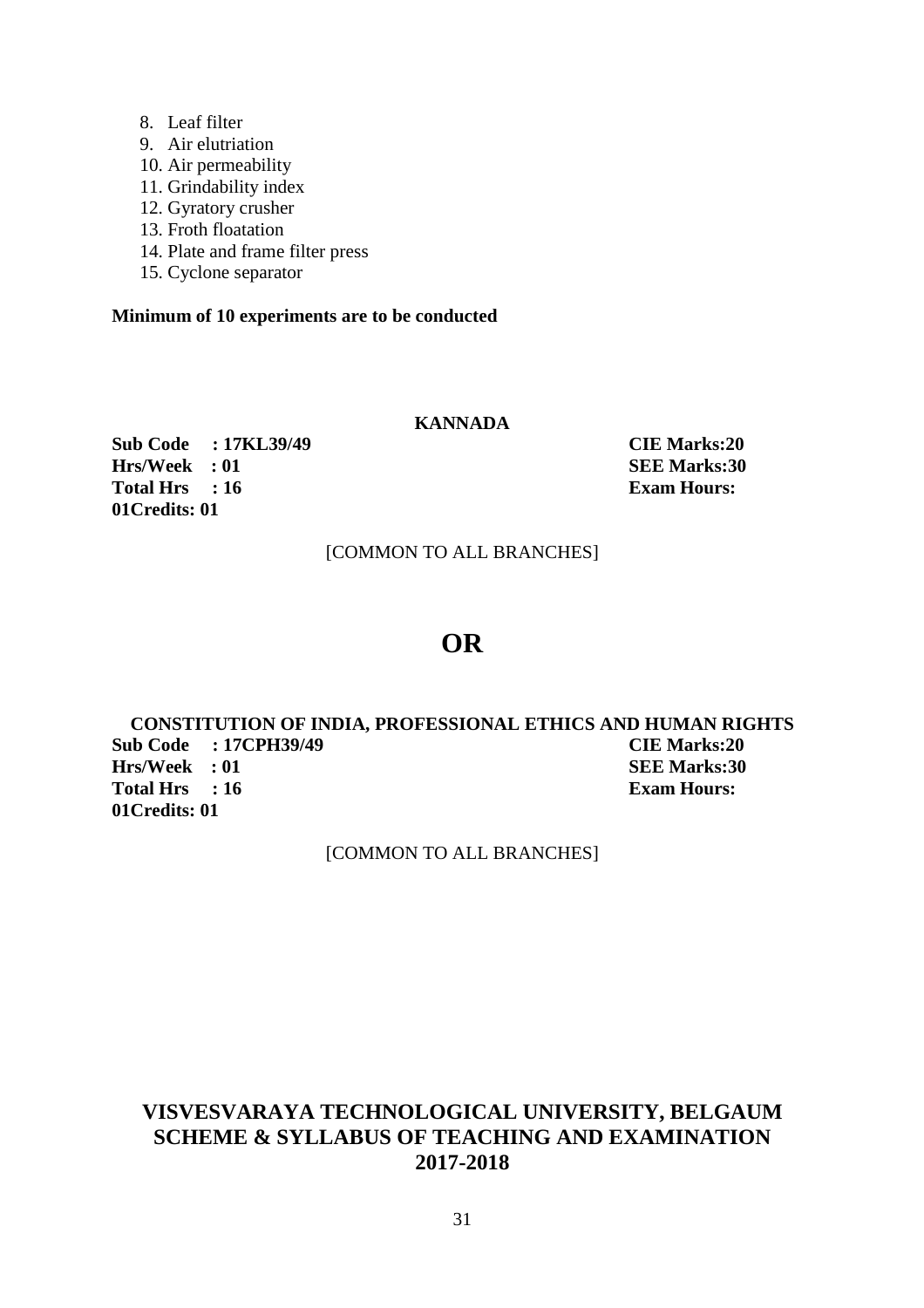# **CHOICE BASED CREDIT SYSTEM (CBCS)**

# **SEMESTER V**

| PROCESS INDUSTRY MANAGEMENT (Common to CH & PC)                                                    |                                                                      |                            |                   |                   |   |                                                  |  |  |
|----------------------------------------------------------------------------------------------------|----------------------------------------------------------------------|----------------------------|-------------------|-------------------|---|--------------------------------------------------|--|--|
| <b>Subject Code</b>                                                                                | $\ddot{\cdot}$                                                       | 17CH51                     | <b>CIE Marks</b>  |                   |   | 40                                               |  |  |
| <b>No. of Lecture Hrs/Week</b>                                                                     | $\ddot{\cdot}$                                                       | 04                         | <b>SEE Marks</b>  |                   |   | 60                                               |  |  |
| <b>Total No. of Lecture Hours</b>                                                                  | $\ddot{\cdot}$                                                       | 50                         | <b>Exam Hours</b> |                   | : | 03                                               |  |  |
| <b>Credits</b>                                                                                     |                                                                      | 04                         |                   |                   |   |                                                  |  |  |
| <b>Course Objectives:</b> The students will be able to                                             |                                                                      |                            |                   |                   |   |                                                  |  |  |
| 1. Understand the roles of managers and historical evolution of various approaches to the study of |                                                                      |                            |                   |                   |   |                                                  |  |  |
| management.                                                                                        |                                                                      |                            |                   |                   |   |                                                  |  |  |
| 2. Demonstrate the process of planning which can be used as a tool for decision-making in          |                                                                      |                            |                   |                   |   |                                                  |  |  |
| organizations.                                                                                     |                                                                      |                            |                   |                   |   |                                                  |  |  |
| 3. Create logical relationships between various organizational structures and designs.             |                                                                      |                            |                   |                   |   |                                                  |  |  |
| 4. Implement leadership practices towards the management and development of people within          |                                                                      |                            |                   |                   |   |                                                  |  |  |
| organizations.                                                                                     |                                                                      |                            |                   |                   |   |                                                  |  |  |
| Revised Bloom's Taxonomy Levels: L1 - Remembering, L2 - Understanding, L3 -                        |                                                                      |                            |                   |                   |   |                                                  |  |  |
| Applying, L4 – Analyzing, L5 – Evaluating, and L6 - Creating                                       |                                                                      |                            |                   |                   |   |                                                  |  |  |
| <b>Modules</b>                                                                                     |                                                                      |                            |                   |                   |   |                                                  |  |  |
|                                                                                                    |                                                                      |                            |                   | Teaching<br>Hours |   | <b>Blooms</b><br>Taxonomy                        |  |  |
| <b>Module 1</b>                                                                                    |                                                                      | <b>Content</b>             |                   |                   |   |                                                  |  |  |
| Organization and Management: Forms of Business Organization, Basic                                 |                                                                      |                            |                   | 10                |   | L1, L2                                           |  |  |
| management-classification, characteristics,<br>of<br>concepts                                      |                                                                      |                            | objectives,       |                   |   |                                                  |  |  |
| Functions of management-planning, organizing, staffing, directing,                                 |                                                                      |                            |                   |                   |   |                                                  |  |  |
| Organization Structure-linear, functional, line and staff, staff and                               |                                                                      |                            |                   |                   |   |                                                  |  |  |
| functional, Management by objectives, Management information system.                               |                                                                      |                            |                   |                   |   |                                                  |  |  |
|                                                                                                    |                                                                      |                            |                   |                   |   |                                                  |  |  |
|                                                                                                    |                                                                      |                            |                   |                   |   |                                                  |  |  |
| <b>Module 2</b>                                                                                    |                                                                      | <b>Content</b>             |                   |                   |   |                                                  |  |  |
| Personnel (Human Resource) Management: Acquisition of manpower-                                    |                                                                      |                            |                   | 10                |   | L1, L2                                           |  |  |
| functions and objectives of personnel management, manpower planning,                               |                                                                      |                            |                   |                   |   |                                                  |  |  |
| Job analysis and evaluation, Induction, Orientation, Training and                                  |                                                                      |                            |                   |                   |   |                                                  |  |  |
| development, Maintenance of human resource. Industrial relations, Trade<br>Unionism.               |                                                                      |                            |                   |                   |   |                                                  |  |  |
| <b>Module 3</b>                                                                                    |                                                                      | <b>Content</b>             |                   |                   |   |                                                  |  |  |
| Entrepreneurship and Project Management: Entrepreneurship-Types,                                   |                                                                      |                            |                   | 10                |   | L <sub>2</sub> , L <sub>3</sub> , L <sub>4</sub> |  |  |
| Growth, functions, qualities, Project Planning-project implementation,                             |                                                                      |                            |                   |                   |   |                                                  |  |  |
| monitoring and control, evaluation strategies, Gantt charts, Critical path                         |                                                                      |                            |                   |                   |   |                                                  |  |  |
| method, Performance evaluation and review technique, application of                                |                                                                      |                            |                   |                   |   |                                                  |  |  |
| network techniques.                                                                                |                                                                      |                            |                   |                   |   |                                                  |  |  |
| <b>Module 4</b>                                                                                    |                                                                      | <b>Content</b>             |                   |                   |   |                                                  |  |  |
| <b>Operation Research:</b> Introduction, phases, scope, methodology, O R                           |                                                                      |                            |                   | 10                |   | L2, L3.                                          |  |  |
| Models, techniques, applications of O R, Linear Programming, graphic                               |                                                                      |                            |                   |                   |   |                                                  |  |  |
| method, simplex method, waiting line theory, game theory, Monte Carlo                              |                                                                      |                            |                   |                   |   |                                                  |  |  |
| technique. Dynamic programming.                                                                    |                                                                      |                            |                   |                   |   |                                                  |  |  |
| <b>Module 5</b>                                                                                    |                                                                      | <b>Content</b>             |                   |                   |   |                                                  |  |  |
| Materials Management: Purchasing, make or                                                          |                                                                      | buy decision,              | stores            | 10                |   | L1, L2                                           |  |  |
| management,<br>inventory<br>control,<br>engineering.                                               |                                                                      | spare parts<br>management, | value             |                   |   |                                                  |  |  |
|                                                                                                    | Marketing: Marketing research, marketing management, consumer        |                            |                   |                   |   |                                                  |  |  |
| behavior and market promotion.                                                                     |                                                                      |                            |                   |                   |   |                                                  |  |  |
|                                                                                                    |                                                                      |                            |                   |                   |   |                                                  |  |  |
|                                                                                                    | Course outcomes: Students after completion of course are expected to |                            |                   |                   |   |                                                  |  |  |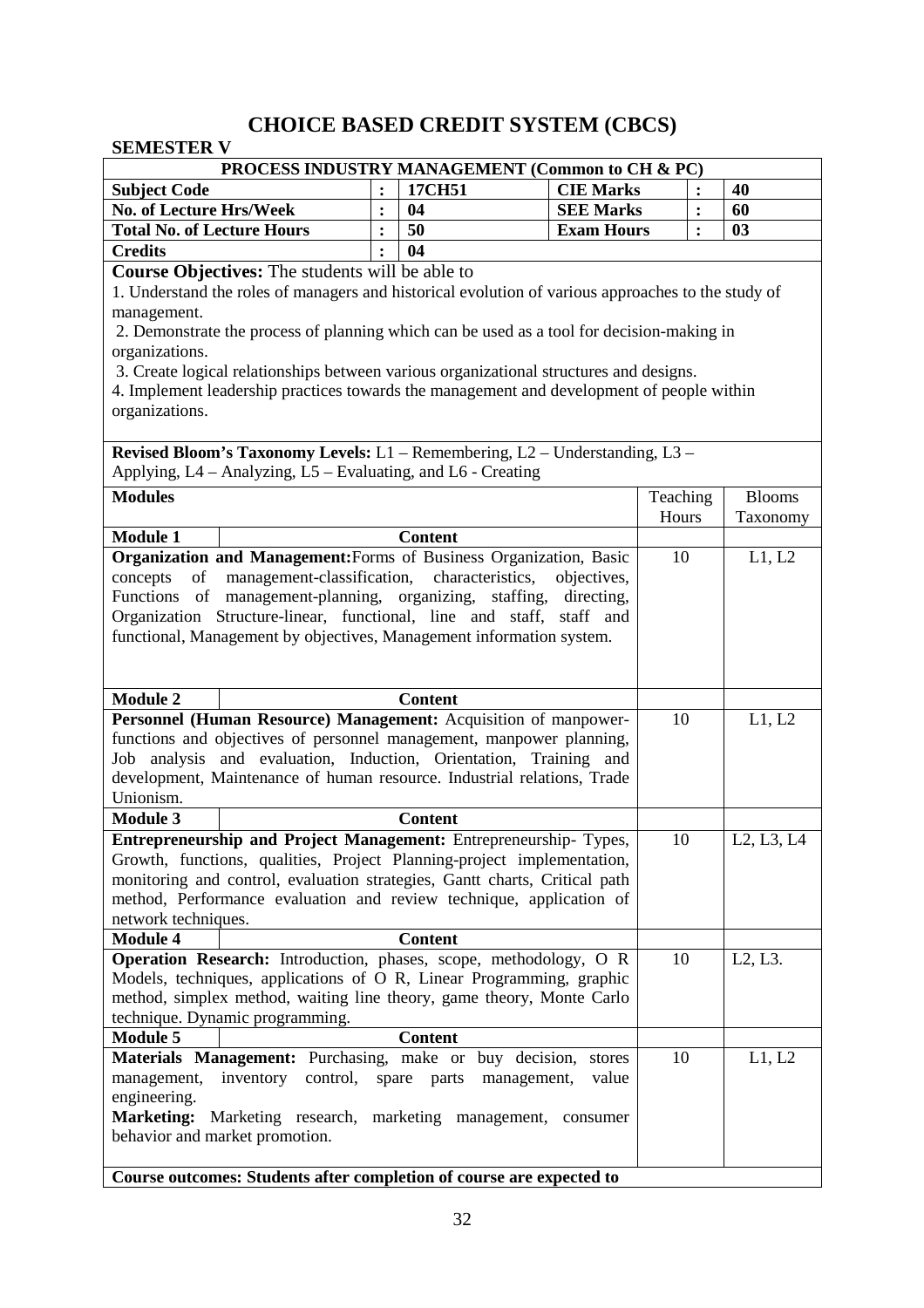1. Understand the principles of management theory &recognize the characteristics of an organization. 2. Demonstrate the importance of key performance areas in strategic management & decisionmaking process. 3. Design appropriate organizational structures and possess an ability to conceive organizational dynamics. 4. Evaluate attitudes and personality traits for inter personal effectiveness and development within organizations. 5. 5. Implement the right leadership practices in organizations that would enable systems orientation. **QUESTION PAPER PATTERN:**  • The question paper will have ten questions. • Each full Question consisting of 20 marks • There will be 2 full questions (with a maximum of four sub questions) from each module. • Each full question will have sub questions covering all the topics under a module. • The students will have to answer 5 full questions, selecting one full question from each module. **Graduate Attributes**  1. Critical Thinking 2. Problem solving 3. Use of modern tools 4.Life - long Learning **TEXT BOOKS:**  1. T R Banga S C Sharma Industrial Organization and Engineering Economics Khanna Publications  $24^{th}$  Edition ISBN No. 81-7409-078-9 2. Dr. Vilas Kulkarni &HardikBavishiEngineering Economics & Management:Vikas Publishing

### **REFERENCE BOOKS:**

- 1. Stephen Robbins, Mary Coulter &Neharika Vohra, Management, Pearson Education Publications,  $10^{th}$  edn, ISBN: 978-81-317-2720-1.
- 2. James Stoner, Edward Freeman & Daniel Gilbert Jr, Management, PHI, 6th Edition, ISBN: 81-203-0981-2.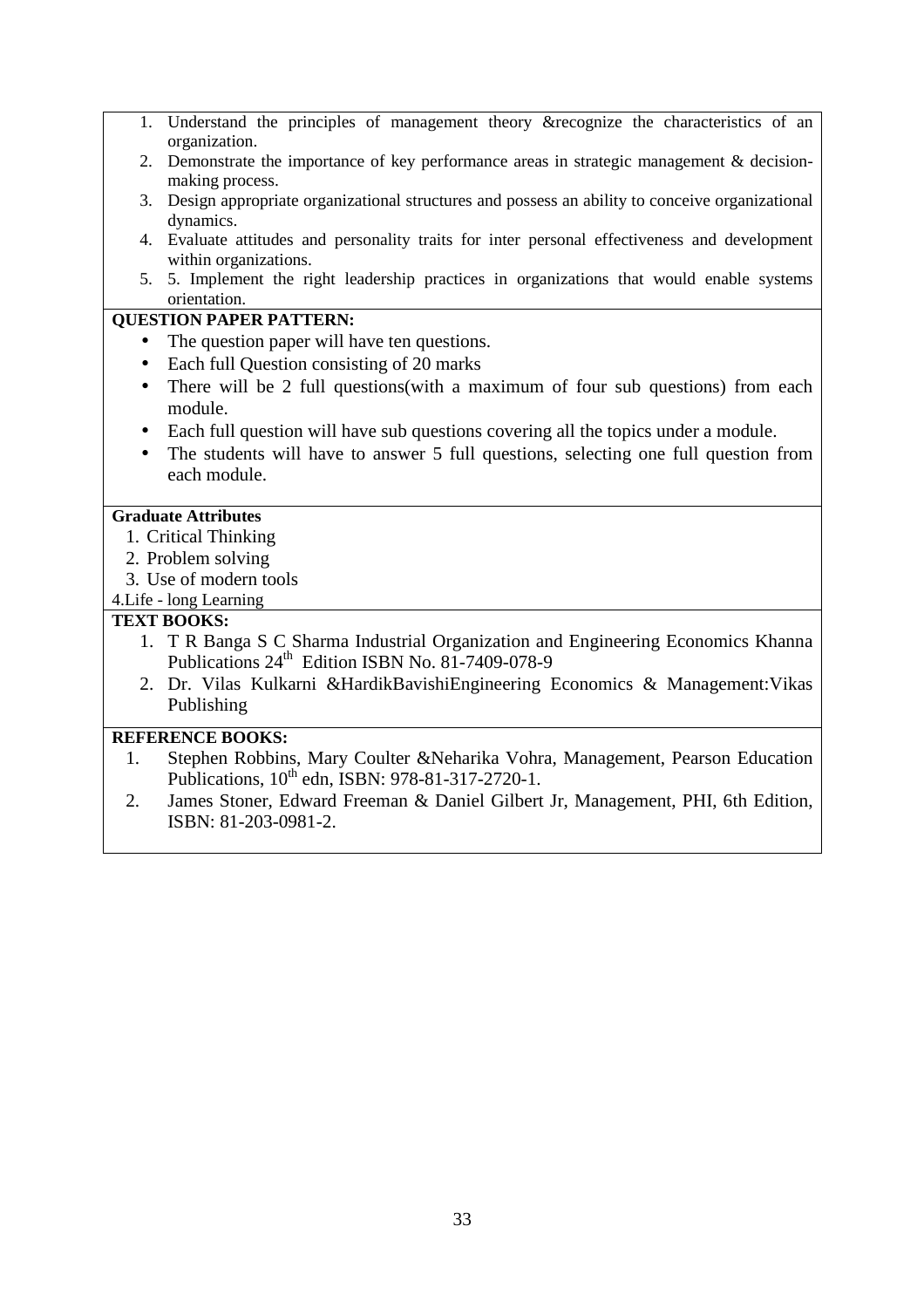|                                                                                                           |                | <b>MASS TRANSFER OPERATIONS-I (Common to CH &amp; PC)</b> |                      |                |                           |
|-----------------------------------------------------------------------------------------------------------|----------------|-----------------------------------------------------------|----------------------|----------------|---------------------------|
| <b>Subject Code</b>                                                                                       | :              | 17CH52                                                    | <b>CIE Marks</b>     |                | 40                        |
| <b>No. of Lecture Hrs/Week</b>                                                                            | $\ddot{\cdot}$ | 04                                                        | <b>SEE Marks</b>     | $\ddot{\cdot}$ | 60                        |
| <b>Total No. of Lecture Hours</b>                                                                         | $\ddot{\cdot}$ | 50                                                        | <b>Exam Hours</b>    | $\ddot{\cdot}$ | 03                        |
| <b>Credits</b>                                                                                            | $\ddot{\cdot}$ | 04                                                        |                      |                |                           |
| <b>Course Objectives:</b>                                                                                 |                |                                                           |                      |                |                           |
| The students will                                                                                         |                |                                                           |                      |                |                           |
| 1. Be able to formulate equations for estimation of diffusivities in fluids $\&$ solids using first       |                |                                                           |                      |                |                           |
| principles of engineering sciences.                                                                       |                |                                                           |                      |                |                           |
| 2. Be able to apply mass transfer fundamentals to calculate mass transfer rates and design the            |                |                                                           |                      |                |                           |
| mass transfer equipment.                                                                                  |                |                                                           |                      |                |                           |
| Revised Bloom's Taxonomy Levels: L1 - Remembering, L2 - Understanding, L3 -                               |                |                                                           |                      |                |                           |
| Applying, L4 - Analyzing, L5 - Evaluating, and L6 - Creating                                              |                |                                                           |                      |                |                           |
|                                                                                                           |                |                                                           |                      |                |                           |
| <b>Modules</b>                                                                                            |                |                                                           |                      | Teachin        | <b>Bloom</b>              |
|                                                                                                           |                |                                                           |                      | g Hours        | S<br>Taxon                |
|                                                                                                           |                |                                                           |                      |                |                           |
| <b>Module 1</b>                                                                                           |                | <b>Content</b>                                            |                      |                | omy                       |
| fluids.Typesofdiffusionin<br>diffusionin<br>Typesof                                                       |                |                                                           | solid.Measurementand | 10             | $L1,L2$ ,                 |
| calculations of diffusivities.                                                                            |                |                                                           |                      |                | L <sub>3</sub>            |
| Masstransfercoefficientsandtheircorrelations. TheoriesofmassTransfer.                                     |                |                                                           |                      |                |                           |
| Interphasemasstransfer.                                                                                   |                | Materialbalanceforco-current,cross-currentandcounter-     |                      |                |                           |
| current operations.Conceptofstages,cascadesoperation,NTUandHTU concepts.                                  |                |                                                           |                      |                |                           |
| <b>Module 2</b>                                                                                           |                | <b>Content</b>                                            |                      |                |                           |
| <b>Humidification:</b><br>General<br>theory,                                                              |                | Psychrometricchart.                                       | Concepts<br>in       | 10             | L2, L3,                   |
| humidification, dehumidification.Designofcoolingtowers.                                                   |                |                                                           |                      |                | L4                        |
|                                                                                                           |                |                                                           |                      |                |                           |
| <b>Module 3</b>                                                                                           |                | <b>Content</b>                                            |                      |                |                           |
| Drying:Introduction,Equilibria,Dryingratecurves.Mechanismofdrying,typesofdry                              |                |                                                           |                      | 10             | $L3,L4$ ,                 |
| ers. Designofbatch andcontinuousdryers.                                                                   |                |                                                           |                      |                | L <sub>5</sub>            |
| <b>Module 4</b><br>Adsorption: Theories of adsorption. Isotherms, Industrial adsorbents. Equipment, Bat   |                | <b>Content</b>                                            |                      | 10             |                           |
| ch&continuousmultistageadsorption.                                                                        |                |                                                           |                      |                | L4, L5,<br>L <sub>6</sub> |
| <b>Module 5</b>                                                                                           |                | <b>Content</b>                                            |                      |                |                           |
| Crystallization:Factorsgoverningnucleationandcrystalgrowthrates.Controlledgro                             |                |                                                           |                      | 10             | L2, L3                    |
| wthof                                                                                                     |                |                                                           |                      |                | L4                        |
| crystals.Incorporationofprinciplesintodesignofequipment.Differenttypesofcrystal                           |                |                                                           |                      |                |                           |
| lizer equipment.                                                                                          |                |                                                           |                      |                |                           |
| IntroductiontoNovelSeparations:Ionexchange,Membraneprocesses-                                             |                |                                                           |                      |                |                           |
| ReverseOsmosis,                                                                                           |                | Dialysis, UltraandMicro-filtrations, Super-               |                      |                |                           |
| criticalfluidextraction.(Workingprincipleand operationsonly)                                              |                |                                                           |                      |                |                           |
| <b>Course outcomes:</b>                                                                                   |                |                                                           |                      |                |                           |
| After studying this course, students will be able to:                                                     |                |                                                           |                      |                |                           |
|                                                                                                           |                |                                                           |                      |                |                           |
| 1. Estimate mass transfer co-efficients and provide valid conclusions on suitability of the<br>operation. |                |                                                           |                      |                |                           |
| Apply the analogies in transport processes for validating and reaching substantiated                      |                |                                                           |                      |                |                           |
| 2.                                                                                                        |                |                                                           |                      |                |                           |
| conclusions.                                                                                              |                |                                                           |                      |                |                           |
| <b>QUESTION PAPER PATTERN:</b>                                                                            |                |                                                           |                      |                |                           |
| The question paper will have ten questions.                                                               |                |                                                           |                      |                |                           |
| Each full Question consisting of 20 marks<br>٠                                                            |                |                                                           |                      |                |                           |
| There will be 2 full questions (with a maximum of four sub questions) from each                           |                |                                                           |                      |                |                           |
| module.                                                                                                   |                |                                                           |                      |                |                           |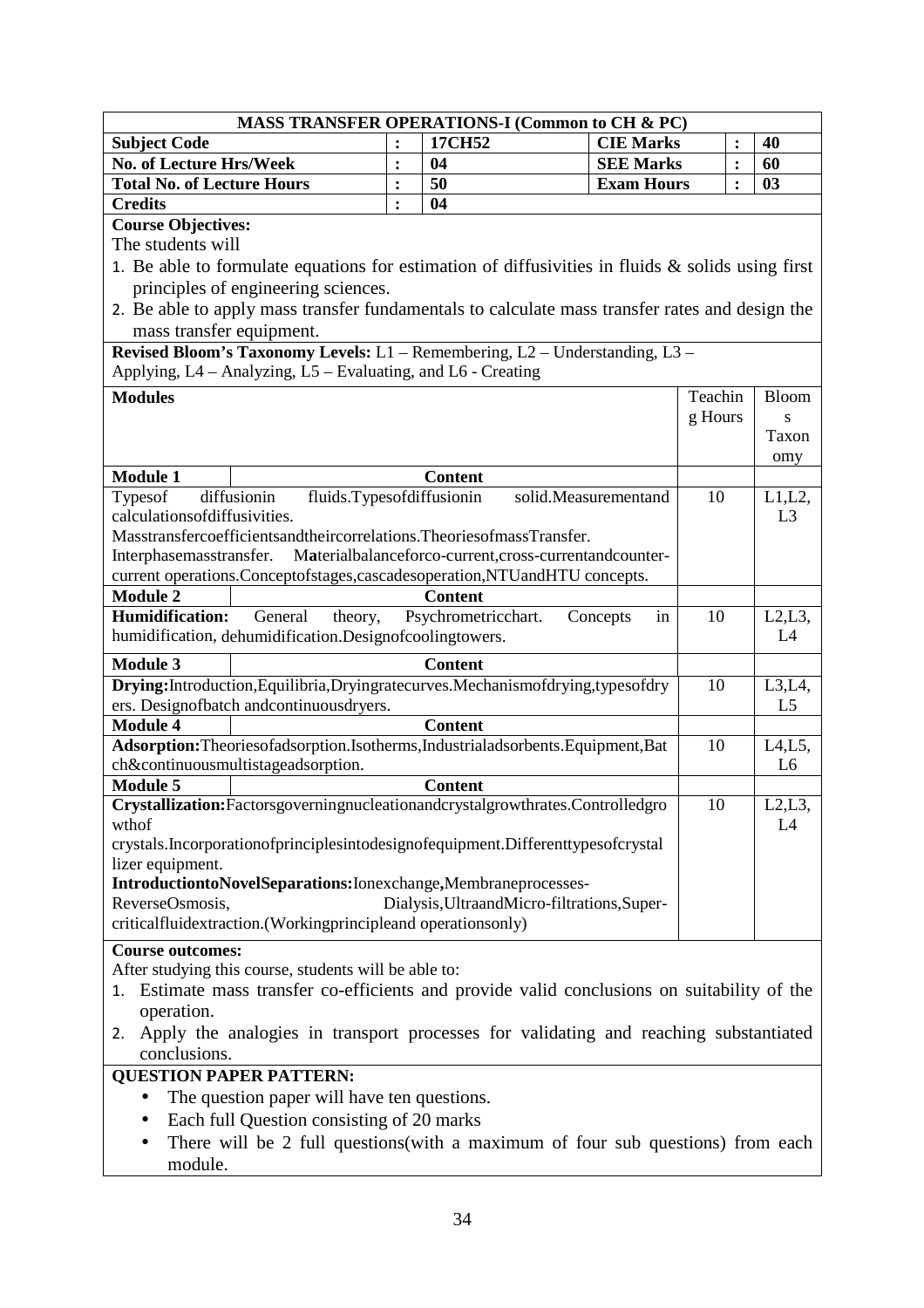- Each full question will have sub questions covering all the topics under a module.
- The students will have to answer 5 full questions, selecting one full question from each module.

# **Graduate Attributes**

- 1. Critical thinking
- 2. Problem solving
- 3. Use of modern tools
- 4. Life long learning

## **TEXT BOOKS:**

- 1. **MassTransferOperations-**RobertE Treybal,3rdedn,McGrawHill,1981.
- 2. **UnitOperationsof ChemicalEngineering-McCabe&Smith,6thedn,McGrawHill,**

2001.

# **REFERENCE BOOKS:**

1. Chemical Engineering VolI, II, IV and V - Coulson and Richardson, 4<sup>th</sup>edn, PergamonPress, 1998.

- 2. **IntroductiontoChemicalEngineering-Badger&Banchero,TMH6<sup>th</sup>Reprint1998.**
- 3. Principles of UnitOperations-Foustet.al., 2<sup>nd</sup>edn, John Wiley, 1994.
- 4. **TransportProcessesandUnitOperations-**GeankoplisCJ,PrenticeHall(I),2000.
- 5. **AppliedProcessDesignforChemicalandPetrochemicalPlant**Ludwig,2ndedn,Gulf Publishing,2002.

| <b>CHEMICAL REACTION ENGINEERING-I (Common to CH &amp; PC)</b> |                                                                                                                                   |                |                                   |                   |         |                |               |
|----------------------------------------------------------------|-----------------------------------------------------------------------------------------------------------------------------------|----------------|-----------------------------------|-------------------|---------|----------------|---------------|
| <b>Subject Code</b>                                            |                                                                                                                                   |                | 17CH53                            | <b>CIE Marks</b>  |         | $\ddot{\cdot}$ | 40            |
| <b>No. of Lecture Hrs/Week</b>                                 |                                                                                                                                   | $\ddot{\cdot}$ | 04                                | <b>SEE Marks</b>  |         | $\ddot{\cdot}$ | 60            |
| <b>Total No. of Lecture Hours</b>                              |                                                                                                                                   | $\ddot{\cdot}$ | 50                                | <b>Exam Hours</b> |         |                | 03            |
| <b>Credits</b>                                                 |                                                                                                                                   | $\ddot{\cdot}$ | 04                                |                   |         |                |               |
| <b>Course Objectives:</b>                                      |                                                                                                                                   |                |                                   |                   |         |                |               |
| The students will be able to                                   |                                                                                                                                   |                |                                   |                   |         |                |               |
|                                                                | 1. Analyze and interpret the data to determine rate equation and estimate the performance                                         |                |                                   |                   |         |                |               |
|                                                                | equation of ideal systems.                                                                                                        |                |                                   |                   |         |                |               |
|                                                                | 2. Formulate and analyze the rate equations for various reactions using suitable mechanisms.                                      |                |                                   |                   |         |                |               |
|                                                                | Revised Bloom's Taxonomy Levels: L1 - Remembering, L2 - Understanding, L3 -                                                       |                |                                   |                   |         |                |               |
|                                                                | Applying, L4 – Analyzing, L5 – Evaluating, and L6 - Creating                                                                      |                |                                   |                   |         |                |               |
| <b>Modules</b>                                                 |                                                                                                                                   |                |                                   |                   | Teachin |                | <b>Blooms</b> |
|                                                                |                                                                                                                                   |                |                                   | g Hours           |         | Taxonom        |               |
|                                                                |                                                                                                                                   |                |                                   |                   |         |                | y             |
| <b>Module 1</b>                                                |                                                                                                                                   |                | <b>Content</b>                    |                   |         |                |               |
| <b>Introduction:</b>                                           |                                                                                                                                   |                |                                   |                   | 10      |                | L1,L2,L3      |
|                                                                | ScopeofChemicalReactionEngineering.Classificationofreactions.Rate                                                                 |                |                                   |                   |         |                |               |
|                                                                | equationandrateofreaction.Factorsaffecting rateofreaction.Chemicalkineticsand                                                     |                |                                   |                   |         |                |               |
|                                                                | ThermodynamicsEquilibrium.Temperaturedependency                                                                                   |                |                                   |                   |         |                |               |
| ofrateconstantfromArrhenius,                                   |                                                                                                                                   |                |                                   |                   |         |                |               |
|                                                                | CollisionandTransitionstatetheories.Molecularityandorderofreaction.<br>Non-ElementaryReactions:Differencebetweenelementaryandnon- |                |                                   |                   |         |                |               |
| elementaryreactions.                                           |                                                                                                                                   |                | Kineticmodelsandmechanismsfornon- |                   |         |                |               |
|                                                                | elementaryreactions.Typesofreactors.                                                                                              |                |                                   |                   |         |                |               |
|                                                                |                                                                                                                                   |                |                                   |                   |         |                |               |
| <b>Module 2</b>                                                |                                                                                                                                   |                | <b>Content</b>                    |                   |         |                |               |
|                                                                | HomogeneousReactions:Interpretationofbatchreactordata.Constant&Variable                                                           |                |                                   |                   | 10      |                | L2,L3,L4      |
| Volume                                                         | batchreactor.Analysis:Differentialmethod,Integralmethod,half-                                                                     |                |                                   |                   |         |                |               |
|                                                                | lifemethod.Methodof                                                                                                               |                |                                   |                   |         |                |               |
| excessandmethodofisolation(ForReversibleandIrreversible        |                                                                                                                                   |                |                                   |                   |         |                |               |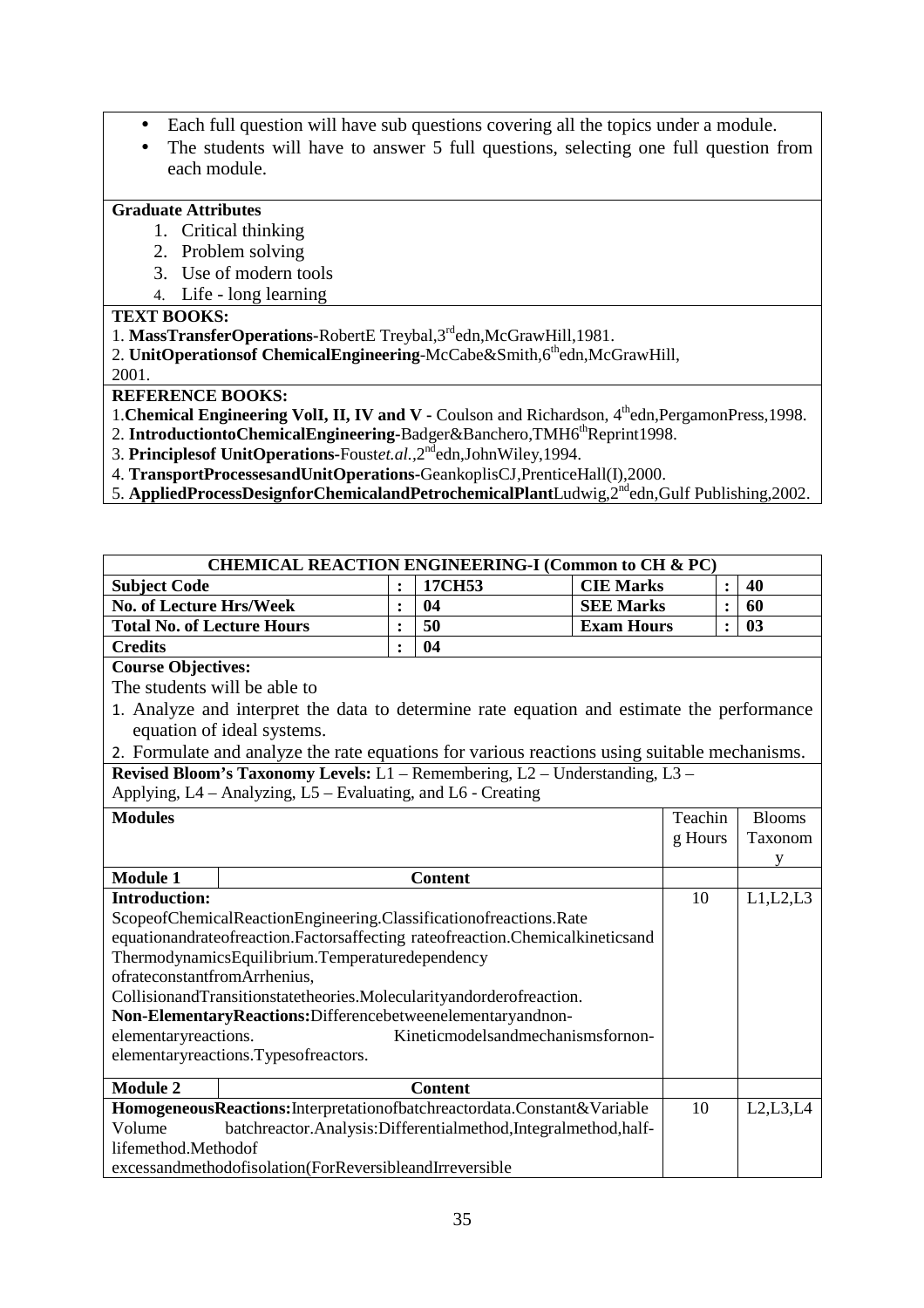|                                             |              | reactionsuptosecondorder). Autocatalyticreactions.                                                                                                        |    |            |
|---------------------------------------------|--------------|-----------------------------------------------------------------------------------------------------------------------------------------------------------|----|------------|
| <b>Module 3</b>                             |              | <b>Content</b>                                                                                                                                            |    |            |
| atch,                                       |              | DesignofIdealReactors:Conceptofideality.Developmentofdesignequationsforb                                                                                  | 10 | L3, L4, L5 |
|                                             |              | tubularandstirredtankreactorsforbothconstantandvariablevolumereactions.Eval<br>uationof rateequationsfromdataobtainedinthesereactors. Numerical Problems. |    |            |
|                                             |              |                                                                                                                                                           |    |            |
| <b>Module 4</b>                             |              | <b>Content</b><br>ComparisonofIdeal Reactors: General graphical comparison.                                                                               |    |            |
|                                             |              | MultipleReactorSystems:Plugflowand/orMixedflowreactorsinSeries,parallela                                                                                  | 10 | L4, L5, L6 |
|                                             |              | ndseries parallel.Reactorsofdifferenttypesandsizesinseries.                                                                                               |    |            |
| dflow                                       |              | DesignofReactorsforMultipleReactions:DesignofBatchreactor,PlugandMixe<br>reactorsforParallel,SeriesandSeries-                                             |    |            |
|                                             |              | Parallelreactions(Onlyirreversiblereactionsmustbe considered).                                                                                            |    |            |
|                                             |              |                                                                                                                                                           |    |            |
| <b>Module 5</b>                             |              | <b>Content</b>                                                                                                                                            |    |            |
| Non-IsothermalReactors:                     |              | Introduction, effect of temperature onequilibrium                                                                                                         | 10 | L3,L4,L5   |
| constant                                    |              | andheat                                                                                                                                                   |    |            |
|                                             |              | ofreaction, Materialand Energybalances, conversions inadiabaticand non-                                                                                   |    |            |
| adiabaticreactors.                          |              |                                                                                                                                                           |    |            |
|                                             |              | AnalysisofNonIsothermalReactor:Designprocedure                                                                                                            |    |            |
|                                             |              | (Forsingle/simplereactionsonly). OptimumtemperatureProgression.                                                                                           |    |            |
| <b>Course outcomes:</b>                     |              |                                                                                                                                                           |    |            |
|                                             |              | After studying this course, students will be able to:<br>1. Apply theoretical knowledge for interpretation of experimental data.                          |    |            |
| 2. Acquire practical knowledge of reactors. |              |                                                                                                                                                           |    |            |
|                                             |              | 3. Know the use of reactors, problems associated and modifications.                                                                                       |    |            |
|                                             |              |                                                                                                                                                           |    |            |
| <b>QUESTION PAPER PATTERN:</b>              |              |                                                                                                                                                           |    |            |
| $\bullet$                                   |              | The question paper will have ten questions.                                                                                                               |    |            |
| $\bullet$                                   |              | Each full Question consisting of 20 marks                                                                                                                 |    |            |
| $\bullet$                                   |              | There will be 2 full questions (with a maximum of four sub questions) from each                                                                           |    |            |
| module.                                     |              |                                                                                                                                                           |    |            |
|                                             |              | Each full question will have sub questions covering all the topics under a module.                                                                        |    |            |
|                                             |              | The students will have to answer 5 full questions, selecting one full question from                                                                       |    |            |
|                                             | each module. |                                                                                                                                                           |    |            |
|                                             |              |                                                                                                                                                           |    |            |
| <b>Graduate Attributes</b>                  |              |                                                                                                                                                           |    |            |
| 1. Critical Thinking                        |              |                                                                                                                                                           |    |            |
| 2. Problem solving                          |              |                                                                                                                                                           |    |            |
| 3. Use of modern tools                      |              |                                                                                                                                                           |    |            |
| 4. Life - long Learning                     |              |                                                                                                                                                           |    |            |
| <b>TEXT BOOKS:</b>                          |              |                                                                                                                                                           |    |            |
|                                             |              | 1. Chemical Reaction Engineering, Octave Levenspiel, 3rd edn, John Wiley & Sons, 2001.                                                                    |    |            |
|                                             |              | 2. Elements of Chemical Reaction Engineering, H. Scott Fogler, 3rd edn, Prentice                                                                          |    |            |
| Hall 2001.                                  |              |                                                                                                                                                           |    |            |
| <b>REFERENCE BOOKS:</b>                     |              |                                                                                                                                                           |    |            |
|                                             |              | 1. ChemicalEngineeringKinetics, J.M.Smith, 3rd edn, McGrawHill, 1984.                                                                                     |    |            |
|                                             |              |                                                                                                                                                           |    |            |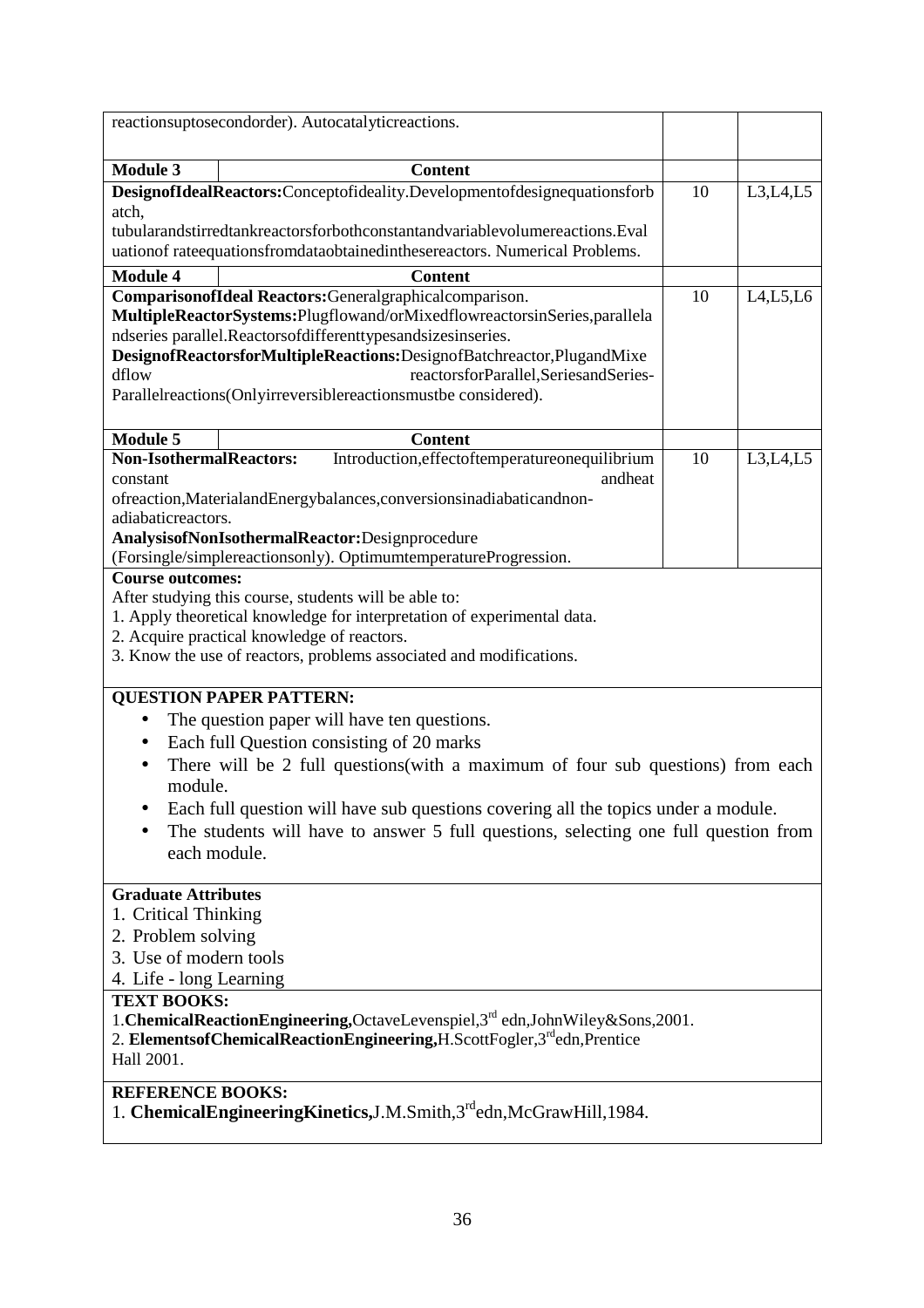|                                                                                           |                | <b>CHEMICAL EQUIPMENT DESIGN (Common to CH &amp; PC)</b>        |                      |                |                      |  |
|-------------------------------------------------------------------------------------------|----------------|-----------------------------------------------------------------|----------------------|----------------|----------------------|--|
| <b>Subject Code</b>                                                                       |                | 17CH54                                                          | <b>CIE Marks</b>     |                | 40<br>$\ddot{\cdot}$ |  |
| No. of Lecture Hrs/Week                                                                   | :              | 04                                                              | <b>SEE Marks</b>     | $\ddot{\cdot}$ | 60                   |  |
| <b>Total No. of Lecture Hours</b>                                                         | :              | 50                                                              | <b>Exam Hours</b>    |                | 03<br>$\ddot{\cdot}$ |  |
| <b>Credits</b>                                                                            | $\ddot{\cdot}$ | 04                                                              |                      |                |                      |  |
| <b>Course Objectives:</b>                                                                 |                |                                                                 |                      |                |                      |  |
| Students will                                                                             |                |                                                                 |                      |                |                      |  |
| 1. Understand types in the design of Chemical equipment and its accessories.              |                |                                                                 |                      |                |                      |  |
| Revised Bloom's Taxonomy Levels: L1 - Remembering, L2 - Understanding, L3 -               |                |                                                                 |                      |                |                      |  |
| Applying, L4 - Analyzing, L5 - Evaluating, and L6 - Creating                              |                |                                                                 |                      |                |                      |  |
| <b>Modules</b>                                                                            |                |                                                                 |                      | Teac           | <b>Bloo</b>          |  |
|                                                                                           |                |                                                                 |                      | hing           | ms                   |  |
|                                                                                           |                |                                                                 |                      | Hour           | Taxo                 |  |
|                                                                                           |                |                                                                 |                      | S              | nom                  |  |
|                                                                                           |                |                                                                 |                      |                |                      |  |
| <b>Module 1</b>                                                                           |                | <b>Content</b>                                                  |                      |                | У                    |  |
| <b>Basic</b><br><b>Introduction:</b><br>considerations                                    | in             | design.<br>General                                              | design<br>procedure. | 10             | $L1$ ,               |  |
| classification.<br>Equipment                                                              |                | Variouscomponents                                               | ofprocess            |                | L2,                  |  |
| equipment.Designparameters.Pressure                                                       |                | vessel                                                          | codes.               |                | L <sub>3</sub>       |  |
| DesignConsiderations:Materialselection.Factorsaffectingdesign.Stressesduetostatica        |                |                                                                 |                      |                |                      |  |
| nddynamicloads(Internal&External).Temperatureeffects.Economicconsiderations.              |                |                                                                 |                      |                |                      |  |
| DesignofPressureVessels:Designparameters,conditions&stresses.Designofshell,andot          |                |                                                                 |                      |                |                      |  |
| hervesselcomponents. Vesselatlow&highoperating temperatures. Designproblemsusing          |                |                                                                 |                      |                |                      |  |
| givenprocessparameters.                                                                   |                |                                                                 |                      |                |                      |  |
|                                                                                           |                |                                                                 |                      |                |                      |  |
| <b>Module 2</b>                                                                           |                | <b>Content</b>                                                  |                      |                |                      |  |
| VesselComponentDesign:Designofsupportsforvessels-Bracket,Leg,Saddleand                    |                |                                                                 |                      | 10             | $L2$ ,               |  |
| Skirtsupports.                                                                            |                | Designofflanges&nozzles,Classificationofflanges.Flangethickness |                      |                | L <sub>3</sub> ,     |  |
| calculation, Gasketselection, Boltselection, Nozzle Selection. Design of vesselclosures-  |                |                                                                 |                      |                | L <sub>5</sub>       |  |
| Flatplates, Formedheads, Elliptical& Hemisphericalheads.                                  |                |                                                                 |                      |                |                      |  |
| <b>Module 3</b>                                                                           |                | <b>Content</b>                                                  |                      |                |                      |  |
| StorageVessels:Processconditionsanddesignparametersforstorageofvolatile,non-              |                |                                                                 |                      | 10             | $L2$ ,               |  |
| volatilefluids&gases.Designofcylindricaltankswithfixedroofs.Designofpartially             |                |                                                                 |                      |                | L3,                  |  |
| filledspherical                                                                           |                | tanks.Designofcomponents,                                       | supports             |                | L <sub>5</sub>       |  |
| andselectionofvesselsaccessories&mountings. Numericalproblems.                            |                |                                                                 |                      |                |                      |  |
| <b>Module 4</b>                                                                           |                | <b>Content</b>                                                  |                      |                |                      |  |
| <b>ReactionVessels:</b> Designof<br>reactiontanks                                         |                | withagitationand<br>jacket.                                     | <b>Types</b><br>of   | 10             | L1,                  |  |
| agitators, baffles. Powerrequirementcalculations. Designoftankdimensions andagitation     |                |                                                                 |                      |                | L2,                  |  |
| systemcomponents.                                                                         |                |                                                                 |                      |                | L <sub>3</sub> ,     |  |
| Drivecalculations&selectionofaccessories.Designofjackets.Support calculationsforthe       |                |                                                                 |                      |                | L4                   |  |
| system.Numericalproblems.                                                                 |                |                                                                 |                      |                |                      |  |
| <b>Module 5</b>                                                                           |                | <b>Content</b>                                                  |                      |                |                      |  |
| Tall Vertical Vessels: Vessels subjected to various loads, Multi shell constructions.     |                |                                                                 |                      | 10             | $L3$ ,               |  |
| Determinationofshellthickness.Supportsforcolumns.                                         |                |                                                                 |                      |                | L4,                  |  |
| Pipe LineDesign:Pipeline sizing,Condensateandsteam pipedesign,optimumsize of              |                |                                                                 |                      |                | L <sub>6</sub>       |  |
| deliverylineinpumpingoperations.                                                          |                |                                                                 |                      |                |                      |  |
| <b>Course outcomes:</b>                                                                   |                |                                                                 |                      |                |                      |  |
| After studying this course, students will be able to:                                     |                |                                                                 |                      |                |                      |  |
| 1. Summarize on advances in process engineering design of many process equipment relating |                |                                                                 |                      |                |                      |  |
| to heat and mass transfer.                                                                |                |                                                                 |                      |                |                      |  |
| 2. Will handle process parameters to alter and design process Equipments                  |                |                                                                 |                      |                |                      |  |

# 2. Will handle process parameters toalter and design process Equipments.

# **QUESTION PAPER PATTERN:**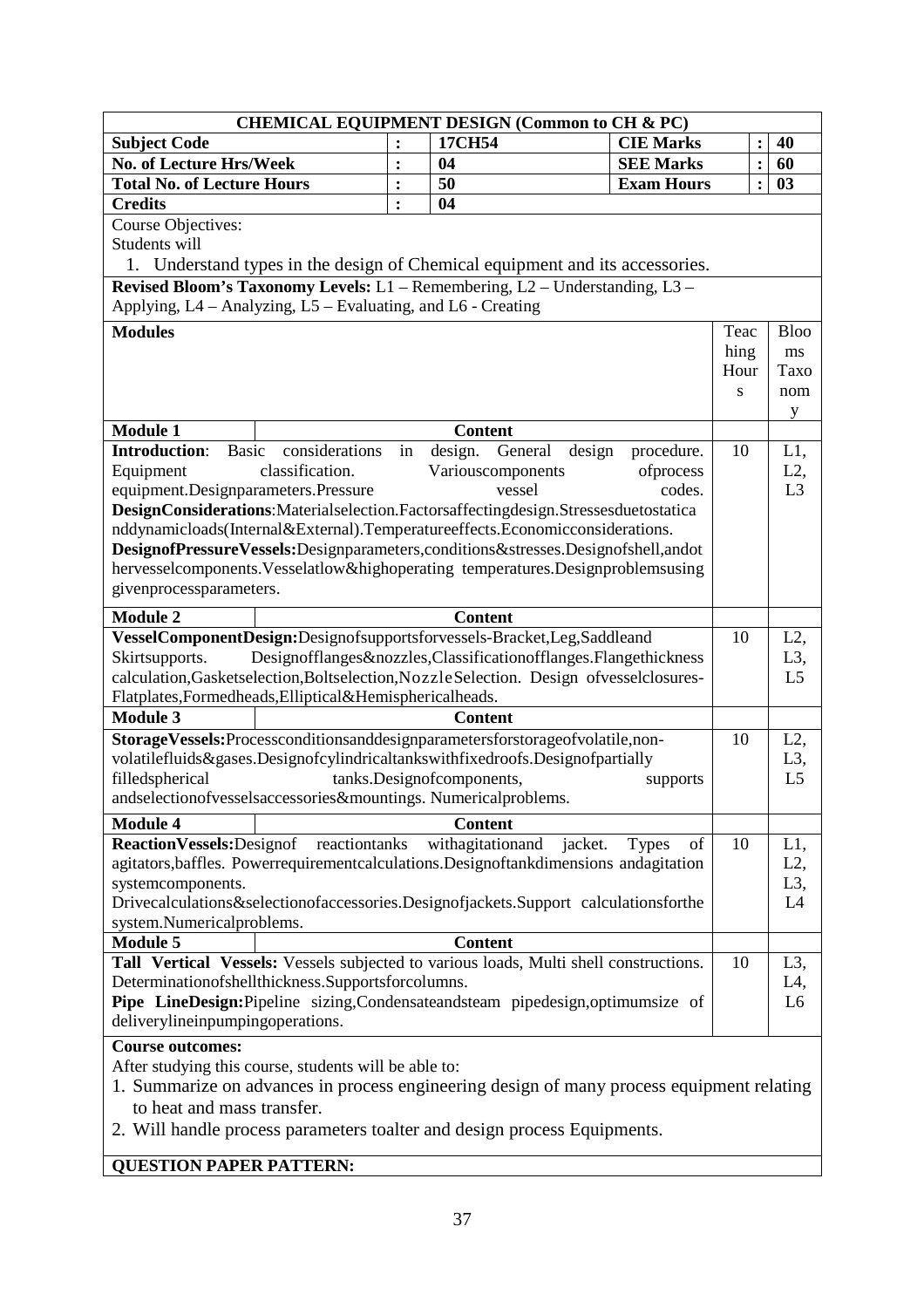- The question paper will have ten questions.
- Each full Question consisting of 20 marks
- There will be 2 full questions(with a maximum of four sub questions) from each module.
- Each full question will have sub questions covering all the topics under a module.
- The students will have to answer 5 full questions, selecting one full question from each module.

## **Graduate Attributes**

- 1. Critical Thinking
- 2. Problem solving
- 3. Use of modern tools
- 4. Life long Learning
- 5. Collaborative and multidisciplinary work

## **TEXT BOOKS:**

1. **ProcessEquipmentDesign-**M.V.Joshi,3rd edn.,Macmillan&Co. India,Delhi, 1998.

2. **ProcessEquipmentDesign–VesselDesign,**Brownell&Young,JohnWilley,1959.

3. **Process DesignofEquipment – Vol 1,** S. D. Dawande, 3rd edn, Central Techno Publications.2003.

## **REFERENCE BOOKS:**

- 1. **ChemicalEngineersHandbook**, Perry&Green.<sup>7th</sup> edn, McGrawHill.1997.
- 2. **PressureVesselCode–IS2825,**ISCode,B.I.S.,NewDelhi,1969.
- 3. **Flowof FluidsthroughValves,Fittings&Pipes**,CraneAmazon,2006.

## **Profession Elective-I**

| <b>OILS AND FATS TECHNOLOGY</b>   |  |         |                   |  |    |  |  |
|-----------------------------------|--|---------|-------------------|--|----|--|--|
| <b>Subject Code</b>               |  | 17CH551 | <b>CIE Marks</b>  |  | 40 |  |  |
| <b>No. of Lecture Hrs/Week</b>    |  | 03      | <b>SEE Marks</b>  |  | 60 |  |  |
| <b>Total No. of Lecture Hours</b> |  | 40      | <b>Exam Hours</b> |  | 03 |  |  |
| <b>Credits</b>                    |  | 03      |                   |  |    |  |  |

### **Course Objectives:**

The students will be able to

- 1. Understand Structure of fats and oils, Sources and classification of fats and oils, Chemical and physical characteristics.
- 2. Know its importance in industry and nutrition.
- 3. Process of fats and oils, Pre-extraction operations, extraction/processing, filtering and refining. Quality and nutritive values of processed products.

| <b>Revised Bloom's Taxonomy Levels:</b> L1 – Remembering, L2 – Understanding, L3 –<br>Applying, L4 – Analyzing, L5 – Evaluating, and L6 - Creating |         |         |               |  |  |
|----------------------------------------------------------------------------------------------------------------------------------------------------|---------|---------|---------------|--|--|
| <b>Modules</b>                                                                                                                                     |         | Teachin | <b>Blooms</b> |  |  |
|                                                                                                                                                    |         | g Hours | Taxonom       |  |  |
|                                                                                                                                                    |         |         |               |  |  |
| <b>Module 1</b>                                                                                                                                    | Content |         |               |  |  |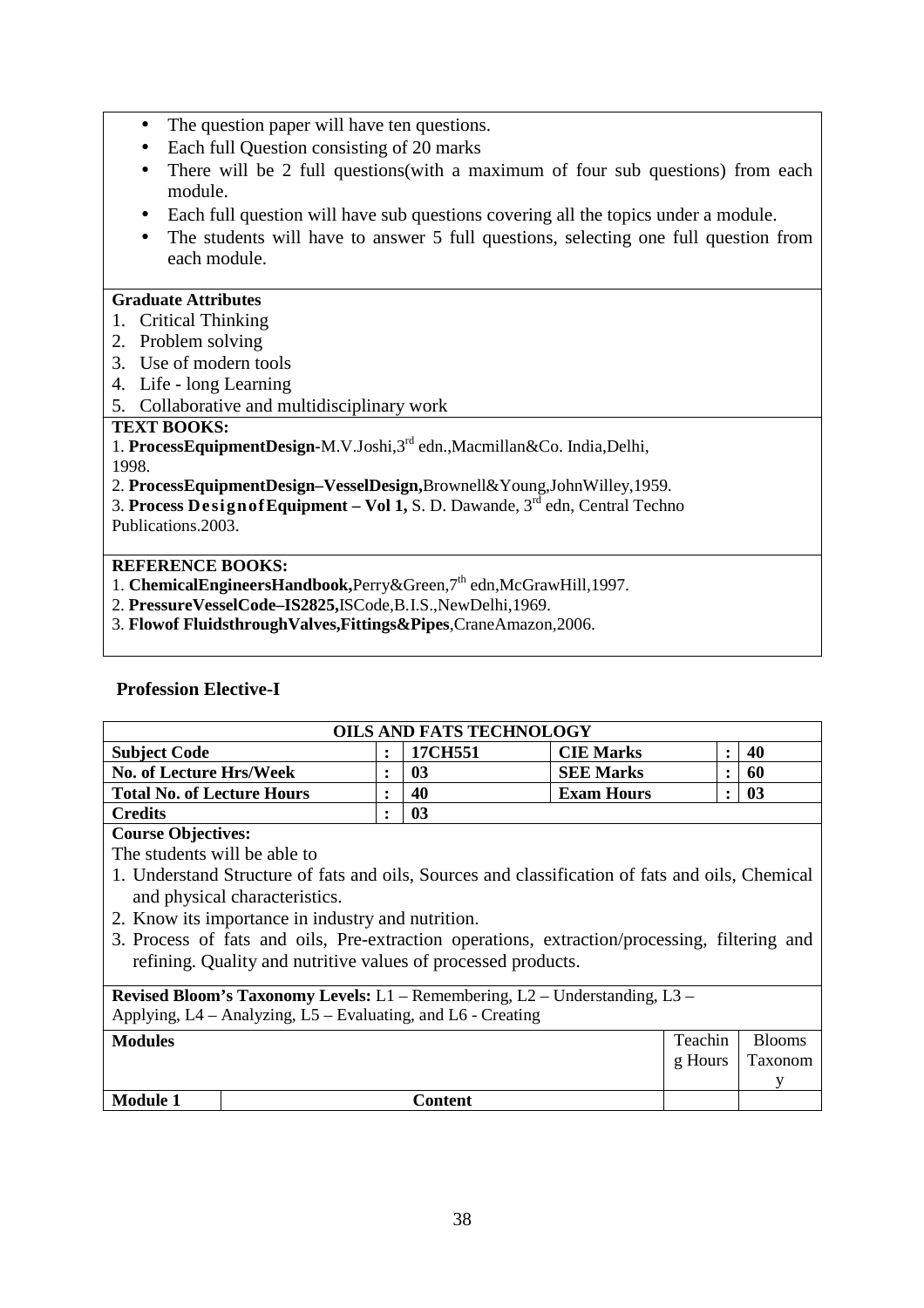| Introduction:Classificationoffatsandoil.Characteristicofoils.                                              | 8                                                                                                           | L1, L2,        |  |  |  |  |
|------------------------------------------------------------------------------------------------------------|-------------------------------------------------------------------------------------------------------------|----------------|--|--|--|--|
| Utilization of fatandoils. Composition of oils (general).                                                  |                                                                                                             | L <sub>3</sub> |  |  |  |  |
| Obtaining Oils and Fats from Source Materials: Mechanical pretreatment.                                    |                                                                                                             |                |  |  |  |  |
| Mechanicalexpression.Solventextraction(twotypesofextractors).                                              |                                                                                                             |                |  |  |  |  |
|                                                                                                            |                                                                                                             |                |  |  |  |  |
|                                                                                                            |                                                                                                             |                |  |  |  |  |
| <b>Module 2</b><br><b>Content</b>                                                                          |                                                                                                             |                |  |  |  |  |
| ProcessTechniques: Refiningandhydrogenation (H2productionandcatalyst).                                     | 8                                                                                                           | L2, L3,        |  |  |  |  |
| ProcessTechniques(contd.):Degumming.Alkalirefiningandbleaching.                                            |                                                                                                             | L4             |  |  |  |  |
| <b>Module 3</b><br><b>Content</b>                                                                          |                                                                                                             |                |  |  |  |  |
|                                                                                                            | 8                                                                                                           |                |  |  |  |  |
| Deodorization: Theoretical consideration and operation of commercial deodorizer.                           |                                                                                                             | L2, L5,        |  |  |  |  |
| Vegetable Oils: Composition. Extraction. Refining processes and uses of                                    |                                                                                                             | L <sub>6</sub> |  |  |  |  |
| coconut oil, cottonseedoil.                                                                                |                                                                                                             |                |  |  |  |  |
|                                                                                                            |                                                                                                             |                |  |  |  |  |
| <b>Module 4</b><br><b>Content</b>                                                                          |                                                                                                             |                |  |  |  |  |
| Vegetable Oils: Composition. Extraction. Refining processes and uses of                                    | 8                                                                                                           | L3, L4,        |  |  |  |  |
| coconut oil, cottonseedoil.                                                                                |                                                                                                             | L <sub>6</sub> |  |  |  |  |
| VegetableOils:Refiningprocessesandusesofpalmoil,Soyabeanoil,peanutoil,sunf                                 |                                                                                                             |                |  |  |  |  |
| loweroil.                                                                                                  |                                                                                                             |                |  |  |  |  |
| <b>Module 5</b><br><b>Content</b>                                                                          |                                                                                                             |                |  |  |  |  |
| MarineOils:Composition.Extraction.Refiningprocessesandusesoffishoils.                                      | 8                                                                                                           | L3, L4,        |  |  |  |  |
|                                                                                                            |                                                                                                             | L <sub>5</sub> |  |  |  |  |
|                                                                                                            |                                                                                                             |                |  |  |  |  |
| <b>Course outcomes:</b>                                                                                    |                                                                                                             |                |  |  |  |  |
| After studying this course, students will be able to:                                                      |                                                                                                             |                |  |  |  |  |
| Work on isolation and purification of fats and oils.<br>1.                                                 |                                                                                                             |                |  |  |  |  |
| 2.<br>Develop new skills in fat and oil products development.                                              |                                                                                                             |                |  |  |  |  |
| 3.<br>Experiment on physical and chemical changes occurring in fat and oil products.                       |                                                                                                             |                |  |  |  |  |
| <b>QUESTION PAPER PATTERN:</b>                                                                             |                                                                                                             |                |  |  |  |  |
| The question paper will have ten questions.<br>$\bullet$                                                   |                                                                                                             |                |  |  |  |  |
| Each full Question consisting of 20 marks<br>$\bullet$                                                     |                                                                                                             |                |  |  |  |  |
|                                                                                                            |                                                                                                             |                |  |  |  |  |
| There will be 2 full questions(with a maximum of four sub questions) from each<br>$\bullet$                |                                                                                                             |                |  |  |  |  |
| module.                                                                                                    |                                                                                                             |                |  |  |  |  |
| Each full question will have sub questions covering all the topics under a module.                         |                                                                                                             |                |  |  |  |  |
| The students will have to answer 5 full questions, selecting one full question from                        |                                                                                                             |                |  |  |  |  |
| each module.                                                                                               |                                                                                                             |                |  |  |  |  |
|                                                                                                            |                                                                                                             |                |  |  |  |  |
| <b>Graduate Attributes</b>                                                                                 |                                                                                                             |                |  |  |  |  |
| 1. Critical Thinking                                                                                       |                                                                                                             |                |  |  |  |  |
| 2. Problem solving                                                                                         |                                                                                                             |                |  |  |  |  |
| 3. Use of modern tools                                                                                     |                                                                                                             |                |  |  |  |  |
|                                                                                                            |                                                                                                             |                |  |  |  |  |
| 4. Life - long Learning                                                                                    |                                                                                                             |                |  |  |  |  |
| <b>TEXT BOOKS:</b>                                                                                         |                                                                                                             |                |  |  |  |  |
| 1. Bailey's IndustrialOilandFatProducts-VolItoV,Y.H.HeryJohnWileyInternational, 2 <sup>nd</sup> edn, 1976. |                                                                                                             |                |  |  |  |  |
|                                                                                                            |                                                                                                             |                |  |  |  |  |
| <b>REFERENCE BOOKS:</b>                                                                                    |                                                                                                             |                |  |  |  |  |
| 1. ChemistryandTechnologyof Oil and Fats, DevineJandWilliamsP.N, 1961.                                     |                                                                                                             |                |  |  |  |  |
| Shreve's $5^{\text{th}}$<br>Austin G. T.,<br><b>Chemical</b><br>process<br>Industries,<br>2.               | edn,                                                                                                        | McGraw-Hill    |  |  |  |  |
| internationalBookCompany,Singapore,1984.                                                                   |                                                                                                             |                |  |  |  |  |
|                                                                                                            |                                                                                                             |                |  |  |  |  |
|                                                                                                            | 3. Outlines of Chemical Technology, Dryden C.E., Edited by Gopala Rao. Mand M. Sittig, 2 <sup>nd</sup> edn, |                |  |  |  |  |
| AffiliatedEastWestPress,1993.                                                                              |                                                                                                             |                |  |  |  |  |
| 4. HandBookofIndustrialChemistry,KentJ.A(Ed) Riegel'sVanNostrandReinhold, 1974.                            |                                                                                                             |                |  |  |  |  |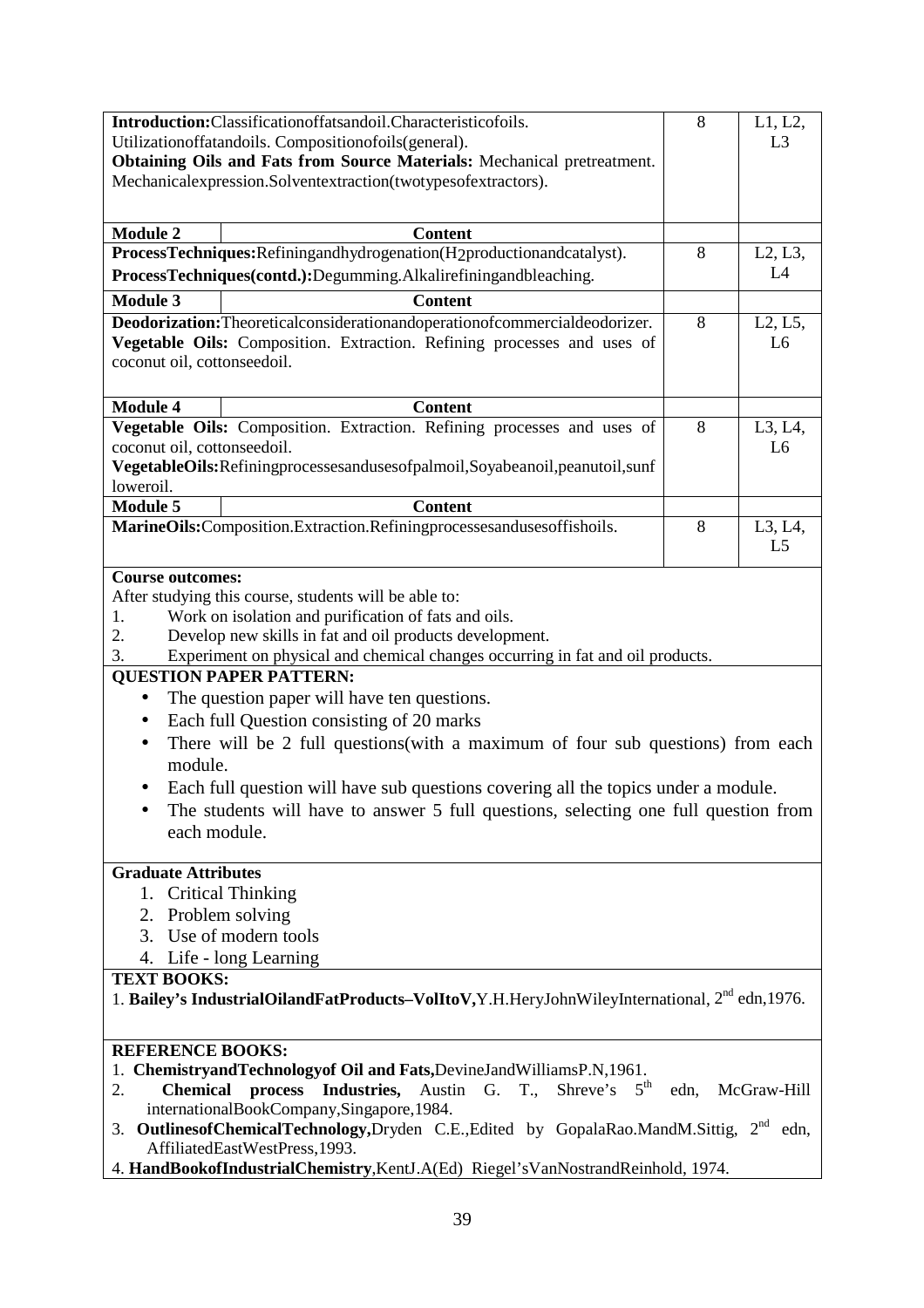|                                                                                |                                                              |                | PETROLEUM REFINERY ENGINEERING                                                              |                          |         |                |                |
|--------------------------------------------------------------------------------|--------------------------------------------------------------|----------------|---------------------------------------------------------------------------------------------|--------------------------|---------|----------------|----------------|
| <b>Subject Code</b>                                                            |                                                              | $\ddot{\cdot}$ | 17CH552                                                                                     | <b>CIE Marks</b>         |         |                | 40             |
| No. of Lecture Hrs/Week                                                        |                                                              | $\ddot{\cdot}$ | 03                                                                                          | <b>SEE Marks</b>         |         | $\ddot{\cdot}$ | 60             |
| <b>Total No. of Lecture Hours</b>                                              |                                                              | :              | 40                                                                                          | <b>Exam Hours</b>        |         |                | 03             |
| <b>Credits</b>                                                                 |                                                              | $\ddot{\cdot}$ | 03                                                                                          |                          |         |                |                |
| <b>Course Objectives:</b>                                                      |                                                              |                |                                                                                             |                          |         |                |                |
| The students will able to                                                      |                                                              |                |                                                                                             |                          |         |                |                |
|                                                                                | 1. Understand history, classification of petroleum crudes.   |                |                                                                                             |                          |         |                |                |
|                                                                                |                                                              |                | 2. Understand the extraction and production of oil and gas to meet energy needs, as well as |                          |         |                |                |
|                                                                                |                                                              |                | refining of crude oil for a widespectrum of useful products such as petrochemicals,         |                          |         |                |                |
| Chemicals, Plastics.                                                           |                                                              |                |                                                                                             |                          |         |                |                |
|                                                                                |                                                              |                |                                                                                             |                          |         |                |                |
|                                                                                |                                                              |                | Revised Bloom's Taxonomy Levels: L1 - Remembering, L2 - Understanding, L3 -                 |                          |         |                |                |
|                                                                                | Applying, L4 - Analyzing, L5 - Evaluating, and L6 - Creating |                |                                                                                             |                          |         |                |                |
| <b>Modules</b>                                                                 |                                                              |                |                                                                                             |                          | Teachin |                | <b>Blooms</b>  |
|                                                                                |                                                              |                |                                                                                             |                          | g Hours |                | Taxono         |
|                                                                                |                                                              |                |                                                                                             |                          |         |                | my             |
| <b>Module 1</b>                                                                |                                                              |                | <b>Content</b>                                                                              |                          |         |                |                |
|                                                                                |                                                              |                | Indian Petroleum Industry: Prospects & Future. Major companies. World                       |                          | $8\,$   |                | L1, L2,        |
|                                                                                | production, Markets, Offshoreandonshore, Oilwelltechnology.  |                |                                                                                             |                          |         |                | L <sub>3</sub> |
| Compositionof                                                                  |                                                              |                | Crude:Classification.Evaluationofpetroleum.UOP-                                             |                          |         |                |                |
| kfactor.TBP                                                                    |                                                              |                |                                                                                             | analysis.                |         |                |                |
|                                                                                |                                                              |                | EFVanalysis.Averageboilingpoint.ASTMcurves.Thermalpropertiesof                              |                          |         |                |                |
| petroleumfractions.                                                            |                                                              |                |                                                                                             |                          |         |                |                |
|                                                                                |                                                              |                | ProductPropertiesandTestMethods:Gas.VarioustypesofgasandLPG.Reidvap                         |                          |         |                |                |
| <sub>or</sub>                                                                  | pressureanalysis.Gasoline                                    |                | andnaptha.OctaneNo.Oxidation                                                                |                          |         |                |                |
| stability.Additives                                                            |                                                              |                | Kerosene.Characterizationforflashpointorfirepoint,volatility,burning                        | forgasoline.             |         |                |                |
| qualitiesetc, Diesel,                                                          |                                                              |                |                                                                                             | octanetesting, viscosity |         |                |                |
|                                                                                |                                                              |                | etc.Gradesofdieselse.g.HSD,LDO.Dieseladditives.Lubeoils:Types,tests-                        |                          |         |                |                |
| carbonresidueandviscosityindex.                                                |                                                              |                |                                                                                             |                          |         |                |                |
| <b>Module 2</b>                                                                |                                                              |                | <b>Content</b>                                                                              |                          |         |                |                |
|                                                                                |                                                              |                | CrudePretreatment:Pumpingof crude oils. Dehydrationof crude bychemical,                     |                          | 8       |                | L1, L2,        |
| gravity,                                                                       |                                                              |                | centrifugal, electrical de-salterand comparison of each. Heating of crude-                  |                          |         |                | L3             |
| heater,                                                                        | different                                                    |                | typesofpipestillheatersincluding                                                            |                          |         |                |                |
|                                                                                | boxtype,cylindricaletc.Crudedistillation,arrangementof       |                |                                                                                             |                          |         |                |                |
|                                                                                | towersforvarioustypesofreflux.Designaspectsforatmospheric    |                |                                                                                             |                          |         |                |                |
| andvacuumcolumn.                                                               |                                                              |                |                                                                                             |                          |         |                |                |
|                                                                                |                                                              |                | Atmosphericdistillationdistillationunit:internalsandoperational.                            |                          |         |                |                |
| <b>Module 3</b>                                                                |                                                              |                | <b>Content</b>                                                                              |                          |         |                |                |
|                                                                                |                                                              |                | TreatmentTechniques:Typesofimpuritiespresentandvariousdesulfurisationpro                    |                          | 8       |                | L2, L3,        |
| cesses.                                                                        |                                                              |                | ProductionandtreatmentofLPG.LNGtechnology.Sweetening                                        |                          |         |                | L4             |
| operationsforgasesincluding                                                    |                                                              |                |                                                                                             |                          |         |                |                |
| merox, ethanolamine, copperchloride, stertfordetc. Catalytic desulphonisation. |                                                              |                |                                                                                             |                          |         |                |                |
| Treatmentof kerosene, De-aromatisation and merox. Treatment of diesel,         |                                                              |                |                                                                                             |                          |         |                |                |
| desulpurisation<br>naptha:<br>by                                               |                                                              |                |                                                                                             |                          |         |                |                |
|                                                                                | hydrogenandcatalysts.Treatmentoflubes:sulphuricacid,clay     |                |                                                                                             |                          |         |                |                |
|                                                                                | treatment, solventtreatment-phenol, furfural.                |                |                                                                                             |                          |         |                |                |
| <b>Module 4</b>                                                                |                                                              |                | <b>Content</b>                                                                              |                          |         |                |                |
|                                                                                | ThermalProcesses: Thermalcrackingreactions-                  |                |                                                                                             |                          | 8       |                | L2, L3,        |
|                                                                                | theoryofthermalcracking.Propertiesof                         |                |                                                                                             | crackedmaterials         |         |                | L4             |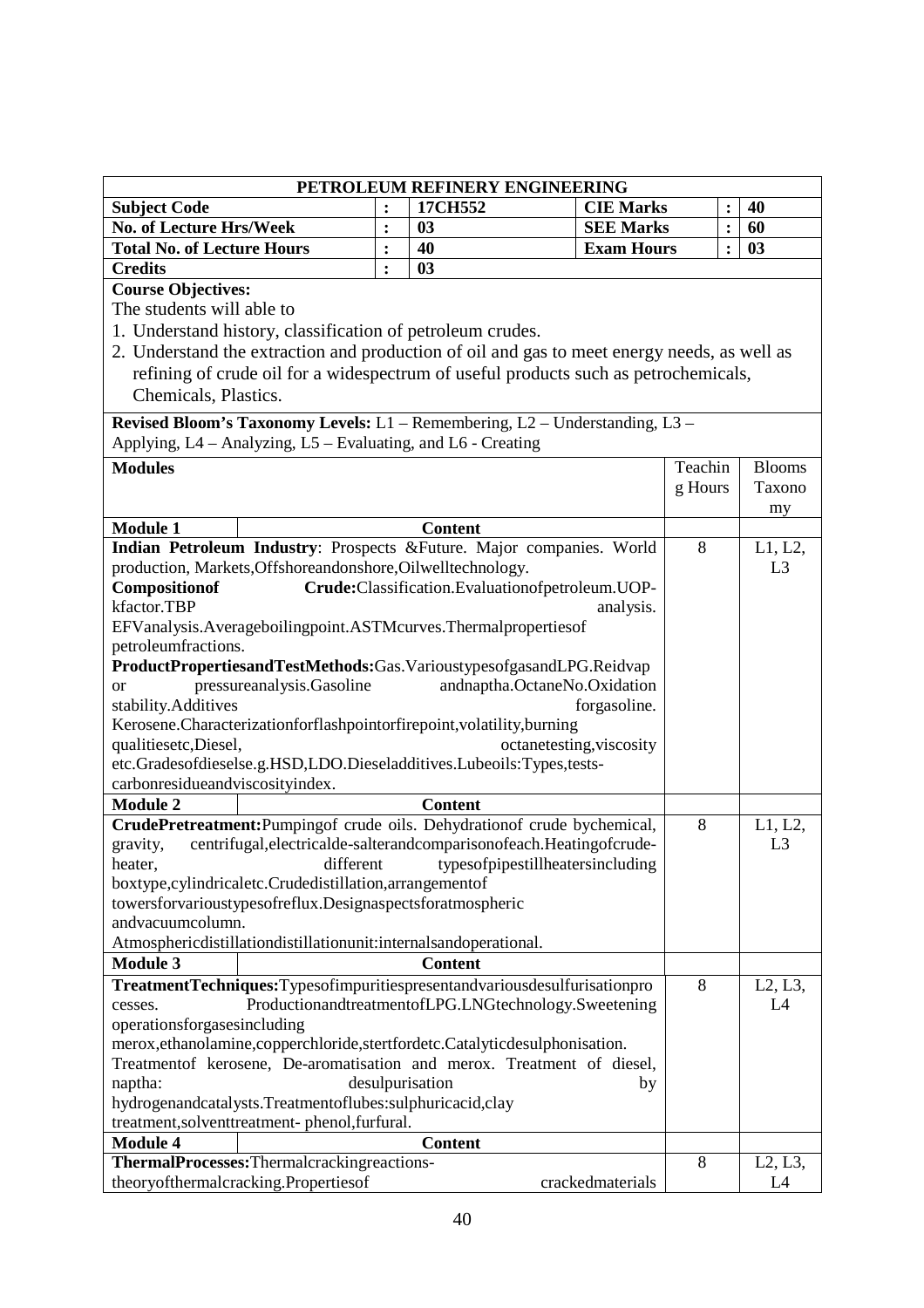| andfactorsinfluencingthe      | properties of<br>crackedmaterials. Visbreaking,                                   |   |                                   |
|-------------------------------|-----------------------------------------------------------------------------------|---|-----------------------------------|
| dubbstwocoil crackingprocess. |                                                                                   |   |                                   |
|                               | Catalytic Reforming: Theory of reforming. Factors influencing reforming,          |   |                                   |
| reforming                     | catalysts, feedstockrequirements. Plat-forming, hondi                             |   |                                   |
| forming, flexiformingetc.     |                                                                                   |   |                                   |
| <b>Module 5</b>               | <b>Content</b>                                                                    |   |                                   |
|                               | CatalyticCracking:Comparisonofthermalandcatalyticcracking.Carboniumionc           | 8 | L <sub>2</sub> , L <sub>4</sub> , |
| hemistry.                     |                                                                                   |   | L <sub>5</sub>                    |
|                               | Feedbackrequirements.Crackingconditions.Commercialcrackinganalysis.Vario          |   |                                   |
| uscatalytic                   | crackingprocesses. Fixed bedcrackers. Moving                                      |   |                                   |
|                               | bedcrackers. Fluidcatalytic cracking-flexi<br>cracking-ortho-flow                 |   |                                   |
|                               | reactor.Theoryofcoking:varioustypesofcokingprocesses.Delayed<br>coking, fluid     |   |                                   |
|                               | coking, contact coking, flexicoking. Napthacracking, naptha cracking for ethylene |   |                                   |
|                               | asfeedselectionandgasyield.Hydrocracking.Theory                                   |   |                                   |
|                               | ofhydrocracking.Catalystsforhydro cracking.                                       |   |                                   |
| <b>Course outcomes:</b>       |                                                                                   |   |                                   |
|                               | After studying this course, students will be able to:                             |   |                                   |
|                               | Introduce the petroleum refinery sector worldwide.                                |   |                                   |

- 2. Develop knowledge of different refining processes
- 3. Develop knowledge of safety and pollution control in the refining industries.
- 4. To find the suitable refining technology for maximizing the yield.

### **QUESTION PAPER PATTERN:**

- The question paper will have ten questions.
- Each full Question consisting of 20 marks
- There will be 2 full questions(with a maximum of four sub questions) from each module.
- Each full question will have sub questions covering all the topics under a module.
- The students will have to answer 5 full questions, selecting one full question from each module.

#### **Graduate Attributes**

- 1. Critical Thinking
- 2. Problem solving
- 3. Use of modern tools
- 4. Life long Learning

#### **TEXT BOOKS:**

- 1. **PetroleumRefineryEngineering**,Nelson,4<sup>th</sup> ednMcGrawHill,14<sup>th</sup>Reprint,1982.
- 2. **Modern Petroleum Refining Processes,** Bhaskara Rao, 3rd edn, Oxford &IBH Publication,Reprint,1999.

### **REFERENCE BOOKS:**

- 1. **PetroleumRefiningTechnology,Ram Prasad,1**<sup>st</sup> edn,KhannaPublishers,2000.
- 2. **Challengesin CrudeOil Evaluation,**NagnalJ.M.,Gate,McGrawHill, 1996.
- 3. **PetroleumProcessing,**BlandW.F.and DavidsonR.L.McGrawHill,1967.

| PHARMACEUTICAL TECHNOLOGY                                |  |    |                  |  |     |  |
|----------------------------------------------------------|--|----|------------------|--|-----|--|
| 40<br>17CH553<br><b>CIE Marks</b><br><b>Subject Code</b> |  |    |                  |  |     |  |
| No. of Lecture Hrs/Week                                  |  | 03 | <b>SEE Marks</b> |  | -60 |  |
| <b>Total No. of Lecture Hours</b>                        |  | 03 |                  |  |     |  |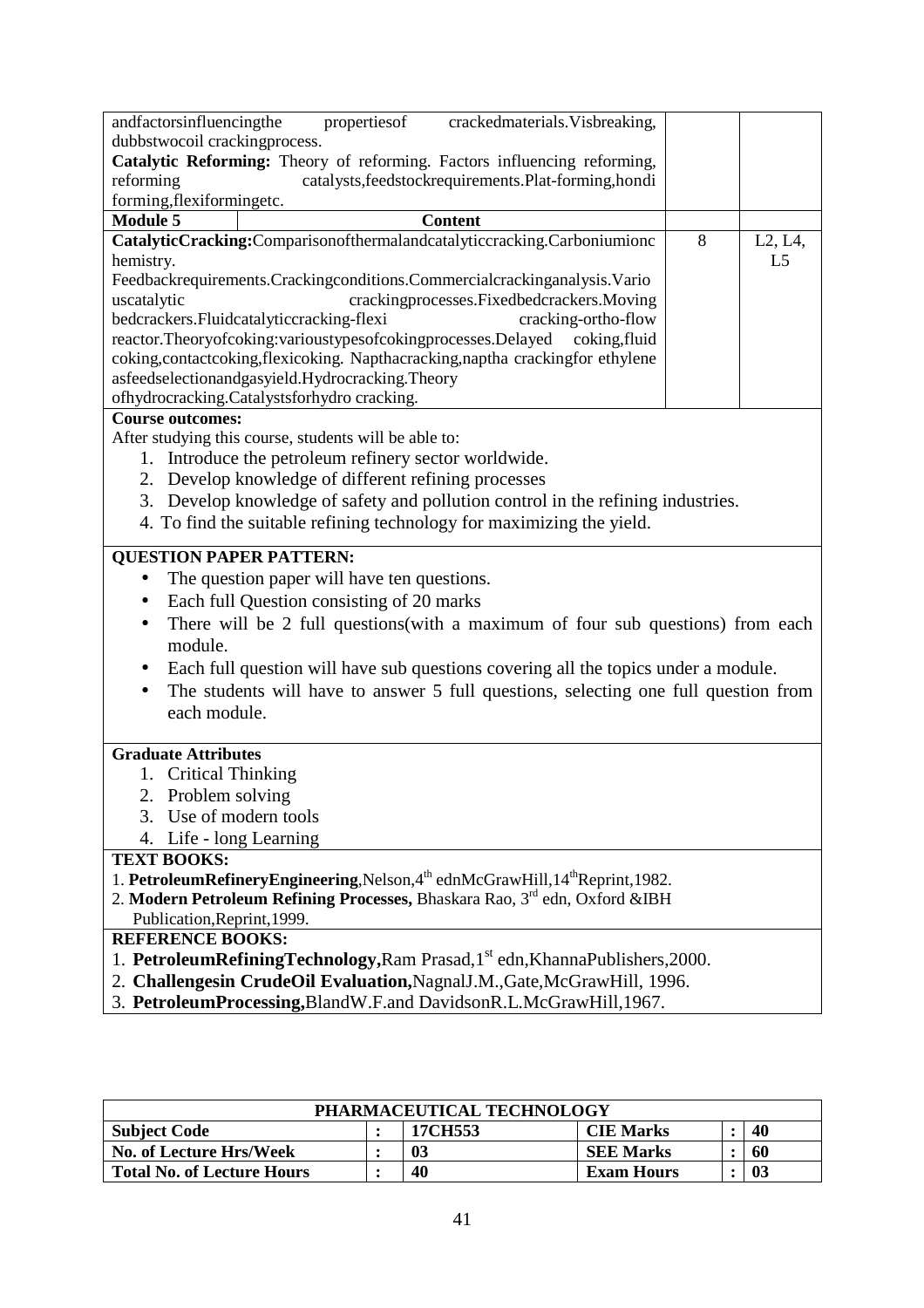| <b>Credits</b>                                                                                   | $\ddot{\cdot}$ | 03                                                                                           |         |                |
|--------------------------------------------------------------------------------------------------|----------------|----------------------------------------------------------------------------------------------|---------|----------------|
| <b>Course Objectives:</b>                                                                        |                |                                                                                              |         |                |
| Students will                                                                                    |                |                                                                                              |         |                |
| 1. Learn formulations, tablet and capsule making.                                                |                |                                                                                              |         |                |
| 2. Learn development, testing of cosmetics.                                                      |                |                                                                                              |         |                |
| 3. Learn manufacturing technology.                                                               |                |                                                                                              |         |                |
| 4. Learn patent intellectual property rights and regulatory affairs.                             |                |                                                                                              |         |                |
|                                                                                                  |                | Revised Bloom's Taxonomy Levels: L1 - Remembering, L2 - Understanding, L3 -                  |         |                |
| Applying, L4 - Analyzing, L5 - Evaluating, and L6 - Creating                                     |                |                                                                                              |         |                |
| <b>Modules</b>                                                                                   |                |                                                                                              | Teachin | <b>Blooms</b>  |
|                                                                                                  |                |                                                                                              | g Hours | Taxono         |
|                                                                                                  |                |                                                                                              |         | my             |
| <b>Module 1</b>                                                                                  |                | <b>Content</b>                                                                               |         |                |
|                                                                                                  |                | ElectrophilicSubstitutionReaction:Preparationofcycloalkane.Bayer'sstrainthe                  | 8       | L1, L2,        |
| oryand                                                                                           |                | orbitalpictureofanglestream.                                                                 |         | L <sub>3</sub> |
|                                                                                                  |                | ElectrophilicSubstitutionReactionMechanism&Application:Dehydrogenatio                        |         |                |
|                                                                                                  |                | nofalkylhalides. 1-2 elimination kinetics: E2 and E1mechanisms. Isotope effect.              |         |                |
| Dehydration of alcohols. Easeofdehydration.                                                      |                |                                                                                              |         |                |
|                                                                                                  |                |                                                                                              |         |                |
| <b>Module 2</b>                                                                                  |                | <b>Content</b>                                                                               |         |                |
| <b>Nucleophilic Addition Reaction:</b>                                                           |                | Mechanism.<br>Important                                                                      | 8       | L2, L3,        |
| chemicals. Oxidation-Reduction reactions.                                                        |                |                                                                                              |         | L4             |
| Rheologyof FluidsinMixingand Blending.                                                           |                |                                                                                              |         |                |
|                                                                                                  |                |                                                                                              |         |                |
| <b>Module 3</b>                                                                                  |                | <b>Content</b>                                                                               |         |                |
|                                                                                                  |                | Preparation:TestforpurityandmedicalusesofChlorobutal,Dimercopral,Glycerolt                   | 8       | L3, L4,        |
| rinitrate.                                                                                       |                |                                                                                              |         | L <sub>5</sub> |
| <b>Module 4</b>                                                                                  |                | <b>Content</b>                                                                               |         |                |
|                                                                                                  |                | Preparation:TestforpurityandmedicalusesofUrea,ethylenediaminedihydrate,van                   | 8       | L3, L4,        |
| illin, paraldehyde.                                                                              |                |                                                                                              |         | L <sub>6</sub> |
|                                                                                                  |                | Preparation:Testforpurityandmedicalusesoflacticacid,citricacid,salicylicacid,sa              |         |                |
| ccharinsodium                                                                                    |                |                                                                                              |         |                |
| <b>Module 5</b>                                                                                  |                | <b>Content</b>                                                                               |         |                |
| <b>Preparation: Test</b>                                                                         |                | forpurityandmedicalusesof                                                                    | 8       | L4, L5,        |
| Ethylborate, dimethylphthalate, aspirin.                                                         |                |                                                                                              |         | L <sub>6</sub> |
|                                                                                                  |                |                                                                                              |         |                |
| <b>Course outcomes:</b>                                                                          |                |                                                                                              |         |                |
| After studying this course, students will be able to:                                            |                |                                                                                              |         |                |
| 1.                                                                                               |                | Explain various formulations and formulate tablet and capsule.                               |         |                |
| 2.                                                                                               |                | Develop manufacturing technologies and apply for various cases.                              |         |                |
| 3.                                                                                               |                | Practice industrial safety and involve in patent intellectual property rights and regulatory |         |                |
| affairs.                                                                                         |                |                                                                                              |         |                |
| <b>QUESTION PAPER PATTERN:</b>                                                                   |                |                                                                                              |         |                |
| The question paper will have ten questions.<br>$\bullet$                                         |                |                                                                                              |         |                |
| Each full Question consisting of 20 marks                                                        |                |                                                                                              |         |                |
| There will be 2 full questions (with a maximum of four sub questions) from each                  |                |                                                                                              |         |                |
| module.                                                                                          |                |                                                                                              |         |                |
| Each full question will have sub questions covering all the topics under a module.               |                |                                                                                              |         |                |
| The students will have to answer 5 full questions, selecting one full question from<br>$\bullet$ |                |                                                                                              |         |                |
| each module.                                                                                     |                |                                                                                              |         |                |
|                                                                                                  |                |                                                                                              |         |                |
|                                                                                                  |                |                                                                                              |         |                |
| <b>Graduate Attributes</b>                                                                       |                |                                                                                              |         |                |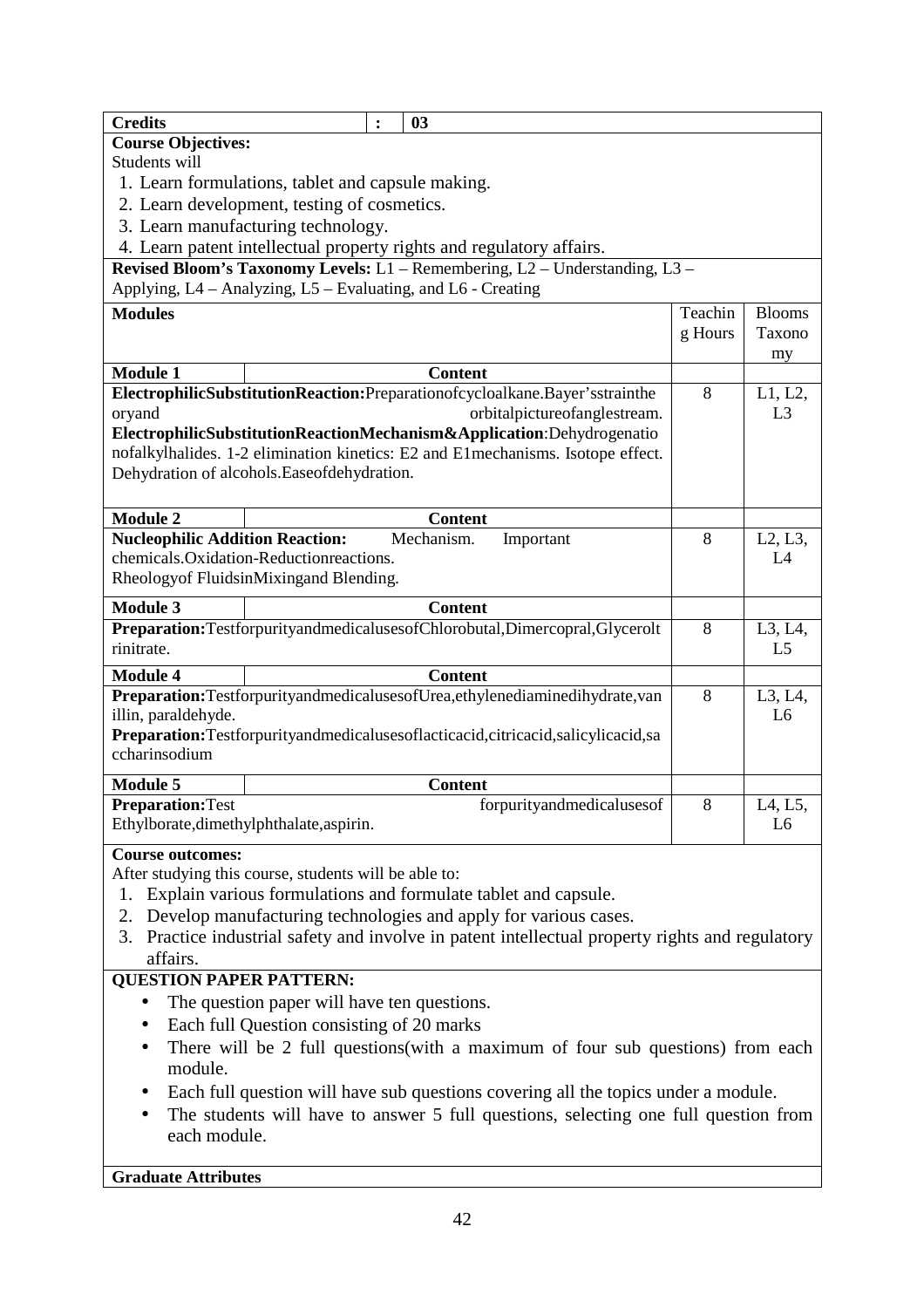- 1. Critical thinking
- 2. Problem solving
- 3. Use of modern tools
- 4. Research skill
- 5. Life-long learning

## **TEXT BOOKS:**

- 1. OrganicChemistry,T.R.MorissonandR.Boyd,6<sup>th</sup> edn,PrenticeHallofIndiaPvtLtd.,NewDelhi,1992.
- 2. **The Theory and Practice of Industrial Pharmacy, Liberman, and Lachman, 3<sup>rd</sup> edn,** Lea & Febiger, Philedelphia, 1986.
- 3. **Pharmaceutical Product Development,** Jain N.K, CBS Publications and Distributions, New Delhi, 2006.

## **REFERENCE BOOKS:**

- 1. **OrganicChemistryFundamentals,**I.L.Finar,2<sup>nd</sup> edn,ELBS,PergamonPress,1965.
- 2. **Good Manufacturing of Pharmaceuticals,** Sidnay H. Willing, Murray M. Tuckerman, and Williams Hitchings, 3<sup>rd</sup> edn, Marcell Dekker Inc., NY, 1982.

|                                                    |                                                                   |                | <b>POLYMER TECHNOLOGY</b>                                                                 |                   |                |                |
|----------------------------------------------------|-------------------------------------------------------------------|----------------|-------------------------------------------------------------------------------------------|-------------------|----------------|----------------|
| <b>Subject Code</b>                                |                                                                   |                | 17CH554                                                                                   | <b>CIE Marks</b>  | $\ddot{\cdot}$ | 40             |
| <b>No. of Lecture Hrs/Week</b>                     |                                                                   | $\ddot{\cdot}$ | 03                                                                                        | <b>SEE Marks</b>  | $\ddot{\cdot}$ | 60             |
| <b>Total No. of Lecture Hours</b>                  |                                                                   | $\ddot{\cdot}$ | 40                                                                                        | <b>Exam Hours</b> |                | 03             |
| <b>Credits</b>                                     |                                                                   | $\ddot{\cdot}$ | 03                                                                                        |                   |                |                |
| <b>Course Objectives:</b>                          |                                                                   |                |                                                                                           |                   |                |                |
| The students will                                  |                                                                   |                |                                                                                           |                   |                |                |
|                                                    |                                                                   |                | 1. Able to understand broad and fundamental knowledge of the polymers and their           |                   |                |                |
|                                                    | chemical, physical and mechanical behavior.                       |                |                                                                                           |                   |                |                |
|                                                    |                                                                   |                | 2. Able to emphasize the processing techniques, along with the production of polymers and |                   |                |                |
|                                                    |                                                                   |                | correlate structure processing properties relationships for polymers and blends.          |                   |                |                |
|                                                    |                                                                   |                | Revised Bloom's Taxonomy Levels: L1 - Remembering, L2 - Understanding, L3 -               |                   |                |                |
|                                                    | Applying, L4 - Analyzing, L5 - Evaluating, and L6 - Creating      |                |                                                                                           |                   |                |                |
| <b>Modules</b>                                     |                                                                   |                |                                                                                           |                   | Teachi         | <b>Bloom</b>   |
|                                                    |                                                                   |                |                                                                                           |                   | ng             | S              |
|                                                    |                                                                   |                |                                                                                           |                   | Hours          | Taxon          |
|                                                    |                                                                   |                |                                                                                           |                   |                | omy            |
| <b>Module 1</b>                                    |                                                                   |                | <b>Content</b>                                                                            |                   |                |                |
|                                                    | PrinciplesofProcessingofPolymers:Meltprocessing                   |                |                                                                                           |                   | 8              | $L1,L2$ ,      |
|                                                    | ofthermoplastics.Classificationof                                 |                |                                                                                           |                   |                | L <sub>3</sub> |
|                                                    | processes.Thermosetplasticsprocessing,crystallization,orientation |                |                                                                                           | &shrinkage,       |                |                |
| copolymers                                         | blendings, compounding                                            |                | forengineeringapplication, stress-                                                        |                   |                |                |
|                                                    |                                                                   |                | strainbehavior, WLFequation, practicalassessmentforlongtermbehavior.                      |                   |                |                |
| <b>Module 2</b>                                    |                                                                   |                | <b>Content</b>                                                                            |                   |                |                |
|                                                    |                                                                   |                | PolymerExtrusion:RequirementsofPolymerforextrusion.Singlescrewanddoublescr                |                   | 8              | L2, L3,        |
|                                                    | ewplasticatingextruderzonesinextrusion,                           |                |                                                                                           |                   |                | L <sub>5</sub> |
| breakerplates, extruderscrew, powercalculation.PVC |                                                                   |                |                                                                                           |                   |                |                |
|                                                    | extruder.Dieandcalibrationequipmentprimemoverforextrusion,        |                |                                                                                           | coextrusion,      |                |                |
| extrusion                                          |                                                                   |                | coating, extrusionfilmblowing                                                             |                   |                |                |
|                                                    | reactive<br>extrusion.ExtrusionblowmouldingforPETbottles,         |                |                                                                                           | wiredrawing-PVC,  |                |                |
|                                                    |                                                                   |                | spinning-varioustypesandapplications.Applicationofvariousextruded                         |                   |                |                |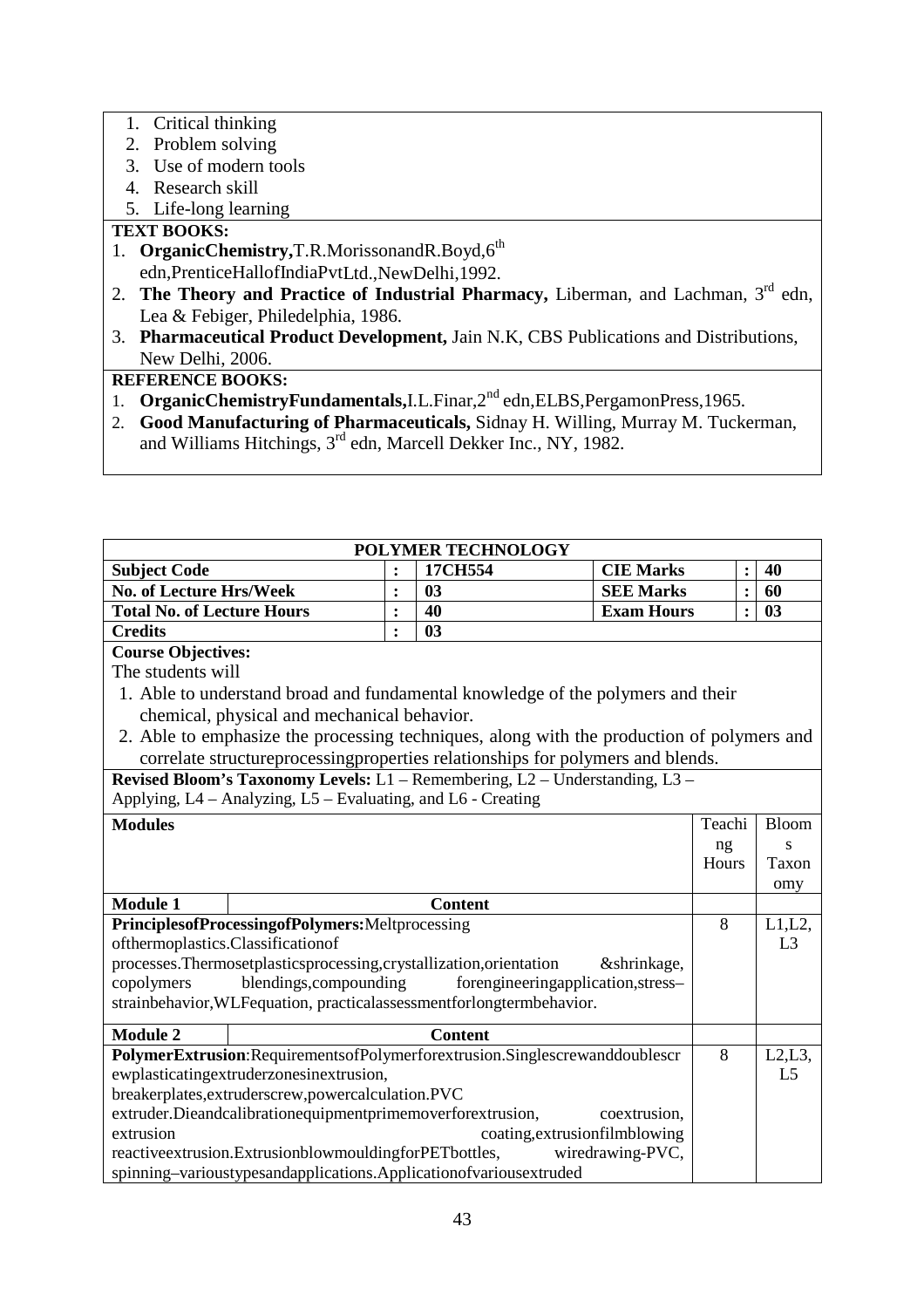| products.Rheologicalaspectsofextrusionandextrusiondefects.Operationalandmainte<br>nance of extrusionequipment, pultrusion. |   |                             |
|----------------------------------------------------------------------------------------------------------------------------|---|-----------------------------|
| <b>Module 3</b>                                                                                                            |   |                             |
| <b>Content</b><br>Injection<br><b>Moulding:</b><br>Polymer<br>characteristics<br>for<br>injection                          | 8 |                             |
| moulding.<br>Reciprocating                                                                                                 |   | L2, L3,<br>L4               |
| screwinjectionmoulding.Singleimpressionmould.Multiimpressionmoulds.Coolingr                                                |   |                             |
| equirements inmoulds. Hotrunner moulds, gate, mouldclampingforce calculations.                                             |   |                             |
| temperatureandtimeofinjectionthermostatandfiberreinforced<br>Controlofpressure,                                            |   |                             |
| polymerinjectionmoulding,<br>sandwichmoulding<br>andinjectionblowmoulding.                                                 |   |                             |
| Rheologicalaspectsanddefectsofinjection.                                                                                   |   |                             |
| Comparisonofinjectionmouldingandextrusion                                                                                  |   |                             |
| ofinjection.Operationalandmaintenanceof                                                                                    |   |                             |
| injectionmouldingequipment.Reactioninjectionmoulding.Applications.                                                         |   |                             |
| <b>Module 4</b><br><b>Content</b>                                                                                          |   |                             |
| Compression Moulding: Applications. Principles. Comparison with other<br>processing                                        | 8 | $L3,L4$ ,<br>L <sub>5</sub> |
| methods.Derivationofcompressionmouldthicknessorcompactionforce.Transfer                                                    |   |                             |
| moulding.                                                                                                                  |   |                             |
| Calendering: Characteristics of polymer for calendering.<br>Principles<br>and                                              |   |                             |
| calendaring.Derivationoffilmthickness<br>operation<br>of                                                                   |   |                             |
| andpressurerequiredforrollers.Guagecontrolduring                                                                           |   |                             |
| calendaring.ApplicationofPVCcalenderedproducts.                                                                            |   |                             |
| <b>Module 5</b><br><b>Content</b>                                                                                          |   |                             |
| Thermoforming:<br>Basic<br>principles.<br>Vacuum forming.<br>Pressure<br>forming.                                          | 8 | L2, L4,                     |
| Description                                                                                                                |   | L5, L6                      |
| ofoperations.Productdesign.Application.Derivationofthermoformedproductthicknes                                             |   |                             |
| S.                                                                                                                         |   |                             |
| RotationalMoulding: Principles. Operation&applications. Thickness. Coolingcalcul<br>ations.                                |   |                             |
| TestingofPlastics:Thermal,electrical,optical,mechanicalpropertiestesting.                                                  |   |                             |
| <b>Course outcomes:</b>                                                                                                    |   |                             |
| After studying this course, students will be able to:                                                                      |   |                             |
| 1. Explain the techniques and their characteristics /limitations of synthesis of polymers.                                 |   |                             |
| 2. Explain the structure property relationship of polymers and apply the various processing                                |   |                             |
| and manufacturing techniques.                                                                                              |   |                             |
|                                                                                                                            |   |                             |
| <b>QUESTION PAPER PATTERN:</b>                                                                                             |   |                             |
| The question paper will have ten questions.<br>$\bullet$                                                                   |   |                             |
| Each full Question consisting of 20 marks                                                                                  |   |                             |
| There will be 2 full questions (with a maximum of four sub questions) from each                                            |   |                             |
| module.                                                                                                                    |   |                             |
| Each full question will have sub questions covering all the topics under a module.                                         |   |                             |
| The students will have to answer 5 full questions, selecting one full question from                                        |   |                             |
| each module.                                                                                                               |   |                             |
|                                                                                                                            |   |                             |
| <b>Graduate Attributes</b>                                                                                                 |   |                             |
| <b>Critical Thinking</b><br>1.                                                                                             |   |                             |
| 2. Problem solving                                                                                                         |   |                             |
| 3. Use of modern tools                                                                                                     |   |                             |
| 4. Research Skill                                                                                                          |   |                             |
| 5. Life-long learning                                                                                                      |   |                             |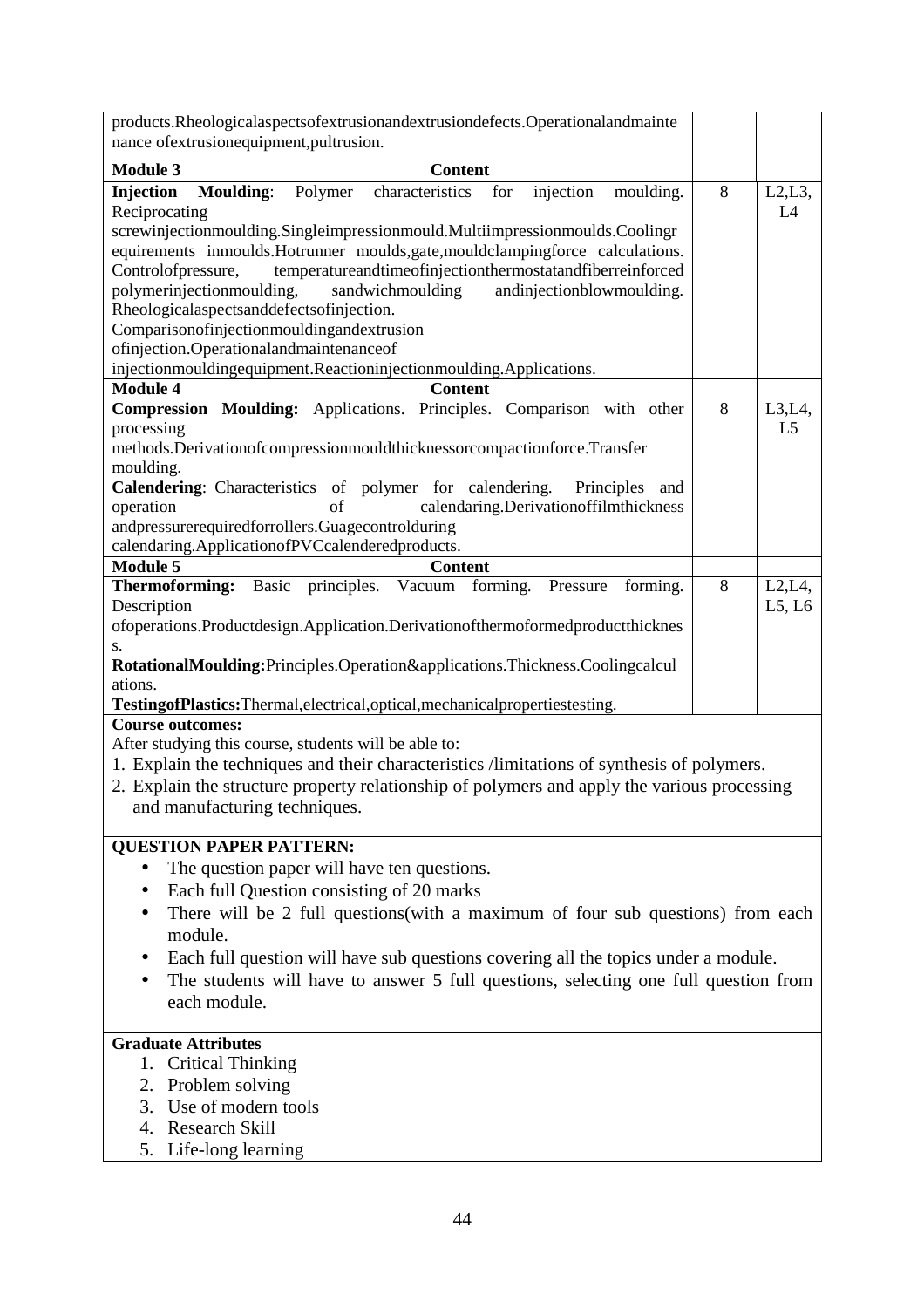### **TEXT BOOKS:**

- 1. **Principlesof PolymerProcessing,**MortonJohneschapman,Hall1989.
- 2. **PlasticEngineering,R.J.Crawford,3<sup>rd</sup> edn,ResearchStudies,1996.**

## **REFERENCE BOOKS:**

- 1. **Principlesof PolymerEngineering,**N.G.McCrum,Vol.1,C.P.BuckleyOxfordUniversity Press,1988.
- 2. **PolymerMaterials–**Vols.1, 2&3,ManasChanda,Springer,UnivPress,1997.

## **Open Elective-I**

| PROCESS WASTE WATER MANAGEMENT    |  |         |                   |  |     |
|-----------------------------------|--|---------|-------------------|--|-----|
| <b>Subject Code</b>               |  | 17CH561 | <b>CIE Marks</b>  |  | 40  |
| <b>No. of Lecture Hrs/Week</b>    |  | 03      | <b>SEE Marks</b>  |  | -60 |
| <b>Total No. of Lecture Hours</b> |  | 40      | <b>Exam Hours</b> |  | 03  |
| <b>Credits</b>                    |  | 03      |                   |  |     |

## **Course Objectives:**

The students will

- 1. Understand the mechanisms and processes used to treat waters that have been contaminated in some way by anthropogenic, industrial or commercial activities prior to its release into the environment or its re-use.
- 2. Understand various terms used in industrial wastewater treatment and to acquaint with different steps involved in treatment of industrial wastewater.

|                                                           | <b>Revised Bloom's Taxonomy Levels:</b> $L1$ – Remembering, $L2$ – Understanding, $L3$ – |          |                                                  |  |  |  |  |
|-----------------------------------------------------------|------------------------------------------------------------------------------------------|----------|--------------------------------------------------|--|--|--|--|
|                                                           | Applying, L4 – Analyzing, L5 – Evaluating, and L6 - Creating                             |          |                                                  |  |  |  |  |
| <b>Modules</b>                                            |                                                                                          | Teaching | <b>Blooms</b>                                    |  |  |  |  |
|                                                           |                                                                                          | Hours    | Taxonomy                                         |  |  |  |  |
| <b>Module 1</b>                                           | <b>Content</b>                                                                           |          |                                                  |  |  |  |  |
|                                                           | Effects of Industrial Wastes on sewerage system and sewage treatment                     | 8        | L1, L2, L3                                       |  |  |  |  |
|                                                           | plants and receiving water bodies. Effects of waste additions on physical                |          |                                                  |  |  |  |  |
|                                                           | and chemical properties of soil.                                                         |          |                                                  |  |  |  |  |
|                                                           | Effluent standards and receiving water quality standards. Different                      |          |                                                  |  |  |  |  |
|                                                           | aspects and choices of various disposal alternatives.                                    |          |                                                  |  |  |  |  |
| <b>Module 2</b>                                           | <b>Content</b>                                                                           |          |                                                  |  |  |  |  |
|                                                           | Industrial Wastes survey-Process flow charts, condition of waste stream.                 | 8        | L2, L3, L4                                       |  |  |  |  |
|                                                           | Material balance, Sampling – Grab, Composite and integrated samples.                     |          |                                                  |  |  |  |  |
| Continuous monitoring - pH, Conductivity, Bio monitoring. |                                                                                          |          |                                                  |  |  |  |  |
| <b>Module 3</b>                                           | <b>Content</b>                                                                           |          |                                                  |  |  |  |  |
|                                                           | Pretreatment of Industrial Wastewater - Volume reduction, Strength                       | 8        | L2, L3, L4                                       |  |  |  |  |
|                                                           | reduction, Neutralization, Equalization and Proportion, Removal of                       |          |                                                  |  |  |  |  |
|                                                           | Organic and inorganic dissolved solids. Wastewater Treatment in                          |          |                                                  |  |  |  |  |
|                                                           | specific industries: Distillery, Sugar, Pulp and paper, Cement, Textile,                 |          |                                                  |  |  |  |  |
|                                                           | Dairy, Fertilizer, Pesticides, Pharmaceutical.                                           |          |                                                  |  |  |  |  |
| <b>Module 4</b>                                           | <b>Content</b>                                                                           |          |                                                  |  |  |  |  |
|                                                           | Design of complete treatment systems $\&$ disposal for industries:                       | 8        | L <sub>4</sub> , L <sub>5</sub> , L <sub>6</sub> |  |  |  |  |
|                                                           | Distillery, diary, textile, paper and pulp mill to meet P.C.B. norms.                    |          |                                                  |  |  |  |  |
|                                                           | Radioactive wastes treatment- Low activity and high activity radiation,                  |          |                                                  |  |  |  |  |
|                                                           | application of radioactive techniques for wastewater treatment. Bio-                     |          |                                                  |  |  |  |  |
|                                                           | Remediation of contaminated soils.                                                       |          |                                                  |  |  |  |  |
| <b>Module 5</b>                                           | <b>Content</b>                                                                           |          |                                                  |  |  |  |  |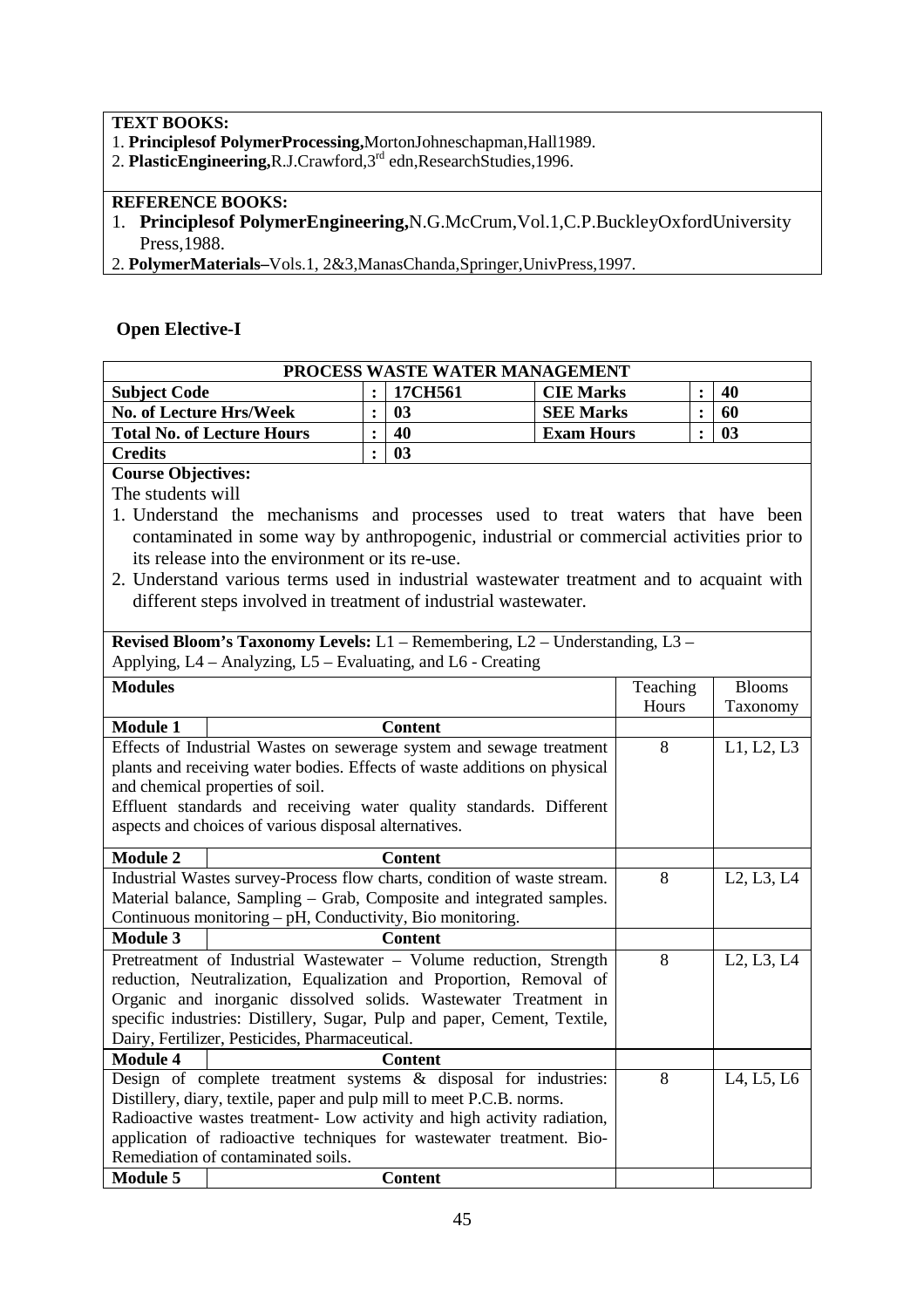|                         | Environmental Auditing: Cost of Pollution, Environmental audit  | - 8 | L <sub>4</sub> , L <sub>5</sub> , L <sub>6</sub> |
|-------------------------|-----------------------------------------------------------------|-----|--------------------------------------------------|
|                         | solutions, Financial and Managerial opportunities. Criminal and |     |                                                  |
| Regulatory liabilities. |                                                                 |     |                                                  |

### **Course outcomes:**

After studying this course, students will be able to:

- 1. Develop physical/chemical/biological characteristics of and the evaluation technique for various industrial wastewater
- 2. Express concepts in the theory, engineering application, and design technique for the industrial wastewater treatment unit processes.

### **QUESTION PAPER PATTERN:**

- The question paper will have ten questions.
- Each full Question consisting of 20 marks
- There will be 2 full questions(with a maximum of four sub questions) from each module.
- Each full question will have sub questions covering all the topics under a module.
- The students will have to answer 5 full questions, selecting one full question from each module.

#### **Graduate Attributes**

- 1. Critical Thinking
- 2. Problem solving
- 3. Use of modern tools
- 4. Research Skill
- 5. Life-long learning

#### **TEXT BOOKS:**

- 1. **Liquid Waste of industry theories, Practices and Treatment,** Nemerow N.N., Addison Wiley New York.
- 2.**Industrial Wastewater Management Hand Book,** Azad N. S., McGraw Hill book Co., New York.
- 3. **Industrial Waste Disposal**, Ross R.D. Reinhold Environmental Series New York.

## **REFERENCE BOOKS:**

- 1. **Practical Waste Treatment and Disposal**, Dickinson, Applied Science publication, London.
- 2. **Pollution control in Process industries,** Mahajan S P,TMH, New Delhi.
- 3. **Industrial Water pollution Control,** Eckenfelder, McGraw hill Company, New Delhi AmericanChemical Society, Washington D.C. USA.

| <b>PROCESS AIR POLLUTION &amp; CONTROL</b> |  |         |                   |  |    |  |  |
|--------------------------------------------|--|---------|-------------------|--|----|--|--|
| <b>Subject Code</b>                        |  | 17CH562 | <b>CIE Marks</b>  |  | 40 |  |  |
| <b>No. of Lecture Hrs/Week</b>             |  | 03      | <b>SEE Marks</b>  |  | 60 |  |  |
| <b>Total No. of Lecture Hours</b>          |  | 40      | <b>Exam Hours</b> |  | 03 |  |  |
| <b>Credits</b>                             |  | 03      |                   |  |    |  |  |

## **Course Objectives:**

The students will

1. Understand knowledge on the principles and design of control of indoor/ particulate / gaseousair pollutant and its emerging trends.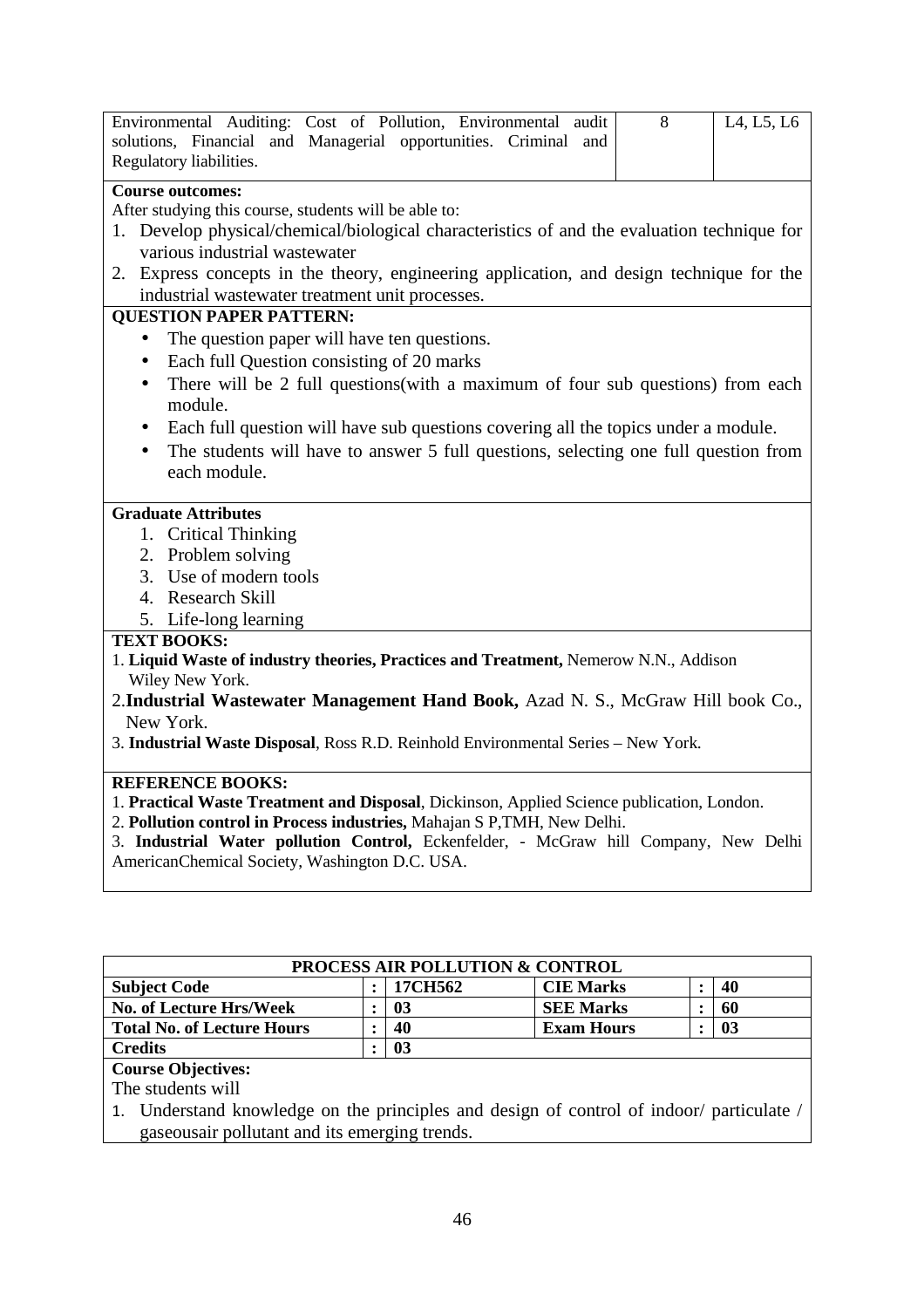**Revised Bloom's Taxonomy Levels:** L1 – Remembering, L2 – Understanding, L3 – Applying, L4 – Analyzing, L5 – Evaluating, and L6 - Creating

| <b>Modules</b>                                                                                                                                                                                                                                                                                                                                                                                                                                                                                                                                                                                                                               | Teaching | <b>Blooms</b>                 |
|----------------------------------------------------------------------------------------------------------------------------------------------------------------------------------------------------------------------------------------------------------------------------------------------------------------------------------------------------------------------------------------------------------------------------------------------------------------------------------------------------------------------------------------------------------------------------------------------------------------------------------------------|----------|-------------------------------|
|                                                                                                                                                                                                                                                                                                                                                                                                                                                                                                                                                                                                                                              | Hours    | Taxonomy                      |
| <b>Module 1</b><br><b>Content</b>                                                                                                                                                                                                                                                                                                                                                                                                                                                                                                                                                                                                            |          |                               |
| <b>INTRODUCTION:</b> Structure and composition of Atmosphere -<br>History of Air pollution and episodes, Causes of air pollution and types,<br>Introduction to meteorology toxicology and transport of air pollution,<br>Sources and classification of air pollutants - Effects of air pollutants on<br>human health, vegetation $\&$ animals, Materials $\&$ Structures – Effects of<br>air Pollutants on the atmosphere, Soil & Water bodies $-$ Long-term<br>effects on the planet – Global Climate Change, Ozone Holes – Ambient<br>Air Quality and Emission Standards - Air Pollution Indices - Emission<br>Inventories.                | 8        | L1, L2, L3                    |
| <b>Content</b><br><b>Module 2</b>                                                                                                                                                                                                                                                                                                                                                                                                                                                                                                                                                                                                            |          |                               |
| <b>POLLUTION</b><br><b>MONITORING</b><br>AIR<br><b>AND</b><br><b>MODELING:</b><br>Physicochemical processes governing the spread of pollutants from<br>point, non-point, line, and area sources; Generation, transport and decay<br>of air pollutants; Mathematical Modeling of dynamics of pollutants,<br>Ambient and Stack Sampling and Analysis of Particulate and Gaseous<br>Pollutants-Effects of meteorology on Air Pollution - Fundamentals,<br>Atmospheric stability, Inversion, Wind profiles and stack plume<br>patterns- Transport & Dispersion of Air Pollutants - Modeling<br>Techniques – Air Sampling and monitoring methods. | 8        | L1, L2, L4                    |
| <b>Module 3</b><br><b>Content</b>                                                                                                                                                                                                                                                                                                                                                                                                                                                                                                                                                                                                            |          |                               |
| <b>CONTROL OF PARTICULATE CONTAMINANTS: Factors</b><br>affecting Selection of Control Equipment - Gas Particle Interaction,<br>Working principle, Design and performance equations of Gravity<br>Separators, cyclones, Fabric filters, Particulate Scrubbers, Electrostatic<br>Precipitators - Operational Considerations - Process Control and<br>Monitoring - Costing of APC equipment - Case studies for stationary<br>and mobile sources.                                                                                                                                                                                                | 8        | L1, L2, L5                    |
| <b>Module 4</b><br><b>Content</b>                                                                                                                                                                                                                                                                                                                                                                                                                                                                                                                                                                                                            |          |                               |
| <b>CONTROL OF GASEOUS CONTAMINANTS: Control Equipment,</b><br>Factors affecting Selection of Control Equipment - Working principle,<br>and performance of absorption, Adsorption,<br>Design operation<br>condensation, Incineration, Bio scrubbers, Bio filters - Process control<br>and Monitoring - Operational Considerations - Costing of APC<br>Equipment - Case studies for stationary and mobile sources.<br><b>Module 5</b><br><b>Content</b>                                                                                                                                                                                        | 8        | L1, L2, L5,<br>L <sub>6</sub> |
| <b>AUTOMOBILE AND NOISE POLLUTION: Vehicular Pollution:</b>                                                                                                                                                                                                                                                                                                                                                                                                                                                                                                                                                                                  | 8        | L1, L2, L5                    |
| Automobile emission - Types of emissions - Exhaust emissions,<br>evaporative emissions, crank-case emissions- Prevention and control of<br>vehicular pollution. Noise Pollution: Sources and Effects of Noise<br>Pollution - Measurement - Standards - Control and Preventive<br>measures. Sources types and control of indoor air pollutants, sick<br>building syndrome types - Radon Pollution and its control. Air pollution<br>legislation and regulations. Case studies of a few industrial pollution<br>control systems.                                                                                                               |          |                               |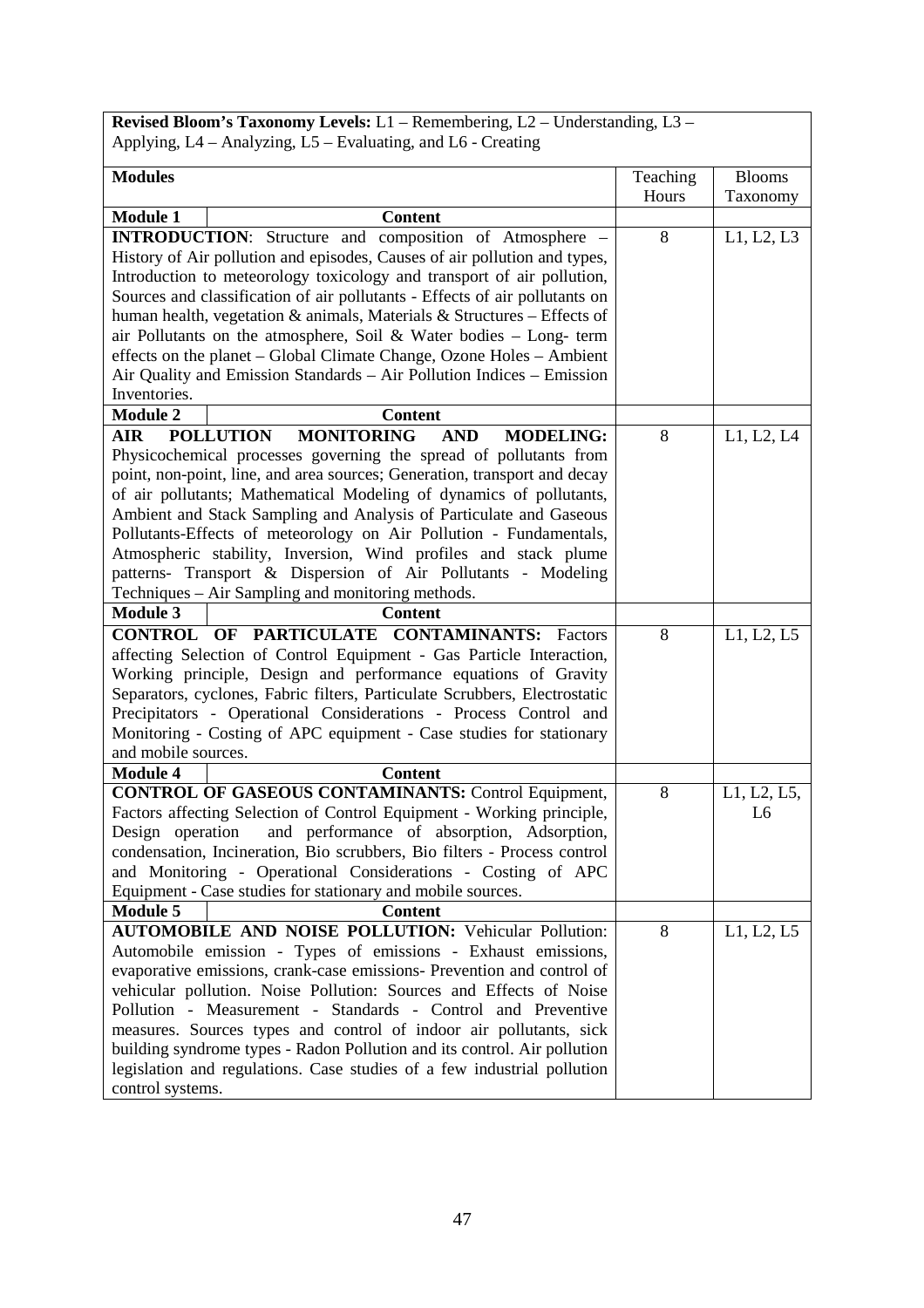### **Course outcomes:**

After studying this course, students will be able to:

- 1. Apply sampling techniques
- 2. Suggest suitable air pollution prevention Equipment andtechniques for various gaseous and particulate pollutants.

## **QUESTION PAPER PATTERN:**

- The question paper will have ten questions.
- Each full Question consisting of 20 marks
- There will be 2 full questions(with a maximum of four sub questions) from each module.
- Each full question will have sub questions covering all the topics under a module.
- The students will have to answer 5 full questions, selecting one full question from each module.

## **Graduate Attributes**

- 1. Critical Thinking
- 2. Problem solving
- 3. Use of modern tools
- 4. Life long Learning

## **TEXT BOOKS:**

- 1. **Air Pollution Control Engineering,** Lawrence K. Wang, Norman C. Parelra, Yung Tse Hung, Tokyo, 2004.
- 2. **Air Pollution Control Engg,** Noel de Nevers, Mc.Graw Hill, New York, 1995.
- 3. **Air Pollution**, David H.F. Liu, Bela G. Liptak, Lewis Publishers, 2000.

## **REFERENCE BOOKS:**

- 1. **Air Pollution & Control Technologies,** Anjaneyulu. Y, Allied Publishers (P) Ltd. India, 2002.
- 2. **Air Pollution** (Vol.I Vol.VIII), Arthur C.Stern, Academic Press, 2006.
- 3. **Air Pollution Engineering Manual**, Wayne T.Davis, John Wiley & Sons, Inc., 2000.
- 4. **Fundamentals of Air Pollution**, Daniel Vallero, Fourth Edition, 2008.

| <b>SOLID WASTE MANAGEMENT IN PROCESS INDUSTRIES</b> |  |         |                   |  |     |  |
|-----------------------------------------------------|--|---------|-------------------|--|-----|--|
| <b>Subject Code</b>                                 |  | 17CH563 | <b>CIE Marks</b>  |  | 40  |  |
| No. of Lecture Hrs/Week                             |  | 03      | <b>SEE Marks</b>  |  | 60  |  |
| <b>Total No. of Lecture Hours</b>                   |  | 40      | <b>Exam Hours</b> |  | -03 |  |
| <b>Credits</b>                                      |  | 03      |                   |  |     |  |

## **Course Objectives:**

The students will

- 1. Understand solid waste management from an environmental public health perspective.
- 2. Identify and discuss the public health, regulatory, planning, technical, and

economic principles that influence the solid waste management system.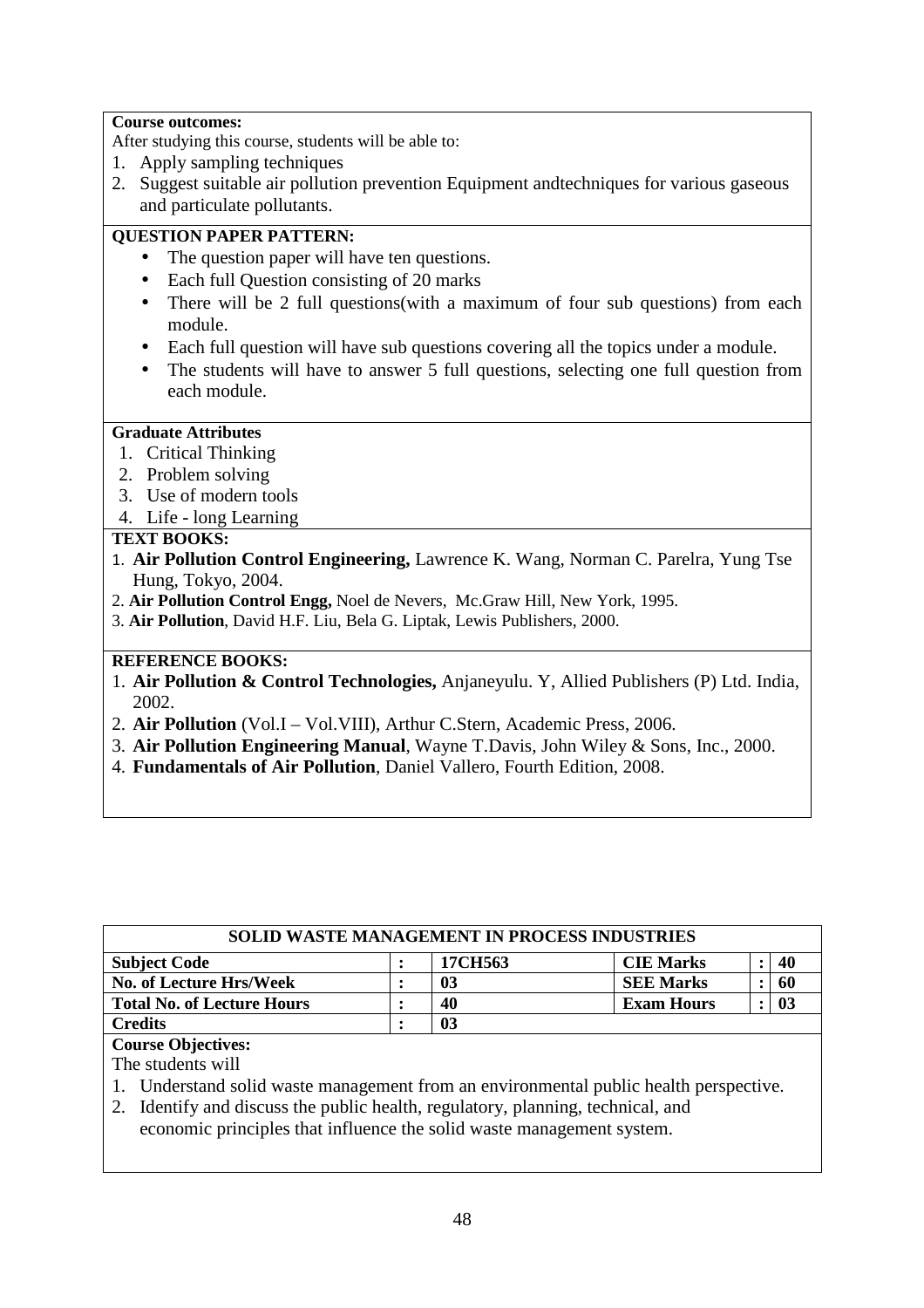|                                  | Revised Bloom's Taxonomy Levels: L1 - Remembering, L2 - Understanding, L3 -<br>Applying, L4 – Analyzing, L5 – Evaluating, and L6 - Creating                        |      |                  |
|----------------------------------|--------------------------------------------------------------------------------------------------------------------------------------------------------------------|------|------------------|
|                                  |                                                                                                                                                                    |      |                  |
| <b>Modules</b>                   |                                                                                                                                                                    | Teac | <b>Bloo</b>      |
|                                  |                                                                                                                                                                    | hing | ms               |
|                                  |                                                                                                                                                                    | Hour | Tax              |
|                                  |                                                                                                                                                                    | S    | ono              |
| <b>Module 1</b>                  | <b>Content</b>                                                                                                                                                     |      | my               |
|                                  | Introduction:Definition,characteristicsandperspectivesofsolidwaste.Typesofsolidwast                                                                                | 8    | L1,              |
| e.                               |                                                                                                                                                                    |      | L2,              |
|                                  | Physicalandchemicalcharacteristics. Variationofcompositionandcharacteristics. Municip                                                                              |      | L <sub>3</sub>   |
|                                  | al, industrial, special and hazardous was tes.                                                                                                                     |      |                  |
|                                  | GeneralAspects:Overviewofmaterialflowinsociety.Reductioninrawmaterialusage.                                                                                        |      |                  |
| Reductioninsolidwastegeneration. |                                                                                                                                                                    |      |                  |
|                                  | Reuseandmaterialrecovery.Generaleffectsonhealthand environment.Legislations.                                                                                       |      |                  |
| <b>Module 2</b>                  | <b>Content</b>                                                                                                                                                     |      |                  |
|                                  | EngineeredSystems:Typicalgenerationrates.Estimationandfactorsaffectinggeneration                                                                                   | 8    | $L2$ ,           |
|                                  | rates.Onsitehandling.Storageandprocessing.Collectionsystemsanddevices.Transferand                                                                                  |      | L3,              |
| transport.                       |                                                                                                                                                                    |      | L4               |
| <b>Module 3</b>                  | <b>Content</b>                                                                                                                                                     |      |                  |
| <b>Processing</b>                | <b>Techniques:</b><br>Mechanicalvolumereduction.Thermalvolumereduction.                                                                                            | 8    | $L2$ ,           |
|                                  | Componentseparation. Land fillingandlandforming. Deepwellinjection.                                                                                                |      | L <sub>3</sub> , |
|                                  |                                                                                                                                                                    |      | L4               |
| <b>Module 4</b>                  | <b>Content</b>                                                                                                                                                     |      |                  |
|                                  | MaterialRecovery:Mechanicalsizealteration.Electromagneticseparation.Drying<br>and                                                                                  | 8    | $L2$ ,           |
|                                  | dewatering. Other material recoverysystems. Recovery of biological conversion                                                                                      |      | L <sub>3</sub> , |
|                                  | products. Recoveryofthermalconversionproducts.                                                                                                                     |      | L4               |
|                                  |                                                                                                                                                                    |      |                  |
|                                  | EnergyRecovery:Energyrecoverysystemsandefficiencyfactors.Determinationofoutput<br>andefficiency.Detailsofenergyrecoverysystems.Combustionincinerationandheatrecove |      |                  |
|                                  | ry. Gasificationandpyrolysis.Refusederivedfuels(RDF).                                                                                                              |      |                  |
| <b>Module 5</b>                  | <b>Content</b>                                                                                                                                                     |      |                  |
|                                  | HazardousWastes:Classification.Originandreductionatsource.Collectionandhandling.                                                                                   | 8    | $L2$ ,           |
|                                  | Managementissuesand planningmethods. EnvironmentalActs.                                                                                                            |      | L <sub>3</sub> , |
|                                  | Case Studies: Major industries and management methods used intypical industries-                                                                                   |      | L4,              |
|                                  | Coalfiredpowerstations, textileindustry, oilrefinery, distillery, sugarindustry, andradioacti                                                                      |      | L <sub>6</sub>   |
| vewaste generationunits.         |                                                                                                                                                                    |      |                  |
| <b>Course outcomes:</b>          |                                                                                                                                                                    |      |                  |
|                                  | After studying this course, students will be able to:                                                                                                              |      |                  |
|                                  | 1. Have the working knowledge of all unit operations involved in solid waste management.                                                                           |      |                  |
|                                  | 2. Will be familiar with design and policy considerations regarding alternatives for solid                                                                         |      |                  |
| waste management.                |                                                                                                                                                                    |      |                  |
| <b>QUESTION PAPER PATTERN:</b>   |                                                                                                                                                                    |      |                  |
|                                  | The question paper will have ten questions.                                                                                                                        |      |                  |
|                                  | Each full Question consisting of 20 marks                                                                                                                          |      |                  |
| $\bullet$                        | There will be 2 full questions(with a maximum of four sub questions) from each                                                                                     |      |                  |
| module.                          |                                                                                                                                                                    |      |                  |
|                                  | Each full question will have sub questions covering all the topics under a module.                                                                                 |      |                  |
|                                  |                                                                                                                                                                    |      |                  |
|                                  | The students will have to answer 5 full questions, selecting one full question from                                                                                |      |                  |
| each module.                     |                                                                                                                                                                    |      |                  |
|                                  |                                                                                                                                                                    |      |                  |
| <b>Graduate Attributes</b>       |                                                                                                                                                                    |      |                  |
| <b>Critical Thinking</b><br>1.   |                                                                                                                                                                    |      |                  |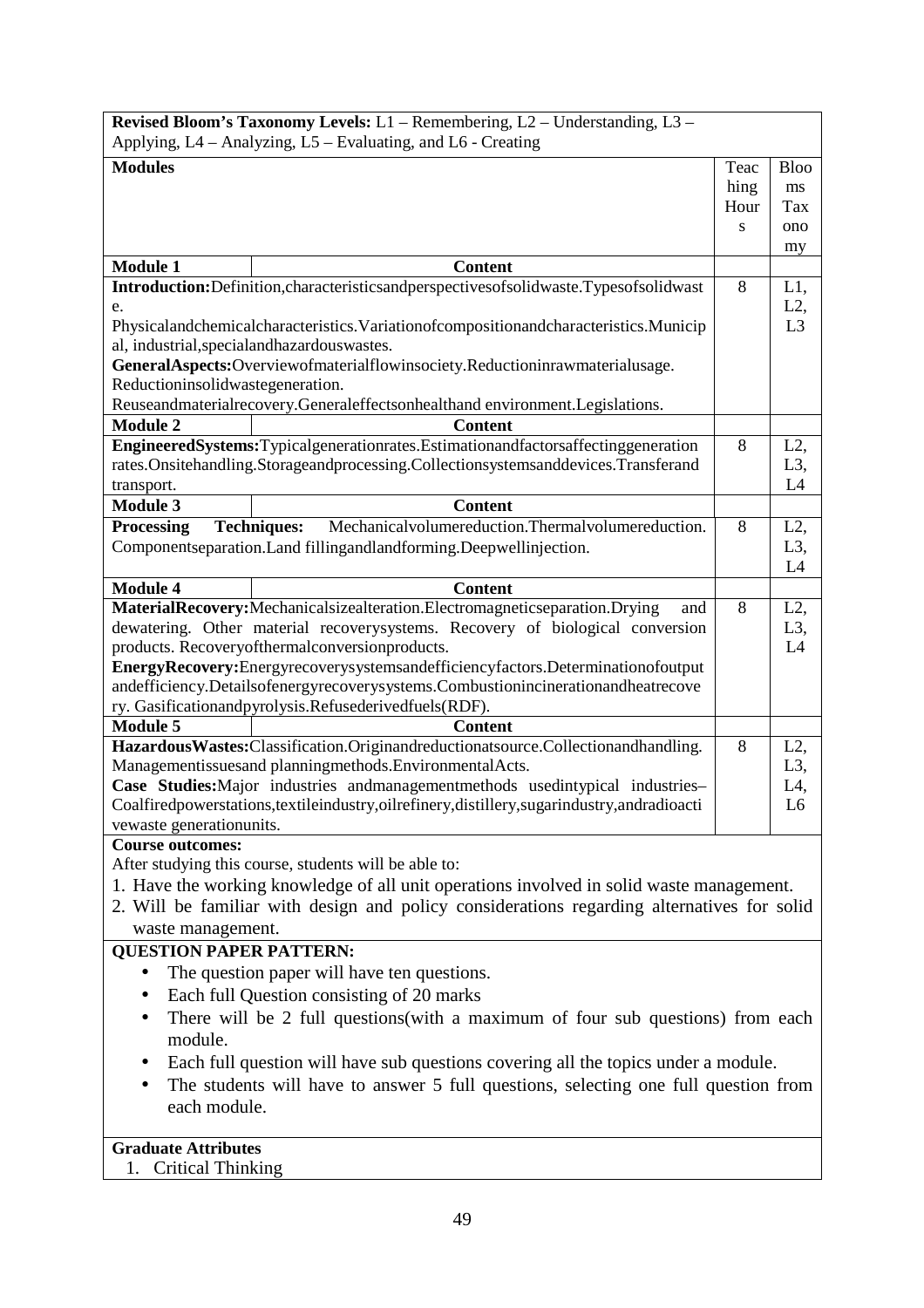## 2. Problem solving

- 3. Use of modern tools
- 4. Life long Learning

## **TEXT BOOKS:**

1. **IntegratedSolidWasteManagement,**GeorgeTchobanoglous*etal*.,2nd edn,McGrawHill&Co,1993. 2.

**IndustrialSolidWasteManagementandLandFillingPractice,**Dutta*etal.,*NarosaPublishingHouse, 1999.

## **REFERENCE BOOKS:**

- 1. **WasteTreatmentPlants,**SastryC.A.*et al*,NarosaPublishingHouse,1995.
- 2. **HazardousWasteManagement**,Lagrega,McGrawHill,1994

### **PROCESS SAFETY AND ENVIRONMENTAL MANAGEMENT Subject Code** : 17CH564 | CIE Marks | : | 40

| Subject Code                      | T/CH564 | <b>CIL MATKS</b>  | 40 |
|-----------------------------------|---------|-------------------|----|
| No. of Lecture Hrs/Week           | 03      | <b>SEE Marks</b>  | 60 |
| <b>Total No. of Lecture Hours</b> | 40      | <b>Exam Hours</b> | 03 |
| <b>Credits</b>                    | 03      |                   |    |

## **Course Objectives:**

The students will

- 1. Understand and recognize hazardous conditions and practices affecting people, property and the environment.
- 2. Understand the importance of plant safety and safety regulations, different types of plant hazards and theircontrol, personal protective equipment, principles and procedures of safety audit.

**Revised Bloom's Taxonomy Levels:** L1 – Remembering, L2 – Understanding, L3 – Applying, L4 – Analyzing, L5 – Evaluating, and L6 - Creating

| <b>Modules</b>                     |                                                                                     | Teachi | <b>Bloom</b>     |
|------------------------------------|-------------------------------------------------------------------------------------|--------|------------------|
|                                    |                                                                                     |        |                  |
|                                    |                                                                                     | ng     | S                |
|                                    |                                                                                     | Hours  | Taxon            |
|                                    |                                                                                     |        | omy              |
| <b>Module 1</b>                    | <b>Content</b>                                                                      |        |                  |
| identification<br>Hazard           | methodologies, risk<br>methods-<br>assessment                                       | 8      | $L1$ ,           |
| PHA, HAZOP, MCA, ETA, FTA.         |                                                                                     |        | $L2$ ,           |
|                                    | Consequence analysis, Probit Analysis. Hazards in work places. Workers'             |        | L <sub>3</sub>   |
|                                    | exposures tohazardouschemicals. Hazardsinindustries.                                |        |                  |
| <b>Module 2</b>                    | <b>Content</b>                                                                      |        |                  |
|                                    | Guidelines for safeguarding personnel. Safety education and<br>training-            | 8      | $L2$ ,           |
|                                    | Safetymanagements, fundamentalsofsafetytenets.                                      |        | $L3$ ,           |
|                                    | Measuring safety performance, motivating safety performance, legal aspects of       |        | L4               |
| industrialsafety, safety audits.   |                                                                                     |        |                  |
| <b>Module 3</b>                    | <b>Content</b>                                                                      |        |                  |
|                                    | Introduction and need for impact assessment. Legislation and pollution control acts | 8      | $L2$ ,           |
|                                    | andRegulations.Methodologies-collectionofdataand analysis,costbenefitanalysis.      |        | $L3$ ,           |
|                                    |                                                                                     |        | L4               |
| <b>Module 4</b>                    | <b>Content</b>                                                                      |        |                  |
|                                    | ApplicationsofImpactassessmentmethodsinspecificdevelopedprojects, advantagesa       | 8      | $L2$ ,           |
| nddisadvantagesofdifferentmethods. |                                                                                     |        | L <sub>3</sub> , |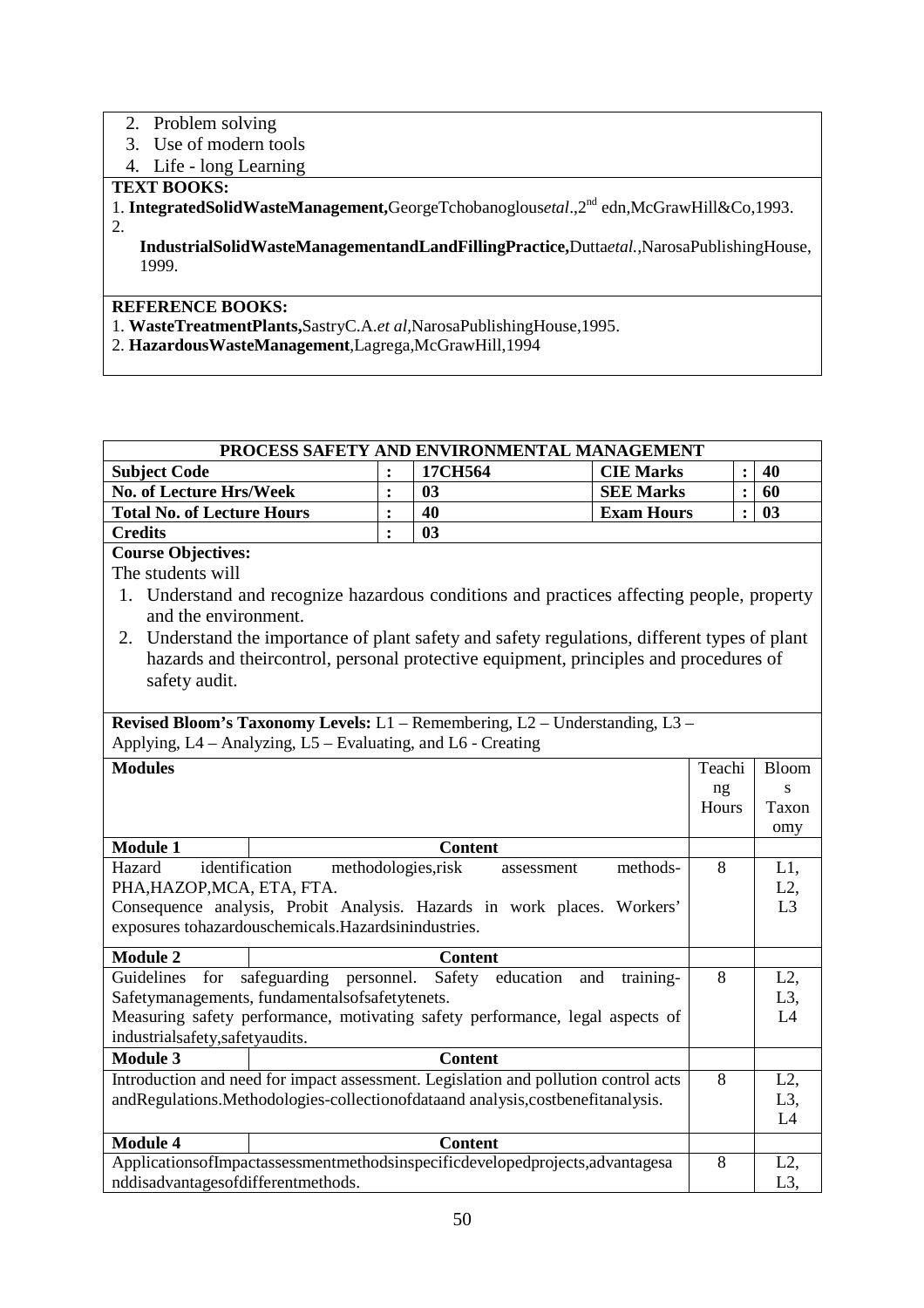|                                | Applicabilityofspecificmethodswithexamples.                                                                            |   | L4                         |
|--------------------------------|------------------------------------------------------------------------------------------------------------------------|---|----------------------------|
| <b>Module 5</b>                | <b>Content</b>                                                                                                         |   |                            |
|                                | CleantechnologyOption:Cleantechnologyandcleanuptechnology,materialreuse,was<br>tereductionat sourceand cleansynthesis. | 8 | $L2$ ,<br>$L3$ ,<br>L4, L6 |
| <b>Course outcomes:</b>        |                                                                                                                        |   |                            |
|                                | After studying this course, students will be able to:                                                                  |   |                            |
|                                | 1. Carry out Hazard analysis, Risk assessment techniques (HAZOP, HAZON, Fault Tree                                     |   |                            |
|                                | Analysis, Consequence Analysis), Onsite and offsite emergency management,                                              |   |                            |
|                                | Human error Analysis and Accident Analysis.                                                                            |   |                            |
|                                | 2. Recognize that the practice of safety requires ongoing learning, and undertake appropriate                          |   |                            |
|                                | activities to address this need.                                                                                       |   |                            |
| <b>QUESTION PAPER PATTERN:</b> |                                                                                                                        |   |                            |
| $\bullet$                      | The question paper will have ten questions.                                                                            |   |                            |
| $\bullet$                      | Each full Question consisting of 20 marks                                                                              |   |                            |
| $\bullet$<br>module.           | There will be 2 full questions(with a maximum of four sub questions) from each                                         |   |                            |
| $\bullet$                      | Each full question will have sub questions covering all the topics under a module.                                     |   |                            |
| $\bullet$                      | The students will have to answer 5 full questions, selecting one full question from                                    |   |                            |
| each module.                   |                                                                                                                        |   |                            |
|                                |                                                                                                                        |   |                            |
| <b>Graduate Attributes</b>     |                                                                                                                        |   |                            |
| 1. Critical thinking           |                                                                                                                        |   |                            |
| 2. Problem solving             |                                                                                                                        |   |                            |
| 3. Use of modern tools         |                                                                                                                        |   |                            |
| 4. Life - long learning        |                                                                                                                        |   |                            |
| 5. Research Skill              |                                                                                                                        |   |                            |
| <b>TEXT BOOKS:</b>             |                                                                                                                        |   |                            |
|                                | 1.Losspreventioninprocessindustries, F.P.Lees, 2 <sup>nd</sup> edn, Butterworth-Heinemann, 1996.                       |   |                            |
|                                | 2.EIA, Theoryand Practice, Peter Wathern, Unwin HymanLtd., 1988.                                                       |   |                            |
|                                |                                                                                                                        |   |                            |
| <b>REFERENCE BOOKS:</b>        |                                                                                                                        |   |                            |

1. **Environmental Health and Safety Auditing Handbook,** Lee Harrison, 2nd edn, McGrawHill, Inc.,NewYork,1994.

| <b>ESSENTIALS OF NCC</b>          |  |         |                   |  |                |  |  |  |
|-----------------------------------|--|---------|-------------------|--|----------------|--|--|--|
| <b>Subject Code</b>               |  | 17NC565 | <b>CIE Marks</b>  |  | 40             |  |  |  |
| <b>No. of Lecture Hrs/Week</b>    |  | 03      | <b>SEE Marks</b>  |  | 60             |  |  |  |
| <b>Total No. of Lecture Hours</b> |  | 40      | <b>Exam Hours</b> |  | 0 <sup>3</sup> |  |  |  |
| <b>Credits</b>                    |  | 03      |                   |  |                |  |  |  |

## **SYLLABUS COMMON FOR ALL BRANCHES OF ENGINEERING.**

## **HEAT TRANSFER LABORATORY**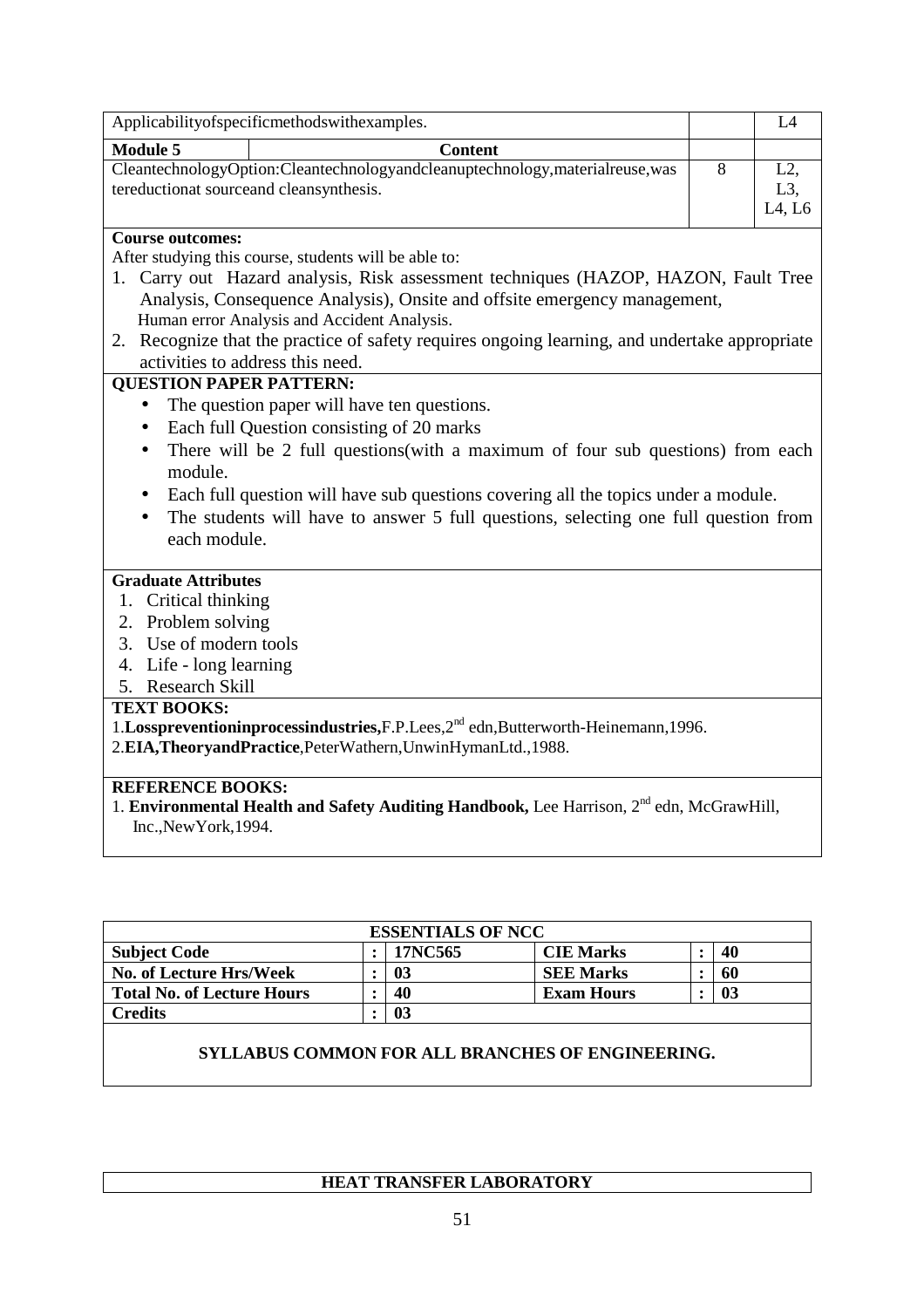| <b>Subject Code</b>               | <b>17CHL57</b> | <b>CIE Marks</b>  | 40 |
|-----------------------------------|----------------|-------------------|----|
| No. of Lecture Hrs/Week           | $1I + 2P$      | <b>SEE Marks</b>  | 60 |
| <b>Total No. of Lecture Hours</b> | 42             | <b>Exam Hours</b> | 03 |
| <b>Credits</b>                    | 02             |                   |    |

**Course Objectives:** 

The Students will

1. Experimentally verify the Heat Exchanger concepts studied in theory.

2. Carry out experiment and make observations for various heat transfer equipment.

3. Study the effect of U, hi and ho in design of equipment.

4. Evaluate the performance characteristic for different heat transfer cases.

**Revised Bloom's Taxonomy Levels:** L1 – Remembering, L2 – Understanding, L3 – Applying, L4 – Analyzing, L5 – Evaluating, and L6 - Creating

| The following experiments are to be carried out; the data are to be analyzed based | <b>Blooms</b> |
|------------------------------------------------------------------------------------|---------------|
| onthe theoretical aspects, and recorded with comments.                             | Level         |
| 1. Natural Convection in Bare and Finned tube                                      | L3, L4, L5    |
| 2. Vertical Shell and tube Heat exchanger (Condenser)                              | L3,L4,L5      |
| 3. Horizontal Shell and tube Heat exchanger (Condenser)                            | L3,L4,L5      |
| 4. Helical Coil Heat exchanger                                                     | L3,L4,L5      |
| 5. Emissivity Determination                                                        | L3,L4,L5      |
| 6. Effect of Geometry on Natural convection                                        | L3,L4,L5      |
| 7. Heat Transfer in Packed Beds                                                    | L3,L4,L5      |
| 8. Double Pipe Heat Exchanger                                                      | L3,L4,L5      |
| 9. Heat Transfer in Jacketed Vessel                                                | L3,L4,L5      |
| 10. Determination of Insulation Thickness                                          | L3,L4,L5      |
| 11. Transient Heat Conduction                                                      | L3,L4,L5      |
| 12. Heat Transfer in Fluidized Beds                                                | L3, L4, L5    |
| 13. Evaporator                                                                     | L3, L4, L5    |
| 14. Solar Heater                                                                   | L3,L4,L5      |
| 15. Spiral Plate Heat Exchanger                                                    | L3,L4,L5      |
| 16. Cross Flow Heat Exchanger                                                      | L3,L4,L5      |

#### **Course Outcomes:**

After studying this course, students will be able to:

1. Apply theoretical knowledge of various Heat exchanger, evaporators and fins.

2. Acquire practical knowledge of Heat Transfer Equipment.

## 3. Know the use of Heat Exchanging equipment.

## **Conduct of Practical Examination:**

- 1. Minimum of 10 experiments are to be conducted andall 10experiments are to be included for practical examination.
- 2. Students are allowed to pick one experiment from the lot.
- 3. Strictly follow the instructions as printed on the cover page of answer script for breakup of marks.
- 4. Change of experiment is allowed only once and 15% Marks allotted to the procedurepart to be made zero.

## **Graduate Attributes**

- 1. Critical Thinking
- 2. Usages of Modern Tools
- 3. Collaborative and Multidisciplinary Work
- 4. Life Long Learning
- 5. Independent and Reflective Learning

## **TEXT BOOKS:**

1. **Process Heat Transfer**, Kern D.Q. McGraw Hill., New York, 1965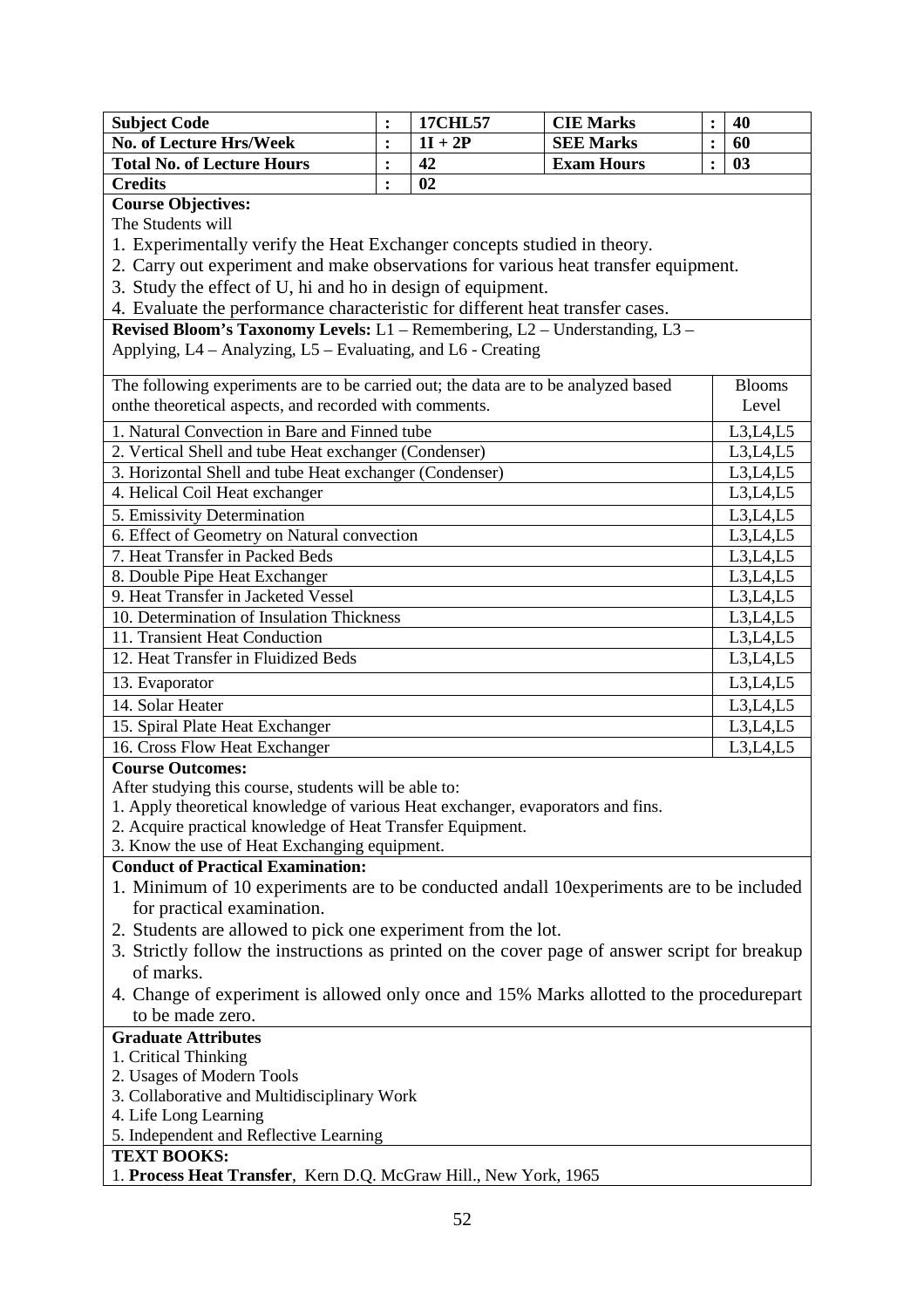2. **Unit Operations of Chemical Engineering, McCabe W.L., et.al., 5<sup>th</sup>edn., McGraw** Hill, NewYork, 2000

1. **Unit Operations of Chemical Engineering,** Coulson J.M. and Richardson J.F., Vol-I, 5<sup>th</sup> edn. Chemical Engg, Pergamon & ELBS, McGraw Hill, New York, 2000

## **REFERENCE BOOKS:**

1. Heat Transfer, Rao Y.V.C., 1<sup>st</sup> edn., Universities Press (India) Ltd., New Delhi, 2001.

2. **Heat Transfer: Principles and Applications**, Dutta, Binay K., PHI Learning. 2000.

| POLLUTION CONTROL &INSTRUMENTAL ANALYSIS LABORATORY                                   |                |                |                   |                |               |  |
|---------------------------------------------------------------------------------------|----------------|----------------|-------------------|----------------|---------------|--|
| <b>Subject Code</b>                                                                   | $\ddot{\cdot}$ | <b>17CHL58</b> | <b>CIE Marks</b>  |                | 40            |  |
| <b>No. of Lecture Hrs/Week</b>                                                        | $\ddot{\cdot}$ | $1I + 2P$      | <b>SEE Marks</b>  | :              | 60            |  |
| <b>Total No. of Lecture Hours</b>                                                     | $\ddot{\cdot}$ | 42             | <b>Exam Hours</b> | $\ddot{\cdot}$ | 03            |  |
| <b>Credits</b>                                                                        | $\ddot{\cdot}$ | 02             |                   |                |               |  |
| <b>Course Objectives:</b>                                                             |                |                |                   |                |               |  |
| The Students will                                                                     |                |                |                   |                |               |  |
| 1. Experimentally verify the principles and working of instruments studied in theory. |                |                |                   |                |               |  |
| 2. Carry out experiment and make observations for various parameters.                 |                |                |                   |                |               |  |
| 3. Study and use various analytical instruments for analysis of various parameters.   |                |                |                   |                |               |  |
| 4. Evaluate the data and compare with reported literature.                            |                |                |                   |                |               |  |
| Revised Bloom's Taxonomy Levels: L1 - Remembering, L2 - Understanding, L3 -           |                |                |                   |                |               |  |
| Applying, L4 - Analyzing, L5 - Evaluating, and L6 - Creating                          |                |                |                   |                |               |  |
| The following experiments are to be carried out; the data are to be analyzed based    |                |                |                   |                | <b>Blooms</b> |  |
| onthe theoretical aspects, and recorded with comments.                                |                |                |                   |                | Level         |  |
| 1. Analysis of effluents for pH, alkalinity and turbidity                             |                |                |                   |                | L4,L5         |  |
| 2. Determination of COD and BOD                                                       |                |                |                   |                | L4,L5         |  |
| 3. Volatile, Fixed, Filterable and Dissolved solid analysis                           |                |                |                   |                | L4,L5         |  |
| 4. Analysis by ion selective electrode (any two anions)                               |                |                |                   |                | L4,L5         |  |
| 5. Measurement of particulate matter in Air                                           |                |                |                   |                | L4,L5         |  |
| 6. Measurement of SO <sub>2</sub> in air                                              |                |                |                   |                | L4,L5         |  |
| 7. Analysis of exhaust by Orsat apparatus                                             |                |                |                   |                | L4,L5         |  |
| 8. Analysis of flue gases by Gas chromatograph                                        |                |                |                   |                | L3, L4, L5    |  |
| 9. UV Spectrophotometer                                                               |                |                |                   |                | L3,L4,L5      |  |
| 10. KF Auto titrator                                                                  |                |                |                   |                | L4,L5         |  |
| 11. Flame photometer                                                                  |                |                |                   |                | L4,L5         |  |
| 12. Turbidometer                                                                      |                |                |                   |                | L4,L5         |  |
| 13. Dissolved Oxygen measurement                                                      |                |                |                   |                | L4,L5         |  |
| 14. Bomb calorimeter                                                                  |                |                |                   |                | L4,L5         |  |
| 15. Viscometer                                                                        |                |                |                   |                | L4,L5         |  |
| 16. Polarograph                                                                       |                |                |                   |                | L4,L5         |  |

17. Potentiometer titration L4,L5

#### **Course outcomes:**

After studying this course, students will be able to:

1. Apply theoretical knowledge of various Analytical Instruments.

2. Acquire practical knowledge of preparation of solutions, standardization and calibration of instruments.

3. Know the use of skills in handling various analytical instruments.

## **Conduct of Practical Examination:**

- 1. Minimum of 10 experiments are to be conducted andall 10 experiments are to be included for practical examination.
- 2. Students are allowed to pick one experiment from the lot.
- 3. Strictly follow the instructions as printed on the cover page of answer script for breakup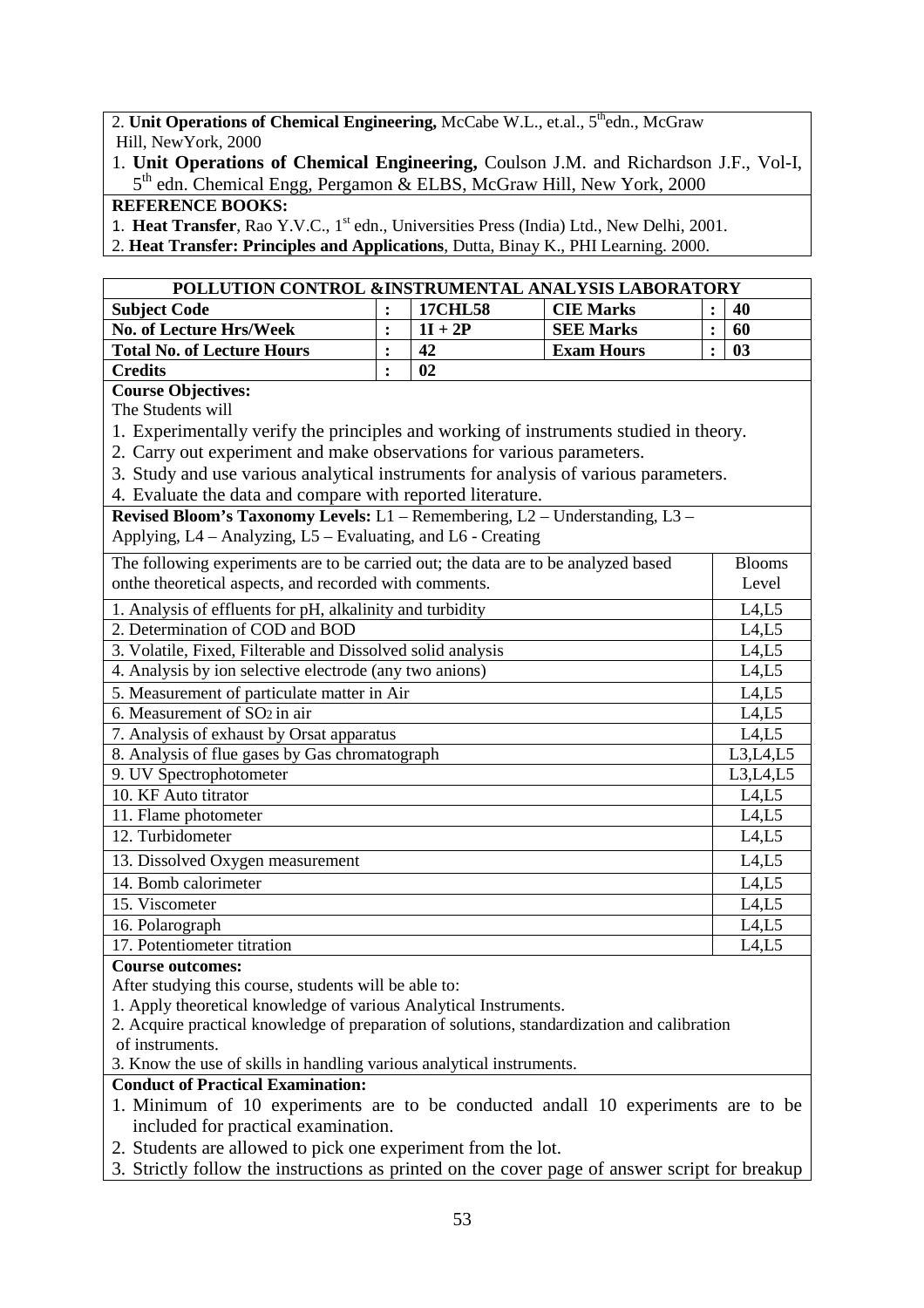of marks.

4. Change of experiment is allowed only once and 15% Marks allotted to the procedurepart to be made zero.

### **Graduate Attributes**

#### 1. Critical thinking

- 2. Usages of modern tools
- 3. Collaborative and multidisciplinary work
- 4. Life long learning
- 5. Independent and reflective learning

## **TEXT BOOKS:**

1. **Air Pollution Engineering Manual**, Wayne T. Davis, John Wiley & Sons, Inc., 2000.

### **REFERENCE BOOKS:**

2. **Practical Waste Treatment and Disposal**, Dickinson, Applied Science publication, London.

3. **Pollution control in Process industries,** Mahajan, TMH, New Delhi.

## **VISVESVARAYA TECHNOLOGICAL UNIVERSITY, BELGAUM SCHEME & SYLLABUS OF TEACHING AND EXAMINATION 2017-2018 CHOICE BASED CREDIT SYSTEM (CBCS)**

### **SEMESTER VI**

| <b>CHEMICAL REACTION ENGINEERING-II (Common to CH &amp; PC)</b>                          |                      |        |                   |              |               |  |  |  |
|------------------------------------------------------------------------------------------|----------------------|--------|-------------------|--------------|---------------|--|--|--|
| <b>Subject Code</b>                                                                      | $\ddot{\phantom{a}}$ | 17CH61 | <b>CIE Marks</b>  | ፡            | 40            |  |  |  |
| <b>No. of Lecture Hrs/Week</b>                                                           | $\ddot{\phantom{a}}$ | 04     | <b>SEE Marks</b>  | ٠            | 60            |  |  |  |
| <b>Total No. of Lecture Hours</b>                                                        |                      | 50     | <b>Exam Hours</b> | ٠            | 03            |  |  |  |
| <b>Credits</b>                                                                           | $\ddot{\phantom{a}}$ | 04     |                   |              |               |  |  |  |
| <b>Course Objectives:</b>                                                                |                      |        |                   |              |               |  |  |  |
| The students will be able to                                                             |                      |        |                   |              |               |  |  |  |
| Understand and apply the principles of non-ideal flow in the design of reactor.          |                      |        |                   |              |               |  |  |  |
| Develop rate laws for heterogeneous reactions.<br>$2_{-}$                                |                      |        |                   |              |               |  |  |  |
| <b>Revised Bloom's Taxonomy Levels:</b> $L1$ – Remembering, $L2$ – Understanding, $L3$ – |                      |        |                   |              |               |  |  |  |
| Applying, L4 – Analyzing, L5 – Evaluating, and L6 - Creating                             |                      |        |                   |              |               |  |  |  |
| <b>Modules</b>                                                                           |                      |        |                   | Teaching     | <b>Blooms</b> |  |  |  |
|                                                                                          |                      |        |                   | <b>Hours</b> | Taxonomy      |  |  |  |
| <b>Module 1</b><br><b>Content</b>                                                        |                      |        |                   |              |               |  |  |  |
| Basics of Non Ideal Flow: Importance & interpretation of RTD, C, E & F                   |                      |        |                   | 10           | L1,L2,L3      |  |  |  |
| curves & Statistical interpretation. Dispersion model. Tanks in series model.            |                      |        |                   |              |               |  |  |  |
| Conversion in non- ideal flow reactors for simple systems.                               |                      |        |                   |              |               |  |  |  |
|                                                                                          |                      |        |                   |              |               |  |  |  |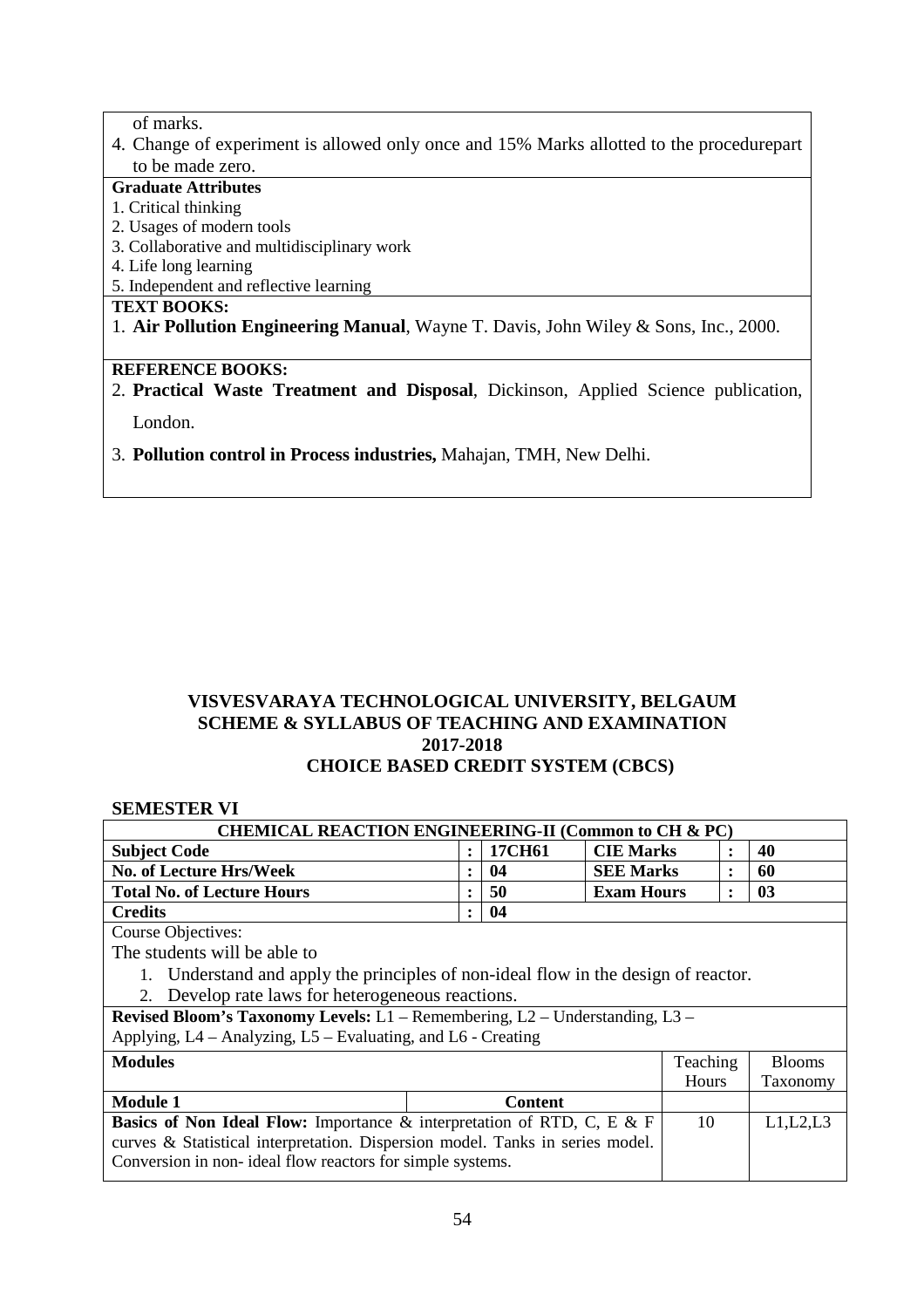| <b>Module 2</b>                                                                                                                                                                                                                                                                                                                                                                                                                                  |                                                                                                                                                                             |          |  |  |  |  |
|--------------------------------------------------------------------------------------------------------------------------------------------------------------------------------------------------------------------------------------------------------------------------------------------------------------------------------------------------------------------------------------------------------------------------------------------------|-----------------------------------------------------------------------------------------------------------------------------------------------------------------------------|----------|--|--|--|--|
| Introduction to Heterogeneous Systems: Rate equations, contacting patterns,<br>fluid-particle non catalytic reactions, URC model, Spherical particles of<br>unchanging size, shrinking spherical particles, determination of rate<br>controlling steps.<br>Fluid-Fluid Non Catalytic Reactions: Kinetic regimes for mass transfer and                                                                                                            | 10                                                                                                                                                                          | L2,L3,L4 |  |  |  |  |
| reaction; rate equations.                                                                                                                                                                                                                                                                                                                                                                                                                        |                                                                                                                                                                             |          |  |  |  |  |
| <b>Module 3</b>                                                                                                                                                                                                                                                                                                                                                                                                                                  |                                                                                                                                                                             |          |  |  |  |  |
| Catalysis: Introduction to catalysis. Properties of catalysts. Estimation<br>methods for catalytic properties. Promoters, inhibitors etc, Mechanism of<br>catalysis. Rate equations for different rate controlling step.<br><b>Deactivation:</b> Deactivating catalyst. Mechanism, rate & performance<br>equation.                                                                                                                               | 10                                                                                                                                                                          | L3,L4,L5 |  |  |  |  |
| <b>Module 4</b>                                                                                                                                                                                                                                                                                                                                                                                                                                  |                                                                                                                                                                             |          |  |  |  |  |
| Solid Catalyzed Reactions: Heterogeneous reactions- Introduction, Kinetic<br>Rate equation for surface kinetics. Pore diffusion resistance<br>regimes.<br>combined with surface kinetics. Thiele modulus and enhancement factor,<br>Porous catalyst particles. Heat effects during reaction.                                                                                                                                                     | 10                                                                                                                                                                          | L4, L5   |  |  |  |  |
| <b>Module 5</b>                                                                                                                                                                                                                                                                                                                                                                                                                                  |                                                                                                                                                                             |          |  |  |  |  |
| Packed bed catalytic reactor & reactors with suspended solid catalyst.<br>Fluidized reactors of various type.<br>Gas-Liquid Reactors: Trickle bed, slurry reactors. Three phase fluidized bed.                                                                                                                                                                                                                                                   | Solid Catalyzed Reactions (Contd.): Performance equations for reactors<br>L3, L4, L5<br>10<br>containing porous catalyst particles. Experimental methods for finding rates. |          |  |  |  |  |
| <b>Course outcomes:</b><br>After studying this course, students will be able to:<br>1. Apply theoretical knowledge to distinguish between various RTD curves and predict the conversion<br>from a non-ideal reactor using tracer information.<br>2. Acquire practical knowledge about design of reactors for non-catalytic and catalytic reactions.<br>3. Know the use of reactors for gas-liquid operations with and without chemical reaction. |                                                                                                                                                                             |          |  |  |  |  |
| <b>QUESTION PAPER PATTERN:</b>                                                                                                                                                                                                                                                                                                                                                                                                                   |                                                                                                                                                                             |          |  |  |  |  |
| The question paper will have ten questions.<br>$\bullet$                                                                                                                                                                                                                                                                                                                                                                                         |                                                                                                                                                                             |          |  |  |  |  |
| Each full Question consisting of 20 marks                                                                                                                                                                                                                                                                                                                                                                                                        |                                                                                                                                                                             |          |  |  |  |  |
| There will be 2 full questions (with a maximum of four sub questions) from each module.                                                                                                                                                                                                                                                                                                                                                          |                                                                                                                                                                             |          |  |  |  |  |
| Each full question will have sub questions covering all the topics under a module.                                                                                                                                                                                                                                                                                                                                                               |                                                                                                                                                                             |          |  |  |  |  |
| The students will have to answer 5 full questions, selecting one full question from each<br>$\bullet$                                                                                                                                                                                                                                                                                                                                            |                                                                                                                                                                             |          |  |  |  |  |
| module.                                                                                                                                                                                                                                                                                                                                                                                                                                          |                                                                                                                                                                             |          |  |  |  |  |
| <b>Graduate Attributes</b>                                                                                                                                                                                                                                                                                                                                                                                                                       |                                                                                                                                                                             |          |  |  |  |  |
| 5. Critical Thinking                                                                                                                                                                                                                                                                                                                                                                                                                             |                                                                                                                                                                             |          |  |  |  |  |
| 6. Problem solving                                                                                                                                                                                                                                                                                                                                                                                                                               |                                                                                                                                                                             |          |  |  |  |  |
| 7. Use of modern tools                                                                                                                                                                                                                                                                                                                                                                                                                           |                                                                                                                                                                             |          |  |  |  |  |
| 8. Life - long Learning                                                                                                                                                                                                                                                                                                                                                                                                                          |                                                                                                                                                                             |          |  |  |  |  |
| <b>TEXT BOOKS:</b>                                                                                                                                                                                                                                                                                                                                                                                                                               |                                                                                                                                                                             |          |  |  |  |  |
| 1. ChemicalReactionEngineering,OctaveLevenspiel,3 <sup>rd</sup> edn,JohnWiley&Sons, 2001.                                                                                                                                                                                                                                                                                                                                                        |                                                                                                                                                                             |          |  |  |  |  |
| 2. ChemicalEngineeringKinetics,J.M.Smith,3rdedn,McGrawHill.                                                                                                                                                                                                                                                                                                                                                                                      |                                                                                                                                                                             |          |  |  |  |  |
| 3. ElementsofChemicalReactionEngineering, H.ScottFoggler, 3rdedn, PrenticeHall, 2001.                                                                                                                                                                                                                                                                                                                                                            |                                                                                                                                                                             |          |  |  |  |  |
| <b>REFERENCE BOOKS:</b>                                                                                                                                                                                                                                                                                                                                                                                                                          |                                                                                                                                                                             |          |  |  |  |  |
| Chemical&CatalyticReactionEngineering,JamesJ.Carberry,McGrawHill,1976                                                                                                                                                                                                                                                                                                                                                                            |                                                                                                                                                                             |          |  |  |  |  |
|                                                                                                                                                                                                                                                                                                                                                                                                                                                  |                                                                                                                                                                             |          |  |  |  |  |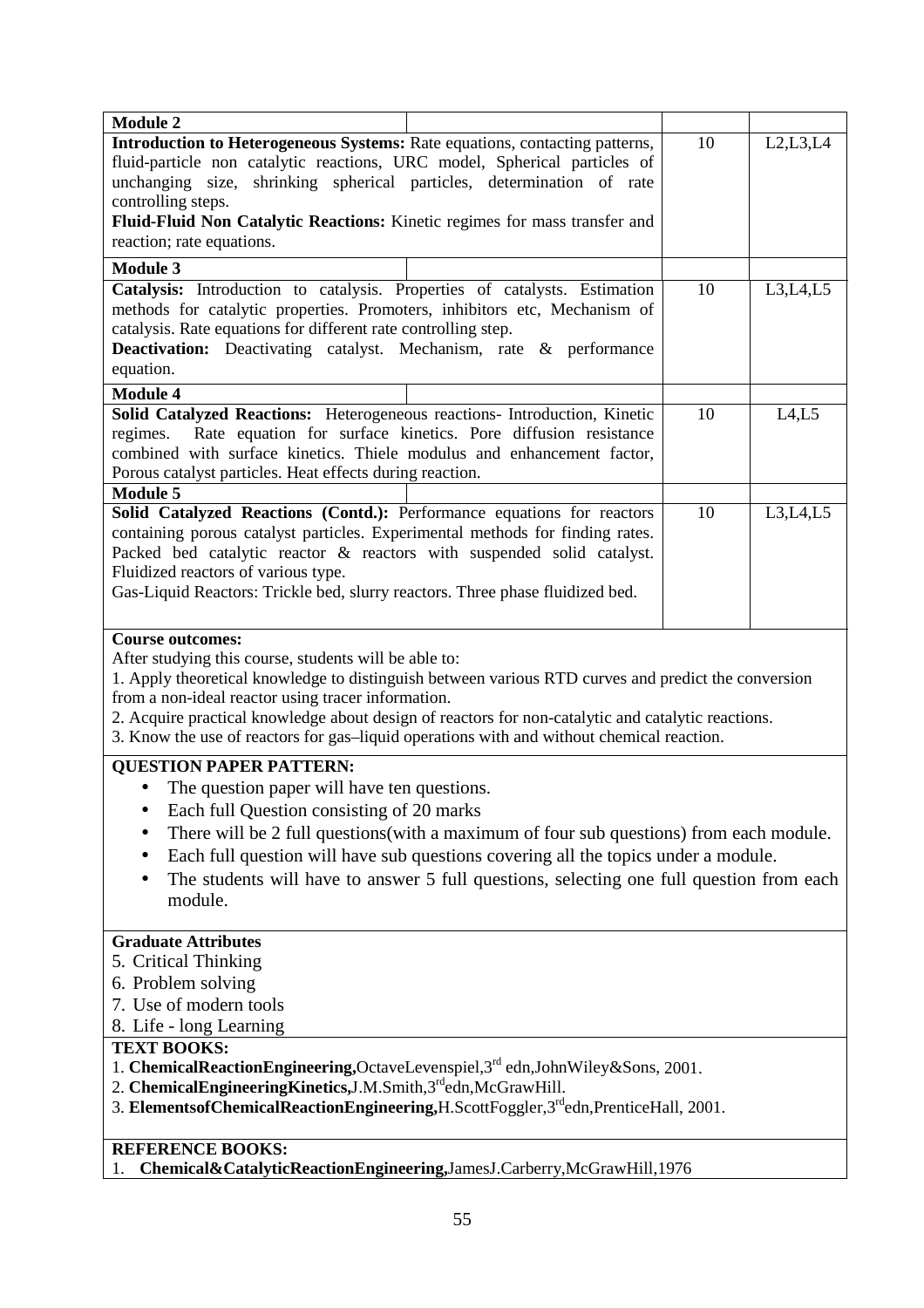| 17CH62<br><b>CIE Marks</b><br><b>Subject Code</b><br>40<br>:<br><b>No. of Lecture Hrs/Week</b><br><b>SEE Marks</b><br>60<br>04<br>$\ddot{\cdot}$<br>:<br><b>Total No. of Lecture Hours</b><br>50<br><b>Exam Hours</b><br>03<br>$\ddot{\cdot}$<br>$\ddot{\cdot}$<br>04<br><b>Credits</b><br>$\ddot{\cdot}$<br><b>Course Objectives:</b><br>The students will<br>1. Be able to understand different separation techniques.<br>2. Be able to design distillation column, absorber and calculations involved in liquid liquid<br>extraction.<br>Revised Bloom's Taxonomy Levels: L1 - Remembering, L2 - Understanding, L3 -<br>Applying, L4 – Analyzing, L5 – Evaluating, and L6 - Creating<br>Teachin<br><b>Modules</b><br><b>Blooms</b><br>g Hours<br>Taxonom<br>У<br><b>Module 1</b><br><b>Content</b><br>Gas Liquid Contacting Systems: Types, construction and working of plate<br>10<br>L1,L2,L3<br>and packed columns, types and properties of industrial packing's, plate<br>efficiencies, HETP and HTU concepts.<br><b>Absorption:</b><br>Absorption.Solventselectionforabsorption.Materialbalanceandconceptof<br>drivingforceandminimumsolventrates.<br>Multistageabsorptioncolumns.DesignofPlate<br>columns.Absorptionanddesorptionfactors.<br><b>Module 2</b><br><b>Content</b><br>PackedTowerAbsorption:Liquidphaseholdupandpressuredropinabsorptionto<br>L2, L3, L4<br>10<br>Designofpackedtowers(processdesign-heightanddiameter).Multi-<br>wers.<br>componentabsorption. Absorptionwithchemical reaction.<br>Distillation: Introduction. Vapourliquidequilibria(T-x, y, P-x, y. H-x, yandx-<br>ydiagramsfor binary mixtures). Relative volatility. Prediction of VLE from<br>vapour pressure data using Raoult'slaw.VLEformulti-component systems.Non-<br>idealsystems.<br>Azeotropes.Immiscible<br>systems.Atmosphericdistillation,Flashandsimpledistillation.<br><b>Module 3</b><br><b>Content</b><br>Distillation (Contd.): Multi-stage rectification column. Design using McCabe<br>L3,L4,L5<br>10<br>Thiele and Lewis-Sorelmethodsforbinarymixtures.<br>Distillation(Contd.):Ponchon-<br>Savaritmethod.IntroductiontoMulticomponentdistillation,<br>Vacuum, molecular, extractive and azeotropic distillations.<br><b>Module 4</b><br><b>Content</b><br>10<br>L3, L4,<br>Liquid-<br>LiquidExtraction:Ternaryequilibrium.Solventselection.Singlestage.Multi-<br>L <sub>5</sub><br>cross-current, counter-current extraction. Equipment for liquid-<br>stage<br>liquidextraction. |          |  |  |                | MASS TRANSFER OPERATIONS-II (Common to CH & PC) |  |  |
|--------------------------------------------------------------------------------------------------------------------------------------------------------------------------------------------------------------------------------------------------------------------------------------------------------------------------------------------------------------------------------------------------------------------------------------------------------------------------------------------------------------------------------------------------------------------------------------------------------------------------------------------------------------------------------------------------------------------------------------------------------------------------------------------------------------------------------------------------------------------------------------------------------------------------------------------------------------------------------------------------------------------------------------------------------------------------------------------------------------------------------------------------------------------------------------------------------------------------------------------------------------------------------------------------------------------------------------------------------------------------------------------------------------------------------------------------------------------------------------------------------------------------------------------------------------------------------------------------------------------------------------------------------------------------------------------------------------------------------------------------------------------------------------------------------------------------------------------------------------------------------------------------------------------------------------------------------------------------------------------------------------------------------------------------------------------------------------------------------------------------------------------------------------------------------------------------------------------------------------------------------------------------------------------------------------------------------------------------------------------------------------------------------------------------------------------------------------------------------------------------|----------|--|--|----------------|-------------------------------------------------|--|--|
|                                                                                                                                                                                                                                                                                                                                                                                                                                                                                                                                                                                                                                                                                                                                                                                                                                                                                                                                                                                                                                                                                                                                                                                                                                                                                                                                                                                                                                                                                                                                                                                                                                                                                                                                                                                                                                                                                                                                                                                                                                                                                                                                                                                                                                                                                                                                                                                                                                                                                                  |          |  |  |                |                                                 |  |  |
|                                                                                                                                                                                                                                                                                                                                                                                                                                                                                                                                                                                                                                                                                                                                                                                                                                                                                                                                                                                                                                                                                                                                                                                                                                                                                                                                                                                                                                                                                                                                                                                                                                                                                                                                                                                                                                                                                                                                                                                                                                                                                                                                                                                                                                                                                                                                                                                                                                                                                                  |          |  |  |                |                                                 |  |  |
|                                                                                                                                                                                                                                                                                                                                                                                                                                                                                                                                                                                                                                                                                                                                                                                                                                                                                                                                                                                                                                                                                                                                                                                                                                                                                                                                                                                                                                                                                                                                                                                                                                                                                                                                                                                                                                                                                                                                                                                                                                                                                                                                                                                                                                                                                                                                                                                                                                                                                                  |          |  |  |                |                                                 |  |  |
|                                                                                                                                                                                                                                                                                                                                                                                                                                                                                                                                                                                                                                                                                                                                                                                                                                                                                                                                                                                                                                                                                                                                                                                                                                                                                                                                                                                                                                                                                                                                                                                                                                                                                                                                                                                                                                                                                                                                                                                                                                                                                                                                                                                                                                                                                                                                                                                                                                                                                                  |          |  |  |                |                                                 |  |  |
|                                                                                                                                                                                                                                                                                                                                                                                                                                                                                                                                                                                                                                                                                                                                                                                                                                                                                                                                                                                                                                                                                                                                                                                                                                                                                                                                                                                                                                                                                                                                                                                                                                                                                                                                                                                                                                                                                                                                                                                                                                                                                                                                                                                                                                                                                                                                                                                                                                                                                                  |          |  |  |                |                                                 |  |  |
|                                                                                                                                                                                                                                                                                                                                                                                                                                                                                                                                                                                                                                                                                                                                                                                                                                                                                                                                                                                                                                                                                                                                                                                                                                                                                                                                                                                                                                                                                                                                                                                                                                                                                                                                                                                                                                                                                                                                                                                                                                                                                                                                                                                                                                                                                                                                                                                                                                                                                                  |          |  |  |                |                                                 |  |  |
|                                                                                                                                                                                                                                                                                                                                                                                                                                                                                                                                                                                                                                                                                                                                                                                                                                                                                                                                                                                                                                                                                                                                                                                                                                                                                                                                                                                                                                                                                                                                                                                                                                                                                                                                                                                                                                                                                                                                                                                                                                                                                                                                                                                                                                                                                                                                                                                                                                                                                                  |          |  |  |                |                                                 |  |  |
|                                                                                                                                                                                                                                                                                                                                                                                                                                                                                                                                                                                                                                                                                                                                                                                                                                                                                                                                                                                                                                                                                                                                                                                                                                                                                                                                                                                                                                                                                                                                                                                                                                                                                                                                                                                                                                                                                                                                                                                                                                                                                                                                                                                                                                                                                                                                                                                                                                                                                                  |          |  |  |                |                                                 |  |  |
|                                                                                                                                                                                                                                                                                                                                                                                                                                                                                                                                                                                                                                                                                                                                                                                                                                                                                                                                                                                                                                                                                                                                                                                                                                                                                                                                                                                                                                                                                                                                                                                                                                                                                                                                                                                                                                                                                                                                                                                                                                                                                                                                                                                                                                                                                                                                                                                                                                                                                                  |          |  |  |                |                                                 |  |  |
|                                                                                                                                                                                                                                                                                                                                                                                                                                                                                                                                                                                                                                                                                                                                                                                                                                                                                                                                                                                                                                                                                                                                                                                                                                                                                                                                                                                                                                                                                                                                                                                                                                                                                                                                                                                                                                                                                                                                                                                                                                                                                                                                                                                                                                                                                                                                                                                                                                                                                                  |          |  |  |                |                                                 |  |  |
|                                                                                                                                                                                                                                                                                                                                                                                                                                                                                                                                                                                                                                                                                                                                                                                                                                                                                                                                                                                                                                                                                                                                                                                                                                                                                                                                                                                                                                                                                                                                                                                                                                                                                                                                                                                                                                                                                                                                                                                                                                                                                                                                                                                                                                                                                                                                                                                                                                                                                                  |          |  |  |                |                                                 |  |  |
|                                                                                                                                                                                                                                                                                                                                                                                                                                                                                                                                                                                                                                                                                                                                                                                                                                                                                                                                                                                                                                                                                                                                                                                                                                                                                                                                                                                                                                                                                                                                                                                                                                                                                                                                                                                                                                                                                                                                                                                                                                                                                                                                                                                                                                                                                                                                                                                                                                                                                                  |          |  |  |                |                                                 |  |  |
|                                                                                                                                                                                                                                                                                                                                                                                                                                                                                                                                                                                                                                                                                                                                                                                                                                                                                                                                                                                                                                                                                                                                                                                                                                                                                                                                                                                                                                                                                                                                                                                                                                                                                                                                                                                                                                                                                                                                                                                                                                                                                                                                                                                                                                                                                                                                                                                                                                                                                                  |          |  |  |                |                                                 |  |  |
|                                                                                                                                                                                                                                                                                                                                                                                                                                                                                                                                                                                                                                                                                                                                                                                                                                                                                                                                                                                                                                                                                                                                                                                                                                                                                                                                                                                                                                                                                                                                                                                                                                                                                                                                                                                                                                                                                                                                                                                                                                                                                                                                                                                                                                                                                                                                                                                                                                                                                                  |          |  |  |                |                                                 |  |  |
|                                                                                                                                                                                                                                                                                                                                                                                                                                                                                                                                                                                                                                                                                                                                                                                                                                                                                                                                                                                                                                                                                                                                                                                                                                                                                                                                                                                                                                                                                                                                                                                                                                                                                                                                                                                                                                                                                                                                                                                                                                                                                                                                                                                                                                                                                                                                                                                                                                                                                                  |          |  |  |                |                                                 |  |  |
|                                                                                                                                                                                                                                                                                                                                                                                                                                                                                                                                                                                                                                                                                                                                                                                                                                                                                                                                                                                                                                                                                                                                                                                                                                                                                                                                                                                                                                                                                                                                                                                                                                                                                                                                                                                                                                                                                                                                                                                                                                                                                                                                                                                                                                                                                                                                                                                                                                                                                                  |          |  |  |                |                                                 |  |  |
|                                                                                                                                                                                                                                                                                                                                                                                                                                                                                                                                                                                                                                                                                                                                                                                                                                                                                                                                                                                                                                                                                                                                                                                                                                                                                                                                                                                                                                                                                                                                                                                                                                                                                                                                                                                                                                                                                                                                                                                                                                                                                                                                                                                                                                                                                                                                                                                                                                                                                                  |          |  |  |                |                                                 |  |  |
|                                                                                                                                                                                                                                                                                                                                                                                                                                                                                                                                                                                                                                                                                                                                                                                                                                                                                                                                                                                                                                                                                                                                                                                                                                                                                                                                                                                                                                                                                                                                                                                                                                                                                                                                                                                                                                                                                                                                                                                                                                                                                                                                                                                                                                                                                                                                                                                                                                                                                                  |          |  |  |                |                                                 |  |  |
|                                                                                                                                                                                                                                                                                                                                                                                                                                                                                                                                                                                                                                                                                                                                                                                                                                                                                                                                                                                                                                                                                                                                                                                                                                                                                                                                                                                                                                                                                                                                                                                                                                                                                                                                                                                                                                                                                                                                                                                                                                                                                                                                                                                                                                                                                                                                                                                                                                                                                                  |          |  |  |                |                                                 |  |  |
|                                                                                                                                                                                                                                                                                                                                                                                                                                                                                                                                                                                                                                                                                                                                                                                                                                                                                                                                                                                                                                                                                                                                                                                                                                                                                                                                                                                                                                                                                                                                                                                                                                                                                                                                                                                                                                                                                                                                                                                                                                                                                                                                                                                                                                                                                                                                                                                                                                                                                                  |          |  |  |                |                                                 |  |  |
|                                                                                                                                                                                                                                                                                                                                                                                                                                                                                                                                                                                                                                                                                                                                                                                                                                                                                                                                                                                                                                                                                                                                                                                                                                                                                                                                                                                                                                                                                                                                                                                                                                                                                                                                                                                                                                                                                                                                                                                                                                                                                                                                                                                                                                                                                                                                                                                                                                                                                                  |          |  |  |                |                                                 |  |  |
|                                                                                                                                                                                                                                                                                                                                                                                                                                                                                                                                                                                                                                                                                                                                                                                                                                                                                                                                                                                                                                                                                                                                                                                                                                                                                                                                                                                                                                                                                                                                                                                                                                                                                                                                                                                                                                                                                                                                                                                                                                                                                                                                                                                                                                                                                                                                                                                                                                                                                                  |          |  |  |                |                                                 |  |  |
|                                                                                                                                                                                                                                                                                                                                                                                                                                                                                                                                                                                                                                                                                                                                                                                                                                                                                                                                                                                                                                                                                                                                                                                                                                                                                                                                                                                                                                                                                                                                                                                                                                                                                                                                                                                                                                                                                                                                                                                                                                                                                                                                                                                                                                                                                                                                                                                                                                                                                                  |          |  |  |                |                                                 |  |  |
|                                                                                                                                                                                                                                                                                                                                                                                                                                                                                                                                                                                                                                                                                                                                                                                                                                                                                                                                                                                                                                                                                                                                                                                                                                                                                                                                                                                                                                                                                                                                                                                                                                                                                                                                                                                                                                                                                                                                                                                                                                                                                                                                                                                                                                                                                                                                                                                                                                                                                                  |          |  |  |                |                                                 |  |  |
|                                                                                                                                                                                                                                                                                                                                                                                                                                                                                                                                                                                                                                                                                                                                                                                                                                                                                                                                                                                                                                                                                                                                                                                                                                                                                                                                                                                                                                                                                                                                                                                                                                                                                                                                                                                                                                                                                                                                                                                                                                                                                                                                                                                                                                                                                                                                                                                                                                                                                                  |          |  |  |                |                                                 |  |  |
|                                                                                                                                                                                                                                                                                                                                                                                                                                                                                                                                                                                                                                                                                                                                                                                                                                                                                                                                                                                                                                                                                                                                                                                                                                                                                                                                                                                                                                                                                                                                                                                                                                                                                                                                                                                                                                                                                                                                                                                                                                                                                                                                                                                                                                                                                                                                                                                                                                                                                                  |          |  |  |                |                                                 |  |  |
|                                                                                                                                                                                                                                                                                                                                                                                                                                                                                                                                                                                                                                                                                                                                                                                                                                                                                                                                                                                                                                                                                                                                                                                                                                                                                                                                                                                                                                                                                                                                                                                                                                                                                                                                                                                                                                                                                                                                                                                                                                                                                                                                                                                                                                                                                                                                                                                                                                                                                                  |          |  |  |                |                                                 |  |  |
|                                                                                                                                                                                                                                                                                                                                                                                                                                                                                                                                                                                                                                                                                                                                                                                                                                                                                                                                                                                                                                                                                                                                                                                                                                                                                                                                                                                                                                                                                                                                                                                                                                                                                                                                                                                                                                                                                                                                                                                                                                                                                                                                                                                                                                                                                                                                                                                                                                                                                                  |          |  |  |                |                                                 |  |  |
|                                                                                                                                                                                                                                                                                                                                                                                                                                                                                                                                                                                                                                                                                                                                                                                                                                                                                                                                                                                                                                                                                                                                                                                                                                                                                                                                                                                                                                                                                                                                                                                                                                                                                                                                                                                                                                                                                                                                                                                                                                                                                                                                                                                                                                                                                                                                                                                                                                                                                                  |          |  |  |                |                                                 |  |  |
|                                                                                                                                                                                                                                                                                                                                                                                                                                                                                                                                                                                                                                                                                                                                                                                                                                                                                                                                                                                                                                                                                                                                                                                                                                                                                                                                                                                                                                                                                                                                                                                                                                                                                                                                                                                                                                                                                                                                                                                                                                                                                                                                                                                                                                                                                                                                                                                                                                                                                                  |          |  |  |                |                                                 |  |  |
|                                                                                                                                                                                                                                                                                                                                                                                                                                                                                                                                                                                                                                                                                                                                                                                                                                                                                                                                                                                                                                                                                                                                                                                                                                                                                                                                                                                                                                                                                                                                                                                                                                                                                                                                                                                                                                                                                                                                                                                                                                                                                                                                                                                                                                                                                                                                                                                                                                                                                                  |          |  |  |                |                                                 |  |  |
|                                                                                                                                                                                                                                                                                                                                                                                                                                                                                                                                                                                                                                                                                                                                                                                                                                                                                                                                                                                                                                                                                                                                                                                                                                                                                                                                                                                                                                                                                                                                                                                                                                                                                                                                                                                                                                                                                                                                                                                                                                                                                                                                                                                                                                                                                                                                                                                                                                                                                                  |          |  |  |                |                                                 |  |  |
|                                                                                                                                                                                                                                                                                                                                                                                                                                                                                                                                                                                                                                                                                                                                                                                                                                                                                                                                                                                                                                                                                                                                                                                                                                                                                                                                                                                                                                                                                                                                                                                                                                                                                                                                                                                                                                                                                                                                                                                                                                                                                                                                                                                                                                                                                                                                                                                                                                                                                                  |          |  |  |                |                                                 |  |  |
|                                                                                                                                                                                                                                                                                                                                                                                                                                                                                                                                                                                                                                                                                                                                                                                                                                                                                                                                                                                                                                                                                                                                                                                                                                                                                                                                                                                                                                                                                                                                                                                                                                                                                                                                                                                                                                                                                                                                                                                                                                                                                                                                                                                                                                                                                                                                                                                                                                                                                                  |          |  |  |                |                                                 |  |  |
|                                                                                                                                                                                                                                                                                                                                                                                                                                                                                                                                                                                                                                                                                                                                                                                                                                                                                                                                                                                                                                                                                                                                                                                                                                                                                                                                                                                                                                                                                                                                                                                                                                                                                                                                                                                                                                                                                                                                                                                                                                                                                                                                                                                                                                                                                                                                                                                                                                                                                                  |          |  |  |                |                                                 |  |  |
|                                                                                                                                                                                                                                                                                                                                                                                                                                                                                                                                                                                                                                                                                                                                                                                                                                                                                                                                                                                                                                                                                                                                                                                                                                                                                                                                                                                                                                                                                                                                                                                                                                                                                                                                                                                                                                                                                                                                                                                                                                                                                                                                                                                                                                                                                                                                                                                                                                                                                                  |          |  |  |                |                                                 |  |  |
|                                                                                                                                                                                                                                                                                                                                                                                                                                                                                                                                                                                                                                                                                                                                                                                                                                                                                                                                                                                                                                                                                                                                                                                                                                                                                                                                                                                                                                                                                                                                                                                                                                                                                                                                                                                                                                                                                                                                                                                                                                                                                                                                                                                                                                                                                                                                                                                                                                                                                                  |          |  |  |                |                                                 |  |  |
|                                                                                                                                                                                                                                                                                                                                                                                                                                                                                                                                                                                                                                                                                                                                                                                                                                                                                                                                                                                                                                                                                                                                                                                                                                                                                                                                                                                                                                                                                                                                                                                                                                                                                                                                                                                                                                                                                                                                                                                                                                                                                                                                                                                                                                                                                                                                                                                                                                                                                                  |          |  |  |                |                                                 |  |  |
|                                                                                                                                                                                                                                                                                                                                                                                                                                                                                                                                                                                                                                                                                                                                                                                                                                                                                                                                                                                                                                                                                                                                                                                                                                                                                                                                                                                                                                                                                                                                                                                                                                                                                                                                                                                                                                                                                                                                                                                                                                                                                                                                                                                                                                                                                                                                                                                                                                                                                                  |          |  |  |                |                                                 |  |  |
|                                                                                                                                                                                                                                                                                                                                                                                                                                                                                                                                                                                                                                                                                                                                                                                                                                                                                                                                                                                                                                                                                                                                                                                                                                                                                                                                                                                                                                                                                                                                                                                                                                                                                                                                                                                                                                                                                                                                                                                                                                                                                                                                                                                                                                                                                                                                                                                                                                                                                                  |          |  |  |                |                                                 |  |  |
|                                                                                                                                                                                                                                                                                                                                                                                                                                                                                                                                                                                                                                                                                                                                                                                                                                                                                                                                                                                                                                                                                                                                                                                                                                                                                                                                                                                                                                                                                                                                                                                                                                                                                                                                                                                                                                                                                                                                                                                                                                                                                                                                                                                                                                                                                                                                                                                                                                                                                                  |          |  |  |                |                                                 |  |  |
|                                                                                                                                                                                                                                                                                                                                                                                                                                                                                                                                                                                                                                                                                                                                                                                                                                                                                                                                                                                                                                                                                                                                                                                                                                                                                                                                                                                                                                                                                                                                                                                                                                                                                                                                                                                                                                                                                                                                                                                                                                                                                                                                                                                                                                                                                                                                                                                                                                                                                                  |          |  |  |                |                                                 |  |  |
|                                                                                                                                                                                                                                                                                                                                                                                                                                                                                                                                                                                                                                                                                                                                                                                                                                                                                                                                                                                                                                                                                                                                                                                                                                                                                                                                                                                                                                                                                                                                                                                                                                                                                                                                                                                                                                                                                                                                                                                                                                                                                                                                                                                                                                                                                                                                                                                                                                                                                                  |          |  |  |                |                                                 |  |  |
|                                                                                                                                                                                                                                                                                                                                                                                                                                                                                                                                                                                                                                                                                                                                                                                                                                                                                                                                                                                                                                                                                                                                                                                                                                                                                                                                                                                                                                                                                                                                                                                                                                                                                                                                                                                                                                                                                                                                                                                                                                                                                                                                                                                                                                                                                                                                                                                                                                                                                                  |          |  |  |                |                                                 |  |  |
|                                                                                                                                                                                                                                                                                                                                                                                                                                                                                                                                                                                                                                                                                                                                                                                                                                                                                                                                                                                                                                                                                                                                                                                                                                                                                                                                                                                                                                                                                                                                                                                                                                                                                                                                                                                                                                                                                                                                                                                                                                                                                                                                                                                                                                                                                                                                                                                                                                                                                                  | Module 5 |  |  | <b>Content</b> |                                                 |  |  |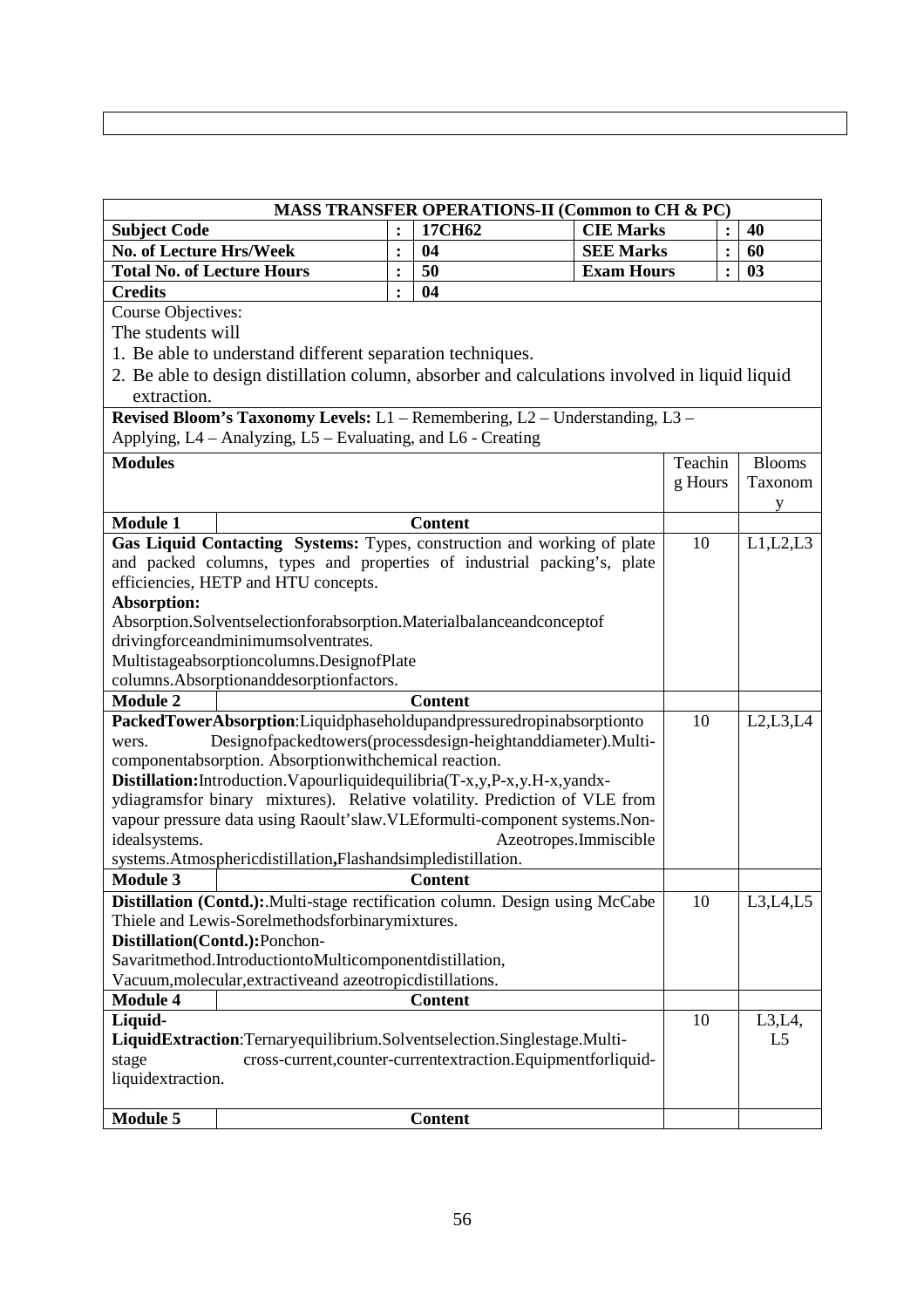| LeachingOperation:Equipmentforleaching.Preparationofsolidsforleaching.Eq                         | 10 | L2, L3, L4 |  |  |  |  |  |
|--------------------------------------------------------------------------------------------------|----|------------|--|--|--|--|--|
| uilibrium diagrams. Calculation of singlestage and multi-stage leaching operation.               |    |            |  |  |  |  |  |
|                                                                                                  |    |            |  |  |  |  |  |
| <b>Course outcomes:</b>                                                                          |    |            |  |  |  |  |  |
| After studying this course, students will be able to:                                            |    |            |  |  |  |  |  |
| 1. Apply theoretical knowledge for separation of components.                                     |    |            |  |  |  |  |  |
| 2. Acquire practical knowledge about design of mass transfer equipment.                          |    |            |  |  |  |  |  |
| 3. Differentiate various separation techniques.                                                  |    |            |  |  |  |  |  |
| <b>QUESTION PAPER PATTERN:</b>                                                                   |    |            |  |  |  |  |  |
| The question paper will have ten questions.<br>$\bullet$                                         |    |            |  |  |  |  |  |
| Each full Question consisting of 20 marks<br>$\bullet$                                           |    |            |  |  |  |  |  |
| There will be 2 full questions(with a maximum of four sub questions) from each<br>$\bullet$      |    |            |  |  |  |  |  |
| module.                                                                                          |    |            |  |  |  |  |  |
| Each full question will have sub questions covering all the topics under a module.<br>$\bullet$  |    |            |  |  |  |  |  |
| The students will have to answer 5 full questions, selecting one full question from<br>$\bullet$ |    |            |  |  |  |  |  |
| each module.                                                                                     |    |            |  |  |  |  |  |
|                                                                                                  |    |            |  |  |  |  |  |
| <b>Graduate Attributes</b>                                                                       |    |            |  |  |  |  |  |
| 1. Critical Thinking                                                                             |    |            |  |  |  |  |  |
| 2. Problem solving                                                                               |    |            |  |  |  |  |  |
| 3. Use of modern tools                                                                           |    |            |  |  |  |  |  |
| 4. Life - long Learning                                                                          |    |            |  |  |  |  |  |
| <b>TEXT BOOKS:</b>                                                                               |    |            |  |  |  |  |  |
| 1. MassTransferOperations-RobertE Treybal, 3rdedn, McGrawHill, 1981.                             |    |            |  |  |  |  |  |
| 2. UnitOperationsin ChemicalEngineering-McCabe&Smith,6thednMcGraw                                |    |            |  |  |  |  |  |
| Hill, 2001.                                                                                      |    |            |  |  |  |  |  |
| <b>REFERENCE BOOKS:</b>                                                                          |    |            |  |  |  |  |  |
| 1. Chemical Engineering Vol I, II, IV and V - Coulson and Richardson,                            |    | $4th$ edn, |  |  |  |  |  |
| PergamonPress, 1998.                                                                             |    |            |  |  |  |  |  |
| 2. IntroductiontoChemicalEngineering-Badger&Banchero,TMH6 <sup>th</sup> Reprint1998.             |    |            |  |  |  |  |  |
| 3. Principles of UnitOperation-Foustet.al., 2 <sup>nd</sup> edn, John Wiley, 1994.               |    |            |  |  |  |  |  |
| 4. TransportProcessesandUnitOperation-GeankoplisCJ,PrenticeHall(I),2000.                         |    |            |  |  |  |  |  |
| 5. AppliedProcessDesignforChemicalandPetrochemicalPlantLudwig,2 <sup>nd</sup> edn,               |    |            |  |  |  |  |  |
| Gulf Publishing, 2002.                                                                           |    |            |  |  |  |  |  |

| <b>INDUSTRIAL POLLUTION CONTROL</b>                                               |                |        |                   |           |               |
|-----------------------------------------------------------------------------------|----------------|--------|-------------------|-----------|---------------|
| <b>Subject Code</b>                                                               | $\bullet$      | 17CH63 | <b>CIE Marks</b>  | $\bullet$ | 40            |
| No. of Lecture Hrs/Week                                                           | ٠<br>٠         | 04     | <b>SEE Marks</b>  | ٠         | 60            |
| <b>Total No. of Lecture Hours</b>                                                 | ٠<br>$\bullet$ | 50     | <b>Exam Hours</b> | $\bullet$ | 03            |
| <b>Credits</b>                                                                    | ٠              | 04     |                   |           |               |
| <b>Course Objectives:</b>                                                         |                |        |                   |           |               |
| The students will be able to                                                      |                |        |                   |           |               |
| 1. Understand various concepts of water usage and importance.                     |                |        |                   |           |               |
| 2. Understand about air, soil and noise pollution and its control.                |                |        |                   |           |               |
| Revised Bloom's Taxonomy Levels: $L1$ – Remembering, $L2$ – Understanding, $L3$ – |                |        |                   |           |               |
| Applying, L4 - Analyzing, L5 - Evaluating and L6 - Creating.                      |                |        |                   |           |               |
| <b>Modules</b>                                                                    |                |        |                   | Teachin   | <b>Blooms</b> |
|                                                                                   |                |        |                   | g Hours   | Taxono        |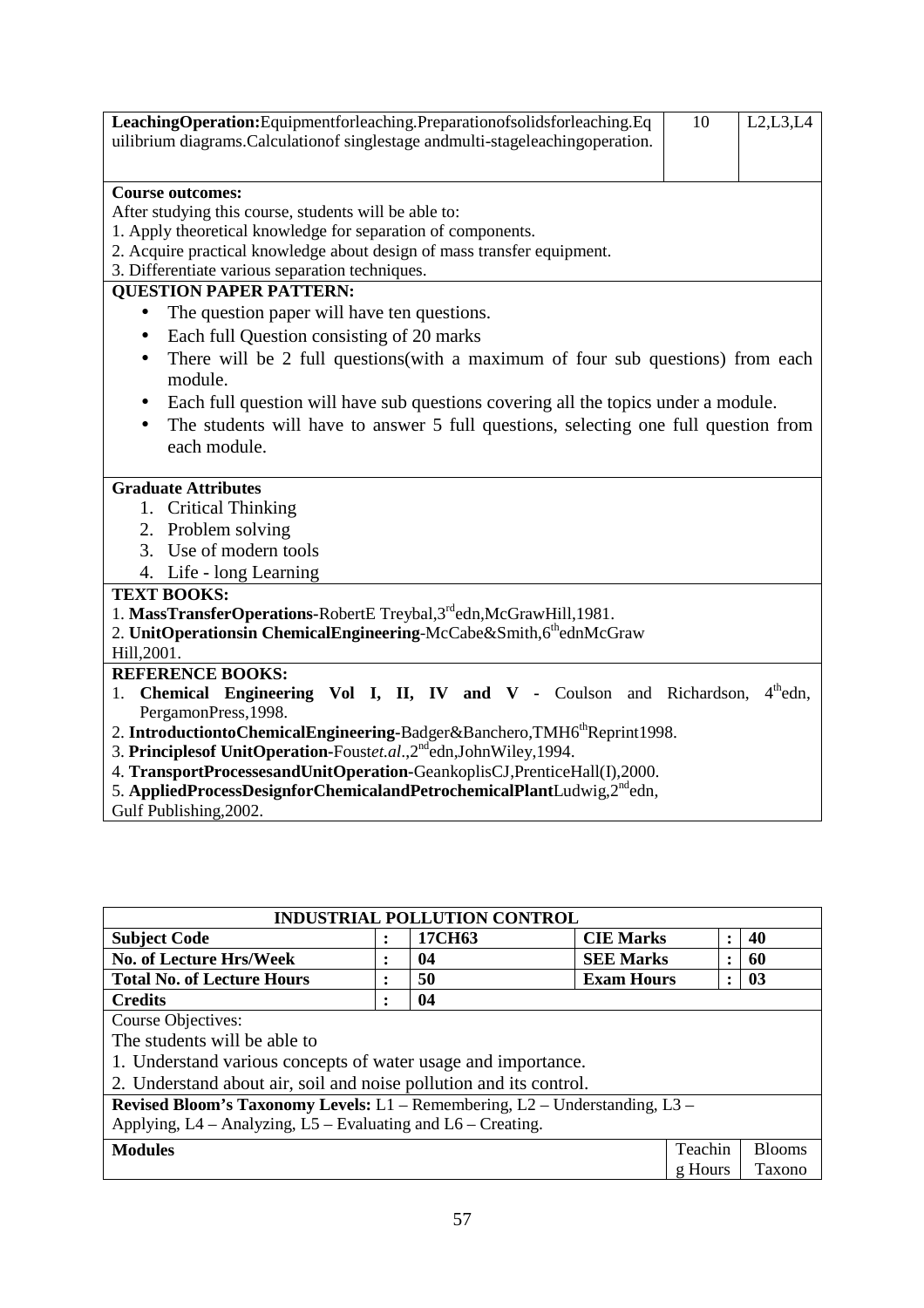|                                       |                                                                                                                                                            |    | my             |
|---------------------------------------|------------------------------------------------------------------------------------------------------------------------------------------------------------|----|----------------|
| <b>Module 1</b>                       | <b>Content</b>                                                                                                                                             |    |                |
|                                       | Introduction:Importanceofenvironmentformankind.Biosphereandlayersofatmo                                                                                    | 10 | L1,L2,L        |
| sphere.                               | Hydrologicalcycleandnutrientcycles.Typesofpollution.                                                                                                       |    | 3              |
| Damagesfromenvironmental              | Needofenvironmental<br>pollution.                                                                                                                          |    |                |
|                                       | legislationsandenvironmentalActsinIndia.Functions<br>οf                                                                                                    |    |                |
|                                       | centralandstatepollutioncontrolboards.<br>andAnalysis                                                                                                      |    |                |
| <b>Sources, Sampling</b>              |                                                                                                                                                            |    |                |
|                                       | ofWastewater: Waterresources. Originofwastewater.<br>Evaluation,                                                                                           |    |                |
|                                       | classificationandcharacterizationofwastewater.<br>Physicalandchemical                                                                                      |    |                |
|                                       | characteristics.BOD,CODandtheirimportance.Types<br>ofwaterpollutants                                                                                       |    |                |
|                                       | andtheireffects. Samplingandmethodsofanalysis.                                                                                                             |    |                |
| <b>Module 2</b>                       | <b>Content</b>                                                                                                                                             |    |                |
|                                       | WastewaterTreatment:Preliminary,primary,secondaryand<br>tertiarytreatments                                                                                 | 10 | L2, L3, L      |
| of                                    | wastewater.                                                                                                                                                |    | 4              |
|                                       | Sludgetreatmentanddisposal.Advancedwastewatertreatment.Recoveryofmateria                                                                                   |    |                |
| lsfrom processeffluents.              |                                                                                                                                                            |    |                |
|                                       | ApplicationstoIndustries:Normsandstandardsoftreatedwater.Origin,characteri                                                                                 |    |                |
|                                       | stics, and treatment methodsintypical industries-petroleum refinery, pulpand                                                                               |    |                |
|                                       | paper,fertilizer,distillery, tannery,andtextileprocessing.                                                                                                 |    |                |
| <b>Module 3</b>                       | <b>Content</b>                                                                                                                                             |    |                |
|                                       | AirPollutionAspects:Natureofairpollution.Classificationofairpollutants.Source                                                                              | 10 | L3, L4, L      |
| sofair                                |                                                                                                                                                            |    | 5              |
|                                       | pollutants. Airqualitycriteriaandstandards. Plumebehavioranddispersionofairpoll                                                                            |    |                |
|                                       | utants. Effectsof airpollutiononhealth, vegetation, and materials.                                                                                         |    |                |
| <b>Module 4</b>                       | <b>Content</b>                                                                                                                                             |    |                |
|                                       | Air Pollution Control: Sampling of pollutants. Methods of estimation of air                                                                                | 10 | L4, L5,        |
| pollutants.                           | Automobile                                                                                                                                                 |    | L <sub>6</sub> |
|                                       | pollution.Controlmethodsforparticulatesandgaseouspollutants.Origin,control                                                                                 |    |                |
| methods, and equipmentused in         | typicalindustries                                                                                                                                          |    |                |
|                                       | Thermalpowerplants, metallurgical industries, and cement industries.                                                                                       |    |                |
|                                       |                                                                                                                                                            |    |                |
| <b>Module 5</b>                       | <b>Content</b>                                                                                                                                             |    |                |
|                                       | SolidWasteTreatment:Origin,Classificationandmicrobiology.Propertiesandthe                                                                                  | 10 | L3, L4, L      |
| irvariation.                          | Engineered<br>systemsforsolidwastemanagement-                                                                                                              |    | 5              |
| generation, onsite handling, storage, |                                                                                                                                                            |    |                |
|                                       | collection,transferandtransport,composting,sanitarylandfilling.                                                                                            |    |                |
|                                       | NoiseControl:Sourcesanddefinitions.Determinationofnoiselevels.Noisecontrol                                                                                 |    |                |
|                                       | criteria and noise exposure index. Administrative and engineering controls.                                                                                |    |                |
| Acoustic absorptive materials.        |                                                                                                                                                            |    |                |
| <b>Course outcomes:</b>               |                                                                                                                                                            |    |                |
|                                       | After studying this course, students will be able to:                                                                                                      |    |                |
|                                       | 1. Apply, analyze and identify the environmental problems.                                                                                                 |    |                |
|                                       | 2. Acquire practical knowledge to plan strategies for control and reduce pollution.<br>3. Apply environmental management systems to industrial activities. |    |                |
|                                       |                                                                                                                                                            |    |                |
| <b>QUESTION PAPER PATTERN:</b>        |                                                                                                                                                            |    |                |
| $\bullet$                             | The question paper will have ten questions.                                                                                                                |    |                |
| $\bullet$                             | Each full Question consisting of 20 marks                                                                                                                  |    |                |
| $\bullet$                             | There will be 2 full questions(with a maximum of four sub questions) from each                                                                             |    |                |
| module.                               |                                                                                                                                                            |    |                |
|                                       | Each full question will have sub questions covering all the topics under a module.                                                                         |    |                |
|                                       |                                                                                                                                                            |    |                |
| $\bullet$                             | The students will have to answer 5 full questions, selecting one full question from                                                                        |    |                |
| each module.                          |                                                                                                                                                            |    |                |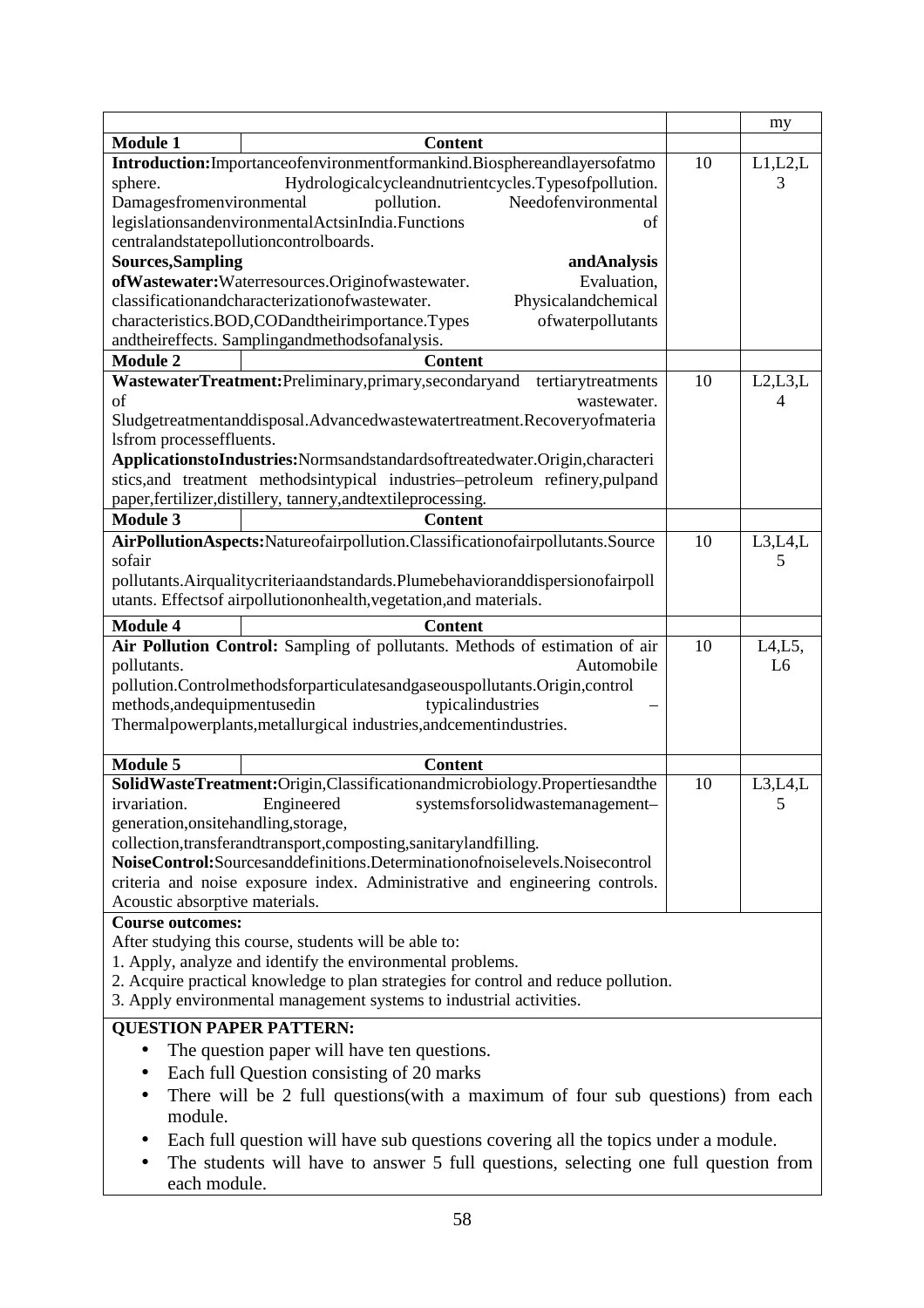#### **Graduate Attributes**

- 1. Critical Thinking
- 2. Problem solving
- 3. Use of modern tools
- 4. Life long Learning
- 5. Collaborative and multidisciplinary work

**TEXT BOOKS:**

1. **EnvironmentalPollutionControlEngg,**C.S.Rao,2ndedn,NewAgeInternational Reprint,2002.

2. **PollutionControlinProcessIndustries,**S.P.Mahajan,TataMcGrawHill,22ndReprint, 1999.

#### **REFERENCE BOOKS:**

#### 1. **PrinciplesandPracticesofAirPollutionControlandAnalysis,**J.R.Mudakavi,I.K.

InternationalPublishingHomePvt.Ltd.,NewDelhi,2010.

- 2. **Air Pollution,**H.C.Perkins,McGrawHill,1974.
- 3. **SolidWasteManagement,**D.J.Hagery*et.al*.,VanNostrandReinhold,1973.
- 4. **IndustrialPollutionControlHandbook,**Lund,H.F.,6thedn,Vol.1,McGrawHill, 1971.
- 5. **NoiseAbatement,**Duerden,Buttreworth,1970.
- 6. **IntroductiontoEnvironmentalEngg,**Davis.,3rdedn,McGrawHill,1998.
- 7. **WasteWaterEngineeringTreatmentDisposalReuse,**Metcalf and Eddy,4thedn,Tata McGrawHill,2003.
- 8. **EnvironmentalEngineering, G.N**. Pandey and G.C. Carney, Tata McGraw Hill, 11<sup>th</sup>Reprint,2002.
- 9. **IntegratedSolidWasteManagement,**GeorgeTchobanoglous*etal*,2ndedn,McGraw Hill&Co,1993.

| <b>PROCESS EQUIPMENT DESIGN AND DRAWING (Common to CH &amp; PC)</b> |        |                   |  |    |  |  |
|---------------------------------------------------------------------|--------|-------------------|--|----|--|--|
|                                                                     | 17CH64 | <b>CIE Marks</b>  |  | 40 |  |  |
|                                                                     | 04     | <b>SEE Marks</b>  |  | 60 |  |  |
|                                                                     | 50     | <b>Exam Hours</b> |  | 03 |  |  |
|                                                                     | 04     |                   |  |    |  |  |
|                                                                     |        |                   |  |    |  |  |

#### **Course Objectives:**

The students will be able to

- 1. Understand advances and types in the design of heat and mass transfer equipment and its accessories.
- 2. Develop modifications based on design.

**Revised Bloom's Taxonomy Levels:** L1 – Remembering, L2 – Understanding, L3 – Applying, L4 – Analyzing, L5 – Evaluating, and L6 - Creating

| Detailed chemical engineering process design of the following equipment       | Teaching | <b>Blooms</b> |
|-------------------------------------------------------------------------------|----------|---------------|
| should be studied. Standard code books are to be used. The detailed           | Hours    | Taxonomy      |
| proportionate drawings shall include sectional front view, full top/side view |          |               |
| depending on equipment and major components.                                  |          |               |
| 1. Class work: Students are to design the equipment. They shall also          |          |               |
| be trained to draw free hand proportionate sketches.                          |          |               |
| 2. Final Examination: Students have to answer any one of the two questions    |          |               |
| given in the examination. After completing the design, free hand              |          |               |
| proportionate sketches are to be drawn as required.                           |          |               |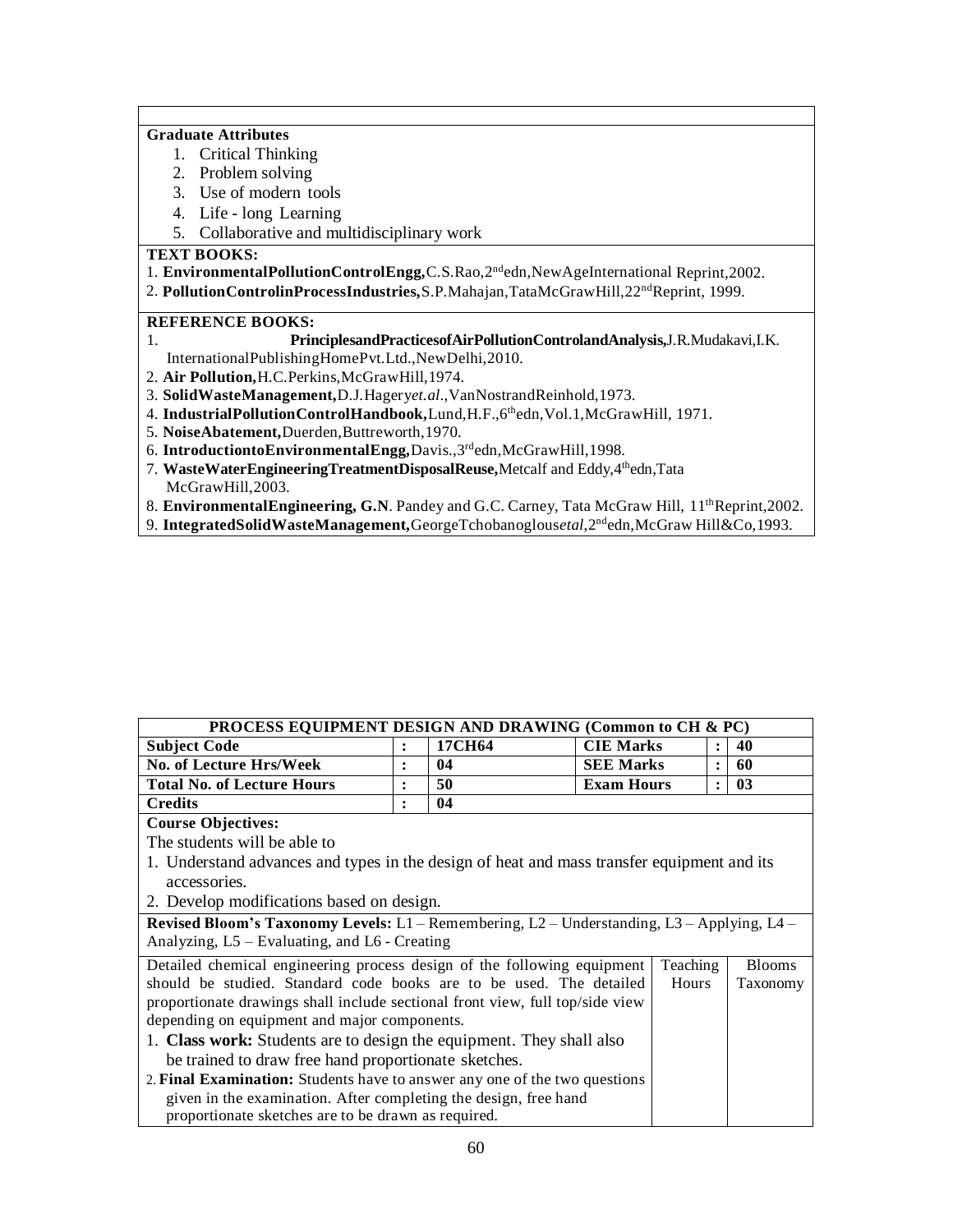| <b>Content</b>                                                                                      |    |             |
|-----------------------------------------------------------------------------------------------------|----|-------------|
| 1. Double Pipe Heat exchanger                                                                       | 08 | L1, L2, L3, |
| 2.ShellandTubeHeatexchanger                                                                         |    | L4, L5, L6  |
| 3.Condenser-Horizontal                                                                              | 07 |             |
| 4. Evaporator-Singleeffect                                                                          | 07 |             |
| 5. Sieve Tray Distillation Column                                                                   | 07 |             |
| 6. Packed Bed Absorption Column                                                                     | 07 |             |
| 7. Rotary Dryer.                                                                                    | 07 |             |
| <b>Course outcomes:</b>                                                                             |    |             |
| After studying this course, students will be able to:                                               |    |             |
| Design and modify process equipment relating to heat and mass<br>1.                                 |    |             |
| transfer.                                                                                           |    |             |
| 2. Will handle process parameters to alter and design process                                       |    |             |
| Equipment.                                                                                          |    |             |
| <b>QUESTION PAPER PATTERN:</b>                                                                      |    |             |
| The question paper will have TWO questions.<br>$\bullet$                                            |    |             |
| Each full question consisting of 100 marks. Students have to<br>$\bullet$                           |    |             |
| answer any one full question.                                                                       |    |             |
| Use of Chemical Engineers Handbook - Perry and Green, IS<br>$\bullet$                               |    |             |
| Code                                                                                                |    |             |
| book: 2825 and 4503 are permitted in the Final examination                                          |    |             |
| and internal test.                                                                                  |    |             |
| The examination duration is 4 hours.                                                                |    |             |
| <b>Graduate Attributes</b>                                                                          |    |             |
| <b>Critical Thinking</b><br>1.                                                                      |    |             |
| 2. Problem solving                                                                                  |    |             |
| Use of modern tools<br>3.                                                                           |    |             |
| Life - long Learning<br>4.                                                                          |    |             |
| Collaborative and multidisciplinary work<br>5.                                                      |    |             |
| <b>TEXT BOOKS:</b>                                                                                  |    |             |
| 1. Process Equipment Design-M.V. Joshi, 3rd edn., Mac Millan &Co. India,                            |    |             |
| Delhi, 1998.                                                                                        |    |             |
| 2. Process Equipment Design-Vessel Design, Brownell & Young, John                                   |    |             |
| Wiley, 1959.                                                                                        |    |             |
| 3. Process Design of Equipment - Vol 1, S. D. Dawande, 3rdedn, Central<br>Techno Publications.2003. |    |             |
| <b>REFERENCE BOOKS:</b>                                                                             |    |             |
| 1. ChemicalEngineersHandbook, Perry&Green, 8thedn, McGrawHill, 1997.                                |    |             |
| 2. PressureVesselCode-IS2825, IS Code, B.I.S., New Delhi, 1969.                                     |    |             |
| 3. Flow of Fluids through Valves, Fittings & Pipes, Crane Amazon, 2006.                             |    |             |
|                                                                                                     |    |             |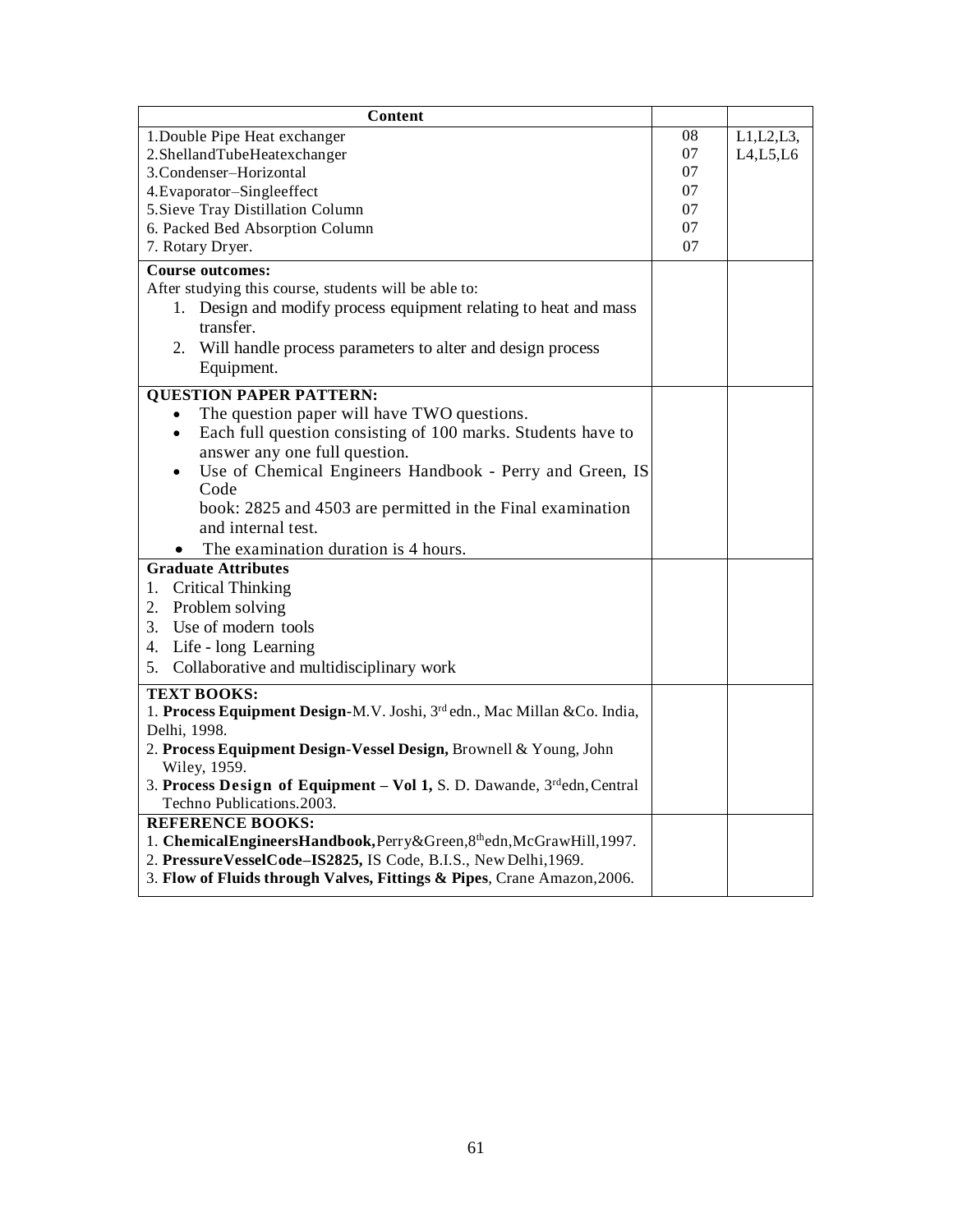## **Professional Elective-II**

| ELECTROCHEMICAL TECHNOLOGY                                                                                                       |                |                |                                                         |         |                |               |
|----------------------------------------------------------------------------------------------------------------------------------|----------------|----------------|---------------------------------------------------------|---------|----------------|---------------|
| <b>Subject Code</b>                                                                                                              | $\ddot{\cdot}$ | 17CH651        | <b>CIE Marks</b>                                        |         |                | 40            |
| No. of Lecture Hrs/Week                                                                                                          | $\ddot{\cdot}$ | 03             | <b>SEE Marks</b>                                        |         | $\ddot{\cdot}$ | 60            |
| <b>Total No. of Lecture Hours</b>                                                                                                | $\ddot{\cdot}$ | 40             | <b>Exam Hours</b>                                       |         |                | 03            |
| <b>Credits</b>                                                                                                                   |                | 03             |                                                         |         |                |               |
| Course Objectives:                                                                                                               |                |                |                                                         |         |                |               |
| The students will be able to                                                                                                     |                |                |                                                         |         |                |               |
| 1. Understand the operation of various types of electrochemical systems.                                                         |                |                |                                                         |         |                |               |
| 2. Understand electrochemical corrosion of metals and corrosion protection methods.                                              |                |                |                                                         |         |                |               |
| Revised Bloom's Taxonomy Levels: L1 - Remembering, L2 - Understanding, L3 -                                                      |                |                |                                                         |         |                |               |
| Applying, L4 - Analyzing, L5 - Evaluating, and L6 - Creating                                                                     |                |                |                                                         |         |                |               |
| <b>Modules</b>                                                                                                                   |                |                |                                                         | Teachin |                | <b>Blooms</b> |
|                                                                                                                                  |                |                |                                                         | g Hours |                | Taxonom       |
|                                                                                                                                  |                |                |                                                         |         |                | V             |
| <b>Module 1</b>                                                                                                                  |                | <b>Content</b> |                                                         | 8       |                | L1,L2,L3      |
| IntroductionToTheoreticalAspects:Faradayslaws,mechanismofconductionin<br>solids.<br>liquidsand<br>gases                          |                |                | andinionicmelts.Conductioninmetals                      |         |                |               |
| andsemiconductors.                                                                                                               |                |                |                                                         |         |                |               |
| Reversibleelectrodesandpotentials, electrodeprocessesandelectrodekinetics.                                                       |                |                |                                                         |         |                |               |
|                                                                                                                                  |                |                |                                                         |         |                |               |
|                                                                                                                                  |                |                |                                                         |         |                |               |
| <b>Module 2</b>                                                                                                                  |                | <b>Content</b> |                                                         |         |                |               |
| Varioustypesofoverpotentials.Polarisation.<br>Butler-<br>volmerforoneelectronandmuteelectronsteps.ModelsofelectricalDoublelayer. |                |                |                                                         | 8       |                | L2,L3,L4      |
|                                                                                                                                  |                |                |                                                         |         |                |               |
| <b>Module 3</b>                                                                                                                  |                | <b>Content</b> |                                                         |         |                |               |
| Appliedaspects:Potentiometryandion-selectiveelectrodes.Polarography.                                                             |                |                | 8                                                       |         | L2,L3,L4       |               |
|                                                                                                                                  |                |                |                                                         |         |                |               |
| <b>Module 4</b>                                                                                                                  |                | <b>Content</b> |                                                         |         |                |               |
| Electrodedepositionofmetals and alloys. Primary and Secondary FuelCells.                                                         |                |                |                                                         | 8       |                | L1, L2, L3    |
|                                                                                                                                  |                |                |                                                         |         |                |               |
| <b>Module 5</b>                                                                                                                  |                | <b>Content</b> |                                                         |         |                |               |
| CorrosionanditsPrevention:Electrowinning.Electroorganicandinorganicsynth                                                         |                |                |                                                         | 8       |                | L2, L3, L4    |
| esis(and                                                                                                                         |                |                | sometypicalexamples).Environmentalelectrochemistry.Bio- |         |                |               |
| electrochemistry.                                                                                                                |                |                |                                                         |         |                |               |
|                                                                                                                                  |                |                |                                                         |         |                |               |
| <b>Course outcomes:</b>                                                                                                          |                |                |                                                         |         |                |               |
| After studying this course, students will be able to:                                                                            |                |                |                                                         |         |                |               |
| 1. Apply and control techniques for the electrochemical surface treatment of metals, such as                                     |                |                |                                                         |         |                |               |
| plating and anodizing, with the aim of improving their properties.                                                               |                |                |                                                         |         |                |               |
| 2. Understand the mechanism of electrochemical corrosion of metals, use of appropriate                                           |                |                |                                                         |         |                |               |
| design criteria and apply corrosion protection techniques in order to limit corrosion of                                         |                |                |                                                         |         |                |               |
| metals.                                                                                                                          |                |                |                                                         |         |                |               |
| <b>QUESTION PAPER PATTERN:</b><br>The question paper will have ten questions.                                                    |                |                |                                                         |         |                |               |
|                                                                                                                                  |                |                |                                                         |         |                |               |
| Each full Question consisting of 20 marks<br>$\bullet$                                                                           |                |                |                                                         |         |                |               |
| There will be 2 full questions (with a maximum of four sub questions) from each                                                  |                |                |                                                         |         |                |               |
| module.                                                                                                                          |                |                |                                                         |         |                |               |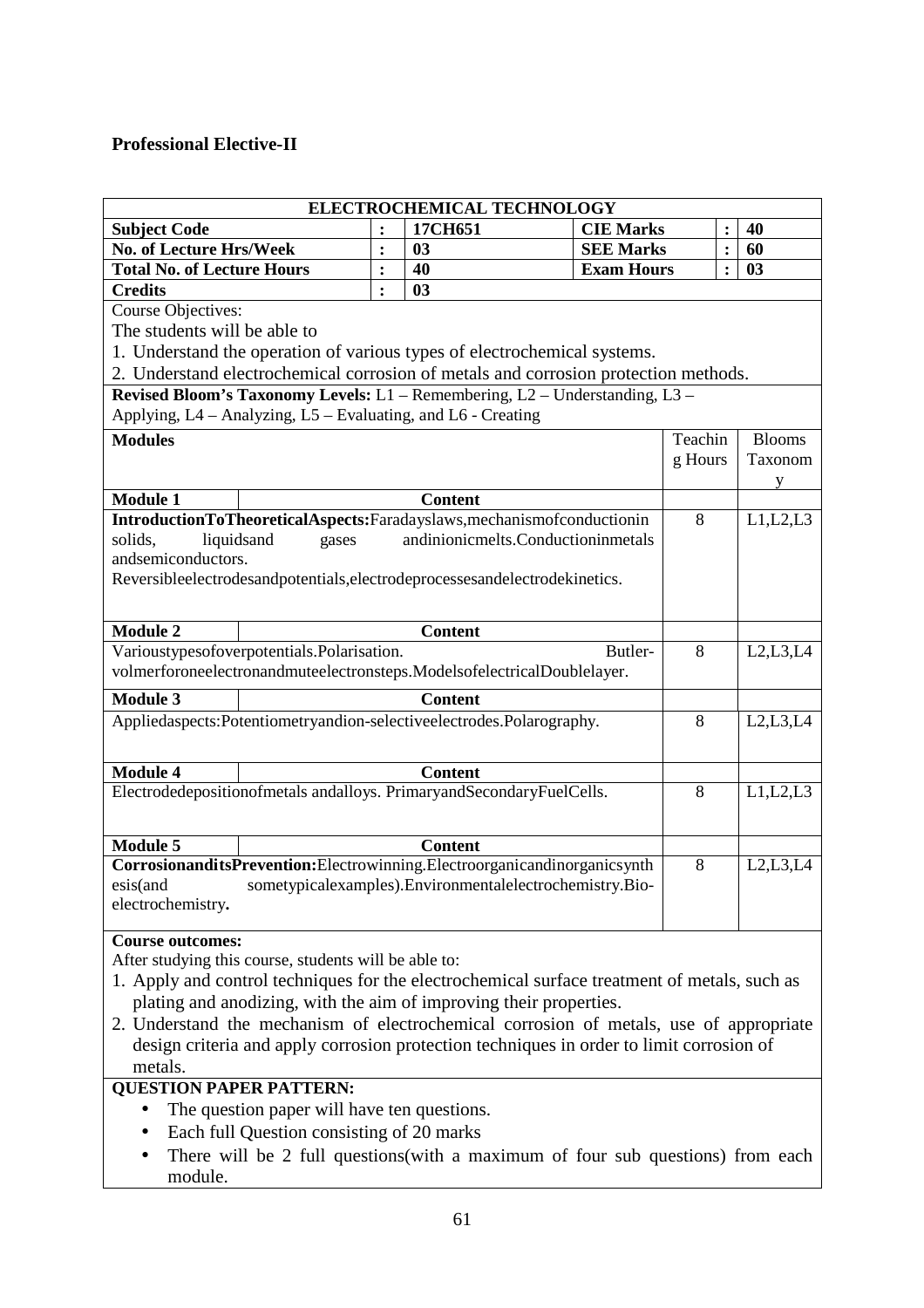- Each full question will have sub questions covering all the topics under a module.
- The students will have to answer 5 full questions, selecting one full question from each module.

## **Graduate Attributes**

- 1. Critical Thinking
- 2. Problem solving
- 3. Use of modern tools
- 4. Life long Learning

## **TEXT BOOKS:**

 $\overline{1}$ 

- 1 . **ModernElectrochemistry,**J.O.M.,Bockris&A.K.N.Reddy,Vol.1&2,Plenum,New York2002.
- 2. **IndustrialElectrochemicalProcesses,**A.Kuhn,Elsevier,Amsterdam,1971.

## **REFERENCE BOOKS:**

- 1. **ElectroAnalyticalChemistry,**J.J.Lingane,Wiley, NewYork,1958.
- 2. **Electrochemistry,PrinciplesandApplications,**E.C.Potter,CleaverhumePress,London 1956.
- 3. **OrganicElectrochemistry,**M.M.Baizer,MarcelDekker,3rdEdition,NewYork,1991.

| <b>PETROCHEMICALS</b>                                                          |                |                |                   |         |                |               |
|--------------------------------------------------------------------------------|----------------|----------------|-------------------|---------|----------------|---------------|
| <b>Subject Code</b>                                                            | $\ddot{\cdot}$ | 17CH652        | <b>CIE Marks</b>  |         | $\ddot{\cdot}$ | 40            |
| No. of Lecture Hrs/Week                                                        | $\bullet$      | 0 <sub>3</sub> | <b>SEE Marks</b>  |         | $\ddot{\cdot}$ | 60            |
| <b>Total No. of Lecture Hours</b>                                              | $\ddot{\cdot}$ | 40             | <b>Exam Hours</b> |         | $\ddot{\cdot}$ | 03            |
| <b>Credits</b>                                                                 | $\ddot{\cdot}$ | 03             |                   |         |                |               |
| <b>Course Objectives:</b>                                                      |                |                |                   |         |                |               |
| The students will be able to                                                   |                |                |                   |         |                |               |
| 1. Understand the various types of Carbon compounds and their properties.      |                |                |                   |         |                |               |
| 2. Understand preparation of petrochemical compounds from different sources.   |                |                |                   |         |                |               |
| Revised Bloom's Taxonomy Levels: L1 - Remembering, L2 - Understanding, L3 -    |                |                |                   |         |                |               |
| Applying, L4 – Analyzing, L5 – Evaluating, and L6 - Creating                   |                |                |                   |         |                |               |
| <b>Modules</b>                                                                 |                |                |                   | Teachin |                | <b>Blooms</b> |
|                                                                                |                |                |                   | g Hours |                | Taxono        |
|                                                                                |                |                |                   |         |                | my            |
| <b>Module 1</b>                                                                |                | <b>Content</b> |                   |         |                |               |
| Definition of Petrochemicals: Petrochemical industries in India. Principal raw |                |                |                   | 8       |                | L1,L2,L       |
| materials. Introduction to chemicals from $C_1, C_2, C_3$ and $C_4$ compounds. |                |                |                   |         |                | 3             |
| ChemicalsfromC <sub>1</sub> Compounds:Manufactureofmethanolandchloromethanes.M |                |                |                   |         |                |               |
| anufacture of perchloroethylene.                                               |                |                |                   |         |                |               |
|                                                                                |                |                |                   |         |                |               |
| <b>Module 2</b>                                                                |                | <b>Content</b> |                   |         |                |               |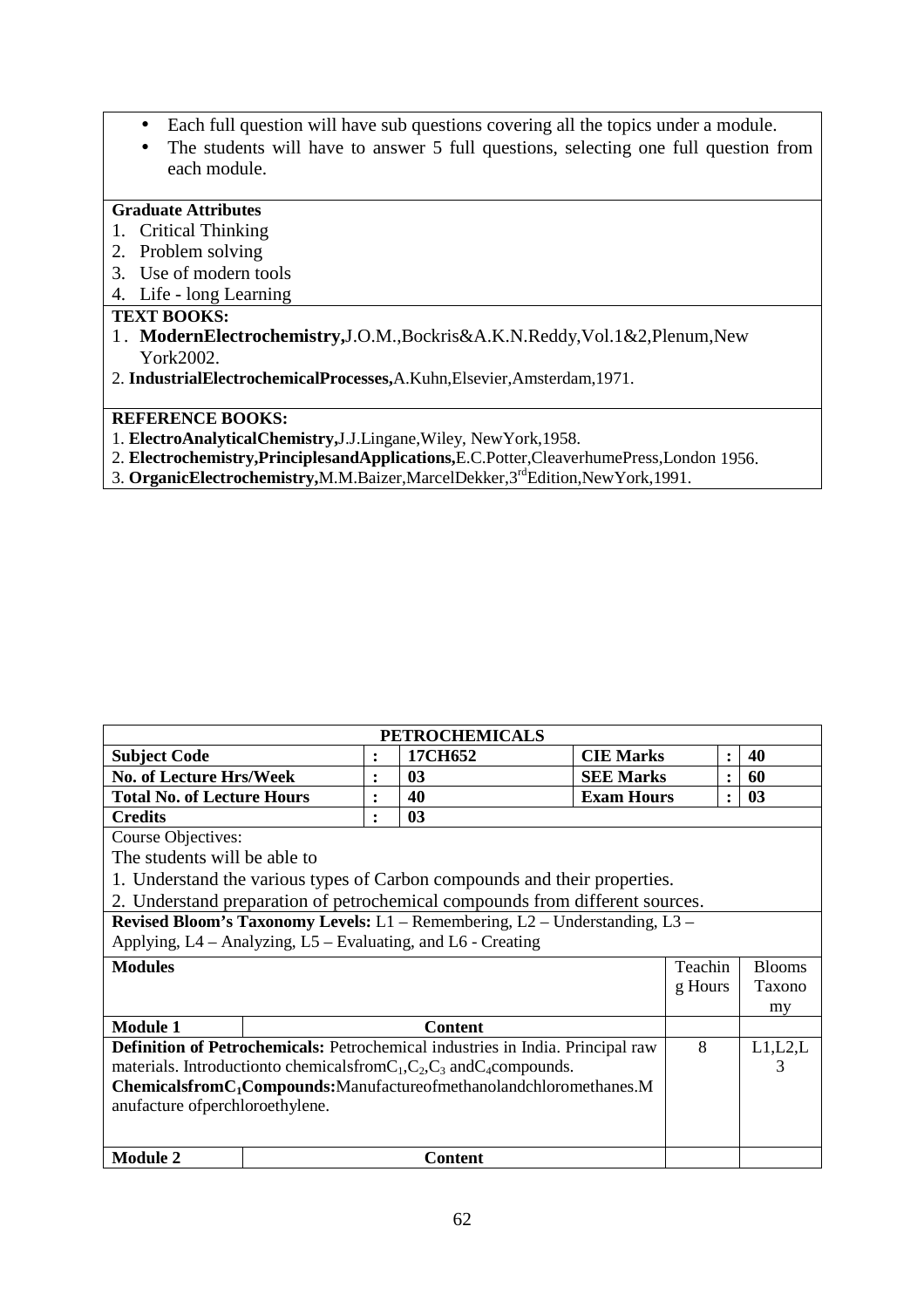|                                                                                                          | ChemicalsfromC <sub>2</sub> Compounds:Feed stock, technology, engineering problems<br>8<br>L2, L3, L |                            |   |           |  |  |
|----------------------------------------------------------------------------------------------------------|------------------------------------------------------------------------------------------------------|----------------------------|---|-----------|--|--|
| and                                                                                                      | usage                                                                                                | оf                         |   | 4         |  |  |
|                                                                                                          | Ethyleneandacetylene,ethanol,polyethylene,acetaldehyde,ethanolamines,acetic                          |                            |   |           |  |  |
| acid.                                                                                                    |                                                                                                      |                            |   |           |  |  |
| <b>Module 3</b>                                                                                          | <b>Content</b>                                                                                       |                            |   |           |  |  |
| <b>Chemical</b>                                                                                          | $C_3$ Compounds:<br>Isopropanol,<br>from                                                             | acetone,                   | 8 | L2, L3, L |  |  |
|                                                                                                          | acrylonitrile, polypropylene, propyleneoxide.                                                        |                            |   | 4         |  |  |
|                                                                                                          |                                                                                                      |                            |   |           |  |  |
| <b>Module 4</b>                                                                                          | <b>Content</b>                                                                                       |                            |   |           |  |  |
|                                                                                                          | Chemical from C <sub>4</sub> Compounds: Butadiene dehydrogenation of butane                          |                            | 8 | L2,L3,L   |  |  |
| (Houdry).                                                                                                | Dehydrogenationof                                                                                    | butylenes.Dehydrogenation- |   | 4         |  |  |
|                                                                                                          | dehydrationofethanol.Steam crackingof hydrocarbons.                                                  |                            |   |           |  |  |
|                                                                                                          | ChemicalsfromAromatics: Primaryrawmaterial.Hydroalkylation.                                          |                            |   |           |  |  |
| <b>Module 5</b>                                                                                          | <b>Content</b>                                                                                       |                            |   |           |  |  |
|                                                                                                          | Manufactureofphenol-2methods.Styrene-2methods.Phthalicanhydridemaleic                                |                            | 8 | L2, L3, L |  |  |
| anhydride, nitrobenzene, aniline.                                                                        |                                                                                                      |                            |   | 5         |  |  |
|                                                                                                          | Manufactureofindustrialdyesbasedonpetroleumfeedstocks.                                               |                            |   |           |  |  |
| <b>Course outcomes:</b>                                                                                  |                                                                                                      |                            |   |           |  |  |
|                                                                                                          | After studying this course, students will be able to:                                                |                            |   |           |  |  |
|                                                                                                          | 1. Differentiate varieties of carbon compounds and their properties.                                 |                            |   |           |  |  |
|                                                                                                          | 2. Explain the mechanism of preparation of primary and secondary compounds.                          |                            |   |           |  |  |
|                                                                                                          |                                                                                                      |                            |   |           |  |  |
| <b>QUESTION PAPER PATTERN:</b>                                                                           |                                                                                                      |                            |   |           |  |  |
| $\bullet$                                                                                                | The question paper will have ten questions.                                                          |                            |   |           |  |  |
|                                                                                                          |                                                                                                      |                            |   |           |  |  |
| $\bullet$                                                                                                | Each full Question consisting of 20 marks                                                            |                            |   |           |  |  |
| $\bullet$                                                                                                | There will be 2 full questions(with a maximum of four sub questions) from each                       |                            |   |           |  |  |
| module.                                                                                                  |                                                                                                      |                            |   |           |  |  |
| $\bullet$                                                                                                | Each full question will have sub questions covering all the topics under a module.                   |                            |   |           |  |  |
| $\bullet$                                                                                                | The students will have to answer 5 full questions, selecting one full question from                  |                            |   |           |  |  |
| each module.                                                                                             |                                                                                                      |                            |   |           |  |  |
|                                                                                                          |                                                                                                      |                            |   |           |  |  |
| <b>Graduate Attributes</b>                                                                               |                                                                                                      |                            |   |           |  |  |
| 1. Critical Thinking                                                                                     |                                                                                                      |                            |   |           |  |  |
| 2. Problem solving                                                                                       |                                                                                                      |                            |   |           |  |  |
| 3. Use of modern tools                                                                                   |                                                                                                      |                            |   |           |  |  |
| 4. Life - long Learning                                                                                  |                                                                                                      |                            |   |           |  |  |
| <b>TEXT BOOKS:</b>                                                                                       |                                                                                                      |                            |   |           |  |  |
|                                                                                                          | 1. Petrochemicals, B.K. Bhaskar Rao, CRC Press, 1990.                                                |                            |   |           |  |  |
| 2. ChemicalsfromPetroleum, A.L. Waddams, 2 <sup>nd</sup> edn, ELBS, London, 1970.                        |                                                                                                      |                            |   |           |  |  |
|                                                                                                          |                                                                                                      |                            |   |           |  |  |
| <b>REFERENCE BOOKS:</b>                                                                                  |                                                                                                      |                            |   |           |  |  |
| MarshallSittig, 3 <sup>rd</sup> edn,<br>Dryden'sOutlinesofChemicalTechnology,GopalRaoMand<br>East-<br>1. |                                                                                                      |                            |   |           |  |  |
| WestPress, 1997.                                                                                         |                                                                                                      |                            |   |           |  |  |
| 2. ChemicalProcessIndustries,5 <sup>th</sup> edn,ShreveandAustin,McGrawHill,1984.                        |                                                                                                      |                            |   |           |  |  |
| 3. ChemicalTechnology, G.N.Pandey, 3rd edn, VikasPublishingHousePvt.Ltd., 1977.                          |                                                                                                      |                            |   |           |  |  |
|                                                                                                          | 4. ChemicalTechnology, Mukhlyonov, MirPublications, 1982.                                            |                            |   |           |  |  |
|                                                                                                          |                                                                                                      |                            |   |           |  |  |

| <b>FERMENTATION TECHNOLOGY</b> |  |         |                  |  |    |  |  |
|--------------------------------|--|---------|------------------|--|----|--|--|
| <b>Subject Code</b>            |  | 17CH653 | <b>CIE Marks</b> |  | 40 |  |  |
| No. of Lecture Hrs/Week        |  | 03      | <b>SEE Marks</b> |  | 60 |  |  |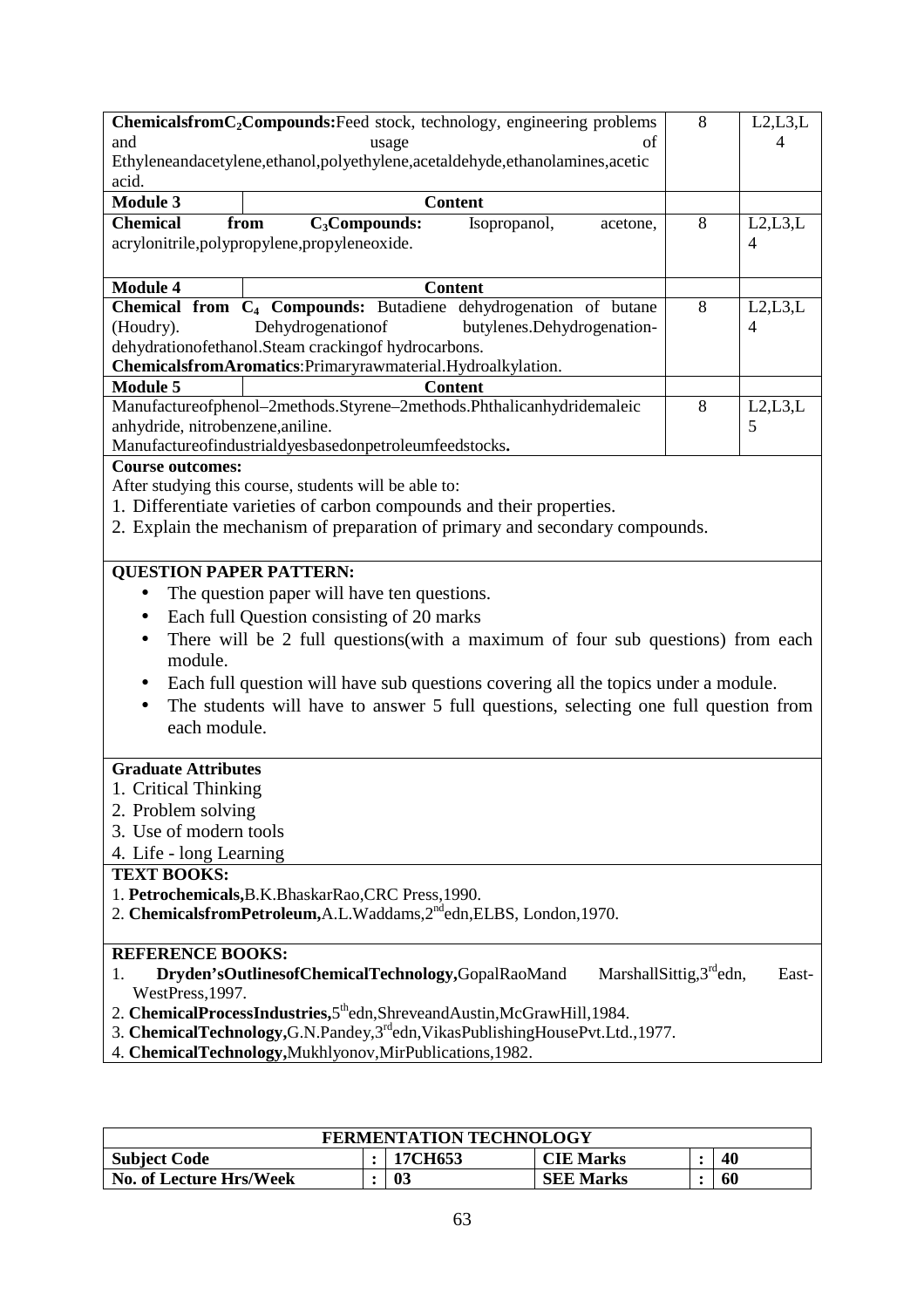| <b>Total No. of Lecture Hours</b>                                              |                | 40                                                  | <b>Exam Hours</b> |          | $\ddot{\cdot}$ | 03            |
|--------------------------------------------------------------------------------|----------------|-----------------------------------------------------|-------------------|----------|----------------|---------------|
| <b>Credits</b>                                                                 | $\ddot{\cdot}$ | 03                                                  |                   |          |                |               |
| <b>Course Objectives:</b>                                                      |                |                                                     |                   |          |                |               |
| The students will                                                              |                |                                                     |                   |          |                |               |
| 1. Be able to understand role of microorganisms in fermentation.               |                |                                                     |                   |          |                |               |
| 2. Be able to understand the various fermentation technologies used.           |                |                                                     |                   |          |                |               |
| 3. Be able to learn the production of important products through fermentation. |                |                                                     |                   |          |                |               |
|                                                                                |                |                                                     |                   |          |                |               |
| Revised Bloom's Taxonomy Levels: L1 - Remembering, L2 - Understanding, L3 -    |                |                                                     |                   |          |                |               |
| Applying, L4 - Analyzing, L5 - Evaluating, and L6 - Creating                   |                |                                                     |                   |          |                |               |
| <b>Modules</b>                                                                 |                |                                                     |                   | Teaching |                | <b>Blooms</b> |
|                                                                                |                |                                                     |                   | Hours    |                | Taxonomy      |
| <b>Module 1</b>                                                                |                | <b>Content</b>                                      |                   |          |                |               |
| Introduction to fermentation & Microbial Growth Kinetics: History              |                |                                                     |                   | 8        |                | L1,L2,L3      |
| and development of fermentation, general requirements of the                   |                |                                                     |                   |          |                |               |
| fermentation, range of fermentation processes, parts of a fermentation         |                |                                                     |                   |          |                |               |
| process- upstream and downstream processing, aerobic and anaerobic             |                |                                                     |                   |          |                |               |
| fermentation, solid state and submerged fermentation. Batch culture            |                |                                                     |                   |          |                |               |
| (Quantifying cell concentration, Growth patterns and Kinetics),                |                |                                                     |                   |          |                |               |
| Continuous culture, Comparison of batch and continuous cultures in             |                |                                                     |                   |          |                |               |
| industrial processes, Fed batch culture, Examples of use of fed batch          |                |                                                     |                   |          |                |               |
| cultures.                                                                      |                |                                                     |                   |          |                |               |
| <b>Module 2</b>                                                                |                | <b>Content</b>                                      |                   |          |                |               |
| Isolation, preservation Pathways and improvement of industrial                 |                |                                                     |                   | 8        |                | L2,L3,L4      |
| <b>Microbes:</b>                                                               |                | Isolation, preservation Improvement of industrially |                   |          |                |               |
| microorganisms, DNA techniques Induction, carbon<br>important                  |                |                                                     |                   |          |                |               |
| repression, crab tree effect, feedback Inhibition and<br>catabolite            |                |                                                     |                   |          |                |               |
| repression                                                                     |                |                                                     |                   |          |                |               |
| <b>Module 3</b>                                                                |                | <b>Content</b>                                      |                   |          |                |               |
| <b>Sterilization</b><br>inoculum<br>Media,                                     |                | for<br>industrial fermentations:                    |                   | 8        |                | L2,L3,L4      |
| Introduction, Typical media, Energy sources, Carbon sources, Nitrogen          |                |                                                     |                   |          |                |               |
| Buffers,<br>Oxygen<br>sources.                                                 |                | requirements,<br>Antifoams,                         | Medium            |          |                |               |
| optimization, Medium sterilization: The design of batch sterilization          |                |                                                     |                   |          |                |               |
| processes, The design of continuous sterilization processes, Sterilization     |                |                                                     |                   |          |                |               |
| of the fermenter, feeds and air, Filter sterilization The development of       |                |                                                     |                   |          |                |               |
| inocula for yeast, bacterial and fungal processes, The aseptic                 |                |                                                     |                   |          |                |               |
| inoculation of plant fermenters                                                |                |                                                     |                   |          |                |               |
| <b>Module 4</b>                                                                |                | <b>Content</b>                                      |                   |          |                |               |
| Aeration agitation & Design of fermenter: The oxygen requirements              |                |                                                     |                   | 8        |                | L2,L3,L5      |
| and supply of industrial fermentations, Determination of $K_{La}$ , Factors    |                |                                                     |                   |          |                |               |
| affecting K <sub>La</sub> values, balance between oxygen supply and demand,    |                |                                                     |                   |          |                |               |
| Basic function of a fermenter for microbial or animal cell culture, body       |                |                                                     |                   |          |                |               |
| construction, and various parts of a fermenter.                                |                |                                                     |                   |          |                |               |
| <b>Module 5</b>                                                                |                | <b>Content</b>                                      |                   |          |                |               |
| Important products through Fermentation: Organic acids: citric and             |                |                                                     |                   | 8        |                | L2,L3,L4      |
| acetic acid; enzymes: amylase, protease, lipase; antibiotics: penicillin;      |                |                                                     |                   |          |                |               |
| vitamins: vitB12; amino acids: lysine, Glutamic acid; organic solvents:        |                |                                                     |                   |          |                |               |
| ethanol, acetone butanol; alcoholic beverages: wine, beer; biomass:            |                |                                                     |                   |          |                |               |
| baker's yeast ; bio fertilizers; bio pesticides; bio surfactant; steroid       |                |                                                     |                   |          |                |               |
| transformation; biopolymers                                                    |                |                                                     |                   |          |                |               |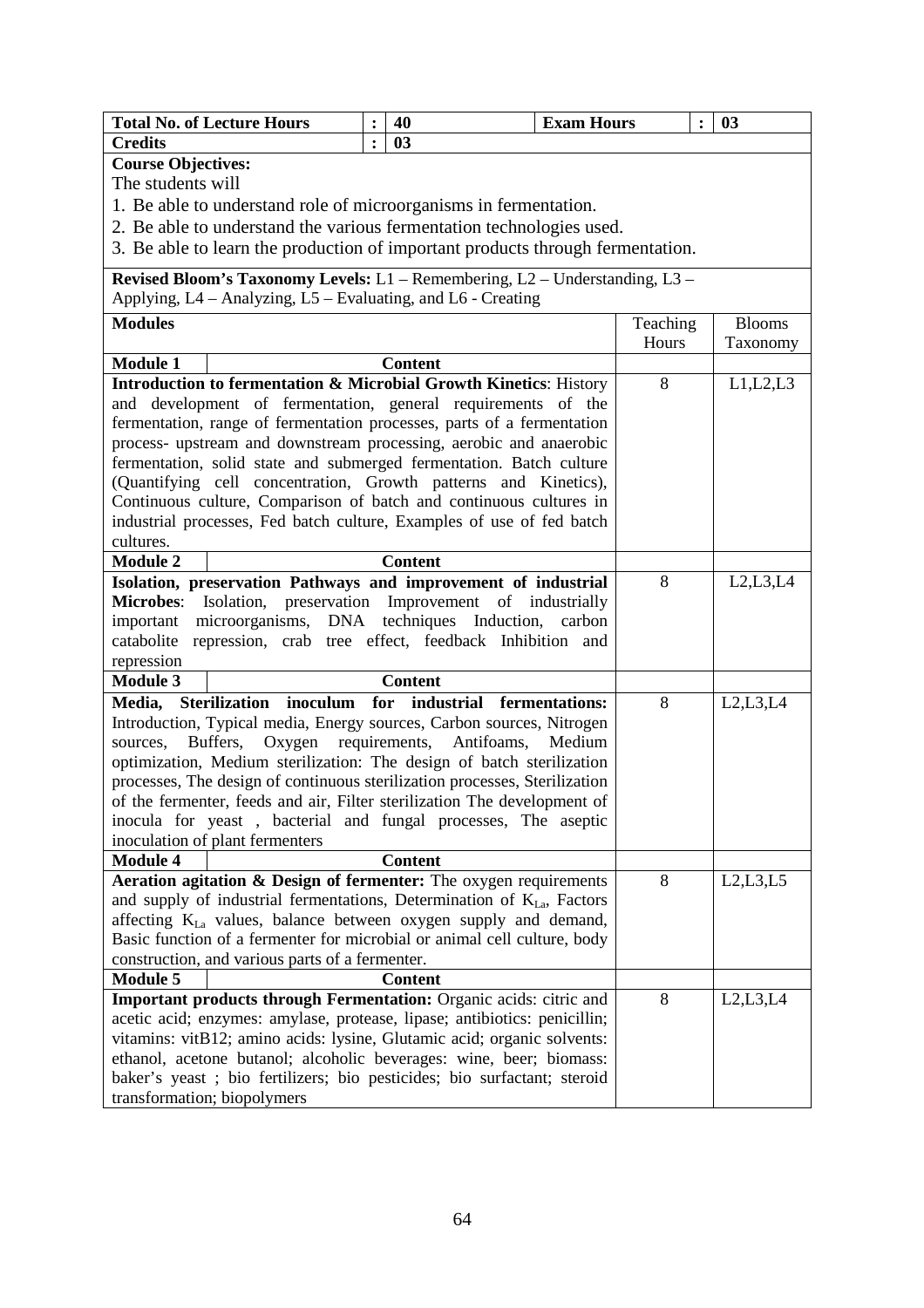#### **Course outcomes:**

After studying this course, students will be able to:

- 1. Appreciate the use of microorganisms for the production of value added commodities.
- 2. Describe key industrial bioprocesses, from the traditional to the recently evolved.
- 3. Integrate biological and engineering principles involved in the production and recovery of commercial products.
- 4. Develop critical thinking skills and learn to employ a quantitative, scientific approach towards conversion of biological materials to value added products.

## **QUESTION PAPER PATTERN:**

- The question paper will have ten questions.
- Each full Ouestion consisting of 20 marks
- There will be 2 full questions(with a maximum of four sub questions) from each module.
- Each full question will have sub questions covering all the topics under a module.
- The students will have to answer 5 full questions, selecting one full question from each module.

#### **Graduate Attributes**

- 1. Critical thinking
- 2. Problem solving
- 3. Use of modern tools
- 4. Life long learning

#### **TEXT BOOKS:**

1. **Biochemical Engineering,** Bailey & Ollis, McGraw Hill.

### **REFERENCE BOOKS:**

- 1. **Principles of Fermentation Technology** Stan bury P.F., Whitaker A, Hall S. J.
- 2. **Bioprocess Engineering: Basic concepts** Shuler M.L., Kargi F. (PHI)

| PULP AND PAPER TECHNOLOGY         |  |         |                   |  |    |  |  |  |  |
|-----------------------------------|--|---------|-------------------|--|----|--|--|--|--|
| <b>Subject Code</b>               |  | 17CH654 | <b>CIE Marks</b>  |  | 40 |  |  |  |  |
| <b>No. of Lecture Hrs/Week</b>    |  | 03      | <b>SEE Marks</b>  |  | 60 |  |  |  |  |
| <b>Total No. of Lecture Hours</b> |  | 40      | <b>Exam Hours</b> |  | 03 |  |  |  |  |
| <b>Credits</b>                    |  | 03      |                   |  |    |  |  |  |  |
| <b>Course Objectives:</b>         |  |         |                   |  |    |  |  |  |  |

The students will be able to

- 1. Understand the wood chemistry, basic pulp and papermaking processes from different raw materials.
- 2. Acquainted with raw material characteristics, physical and mechanical concepts, nomenclature and procedures related to evaluating paper and paper board product properties

3. Learn Chemical recovery systems and bleaching of mechanical pulps. Treatment of effluent.

**Revised Bloom's Taxonomy Levels:** L1 – Remembering, L2 – Understanding, L3 – Applying, L4 – Analyzing, L5 – Evaluating, and L6 - Creating

|                 | $\mu$ ipplying, $\mu$ , thus fing, $\mu$ , $\mu$ is the analytic field $\mu$ |         |               |
|-----------------|------------------------------------------------------------------------------|---------|---------------|
| <b>Modules</b>  |                                                                              | Teachin | <b>Blooms</b> |
|                 |                                                                              | g Hours | Taxonom       |
|                 |                                                                              |         |               |
| <b>Module 1</b> | Content                                                                      |         |               |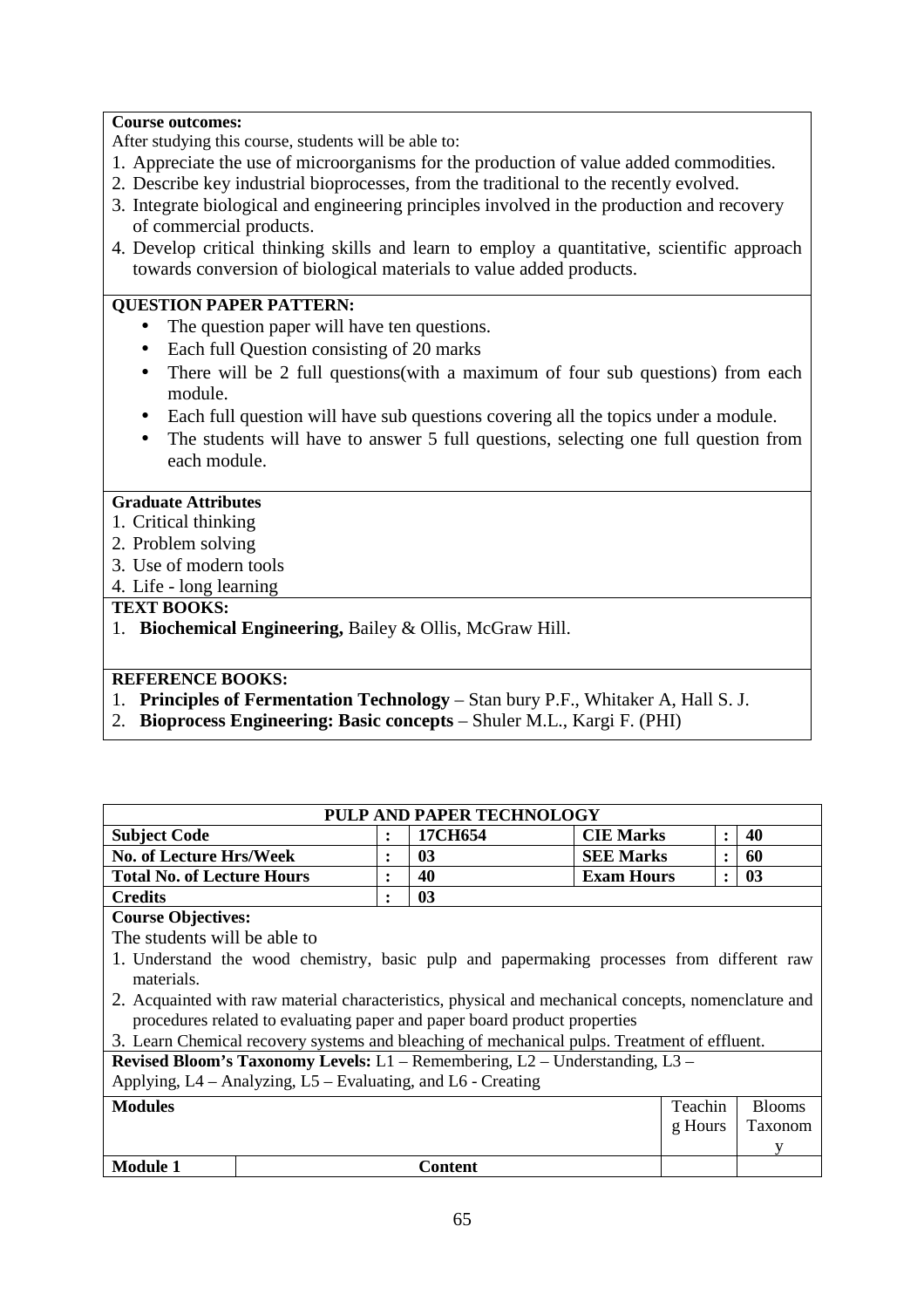| <b>WoodChemistry:</b>         | Chemicalcomposition-                                                                               | 8 | L1,L2,L3   |
|-------------------------------|----------------------------------------------------------------------------------------------------|---|------------|
|                               | cellulose, hemicellulose, lignin, woodextractives,                                                 |   |            |
|                               | rawmaterial.Qualityparametersunderevaluation.Yieldofrawmaterial.                                   |   |            |
| Pulping:Generalprinciple      | ofpulping.Typesof                                                                                  |   |            |
|                               | pulpingprocesses:mechanical,chemical,semi-chemical,sulphate<br>process,                            |   |            |
| Kraftprocess.                 | Processcalculations.<br>Rawmaterialutility                                                         |   |            |
|                               | requirements.Processflowsheetanddescription.                                                       |   |            |
|                               | Washingandbleaching.Commonunit                                                                     |   |            |
|                               | operation. Woodtreatment, digestion, evaporation, drying with equipmentused.                       |   |            |
| <b>Module 2</b>               | <b>Content</b>                                                                                     |   |            |
|                               | TreatmentofPulp:Screening,washing,refining,thickeningofpulp.Bleaching-                             | 8 | L2,L3,L4   |
|                               | conventional and non-conventional bleaching techniques.                                            |   |            |
|                               | PaperMaking: Preliminaryoperationsonpulp. Beating and refining of pulp. Non-                       |   |            |
| fibrous<br>materials.         | Fillers<br>loadingmaterial.Internalsizing.Wetand<br>and                                            |   |            |
|                               | additivesurfacetreatment.Paper coloring.Surfacesizing.                                             |   |            |
| <b>Module 3</b>               |                                                                                                    |   |            |
|                               | <b>Content</b>                                                                                     |   |            |
|                               | Paper Drying and Finishing: Types of dryers. Calendaring. Reeling and                              | 8 | L2,L3,L4   |
| winding.Paper                 | machinedrives, cutting, winding and                                                                |   |            |
| rewinding.Conversionofpapers. |                                                                                                    |   |            |
| <b>Module 4</b>               | <b>Content</b>                                                                                     |   |            |
|                               | PaperQualityofGrades:Differentgradesofpaperquality.Parametersandtheireva                           | 8 | L2, L3, L5 |
|                               | luation. Saturationofpaper.Specialgradepapers.Recyclingof wastepapers.                             |   |            |
|                               |                                                                                                    |   |            |
| <b>Module 5</b>               | <b>Content</b>                                                                                     |   |            |
|                               | SupportiveOperations:Chemicalrecovery-                                                             | 8 | L2, L3, L5 |
|                               | waterbalance, oxidation, evaporation of black<br>liquor, lime                                      |   |            |
|                               | recovery.Qualitycontrolandsafetyaspects.                                                           |   |            |
|                               | Environmental Aspects: Effluent characteristics of pulp and paper industries.                      |   |            |
| Treatment methods.            |                                                                                                    |   |            |
| <b>Course outcomes:</b>       |                                                                                                    |   |            |
|                               | After studying this course, students will be able to:                                              |   |            |
|                               | 1. Apply the fundamental chemical principles of making pulp and paper in the industry.             |   |            |
|                               | 2. Optimize pulping operations to achieve maximum pulp bleaching ability and strength properties.  |   |            |
|                               | 3. Advice pulp and paper makers on how to control environmental pollution.                         |   |            |
|                               | 4. Identify requirements for process control and quality assurance in pulp and paper manufacturing |   |            |
| processes.                    |                                                                                                    |   |            |
|                               |                                                                                                    |   |            |
|                               |                                                                                                    |   |            |
|                               | <b>QUESTION PAPER PATTERN:</b>                                                                     |   |            |
|                               | The question paper will have ten questions.                                                        |   |            |
| $\bullet$                     | Each full Question consisting of 20 marks                                                          |   |            |
| ٠                             | There will be 2 full questions (with a maximum of four sub questions) from each                    |   |            |
| module.                       |                                                                                                    |   |            |
|                               | Each full question will have sub questions covering all the topics under a module.                 |   |            |
|                               | The students will have to answer 5 full questions, selecting one full question from                |   |            |
| each module.                  |                                                                                                    |   |            |
|                               |                                                                                                    |   |            |
| <b>Graduate Attributes</b>    |                                                                                                    |   |            |
|                               |                                                                                                    |   |            |
| 1. Critical thinking          |                                                                                                    |   |            |

- 2. Problem solving
- 3. Use of modern tools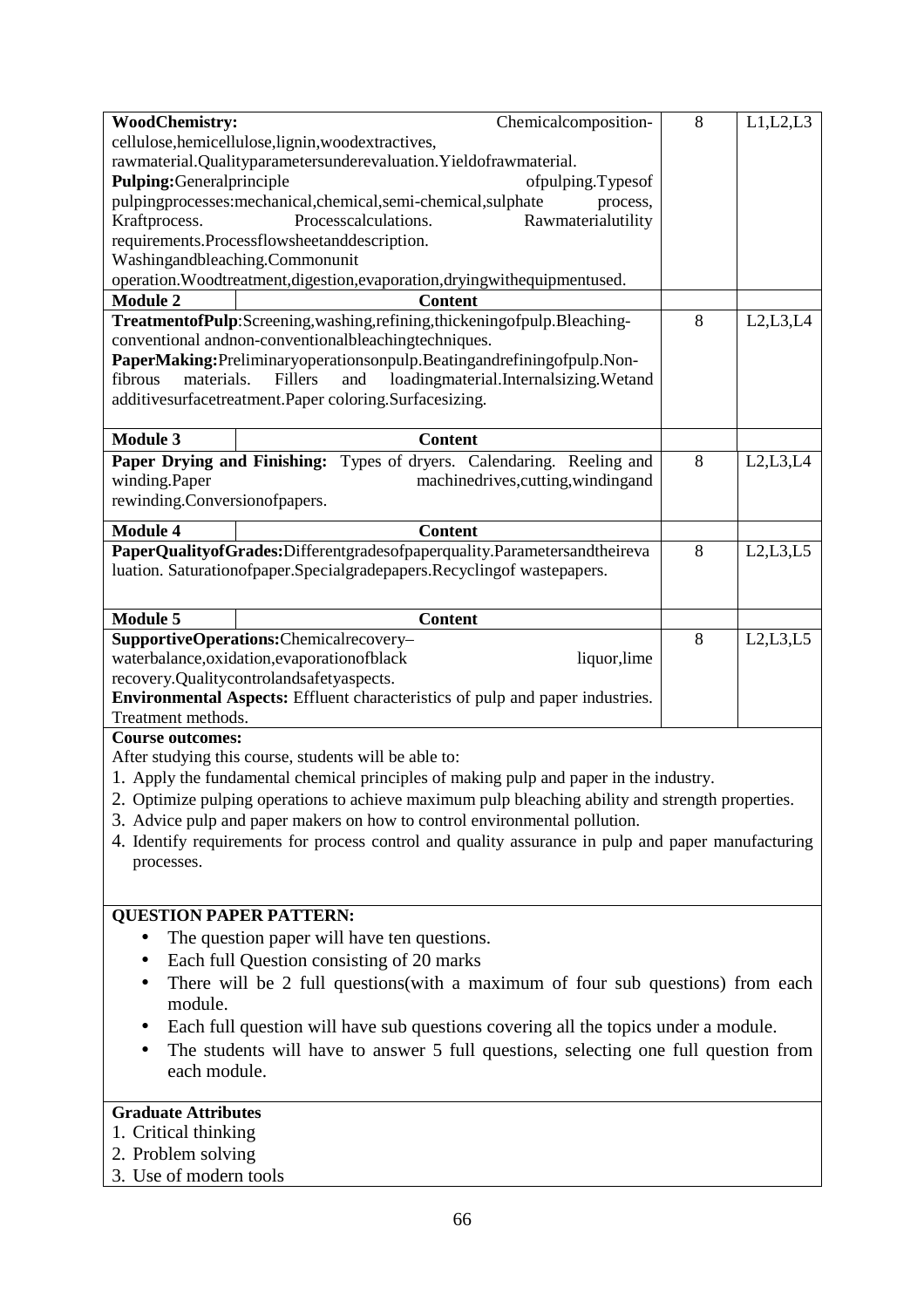# 4. Life - long learning 5. Collaborative and multidisciplinary work **TEXT BOOKS:**  1. **Pulpand PaperChemistryandTechnology**,Casey,J.P.,2<sup>nd</sup>edn,InterScience,1960 **REFERENCE BOOKS:**  1. **Handbookof Pulp andPaperTechnology**,BrittK.W.,ReinholdPublicationCorp.,

1964.

2. **Pulpand PaperScienceandTechnology**,LibbyC.E.Vol1to3,McGrawHill,1962.

## **Open Elective-II**

| <b>FOOD TECHNOLOGY</b>                                                                    |                |                                                    |                   |         |                |               |  |  |
|-------------------------------------------------------------------------------------------|----------------|----------------------------------------------------|-------------------|---------|----------------|---------------|--|--|
| <b>Subject Code</b>                                                                       |                | 17CH661                                            | <b>CIE Marks</b>  |         |                | 40            |  |  |
| No. of Lecture Hrs/Week                                                                   | $\ddot{\cdot}$ | 03                                                 | <b>SEE Marks</b>  |         | $\ddot{\cdot}$ | 60            |  |  |
| <b>Total No. of Lecture Hours</b>                                                         | $\ddot{\cdot}$ | 40                                                 | <b>Exam Hours</b> |         | $\ddot{\cdot}$ | 03            |  |  |
| <b>Credits</b>                                                                            | $\ddot{\cdot}$ | 03                                                 |                   |         |                |               |  |  |
| <b>Course Objectives:</b>                                                                 |                |                                                    |                   |         |                |               |  |  |
| The students will be able to                                                              |                |                                                    |                   |         |                |               |  |  |
| 1. Impart knowledge to the students about food processing and various unit operations     |                |                                                    |                   |         |                |               |  |  |
| involved in it, packaging, storing and preservation, food poisoning, food related hazards |                |                                                    |                   |         |                |               |  |  |
| and safety.                                                                               |                |                                                    |                   |         |                |               |  |  |
|                                                                                           |                |                                                    |                   |         |                |               |  |  |
| Revised Bloom's Taxonomy Levels: L1 - Remembering, L2 - Understanding, L3 -               |                |                                                    |                   |         |                |               |  |  |
| Applying, L4 – Analyzing, L5 – Evaluating, and L6 – Creating.                             |                |                                                    |                   |         |                |               |  |  |
| <b>Modules</b>                                                                            |                |                                                    |                   | Teachin |                | <b>Blooms</b> |  |  |
|                                                                                           |                |                                                    |                   | g Hours |                | Taxonom       |  |  |
|                                                                                           |                |                                                    |                   |         |                | y             |  |  |
| <b>Module 1</b>                                                                           |                | <b>Content</b>                                     |                   |         |                |               |  |  |
| IntroductionandQualityAttributesofFood:Functionoffoods.Foodinrelationto                   |                |                                                    |                   | 8       |                | L1,L2,L3      |  |  |
| Aimoffoodscienceandtechnology.Quality<br>health.                                          |                |                                                    | attributes-       |         |                |               |  |  |
| Appearancefactors, Texturalfactors,                                                       |                | Flavorfactors. Visualandobjectively                |                   |         |                |               |  |  |
| measurableattributes.Aromaoffoods-introductory                                            |                |                                                    |                   |         |                |               |  |  |
| ideas, formation, chemistry and analysis. Taste-introductory                              |                |                                                    | ideas,            |         |                |               |  |  |
| formationandchemistry.                                                                    |                | Additionalquality;qualitystandards,qualitycontrol. |                   |         |                |               |  |  |
| Introduction tosensory evaluation of foodsandbeverages.                                   |                |                                                    |                   |         |                |               |  |  |
| ModernTrendsInFoodScience:Biotechnologyinfood.Biofortification,Nutrace                    |                |                                                    |                   |         |                |               |  |  |
| Organic<br>uticals.                                                                       |                | foods.Lowcostnutrientsupplements.Packagingoffoods  |                   |         |                |               |  |  |
| andnutritionlabeling. Careers in foodscience andfoodindustries.                           |                |                                                    |                   |         |                |               |  |  |
| Module 2                                                                                  |                | <b>Content</b>                                     |                   | 8       |                |               |  |  |
| FormationandChemistryofFood:<br>Carbohydrates.Proteins.Lipids.Vitamins.Minerals.          |                |                                                    |                   |         |                | L2,L3,L4      |  |  |
| Water.Biotin.Choline.Phytochemicals.                                                      |                |                                                    |                   |         |                |               |  |  |
| FoodProcessingandPreservation:Fooddeterioration-                                          |                |                                                    |                   |         |                |               |  |  |
| Causes.Aimsandobjectivesof                                                                |                | preservationandprocessing.                         |                   |         |                |               |  |  |
| Unitoperationsinprocessing.Differentmethodsoffood                                         |                |                                                    | preservation-     |         |                |               |  |  |
| lowtemperature, hightemperature, preservatives, osmotic pressure, dehydrations.           |                |                                                    |                   |         |                |               |  |  |
| foodirradiation;processingandpreservations                                                |                |                                                    |                   |         |                |               |  |  |
| ofmilkanddairy, vegetables and fruits, cereals,                                           |                |                                                    |                   |         |                |               |  |  |
| legumesandnuts, meatand meatproducts,                                                     |                |                                                    |                   |         |                |               |  |  |
| fatsandoils, beverages, sugars, sweeteners, honey and confectionary, saltandspices.       |                |                                                    |                   |         |                |               |  |  |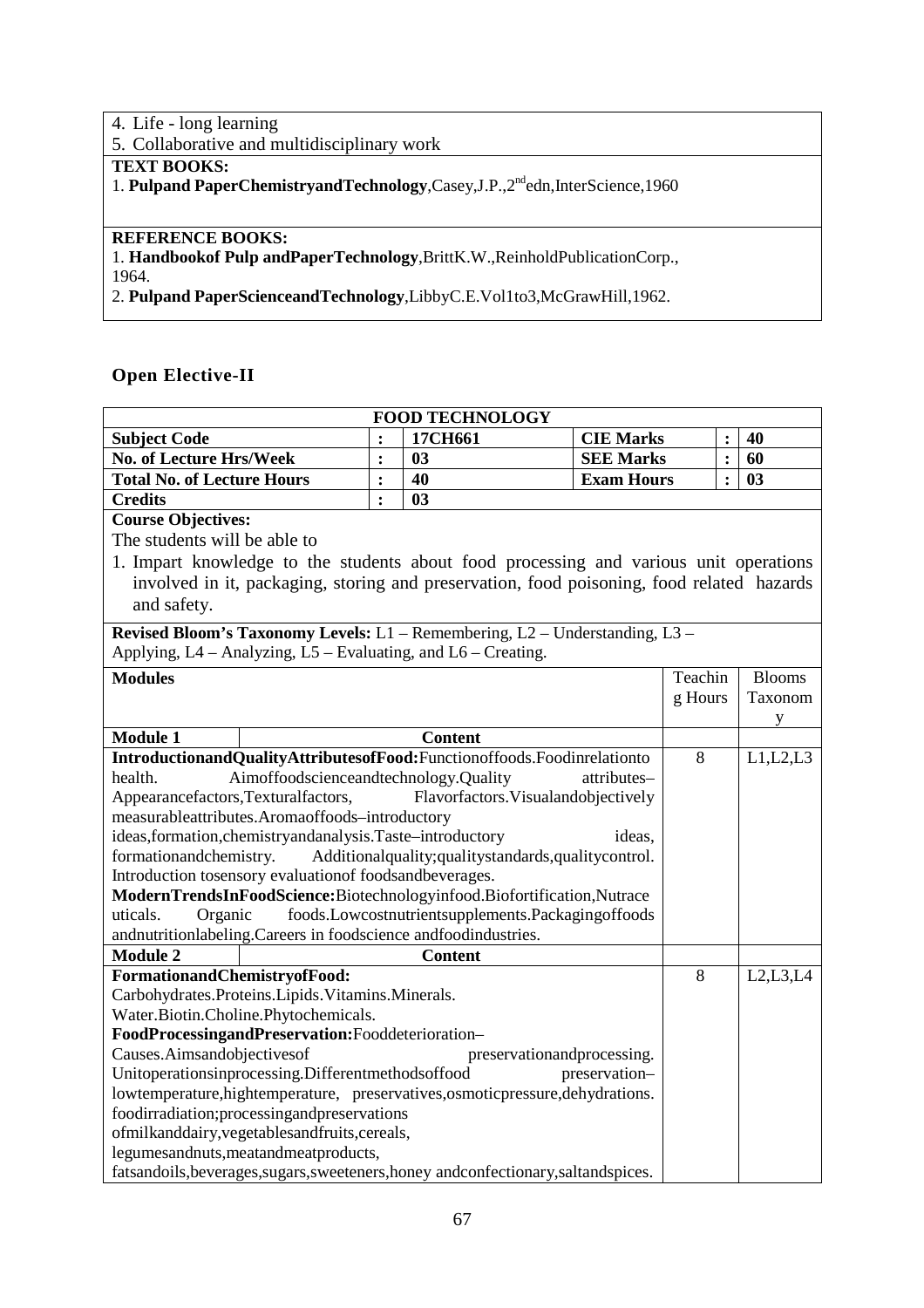| <b>Module 3</b>                     | <b>Content</b>                                                                       |   |            |  |  |  |  |
|-------------------------------------|--------------------------------------------------------------------------------------|---|------------|--|--|--|--|
|                                     | EnzymaticandNon-EnzymaticReactionsDuringStorages:Introduction                        | 8 | L2,L3,L4   |  |  |  |  |
| toenzymes.Nature                    | andfunction                                                                          |   |            |  |  |  |  |
|                                     | ofenzymes.Classificationofenzymes.Hydrolases-Esterace,amylases,<br>pectic            |   |            |  |  |  |  |
| enzymes.Proteases.Oxidoreductases   |                                                                                      |   |            |  |  |  |  |
|                                     | phenolases, glucoseoxidase, catalose, peroxidase,                                    |   |            |  |  |  |  |
|                                     | lipoxygenase, xantineoxidase. Immobilizedenzymes. Usesandsuggesteduses of en         |   |            |  |  |  |  |
|                                     | zymein foodprocessing.Non-enzymaticreactions.                                        |   |            |  |  |  |  |
| <b>Module 4</b>                     | <b>Content</b>                                                                       |   |            |  |  |  |  |
| FoodAdditives: Introduction         | andneedforfoodadditives.Typesofadditives-                                            | 8 | L2,L3,L5   |  |  |  |  |
| antioxidants,                       | chelating<br>agents, coloring                                                        |   |            |  |  |  |  |
|                                     | agents, curingagents, emulsions, flavors and flavorenhancers, flavor                 |   |            |  |  |  |  |
|                                     | improvers, humectants and antichoking agents, leavening                              |   |            |  |  |  |  |
| agents, nutrientsupplements,        | non-                                                                                 |   |            |  |  |  |  |
|                                     | nutritivesweeteners,pHcontrolagents.Preservatives                                    |   |            |  |  |  |  |
| typesandapplications.Stabilizersand | thickeners, other                                                                    |   |            |  |  |  |  |
| additives.Additivesandfoodsafety.   |                                                                                      |   |            |  |  |  |  |
|                                     | FoodContaminationandAdulteration:Typesofadulterantsandcontaminants.In                |   |            |  |  |  |  |
| tentional                           | adulterants.<br>contamination.Incidentaladulterants.<br>Metallic                     |   |            |  |  |  |  |
|                                     | Natureandeffects. Food lawsand standards                                             |   |            |  |  |  |  |
| <b>Module 5</b>                     | <b>Content</b>                                                                       |   |            |  |  |  |  |
| <b>Environmental</b>                |                                                                                      | 8 | L2, L3, L5 |  |  |  |  |
|                                     |                                                                                      |   |            |  |  |  |  |
|                                     | ConcernsandFoodSafety:Waterinfoodproduction.Propertiesand                            |   |            |  |  |  |  |
| requirementsofprocessing            | water.Environmentalconcerns-                                                         |   |            |  |  |  |  |
| solidwastedisposal, wastewater      |                                                                                      |   |            |  |  |  |  |
|                                     | properties, was tewater treatment. Safety hazards and risks. Foodrelated hazards.    |   |            |  |  |  |  |
|                                     | Processingand handling. Cleaningandsanitizing.                                       |   |            |  |  |  |  |
| <b>Course outcomes:</b>             |                                                                                      |   |            |  |  |  |  |
|                                     | After studying this course, students will be able to:                                |   |            |  |  |  |  |
|                                     | 1. Explain the various causes of food deterioration and food poisoning.              |   |            |  |  |  |  |
|                                     | 2. Identify appropriate processing, preservation, and packaging method.              |   |            |  |  |  |  |
|                                     | 3. Analyze product quality and effect of processing technique on it.                 |   |            |  |  |  |  |
| <b>OUESTION PAPER PATTERN:</b>      |                                                                                      |   |            |  |  |  |  |
|                                     | The question paper will have ten questions.                                          |   |            |  |  |  |  |
|                                     |                                                                                      |   |            |  |  |  |  |
|                                     | Each full Question consisting of 20 marks                                            |   |            |  |  |  |  |
|                                     | There will be 2 full questions (with a maximum of four sub questions) from each      |   |            |  |  |  |  |
| module.                             |                                                                                      |   |            |  |  |  |  |
|                                     | Each full question will have sub questions covering all the topics under a module.   |   |            |  |  |  |  |
|                                     | The students will have to answer 5 full questions, selecting one full question from  |   |            |  |  |  |  |
| each module.                        |                                                                                      |   |            |  |  |  |  |
|                                     |                                                                                      |   |            |  |  |  |  |
| <b>Graduate Attributes</b>          |                                                                                      |   |            |  |  |  |  |
| 1. Critical thinking                |                                                                                      |   |            |  |  |  |  |
|                                     |                                                                                      |   |            |  |  |  |  |
| 2. Problem solving                  |                                                                                      |   |            |  |  |  |  |
| 3. Use of modern tools              |                                                                                      |   |            |  |  |  |  |
| <b>TEXT BOOKS:</b>                  |                                                                                      |   |            |  |  |  |  |
|                                     | 1. FoodScience, B. Srilakshmi, 4 <sup>th</sup> edn, New Age International, 2007.     |   |            |  |  |  |  |
|                                     | 2. Foods: Factsand Principles, N. Shakuntala Manayand M. Shadakshara murthy, New Age |   |            |  |  |  |  |
| Publishers, 2005.                   |                                                                                      |   |            |  |  |  |  |
| <b>REFERENCE BOOKS:</b>             |                                                                                      |   |            |  |  |  |  |
|                                     | 1.IntroductiontoFoodScience,RickParker,ThomsanDetmer,2001.                           |   |            |  |  |  |  |
|                                     | 2. FoodProcessingandPreservation, G. SubbulakshmiandShobhaA. Udupi, NewAge           |   |            |  |  |  |  |
|                                     |                                                                                      |   |            |  |  |  |  |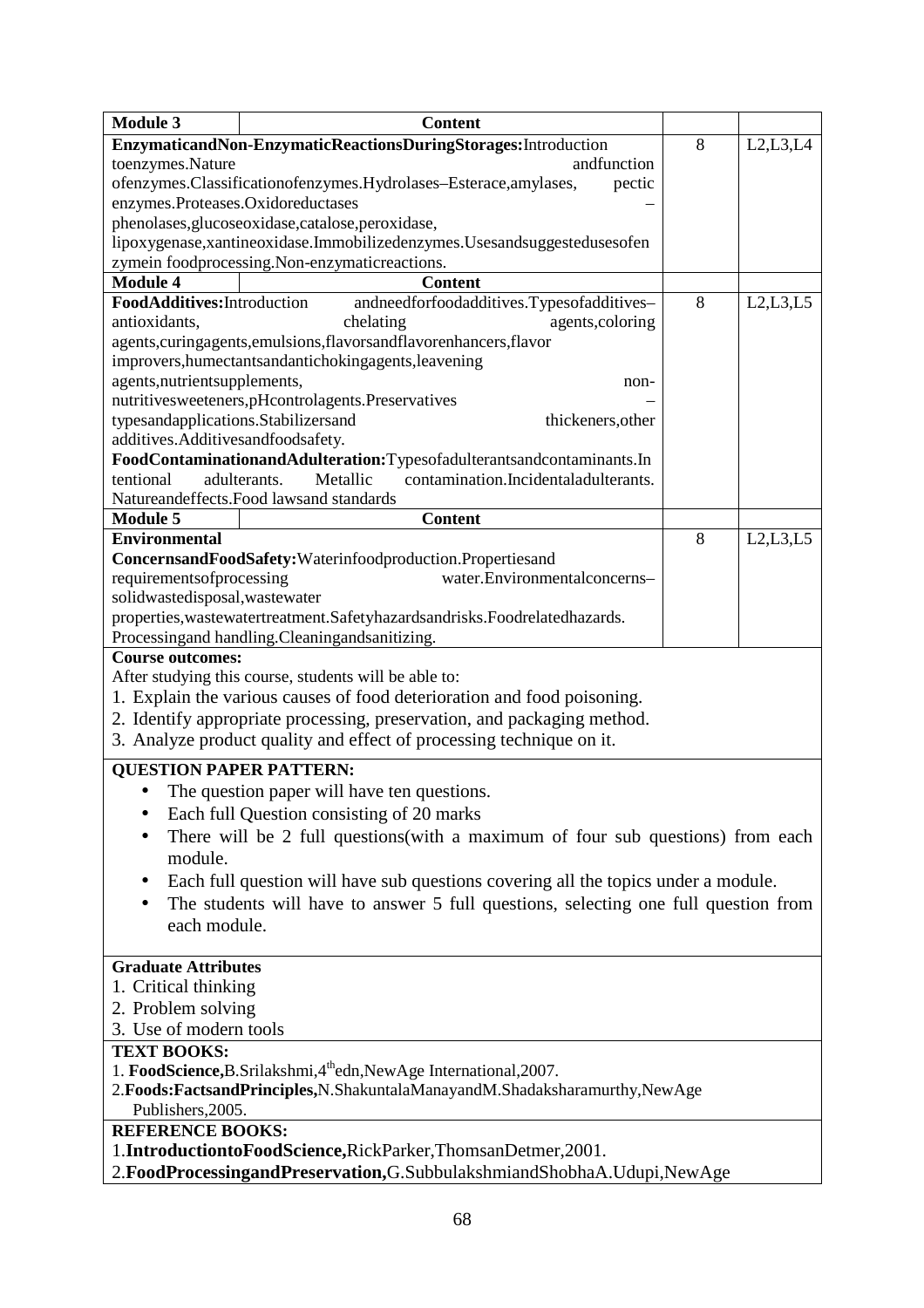International,2001.

3.**FoodScience,**NormanN.PotterandJosephH.Hotchkin, 1stedn,AviPublishingCo, 1968.

4.**Principlesof FoodChemistry,**JohnMDeMan,3rdedn,Springer,1999

| <b>SUGAR TECHNOLOGY</b>                                             |                                                                   |                |                                                                                   |                   |         |                |               |
|---------------------------------------------------------------------|-------------------------------------------------------------------|----------------|-----------------------------------------------------------------------------------|-------------------|---------|----------------|---------------|
| <b>Subject Code</b>                                                 |                                                                   | $\ddot{\cdot}$ | 17CH662                                                                           | <b>CIE Marks</b>  |         |                | 40            |
| No. of Lecture Hrs/Week                                             |                                                                   | $\ddot{\cdot}$ | 03                                                                                | <b>SEE Marks</b>  |         | $\ddot{\cdot}$ | 60            |
| <b>Total No. of Lecture Hours</b>                                   |                                                                   | $\ddot{\cdot}$ | 40                                                                                | <b>Exam Hours</b> |         | $\ddot{\cdot}$ | 03            |
| <b>Credits</b>                                                      |                                                                   | $\ddot{\cdot}$ | 03                                                                                |                   |         |                |               |
| <b>Course Objectives:</b>                                           |                                                                   |                |                                                                                   |                   |         |                |               |
| The students will be able to                                        |                                                                   |                |                                                                                   |                   |         |                |               |
|                                                                     | 1. Understand scenario of Indiansugar industry.                   |                |                                                                                   |                   |         |                |               |
|                                                                     |                                                                   |                | 2. Acquaint with raw material characteristics, physical and chemical properties.  |                   |         |                |               |
|                                                                     | 3. Learn methods and analyze products and byproducts.             |                |                                                                                   |                   |         |                |               |
|                                                                     |                                                                   |                | Revised Bloom's Taxonomy Levels: L1 - Remembering, L2 - Understanding, L3 -       |                   |         |                |               |
|                                                                     | Applying, L4 – Analyzing, L5 – Evaluating, and L6 - Creating      |                |                                                                                   |                   |         |                |               |
| <b>Modules</b>                                                      |                                                                   |                |                                                                                   |                   | Teachin |                | <b>Blooms</b> |
|                                                                     |                                                                   |                |                                                                                   |                   | g Hours |                | Taxono        |
|                                                                     |                                                                   |                |                                                                                   |                   |         |                |               |
| <b>Module 1</b>                                                     |                                                                   |                | <b>Content</b>                                                                    |                   |         |                | my            |
|                                                                     |                                                                   |                | SugarIndustry inIndia:Chemicalandphysicalpropertiesofsucroseandreducing           |                   | 8       |                | L1,L2,L       |
|                                                                     |                                                                   |                |                                                                                   |                   |         |                | 3             |
| sugarcane.Inorganic                                                 |                                                                   |                | sugars. Sourcesforsucrose. Formationof sucroseplants. Non-sugarcompoundsof        |                   |         |                |               |
|                                                                     |                                                                   |                | constituentsofsugarcanejuicesandsugarsanalyticalmethodsusedinsugarindustry.       |                   |         |                |               |
|                                                                     |                                                                   |                | Purification: Chemical technology of the purification process. Fundamental        |                   |         |                |               |
| reactions<br>and                                                    |                                                                   |                | physicalchemistry aspects of clarification, liming, sulphitation                  |                   |         |                |               |
|                                                                     |                                                                   |                |                                                                                   |                   |         |                |               |
| <b>Module 2</b>                                                     | andcarbonation process. Filtrationofsugarjuice.<br><b>Content</b> |                |                                                                                   |                   |         |                |               |
| Evaporation: Evaporation of sugarjuice. Heattransferine vaporators. |                                                                   |                |                                                                                   |                   |         |                | L2, L3, L     |
| Evaporationequipment andauxiliaries.                                |                                                                   |                |                                                                                   |                   |         |                | 4             |
|                                                                     |                                                                   |                | Evaporation(Contd):Methodsofobtainingsteam,andqualityofsteam.Steameco             |                   |         |                |               |
|                                                                     | nomy. Chemistryoftheevaporationprocess.                           |                |                                                                                   |                   |         |                |               |
|                                                                     |                                                                   |                |                                                                                   |                   |         |                |               |
| <b>Module 3</b>                                                     |                                                                   |                | <b>Content</b>                                                                    |                   |         |                |               |
|                                                                     |                                                                   |                | Crystallography:Solubilityofsucrose.Nucleationinsupersaturatedsolutions-          |                   | 8       |                | L2, L3, L     |
| kineticsand                                                         |                                                                   |                | growthofcrystallization.Chemistryofcrystallization.                               |                   |         |                | 4             |
|                                                                     |                                                                   |                | Controlmethodsandequipmentinsugarcrystallization, technologyofsugar               |                   |         |                |               |
|                                                                     | crystallization.Evaporationandcirculationinvacuumpans.            |                |                                                                                   |                   |         |                |               |
|                                                                     |                                                                   |                |                                                                                   |                   |         |                |               |
| <b>Module 4</b>                                                     |                                                                   |                | <b>Content</b>                                                                    |                   |         |                |               |
|                                                                     |                                                                   |                | Centrifugation: Theoryofthecentrifugalprocess, centrifugal operation.             |                   | 8       |                | L2, L3, L     |
|                                                                     |                                                                   |                |                                                                                   |                   |         |                | 5             |
| <b>Module 5</b>                                                     |                                                                   |                | <b>Content</b>                                                                    |                   |         |                |               |
|                                                                     |                                                                   |                | Centrifugation: Engineeringprinciples of sugarcentrifugaland the centrifugale qui |                   | 8       |                | L2,L3,L       |
| pmentand                                                            | auxiliaries.                                                      |                | Productionoffinal                                                                 | molassesand       |         |                | 5             |
|                                                                     | molasses' sutilization. Grading of sugar.                         |                |                                                                                   |                   |         |                |               |
| <b>Course outcomes:</b>                                             |                                                                   |                |                                                                                   |                   |         |                |               |
|                                                                     | After studying this course, students will be able to:             |                |                                                                                   |                   |         |                |               |
|                                                                     | 1. Apply the fundamentals in production of sugar.                 |                |                                                                                   |                   |         |                |               |
|                                                                     |                                                                   |                | 2. Evaluate the yield of the sugar based on different raw materials.              |                   |         |                |               |
| 3. Grade sugar and byproducts.                                      |                                                                   |                |                                                                                   |                   |         |                |               |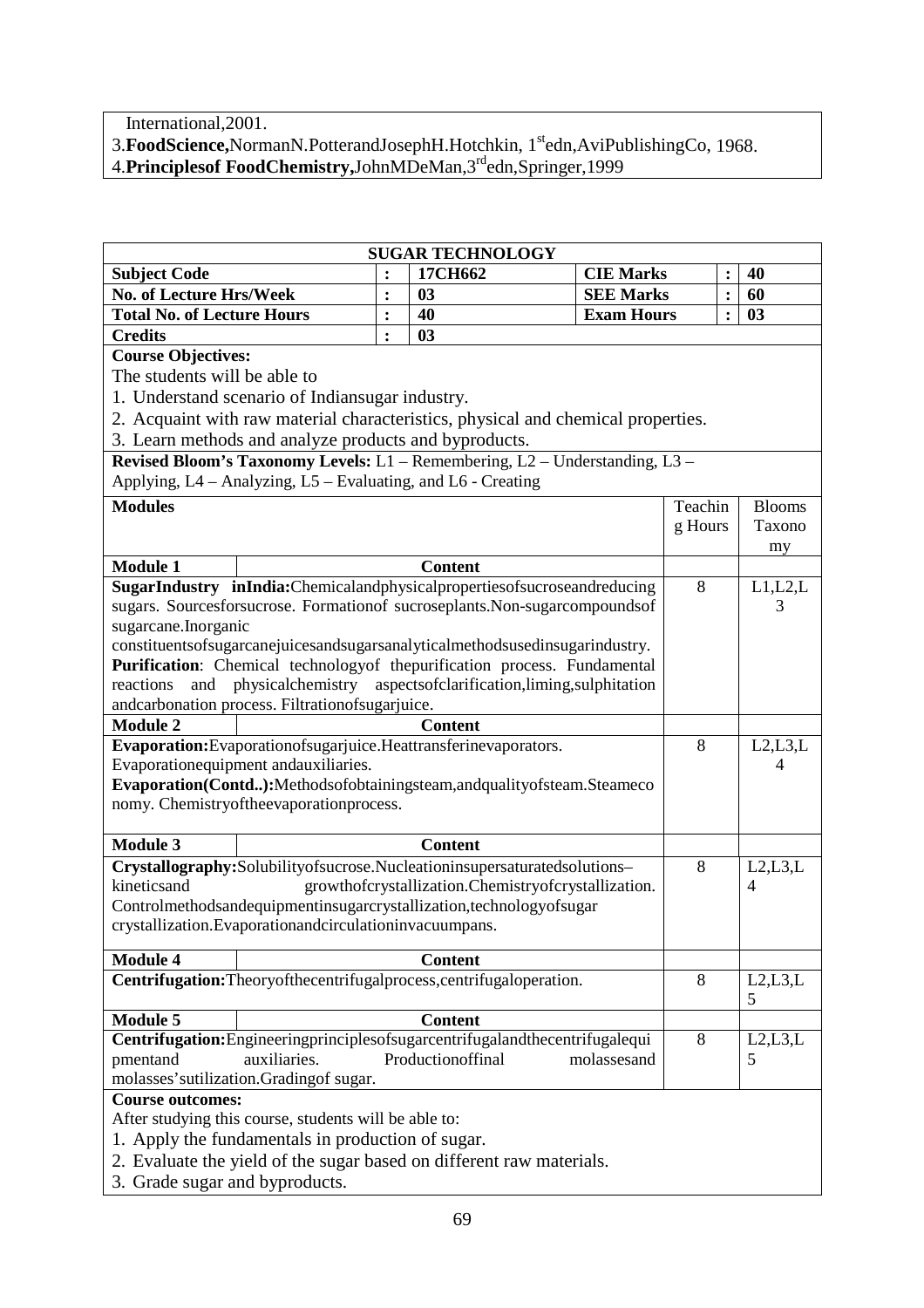## **QUESTION PAPER PATTERN:**

- The question paper will have ten questions.
- Each full Ouestion consisting of 20 marks
- There will be 2 full questions(with a maximum of four sub questions) from each module.
- Each full question will have sub questions covering all the topics under a module.
- The students will have to answer 5 full questions, selecting one full question from each module.

## **Graduate Attributes**

- 1. Critical thinking
- 2. Problem solving
- 3. Use of modern tools
- 4. Life long learning
- 5. Collaborative and multidisciplinary work

## **TEXT BOOKS:**

1. **PrinciplesofSugarTechnology,**HoningP.,Vol.ItoIII,ElsevierPublishingCompany, 1953. 2. **IntroductiontoCaneSugarTechnology,**Jenkinos.G.H,Elsevier,1966.

### **REFERENCE BOOKS:**

- 1. **HandbookofCaneSugarTechnology,**MathurR.B.L,2ndedn,OxfordandI.B.H. PublishingCo.,1997.
- 2. **HandbookofSugars,**Pancoast,H.M,andJunk,W.R.,2ndedn,AVIPublishingCo.
	- Inc.,Connecticut,1981.

| PETROCHEMICAL ENGINEERING                                                                |                                                                  |                |                   |                       |                |                |  |  |
|------------------------------------------------------------------------------------------|------------------------------------------------------------------|----------------|-------------------|-----------------------|----------------|----------------|--|--|
| <b>Subject Code</b>                                                                      | $\ddot{\cdot}$                                                   | 17CH663        | <b>CIE Marks</b>  |                       | $\ddot{\cdot}$ | 40             |  |  |
| <b>No. of Lecture Hrs/Week</b>                                                           | $\ddot{\cdot}$                                                   | 0 <sub>3</sub> | <b>SEE Marks</b>  |                       |                | 60             |  |  |
| <b>Total No. of Lecture Hours</b>                                                        | $\ddot{\cdot}$                                                   | 40             | <b>Exam Hours</b> |                       | $\ddot{\cdot}$ | 0 <sub>3</sub> |  |  |
| <b>Credits</b>                                                                           | $\ddot{\cdot}$                                                   | 03             |                   |                       |                |                |  |  |
| <b>Course Objectives:</b>                                                                |                                                                  |                |                   |                       |                |                |  |  |
| The students will be able to                                                             |                                                                  |                |                   |                       |                |                |  |  |
| 1. Study the Prospects, Growth, Economy related to Petrochemical Industry.               |                                                                  |                |                   |                       |                |                |  |  |
| 2. Study various feed stocks employed.                                                   |                                                                  |                |                   |                       |                |                |  |  |
| 3. Study heat & mass transfer operations related to Petrochemical Industry.              |                                                                  |                |                   |                       |                |                |  |  |
| 4. Study reactors employed and engineering problems encountered at                       |                                                                  |                |                   |                       |                |                |  |  |
| Petrochemical Industry.                                                                  |                                                                  |                |                   |                       |                |                |  |  |
|                                                                                          |                                                                  |                |                   |                       |                |                |  |  |
| <b>Revised Bloom's Taxonomy Levels:</b> $L1$ – Remembering, $L2$ – Understanding, $L3$ – |                                                                  |                |                   |                       |                |                |  |  |
| Applying, L4 - Analyzing, L5 - Evaluating, and L6 - Creating                             |                                                                  |                |                   |                       |                |                |  |  |
| <b>Modules</b>                                                                           |                                                                  |                |                   | <b>Teaching Hours</b> |                | <b>Blooms</b>  |  |  |
|                                                                                          |                                                                  |                |                   |                       |                | Taxonomy       |  |  |
| <b>Module 1</b>                                                                          |                                                                  | <b>Content</b> |                   |                       |                |                |  |  |
| Introduction: The growth of petrochemical industry, Global &                             |                                                                  |                |                   | 8                     |                | L1,L2,L3       |  |  |
| Indian scenario, Feed stocks for Petrochemicals, Natural gas,                            |                                                                  |                |                   |                       |                |                |  |  |
|                                                                                          | Refinery gases, Sources, Composition of natural gas, Properties, |                |                   |                       |                |                |  |  |
| Storage Heating value and flammability limits of natural gas.                            |                                                                  |                |                   |                       |                |                |  |  |
| Refinement of Natural Gas: Acid gas removal: Amine process,                              |                                                                  |                |                   |                       |                |                |  |  |
| washing process, Sulphur recovery<br>Carbonate                                           |                                                                  |                | process.          |                       |                |                |  |  |
| Dehydration, Technology of Liquefied Natural Gas                                         |                                                                  |                |                   |                       |                |                |  |  |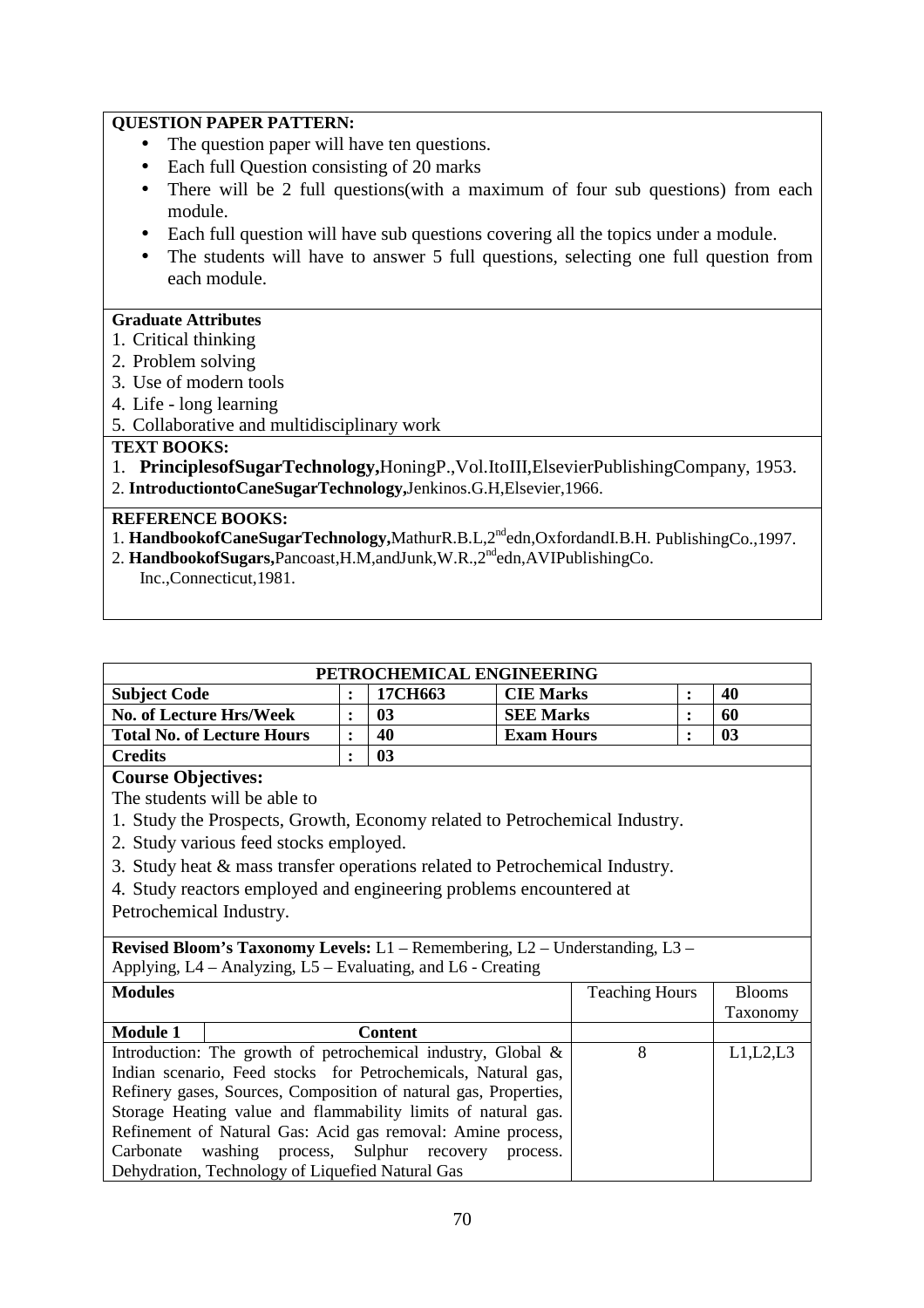| <b>Module 2</b>            | <b>Content</b>                                                                                                              |   |            |
|----------------------------|-----------------------------------------------------------------------------------------------------------------------------|---|------------|
|                            | CRACKING: Thermal, Catalytic, Product distribution, Steam                                                                   | 8 | L2,L3,L4   |
|                            | cracking, Thermodynamics of Steam cracking of Natural gas,                                                                  |   |            |
|                            | Naphtha and Heavy distillates, Products of steam cracking,                                                                  |   |            |
|                            | Production of Hydrogen, Synthesis gas, Methanol, Reaction                                                                   |   |            |
|                            | features. Reactors for steam cracking. Engineering Problems                                                                 |   |            |
| associated                 |                                                                                                                             |   |            |
| <b>Module 3</b>            | <b>Content</b>                                                                                                              |   |            |
|                            | Thermodynamical and Technological principles involved in                                                                    | 8 | L2, L3, L4 |
|                            | Alkylation, Oxidation, Nitration Hydrolysis processes employed                                                              |   |            |
| at petrochemical industry. |                                                                                                                             |   |            |
| <b>Module 4</b>            | <b>Content</b>                                                                                                              |   |            |
|                            | Thermodynamical and Technological principles involved in                                                                    | 8 | L2, L3, L5 |
|                            | Sulphonation, Sulfation and Isomerization processes employed at                                                             |   |            |
| petrochemical industry     |                                                                                                                             |   |            |
| <b>Module 5</b>            | <b>Content</b>                                                                                                              |   |            |
|                            | Petro Chemicals from Aromatics: Feed stocks, Hydro alkylation.                                                              | 8 | L2, L3, L5 |
|                            | Thermodynamics, Kinetic Reactors features Product distribution                                                              |   |            |
| Engg. problems associated  |                                                                                                                             |   |            |
| <b>Course outcomes:</b>    |                                                                                                                             |   |            |
|                            | After studying this course, students will be able to:                                                                       |   |            |
|                            | 1. Explain the various technologies of petrochemical engineering.                                                           |   |            |
|                            | 2. Evaluate the thermodynamical and kinetic aspects.                                                                        |   |            |
|                            | 3. Explain the various engineering problems associated with petrochemical industries.                                       |   |            |
|                            | <b>QUESTION PAPER PATTERN:</b>                                                                                              |   |            |
|                            | The question paper will have ten questions.                                                                                 |   |            |
| $\bullet$                  | Each full Question consisting of 20 marks                                                                                   |   |            |
| $\bullet$                  | There will be 2 full questions(with a maximum of four sub questions) from each                                              |   |            |
| module.                    |                                                                                                                             |   |            |
|                            | Each full question will have sub questions covering all the topics under a module.                                          |   |            |
|                            | The students will have to answer 5 full questions, selecting one full question from                                         |   |            |
|                            | each module.                                                                                                                |   |            |
|                            |                                                                                                                             |   |            |
| <b>Graduate Attributes</b> |                                                                                                                             |   |            |
| 1. Critical thinking       |                                                                                                                             |   |            |
| 2. Problem solving         |                                                                                                                             |   |            |
| 3. Use of modern tools     |                                                                                                                             |   |            |
| 4. Life - long learning    |                                                                                                                             |   |            |
|                            | 5. Collaborative and multidisciplinary work                                                                                 |   |            |
| <b>TEXT BOOKS:</b>         |                                                                                                                             |   |            |
|                            | 1. Bhaskara Rao, B.K., "A Text on Petrochemicals", Khanna Publishers, 2000.                                                 |   |            |
|                            | 2. Sukumar Maiti, "Introduction to Petrochemicals", 2 <sup>nd</sup> edn, Oxford and IBH                                     |   |            |
| Publishers, 2002.          |                                                                                                                             |   |            |
|                            | 3. Dryden, C.E., "Outlines of Chemical Technology", 2 <sup>nd</sup> edn, Affiliated East-West press,                        |   |            |
| 1993                       |                                                                                                                             |   |            |
| <b>REFERENCE BOOKS:</b>    |                                                                                                                             |   |            |
|                            | 1. Margaret Wells, "Handbook of Petrochemicals and Processes", 2 <sup>nd</sup> edn, Ash Gate Publishing                     |   |            |
| Limited, 2002.             |                                                                                                                             |   |            |
|                            | 2. Sami Matar, and Lewis F. Hatch., "Chemistry of Petrochemical Processes", $2^{nd}$ edn, Gulf<br>Publishing Company, 2000. |   |            |

Publishing Company, 2000.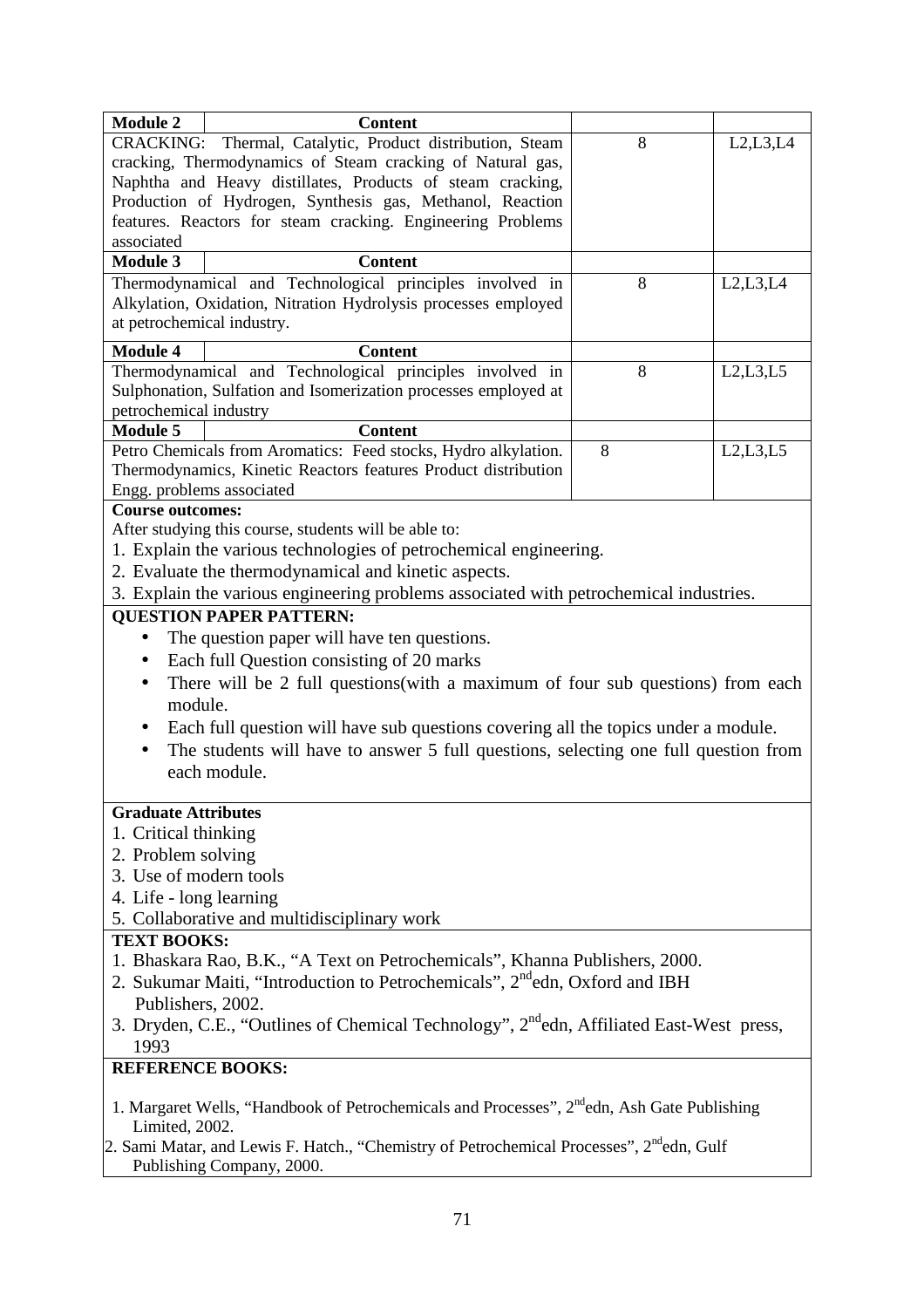| ,一个人的人都是一个人的人,但是我们的人,我们也不会不会不会。""我们的人,我们也不会不会不会。""我们的人,我们也不会不会不会。""我们的人,我们也不会不会不 |  |  |
|----------------------------------------------------------------------------------|--|--|
|                                                                                  |  |  |

| POLYMER AND PLASTIC ENGINEERING                                                                                                                 |                                                      |                          |                                    |          |                |               |  |
|-------------------------------------------------------------------------------------------------------------------------------------------------|------------------------------------------------------|--------------------------|------------------------------------|----------|----------------|---------------|--|
| <b>Subject Code</b>                                                                                                                             | $\ddot{\cdot}$                                       | 17CH664                  | <b>CIE Marks</b><br>$\ddot{\cdot}$ |          |                | 40            |  |
| <b>No. of Lecture Hrs/Week</b>                                                                                                                  | $\ddot{\cdot}$                                       | 03                       | <b>SEE Marks</b>                   |          | :              | 60            |  |
| <b>Total No. of Lecture Hours</b>                                                                                                               | $\ddot{\cdot}$                                       | 40                       | <b>Exam Hours</b>                  |          | $\ddot{\cdot}$ | 03            |  |
| <b>Credits</b>                                                                                                                                  | $\ddot{\cdot}$                                       | 03                       |                                    |          |                |               |  |
| <b>Course Objectives:</b>                                                                                                                       |                                                      |                          |                                    |          |                |               |  |
| The students will be able to                                                                                                                    |                                                      |                          |                                    |          |                |               |  |
| 1. Understand the basics of polymers, sources, structure, properties.                                                                           |                                                      |                          |                                    |          |                |               |  |
| 2. Understand plastics, manufacturing aspects, properties and uses.                                                                             |                                                      |                          |                                    |          |                |               |  |
| Revised Bloom's Taxonomy Levels: L1 - Remembering, L2 - Understanding, L3 -                                                                     |                                                      |                          |                                    |          |                |               |  |
| Applying, L4 – Analyzing, L5 – Evaluating, and L6 - Creating                                                                                    |                                                      |                          |                                    |          |                |               |  |
| <b>Modules</b>                                                                                                                                  |                                                      |                          |                                    | Teaching |                | <b>Blooms</b> |  |
|                                                                                                                                                 |                                                      |                          |                                    | Hours    |                | Taxonomy      |  |
| <b>Module 1</b>                                                                                                                                 |                                                      | <b>Content</b>           |                                    |          |                |               |  |
| POLYMER BASICS- Classifications based on occurrence, types,                                                                                     |                                                      |                          |                                    | 8        |                | L1,L2,L3      |  |
| process, and end uses. Polymerization Kinetics and mechanism of free                                                                            |                                                      |                          |                                    |          |                |               |  |
| radical, cationic, anionic, living polymers                                                                                                     |                                                      |                          | and coordination                   |          |                |               |  |
| polymerization- Ziegler Natta catalysts, monometallic mechanism,                                                                                |                                                      |                          |                                    |          |                |               |  |
| stereo regular polymerization, chain transfer reaction and constant.                                                                            |                                                      |                          |                                    |          |                |               |  |
| <b>Module 2</b>                                                                                                                                 |                                                      | <b>Content</b>           |                                    |          |                |               |  |
| STRUCTURE, PROPERTIES AND REACTION OF POLYMERS                                                                                                  |                                                      |                          |                                    | 8        |                | L2, L3, L4    |  |
| Functionality, tactility of polymer, microstructure, chemical and                                                                               |                                                      |                          |                                    |          |                |               |  |
| geometrical structure, ladder,                                                                                                                  |                                                      | Star and telechelic      | polymers,                          |          |                |               |  |
| interpenetrating networks-Polymers-crystalline amorphous nature,                                                                                |                                                      |                          |                                    |          |                |               |  |
| Crystallizability-effect on properties.                                                                                                         |                                                      |                          |                                    |          |                |               |  |
| Reactions of polymer molecules with specific groups OH,                                                                                         |                                                      |                          |                                    |          |                |               |  |
| CHO, C=O, COOH and $-NH_2$ and polymer-cross linking, cyclisation-                                                                              |                                                      |                          |                                    |          |                |               |  |
| polymer degradation, thermal, Mechanical, photo and radiation.                                                                                  |                                                      |                          |                                    |          |                |               |  |
| Properties of Polymers.                                                                                                                         |                                                      |                          |                                    |          |                |               |  |
|                                                                                                                                                 |                                                      |                          |                                    |          |                |               |  |
| <b>Module 3</b>                                                                                                                                 |                                                      | <b>Content</b>           |                                    |          |                |               |  |
| <b>BIO AND INORGANIC POLYMERS</b>                                                                                                               |                                                      |                          |                                    | 8        |                | L2,L3,L4      |  |
| Naturally occurring polymers, starch, proteins, cellulose, Derivatives of                                                                       |                                                      |                          |                                    |          |                |               |  |
| cellulose polymers, Rayon, cellophane, cellulose acetate, butyrate and                                                                          |                                                      |                          |                                    |          |                |               |  |
| nitrate, ethyl cellulose, carboxy methyl                                                                                                        |                                                      |                          |                                    |          |                |               |  |
| Cellulose-preparation, properties, application organo metallic polymers,<br>co-ordination polymers, Polyamides, Inorganic polymers- phosphorous |                                                      |                          |                                    |          |                |               |  |
| and nitrogen containing polymers, silicones, Hybrid polymers.                                                                                   |                                                      |                          |                                    |          |                |               |  |
| <b>Module 4</b>                                                                                                                                 |                                                      | <b>Content</b>           |                                    |          |                |               |  |
|                                                                                                                                                 |                                                      |                          |                                    | 8        |                | L2,L3,L5      |  |
| PLASTICS: Feed stocks, Classifications, Resins, Plastics Natural &<br>Synthetic, Code Identification. Olefins synthesis and production of       |                                                      |                          |                                    |          |                |               |  |
|                                                                                                                                                 | LDPE, HDPE, CPE, homo and copolymers. Polypropylenes |                          |                                    |          |                |               |  |
| <b>Module 5</b>                                                                                                                                 |                                                      | <b>Content</b>           |                                    |          |                |               |  |
| PLASTICS:<br><b>ENGINEERING</b>                                                                                                                 |                                                      | Acrylics,<br>Polyamides, | Poly-                              | 8        |                | L2,L3,L5      |  |
| tetrafluoroethylene, feed stocks, Synthesis Processing & Applications                                                                           |                                                      |                          |                                    |          |                |               |  |
|                                                                                                                                                 |                                                      |                          |                                    |          |                |               |  |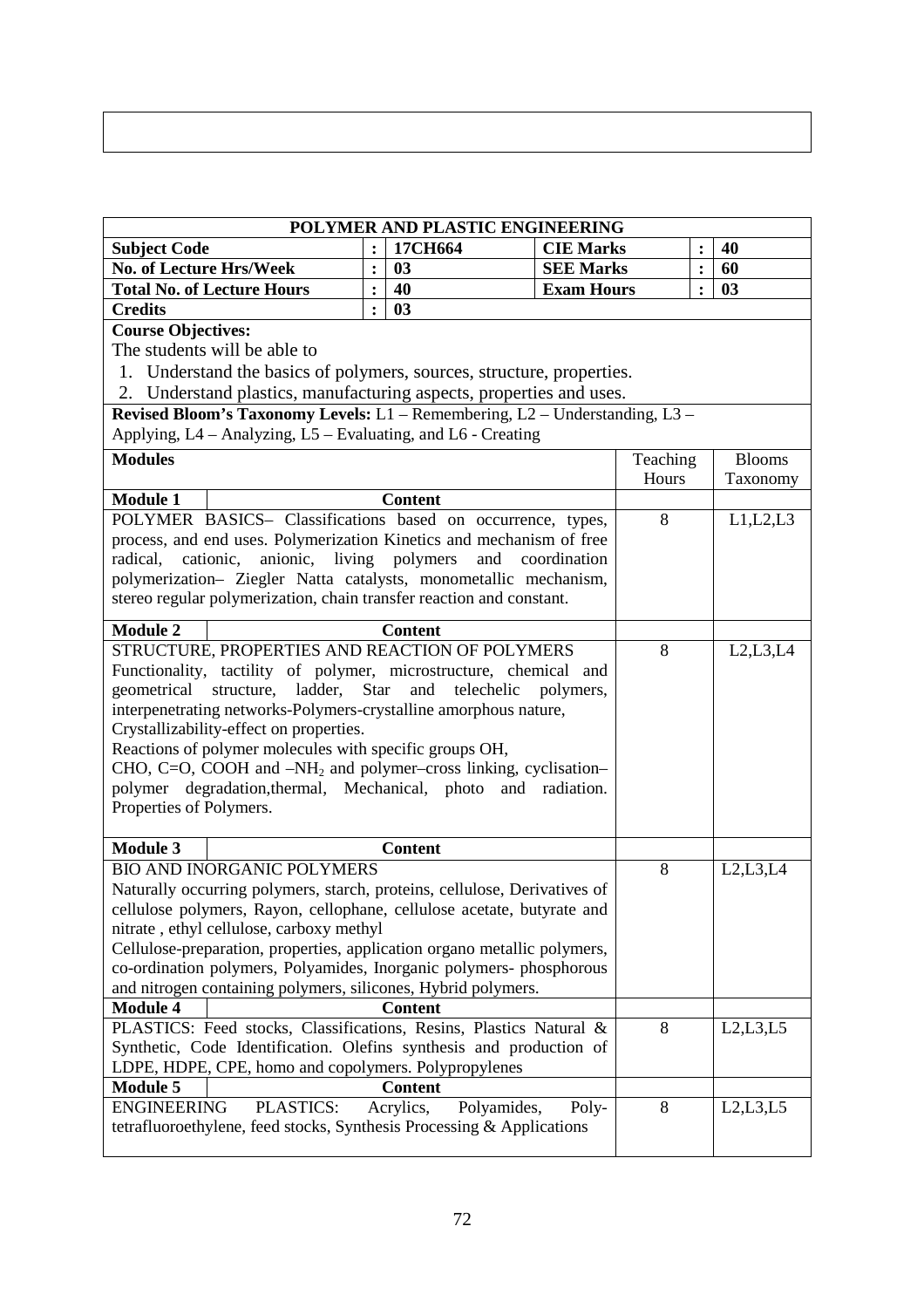#### **Course outcomes:**

After studying this course, students will be able to:

- 1. Apply the fundamentals in reactions of polymers.
- 2. Differentiate types of polymers based on application.
- 3. Apply knowledge of plastics and its properties in engineering applications.

## **QUESTION PAPER PATTERN:**

- The question paper will have ten questions.
- Each full Question consisting of 20 marks
- There will be 2 full questions(with a maximum of four sub questions) from each module.
- Each full question will have sub questions covering all the topics under a module.
- The students will have to answer 5 full questions, selecting one full question from each module.

#### **Graduate Attributes**

- 1. Critical thinking
- 2. Problem solving
- 3. Use of modern tools
- 4. Life long learning
- 5. Collaborative and multidisciplinary work

#### **TEXT BOOKS:**

- 1. **F.W. Billmayer**, Text Book of Polymer Science, 3rd edn, John Wiley and sons, New York, 2002.
- 2. **R.J. Young**, Introduction to Polymers, Chapman and Hall Ltd., London, 1999.

#### **REFERENCE BOOKS:**

- 1. **Gorge Odeon** Principles of Polymerization, 4<sup>th</sup> edn, McGraw Hill Book Company, New York. 2004.
- 2. **Premamoy Ghosh**," Polymer Science and Technology, 2<sup>nd</sup> edn, McGraw-Hill Publishing Company Limited, New Delhi, 2003.
- 3. **V.R. Gowarikar**, Polymer Science, New Age International Pvt. Ltd Publishers, 2010.
- 4. **M G Aurora, M Singh**, Introduction to Polymer Science Amol Publications.

| <b>CHEMICAL REACTION ENGINEERING LABORATORY</b> |  |           |                   |  |    |  |
|-------------------------------------------------|--|-----------|-------------------|--|----|--|
| <b>Subject Code</b>                             |  | 17CHL67   | <b>CIE Marks</b>  |  | 40 |  |
| No. of Lecture Hrs/Week                         |  | $1I + 2P$ | <b>SEE Marks</b>  |  | 60 |  |
| <b>Total No. of Lecture Hours</b>               |  | 42        | <b>Exam Hours</b> |  | 03 |  |
| <b>Credits</b>                                  |  | 02        |                   |  |    |  |

## **Course Objectives:**

Students will

- 1. Experimentally verify the principles and working of reactors studied in theory.
- 2. Carry out experiment and make observations for various parameters.
- 3. Study and use various reactors for determining rate constant and conversion.
- 4. Evaluate the data and compare with reported literature.

**Revised Bloom's Taxonomy Levels:** L1 – Remembering, L2 – Understanding, L3 – Applying, L4 – Analyzing, L5 – Evaluating, and L6 - Creating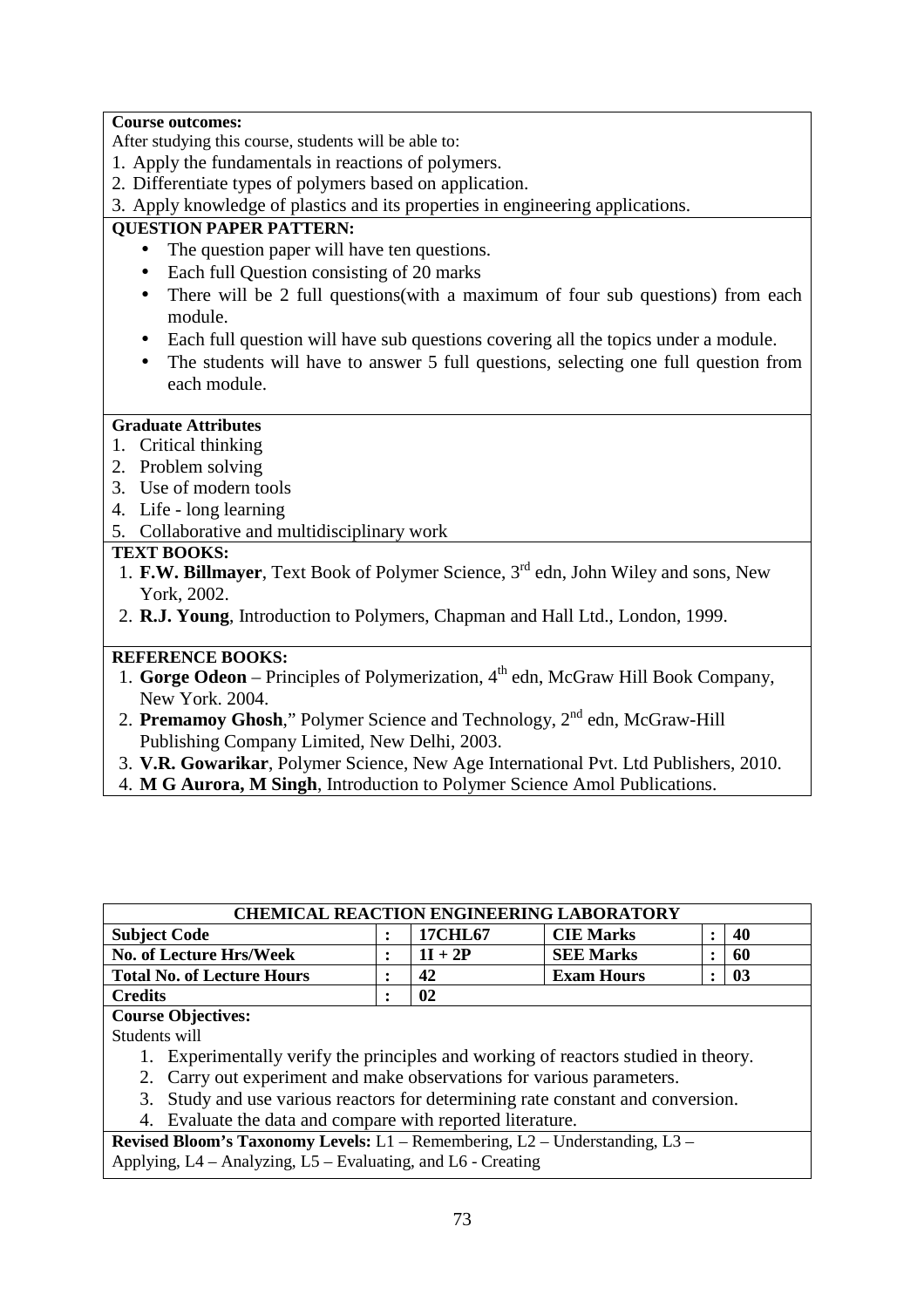| The following experiments are to be carried out; the data are to be analyzed based on                     | <b>Blooms</b> |  |  |  |  |
|-----------------------------------------------------------------------------------------------------------|---------------|--|--|--|--|
| the theoretical aspects, and recorded with comments.                                                      | Level         |  |  |  |  |
| 1. Batch Reactor                                                                                          | L4,L5         |  |  |  |  |
| 2. Isothermal plug flow reactor                                                                           | L4,L5         |  |  |  |  |
| 3. Mixed flow reactor                                                                                     | L4,L5         |  |  |  |  |
| 4. Semi batch reactor                                                                                     | L4,L5         |  |  |  |  |
| 5. Heterogeneous catalytic Reactor                                                                        | L4,L5         |  |  |  |  |
| 6. Segregated flow reactor                                                                                | L4,L5         |  |  |  |  |
| 7. Adiabatic Reactor                                                                                      | L4,L5         |  |  |  |  |
| 8. Packed bed Reactor                                                                                     | L3,L4,L5      |  |  |  |  |
| 9. RTD Studies in Tubular Reactor                                                                         | L3,L4,L5      |  |  |  |  |
| 10. Effect of temperature on Rate of reaction                                                             | L4,L5         |  |  |  |  |
| 11. Bio Chemical Reaction (Batch)                                                                         | L4,L5         |  |  |  |  |
| 12. Enzyme catalyzed reactions in batch reactor                                                           | L4,L5         |  |  |  |  |
| 13. RTD Studies in mixed flow reactor                                                                     | L4,L5         |  |  |  |  |
| 14. Sono-chemical reactor                                                                                 | L4,L5         |  |  |  |  |
| 15. Photochemical reactor                                                                                 | L4,L5         |  |  |  |  |
| <b>Course outcomes:</b>                                                                                   |               |  |  |  |  |
| After studying this course, students will be able to:                                                     |               |  |  |  |  |
| 1. Apply theoretical knowledge of various types of reactors.                                              |               |  |  |  |  |
| 2. Acquire practical knowledge of reactors.                                                               |               |  |  |  |  |
| 3. Know the use of skills in handling various reactors.                                                   |               |  |  |  |  |
| <b>Conduct of Practical Examination:</b>                                                                  |               |  |  |  |  |
| 1. Minimum of 10 experiments are to be conducted and all 10 experiments are to be                         |               |  |  |  |  |
| included for practical examination.                                                                       |               |  |  |  |  |
| 2. Students are allowed to pick one experiment from the lot.                                              |               |  |  |  |  |
| Strictly follow the instructions as printed on the cover page of answer script for<br>3.                  |               |  |  |  |  |
| breakup of marks.                                                                                         |               |  |  |  |  |
| Change of experiment is allowed only once and 15% Marks allotted to the procedure<br>4.                   |               |  |  |  |  |
| part to be made zero.                                                                                     |               |  |  |  |  |
| <b>Graduate Attributes</b>                                                                                |               |  |  |  |  |
| 1. Critical thinking                                                                                      |               |  |  |  |  |
| 2. Usages of modern tools                                                                                 |               |  |  |  |  |
| 3. Collaborative and multidisciplinary work                                                               |               |  |  |  |  |
| 4. Lifelong learning                                                                                      |               |  |  |  |  |
| 5. Independent and reflective learning                                                                    |               |  |  |  |  |
| <b>TEXT BOOKS:</b>                                                                                        |               |  |  |  |  |
| 1. ChemicalReactionEngineering,OctaveLevenspiel,3 <sup>rd</sup> edn,JohnWiley&Sons, 2001.                 |               |  |  |  |  |
| 2. ChemicalEngineeringKinetics, J.M.Smith, 3rd edn, McGrawHill.                                           |               |  |  |  |  |
| 3. Elements of Chemical Reaction Engineering, H. Scott Foggler, 3 <sup>rd</sup> edn, Prentice Hall, 2001. |               |  |  |  |  |
|                                                                                                           |               |  |  |  |  |

# **REFERENCE BOOKS:**

1. **Chemical&CatalyticReactionEngineering,**JamesJ.Carberry,McGrawHill,1976

| <b>MASS TRANSFER OPERATIONS LABORATORY</b> |  |                |                   |  |    |  |
|--------------------------------------------|--|----------------|-------------------|--|----|--|
| <b>Subject Code</b>                        |  | <b>17CHL68</b> | <b>CIE Marks</b>  |  | 40 |  |
| <b>No. of Lecture Hrs/Week</b>             |  | $1I + 2P$      | <b>SEE Marks</b>  |  | 60 |  |
| <b>Total No. of Lecture Hours</b>          |  | 42             | <b>Exam Hours</b> |  | 03 |  |
| Credits                                    |  | 02             |                   |  |    |  |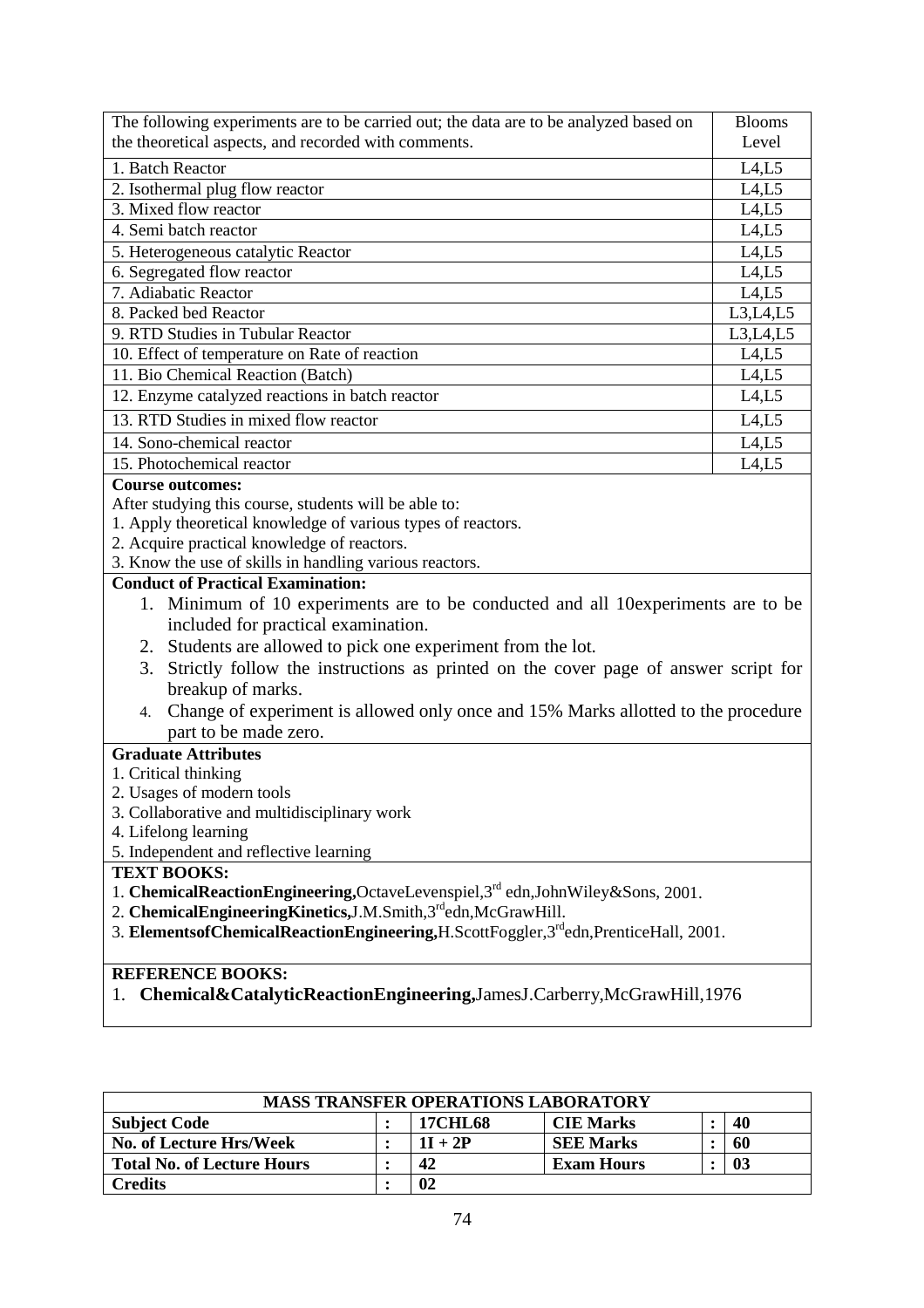#### **Course Objectives:**

Students will

- 1. Experimentally verify the mass transfer concepts studied in theory.
- 2. Carry out experiment and make observations for various mass transfer equipment.
- 3. Study the effect of mass transfer coefficients in design of equipment.
- 4. Evaluate the performance characteristic for different mass transfer cases.

**Revised Bloom's Taxonomy Levels:** L1 – Remembering, L2 – Understanding, L3 – Applying, L4 – Analyzing, L5 – Evaluating, and L6 - Creating

| The following experiments are to be carried out; the data are to be analyzed based on | <b>Blooms</b> |  |  |  |  |
|---------------------------------------------------------------------------------------|---------------|--|--|--|--|
| the theoretical aspects, and recorded with comments.                                  |               |  |  |  |  |
|                                                                                       | Level         |  |  |  |  |
| 1. Diffusion of organic vapours in air                                                | L3,L4,L5      |  |  |  |  |
| 2. Simple Distillation                                                                | L3,L4,L5      |  |  |  |  |
| 3. Packed column/ plate column distillation                                           | L3,L4,L5      |  |  |  |  |
| 4. Steam distillation                                                                 | L3,L4,L5      |  |  |  |  |
| 5. Solid – liquid leaching                                                            | L3,L4,L5      |  |  |  |  |
| 6. Surface evaporation                                                                | L3,L4,L5      |  |  |  |  |
| 7. Tray dryer                                                                         | L3,L4,L5      |  |  |  |  |
| 8. Adsorption studies                                                                 | L3,L4,L5      |  |  |  |  |
| 9. Liquid-liquid/Vapour –liquid equilibrium                                           | L3,L4,L5      |  |  |  |  |
| 10. Liquid extraction – (cross current: 1 and 2 or 3 stage)                           | L3,L4,L5      |  |  |  |  |
| 11. Hold up studies in packed columns                                                 | L3,L4,L5      |  |  |  |  |
| 12. Rotary/vacuum dryers                                                              | L3,L4,L5      |  |  |  |  |
| 13. Wetted wall column                                                                | L3,L4,L5      |  |  |  |  |
| 14. Cooling tower                                                                     | L3, L4, L5    |  |  |  |  |
| 15. Solid dissolution                                                                 | L3,L4,L5      |  |  |  |  |
| 16. Gel-electrophoresis                                                               | L3,L4,L5      |  |  |  |  |

#### **Course outcomes:**

After studying this course, students will be able to:

- 1. Apply theoretical knowledge of various mass transfer equipment.
- 2. Acquire practical knowledge of mass Transfer Equipment.
- 3. Know the handling of Mass transfer operations.

## **Conduct of Practical Examination:**

- 1. Minimum of 10 experiments are to be conducted and all 10experiments are to be included for practical examination.
- 2. Students are allowed to pick one experiment from the lot.
- 3. Strictly follow the instructions as printed on the cover page of answer script for breakup of marks.
- 4. Change of experiment is allowed only once and 15% Marks allotted to the procedure part to be made zero.

#### **Graduate Attributes**

- 1. Critical thinking
- 2. Usages of modern tools
- 3. Collaborative and multidisciplinary work
- 4. Life long learning
- 5. Independent and reflective learning

#### **TEXT BOOKS:**

- 1. **MassTransferOperations-**RobertE Treybal,3rdedn,McGrawHill,1981.
- 2. **UnitOperationsin ChemicalEngineering-McCabe&Smith,6thedn,McGraw**

#### Hill,2001.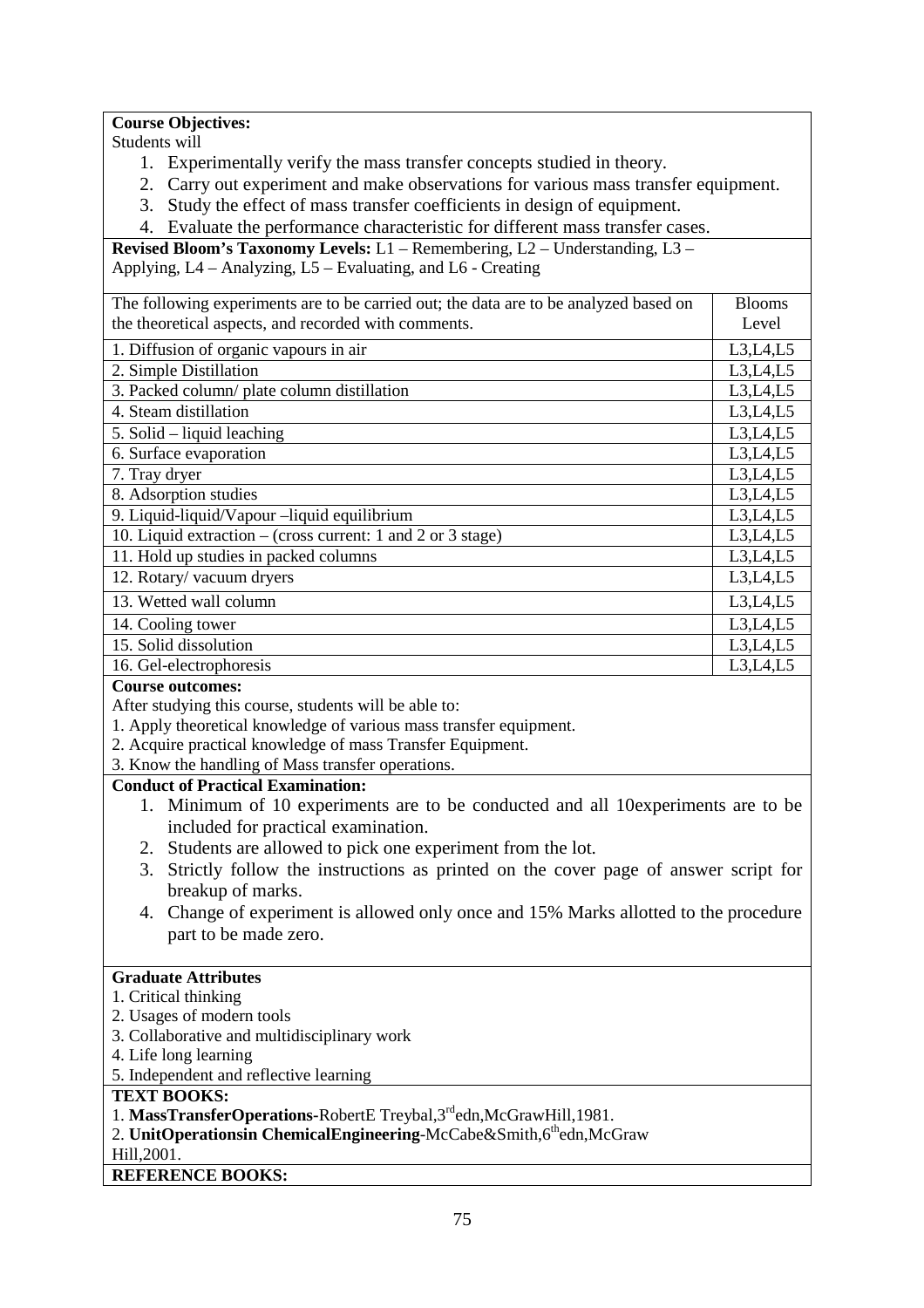- 1. **Chemical Engineering Vol I, II, IV and V -** Coulson and Richardson, 4<sup>th</sup>edn, PergamonPress,1998.
- 2. **TransportProcessesandUnitOperation-**GeankoplisCJ,PrenticeHall(I),2000.

# **VISVESVARAYA TECHNOLOGICAL UNIVERSITY, BELGAUM SCHEME & SYLLABUS OF TEACHING AND EXAMINATION 2017-2018**

## **CHOICE BASED CREDIT SYSTEM (CBCS)**

## **SEMESTER VII**

| SEMESTEK VII                                                                                     |                                |  |                |                   |               |                |                |
|--------------------------------------------------------------------------------------------------|--------------------------------|--|----------------|-------------------|---------------|----------------|----------------|
|                                                                                                  | <b>BIOCHEMICAL ENGINEERING</b> |  |                |                   |               |                |                |
| <b>Subject Code</b>                                                                              | $\ddot{\cdot}$                 |  | 17CH71         | <b>CIE Marks</b>  |               | $\ddot{\cdot}$ | 40             |
| <b>No. of Lecture Hrs/Week</b>                                                                   | $\ddot{\cdot}$                 |  | 04             | <b>SEE Marks</b>  |               | $\ddot{\cdot}$ | 60             |
| <b>Total No. of Lecture Hours</b>                                                                | $\ddot{\cdot}$                 |  | 50             | <b>Exam Hours</b> |               |                | 0 <sub>3</sub> |
| <b>Credits</b>                                                                                   | $\ddot{\cdot}$                 |  | 04             |                   |               |                |                |
| <b>Course Objectives:</b>                                                                        |                                |  |                |                   |               |                |                |
| To enhance skills in the areas of biochemical processes to provide the fundamental background of |                                |  |                |                   |               |                |                |
| biological systems, biomolecules, micro-organisms, fermentation processes, Bioreactors and       |                                |  |                |                   |               |                |                |
| kinetics.                                                                                        |                                |  |                |                   |               |                |                |
| Revised Bloom's Taxonomy Levels: $L1$ – Remembering, $L2$ – Understanding, $L3$ –                |                                |  |                |                   |               |                |                |
| Applying, L4 – Analyzing, L5 – Evaluating, and L6 - Creating                                     |                                |  |                |                   |               |                |                |
|                                                                                                  |                                |  | Teaching       |                   | <b>Blooms</b> |                |                |
| <b>Modules</b>                                                                                   |                                |  |                | Hours             |               | Taxonomy       |                |
| <b>Module 1</b>                                                                                  |                                |  | <b>Content</b> |                   |               |                |                |
| Introduction: Bioprocess engineering and technology. Role of a                                   |                                |  |                | 10                |               | L1, L2, L3     |                |
| Chemical engineer in bioprocess industry. An introduction to basic                               |                                |  |                |                   |               |                |                |
| biological sciences. Microbiology: Structure of cells: Prokaryotes and                           |                                |  |                |                   |               |                |                |
| Eukaryotes. Classification of micro-organisms. Taxonomy, control of                              |                                |  |                |                   |               |                |                |
| microorganisms – physical and chemical methods.                                                  |                                |  |                |                   |               |                |                |
|                                                                                                  |                                |  |                |                   |               |                |                |
| <b>Module 2</b>                                                                                  |                                |  | <b>Content</b> |                   |               |                |                |
| Biochemistry: Chemicals of Life: Lipids, Sugars, Polysaccharides,                                |                                |  |                |                   | 10            |                | L2, L3, L5     |
| Amino acids. Vitamins, Biopolymers, Nucleic Acids: RNA, DNA and                                  |                                |  |                |                   |               |                |                |
| their derivatives (Structure, Biological function and Importance for life                        |                                |  |                |                   |               |                |                |
| only to be studied).                                                                             |                                |  |                |                   |               |                |                |
| <b>Enzymes and Proteins:</b> Detailed structure of proteins and enzymes.                         |                                |  |                |                   |               |                |                |
| Functions. Methods of Production and purification of Enzymes.                                    |                                |  |                |                   |               |                |                |
| Nomenclature and Classification of enzymes. Kinetics                                             |                                |  |                | and               |               |                |                |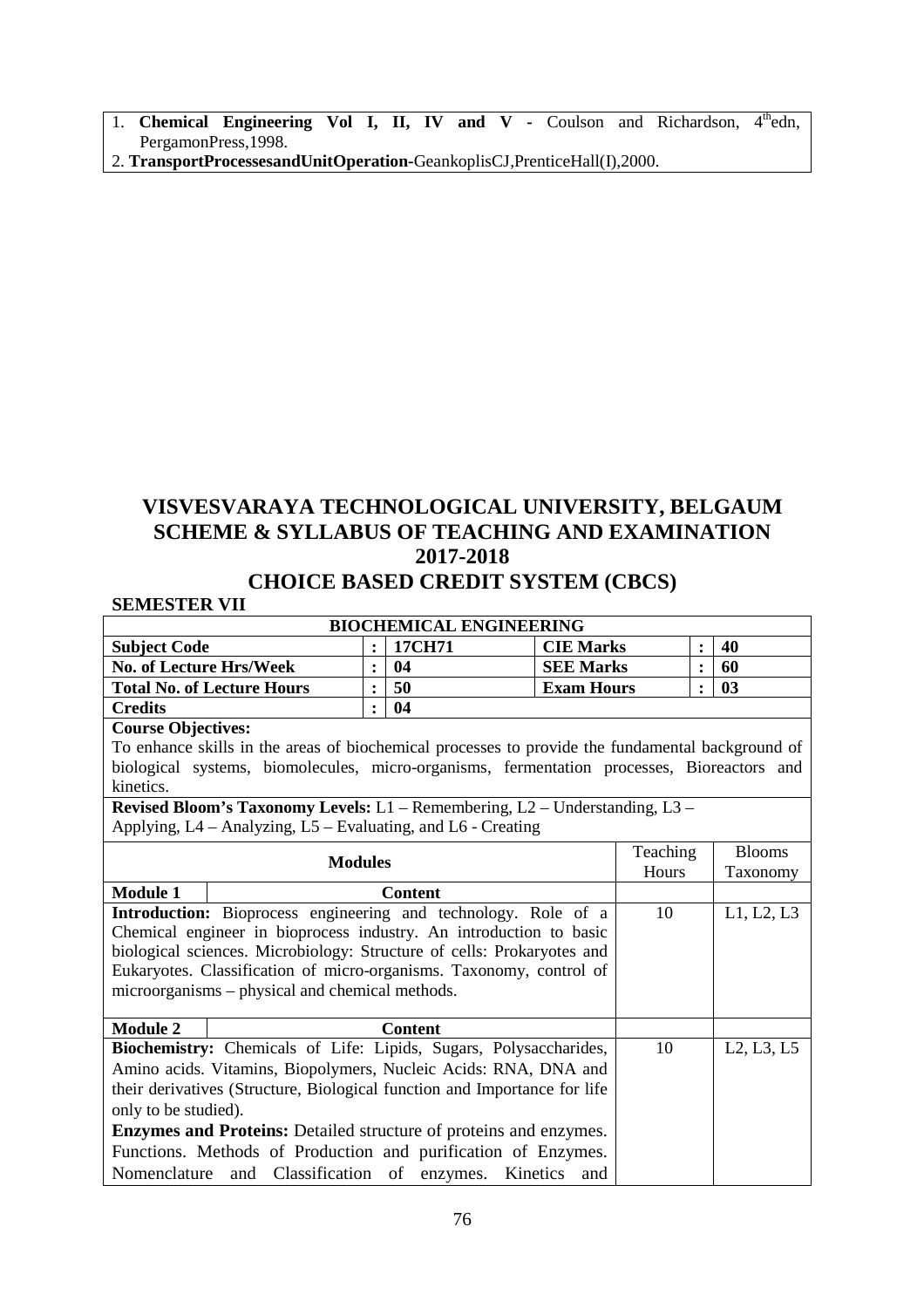| mechanism of Enzyme action: Michaelis-Menten, Briggs-Haldane<br>approach. Derivation.                                                                                                                                                                                                                                                                                                                                                                                                                                                                                                                                                                                                                                                                                           |    |                   |
|---------------------------------------------------------------------------------------------------------------------------------------------------------------------------------------------------------------------------------------------------------------------------------------------------------------------------------------------------------------------------------------------------------------------------------------------------------------------------------------------------------------------------------------------------------------------------------------------------------------------------------------------------------------------------------------------------------------------------------------------------------------------------------|----|-------------------|
|                                                                                                                                                                                                                                                                                                                                                                                                                                                                                                                                                                                                                                                                                                                                                                                 |    |                   |
| <b>Module 3</b><br><b>Content</b>                                                                                                                                                                                                                                                                                                                                                                                                                                                                                                                                                                                                                                                                                                                                               |    |                   |
| Kinetics of Enzyme Action: Reversible Enzyme. Two-substrate.<br>Multi-complexes enzyme kinetics (Derivation of rate equations).<br>Experimental determination of rate parameters: Batch and continuous<br>flow experiments. Line weaver-Burk, Eadie-Hofstee and Hanes-Woolf<br>Plots. Batch Kinetics (Integral and Differential methods).<br><b>Enzyme Inhibition:</b> Effect of Inhibitors (Competitive, noncompetitive,<br>uncompetitive, substrate and product inhibitions), Temperature and pH<br>on the rates enzyme catalyzed reactions. Determination of kinetic<br>parameters for various types of inhibitions. Dixon method. Enzyme<br>immobilization: Uses. Methods of enzyme immobilization.<br><b>Module 4</b><br><b>Content</b>                                    | 10 | L2, L3, L5        |
|                                                                                                                                                                                                                                                                                                                                                                                                                                                                                                                                                                                                                                                                                                                                                                                 |    |                   |
| Fermentation Technology: Ideal reactors: A review of Batch and<br>Continuous flow reactors for bio kinetic measurements. Microbiological<br>reactors: Operation and maintenance of typical aseptic aerobic<br>fermentation processes. Formulation of medium: Sources of nutrients.<br>Alternate bioreactor configurations. Introduction to sterilization of<br>bioprocess equipment. Growth Kinetics of Microorganisms:<br>Transient growth kinetics (Different phases of batch cultivation).<br>Quantification of growth kinetics: Substrate limited growth, Models<br>with growth inhibitors, Logistic equation, Filamentous cell growth<br>model. Continuous culture: Optimum Dilution rate and washout<br>condition in Ideal Chemostat. Introduction to Fed-batch reactors. | 10 | L1, L2, L3,<br>L4 |
| <b>Module 5</b><br><b>Content</b>                                                                                                                                                                                                                                                                                                                                                                                                                                                                                                                                                                                                                                                                                                                                               |    |                   |
| Kinetics of Microorganisms: Transient growth kinetics (Different<br>phases of batch cultivation). Quantification of growth kinetics:<br>Substrate limited growth, Models with growth inhibitors, Logistic<br>equation, Filamentous cell growth model. Continuous culture: Optimum<br>dilution rate and washout condition in Ideal Chemostat. Introduction to<br>Fed-batch reactors.<br>Downstream Processing: Strategies and steps involved in product<br>purification. Methods of cell disruption, Filtration, Centrifugation,<br>Sedimentation, Chromatography, Freeze drying / lyophilization.<br>Membrane separation Technology: Reverse Osmosis, Ultra filtration,<br>Micro filtration, Dialysis.                                                                          | 10 | L3, L4, L5        |
| <b>Course outcomes:</b>                                                                                                                                                                                                                                                                                                                                                                                                                                                                                                                                                                                                                                                                                                                                                         |    |                   |
| Understanding of biological basics and bioprocessing.<br>1.<br>2. Understanding the difference between bioprocesses and chemical processes.<br>Bioprocess design and operation.<br>3.<br>4. Bioreactor configuration and choice of bioreactor                                                                                                                                                                                                                                                                                                                                                                                                                                                                                                                                   |    |                   |

- 5. Heat & mass transfer considerations and scale up of bioprocesses
- 6. Introduction to bioprocess monitoring/control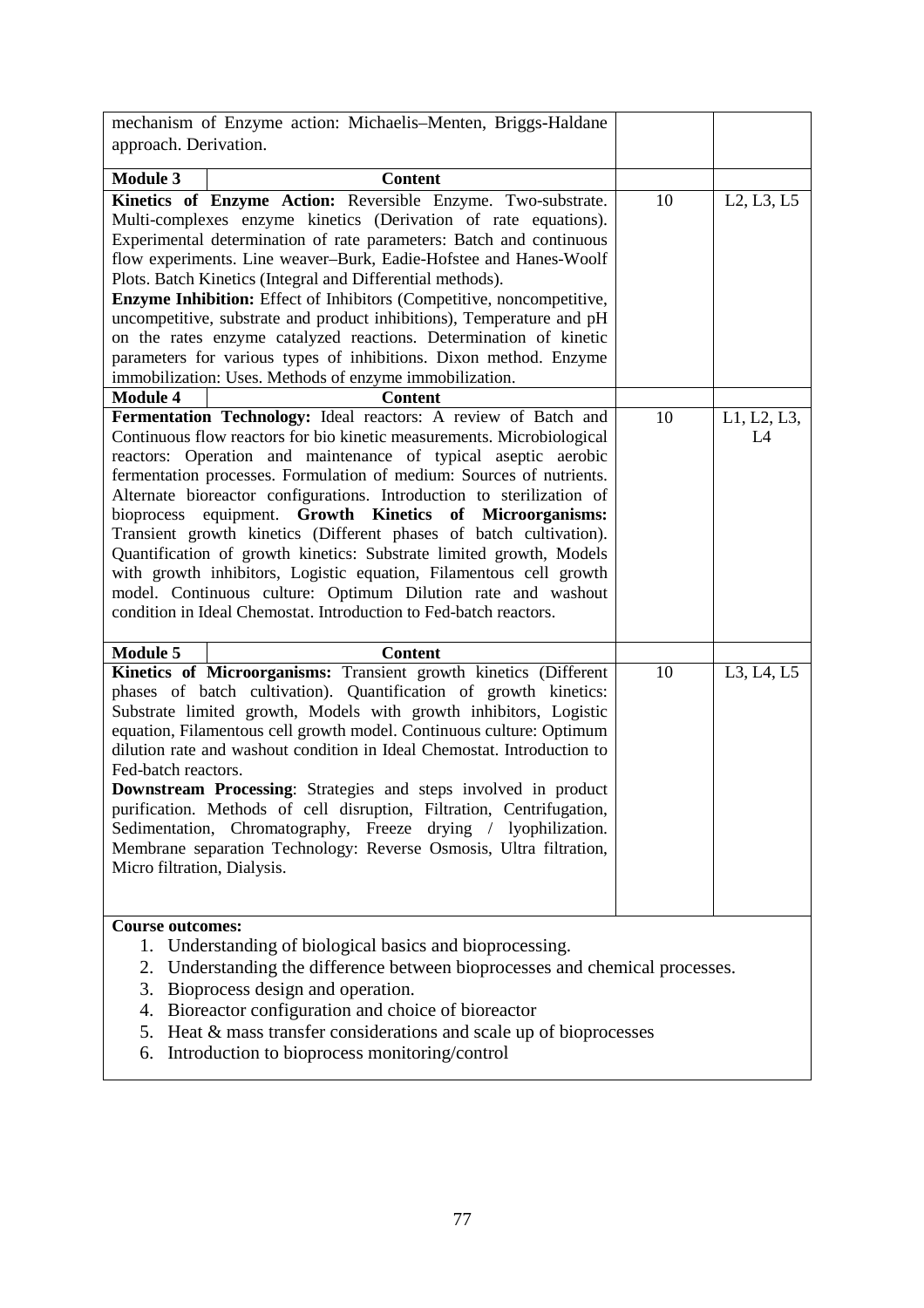## **QUESTION PAPER PATTERN:**

- The question paper will have ten questions.
- Each full Ouestion consisting of 20 marks
- There will be 2 full questions(with a maximum of four sub questions) from each module.
- Each full question will have sub questions covering all the topics under a module.
- The students will have to answer 5 full questions, selecting one full question from each module.

## **Graduate Attributes**

- 1. Critical thinking
- 2. Problem solving
- 3. Use of modern tools
- 4. Life long learning
- 5. Collaborative and multidisciplinary work

## **TEXT BOOKS:**

- 1. **Biochemical Engineering Fundamentals, Bailey and Ollis, 2<sup>nd</sup> edn, McGraw Hill, 1976.**
- 2. **Bioprocess Engineering,** Shuler M. L. and Kargi F., 2<sup>nd</sup> edn, Prentice Hall, 2002.

- 1. **Biochemical Engineering,** James Lee, Prentice Hall, 1992.
- 2. **Biochemical Reactors,** Atkinson B, Pion Ltd., London, 1974.
- 3. **Industrial Microbiology,** Casida, wiley, New York, 1968
- 4. **Principles of Fermentation Technology, Stanbury and Whitekar, 2<sup>nd</sup> edn, Butterworth-**Heinemann An Imprint of Elsevier

| <b>COMPUTER APPLICATIONS AND MODELING</b>                    |                                                                                              |                |                |                   |          |           |               |
|--------------------------------------------------------------|----------------------------------------------------------------------------------------------|----------------|----------------|-------------------|----------|-----------|---------------|
| <b>Subject Code</b>                                          |                                                                                              | $\ddot{\cdot}$ | 17CH72         | <b>CIE Marks</b>  |          | $\bullet$ | 40            |
| <b>No. of Lecture Hrs/Week</b>                               |                                                                                              | ٠              | 04             | <b>SEE Marks</b>  |          | $\bullet$ | 60            |
|                                                              | <b>Total No. of Lecture Hours</b>                                                            | ٠              | 50             | <b>Exam Hours</b> |          | ٠         | 03            |
| <b>Credits</b>                                               |                                                                                              | ٠              | 04             |                   |          |           |               |
| <b>Course Objectives:</b>                                    |                                                                                              |                |                |                   |          |           |               |
|                                                              | To make the students understand physical systems inchemical engineering and to develop their |                |                |                   |          |           |               |
|                                                              | mathematical models and solutions for these models. The students will also learn to use the  |                |                |                   |          |           |               |
|                                                              | commercial process simulators                                                                |                |                |                   |          |           |               |
|                                                              | <b>Revised Bloom's Taxonomy Levels:</b> $L1$ – Remembering, $L2$ – Understanding, $L3$ –     |                |                |                   |          |           |               |
|                                                              | Applying, L4 – Analyzing, L5 – Evaluating, and L6 - Creating                                 |                |                |                   |          |           |               |
| <b>Modules</b>                                               |                                                                                              |                |                |                   | Teaching |           | <b>Blooms</b> |
|                                                              |                                                                                              |                |                |                   | Hours    |           | Taxonomy      |
| <b>Module 1</b>                                              |                                                                                              |                | <b>Content</b> |                   |          |           |               |
|                                                              | Review of Computational Methods: Simultaneous linear algebraic                               |                |                |                   | 10       |           | L1,L2,L3      |
|                                                              | equation – Gauss Jordan., Non-linear algebraic equation-Newton                               |                |                |                   |          |           |               |
|                                                              | Raphson. Ordinary Differential Equation- R-K Method. Numerical                               |                |                |                   |          |           |               |
| Integration-Simpson's 1/3 Rule. Curve Fitting-Least Squares. |                                                                                              |                |                |                   |          |           |               |
|                                                              |                                                                                              |                |                |                   |          |           |               |
|                                                              |                                                                                              |                |                |                   |          |           |               |
| <b>Module 2</b>                                              |                                                                                              |                | Content        |                   |          |           |               |
|                                                              |                                                                                              |                |                |                   |          |           |               |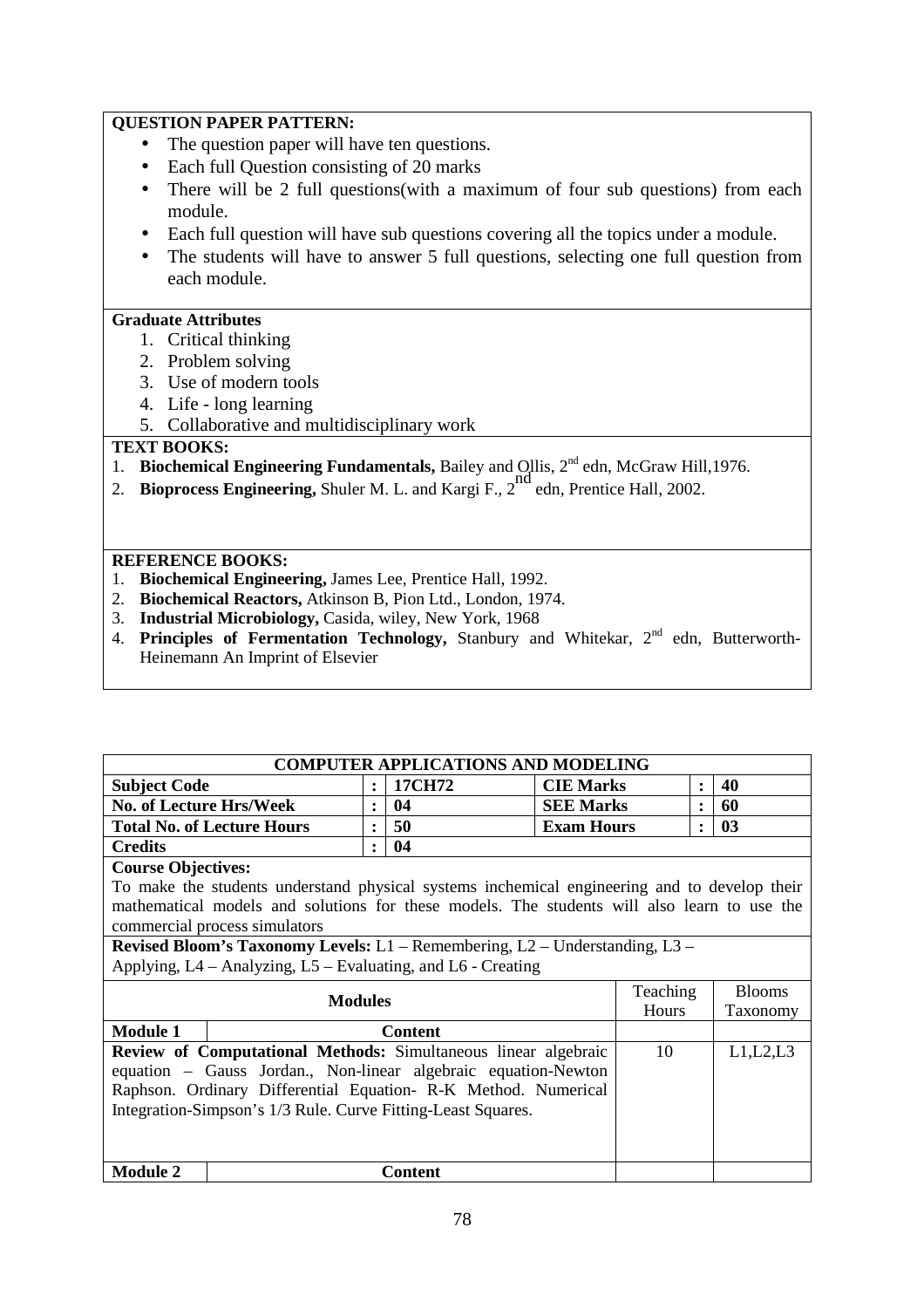| Applications: Vapor-Liquid equilibria for binary mixtures. Calculation                                                                               | 10                                                                                                               | L2, L3, L4 |  |  |  |  |
|------------------------------------------------------------------------------------------------------------------------------------------------------|------------------------------------------------------------------------------------------------------------------|------------|--|--|--|--|
| of Bubble Pressure and Bubble Point. Dew Pressure and Dew point for                                                                                  |                                                                                                                  |            |  |  |  |  |
| Ideal Binary and multi-component system.                                                                                                             |                                                                                                                  |            |  |  |  |  |
| Flash Vaporization: for multi-component system. Design of Adiabatic<br>Batch Reactor. Design of Adiabatic PFR, Adiabatic CSTR and                    |                                                                                                                  |            |  |  |  |  |
| Combinations.                                                                                                                                        |                                                                                                                  |            |  |  |  |  |
|                                                                                                                                                      |                                                                                                                  |            |  |  |  |  |
| <b>Module 3</b><br><b>Content</b>                                                                                                                    |                                                                                                                  |            |  |  |  |  |
| Design of Adiabatic PFR, Adiabatic CSTR and Combinations.                                                                                            | 10                                                                                                               | L3,L4,L5   |  |  |  |  |
| Design: Double Pipe Heat Exchanger (Area, Length and Pressure drop).                                                                                 |                                                                                                                  |            |  |  |  |  |
| Shell & Tube Heat                                                                                                                                    |                                                                                                                  |            |  |  |  |  |
| Exchanger (Area, Number of tubes, Pressure drop.                                                                                                     |                                                                                                                  |            |  |  |  |  |
| <b>Module 4</b><br><b>Content</b>                                                                                                                    |                                                                                                                  |            |  |  |  |  |
| Absorption & Distillation Columns: Calculations for Plate and                                                                                        | 10                                                                                                               | L4, L5, L6 |  |  |  |  |
| Packed Columns.                                                                                                                                      |                                                                                                                  |            |  |  |  |  |
| <b>Module 5</b><br><b>Content</b>                                                                                                                    |                                                                                                                  |            |  |  |  |  |
| building, principles<br><b>Modeling:</b> Models<br>and<br>model<br>of model<br>formulations, precautions in model building, Fundamental laws: Review | 10                                                                                                               | L3, L4, L5 |  |  |  |  |
| of shell balance approach, continuity equation, energy equation,                                                                                     |                                                                                                                  |            |  |  |  |  |
| equation of motion, transport equation of state equilibrium and Kinetics,                                                                            |                                                                                                                  |            |  |  |  |  |
| classification of mathematical models. Mathematical Modeling and                                                                                     |                                                                                                                  |            |  |  |  |  |
| <b>Solutions to the Following:</b> Basic tank model $-$ Level V/s time. Batch                                                                        |                                                                                                                  |            |  |  |  |  |
| Distillation - Vapor composition with CSTRs in series time.                                                                                          |                                                                                                                  |            |  |  |  |  |
| <b>Course outcomes:</b>                                                                                                                              |                                                                                                                  |            |  |  |  |  |
| 1. Understand the important physical phenomena from the problem statement                                                                            |                                                                                                                  |            |  |  |  |  |
| 2. Develop model equations for the given system                                                                                                      |                                                                                                                  |            |  |  |  |  |
| 3. Demonstrate the model solving ability for various processes/unit operations                                                                       |                                                                                                                  |            |  |  |  |  |
| 4. Demonstrate the ability to use a process simulation                                                                                               |                                                                                                                  |            |  |  |  |  |
| <b>QUESTION PAPER PATTERN:</b>                                                                                                                       |                                                                                                                  |            |  |  |  |  |
| The question paper will have ten questions.                                                                                                          |                                                                                                                  |            |  |  |  |  |
| Each full Question consisting of 20 marks<br>$\bullet$                                                                                               |                                                                                                                  |            |  |  |  |  |
| There will be 2 full questions(with a maximum of four sub questions) from each                                                                       |                                                                                                                  |            |  |  |  |  |
| module.                                                                                                                                              |                                                                                                                  |            |  |  |  |  |
| Each full question will have sub questions covering all the topics under a module.                                                                   |                                                                                                                  |            |  |  |  |  |
| The students will have to answer 5 full questions, selecting one full question from                                                                  |                                                                                                                  |            |  |  |  |  |
| each module.                                                                                                                                         |                                                                                                                  |            |  |  |  |  |
|                                                                                                                                                      |                                                                                                                  |            |  |  |  |  |
| <b>Graduate Attributes</b>                                                                                                                           |                                                                                                                  |            |  |  |  |  |
| 1. Critical thinking                                                                                                                                 |                                                                                                                  |            |  |  |  |  |
| 2. Problem solving                                                                                                                                   |                                                                                                                  |            |  |  |  |  |
| 3. Use of modern tools                                                                                                                               |                                                                                                                  |            |  |  |  |  |
| 4. Life - long learning                                                                                                                              |                                                                                                                  |            |  |  |  |  |
| <b>TEXT BOOKS:</b>                                                                                                                                   |                                                                                                                  |            |  |  |  |  |
| Computer based Numerical Analysis, M. Shantha Kumar, 1st edn, KPS Publisher, 1987.<br>1.                                                             |                                                                                                                  |            |  |  |  |  |
| Introduction to Chemical Engineering and Computer Calculations, Myers, A.L and<br>2.                                                                 |                                                                                                                  |            |  |  |  |  |
| 3.                                                                                                                                                   | Seider W.D, Prentice Hall, 1976.<br>Process Modeling Simulation and Control for Chemical Engineering, William. L |            |  |  |  |  |
| Luyben, 2 <sup>nd</sup> edn., McGraw Hill, 1990.                                                                                                     |                                                                                                                  |            |  |  |  |  |
|                                                                                                                                                      |                                                                                                                  |            |  |  |  |  |
| <b>REFERENCE BOOKS:</b>                                                                                                                              |                                                                                                                  |            |  |  |  |  |
| 1. Elements of Chemical Reaction Engineering, H. Scott Fogler, 2 <sup>nd</sup>                                                                       | edn, Prentice Hall, 2001.                                                                                        |            |  |  |  |  |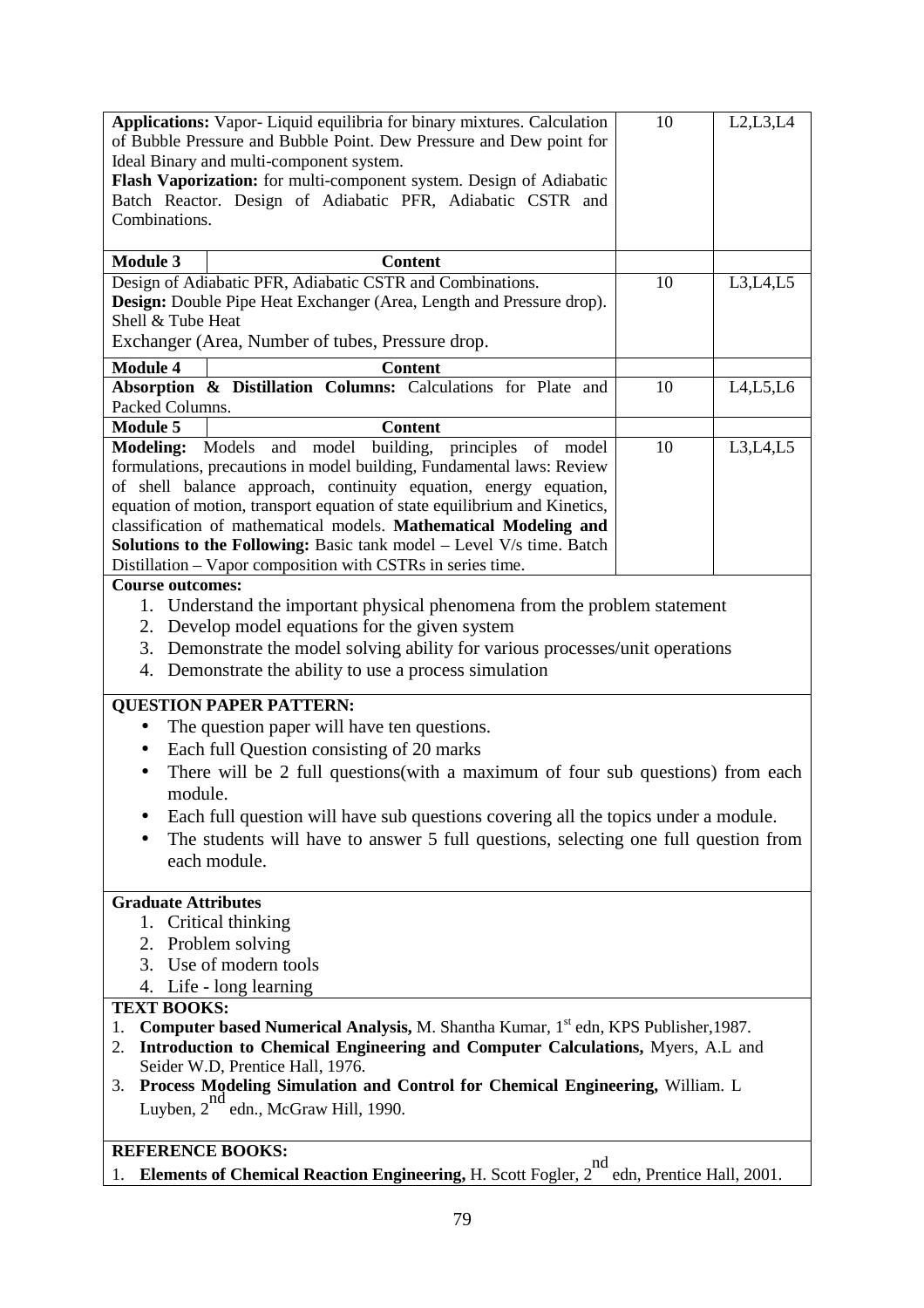## 2. Introduction to Chemical Engineering Thermodynamics, Smith J. M. and H. C. Vanness, 5<sup>th</sup> edn, McGraw Hill, 1996.

| PROCESS CONTROL AND INSTRUMENTATION |  |        |                   |  |    |  |
|-------------------------------------|--|--------|-------------------|--|----|--|
| <b>Subject Code</b>                 |  | 17CH73 | <b>CIE Marks</b>  |  | 40 |  |
| No. of Lecture Hrs/Week             |  | 04     | <b>SEE Marks</b>  |  | 60 |  |
| <b>Total No. of Lecture Hours</b>   |  | 50     | <b>Exam Hours</b> |  | 03 |  |
| <b>Credits</b>                      |  | 04     |                   |  |    |  |

#### **Course Objectives:**

To gain the knowledge of different process instruments, To understand dynamic modeling of a physical process using first principles, To design various control schemes, To apply the control system in various processes.

**Revised Bloom's Taxonomy Levels:** L1 – Remembering, L2 – Understanding, L3 – Applying, L4 – Analyzing, L5 – Evaluating, and L6 - Creating

|                                               | <b>Modules</b>                                                                                              | Teaching | <b>Blooms</b>                                    |  |  |
|-----------------------------------------------|-------------------------------------------------------------------------------------------------------------|----------|--------------------------------------------------|--|--|
|                                               |                                                                                                             | Hours    | Taxonomy                                         |  |  |
| <b>Module 1</b>                               | <b>Content</b>                                                                                              |          |                                                  |  |  |
|                                               | Instrumentation: Fundamentals Static and dynamic characteristics.                                           | 10       | L1, L2                                           |  |  |
|                                               | Indicators and recorders. Pressure measurement- Bourdon, diaphragm                                          |          |                                                  |  |  |
|                                               | and bellow type gages. Vacuum measurements.<br>Temperature                                                  |          |                                                  |  |  |
|                                               | measurement- Bimetal and resistance thermometers, thermocouples and                                         |          |                                                  |  |  |
| pyrometers.                                   |                                                                                                             |          |                                                  |  |  |
| <b>Module 2</b>                               | <b>Content</b>                                                                                              |          |                                                  |  |  |
|                                               | First Order Systems: Thermometer, level, mixing tank, STR,                                                  | 10       | L <sub>2</sub> , L <sub>3</sub> , L <sub>4</sub> |  |  |
|                                               | Linearisation, I order systems in series. Response for various input                                        |          |                                                  |  |  |
| forcing functions.                            | Second Order Systems: Characteristics of<br>manometer and damped vibrator. Transfer functions. Response for |          |                                                  |  |  |
|                                               | various input forcing functions, response for step input for under                                          |          |                                                  |  |  |
|                                               | damped case - Terms associated with it. Transportation lag.                                                 |          |                                                  |  |  |
| <b>Module 3</b>                               | <b>Content</b>                                                                                              |          |                                                  |  |  |
|                                               | Closed Loop System: Basic components. Servo and regulator control.                                          | 10       | L <sub>2</sub> , L <sub>3</sub> , L <sub>4</sub> |  |  |
|                                               | Controllers $- P$ , I, D and On $- Off$ modes. Controller combinations -                                    |          |                                                  |  |  |
|                                               | Final control elements - Valves, actuators and valve positioners. Closed                                    |          |                                                  |  |  |
|                                               | Loop Response: Block diagram, Closed loop transfer function,                                                |          |                                                  |  |  |
|                                               | Transient response ofservo and regulator control systems with various                                       |          |                                                  |  |  |
|                                               | controller modes and their characteristics.                                                                 |          |                                                  |  |  |
|                                               |                                                                                                             |          |                                                  |  |  |
| <b>Module 4</b>                               | <b>Content</b>                                                                                              |          |                                                  |  |  |
|                                               | Stability: Stability of linear control systems. Routh Test. Frequency                                       | 10       | L3, L4, L5                                       |  |  |
| Response – Bode diagrams.                     |                                                                                                             |          |                                                  |  |  |
| <b>Module 5</b>                               | <b>Content</b>                                                                                              |          |                                                  |  |  |
|                                               | Control System Design By Frequency Response: Bode criterion.                                                | 10       | L3, L4, L5                                       |  |  |
|                                               | Gain and Phase margins, Ziegler - Nichols controller tuning, Cohen-                                         |          |                                                  |  |  |
|                                               | Coon controller tuning. Root Locus: Rules for plotting and problems.                                        |          |                                                  |  |  |
|                                               |                                                                                                             |          |                                                  |  |  |
| <b>Course outcomes:</b>                       |                                                                                                             |          |                                                  |  |  |
|                                               | 1. Knowledge of field instrumentations                                                                      |          |                                                  |  |  |
| 2. Dynamic modeling and system behavior study |                                                                                                             |          |                                                  |  |  |
|                                               | 3. Design of controllers                                                                                    |          |                                                  |  |  |
|                                               | 4. Application of control systems in processes                                                              |          |                                                  |  |  |
|                                               | <b>QUESTION PAPER PATTERN:</b>                                                                              |          |                                                  |  |  |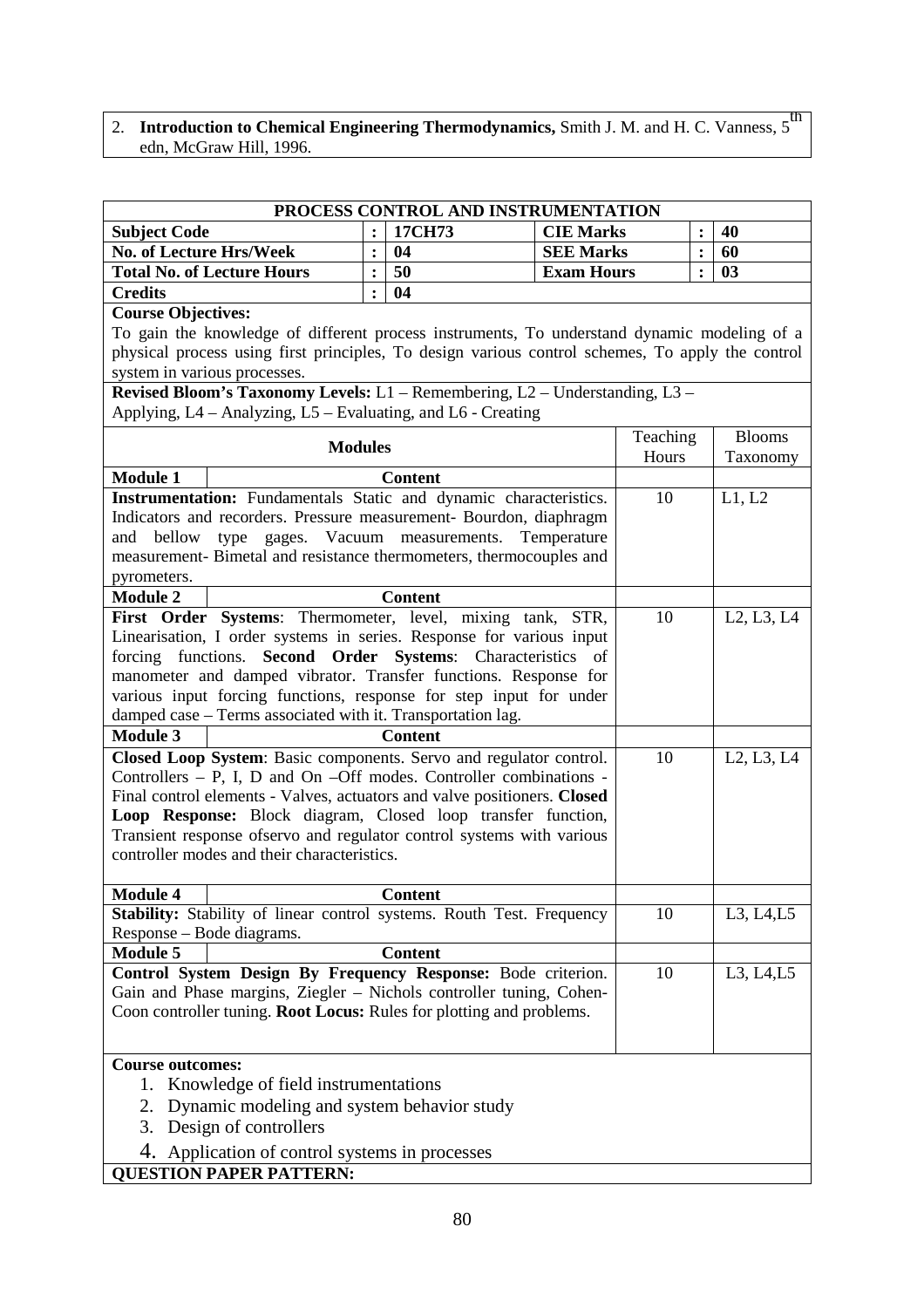- The question paper will have ten questions.
- Each full Question consisting of 20 marks
- There will be 2 full questions(with a maximum of four sub questions) from each module.
- Each full question will have sub questions covering all the topics under a module.
- The students will have to answer 5 full questions, selecting one full question from each module.

## **Graduate Attributes**

## 1.Critical thinking

- 2.Problem solving
	- 3.Use of modern tools

## 4.Life - long learning

#### **TEXT BOOKS:**

1. **Process System Analysis and Control, Coughner & Koppel, 2<sup>nd</sup> edn, McGraw Hill, NewDelhi,** 1991.

#### **REFERENCE BOOKS:**

- 1. **Process Modeling, Simulation & Control for Chemical Engineers, Luyben, 2<sup>nd</sup> edn, McGraw** Hill, 1990.
- 2. **Chemical Engineering Vol. III, III Edition,** Coulson & Richardson, Pergamon Press,1998.
- 3. **Chemical Process Control-**An Introduction to Theory & Practical, George Stephanopoules,Vol.3, Prentice Hall, New Delhi, 1998.

## **15 CH74X : Professional Elective [P.E]-III**

| APPLIED MATHEMATICS IN CHEMICAL ENGINEERING |  |         |                   |  |    |  |
|---------------------------------------------|--|---------|-------------------|--|----|--|
| <b>Subject Code</b>                         |  | 17CH741 | <b>CIE Marks</b>  |  | 40 |  |
| <b>No. of Lecture Hrs/Week</b>              |  | 03      | <b>SEE Marks</b>  |  | 60 |  |
| <b>Total No. of Lecture Hours</b>           |  | 40      | <b>Exam Hours</b> |  | 03 |  |
| <b>Credits</b>                              |  | 03      |                   |  |    |  |

#### **Course Objectives:**

To impart the knowledge of mathematics for solving various mathematical equations that need tobe solved in several chemical engineering courses such as heat and mass transfer, momentum transfer, reaction engineering, separation processes, thermodynamics, etc.

**Revised Bloom's Taxonomy Levels:** L1 – Remembering, L2 – Understanding, L3 – Applying, L4 – Analyzing, L5 – Evaluating, and L6 - Creating

|                 | <b>Modules</b>                                                           | Teaching | <b>Blooms</b>   |
|-----------------|--------------------------------------------------------------------------|----------|-----------------|
|                 |                                                                          | Hours    | Taxonomy        |
| <b>Module 1</b> | <b>Content</b>                                                           |          |                 |
|                 | Mathematical Formulation of the Physical Problems:                       |          | L1, L2, L3, L4, |
|                 | Applications of laws of conservation of mass, energy. Statement of       | 8        | L <sub>5</sub>  |
|                 | the problem. Modeling. Examples and problems.                            |          |                 |
|                 |                                                                          |          |                 |
| <b>Module 2</b> | <b>Content</b>                                                           |          |                 |
|                 | <b>Ordinary Differential Equations:</b> Formulations of ordinary         |          | L1, L2, L3, L4, |
|                 | differential equations involving chemical engineering problems.          | 8        | L <sub>5</sub>  |
|                 | Solutions- Equations of first order and first degree. Equations of first |          |                 |
|                 | order and second degree. Bernoulli equation. Euler equation.             |          |                 |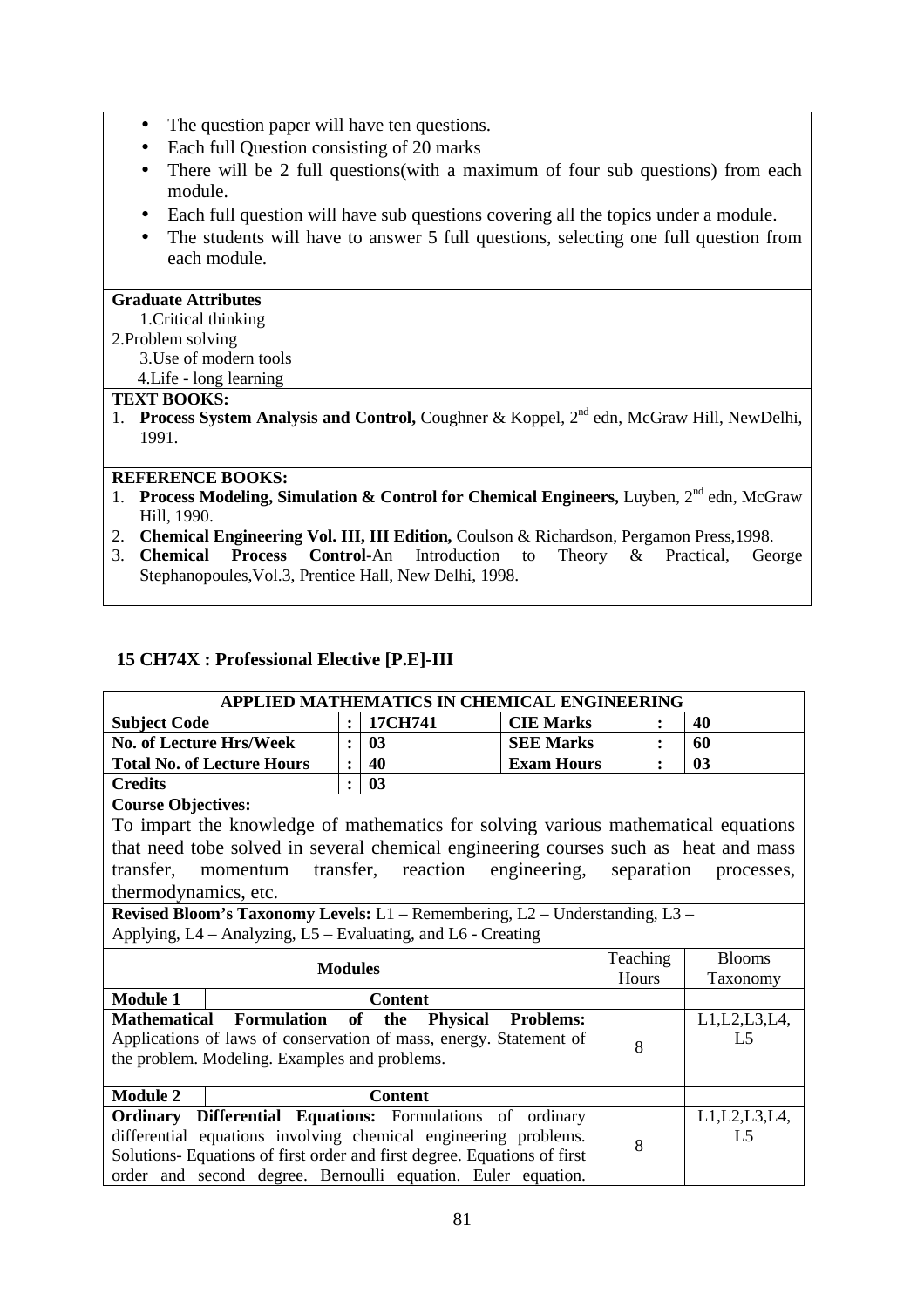|                            | Simultaneous linear differential equations.                                                                                              |   |                 |
|----------------------------|------------------------------------------------------------------------------------------------------------------------------------------|---|-----------------|
|                            |                                                                                                                                          |   |                 |
| <b>Module 3</b>            | <b>Content</b>                                                                                                                           |   |                 |
|                            | Partial Differential Equations: Formulations of partial differential                                                                     |   | L1, L2, L3, L4, |
| Fourier series.            | equations involving chemical engineering problems. Solutions.                                                                            | 8 | L5              |
| <b>Module 4</b>            | <b>Content</b>                                                                                                                           |   |                 |
|                            | Numerical Methods: Solutions of ordinary differential equations                                                                          |   | L1, L2, L3, L4, |
|                            | for chemical engineering problems. Solutions of partial differential                                                                     | 8 | L5              |
|                            | equations for chemical engineering problems.                                                                                             |   |                 |
| <b>Module 5</b>            | <b>Content</b>                                                                                                                           |   |                 |
|                            | Difference operator, linear difference equations, analysis of stage-                                                                     |   | L1, L2, L3, L4, |
|                            | wise processes. Laplace transforms and their applications to                                                                             | 8 | L <sub>5</sub>  |
| chemical engineering.      |                                                                                                                                          |   |                 |
| <b>Course outcomes:</b>    |                                                                                                                                          |   |                 |
|                            | After studying this course, students will be able to:                                                                                    |   |                 |
|                            | 1. Understand the basic algorithms for solution of and be able to solve linear and non-<br>linear equations.                             |   |                 |
|                            | 2. Be proficient in manipulation of logarithmic, exponential, and other non-linear                                                       |   |                 |
|                            | functions in order to linearizeand to regress non-linear expressions.                                                                    |   |                 |
|                            | 3. Understand the basic algorithms for solution of and be able to solve numerical                                                        |   |                 |
|                            |                                                                                                                                          |   |                 |
|                            | integration and ordinary differential equations.                                                                                         |   |                 |
|                            | 4. Be familiar with a variety of numerical methods for solving partial differential                                                      |   |                 |
|                            | equations.                                                                                                                               |   |                 |
|                            | 5. Be able to apply the techniques learnt in this subject to the solution of a<br>comprehensive design problems in chemical engineering. |   |                 |
|                            | <b>QUESTION PAPER PATTERN:</b>                                                                                                           |   |                 |
| $\bullet$                  | The question paper will have ten questions.                                                                                              |   |                 |
|                            |                                                                                                                                          |   |                 |
| ٠                          | Each full Question consisting of 20 marks                                                                                                |   |                 |
|                            | There will be 2 full questions (with a maximum of four sub questions) from each                                                          |   |                 |
| module.                    |                                                                                                                                          |   |                 |
|                            | Each full question will have sub questions covering all the topics under a module.                                                       |   |                 |
|                            | The students will have to answer 5 full questions, selecting one full question from                                                      |   |                 |
|                            | each module.                                                                                                                             |   |                 |
| <b>Graduate Attributes</b> |                                                                                                                                          |   |                 |
|                            | 1. Critical thinking                                                                                                                     |   |                 |
|                            |                                                                                                                                          |   |                 |
|                            | 2. Problem solving                                                                                                                       |   |                 |
|                            | 3. Use of modern tools                                                                                                                   |   |                 |
|                            | 4. Life - long learning                                                                                                                  |   |                 |
| <b>TEXT BOOKS:</b>         |                                                                                                                                          |   |                 |
| 1.                         | Applied Mathematics in Chemical Engineering, H.S. Mickley, T.K. Sherwood and                                                             |   |                 |
|                            | C.E.Reed, 3 <sup>rd</sup> edn, Tata McGraw Hill, 1999.                                                                                   |   |                 |
| 2.                         | Mathematical Methods in Chemical Engineering, V.G. Jenson & G.V. Jeffreys, Academic                                                      |   |                 |
| 3.                         | Press, London, 1977.<br>Mathematical Methods in Chemical Engineering, S. Pushpavanam, Eastern Economy                                    |   |                 |
| Edition, 2004.             |                                                                                                                                          |   |                 |
|                            | <b>REFERENCE BOOKS:</b>                                                                                                                  |   |                 |
| 1.                         | Applications of Mathematical Modeling to Process Development and Design, L.M. Rose                                                       |   |                 |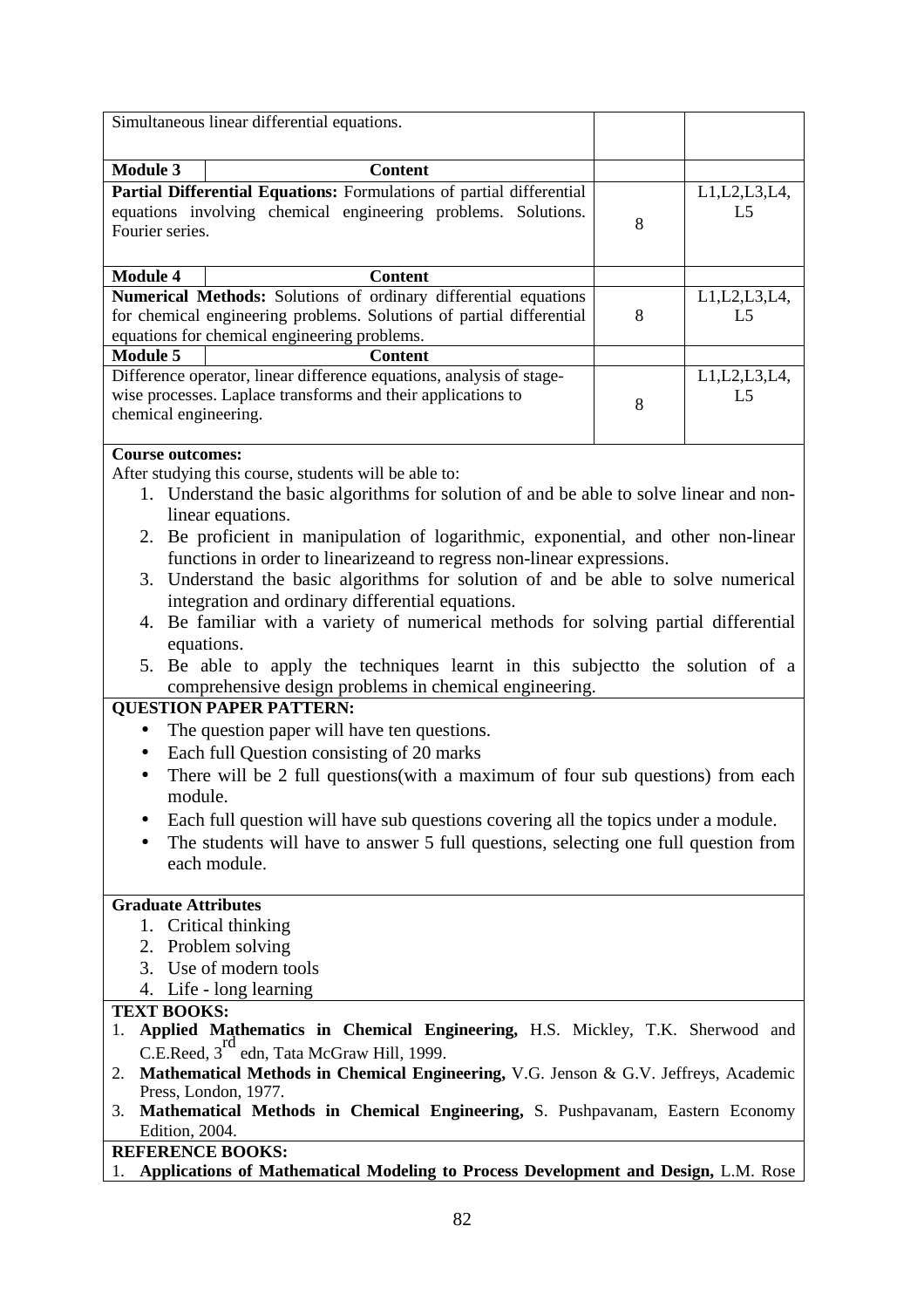# Applied Science Publishers Ltd., London, 1998.

|                                                                                                 | <b>CHEMICAL PROCESS INTEGRATION</b>                    |                |                                                                                                                                     |                   |          |                |                 |
|-------------------------------------------------------------------------------------------------|--------------------------------------------------------|----------------|-------------------------------------------------------------------------------------------------------------------------------------|-------------------|----------|----------------|-----------------|
| <b>Subject Code</b>                                                                             |                                                        | $\ddot{\cdot}$ | 17CH742                                                                                                                             | <b>CIE Marks</b>  |          |                | 40              |
| <b>No. of Lecture Hrs/Week</b>                                                                  |                                                        | $\ddot{\cdot}$ | 03                                                                                                                                  | <b>SEE Marks</b>  |          | $\ddot{\cdot}$ | 60              |
|                                                                                                 | <b>Total No. of Lecture Hours</b>                      | $\ddot{\cdot}$ | 40                                                                                                                                  | <b>Exam Hours</b> |          | $\ddot{\cdot}$ | 03              |
| <b>Credits</b>                                                                                  |                                                        | $\ddot{\cdot}$ | 03                                                                                                                                  |                   |          |                |                 |
| <b>Course Objectives:</b>                                                                       |                                                        |                |                                                                                                                                     |                   |          |                |                 |
|                                                                                                 |                                                        |                | Process integration involves considering holistic view of chemical process. To                                                      |                   |          |                |                 |
|                                                                                                 |                                                        |                | understand process synthesis and analysis. Heat and mass integration techniques are                                                 |                   |          |                |                 |
|                                                                                                 |                                                        |                | studied to minimize the losses and to make the process more economical.                                                             |                   |          |                |                 |
|                                                                                                 |                                                        |                | Revised Bloom's Taxonomy Levels: L1 - Remembering, L2 - Understanding, L3 -                                                         |                   |          |                |                 |
|                                                                                                 |                                                        |                | Applying, L4 - Analyzing, L5 - Evaluating, and L6 - Creating                                                                        |                   |          |                |                 |
| <b>Modules</b>                                                                                  |                                                        |                |                                                                                                                                     |                   | Teaching |                | <b>Blooms</b>   |
|                                                                                                 |                                                        |                |                                                                                                                                     |                   | Hours    |                | Taxonomy        |
| <b>Module 1</b>                                                                                 |                                                        |                | <b>Content</b>                                                                                                                      |                   |          |                |                 |
|                                                                                                 |                                                        |                | Introduction to Process Integration: Graphical Techniques. Overall<br>mass targeting, Synthesis of Mass Exchange Network: Graphical |                   |          |                | $L1,L2,L3$ ,    |
|                                                                                                 | approach. Direct recycle strategies.                   |                |                                                                                                                                     |                   | 8        |                |                 |
|                                                                                                 |                                                        |                |                                                                                                                                     |                   |          |                |                 |
| <b>Module 2</b>                                                                                 |                                                        |                | <b>Content</b>                                                                                                                      |                   |          |                |                 |
|                                                                                                 |                                                        |                | Visualization Strategies: for development of mass integrated system.                                                                |                   |          |                | L1, L2, L3, L4  |
|                                                                                                 | Algebraic approach totargeting direct recycles.        |                |                                                                                                                                     |                   | 8        |                |                 |
|                                                                                                 |                                                        |                |                                                                                                                                     |                   |          |                |                 |
| <b>Module 3</b>                                                                                 |                                                        |                | <b>Content</b>                                                                                                                      |                   |          |                |                 |
|                                                                                                 |                                                        |                | Algebraic Approach: to targeting mass exchange, network. Recycle                                                                    |                   |          |                | L1, L2, L3, L4, |
| strategies using propertyintegration.                                                           |                                                        |                |                                                                                                                                     |                   | 8        |                |                 |
| <b>Module 4</b>                                                                                 |                                                        |                | <b>Content</b>                                                                                                                      |                   |          |                |                 |
|                                                                                                 | Heat Integration: Combined heat and power integration. |                |                                                                                                                                     |                   |          |                | L3,L4,L5        |
|                                                                                                 |                                                        |                | Optimization: Mathematical approach to direct recycle, Graphical                                                                    |                   |          |                |                 |
|                                                                                                 |                                                        |                | method, simplex method, single variable optimization, multivariable                                                                 |                   | 8        |                |                 |
| optimization.                                                                                   |                                                        |                |                                                                                                                                     |                   |          |                |                 |
|                                                                                                 |                                                        |                |                                                                                                                                     |                   |          |                |                 |
| <b>Module 5</b>                                                                                 |                                                        |                | <b>Content</b>                                                                                                                      |                   |          |                |                 |
|                                                                                                 |                                                        |                | Mathematical Techniques: for synthesis of mass & heat exchange                                                                      |                   |          |                | L3,L4,L5        |
|                                                                                                 | Initiatives and applications. Case studies.            |                | excluding Lingo optimization techniques, for mass integration.                                                                      |                   | 8        |                |                 |
|                                                                                                 |                                                        |                |                                                                                                                                     |                   |          |                |                 |
|                                                                                                 |                                                        |                | Course outcomes: Students are able to synthesis and analyze the chemical process. Wherever                                          |                   |          |                |                 |
|                                                                                                 |                                                        |                | possible students are able to solve mass integration and energy integration using algebraic, graphical                              |                   |          |                |                 |
|                                                                                                 | and mathematical equations or models.                  |                |                                                                                                                                     |                   |          |                |                 |
|                                                                                                 |                                                        |                |                                                                                                                                     |                   |          |                |                 |
| <b>QUESTION PAPER PATTERN:</b>                                                                  |                                                        |                |                                                                                                                                     |                   |          |                |                 |
| The question paper will have ten questions.                                                     |                                                        |                |                                                                                                                                     |                   |          |                |                 |
|                                                                                                 | Each full Question consisting of 20 marks              |                |                                                                                                                                     |                   |          |                |                 |
|                                                                                                 |                                                        |                | There will be 2 full questions(with a maximum of four sub questions) from each                                                      |                   |          |                |                 |
| module.                                                                                         |                                                        |                |                                                                                                                                     |                   |          |                |                 |
| Each full question will have sub questions covering all the topics under a module.<br>$\bullet$ |                                                        |                |                                                                                                                                     |                   |          |                |                 |

• The students will have to answer 5 full questions, selecting one full question from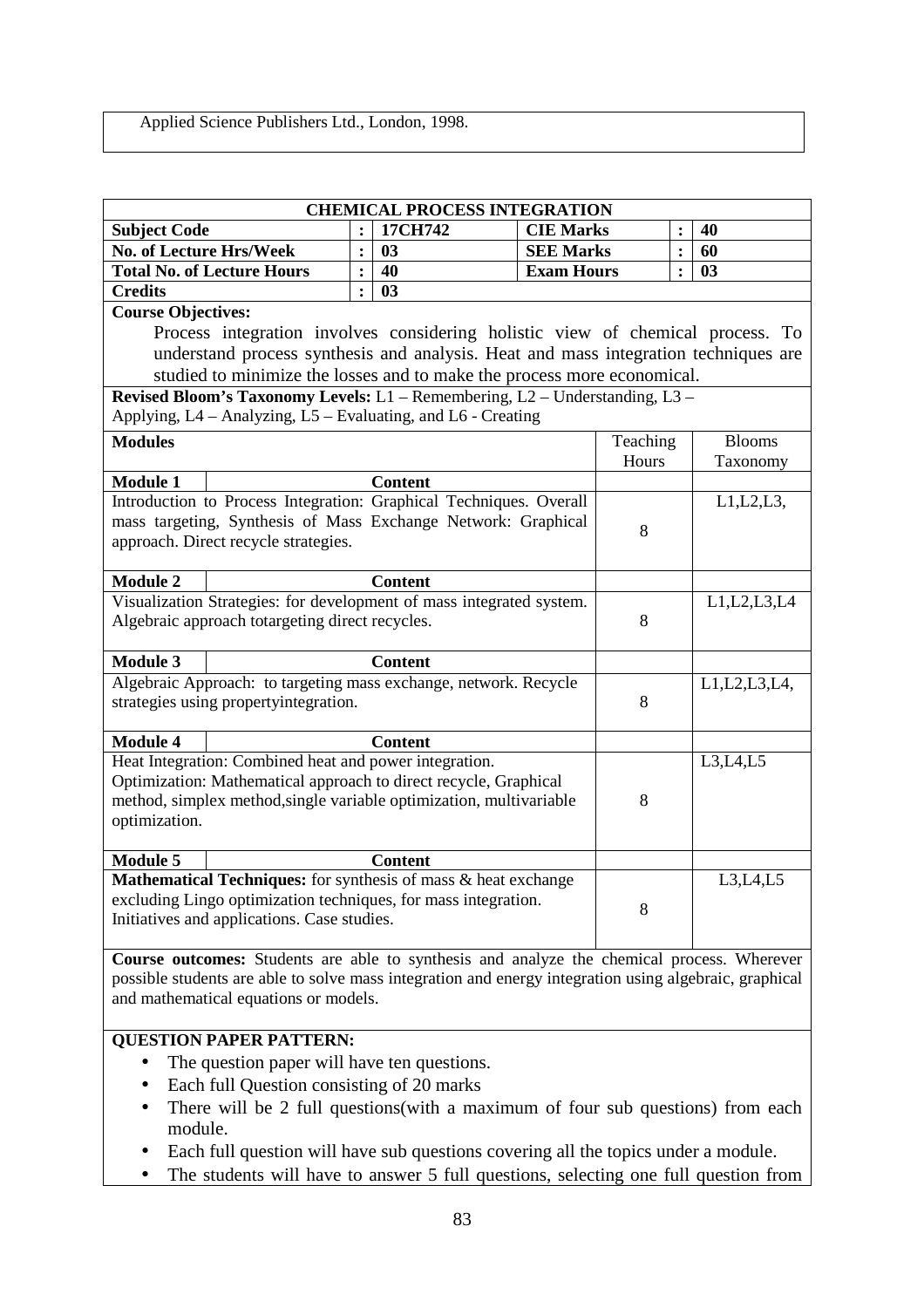each module.

#### **Graduate Attributes**

- 1. Critical thinking
- 2. Problem solving
- 3. Use of modern tools
- 4. Life long learning

## **TEXT BOOKS:**

1. **Process Integration -** Mahmoud. M., El – Hawalgi, Vol. 7, Academic Press, 2006.

- 1. **Chemical Process Design & Integration,** Robin Smith, 2nd edn, Wiley, 2005.
- 2. **Pinch Analysis and Process Integration** A user guide on process integration for efficientuse of energy, Kemp I.C, 2<sup>nd</sup> edn, Butterworth, Heinneman, 2006.

| TRANSPORT PROCESS AND MODELING OF AQUATIC SYSTEMS                                           |                |         |                   |                |                |               |  |  |
|---------------------------------------------------------------------------------------------|----------------|---------|-------------------|----------------|----------------|---------------|--|--|
| <b>Subject Code</b>                                                                         |                | 17CH743 | <b>CIE Marks</b>  |                | 40             |               |  |  |
| <b>No. of Lecture Hrs/Week</b>                                                              | $\ddot{\cdot}$ | 03      | <b>SEE Marks</b>  | $\ddot{\cdot}$ | 60             |               |  |  |
| <b>Total No. of Lecture Hours</b>                                                           | $\ddot{\cdot}$ | 40      | <b>Exam Hours</b> | $\bullet$      | 0 <sub>3</sub> |               |  |  |
| <b>Credits</b>                                                                              | $\ddot{\cdot}$ | 03      |                   |                |                |               |  |  |
| <b>Course Objectives:</b>                                                                   |                |         |                   |                |                |               |  |  |
| 1. To make students learn evaluation and control techniques of water quality management in  |                |         |                   |                |                |               |  |  |
| streams, lakes, and estuaries.                                                              |                |         |                   |                |                |               |  |  |
| 2. Mathematical analyses of patterns of water movement and their relation to water quality. |                |         |                   |                |                |               |  |  |
| 3. Fate and transport of contaminants in natural aquatic systems, design and management of  |                |         |                   |                |                |               |  |  |
| environmental and water resource systems                                                    |                |         |                   |                |                |               |  |  |
| Revised Bloom's Taxonomy Levels: L1 - Remembering, L2 - Understanding, L3 -                 |                |         |                   |                |                |               |  |  |
| Applying, L4 – Analyzing, L5 – Evaluating, and L6 - Creating                                |                |         |                   |                |                |               |  |  |
|                                                                                             |                |         |                   |                |                |               |  |  |
|                                                                                             |                |         |                   |                | Teaching       | <b>Blooms</b> |  |  |
| <b>Modules</b>                                                                              |                |         |                   |                | Hours          | Level         |  |  |
| <b>Module 1</b>                                                                             |                |         | <b>Contents</b>   |                |                | L3,L4,L5      |  |  |
| <b>Modeling:</b>                                                                            |                |         |                   |                |                |               |  |  |
| Introduction, applications in environmental management. Physical phenomena                  |                |         |                   |                | 8              |               |  |  |
| advection, diffusion, dispersion, Fick's laws of diffusion and convective -                 |                |         |                   |                |                |               |  |  |
| diffusion equations for turbulent $\&$ shear flow regimes                                   |                |         |                   |                |                |               |  |  |
| <b>Module 2</b>                                                                             |                |         | <b>Contents</b>   |                |                |               |  |  |
| <b>Steady-state water quality modeling:</b>                                                 |                |         |                   |                |                |               |  |  |
| Models for conservative and non-conservative substances. Data collection and                |                |         |                   |                | 8              | L3,L4,L5      |  |  |
| analysis - specialized water quality surveys, estimation of decay and recreation            |                |         |                   |                |                |               |  |  |
| rates                                                                                       |                |         |                   |                |                |               |  |  |
| <b>Module 3</b>                                                                             |                |         | <b>Contents</b>   |                |                |               |  |  |
| 1-D Oxygen balance models:                                                                  |                |         |                   |                | 8              |               |  |  |
| Streeter-Phelps equation, critical point method. Calibration and verification of            |                |         |                   |                |                | L3,L4,L5      |  |  |
| 1-D oxygen model. Error measures.                                                           |                |         |                   |                |                |               |  |  |
| <b>Module 4</b>                                                                             |                |         | Contents          |                |                |               |  |  |
| <b>Mixing zones in rivers:</b>                                                              |                |         |                   |                | 8              | L3,L4,L5      |  |  |
| Types of outfalls and mixing regimes. Steady-state 2-D analysis. Field study                |                |         |                   |                |                |               |  |  |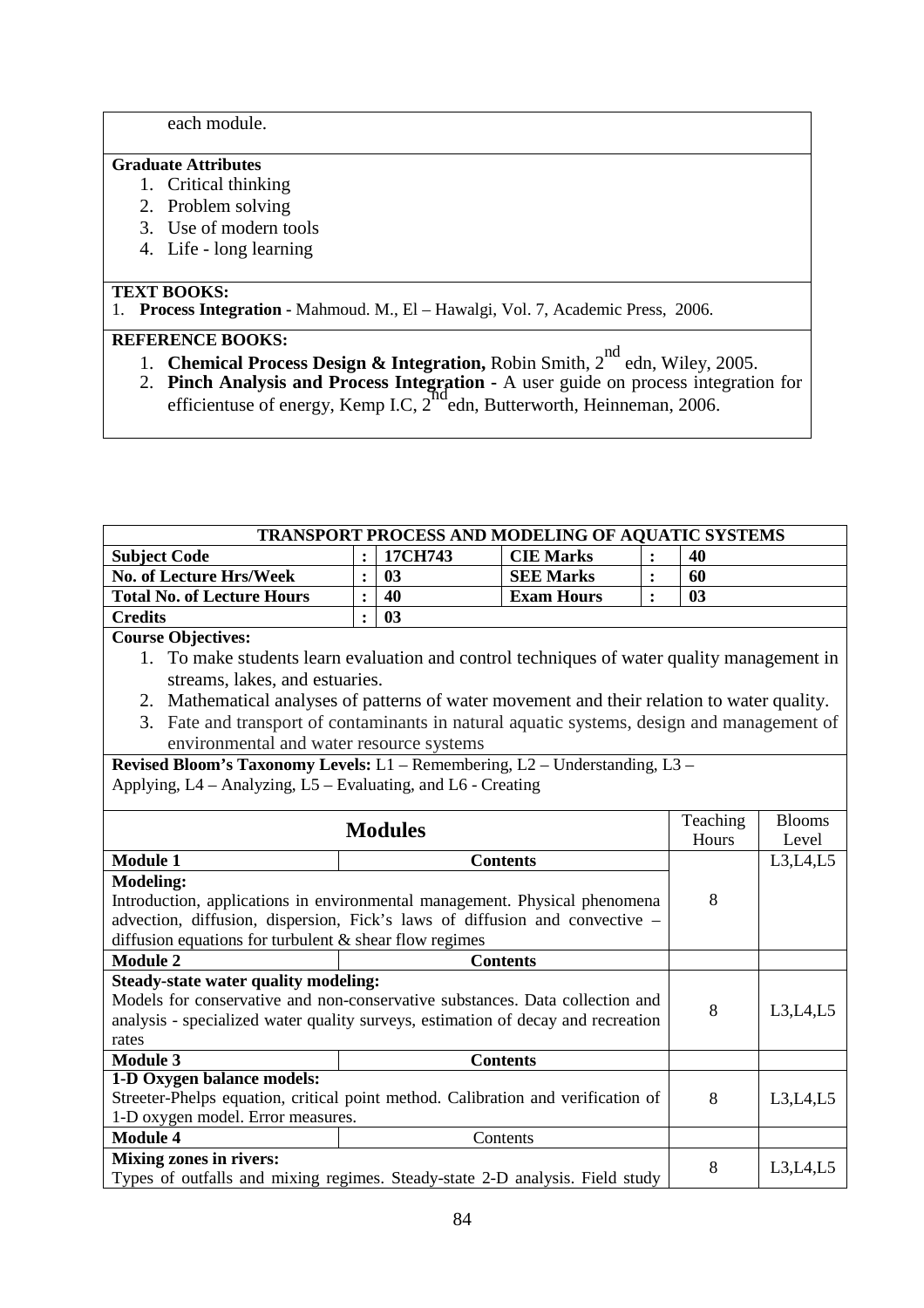| methodology.                                                                                         |                                                                                           |   |          |  |  |  |  |
|------------------------------------------------------------------------------------------------------|-------------------------------------------------------------------------------------------|---|----------|--|--|--|--|
|                                                                                                      | Parameter estimation - lateral mixing co-efficient - critical point method -              |   |          |  |  |  |  |
| simple numerical problems. Dissolved oxygen models for lakes under                                   |                                                                                           |   |          |  |  |  |  |
| completely mixed and stratified conditions                                                           |                                                                                           |   |          |  |  |  |  |
| <b>Module 5</b>                                                                                      | <b>Contents</b>                                                                           |   |          |  |  |  |  |
| <b>Eutrophication models:</b>                                                                        |                                                                                           |   |          |  |  |  |  |
|                                                                                                      | Simplified nutrient loading models for rivers and lakes. Ocean disposalof                 |   |          |  |  |  |  |
|                                                                                                      | wastewater: Siting and design of outfalls. Ground water quality modeling                  | 8 | L3,L4,L5 |  |  |  |  |
|                                                                                                      | concepts: Formulation 1-D $&$ 2-D models with decay and retardation for                   |   |          |  |  |  |  |
| instantaneous sources, plume delineation studies                                                     |                                                                                           |   |          |  |  |  |  |
| <b>Course outcomes:</b>                                                                              |                                                                                           |   |          |  |  |  |  |
|                                                                                                      | 1. After studying this course, students will be able to understand:                       |   |          |  |  |  |  |
| 2. Contaminant transport and fate                                                                    |                                                                                           |   |          |  |  |  |  |
| 3. Ecological and human effects assessment                                                           |                                                                                           |   |          |  |  |  |  |
| Environmental decision criteria<br>4.                                                                |                                                                                           |   |          |  |  |  |  |
| 5. Monitoring strategies                                                                             |                                                                                           |   |          |  |  |  |  |
| 6. Environmental exposure assessment                                                                 |                                                                                           |   |          |  |  |  |  |
| 7.                                                                                                   | Development of pollutant transport, fate and persistence models; model parameter          |   |          |  |  |  |  |
| Estimation.                                                                                          |                                                                                           |   |          |  |  |  |  |
| <b>QUESTION PAPER PATTERN:</b>                                                                       |                                                                                           |   |          |  |  |  |  |
| The question paper will have ten questions.                                                          |                                                                                           |   |          |  |  |  |  |
|                                                                                                      |                                                                                           |   |          |  |  |  |  |
| Each full Question consisting of 20 marks<br>٠                                                       |                                                                                           |   |          |  |  |  |  |
| There will be 2 full questions (with a maximum of four sub questions) from each module.<br>$\bullet$ |                                                                                           |   |          |  |  |  |  |
| Each full question will have sub questions covering all the topics under a module.                   |                                                                                           |   |          |  |  |  |  |
|                                                                                                      | The students will have to answer 5 full questions, selecting one full question from each  |   |          |  |  |  |  |
|                                                                                                      | module.                                                                                   |   |          |  |  |  |  |
|                                                                                                      |                                                                                           |   |          |  |  |  |  |
| <b>Graduate Attributes</b>                                                                           |                                                                                           |   |          |  |  |  |  |
| Critical thinking<br>1.                                                                              |                                                                                           |   |          |  |  |  |  |
| Usages of modern tools<br>2.                                                                         |                                                                                           |   |          |  |  |  |  |
| Collaborative and multidisciplinary work<br>3.                                                       |                                                                                           |   |          |  |  |  |  |
| Life long learning<br>4.                                                                             |                                                                                           |   |          |  |  |  |  |
| 5. Independent and reflective learning                                                               |                                                                                           |   |          |  |  |  |  |
| <b>TEXT BOOKS:</b>                                                                                   |                                                                                           |   |          |  |  |  |  |
| 1.                                                                                                   | Rich L.G., "Environmental Systems Engineering", McGraw Hill.                              |   |          |  |  |  |  |
|                                                                                                      | 2. Thomann R.V., and Mueller J.A., "Principles of Water Quality Management and            |   |          |  |  |  |  |
| Control", Harper & Row Publications.                                                                 |                                                                                           |   |          |  |  |  |  |
|                                                                                                      |                                                                                           |   |          |  |  |  |  |
| <b>REFERENCE BOOKS:</b>                                                                              |                                                                                           |   |          |  |  |  |  |
|                                                                                                      | 1. Schnoor J.L., "Environmental Modeling – Fate and Transport of Pollutants in Water, Air |   |          |  |  |  |  |
| and Soil", John Wiley and Sons.                                                                      |                                                                                           |   |          |  |  |  |  |
| 2.                                                                                                   | Thomann R.V., "Systems Approach to Water Quality Management", McGraw Hill.                |   |          |  |  |  |  |
|                                                                                                      | 3. Lee C.C., and Lin S.D., "Handbook of Environmental Engineering Calculations",          |   |          |  |  |  |  |
| McGraw Hill, New York.                                                                               |                                                                                           |   |          |  |  |  |  |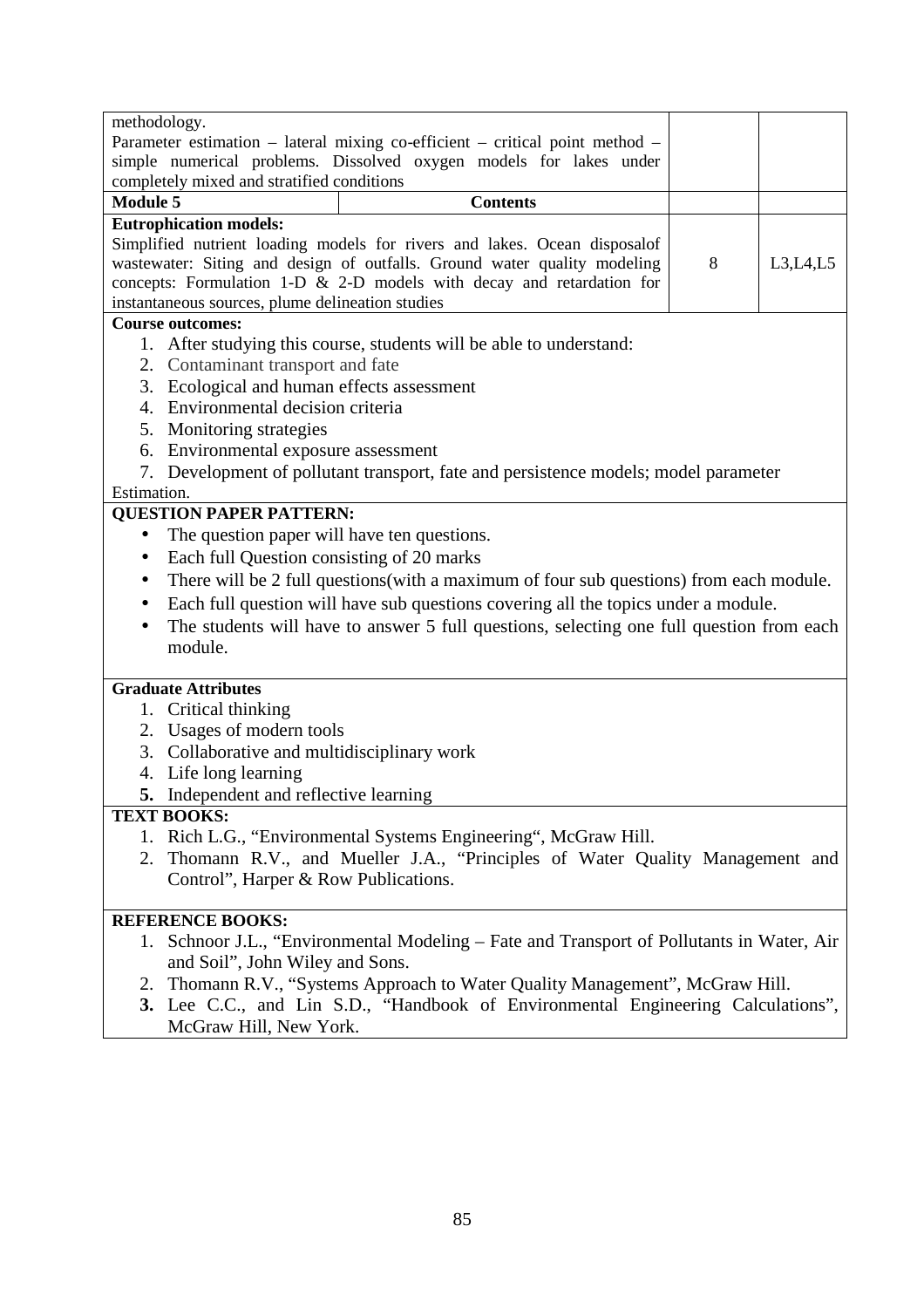| PILOT PLANT AND SCALE UP STUDIES                                                                                                            |                  |                |                   |          |                |                                                                                    |  |
|---------------------------------------------------------------------------------------------------------------------------------------------|------------------|----------------|-------------------|----------|----------------|------------------------------------------------------------------------------------|--|
| <b>Subject Code</b>                                                                                                                         |                  | 17CH744        | <b>CIE Marks</b>  |          |                | 40                                                                                 |  |
| <b>No. of Lecture Hrs/Week</b>                                                                                                              | $\ddot{\cdot}$   | 03             | <b>SEE Marks</b>  |          | $\ddot{\cdot}$ | 60                                                                                 |  |
| <b>Total No. of Lecture Hours</b>                                                                                                           | $\ddot{\bullet}$ | 40             | <b>Exam Hours</b> |          |                | 03                                                                                 |  |
| <b>Credits</b>                                                                                                                              |                  |                |                   |          |                |                                                                                    |  |
| <b>Course Objectives:</b>                                                                                                                   |                  |                |                   |          |                |                                                                                    |  |
| To understand different scale up methods in chemical engineering and applying the knowledge to                                              |                  |                |                   |          |                |                                                                                    |  |
| scale up the reactors for industrial scale operations.                                                                                      |                  |                |                   |          |                |                                                                                    |  |
| Revised Bloom's Taxonomy Levels: L1 - Remembering, L2 - Understanding, L3 -<br>Applying, L4 - Analyzing, L5 - Evaluating, and L6 - Creating |                  |                |                   |          |                |                                                                                    |  |
|                                                                                                                                             |                  |                |                   | Teaching |                | <b>Blooms</b>                                                                      |  |
| <b>Modules</b>                                                                                                                              |                  |                |                   | Hours    |                | Taxonomy                                                                           |  |
| <b>Module 1</b>                                                                                                                             |                  | <b>Content</b> |                   |          |                |                                                                                    |  |
| Pilot Plants: Evolution of process system. Need of pilot plants.                                                                            |                  |                |                   |          |                | L1, L2, L3, L4, L5                                                                 |  |
| Concept of prototypes, models, scale ratios, element. Principles of                                                                         |                  |                |                   | 8        |                |                                                                                    |  |
| similarity: Geometric similarity, Distorted similarity, Static,                                                                             |                  |                |                   |          |                |                                                                                    |  |
| dynamic, kinematic, thermal and chemical similarity with<br>examples.                                                                       |                  |                |                   |          |                |                                                                                    |  |
| <b>Module 2</b>                                                                                                                             |                  | <b>Content</b> |                   |          |                |                                                                                    |  |
| Dimensional Analysis: (Review of Rayleigh's, Buckingham-                                                                                    |                  |                |                   |          |                | L <sub>2</sub> , L <sub>3</sub> , L <sub>4</sub> , L <sub>5</sub>                  |  |
| ∏methods), Differential equation for static systems, flow systems,                                                                          |                  |                |                   | 8        |                |                                                                                    |  |
| thermal systems, mass transfer processes, chemical processes-                                                                               |                  |                |                   |          |                |                                                                                    |  |
| homogeneous and heterogeneous.                                                                                                              |                  |                |                   |          |                |                                                                                    |  |
| <b>Module 3</b>                                                                                                                             |                  | <b>Content</b> |                   |          |                |                                                                                    |  |
| Regime Concept: Static regime. Dynamic regime. Mixed regime                                                                                 |                  |                |                   |          |                | L2, L3, L4, L5                                                                     |  |
| concepts. Criteria to decide the regimes. Equations for scale                                                                               |                  |                |                   |          |                |                                                                                    |  |
| criteria of static, dynamic processes, Extrapolation. Boundary                                                                              |                  |                |                   |          |                |                                                                                    |  |
| effects.                                                                                                                                    |                  |                |                   |          |                |                                                                                    |  |
| <b>Module 4</b>                                                                                                                             |                  | <b>Content</b> |                   |          |                |                                                                                    |  |
| Scale up of mixing process, agitated vessel, Scale up of chemical                                                                           |                  |                |                   |          |                | L2, L3, L4, L5, L6                                                                 |  |
| reactor systems-Homogeneous reaction systems. Reactor for fluid                                                                             |                  |                |                   |          |                |                                                                                    |  |
| phase processes catalyzed by solids. Fluid-fluid reactors.                                                                                  |                  |                |                   | 8        |                |                                                                                    |  |
| <b>Module 5</b>                                                                                                                             |                  | <b>Content</b> |                   |          |                |                                                                                    |  |
| Stagewise mass transfer processes. Continuous mass transfer                                                                                 |                  |                |                   | 8        |                | L <sub>2</sub> , L <sub>3</sub> , L <sub>4</sub> , L <sub>5</sub> , L <sub>6</sub> |  |
| processes. Scale up of momentum and heat transfer systems.                                                                                  |                  |                |                   |          |                |                                                                                    |  |
| Environmental challenges of scale up.                                                                                                       |                  |                |                   |          |                |                                                                                    |  |
| <b>Course outcomes:</b>                                                                                                                     |                  |                |                   |          |                |                                                                                    |  |
| 1. Differentiate between pilot plant and model.                                                                                             |                  |                |                   |          |                |                                                                                    |  |
| 2. Able to develop a prototype (Large scale plant) based on pilot plant studies.                                                            |                  |                |                   |          |                |                                                                                    |  |
| 3. Correlate the performance of geometrically similar paddle, propeller and turbine                                                         |                  |                |                   |          |                |                                                                                    |  |
| mixers.                                                                                                                                     |                  |                |                   |          |                |                                                                                    |  |
| 4. Advantages and disadvantages of dimensional analysis technique over differential                                                         |                  |                |                   |          |                |                                                                                    |  |
| equation technique.                                                                                                                         |                  |                |                   |          |                |                                                                                    |  |
| 5. Designing a piece of equipment by successive approximation                                                                               |                  |                |                   |          |                |                                                                                    |  |
| method(Extrapolation).                                                                                                                      |                  |                |                   |          |                |                                                                                    |  |
| 6. Able to eliminate boundary effects in various chemical systems.                                                                          |                  |                |                   |          |                |                                                                                    |  |
| Scaling up of equipment like heat exchangers, evaporator, and packed towers,<br>7.                                                          |                  |                |                   |          |                |                                                                                    |  |
| agitated vessel and chemical reactors.                                                                                                      |                  |                |                   |          |                |                                                                                    |  |
| 8. Analyze the problems involved in chemical engineering equipment.                                                                         |                  |                |                   |          |                |                                                                                    |  |
| <b>QUESTION PAPER PATTERN:</b>                                                                                                              |                  |                |                   |          |                |                                                                                    |  |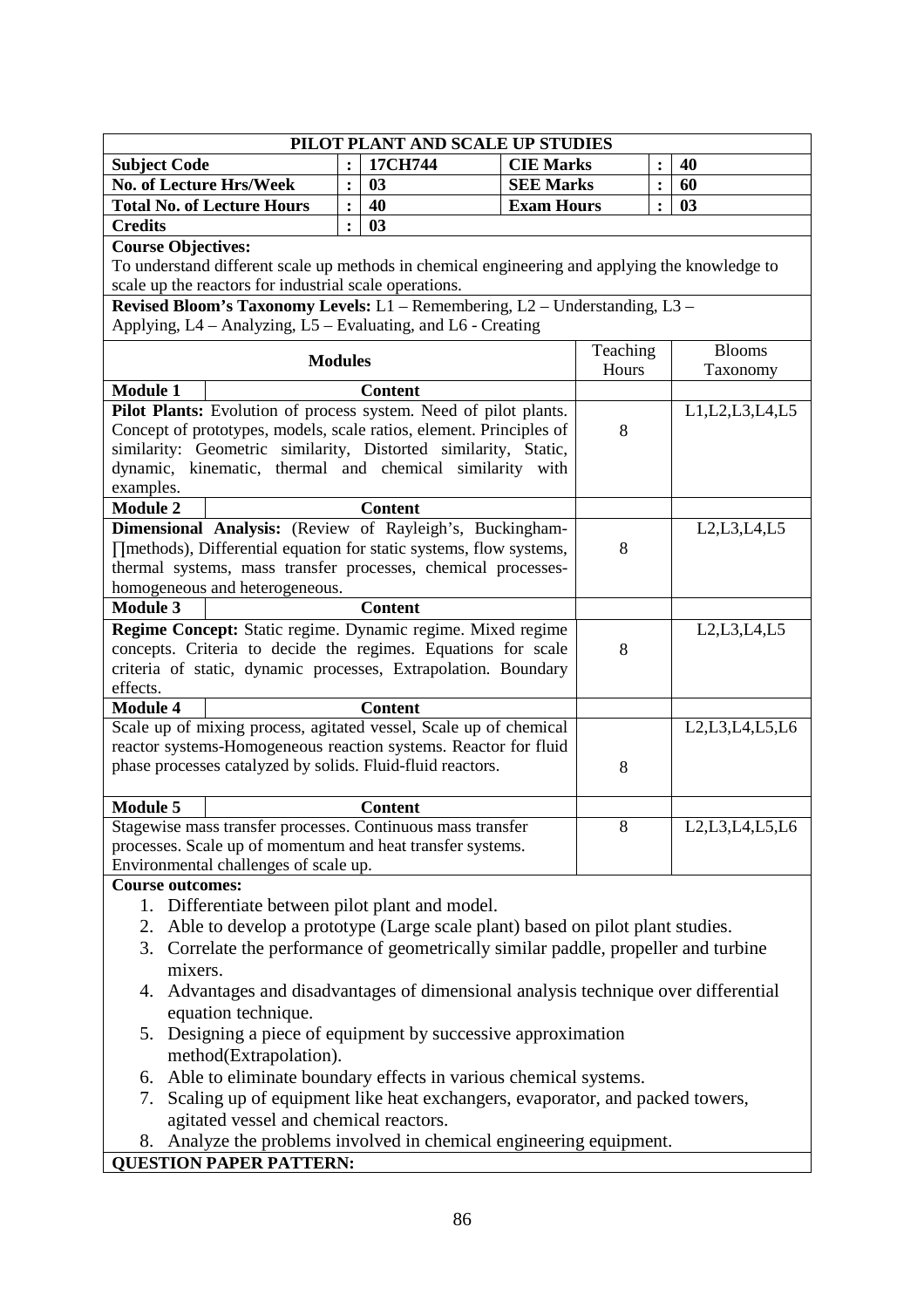- The question paper will have ten questions.
- Each full Question consisting of 20 marks
- There will be 2 full questions(with a maximum of four sub questions) from each module.
- Each full question will have sub questions covering all the topics under a module.
- The students will have to answer 5 full questions, selecting one full question from each module.

## **Graduate Attributes:**

- 1. Critical thinking
- 2. Problem solving
- 3. Use of modern tools
- 4. Life long learning

#### **TEXT BOOKS:**

- 1. **Scale up of Chemical Processes**, Attilio Bisio, Robert L. Kabel, John Wiley & Sons, 1985
- 2. **Pilot Plants Models and scale up method in Chemical Engineering,** John stone and Thring, McGraw Hill, 1957.

**REFERENCE BOOKS:** 

**1. Pilot Plants and Scale up Studies,** Ibrahim and Kuloor.

## **15CH75X : Professional Elective-IV**

| <b>COMPOSITE MATERIALS</b>                                                      |                                                                                                      |                |                |                   |   |                |                |
|---------------------------------------------------------------------------------|------------------------------------------------------------------------------------------------------|----------------|----------------|-------------------|---|----------------|----------------|
| <b>Subject Code</b>                                                             |                                                                                                      | $\ddot{\cdot}$ | 17CH751        | <b>CIE Marks</b>  |   | :              | 40             |
| <b>No. of Lecture Hrs/Week</b>                                                  |                                                                                                      | $\ddot{\cdot}$ | 0 <sub>3</sub> | <b>SEE Marks</b>  |   |                | 60             |
|                                                                                 | <b>Total No. of Lecture Hours</b>                                                                    | $\ddot{\cdot}$ | 40             | <b>Exam Hours</b> |   |                | 03             |
| <b>Credits</b>                                                                  |                                                                                                      | $\ddot{\cdot}$ | 03             |                   |   |                |                |
| <b>Course Objectives:</b>                                                       |                                                                                                      |                |                |                   |   |                |                |
|                                                                                 | This subject introduces to the students the different types of composite materials, their properties |                |                |                   |   |                |                |
| and applications.                                                               |                                                                                                      |                |                |                   |   |                |                |
|                                                                                 | Revised Bloom's Taxonomy Levels: L1 - Remembering, L2 - Understanding, L3 -                          |                |                |                   |   |                |                |
|                                                                                 | Applying, L4 – Analyzing, L5 – Evaluating, and L6 - Creating                                         |                |                |                   |   |                |                |
|                                                                                 |                                                                                                      |                |                | Teaching          |   | <b>Blooms</b>  |                |
|                                                                                 | <b>Modules</b>                                                                                       |                |                | Hours             |   | Taxonomy       |                |
| <b>Module 1</b><br><b>Content</b>                                               |                                                                                                      |                |                |                   |   |                |                |
| Synthesis and Fabrication: of advanced and future materials with                |                                                                                                      |                |                |                   |   |                |                |
|                                                                                 | emphasis on ceramic, Semi-conducting and Super-conducting                                            |                |                |                   |   |                |                |
| materials with superior structural, optical and electrical properties.          |                                                                                                      |                |                |                   |   |                |                |
|                                                                                 | Preparation Techniques: Techniques for preparation of ultra-pure,                                    |                |                |                   | 8 | L1, L2, L3, L4 |                |
|                                                                                 | ultra-fine powders: of oxides, nitrides, carbides etc., with very well                               |                |                |                   |   |                |                |
|                                                                                 | defined characteristics and superior properties.                                                     |                |                |                   |   |                |                |
|                                                                                 |                                                                                                      |                |                |                   |   |                |                |
| <b>Module 2</b>                                                                 |                                                                                                      |                | <b>Content</b> |                   |   |                |                |
|                                                                                 | Processing Techniques: Techniques such as sintering, hot pressing,                                   |                |                |                   |   |                |                |
| hot iso static pressing, tape-casting, sol-gel processing for the               |                                                                                                      |                |                | 8                 |   | L1, L2, L3, L4 |                |
| formation of monolithic ceramics. Composites (ceramic, ceramic                  |                                                                                                      |                |                |                   |   |                |                |
| metal, as well as metal matrix). SiO <sub>2</sub> . Glasses from above powders. |                                                                                                      |                |                |                   |   |                |                |
| <b>Module 3</b>                                                                 |                                                                                                      |                | <b>Content</b> |                   |   |                |                |
|                                                                                 | Processing Techniques Based on Reaction Methods: such as                                             |                |                |                   | 8 |                | L1, L2, L3, L4 |
| Chemical vapour deposition(CVD), vapour phase epitaxy, plasma-                  |                                                                                                      |                |                |                   |   |                |                |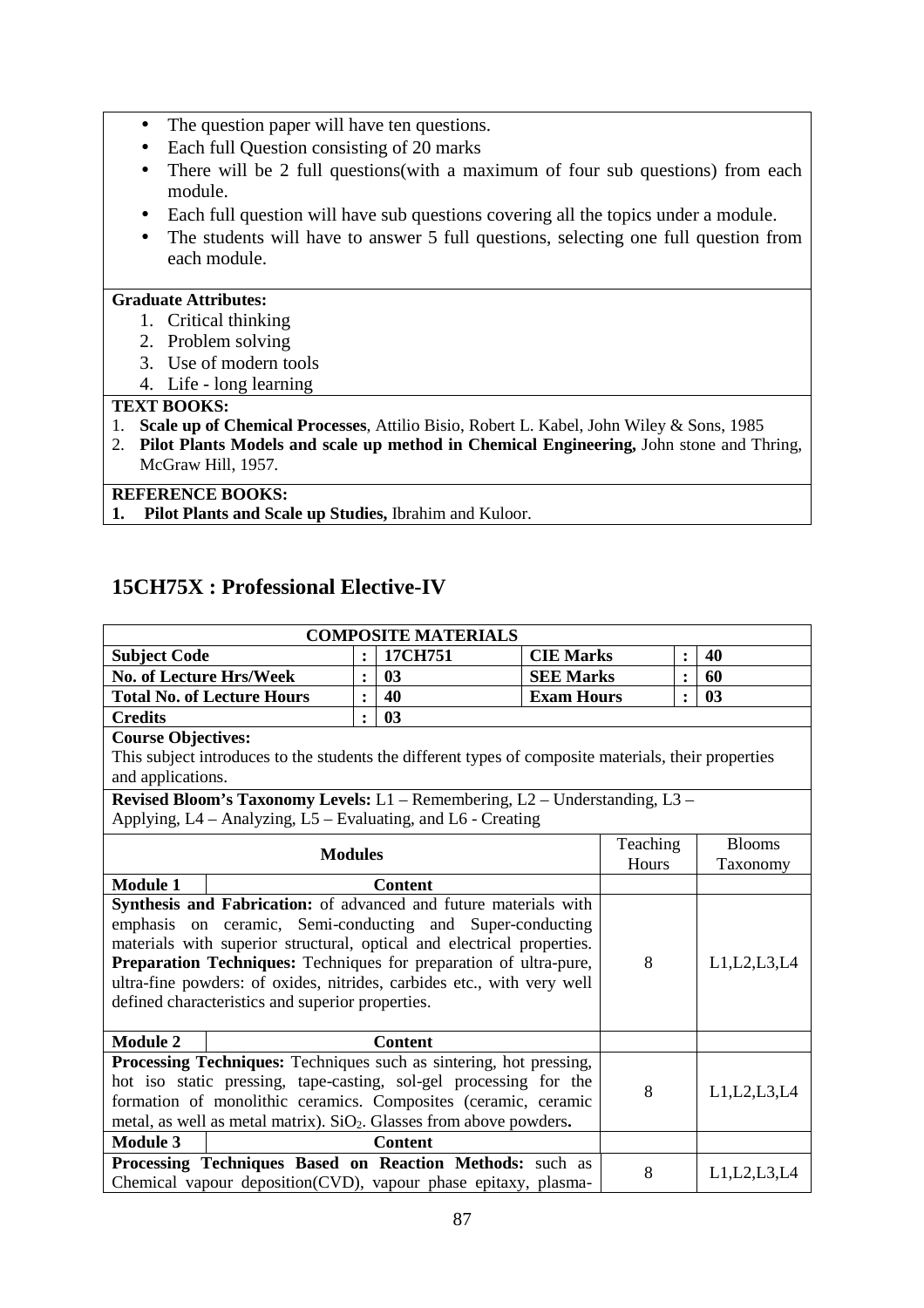| enhanced chemical vapour deposition (PECVD), chemical vapour                                                                                                                                             |                      |    |                |  |  |  |
|----------------------------------------------------------------------------------------------------------------------------------------------------------------------------------------------------------|----------------------|----|----------------|--|--|--|
| infiltration (CVI). Self-propagating high temperature synthesis (SHS)                                                                                                                                    |                      |    |                |  |  |  |
| for the preparation of monolithic ceramics, composites, coating, thin<br>films, whiskers and fibres and semi conducting materials such as Si                                                             |                      |    |                |  |  |  |
| and Gallium Arsenide.                                                                                                                                                                                    |                      |    |                |  |  |  |
| <b>Module 4</b><br><b>Content</b>                                                                                                                                                                        |                      |    |                |  |  |  |
| Synthesis and processing of mixed ceramic oxides with high                                                                                                                                               |                      |    |                |  |  |  |
| temperature super conducting properties. Reinforcement, additives,                                                                                                                                       |                      | 8  | L1, L2, L3, L4 |  |  |  |
| fillers for polymer composite, master batch& compounding.                                                                                                                                                |                      |    |                |  |  |  |
| <b>Module 5</b><br><b>Content</b>                                                                                                                                                                        |                      |    |                |  |  |  |
| Polymer composite. Fibre reinforced composites. Stress - Strain                                                                                                                                          |                      |    |                |  |  |  |
| modulus<br>relationship<br>composites.<br>Nano                                                                                                                                                           | Characteristics<br>& |    |                |  |  |  |
| applications in marine, aerospace, building $\&$ computer industry.                                                                                                                                      |                      | 8  | L1, L2, L3, L4 |  |  |  |
| Manufacturing methods, hand layouts, filament winding, pultrusion,                                                                                                                                       |                      |    |                |  |  |  |
| SMC, DMC.<br><b>Course outcomes:</b>                                                                                                                                                                     |                      |    |                |  |  |  |
|                                                                                                                                                                                                          |                      |    |                |  |  |  |
| 1. Understand the significance of advanced materials.                                                                                                                                                    |                      |    |                |  |  |  |
| 2. Compare the set of technological properties of the advanced materials with the<br>conventional materials.                                                                                             |                      |    |                |  |  |  |
| 3. Understand the characteristic properties and usability of composite materials.                                                                                                                        |                      |    |                |  |  |  |
| 4. Calculate the strength of the composite under transverse $\&$ longitudinal loading                                                                                                                    |                      |    |                |  |  |  |
| applications.                                                                                                                                                                                            |                      |    |                |  |  |  |
| 5. Identify the strengthening mechanics and fabrication techniques adopted in different                                                                                                                  |                      |    |                |  |  |  |
| types of composite material.                                                                                                                                                                             |                      |    |                |  |  |  |
| <b>QUESTION PAPER PATTERN:</b>                                                                                                                                                                           |                      |    |                |  |  |  |
| The question paper will have ten questions.<br>$\bullet$                                                                                                                                                 |                      |    |                |  |  |  |
| Each full Question consisting of 20 marks<br>$\bullet$                                                                                                                                                   |                      |    |                |  |  |  |
| There will be 2 full questions (with a maximum of four sub questions) from each<br>$\bullet$                                                                                                             |                      |    |                |  |  |  |
| module.                                                                                                                                                                                                  |                      |    |                |  |  |  |
| Each full question will have sub questions covering all the topics under a module.                                                                                                                       |                      |    |                |  |  |  |
| The students will have to answer 5 full questions, selecting one full question from                                                                                                                      |                      |    |                |  |  |  |
| each module.                                                                                                                                                                                             |                      |    |                |  |  |  |
|                                                                                                                                                                                                          |                      |    |                |  |  |  |
| <b>Graduate Attributes:</b>                                                                                                                                                                              |                      |    |                |  |  |  |
| 1. Critical thinking                                                                                                                                                                                     |                      |    |                |  |  |  |
| Problem solving<br>2.                                                                                                                                                                                    |                      |    |                |  |  |  |
| Use of modern tools<br>3.                                                                                                                                                                                |                      |    |                |  |  |  |
| Life - long learning<br>4.                                                                                                                                                                               |                      |    |                |  |  |  |
| <b>TEXT BOOKS:</b>                                                                                                                                                                                       |                      |    |                |  |  |  |
| Introduction to Ceramics, W.D. Kingrey, 2 <sup>nd</sup> edn., John Wiley, 1976.<br>1.<br>Advanced Composites, Chawla, Kluner, Academic Publisher, 2003.<br>2.                                            |                      |    |                |  |  |  |
| <b>REFERENCE BOOKS:</b>                                                                                                                                                                                  |                      |    |                |  |  |  |
| Introduction to Material Science for Engg., James T. Schockel Ford, 2                                                                                                                                    |                      | nd | edn, McMillan  |  |  |  |
| Publications.                                                                                                                                                                                            |                      |    |                |  |  |  |
| <b>Elements of Material Science and Engineering, L.H. Van Vlack, 4<sup>th</sup></b><br>edn, 1980.<br>2.<br>Fibre Reinforced Plastic Deskbook, Nicholas P, Paul N, Chermisin off, Ann Arbor science<br>3. |                      |    |                |  |  |  |

publishing Inc, 1978.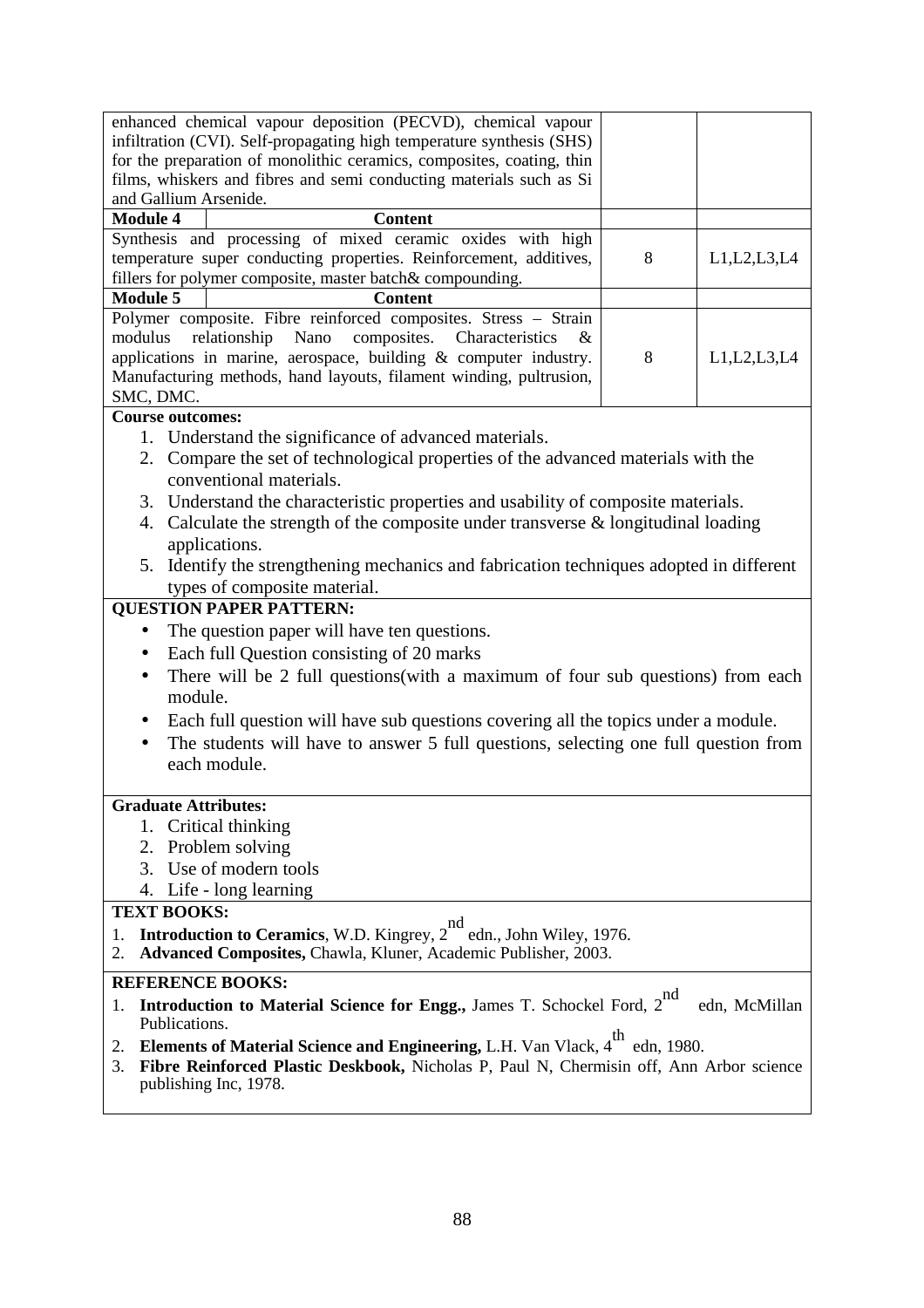|                                                                                                          |                | <b>CEMENT &amp; CERAMIC TECHNOLOGY</b> |                   |                   |                |                           |
|----------------------------------------------------------------------------------------------------------|----------------|----------------------------------------|-------------------|-------------------|----------------|---------------------------|
| <b>Subject Code</b>                                                                                      |                | 17CH752                                | <b>CIE Marks</b>  |                   | :              | 40                        |
| <b>No. of Lecture Hrs/Week</b>                                                                           | $\ddot{\cdot}$ | 03                                     | <b>SEE Marks</b>  |                   | $\ddot{\cdot}$ | 60                        |
| <b>Total No. of Lecture Hours</b>                                                                        | $\ddot{\cdot}$ | 40                                     | <b>Exam Hours</b> |                   | :              | 03                        |
| <b>Credits</b>                                                                                           | $\ddot{\cdot}$ | 03                                     |                   |                   |                |                           |
| <b>Course Objectives:</b>                                                                                |                |                                        |                   |                   |                |                           |
| To impart a fundamental knowledge about types, properties, manufacturing process and applications of     |                |                                        |                   |                   |                |                           |
| ceramics and cement.                                                                                     |                |                                        |                   |                   |                |                           |
| Revised Bloom's Taxonomy Levels: L1 - Remembering, L2 - Understanding, L3 -                              |                |                                        |                   |                   |                |                           |
| Applying, L4 - Analyzing, L5 - Evaluating, and L6 - Creating                                             |                |                                        |                   |                   |                |                           |
| <b>Modules</b>                                                                                           |                |                                        |                   | Teaching<br>Hours |                | <b>Blooms</b><br>Taxonomy |
| <b>Module 1</b>                                                                                          |                | <b>Content</b>                         |                   |                   |                | L1, L2, L3, L4            |
|                                                                                                          |                |                                        |                   |                   |                |                           |
| <b>INTRODUCTION OF NATURAL CERAMICS:</b>                                                                 |                |                                        |                   |                   |                |                           |
| The range and scope of various natural minerals and inorganic                                            |                |                                        |                   |                   |                |                           |
| nonmetallicmaterials to be used as raw materials for ceramic products.                                   |                |                                        |                   | 8                 |                |                           |
| General ideas aboutthe characterization of natural and synthetic                                         |                |                                        |                   |                   |                |                           |
| materials.                                                                                               |                |                                        |                   |                   |                |                           |
| Fundamental principles of silicate structures, structure of clay                                         |                |                                        |                   |                   |                |                           |
| minerals, (Chinaclay, montmorillonite, pyrophyllite). Structure of mica,                                 |                |                                        |                   |                   |                |                           |
| talc, silimanite minerals.                                                                               |                |                                        |                   |                   |                |                           |
| Non plastic materials :                                                                                  |                |                                        |                   |                   |                |                           |
| Polymorphic forms of $SiO2$ and their transformations. Different natural                                 |                |                                        |                   |                   |                |                           |
| forms of $SiO2$ of industrial importance – their properties and uses.                                    |                |                                        |                   |                   |                |                           |
| Properties, composition, effect of heat, uses and availability of                                        |                |                                        |                   |                   |                |                           |
| pyrophillite, talc, sillimanite minerals, zircon sand etc.                                               |                |                                        |                   |                   |                |                           |
| <b>Plastic Raw Materials:</b><br>Clays: Classification of clay, Composition and properties viz: particle |                |                                        |                   |                   |                |                           |
| shape and size, Deflocculation and flocculation, plasticity, CEC, General                                |                |                                        |                   |                   |                |                           |
| ideas, occurrences, important properties and uses of : China Clay, Ball                                  |                |                                        |                   |                   |                |                           |
| clay, Fire Clay, Bentonites etc.                                                                         |                |                                        |                   |                   |                |                           |
| <b>Fluxing agents:</b>                                                                                   |                |                                        |                   |                   |                |                           |
| NephelineSyenite,                                                                                        |                | Bone ash, Lepilolite, Wollastonite     | their             |                   |                |                           |
| compositions, properties, availability and uses in ceramic industries.                                   |                |                                        |                   |                   |                |                           |
| <b>Refractory Raw materials:</b>                                                                         |                |                                        |                   |                   |                |                           |
| General idea, Composition, Properties effect of heat, availability and                                   |                |                                        |                   |                   |                |                           |
| uses of Bauxitefamily, magnesite, dolomite, chromite, graphite,                                          |                |                                        |                   |                   |                |                           |
| Limestone                                                                                                |                |                                        |                   |                   |                |                           |
| <b>Module 2</b>                                                                                          |                | <b>Content</b>                         |                   |                   |                | L1, L2, L3, L4            |
| SYNTHETICALLY PREPARED MATERIALS<br>Importance of synthetic ceramic raw materials.                       |                |                                        |                   |                   |                |                           |
| Methods of powder preparation: General idea of technique of powder                                       |                |                                        |                   |                   |                |                           |
| preparation:- Sol gel, Co-precipitation, solvent vaporization.                                           |                |                                        |                   |                   |                |                           |
| <b>Preparation, composition, characterization and uses</b> of Sinter $AI_2O_3$                           |                |                                        |                   |                   |                |                           |
| powders (prepared from different routes), Fused Al <sub>2</sub> O <sub>3</sub> , Mullite, Mag-           |                |                                        |                   | 8                 |                |                           |
| AlSpinel, ZrO <sub>2</sub> , TiO <sub>2</sub> , Ba-titanate, ferrite, fumed silica, silicic acid sol,    |                |                                        |                   |                   |                |                           |
| silica gel.                                                                                              |                |                                        |                   |                   |                |                           |
| <b>Other synthetic materials:</b> Sea water magnesia, B/F slag, fly ash, red                             |                |                                        |                   |                   |                |                           |
| mud, Rice husk ash, electrolytes etc.                                                                    |                |                                        |                   |                   |                |                           |
| Synthetic abrasives : General ideas about their properties and uses                                      |                |                                        |                   |                   |                |                           |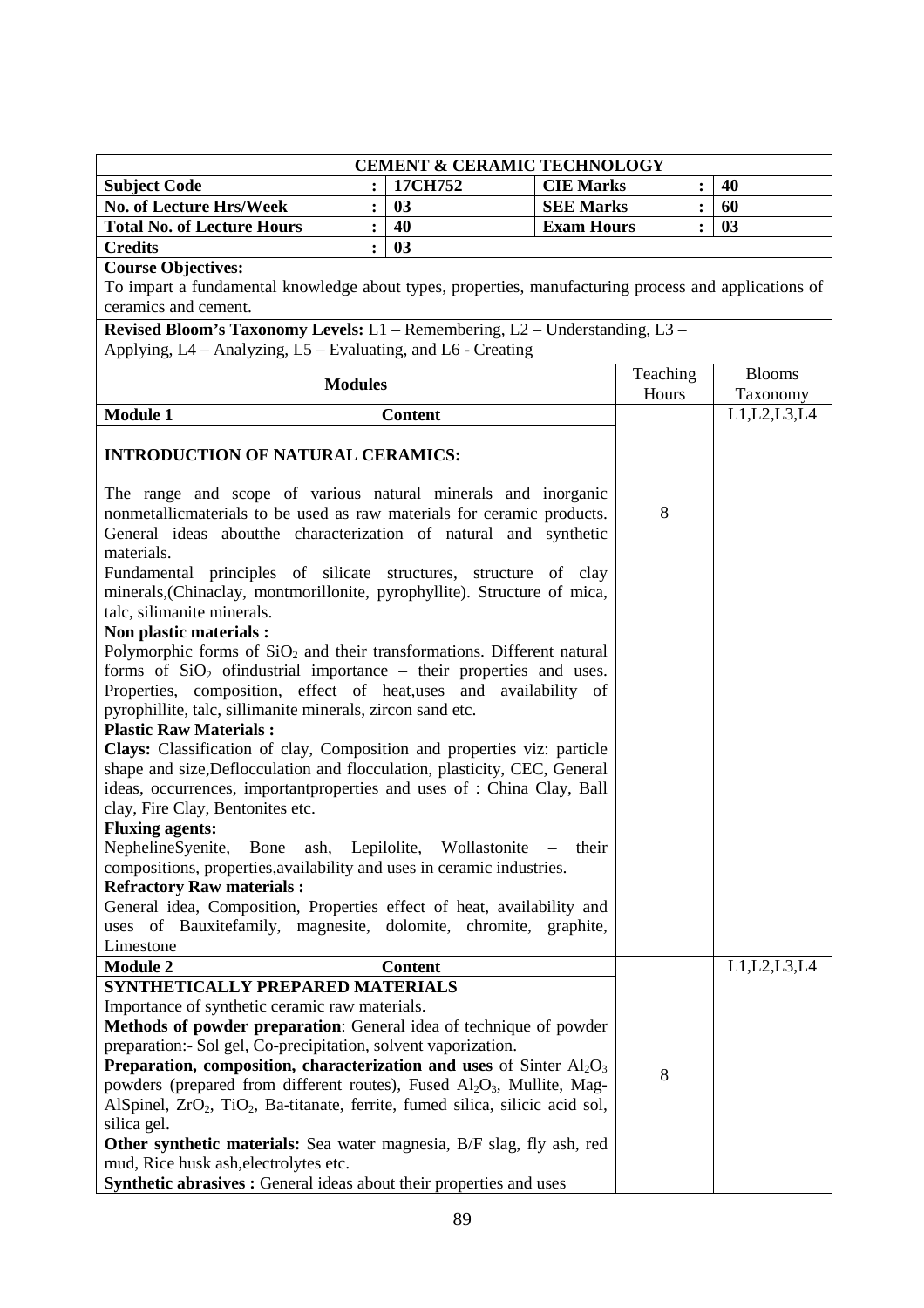| <b>Module 3</b>                                                                                  | <b>Content</b>                                                                                                                                                                                                                                                                                                                                                                                                                                                                                                                                                                                                                                                                                                                                                                                                                                                                                                                                                                                                                                                                                                                                                                                                         |   | L1, L2, L3, L4 |
|--------------------------------------------------------------------------------------------------|------------------------------------------------------------------------------------------------------------------------------------------------------------------------------------------------------------------------------------------------------------------------------------------------------------------------------------------------------------------------------------------------------------------------------------------------------------------------------------------------------------------------------------------------------------------------------------------------------------------------------------------------------------------------------------------------------------------------------------------------------------------------------------------------------------------------------------------------------------------------------------------------------------------------------------------------------------------------------------------------------------------------------------------------------------------------------------------------------------------------------------------------------------------------------------------------------------------------|---|----------------|
| specific surface area.<br>Jiggering, Jolleying,<br>Drying:<br>and cooling.<br>refining of glass. | <b>MATERIAL CHARACTERIZATION &amp; FORMING PROCESSES</b><br>Characterization and specification of ceramic materials, Chemical and<br>Phase compositions, Particle size and shapes, Density, pore structure and<br>Particle mechanics and rheology: Particle packing characteristics -<br>Models of one, two of spherical balls Gap grading, continuous grading.<br>Rheological behavior of slurries and pastes: -Newtonian fluid, plastic<br>flow, dilatant liquid, thixotropy, Deflocculation, Zeta potential, effect of<br>electrolytes on Zeta potentials, applications in ceramic processing.<br>Forming processes: Dry pressing – powder flow and die filling,<br>compaction behaviour, ejection and transfer, die wall effects, control of<br>compaction defects, Cold isostatic Pressing, Plastic forming - Extrusion,<br><b>Casting process-Slip Casting,</b><br>processes,<br>Mechanisms<br>drying<br>drying,<br>defects<br>in<br>Shaping, surface finishing, glazing.<br>Firing: Firing system, Pre sintering processes, sintering, and vitrification<br>Glass processing: selection of raw materials, effects of different oxides<br>on glass properties, batch preparation, melting in glass tank furnace, | 8 |                |
| <b>Module 4</b>                                                                                  | <b>Content</b>                                                                                                                                                                                                                                                                                                                                                                                                                                                                                                                                                                                                                                                                                                                                                                                                                                                                                                                                                                                                                                                                                                                                                                                                         |   | L1, L2, L3, L4 |
| formation, Applications.<br>defect<br>Macro                                                      | <b>CEMENT &amp; CONCRETE - I</b><br>Pozzolana Cement: Definition, classifications, Pozzolanic activity and<br>its influencing factors, Lime -Pozzolana reaction and products<br><b>Portland Cement:</b> Definition, Raw materials and their physico-chemical<br>characteristics, manufacturingprocess, cement making kilns viz, Rotary<br>and shaft kiln. Refractory used in Rotary kiln, reactions occurred in<br>different zones of rotary kiln, Hydration of cement, Setting and hardening<br>of Portland cement, Heat of Hydration, Action of acid &sulphate water<br>oncement, Flash set and False set of cement, Alkali – Aggregate reaction<br>in Portlandcement., Applications.<br>Special Cements: Rapid hardening Portland cement, Quick setting<br>cement, White Portland Cement, coloured cement, Sulphate resisting<br>cement, Low heat Portland cement, Oil-wellcement, Waterproofed<br>Portland cement, Hydrophobic cement, sorel cement, BlendedCement,<br>Cement,<br>Free (MDF)<br>Sur-Sulphated<br>Cement,<br>RefractoryCement, Cement paints.                                                                                                                                                       | 8 |                |
| <b>Module 5</b><br>Bee consistometer test.                                                       | <b>Content</b><br><b>CEMENT &amp; CONCRETE - II</b><br>Testing of Cements: Insoluble residue in cement, estimation of free<br>lime in cement, fineness of cement, standard consistency of cement,<br>Initial and Final setting of cement, soundness of cement, slump test of<br>concrete, Flow table test of mortar, Heat of hydrationof cement . Vee<br>High Alumina Cement: Introduction to Refractory cement, Raw<br>Materials used, classification and composition ofHAC, manufacturing                                                                                                                                                                                                                                                                                                                                                                                                                                                                                                                                                                                                                                                                                                                            | 8 | L1, L2, L3, L4 |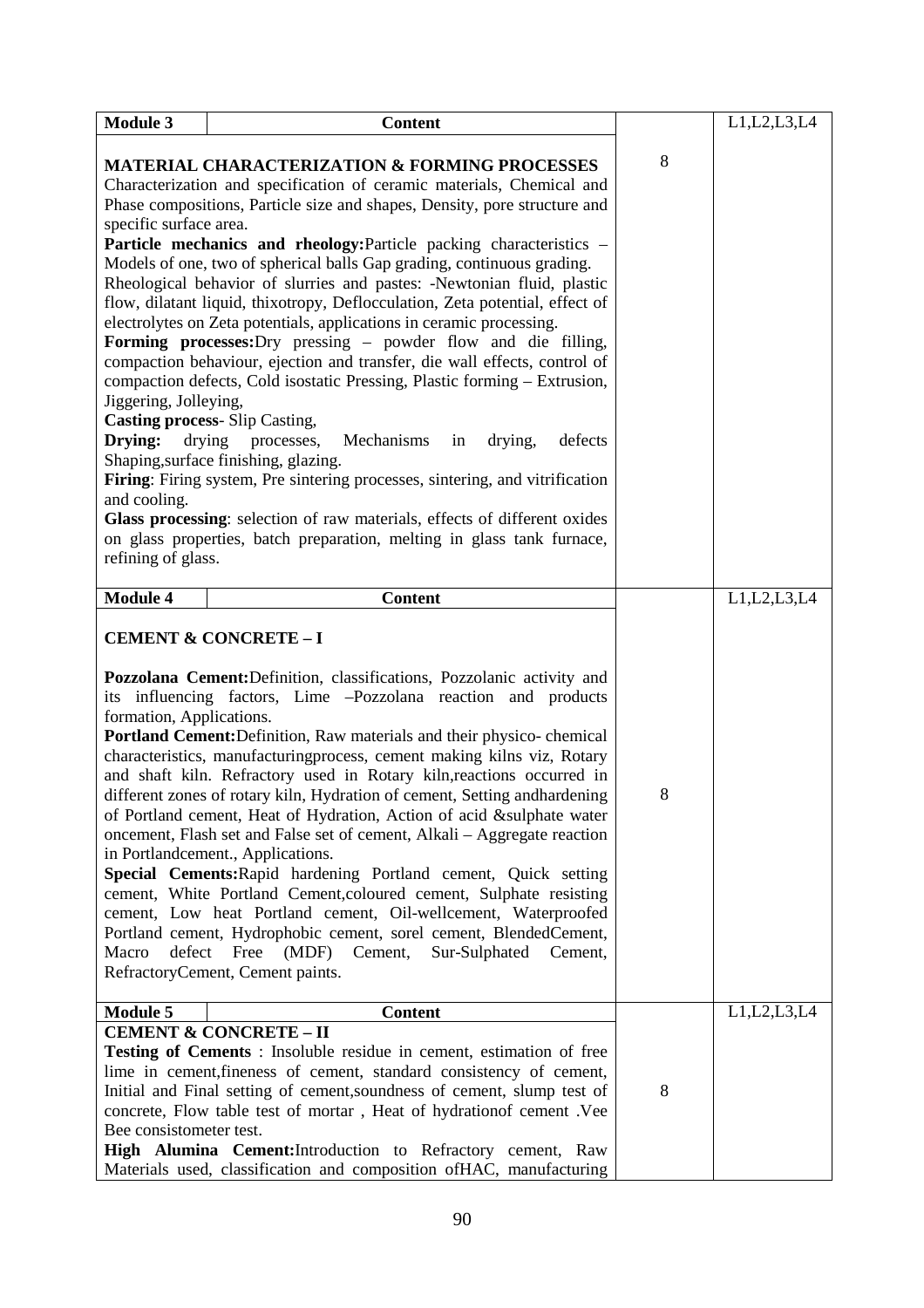| process, Mineralogical phases of HAC, Hydration of HAC on thebasis of<br>CaO-Al <sub>2</sub> O <sub>3</sub> -H <sub>2</sub> O Phase diagram, Concrete: Introduction, Admixture, Gap<br>Grade concrete, continuous grade concrete, light, normal and heavy<br>concrete, properties of concrete, installation technique of concrete, uses<br>of various concretes |
|-----------------------------------------------------------------------------------------------------------------------------------------------------------------------------------------------------------------------------------------------------------------------------------------------------------------------------------------------------------------|
| <b>Course outcomes:</b>                                                                                                                                                                                                                                                                                                                                         |
| After studying this course, students will be able to:                                                                                                                                                                                                                                                                                                           |
| 1. Understand the properties and usability of different types of natural and synthetic                                                                                                                                                                                                                                                                          |
| ceramic materials.                                                                                                                                                                                                                                                                                                                                              |
| 2. Understand the forming and processing of ceramic materials                                                                                                                                                                                                                                                                                                   |
| 3. Understand the different types, properties and applications of cement and concrete.                                                                                                                                                                                                                                                                          |
| <b>Graduate Attributes</b>                                                                                                                                                                                                                                                                                                                                      |
| 1. Critical thinking                                                                                                                                                                                                                                                                                                                                            |
| 2. Usages of modern tools                                                                                                                                                                                                                                                                                                                                       |
| 3. Collaborative and multidisciplinary work                                                                                                                                                                                                                                                                                                                     |
| 4. Lifelong learning                                                                                                                                                                                                                                                                                                                                            |
| Independent and reflective learning<br>5.                                                                                                                                                                                                                                                                                                                       |
|                                                                                                                                                                                                                                                                                                                                                                 |
| <b>QUESTION PAPER PATTERN:</b>                                                                                                                                                                                                                                                                                                                                  |
| The question paper will have ten questions.                                                                                                                                                                                                                                                                                                                     |
| Each full Question consisting of 20 marks<br>$\bullet$                                                                                                                                                                                                                                                                                                          |
| There will be 2 full questions(with a maximum of four sub questions) from each<br>$\bullet$                                                                                                                                                                                                                                                                     |
| module.                                                                                                                                                                                                                                                                                                                                                         |
| Each full question will have sub questions covering all the topics under a module.<br>$\bullet$                                                                                                                                                                                                                                                                 |
| The students will have to answer 5 full questions, selecting one full question from each<br>$\bullet$                                                                                                                                                                                                                                                           |
| module.                                                                                                                                                                                                                                                                                                                                                         |
|                                                                                                                                                                                                                                                                                                                                                                 |
| <b>TEXT BOOKS:</b>                                                                                                                                                                                                                                                                                                                                              |
| 1. W.E. Worral: Clays and ceramic raw materials                                                                                                                                                                                                                                                                                                                 |
| 2. S. Kumar: Hand book of ceramics; Vol – I & II                                                                                                                                                                                                                                                                                                                |
| 3. Concrete Technology by Neville                                                                                                                                                                                                                                                                                                                               |
| 4. Cement Chemistry by F.W. H. Taylor.                                                                                                                                                                                                                                                                                                                          |
| <b>REFERENCE BOOKS:</b>                                                                                                                                                                                                                                                                                                                                         |
| 1. J. S. Reed: - Introduction to the principles of ceramic processing                                                                                                                                                                                                                                                                                           |
| Singer and Singer: Industrial Ceramics<br>2.                                                                                                                                                                                                                                                                                                                    |
| F. Moore: Rheology of Ceramic systems<br>3.                                                                                                                                                                                                                                                                                                                     |
| Onoda and Hench: Ceramic Processing before firing<br>4.                                                                                                                                                                                                                                                                                                         |
| Rex W. Grimshaw: The Chemistry and Physics of clays and other ceramic materials<br>5.                                                                                                                                                                                                                                                                           |
| High Alumina Cement by T. D. Robson<br>6.                                                                                                                                                                                                                                                                                                                       |
| Chemistry of cement by F.M. Lea<br>7.                                                                                                                                                                                                                                                                                                                           |

| <b>NOVEL SEPARATION TECHNIQUES</b> |  |         |                   |  |    |  |  |
|------------------------------------|--|---------|-------------------|--|----|--|--|
| <b>Subject Code</b>                |  | 17CH753 | <b>CIE Marks</b>  |  | 40 |  |  |
| No. of Lecture Hrs/Week            |  | 03      | <b>SEE Marks</b>  |  | 60 |  |  |
| <b>Total No. of Lecture Hours</b>  |  | 40      | <b>Exam Hours</b> |  | 03 |  |  |
| <b>Credits</b>                     |  | 03      |                   |  |    |  |  |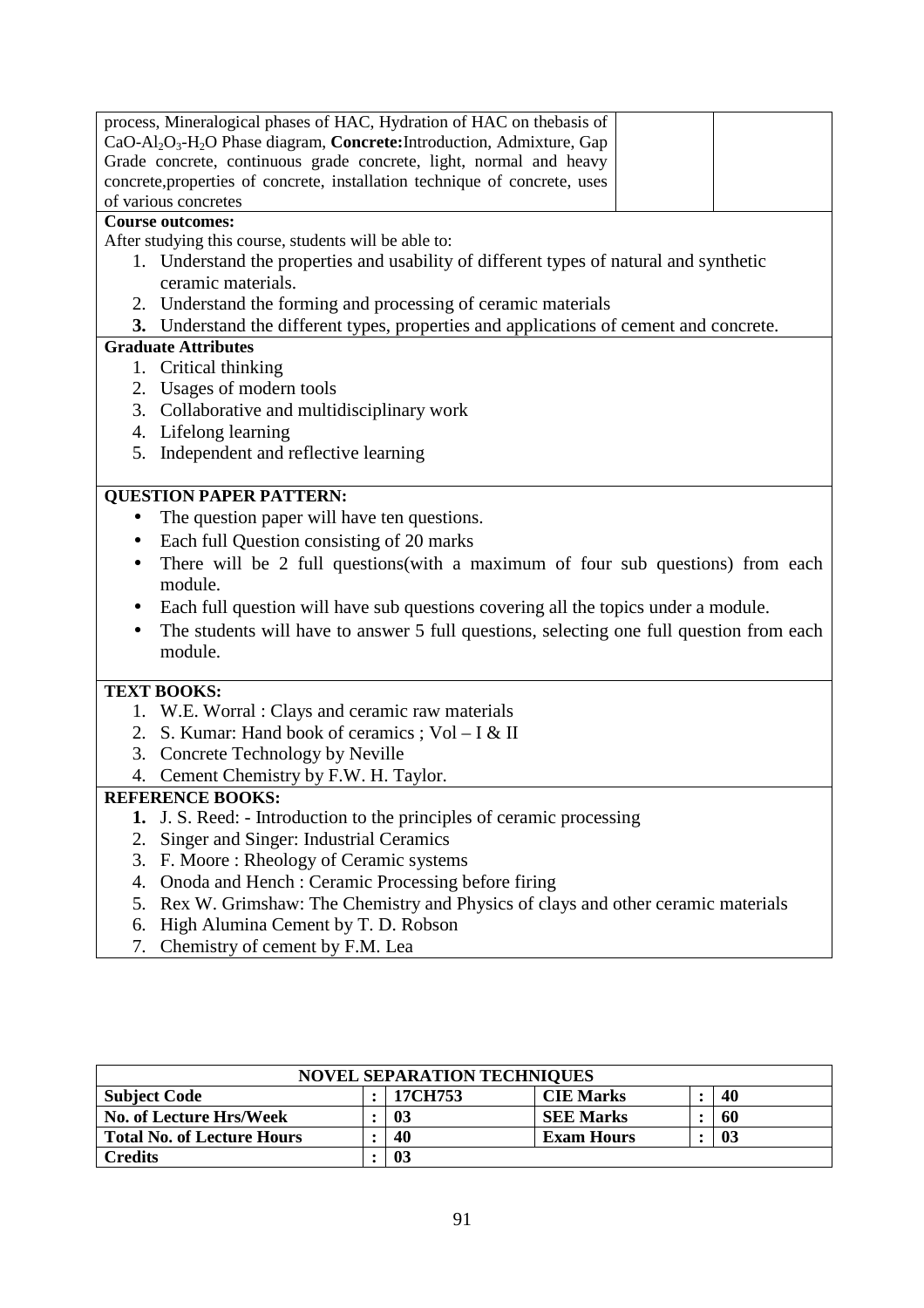#### **Course Objectives:**

- 1. To identify the multiple factors influencing the choice of separation techniques.
- 2. To be able to qualitatively and quantitatively address the fundamental aspects of specialty separation processes

**Revised Bloom's Taxonomy Levels:** L1 – Remembering, L2 – Understanding, L3 – Applying, L4 – Analyzing, L5 – Evaluating, and L6 - Creating

|                       | <b>Modules</b>                                                                 | Teaching | <b>Blooms</b>  |
|-----------------------|--------------------------------------------------------------------------------|----------|----------------|
|                       |                                                                                | Hours    | Taxonomy       |
| <b>Module 1</b>       | <b>Content</b>                                                                 |          | L1, L2, L3, L4 |
|                       | Adsorptive Separations: Review of fundamentals. Mathematical                   |          |                |
|                       | modeling of column factors. Pressure swing & thermal swing adsorption.         | 8        |                |
|                       | Counter current separations. Chromatography:<br>Chromatography                 |          |                |
|                       | fundamentals. Different types, Gradient & affinity chromatography,             |          |                |
|                       | Design Calculations for chromatographic columns.                               |          |                |
| <b>Module 2</b>       | <b>Content</b>                                                                 |          | L1, L2, L3, L4 |
| <b>Membrane</b>       | Separation<br>Processes:<br>Types,<br>Thermodynamic                            |          |                |
|                       | considerations. Mass transfer considerations. Design of RO &UF. Ion            | 8        |                |
|                       | selective membranes. Micro filtration. Electro dialysis. Pervaporation.        |          |                |
|                       | Gaseous separations. External Field Induced Separations: Electric &            |          |                |
|                       | magnetic field separations. Centrifugal separations and calculations.          |          |                |
| <b>Module 3</b>       | <b>Content</b>                                                                 |          | L1, L2, L3, L4 |
|                       | Surfactant Based Separations: Fundamentals. Surfactants at inter               | 8        |                |
|                       | phases and in bulk. Liquid membrane permeation. Foam separations.              |          |                |
| Micellar separations. |                                                                                |          |                |
| <b>Module 4</b>       | <b>Content</b>                                                                 |          | L1, L2, L3, L4 |
|                       | Super Critical Fluid Extraction: Thermodynamics and physico                    | 8        |                |
|                       | chemical principles. Process description. Application. Case Study.             |          |                |
| <b>Module 5</b>       | <b>Content</b>                                                                 |          | L1, L2, L3, L4 |
|                       | Mechanical-Physical Separation Process: Introduction, Classification,          |          |                |
|                       | Filtration in solid liquid separation. Settling $\&$ sedimentation in particle | 8        |                |
| fluid separation.     |                                                                                |          |                |
|                       | Other Separations: Separation by thermal diffusion, Electrophoresis,           |          |                |
| crystallization.      |                                                                                |          |                |
|                       |                                                                                |          |                |

#### **Course outcomes:**

- 1. Understand the fundamentals of various types of advanced separation techniques
- 2. Analyze a given industrial separation/problem and apply concepts of advanced separation techniques
- 3. Explore use of alternative separation techniques to the existing ones

4. Analyze and compare membrane reactors with conventional reactors

#### **QUESTION PAPER PATTERN:**

- The question paper will have ten questions.
- Each full Ouestion consisting of 20 marks
- There will be 2 full questions(with a maximum of four sub questions) from each module.
- Each full question will have sub questions covering all the topics under a module.
- The students will have to answer 5 full questions, selecting one full question from each module.

## **Graduate Attributes:**

- 1. Critical Thinking
- 2. Problem solving
- 3. Use of modern tools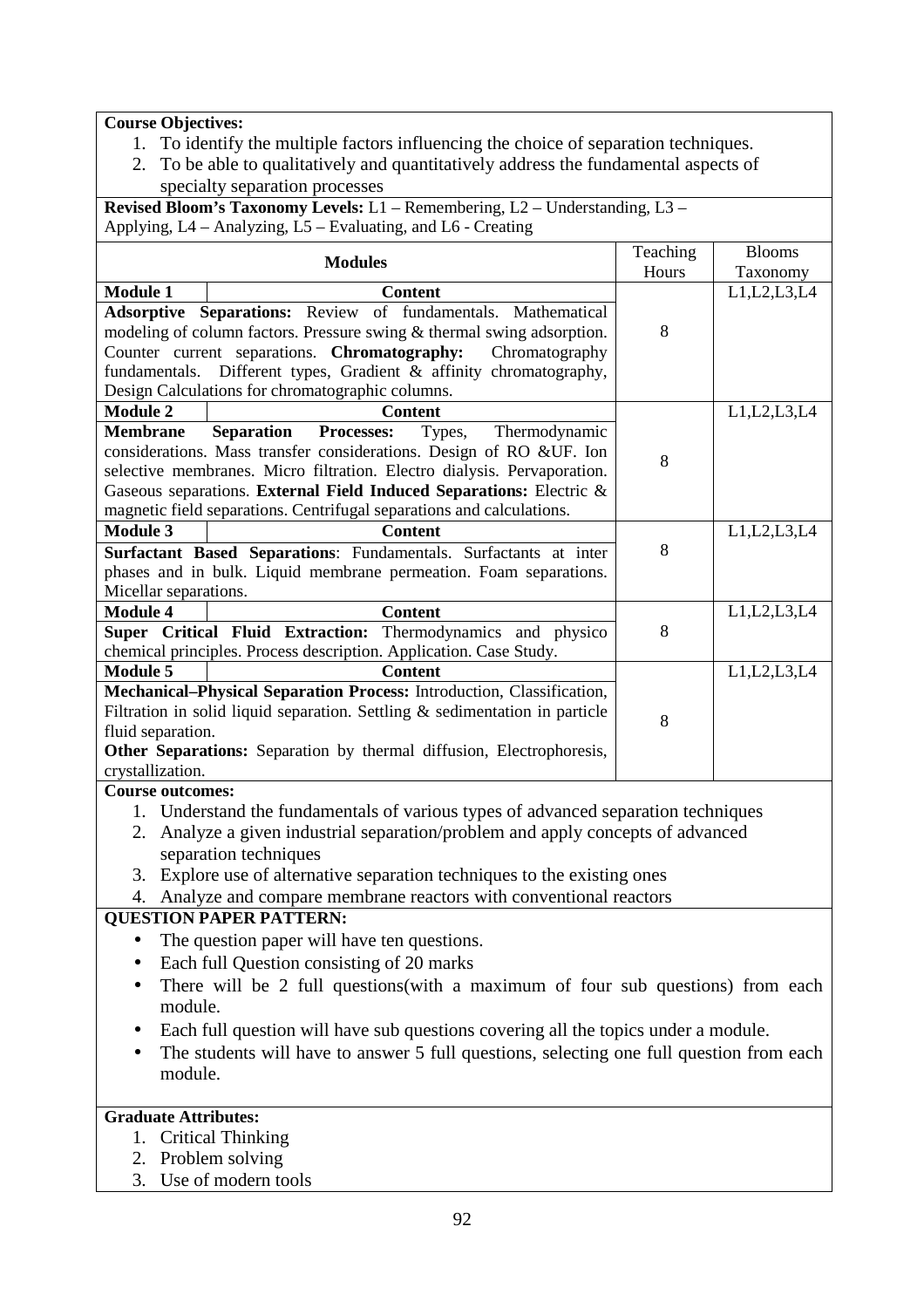#### 4. Life - long Learning

#### **TEXT BOOKS:**

- 1. Marcel Mulder, "Basic Principles of Membrane Technology", 2<sup>nd</sup> edn., Springer Publications,2007
- 2. Handbook of Separation Process Technology,R.W.Rousseu, John Wiley & Sons,1987

- 1. Encyclopedia of Chemical Technology, Kirk-Othmer, John Wiley & Sons,2001.
- 2. Rate Controlled Separations, Phillip C Wankat, Kluwer Academic Pub, 1990.
- 3. Transportation and Separation Process, Gaenkopolis, Printice Hall, 2003.
- 4. Large Scale Adsorption Chromatography, P C Wankat, CRC Press, 1986.
- 5. Reverse Osmosis and Ultra Filtration Process Principle, S. Sourirajan& T. Matsura,NRC Publication, Ottawa, 1985.
- 6. Surfactant Based Separation, T.O. Hatton, Vol 23.
- 7. Supercritical Fluid Extraction, M A McHugh & V. J. Krukonis, Butterworth, 1987.

| DOWNSTREAM PROCESSING                                                                                 |                                                                                                         |                                                                               |                   |                |               |  |  |  |  |  |
|-------------------------------------------------------------------------------------------------------|---------------------------------------------------------------------------------------------------------|-------------------------------------------------------------------------------|-------------------|----------------|---------------|--|--|--|--|--|
| <b>Subject Code</b>                                                                                   | $\ddot{\cdot}$                                                                                          | 17CH754                                                                       | <b>CIE Marks</b>  | $\ddot{\cdot}$ | 40            |  |  |  |  |  |
| <b>No. of Lecture Hrs/Week</b>                                                                        | $\ddot{\cdot}$                                                                                          | 0 <sub>3</sub>                                                                | <b>SEE Marks</b>  | :              | 60            |  |  |  |  |  |
| <b>Total No. of Lecture Hours</b>                                                                     | :                                                                                                       | 40                                                                            | <b>Exam Hours</b> | $\ddot{\cdot}$ | 03            |  |  |  |  |  |
| <b>Credits</b>                                                                                        | $\ddot{\cdot}$                                                                                          | 03                                                                            |                   |                |               |  |  |  |  |  |
| <b>Course Objectives:</b>                                                                             |                                                                                                         |                                                                               |                   |                |               |  |  |  |  |  |
|                                                                                                       | To develop skills of the students in the area of Downstream processing with emphasis on purification of |                                                                               |                   |                |               |  |  |  |  |  |
| products.                                                                                             |                                                                                                         |                                                                               |                   |                |               |  |  |  |  |  |
|                                                                                                       |                                                                                                         | Revised Bloom's Taxonomy Levels: L1 - Remembering, L2 - Understanding, L3 -   |                   |                |               |  |  |  |  |  |
| Applying, L4 – Analyzing, L5 – Evaluating, and L6 - Creating                                          |                                                                                                         |                                                                               |                   |                |               |  |  |  |  |  |
|                                                                                                       |                                                                                                         |                                                                               | Teaching          |                | <b>Blooms</b> |  |  |  |  |  |
|                                                                                                       | Hours                                                                                                   |                                                                               | level             |                |               |  |  |  |  |  |
| <b>Module 1</b>                                                                                       |                                                                                                         | <b>Contents</b>                                                               |                   |                |               |  |  |  |  |  |
| <b>INTRODUCTION</b>                                                                                   |                                                                                                         |                                                                               |                   |                |               |  |  |  |  |  |
|                                                                                                       |                                                                                                         | Role and importance of downstream processing in biotechnological processes.   |                   |                |               |  |  |  |  |  |
|                                                                                                       |                                                                                                         | Problems and requirements of byproduct purification. Economics of             |                   |                |               |  |  |  |  |  |
| downstream processing in Biotechnology. Cost                                                          |                                                                                                         | cutting<br>strategies,                                                        |                   |                |               |  |  |  |  |  |
|                                                                                                       |                                                                                                         | Characteristics of biological mixtures, Process design criteria for various   |                   |                | L2, L3, L4, L |  |  |  |  |  |
|                                                                                                       |                                                                                                         | classes of byproducts, high volume, low value products and low volume, high   | 8                 |                |               |  |  |  |  |  |
|                                                                                                       |                                                                                                         | value products, Physico-chemical basis of different bio-separation processes. |                   |                | 5             |  |  |  |  |  |
| <b>Primary Separation Techniques</b>                                                                  |                                                                                                         |                                                                               |                   |                |               |  |  |  |  |  |
|                                                                                                       |                                                                                                         | Cell disruption methods for intracellular products, removal of insolubles,    |                   |                |               |  |  |  |  |  |
|                                                                                                       |                                                                                                         | biomass (and particulate debris) separation techniques; flocculation          |                   |                |               |  |  |  |  |  |
|                                                                                                       |                                                                                                         | andsedimentation, Centrifugation (ultra and differential) and filtration      |                   |                |               |  |  |  |  |  |
| methods.                                                                                              |                                                                                                         |                                                                               |                   |                |               |  |  |  |  |  |
| <b>Module 2</b>                                                                                       |                                                                                                         | <b>Contents</b>                                                               |                   |                |               |  |  |  |  |  |
|                                                                                                       |                                                                                                         | PRODUCT IDENTIFICATION & SEPARATION TECHNIQUES                                |                   |                |               |  |  |  |  |  |
| Principle and Applications of Electrophoresis - their types, Types of staining,<br>L2, L3, L4, L<br>8 |                                                                                                         |                                                                               |                   |                |               |  |  |  |  |  |
|                                                                                                       |                                                                                                         | Iso-electric focusing, ELISA (Enzyme Linked Immuno Sorbant Assay).            |                   |                | 5             |  |  |  |  |  |
|                                                                                                       |                                                                                                         | Product Separation Techniques- ClassicalDistillation, Liquid - liquid         |                   |                |               |  |  |  |  |  |
|                                                                                                       | extraction, Absorption and Adsorption, Evaporation.                                                     |                                                                               |                   |                |               |  |  |  |  |  |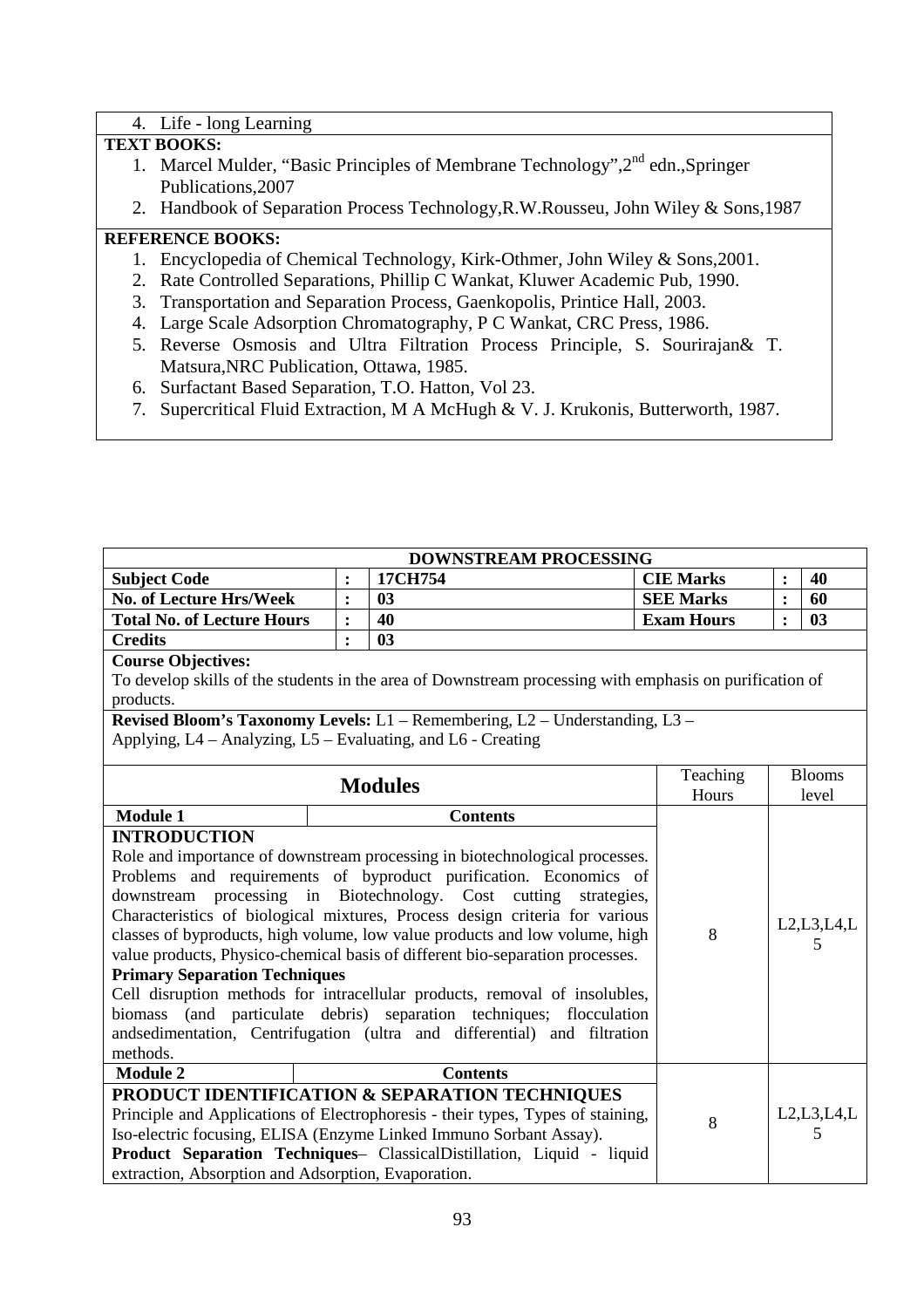| <b>Module 3</b>                                                                                                                                                                                                                                                                                                                                                                                                                                                                                                                                                                                                                                                                                                            | <b>Contents</b>                                                                                                                                                                                                                                                                                                                                                                                                                                                                                                                                                                                                                |                    |                    |  |
|----------------------------------------------------------------------------------------------------------------------------------------------------------------------------------------------------------------------------------------------------------------------------------------------------------------------------------------------------------------------------------------------------------------------------------------------------------------------------------------------------------------------------------------------------------------------------------------------------------------------------------------------------------------------------------------------------------------------------|--------------------------------------------------------------------------------------------------------------------------------------------------------------------------------------------------------------------------------------------------------------------------------------------------------------------------------------------------------------------------------------------------------------------------------------------------------------------------------------------------------------------------------------------------------------------------------------------------------------------------------|--------------------|--------------------|--|
| <b>MEMBRANE SEPARATION &amp; ENRICHMENT OPERATIONS</b><br>Membrane – based separations theory; Design and configuration of membrane<br>separationequipment; Solute polarization and cake formation in membrane<br>ultra-filtration – causes, consequences and control techniques; Applications:<br>Use of membrane diffusion as a tool forseparating and characterizing<br>naturally occurring polymers; enzyme processing using ultrafiltration<br>membranes; separation by solvent membranes; reverse osmosis.<br>Enrichment Operations: Precipitation methods with salts, organic solvents,<br>and polymers,<br>extractive separations.<br>supercritical extraction; In situ product removal / integrated bioprocessing | 8                                                                                                                                                                                                                                                                                                                                                                                                                                                                                                                                                                                                                              | L2, L3, L4, L<br>5 |                    |  |
| <b>Module 4</b>                                                                                                                                                                                                                                                                                                                                                                                                                                                                                                                                                                                                                                                                                                            | <b>Contents</b>                                                                                                                                                                                                                                                                                                                                                                                                                                                                                                                                                                                                                |                    |                    |  |
| chromatography<br>$\Box$<br>Chromatography, Adsorption<br>-analytical and preparative.                                                                                                                                                                                                                                                                                                                                                                                                                                                                                                                                                                                                                                     | <b>PRODUT RECOVERY - Traditional and Adsorptive separation</b><br>Chromatographic separation processes, Electrophoretic separations, hybrid<br>separationtechnologies, Dialysis; Crystallization. Partition chromatography -<br>Single dimensional (Both Ascending and Descending) and two dimensional<br>chromatography,<br>Thin<br>layer<br>Gas<br>liquid<br>column chromatography.<br>Ion Exchange<br>Chromatography: Cation Exchange andAnion Exchange chromatography. Gel<br>Filtration Chromatography, Hydrophobic interaction chromatography,<br>Affinity Chromatography, High Performance liquid chromatography (HPLC) | 8                  | L2, L3, L4, L<br>5 |  |
| <b>Module 5</b>                                                                                                                                                                                                                                                                                                                                                                                                                                                                                                                                                                                                                                                                                                            | <b>Contents</b>                                                                                                                                                                                                                                                                                                                                                                                                                                                                                                                                                                                                                |                    |                    |  |
| <b>LAB TO INDUSTRIAL SCALE</b><br>requirements).                                                                                                                                                                                                                                                                                                                                                                                                                                                                                                                                                                                                                                                                           | Considerations for scale $up$ – All related unit operations. Concepts of Linear<br>flow rate, volumetric flow rate, residence time in chromatographic column<br>during scale up. Quality andregulatory aspects - (QC/QA and GLP and GMP                                                                                                                                                                                                                                                                                                                                                                                        | 8                  | L2, L3, L4, L<br>5 |  |
| <b>Course outcomes:</b>                                                                                                                                                                                                                                                                                                                                                                                                                                                                                                                                                                                                                                                                                                    |                                                                                                                                                                                                                                                                                                                                                                                                                                                                                                                                                                                                                                |                    |                    |  |
| After studying this course, students will be able to:<br>1. Understand the fundamentals of downstream processing for biochemical product recovery.<br>2. Examining traditional unit operations, as well as new concepts and emerging technologies<br>that are likely to benefit biochemical product recovery in the future.<br>3. Learn about various methods of separation and purification of bioproducts.                                                                                                                                                                                                                                                                                                               |                                                                                                                                                                                                                                                                                                                                                                                                                                                                                                                                                                                                                                |                    |                    |  |
| <b>QUESTION PAPER PATTERN:</b>                                                                                                                                                                                                                                                                                                                                                                                                                                                                                                                                                                                                                                                                                             |                                                                                                                                                                                                                                                                                                                                                                                                                                                                                                                                                                                                                                |                    |                    |  |
| The question paper will have ten questions.<br>Each full Question consisting of 20 marks<br>There will be 2 full questions (with a maximum of four sub questions) from each module.<br>Each full question will have sub questions covering all the topics under a module.<br>The students will have to answer 5 full questions, selecting one full question from each<br>module.                                                                                                                                                                                                                                                                                                                                           |                                                                                                                                                                                                                                                                                                                                                                                                                                                                                                                                                                                                                                |                    |                    |  |
| <b>Graduate Attributes</b>                                                                                                                                                                                                                                                                                                                                                                                                                                                                                                                                                                                                                                                                                                 |                                                                                                                                                                                                                                                                                                                                                                                                                                                                                                                                                                                                                                |                    |                    |  |
| 1. Critical thinking<br>2. Usages of modern tools<br>4. Life long learning<br>5.                                                                                                                                                                                                                                                                                                                                                                                                                                                                                                                                                                                                                                           | 3. Collaborative and multidisciplinary work<br>Independent and reflective learning                                                                                                                                                                                                                                                                                                                                                                                                                                                                                                                                             |                    |                    |  |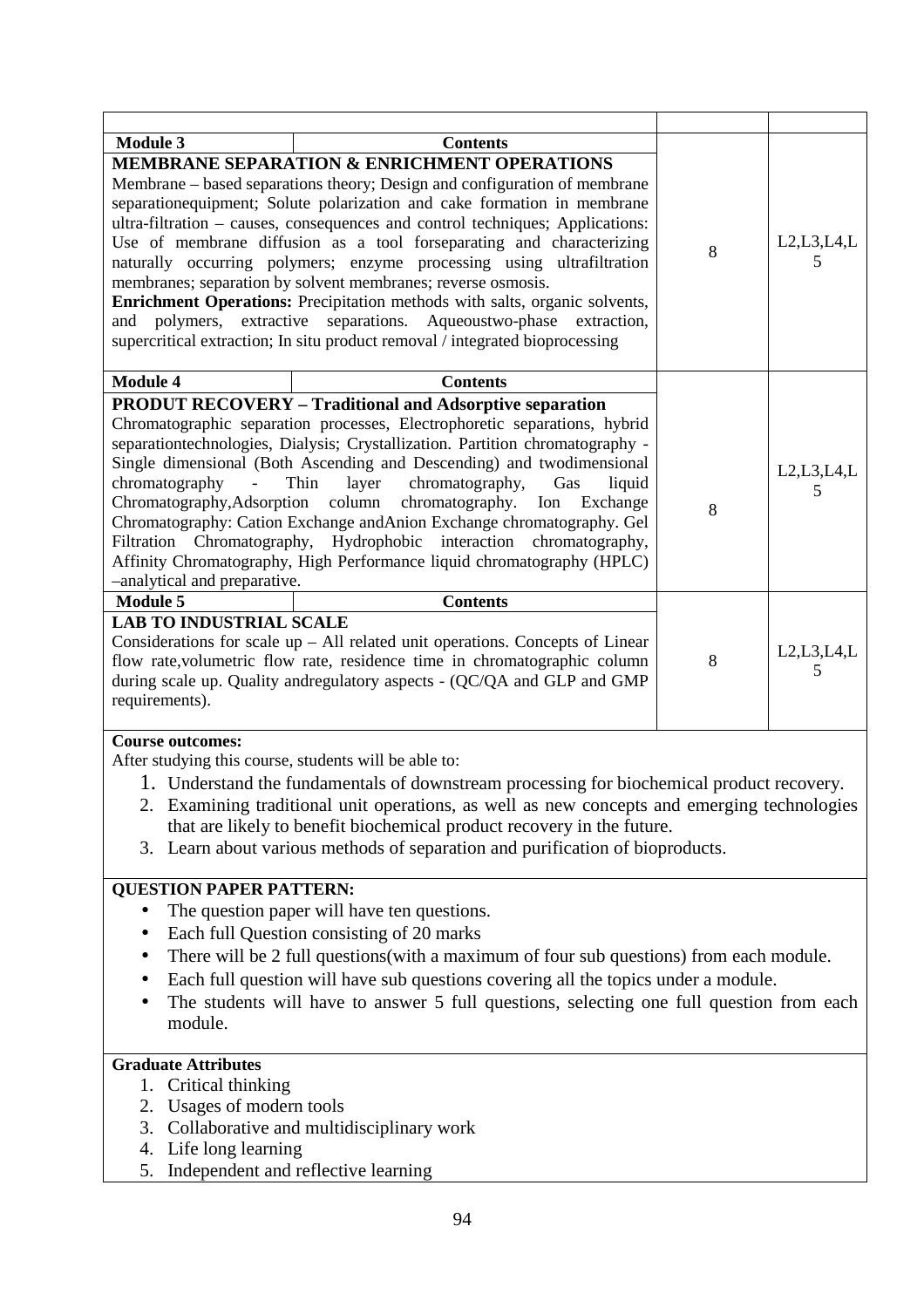#### **TEXT BOOKS:**

- 1. Bioseparations: Principles and Techniques, B. Sivasankar,Published by PHI Learning Pvt. Ltd., 2006
- 2. BioseparationTechnology,MishraNeeraj,CRC Press,2008

- 1. Bioseparations Science and Engineering,Day, Trevor G, and Harrison, Roger G, and Rudge, Scott R,Publisher: Oxford University Press, USA, 2002
- 2. Handbook of Bioseparations, SatinderAhuja,Published by Academic Press, 2000
- 3. HPLC of Biological Macromolecules, M. Gooding, Fred E. Regnier, Contributor Karen M. Gooding, Fred E. Regnier,Published by CRC Press, 2002
- 4. Isolation and Purification of Proteins,RajniHatti-Kaul, Bo Mattiasson,Published by CRC Press, 2003
- 5. A Century of Separation Science, Haleem J. Issaq,Published by CRC Press, 2002

|                                                                                       | PROCESS CONTROL LABORATORY |         |                   |                |                     |  |
|---------------------------------------------------------------------------------------|----------------------------|---------|-------------------|----------------|---------------------|--|
| <b>Subject Code</b>                                                                   | $\ddot{\cdot}$             | 17CHL76 | <b>CIE Marks</b>  | $\ddot{\cdot}$ | 40                  |  |
| <b>No. of Lecture Hrs/Week</b>                                                        | $\ddot{\cdot}$             | $1I+2P$ | <b>SEE Marks</b>  | $\ddot{\cdot}$ | 60                  |  |
| <b>Total No. of Lecture Hours</b>                                                     | $\ddot{\cdot}$             | 42      | <b>Exam Hours</b> | $\ddot{\cdot}$ | 0 <sub>3</sub>      |  |
| <b>Credits</b>                                                                        | $\ddot{\cdot}$             | 02      |                   |                |                     |  |
| <b>Course Objectives:</b>                                                             |                            |         |                   |                |                     |  |
| The Students will                                                                     |                            |         |                   |                |                     |  |
| 1. Experimentally verify the principles and working of instruments studied in theory. |                            |         |                   |                |                     |  |
| 2. Carry out experiment and make observations for various parameters.                 |                            |         |                   |                |                     |  |
| 3. Study and use of various first order system and controllers.                       |                            |         |                   |                |                     |  |
| 4. Evaluate the data and compare with reported literature.                            |                            |         |                   |                |                     |  |
| Revised Bloom's Taxonomy Levels: L1 - Remembering, L2 - Understanding, L3 -           |                            |         |                   |                |                     |  |
| Applying, L4 - Analyzing, L5 - Evaluating, and L6 - Creating                          |                            |         |                   |                |                     |  |
| The following experiments are to be carried out; the data are to be analyzed based    |                            |         |                   |                | <b>Blooms</b> Level |  |
| onthe theoretical aspects, and recorded with comments.                                |                            |         |                   |                |                     |  |
| 1.<br>Thermometer                                                                     |                            |         |                   |                | L4,L5               |  |
| 2.<br>Single tank - Step Response                                                     |                            |         |                   | L4,L5          |                     |  |
| 3. Non Interacting Tanks - Step Response                                              |                            |         |                   |                | L4,L5               |  |
| <b>Interacting Tanks - Step Response</b><br>4.                                        |                            |         |                   |                | L4,L5               |  |
| 5. Pressure Tank                                                                      |                            |         |                   |                | L4,L5               |  |
| $U$ – Tube Manometer<br>6.                                                            |                            |         |                   |                | L4,L5               |  |
| 7.<br>Single tank - Impulse Response                                                  |                            |         |                   |                | L4,L5               |  |
| Non Interacting Tanks - Impulse Response<br>8.                                        |                            |         |                   |                | L3,L4,L5            |  |
| <b>Interacting Tanks - Impulse Response</b><br>9.                                     |                            |         |                   |                | L3, L4, L5          |  |
| 10. Level/Flow/Pressure/pH/Temperature control - P controller                         |                            |         |                   |                | L4, L5              |  |
| 11.Level/Flow/Pressure/pH/Temperature control - PI controller                         |                            |         |                   |                | L4,L5               |  |
| 12.Level/Flow/Pressure/pH/Temperature control - PD controller                         |                            |         |                   |                | L4, L5              |  |
| 13. Level/Flow/Pressure/pH/Temperature control - PID controller                       |                            |         |                   |                | L4,L5               |  |
| 14. Valve characteristics                                                             |                            |         |                   |                | L4,L5               |  |
| 15. Flapper Nozzle System                                                             | L4, L5                     |         |                   |                |                     |  |
| 16. Valve Positioner.                                                                 |                            |         |                   |                | L4,L5               |  |
| <b>Course outcomes:</b>                                                               |                            |         |                   |                |                     |  |
| After studying this course, students will be able to:                                 |                            |         |                   |                |                     |  |
| 1. Apply theoretical knowledge of various process controllers.                        |                            |         |                   |                |                     |  |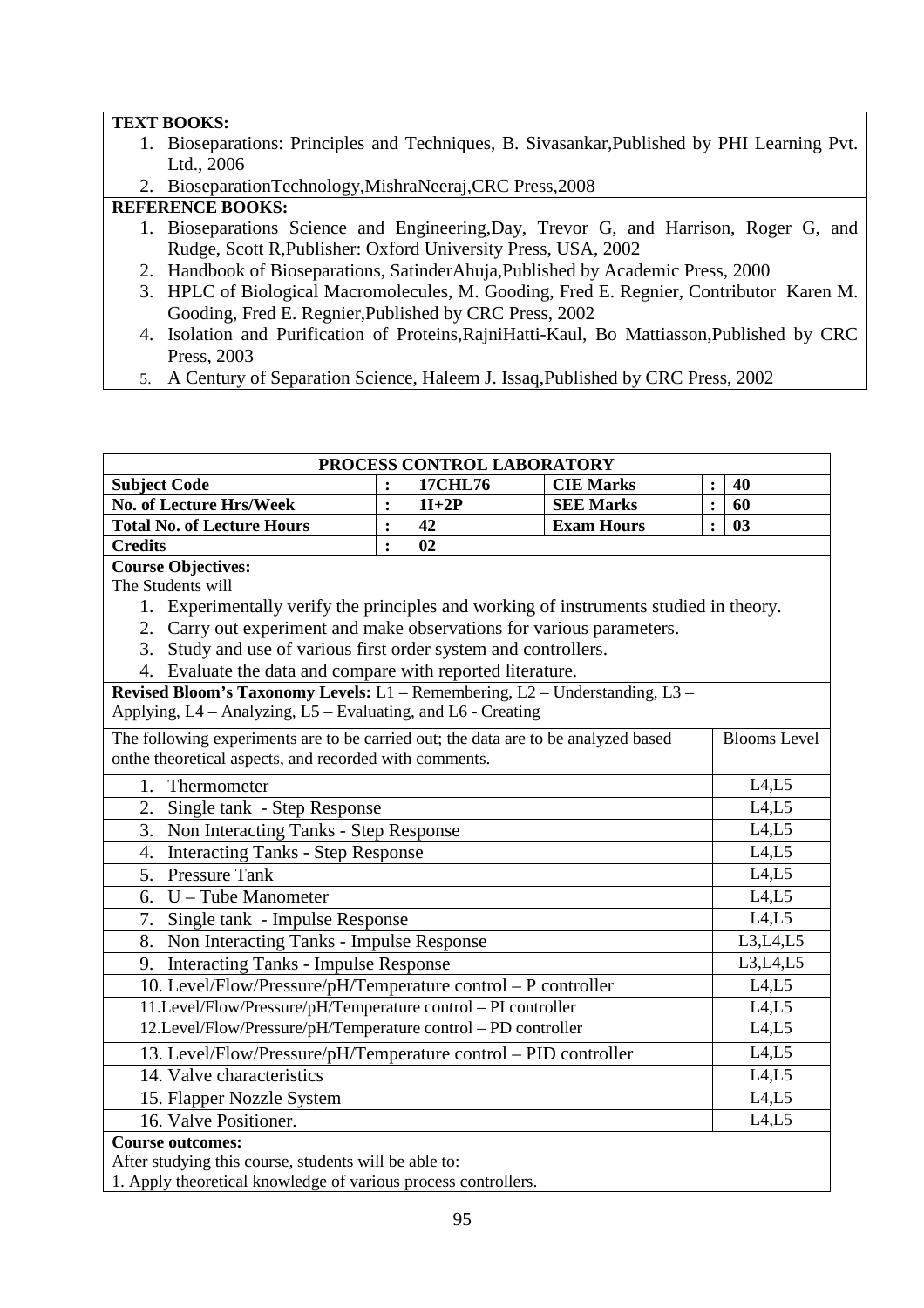2. Acquire practical knowledge of systems of different orders and response controllers.

## **Conduct of Practical Examination:**

- 1. Minimum of 10 experiments are to be conducted and all 10 experiments are to be included for practical examination.
- 2. Students are allowed to pick one experiment from the lot.
- 3. Strictly follow the instructions as printed on the cover page of answer script for breakup of marks.
- 4. Change of experiment is allowed only once and 15% Marks allotted to the procedurepart to be made zero.

## **Graduate Attributes**

- 1. Critical thinking
- 2. Usages of modern tools
- 3. Collaborative and multidisciplinary work
- 4. Lifelong learning

#### 5. Independent and reflective learning

#### **TEXT BOOKS:**

1. **Process System Analysis and Control,** Coughner & Koppel, 2nd edn, McGraw Hill, NewDelhi,1991.

#### **REFERENCE BOOKS:**

- 1. **Process Modelling, Simulation & Control for Chemical Engineers,** Luyben, 2nd edn, McGraw Hill, 1990.
- 2. **Chemical Engineering Vol. III, III Edition,** Coulson & Richardson, Pergamon Press, 1998.
- 3. **Chemical Process Control-**An Introduction to Theory and Practical, George Stephanopoulos, Vol.3, Prentice Hall, New Delhi, 1998.

| <b>COMPUTER APPLICATIONS &amp; SIMULATION LABORATORY</b> |  |         |                   |  |    |  |  |
|----------------------------------------------------------|--|---------|-------------------|--|----|--|--|
| <b>Subject Code</b>                                      |  | 17CHL77 | <b>CIE Marks</b>  |  | 40 |  |  |
| <b>No. of Lecture Hrs/Week</b>                           |  | $1I+2P$ | <b>SEE Marks</b>  |  | 60 |  |  |
| <b>Total No. of Lecture Hours</b>                        |  | 42      | <b>Exam Hours</b> |  | 03 |  |  |
| <b>Credits</b>                                           |  | 02      |                   |  |    |  |  |

## **Course Objectives:**

The Students will

- 1. Experimentally verify the Heat Exchanger concepts studied in theory.
- 2. Carry out experiment and make observations for various heat transfer equipment.
- 3. Study the effect of U, hi and ho in design of equipment.
- 4. Evaluate the performance characteristic for different heat transfer cases.

**Revised Bloom's Taxonomy Levels:** L1 – Remembering, L2 – Understanding, L3 – Applying, L4 – Analyzing, L5 – Evaluating, and L6 - Creating

| The following experiments are to be carried out; the data are to be analyzed based   |  |  |  |  |  |
|--------------------------------------------------------------------------------------|--|--|--|--|--|
| on the theoretical aspects, and recorded with comments.                              |  |  |  |  |  |
| $PART - A$                                                                           |  |  |  |  |  |
| NUMERICAL METHODS AND COMPUTER APPLICATIONS                                          |  |  |  |  |  |
| 1. Non-linear algebraic equation- Newton Raphson (Specific volume of binary L3,L4,L5 |  |  |  |  |  |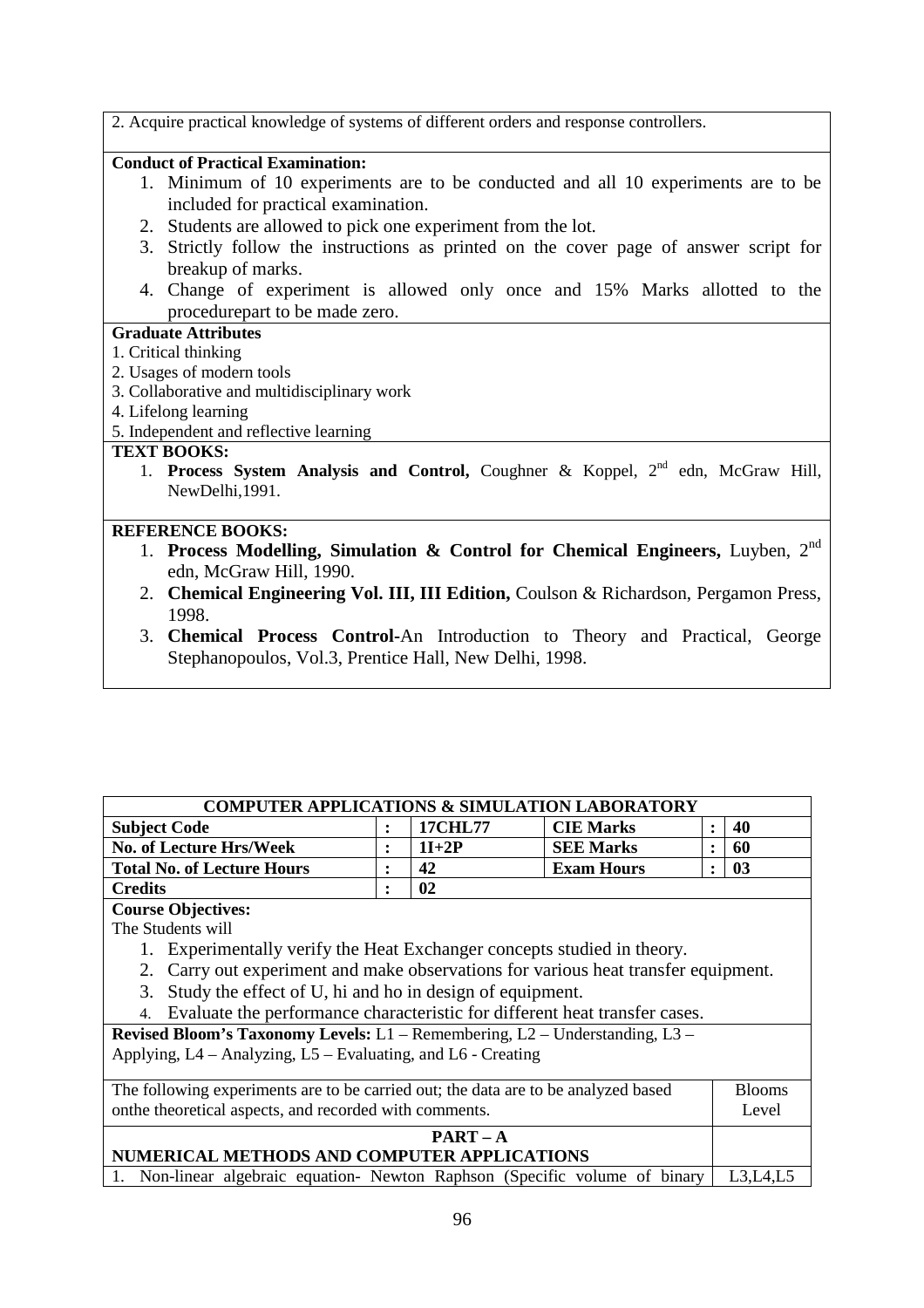| mixture)                                                                                             |                      |  |  |  |
|------------------------------------------------------------------------------------------------------|----------------------|--|--|--|
| Ordinary Differential Equation-R-K Method (dCa/dt=kCa <sup>-</sup> )<br>2.                           |                      |  |  |  |
| Numerical Integration-Simpson's 1/3 Rule (Batch Reactor to find time)<br>$\overline{3}$ .            | L3,L4,L5             |  |  |  |
| Fitting<br>Curve<br>$-Least$<br>Square<br>(Nre<br>4.                                                 | L3,L4,L5             |  |  |  |
| vs f)                                                                                                |                      |  |  |  |
| Calculation of Bubble Point and Dew Point for Ideal multi-component system<br>5.                     | L3,L4,L5             |  |  |  |
| Flash Vaporisation for multi-component system<br>6.                                                  | L3,L4,L5             |  |  |  |
| 7.<br>Design of Adiabatic Batch Reactor, PFR                                                         |                      |  |  |  |
| 8.<br>Adiabatic Flame Temperature                                                                    | L3,L4,L5<br>L3,L4,L5 |  |  |  |
| Double pipe heat exchanger (Area, Length and Pressure drop)<br>9.                                    |                      |  |  |  |
| 10. Distillation Column (Bubble cap)                                                                 | L3,L4,L5             |  |  |  |
| $PART - B$                                                                                           |                      |  |  |  |
| <b>SIMULATION</b>                                                                                    |                      |  |  |  |
| Introduction to suggested software available (flow sheeting)<br>1.                                   | L3, L4, L5           |  |  |  |
| 2.<br>Simulations Studies of flash drum, Distillation Column, CSTR, PFR, Heat<br>Exchanger.          | L3,L4,L5             |  |  |  |
| Simulation Studies of pump, compressor, cyclone, heater.<br>3.                                       | L3,L4,L5             |  |  |  |
| Process simulation study involving mixing, reactor, distillation, heat exchanger<br>$\overline{4}$ . |                      |  |  |  |
| for any of the following:                                                                            |                      |  |  |  |
| a) Ethylene Glycol from Ethylene oxide                                                               |                      |  |  |  |
| b) Atmospheric distillation of crude oil                                                             | L3, L4, L5           |  |  |  |
| c) Propylene Glycol from Propylene oxide                                                             |                      |  |  |  |
| d) Aromatic stripper with recycle stream (Benzene, Toluene, Xylene)<br>Styrene from Ethyl Benzene    |                      |  |  |  |
| <b>SOFTWARES SUGGESTED</b>                                                                           |                      |  |  |  |
| <b>HYSYS</b><br>1.                                                                                   |                      |  |  |  |
| <b>CHEMCAD</b><br>2.                                                                                 |                      |  |  |  |
| <b>DESIGN-II</b><br>3.                                                                               |                      |  |  |  |
| <b>PROSIM</b><br>4.                                                                                  |                      |  |  |  |
| 5.<br><b>ASPEN PLUS</b>                                                                              |                      |  |  |  |
| <b>Course outcomes:</b>                                                                              |                      |  |  |  |
| After studying this course, students will be able to:                                                |                      |  |  |  |
| 1. Apply theoretical knowledge of numerical methods and simulation.                                  |                      |  |  |  |
| 2. Acquire practical knowledge of simulation of various process.                                     |                      |  |  |  |
| 3. Know the use of simulations.                                                                      |                      |  |  |  |
| <b>Conduct of Practical Examination:</b>                                                             |                      |  |  |  |
| Minimum of 10 programs/simulations are to be conducted and all are to be included for practical      |                      |  |  |  |
| examination.                                                                                         |                      |  |  |  |
| Students are allowed to pick one experiment from the lot.                                            |                      |  |  |  |
| Strictly follow the instructions as printed on the cover page of answer script for breakup           |                      |  |  |  |
| of marks.                                                                                            |                      |  |  |  |
| Change of experiment is allowed only once and 15% Marks allotted to the procedurepart                |                      |  |  |  |
| to be made zero.                                                                                     |                      |  |  |  |
| <b>Graduate Attributes</b>                                                                           |                      |  |  |  |
| 1. Critical thinking                                                                                 |                      |  |  |  |
| 2. Usages of modern tools                                                                            |                      |  |  |  |
| 3. Collaborative and multidisciplinary work<br>4. Life long learning                                 |                      |  |  |  |
| 5. Independent and reflective learning                                                               |                      |  |  |  |
| <b>TEXT BOOKS:</b>                                                                                   |                      |  |  |  |
| 1. Computer based Numerical Analysis, M. Shanthakumar,                                               | $1st$ edn, KPS       |  |  |  |
| Publisher, 1987.                                                                                     |                      |  |  |  |
| 2. Process Modeling Simulation and Control for Chemical Engineering,                                 |                      |  |  |  |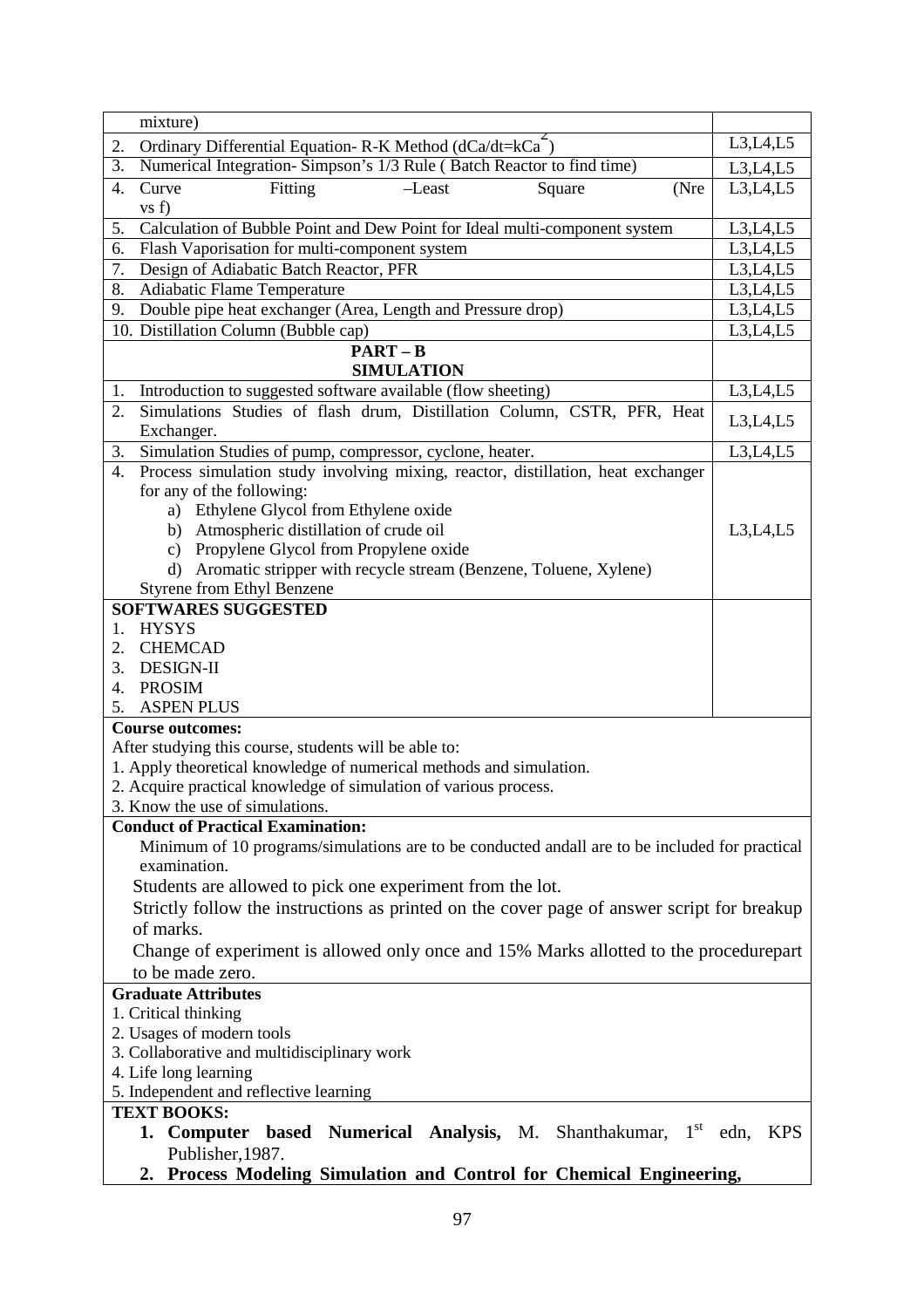William. LLuyben, 2<sup>nd</sup>edn., McGraw Hill, 1990.

## **REFERENCE BOOKS:**

- **1. Elements of Chemical Reaction Engineering, H. Scott Fogler, 2<sup>nd</sup>edn, Prentice** Hall,2001.
- **2. Introduction to Chemical Engineering Thermodynamics,** Smith J. M. and H. C. Vanness, 5<sup>th</sup>edn, McGraw Hill, 1996.

| <b>PROJECT PHASE 1 + PROJECT WORK SEMINAR</b> |  |         |                  |  |            |  |  |
|-----------------------------------------------|--|---------|------------------|--|------------|--|--|
| <b>Subject Code</b>                           |  | 17CHP78 | <b>CIE Marks</b> |  | <b>100</b> |  |  |
| <b>Credits</b>                                |  | 02      | <b>Contact</b>   |  | 03         |  |  |
|                                               |  |         | Hours/week       |  |            |  |  |

The students in a group will be assigned an experimental, design, a case study or an analytical problem, to be carried out under the supervision of a guide. The project has to be assigned at the beginning of the seventh semester. The project group should complete the preliminary literature survey & plan of project and submit the synopsis at the end of seventh semester. The project work should be carried out and completed at the end of eighth semester.

The students are required to give the comprehensive presentation in the form of seminar on the project work. The seminar shall be evaluated as internal assessment. While evaluating, emphasis shall be given on the presentation and communication skills.

# **VISVESVARAYA TECHNOLOGICAL UNIVERSITY, BELGAUM**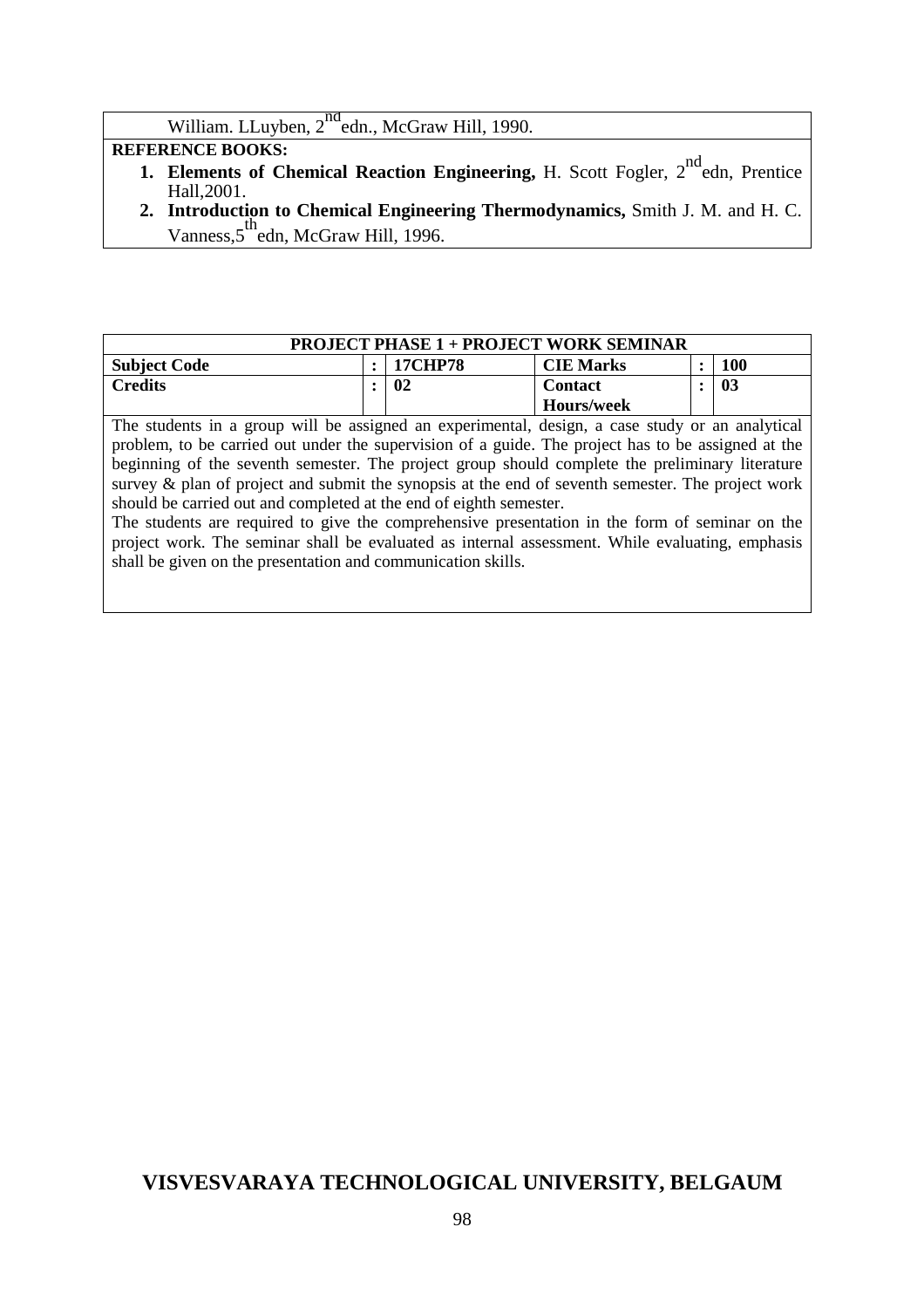# **SCHEME & SYLLABUS OF TEACHING AND EXAMINATION 2017-2018 CHOICE BASED CREDIT SYSTEM (CBCS)**

## **SEMESTER VIII**

| <b>TRANSPORT PHENOMENA [D. C.] (Common to CH &amp; PC)</b> |                                                                                                 |                                                                                       |                   |          |                |                       |  |  |  |
|------------------------------------------------------------|-------------------------------------------------------------------------------------------------|---------------------------------------------------------------------------------------|-------------------|----------|----------------|-----------------------|--|--|--|
| <b>Subject Code</b>                                        |                                                                                                 | 17CH81                                                                                | <b>CIE Marks</b>  |          | :              | 40                    |  |  |  |
| <b>No. of Lecture Hrs/Week</b>                             |                                                                                                 | 04<br>$\ddot{\cdot}$                                                                  | <b>SEE Marks</b>  |          | $\ddot{\cdot}$ | 60                    |  |  |  |
| <b>Total No. of Lecture Hours</b>                          |                                                                                                 | 50<br>$\ddot{\cdot}$                                                                  | <b>Exam Hours</b> |          | $\ddot{\cdot}$ | 03                    |  |  |  |
| <b>Credits</b>                                             |                                                                                                 | 04                                                                                    |                   |          |                |                       |  |  |  |
| <b>Course Objectives:</b>                                  |                                                                                                 |                                                                                       |                   |          |                |                       |  |  |  |
|                                                            |                                                                                                 | 1. To introduce the students about basic laws of momentum, heat and mass transfer.    |                   |          |                |                       |  |  |  |
|                                                            | 2. To determine the heat transfer rate and temperature distribution for different heat transfer |                                                                                       |                   |          |                |                       |  |  |  |
|                                                            | situations.                                                                                     |                                                                                       |                   |          |                |                       |  |  |  |
| 3.                                                         |                                                                                                 | To determine the mass transfer rate and concentration distribution for different mass |                   |          |                |                       |  |  |  |
|                                                            | transfer situations.                                                                            |                                                                                       |                   |          |                |                       |  |  |  |
| 4.                                                         |                                                                                                 | To study the different analogies between mass, momentum and mass transfer             |                   |          |                |                       |  |  |  |
|                                                            |                                                                                                 |                                                                                       |                   |          |                |                       |  |  |  |
|                                                            |                                                                                                 | Revised Bloom's Taxonomy Levels: L1 - Remembering, L2 - Understanding, L3 -           |                   |          |                |                       |  |  |  |
|                                                            |                                                                                                 | Applying, L4 - Analyzing, L5 - Evaluating, and L6 - Creating                          |                   |          |                |                       |  |  |  |
| <b>Modules</b>                                             |                                                                                                 |                                                                                       |                   | Teaching |                | <b>Blooms</b>         |  |  |  |
|                                                            |                                                                                                 |                                                                                       |                   | Hours    |                | Taxonomy              |  |  |  |
| <b>Module 1</b>                                            |                                                                                                 | <b>Content</b>                                                                        |                   |          |                |                       |  |  |  |
| <b>Introduction:</b>                                       |                                                                                                 |                                                                                       |                   | 10       |                | $L-1, L-2$            |  |  |  |
|                                                            |                                                                                                 | Momentum Energy and Mass Transport Newton's law of viscosity                          |                   |          |                |                       |  |  |  |
|                                                            |                                                                                                 | (NLV). Newtonian and Non-Newtonian fluids. Fourier's law of heat                      |                   |          |                |                       |  |  |  |
|                                                            |                                                                                                 | conduction (FLHC), Fick's law of diffusion (FLD), Effect of                           |                   |          |                |                       |  |  |  |
|                                                            |                                                                                                 | temperature and pressure on transport properties of fluids.                           |                   |          |                |                       |  |  |  |
|                                                            |                                                                                                 | Numerical problems on the application and use of NLV, FLHC and                        |                   |          |                |                       |  |  |  |
| <b>FLD</b>                                                 |                                                                                                 |                                                                                       |                   |          |                |                       |  |  |  |
| <b>Module 2</b>                                            |                                                                                                 | <b>Content</b>                                                                        |                   |          |                |                       |  |  |  |
| <b>Velocity Distribution in Laminar Flow:</b>              |                                                                                                 |                                                                                       |                   | 10       |                | $L-1$ , $L-2$ , $L-3$ |  |  |  |
|                                                            |                                                                                                 | Different Flow situations, Steady state Shell momentum balances,                      |                   |          |                |                       |  |  |  |
|                                                            |                                                                                                 | Boundary conditions applicable to momentum transport problems,                        |                   |          |                |                       |  |  |  |
|                                                            |                                                                                                 | Flow over a flat plate, Flow through a circular tube, Flow through                    |                   |          |                |                       |  |  |  |
| Annulus.                                                   |                                                                                                 |                                                                                       |                   |          |                |                       |  |  |  |
|                                                            |                                                                                                 | <b>Steady State Shell Energy Balances: General Boundary conditions</b>                |                   |          |                |                       |  |  |  |
|                                                            |                                                                                                 | applicable to energy transport problems of chemical engineering.                      |                   |          |                |                       |  |  |  |
|                                                            |                                                                                                 | Heat conduction through compound walls. Overall heat transfer                         |                   |          |                |                       |  |  |  |
| coefficient.                                               |                                                                                                 |                                                                                       |                   |          |                |                       |  |  |  |
| <b>Module 3</b>                                            |                                                                                                 | <b>Content</b>                                                                        |                   |          |                |                       |  |  |  |
|                                                            |                                                                                                 | <b>Temperature Distribution in Solids and in Laminar Flow:</b>                        |                   | 10       |                | $L-1$ , $L-2$ , $L-3$ |  |  |  |
|                                                            |                                                                                                 | Different situations of heat transfer: Heat conduction with internal                  |                   |          |                |                       |  |  |  |
|                                                            |                                                                                                 | generation by electrical and nuclear energy sources, Heat conduction                  |                   |          |                |                       |  |  |  |
|                                                            |                                                                                                 | in a cooling fin: Forced and free convection heat transfer.                           |                   |          |                |                       |  |  |  |
|                                                            |                                                                                                 | Concentration Distributions in Laminar Flow: Steady state Shell                       |                   |          |                |                       |  |  |  |
|                                                            |                                                                                                 | mass balances. General Boundary conditions applicable to mass                         |                   |          |                |                       |  |  |  |
|                                                            |                                                                                                 | transport problems of chemical engineering. Equimolar counter                         |                   |          |                |                       |  |  |  |
| diffusion. Numerical problems.                             |                                                                                                 |                                                                                       |                   |          |                |                       |  |  |  |
| <b>Module 4</b>                                            |                                                                                                 | <b>Content</b>                                                                        |                   |          |                |                       |  |  |  |
| <b>Concentration Distributions in Laminar Flow:</b>        |                                                                                                 |                                                                                       |                   | 10       |                | $L-1$ , $L-2$ , $L-3$ |  |  |  |
|                                                            |                                                                                                 | Diffusion through stagnant gas and liquid films, Diffusion with                       |                   |          |                |                       |  |  |  |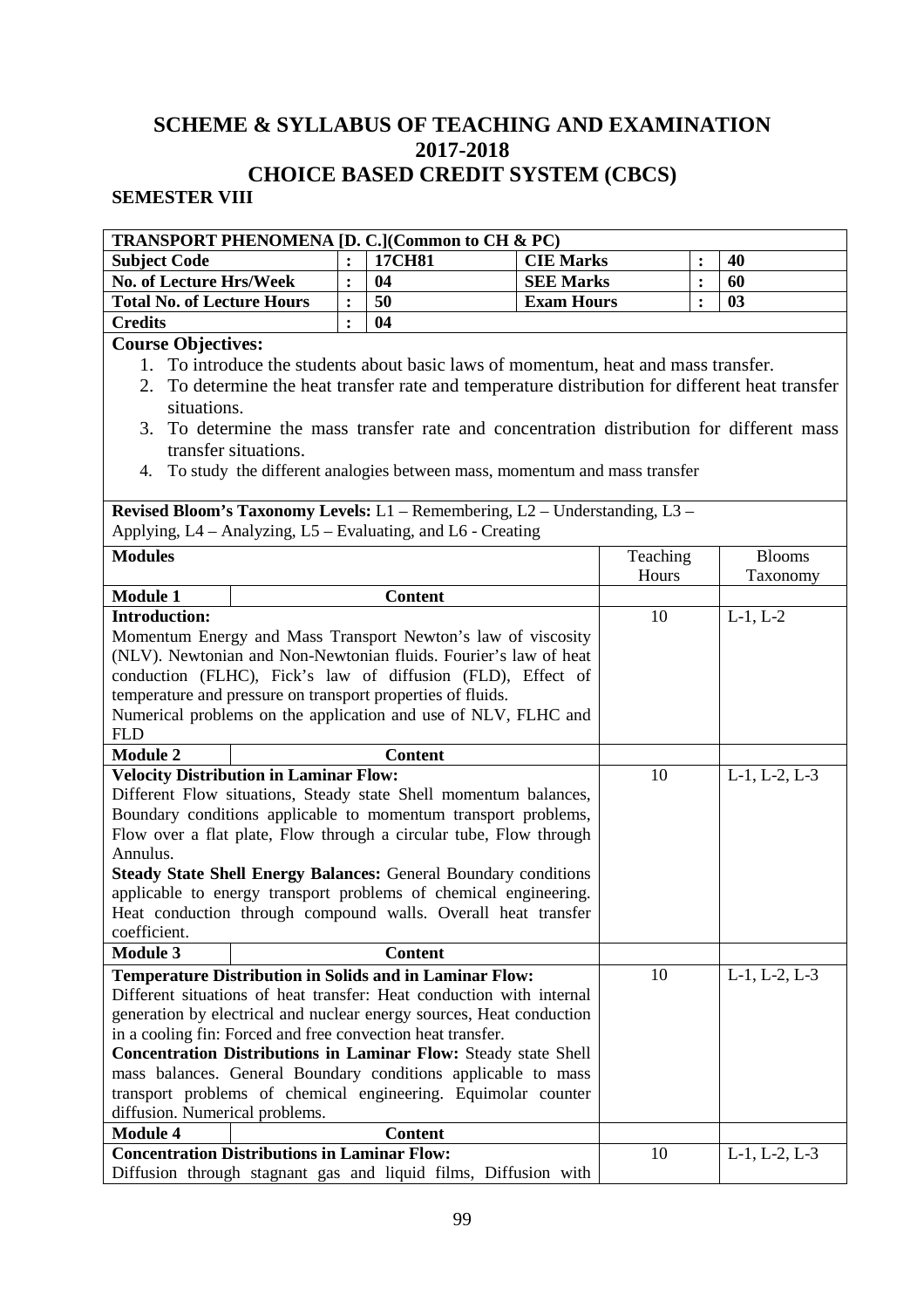| homogeneous reaction, Diffusion with heterogeneous reaction                                         |    |            |
|-----------------------------------------------------------------------------------------------------|----|------------|
| Diffusion into falling film - Forced convection mass transfer.                                      |    |            |
| <b>Module 5</b><br><b>Content</b>                                                                   |    |            |
| Analogies between Momentum, Heat and Mass Transport:                                                | 10 | $L-1, L-2$ |
| Analogies between Momentum, Heat and Mass Transport -                                               |    |            |
| Reynold's, Prandtl's and Chilton & Colburn analogies.                                               |    |            |
| <b>Equations of Change:</b>                                                                         |    |            |
| Equation of continuity, Equation of motion; Navier - Stokes                                         |    |            |
| equation.                                                                                           |    |            |
| Course outcomes: Students after completion of course will be able to                                |    |            |
| 1. Explain types of fluids, comprehend effect of temperature and pressure on transport              |    |            |
| properties of fluids and apply transport laws to solve numerical problems.                          |    |            |
| 2. Derive overall heat transfer coefficient, Temperature distribution with and without              |    |            |
| energy sources                                                                                      |    |            |
| 3. Determine velocity profile and shear stress profiles in different flow situations                |    |            |
| 4. Derive molar flux for stagnant gas, liquid films, homogeneous and heterogeneous                  |    |            |
| reactions and applications to falling film forced convection mass transfer                          |    |            |
| 5. Determine HT & MT coefficient using various analogies                                            |    |            |
| <b>QUESTION PAPER PATTERN:</b>                                                                      |    |            |
| The question paper will have ten questions.                                                         |    |            |
| Each full Question consisting of 20 marks                                                           |    |            |
| There will be 2 full questions(with a maximum of four sub questions) from each module.<br>$\bullet$ |    |            |
| Each full question will have sub questions covering all the topics under a module.<br>$\bullet$     |    |            |
| The students will have to answer 5 full questions, selecting one full question from each            |    |            |
| module.                                                                                             |    |            |
|                                                                                                     |    |            |
| <b>Graduate Attributes</b>                                                                          |    |            |
| 1. Critical thinking                                                                                |    |            |
| 2. Problem solving                                                                                  |    |            |
| 3. Use of modern tools                                                                              |    |            |
| 4. Life - long learning                                                                             |    |            |
| <b>TEXT BOOKS:</b>                                                                                  |    |            |
| 1. Transport Phenomena, Bird, Stewart and Lightfoot, Academic Press, 1994                           |    |            |
| <b>REFERENCE BOOKS:</b>                                                                             |    |            |
| 1. Momentum Heat and Mass Transport, Welty, Wikes and Watson, 4 <sup>th</sup> edn., John            |    |            |
| Wiley, 2000.                                                                                        |    |            |
| 2. Principles of Unit Operations in Chemical engineering, Foust et al., $2^{nd}$ edn, John          |    |            |
| Wiley, 1990.                                                                                        |    |            |
| Transport Phenomena - A Unified Approach, Robert S. BrodKey and Henry C.<br>3.                      |    |            |

Hershley, Vol.2, Brodkey Publishing, 2003.

| <b>PROCESS ENGINEERING ECONOMICS AND MANAGEMENT [D.C]</b> |  |               |                   |  |    |  |
|-----------------------------------------------------------|--|---------------|-------------------|--|----|--|
| <b>Subject Code</b>                                       |  | <b>17CH82</b> | <b>CIE Marks</b>  |  | 40 |  |
| No. of Lecture Hrs/Week                                   |  | 04            | <b>SEE Marks</b>  |  | 60 |  |
| <b>Total No. of Lecture Hours</b>                         |  | 50            | <b>Exam Hours</b> |  | 03 |  |
| <b>Credits</b>                                            |  | 04            |                   |  |    |  |
| <b>Course Objectives:</b>                                 |  |               |                   |  |    |  |

1. To study various phases in process design & development.

2. To determine cost involved in various processes.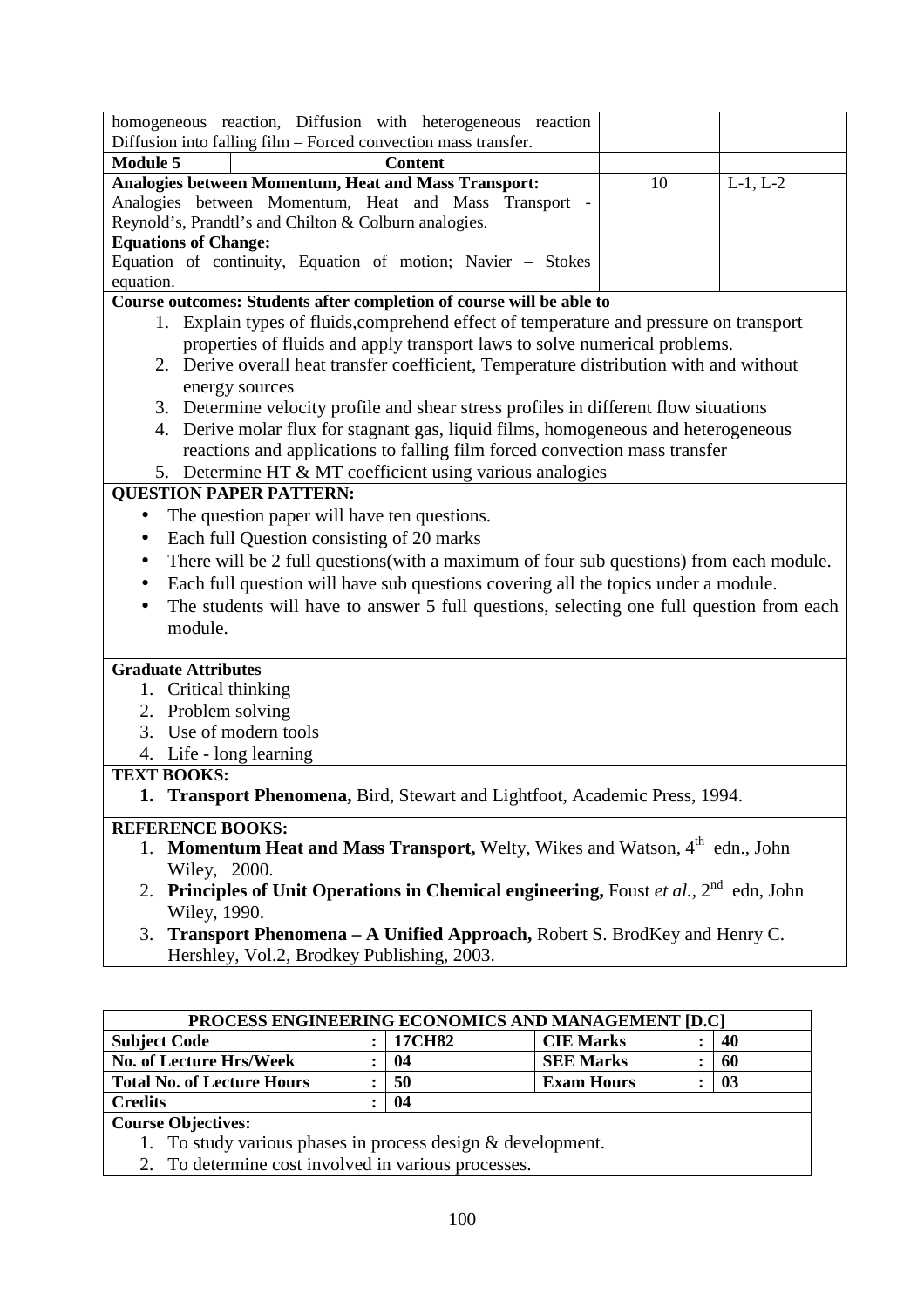- 3. Estimation of capital cost, alternative investments and replacement analysis.
- 4. To study direct, indirect expenses involved and profitability evaluation methods.
- 5. To study various financial statements, significance of financial ratios and cash flow diagram.

| Revised Bloom's Taxonomy Levels: L1 - Remembering, L2 - Understanding, L3 -     |                                                                                    |          |                 |  |  |  |  |
|---------------------------------------------------------------------------------|------------------------------------------------------------------------------------|----------|-----------------|--|--|--|--|
|                                                                                 | Applying, L4 – Analyzing, L5 – Evaluating, and L6 - Creating                       |          |                 |  |  |  |  |
| <b>Modules</b>                                                                  |                                                                                    | Teaching | <b>Blooms</b>   |  |  |  |  |
|                                                                                 |                                                                                    | Hours    | Taxonomy        |  |  |  |  |
| <b>Module 1</b>                                                                 | <b>Content</b>                                                                     |          |                 |  |  |  |  |
|                                                                                 | Process Design Development: Overall planning of a plant, Feasibility               | 10       | $L-1$ , $L-2$ , |  |  |  |  |
|                                                                                 | studies and Material & energy balance, Equipment sizing and selection,             |          | $L-3$           |  |  |  |  |
|                                                                                 | Process flow sheet, P & I diagram, Plant layout and location.                      |          |                 |  |  |  |  |
| <b>Module 2</b>                                                                 | <b>Content</b>                                                                     |          |                 |  |  |  |  |
|                                                                                 | Cost Analysis: Factors affecting investment & production cost,                     | 10       | $L-1, L-2,$     |  |  |  |  |
|                                                                                 | Estimation of capital investment, Factors in capital investment,                   |          | $L-3$           |  |  |  |  |
|                                                                                 | Estimation of working capital, cost index.                                         |          |                 |  |  |  |  |
|                                                                                 | Time value of money: Types of interests, Effective and nominal                     |          |                 |  |  |  |  |
|                                                                                 | interest rates, present worth and discount.                                        |          |                 |  |  |  |  |
| <b>Module 3</b>                                                                 | <b>Content</b>                                                                     |          |                 |  |  |  |  |
| Depreciation & Taxes:                                                           | Types of Depreciation and calculation                                              | 10       | $L-1$ , $L-2$ , |  |  |  |  |
| methods                                                                         |                                                                                    |          | $L-3$           |  |  |  |  |
|                                                                                 | <b>Profitability:</b> Theory of profitability and its evaluation methods.          |          |                 |  |  |  |  |
| <b>Module 4</b>                                                                 | <b>Content</b>                                                                     |          |                 |  |  |  |  |
|                                                                                 | <b>Replacements:</b> Theory of replacements, causes for replacements types         | 10       | $L-1$ , $L-2$ , |  |  |  |  |
|                                                                                 | of replacements Alternatives investments: Theory of alternative                    |          | $L-3$           |  |  |  |  |
|                                                                                 | investments and causes for the same.                                               |          |                 |  |  |  |  |
| Module 5                                                                        | <b>Content</b>                                                                     |          |                 |  |  |  |  |
|                                                                                 | Financial statements and Design report: Introduction to financial                  | 10       | $L-1, L-2,$     |  |  |  |  |
|                                                                                 | statements, Cash flow diagrams, balance sheet and Break-even analysis.             |          | $L-3$           |  |  |  |  |
|                                                                                 | <b>Design report:</b> Introduction to design of reports. Types of reports,         |          |                 |  |  |  |  |
|                                                                                 | Organization of report and purpose of report.                                      |          |                 |  |  |  |  |
|                                                                                 |                                                                                    |          |                 |  |  |  |  |
|                                                                                 |                                                                                    |          |                 |  |  |  |  |
|                                                                                 | <b>Course outcomes:</b>                                                            |          |                 |  |  |  |  |
| The students are expected to do the following.                                  |                                                                                    |          |                 |  |  |  |  |
|                                                                                 | 1. Comprehend concepts of plant location, plant layout as applicable to industrial |          |                 |  |  |  |  |
|                                                                                 | complexes                                                                          |          |                 |  |  |  |  |
| 2. Understand various components of cost and estimate requirements of Fixed and |                                                                                    |          |                 |  |  |  |  |

- working capital
- 3. Evaluate value of money and its equivalence to present and future
- 4. Comprehend factors affecting life of equipment and Determine depreciation by various methods
- 5. Interpret cash flow diagrams, break even analysis and apply to evaluate profitability
- 6. Comprehend alternative investments, replacement alternatives and prepare financial reports.

## **QUESTION PAPER PATTERN:**

- The question paper will have ten questions.
- Each full Question consisting of 20 marks
- There will be 2 full questions(with a maximum of four sub questions) from each module.
- Each full question will have sub questions covering all the topics under a module.
- The students will have to answer 5 full questions, selecting one full question from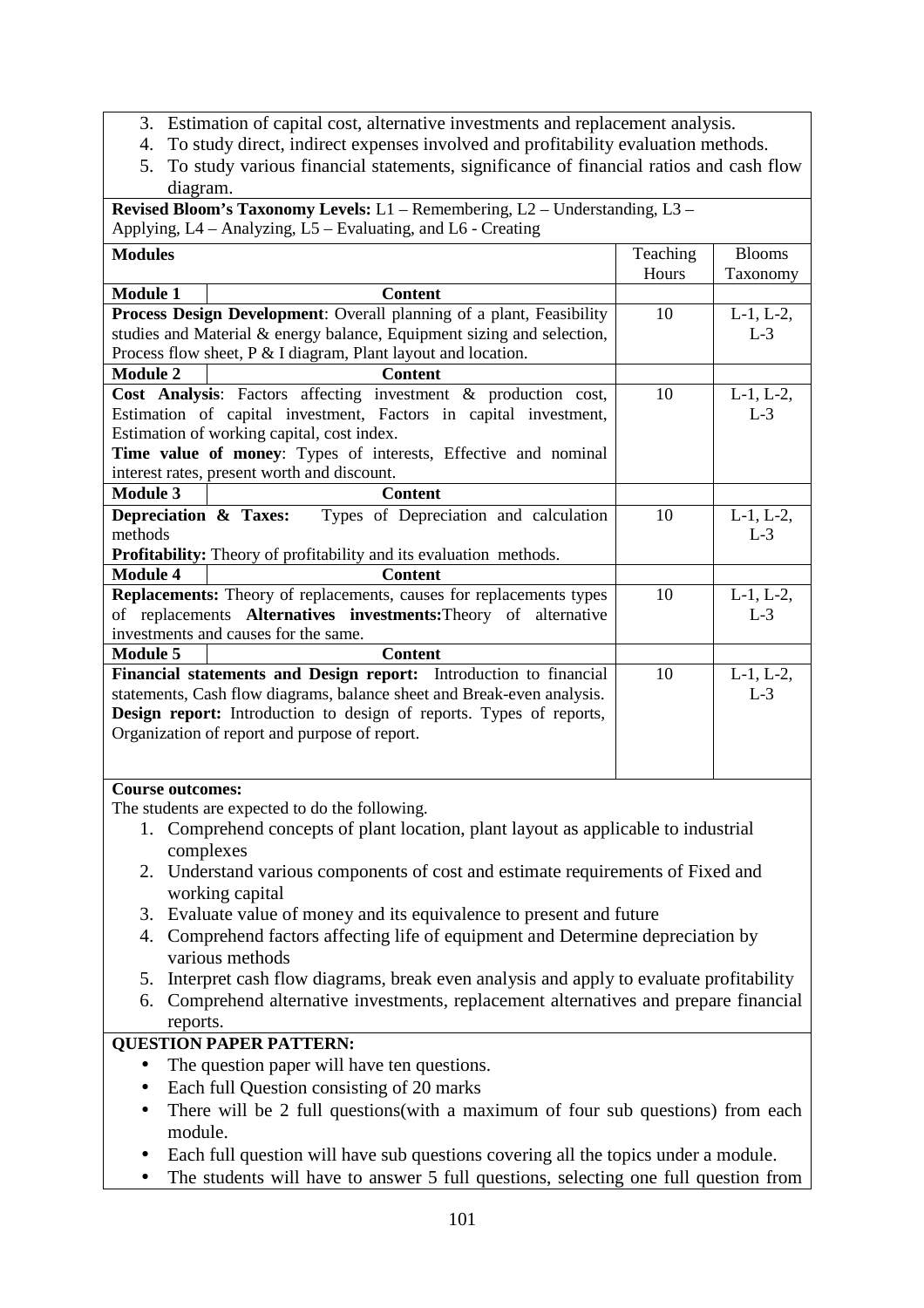each module.

#### **Graduate Attributes**

- 1. Critical thinking
- 2. Problem solving
- 3. Use of modern tools
- 4. Life long learning

## **TEXT BOOK:**

1. T.R. Banga & S.C. Sharma Industrial Organization & Engineering Economics 22<sup>nd</sup>edn. Khanna Publishers 1999.

## **REFERENCE BOOKS:**

1. Plant design and Economics for Chemical Engineers-Peters & Timmerhaus, 4<sup>th</sup> edn McGrawHill,1991

## **PROFESSIONAL ELECTIVE-V**

|                                                                                                                                                | <b>CHEMICAL PLANT UTILITIES AND SAFETY</b>                                               |                |                |                   |               |                |        |
|------------------------------------------------------------------------------------------------------------------------------------------------|------------------------------------------------------------------------------------------|----------------|----------------|-------------------|---------------|----------------|--------|
| <b>Subject Code</b>                                                                                                                            |                                                                                          | $\ddot{\cdot}$ | 17CH831        | <b>CIE Marks</b>  |               | :              | 40     |
| No. of Lecture Hrs/Week                                                                                                                        |                                                                                          | $\ddot{\cdot}$ | 03             | <b>SEE Marks</b>  |               | $\ddot{\cdot}$ | 60     |
|                                                                                                                                                | <b>Total No. of Lecture Hours</b>                                                        | :              | 40             | <b>Exam Hours</b> |               | $\ddot{\cdot}$ | 03     |
| <b>Credits</b>                                                                                                                                 |                                                                                          | $\ddot{\cdot}$ | 03             |                   |               |                |        |
|                                                                                                                                                | <b>Course Objectives:</b>                                                                |                |                |                   |               |                |        |
| The students will                                                                                                                              |                                                                                          |                |                |                   |               |                |        |
|                                                                                                                                                | 1. Understand various utilities required for a process industry.                         |                |                |                   |               |                |        |
| 2.                                                                                                                                             | Analyze the safety factors in a typical process unit.                                    |                |                |                   |               |                |        |
|                                                                                                                                                | 3. Be able to select different safety devices required.                                  |                |                |                   |               |                |        |
|                                                                                                                                                |                                                                                          |                |                |                   |               |                |        |
|                                                                                                                                                | <b>Revised Bloom's Taxonomy Levels:</b> $L1$ – Remembering, $L2$ – Understanding, $L3$ – |                |                |                   |               |                |        |
|                                                                                                                                                | Applying, L4 – Analyzing, L5 – Evaluating, and L6 - Creating                             |                |                |                   |               |                |        |
| <b>Modules</b>                                                                                                                                 |                                                                                          |                | Teaching       |                   | <b>Blooms</b> |                |        |
|                                                                                                                                                |                                                                                          |                | Hours          |                   | Taxonomy      |                |        |
| <b>Module 1</b>                                                                                                                                |                                                                                          |                | <b>Content</b> |                   |               |                |        |
| Introduction: Different utilities. Role of utilities in process plant                                                                          |                                                                                          |                | 8              |                   | L1, L2, L3    |                |        |
|                                                                                                                                                | operations and criteria for selection and estimation of suitable utilities.              |                |                |                   |               |                |        |
|                                                                                                                                                | Water: Water resources. Process water, Cooling water, drinking water                     |                |                |                   |               |                |        |
|                                                                                                                                                | and boiler feed water Quality Standards. Water treatment processes for                   |                |                |                   |               |                |        |
|                                                                                                                                                | drinking, process and boiler feed. Storage and handling of water. Types                  |                |                |                   |               |                |        |
|                                                                                                                                                | and selection of pumps, piping and accessories. Water pretreatment.                      |                |                |                   |               |                |        |
| <b>Module 2</b>                                                                                                                                |                                                                                          |                | <b>Content</b> |                   |               |                |        |
|                                                                                                                                                | Air: Compressed air, blower air, fan air. Types of compressor and                        |                |                |                   | 8             |                | L2, L3 |
|                                                                                                                                                | vacuum pumps and selection. Power requirements, performance and                          |                |                |                   |               |                |        |
|                                                                                                                                                | related calculations. Booster and receivers. Quality of compressed air                   |                |                |                   |               |                |        |
| for instruments and processes. Compressed air distribution system-                                                                             |                                                                                          |                |                |                   |               |                |        |
| piping and accessories. Air-water vapor system: humidification/                                                                                |                                                                                          |                |                |                   |               |                |        |
| evaporative cooling-related calculations.<br>dehumidification<br>and<br>Insulation: Insulation Materials & Selection- Economics of insulation. |                                                                                          |                |                |                   |               |                |        |
|                                                                                                                                                |                                                                                          |                |                |                   |               |                |        |
|                                                                                                                                                | Insulating factors. Properties & Classification.                                         |                |                |                   |               |                |        |
| <b>Module 3</b>                                                                                                                                |                                                                                          |                | <b>Content</b> |                   |               |                |        |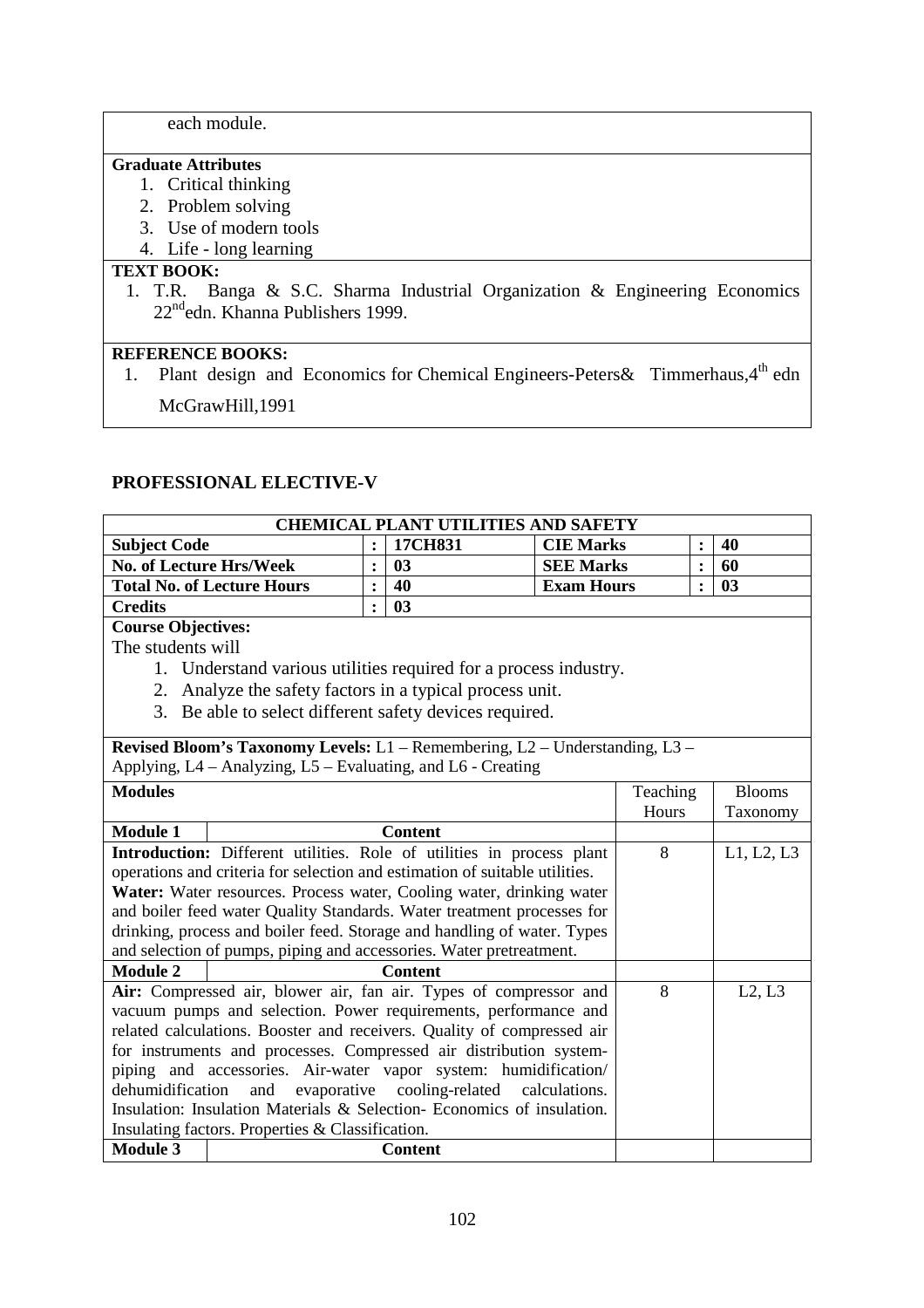| Steam and Power: Steam generation in chemical plants. Types of<br>boilers and waste heat boilers. Fuels-types, emissions and global<br>warming, green fuels. Calorific value. Proximate and ultimate analysis.<br>HHV, LHV and related calculations. Cogeneration power plants. CHPs<br>and Boiler performance. Related calculations. Economy of steam<br>generation with different fuels, related calculation. Steam storage and                                                                                                                                                                                                                                                                                                                                                                                                                                                                                                                                                                                                                                                                                                                                                               | 8 | L2, L3     |
|-------------------------------------------------------------------------------------------------------------------------------------------------------------------------------------------------------------------------------------------------------------------------------------------------------------------------------------------------------------------------------------------------------------------------------------------------------------------------------------------------------------------------------------------------------------------------------------------------------------------------------------------------------------------------------------------------------------------------------------------------------------------------------------------------------------------------------------------------------------------------------------------------------------------------------------------------------------------------------------------------------------------------------------------------------------------------------------------------------------------------------------------------------------------------------------------------|---|------------|
| handling-piping and accessories. Boiler performance. Economy of<br>steam generation with different fuels, related calculation. Steam storage<br>and handling-piping and accessories.                                                                                                                                                                                                                                                                                                                                                                                                                                                                                                                                                                                                                                                                                                                                                                                                                                                                                                                                                                                                            |   |            |
| <b>Module 4</b><br><b>Content</b>                                                                                                                                                                                                                                                                                                                                                                                                                                                                                                                                                                                                                                                                                                                                                                                                                                                                                                                                                                                                                                                                                                                                                               |   |            |
| Refrigeration: Different refrigeration systems and their characteristics.<br>systems. Coefficient of performance.<br>Air-conditioning<br>Power<br>requirements and refrigeration effect- related calculations for each type<br>of refrigeration system. Refrigerant properties and selection. Some<br>commonly used refrigerants and secondary refrigerants. Cold insulation<br>and cryogenic insulation.                                                                                                                                                                                                                                                                                                                                                                                                                                                                                                                                                                                                                                                                                                                                                                                       | 8 | L2, L3     |
| <b>Module 5</b><br><b>Content</b>                                                                                                                                                                                                                                                                                                                                                                                                                                                                                                                                                                                                                                                                                                                                                                                                                                                                                                                                                                                                                                                                                                                                                               |   |            |
| Process Safety: Intrinsic & Extrinsic Safety. The Hazards- Toxicity,<br>Flammability, Fire, Explosions. Sources of ignition, Pressure. Hazard<br>and risk assessment methods. MSDS.<br>Safety Devices: Pressure relief valves. Rupture discs. Blow down<br>systems. Flare systems. Flame arrestors. Deflagration arrestors and<br>explosion suppression. Personal safety devices. Process Safety<br>Analysis: HAZAN and HAZOP comparison. Risk analysis and<br>estimation. Safety check list. Computer based quantitative risk analysis.<br><b>Course outcomes:</b><br>After studying this course, students will be able to:<br>1. Summarize various utilities in process industries.<br>2. Decide the safety aspects in a chemical industry.<br><b>OUESTION PAPER PATTERN:</b><br>The question paper will have ten questions.<br>$\bullet$<br>Each full Question consisting of 20 marks<br>$\bullet$<br>There will be 2 full questions(with a maximum of four sub questions) from each<br>module.<br>Each full question will have sub questions covering all the topics under a module.<br>The students will have to answer 5 full questions, selecting one full question from<br>each module. | 8 | L2, L3, L4 |
| <b>Graduate Attributes</b>                                                                                                                                                                                                                                                                                                                                                                                                                                                                                                                                                                                                                                                                                                                                                                                                                                                                                                                                                                                                                                                                                                                                                                      |   |            |
| 1. Critical thinking                                                                                                                                                                                                                                                                                                                                                                                                                                                                                                                                                                                                                                                                                                                                                                                                                                                                                                                                                                                                                                                                                                                                                                            |   |            |
| 2. Problem solving<br>3. Use of modern tools                                                                                                                                                                                                                                                                                                                                                                                                                                                                                                                                                                                                                                                                                                                                                                                                                                                                                                                                                                                                                                                                                                                                                    |   |            |
| 4. Life - long learning                                                                                                                                                                                                                                                                                                                                                                                                                                                                                                                                                                                                                                                                                                                                                                                                                                                                                                                                                                                                                                                                                                                                                                         |   |            |
| <b>TEXT BOOKS:</b><br>1. Thermal Engineering, B.K. Sarkar, Tata Mc Graw Hill, 8 <sup>th</sup> Reprint, 1998.<br>2. Water and Waste water engineering- Vol 2, Gordon M Fair, John C. Geyer and Daniel A<br>Okun, Jhon Hutey, 1996.                                                                                                                                                                                                                                                                                                                                                                                                                                                                                                                                                                                                                                                                                                                                                                                                                                                                                                                                                               |   |            |
| <b>REFERENCE BOOKS:</b>                                                                                                                                                                                                                                                                                                                                                                                                                                                                                                                                                                                                                                                                                                                                                                                                                                                                                                                                                                                                                                                                                                                                                                         |   |            |

1 Chemical Engineers Handbook, Perry, 8<sup>th</sup> edn, 2007.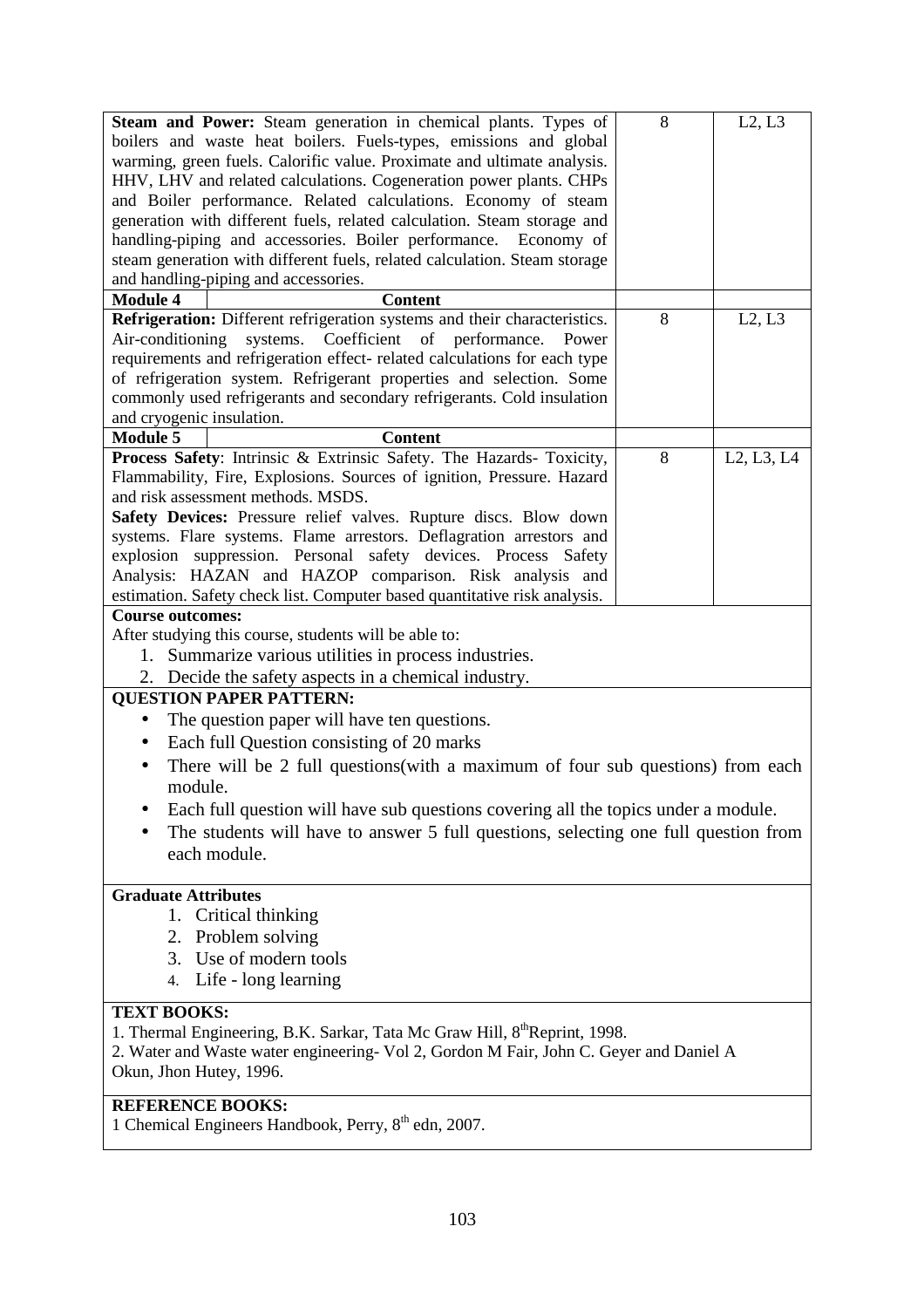| MULTICOMPONENT DISTILLATION       |  |         |                   |  |    |  |
|-----------------------------------|--|---------|-------------------|--|----|--|
| <b>Subject Code</b>               |  | 17CH832 | <b>CIE Marks</b>  |  | 40 |  |
| <b>No. of Lecture Hrs/Week</b>    |  | 03      | <b>SEE Marks</b>  |  | 60 |  |
| <b>Total No. of Lecture Hours</b> |  | 40      | <b>Exam Hours</b> |  | 03 |  |
| <b>Credits</b>                    |  | 03      |                   |  |    |  |

**Course Objectives:** 

The students will

- 1. Understand the concept of distillation applicable to multi-component systems.
- 2. Calculate parameters for multicomponent distillation
- 3. Be able to optimize process conditions.
- 4. Design multicomponent distillation systems.

**Revised Bloom's Taxonomy Levels:** L1 – Remembering, L2 – Understanding, L3 – Applying, L4 – Analyzing, L5 – Evaluating, and L6 - Creating

| <b>Modules</b>                                               |                                                                         | Teaching | <b>Blooms</b>                                    |  |  |
|--------------------------------------------------------------|-------------------------------------------------------------------------|----------|--------------------------------------------------|--|--|
|                                                              |                                                                         | Hours    | Taxonomy                                         |  |  |
| <b>Module 1</b>                                              | <b>Content</b>                                                          |          |                                                  |  |  |
|                                                              | Introduction: Phase Equilibrium for Multi component distillation.       | 8        | L1, L2, L3                                       |  |  |
|                                                              | Thermodynamic relationships for multi component mixture, prediction     |          |                                                  |  |  |
| of phase equilibrium.                                        |                                                                         |          |                                                  |  |  |
|                                                              | Phase Equilibria: Use of fugacities and activities. Introduction to the |          |                                                  |  |  |
|                                                              | method of convergence characteristics. The Theta method for             |          |                                                  |  |  |
| converging                                                   | temperature. Profile-Development $\&$ application<br>to                 |          |                                                  |  |  |
|                                                              | conventional distillation columns. The 2N Newton-Raphson method-        |          |                                                  |  |  |
| Introduction and the                                         | Algorithm.<br>The method of successive                                  |          |                                                  |  |  |
| approximations.                                              |                                                                         |          |                                                  |  |  |
| <b>Module 2</b>                                              | <b>Content</b>                                                          |          |                                                  |  |  |
|                                                              | Multicomponent Distillation: Azeotropic and extractive distillation     | 8        | L1, L2, L3                                       |  |  |
|                                                              | process qualitative & quantitative estimations characteristics and      |          |                                                  |  |  |
| applications.                                                |                                                                         |          |                                                  |  |  |
| Phase Behavior                                               | at Constant Pressure:<br>Homogeneous<br>and                             |          |                                                  |  |  |
| heterogeneous azeotropes.                                    |                                                                         |          |                                                  |  |  |
| <b>Module 3</b>                                              | <b>Content</b>                                                          |          |                                                  |  |  |
|                                                              | Reactive Distillation: Distillation accompanied by chemical reaction.   | 8        | L <sub>2</sub> , L <sub>4</sub> , L <sub>5</sub> |  |  |
|                                                              | Application of the theta method of convergence in reactive method.      |          |                                                  |  |  |
|                                                              |                                                                         |          |                                                  |  |  |
| <b>Module 4</b>                                              | <b>Content</b>                                                          |          |                                                  |  |  |
|                                                              | Reactive Distillation: Formulation of N[r+2] Newton Rapson method.      | 8        | L2, L3, L5                                       |  |  |
|                                                              | Typical Engineering calculations,                                       |          |                                                  |  |  |
| <b>Module 5</b>                                              | <b>Content</b>                                                          |          |                                                  |  |  |
|                                                              | Complex Mixture: Determination of minimum number of stages              | 8        | L3, L4, L5                                       |  |  |
|                                                              | required to effect a specified Separation Complex Mixture: Optimum      |          |                                                  |  |  |
|                                                              | and economic design of distillation column for the complex mixtures.    |          |                                                  |  |  |
|                                                              |                                                                         |          |                                                  |  |  |
| <b>Course outcomes:</b>                                      |                                                                         |          |                                                  |  |  |
| After studying this course, students will be able to:        |                                                                         |          |                                                  |  |  |
| 1. Understand the principles of Multicomponent distillation. |                                                                         |          |                                                  |  |  |
| 2. Calculate process parameters.                             |                                                                         |          |                                                  |  |  |
|                                                              | 3. Design multicomponent distillation systems.                          |          |                                                  |  |  |

#### **QUESTION PAPER PATTERN:**

• The question paper will have ten questions.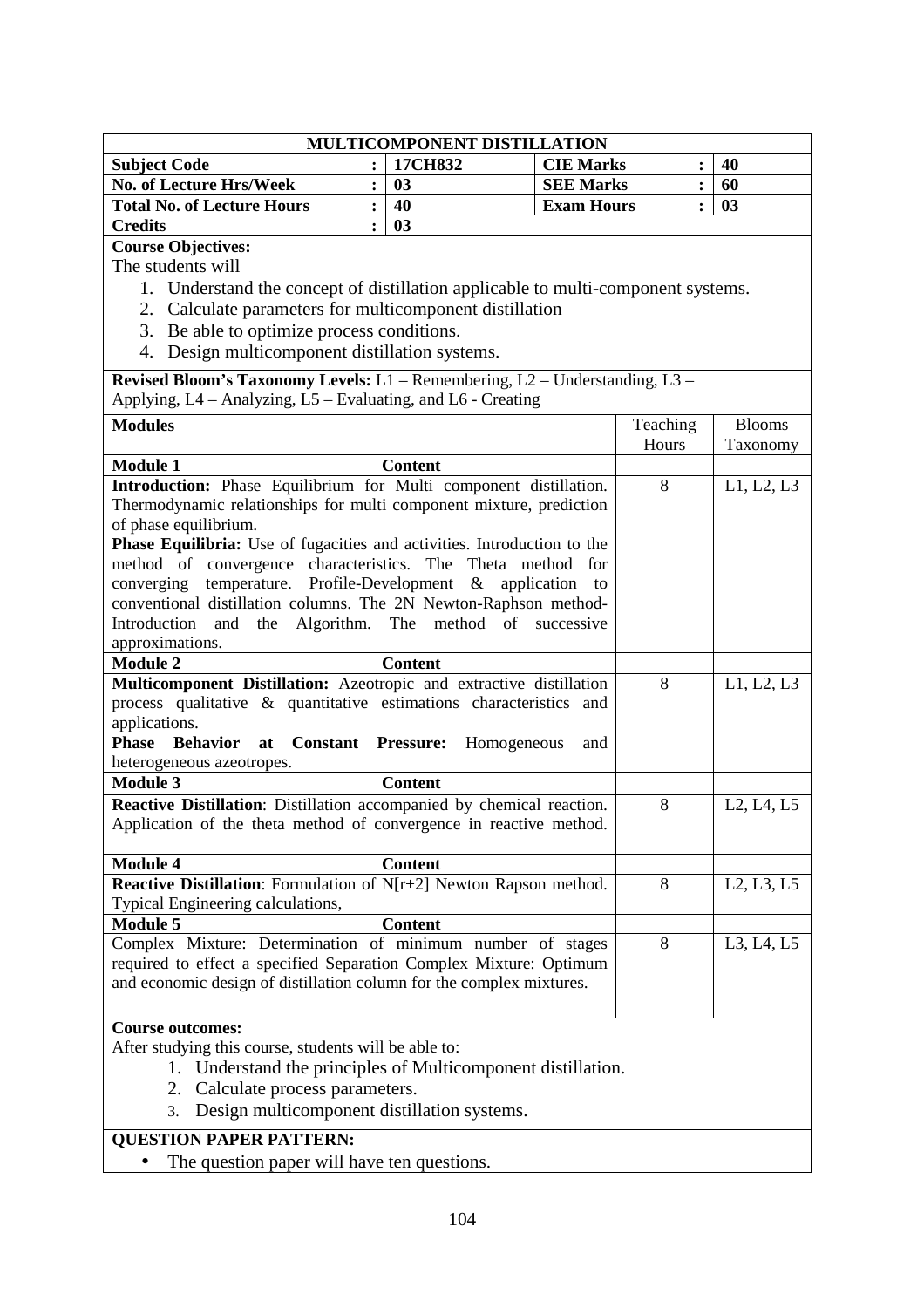- Each full Question consisting of 20 marks
- There will be 2 full questions(with a maximum of four sub questions) from each module.
- Each full question will have sub questions covering all the topics under a module.
- The students will have to answer 5 full questions, selecting one full question from each module.

#### **Graduate Attributes**

- 1. Critical Thinking
- 2. Problem solving
- 3. Use of modern tools
- 4. Life long Learning

#### **TEXT BOOKS:**

 $\overline{\phantom{a}}$ 

1. Fundamentals of multicomponent distillation, C.D. Holland, McGraw Hill, 1997.

2. Separation processes, C.J. King, 2<sup>nd</sup>edn, Tata McGraw Hill, 1980.

## **REFERENCE BOOKS:**

1. Distillation, Van Winkel, McGraw Hill, 1967.

2. Distillation Engineering, R. Billet, Chem. Publ. Co., NY, 1979.

| <b>Subject Code</b>                                                        |                                                                             | $\ddot{\cdot}$ | 17CH833        | <b>CIE Marks</b>  |          | $\ddot{\cdot}$ | 40            |
|----------------------------------------------------------------------------|-----------------------------------------------------------------------------|----------------|----------------|-------------------|----------|----------------|---------------|
| <b>No. of Lecture Hrs/Week</b>                                             |                                                                             |                | 03             | <b>SEE Marks</b>  |          | $\ddot{\cdot}$ | 60            |
|                                                                            | <b>Total No. of Lecture Hours</b>                                           | $\bullet$      | 40             | <b>Exam Hours</b> |          | $\bullet$      | 03            |
| <b>Credits</b>                                                             |                                                                             | $\bullet$      | 03             |                   |          |                |               |
| <b>Course Objectives:</b>                                                  |                                                                             |                |                |                   |          |                |               |
| Students will                                                              |                                                                             |                |                |                   |          |                |               |
|                                                                            | 1. Understand the various sources of alternative energies.                  |                |                |                   |          |                |               |
|                                                                            | 2. Study the design equations for energy devices.                           |                |                |                   |          |                |               |
| 3.                                                                         | Design energy systems.                                                      |                |                |                   |          |                |               |
|                                                                            | Revised Bloom's Taxonomy Levels: L1 - Remembering, L2 - Understanding, L3 - |                |                |                   |          |                |               |
|                                                                            | Applying, L4 – Analyzing, L5 – Evaluating, and L6 - Creating                |                |                |                   |          |                |               |
| <b>Modules</b>                                                             |                                                                             |                |                |                   | Teaching |                | <b>Blooms</b> |
|                                                                            |                                                                             |                |                |                   | Hours    |                | Taxonomy      |
| <b>Module 1</b>                                                            |                                                                             |                | <b>Content</b> |                   |          |                |               |
|                                                                            | Energy Sources: Conventional energy sources; non-conventional               |                |                |                   | 8        |                | L1, L2, L3    |
| energy sources; advantages; limitations.                                   |                                                                             |                |                |                   |          |                |               |
| <b>Solar Energy:</b> Solar radiation and its measurement – solar constant, |                                                                             |                |                |                   |          |                |               |
|                                                                            |                                                                             |                |                |                   |          |                |               |
|                                                                            | solar radiation at earth's surface, solar radiation geometry, solar         |                |                |                   |          |                |               |
|                                                                            | radiation measurement. Introduction to solar energy. Applications -         |                |                |                   |          |                |               |
|                                                                            | solar water heating, space heating, space cooling, solar thermal electric   |                |                |                   |          |                |               |
|                                                                            | conversion. Agriculture and industrial process heating, solar distillation, |                |                |                   |          |                |               |
| <b>Module 2</b>                                                            | solar pumping, solar cooking.                                               |                |                |                   |          |                |               |

**ENERGY TECHNOLOGY** 

ヿ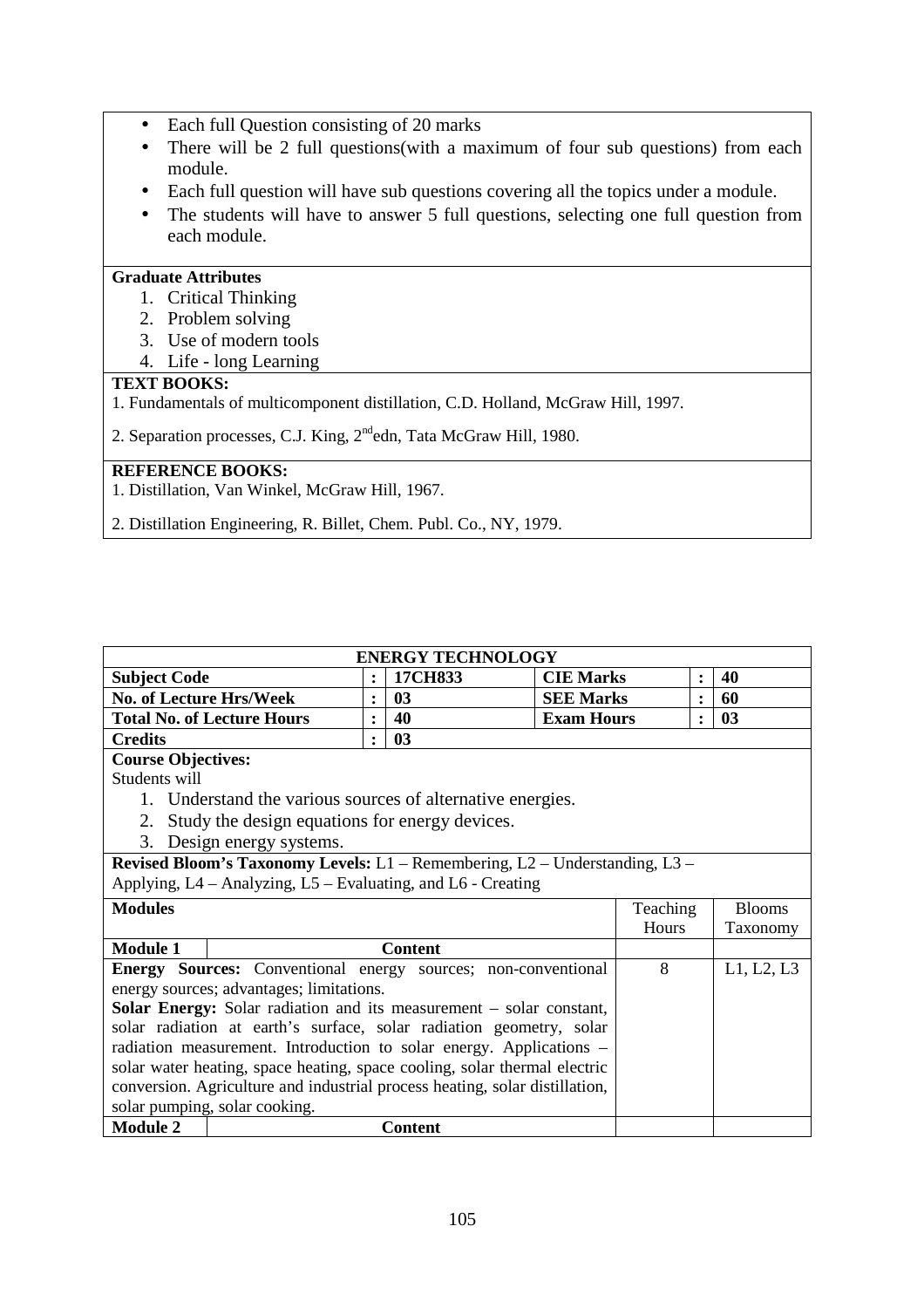| Energy from Biomass (Bio Gas): Introduction. Biomass conversion                                                                               | 8 | L1, L2, L3                                       |  |  |  |  |  |  |
|-----------------------------------------------------------------------------------------------------------------------------------------------|---|--------------------------------------------------|--|--|--|--|--|--|
| Technologies. Wet processes. Dry processes. Biogas generation. Factors                                                                        |   |                                                  |  |  |  |  |  |  |
| affecting bio digestion or generation of gas. Classification of biogas                                                                        |   |                                                  |  |  |  |  |  |  |
| plants. Advantages and disadvantages of floating drum plant.                                                                                  |   |                                                  |  |  |  |  |  |  |
| Advantages and disadvantages of fixed dome type plant. Types of                                                                               |   |                                                  |  |  |  |  |  |  |
| biogas plants (KVIC model & Janata model). Selection of site for                                                                              |   |                                                  |  |  |  |  |  |  |
| biogas plant.                                                                                                                                 |   |                                                  |  |  |  |  |  |  |
| <b>Module 3</b><br><b>Content</b>                                                                                                             |   |                                                  |  |  |  |  |  |  |
| Bio-Energy (Thermal Conversion): Methods of obtaining energy                                                                                  | 8 | L <sub>2</sub> , L <sub>4</sub> , L <sub>5</sub> |  |  |  |  |  |  |
| biomass.<br>Biodiesel,<br>Thermal gasification<br>of biomass.<br>from                                                                         |   |                                                  |  |  |  |  |  |  |
| Classification of biomass gasifiers. Chemistry of gasification process.                                                                       |   |                                                  |  |  |  |  |  |  |
| Applications of the gasifiers.                                                                                                                |   |                                                  |  |  |  |  |  |  |
| Wind Energy: Introduction. Basic components of WECS (wind energy                                                                              |   |                                                  |  |  |  |  |  |  |
| conversion system). Classification of WECS. Types of wind machines-<br>horizontal axis machines, vertical axis machines. Applications of wind |   |                                                  |  |  |  |  |  |  |
|                                                                                                                                               |   |                                                  |  |  |  |  |  |  |
| energy.<br><b>Module 4</b><br><b>Content</b>                                                                                                  |   |                                                  |  |  |  |  |  |  |
| Energy from the Oceans: Introduction. Ocean thermal electric                                                                                  | 8 | L2, L3, L5                                       |  |  |  |  |  |  |
| conversion (OTEC). Methods of ocean thermal electric power                                                                                    |   |                                                  |  |  |  |  |  |  |
| generation. Open cycle OTEC system. Closed or Anderson OTEC                                                                                   |   |                                                  |  |  |  |  |  |  |
| cycle, hybrid cycle. Application of energy from oceans, Basic principles                                                                      |   |                                                  |  |  |  |  |  |  |
| of tidal power. Components of tidal power plants. Operation methods of                                                                        |   |                                                  |  |  |  |  |  |  |
| utilization of tidal energy. Advantages and limitations of tidal power                                                                        |   |                                                  |  |  |  |  |  |  |
| generation. Applications of tidal energy.                                                                                                     |   |                                                  |  |  |  |  |  |  |
| <b>Module 5</b><br><b>Content</b>                                                                                                             |   |                                                  |  |  |  |  |  |  |
| Conventional Fuels: Introduction. Classification of solid liquid                                                                              | 8 | L3, L4, L5                                       |  |  |  |  |  |  |
| gaseous fuels. Calorific value. Characteristics of good fuels. Processing                                                                     |   |                                                  |  |  |  |  |  |  |
| of fuels Comparison between solid, liquid and gaseous fuels. Fuel                                                                             |   |                                                  |  |  |  |  |  |  |
| Burners.                                                                                                                                      |   |                                                  |  |  |  |  |  |  |
| <b>Course outcomes:</b>                                                                                                                       |   |                                                  |  |  |  |  |  |  |
| After studying this course, students will be able to:                                                                                         |   |                                                  |  |  |  |  |  |  |
| 1. Understand the different alternative energy sources.                                                                                       |   |                                                  |  |  |  |  |  |  |
| 2. Calculate different parameters for energy calculations.                                                                                    |   |                                                  |  |  |  |  |  |  |
| 3. Design energy systems.                                                                                                                     |   |                                                  |  |  |  |  |  |  |
| <b>QUESTION PAPER PATTERN:</b>                                                                                                                |   |                                                  |  |  |  |  |  |  |
| The question paper will have ten questions.                                                                                                   |   |                                                  |  |  |  |  |  |  |
| Each full Question consisting of 20 marks                                                                                                     |   |                                                  |  |  |  |  |  |  |
| There will be 2 full questions(with a maximum of four sub questions) from each                                                                |   |                                                  |  |  |  |  |  |  |
| module.                                                                                                                                       |   |                                                  |  |  |  |  |  |  |
| Each full question will have sub questions covering all the topics under a module.                                                            |   |                                                  |  |  |  |  |  |  |
| The students will have to answer 5 full questions, selecting one full question from                                                           |   |                                                  |  |  |  |  |  |  |
| each module.                                                                                                                                  |   |                                                  |  |  |  |  |  |  |
|                                                                                                                                               |   |                                                  |  |  |  |  |  |  |
| <b>Graduate Attributes</b>                                                                                                                    |   |                                                  |  |  |  |  |  |  |
| 1. Critical thinking                                                                                                                          |   |                                                  |  |  |  |  |  |  |
| 2. Problem solving                                                                                                                            |   |                                                  |  |  |  |  |  |  |
| 3. Use of modern tools                                                                                                                        |   |                                                  |  |  |  |  |  |  |
| 4. Research skill                                                                                                                             |   |                                                  |  |  |  |  |  |  |
| 5. Life-long learning                                                                                                                         |   |                                                  |  |  |  |  |  |  |
| <b>TEXT BOOKS:</b>                                                                                                                            |   |                                                  |  |  |  |  |  |  |
| 1. Non-Conventional Energy Sources, G.D. Rai, 4 <sup>th</sup> edn, Khanna Publications, 2 <sup>nd</sup> Reprint, 1997.                        |   |                                                  |  |  |  |  |  |  |
| 2. Engineering Chemistry, P.C. Jain & M. Jain, 10 <sup>th</sup> edn, Dhanpat Rai & Sons, 3 <sup>rd</sup> Reprint, 1995.                       |   |                                                  |  |  |  |  |  |  |
|                                                                                                                                               |   |                                                  |  |  |  |  |  |  |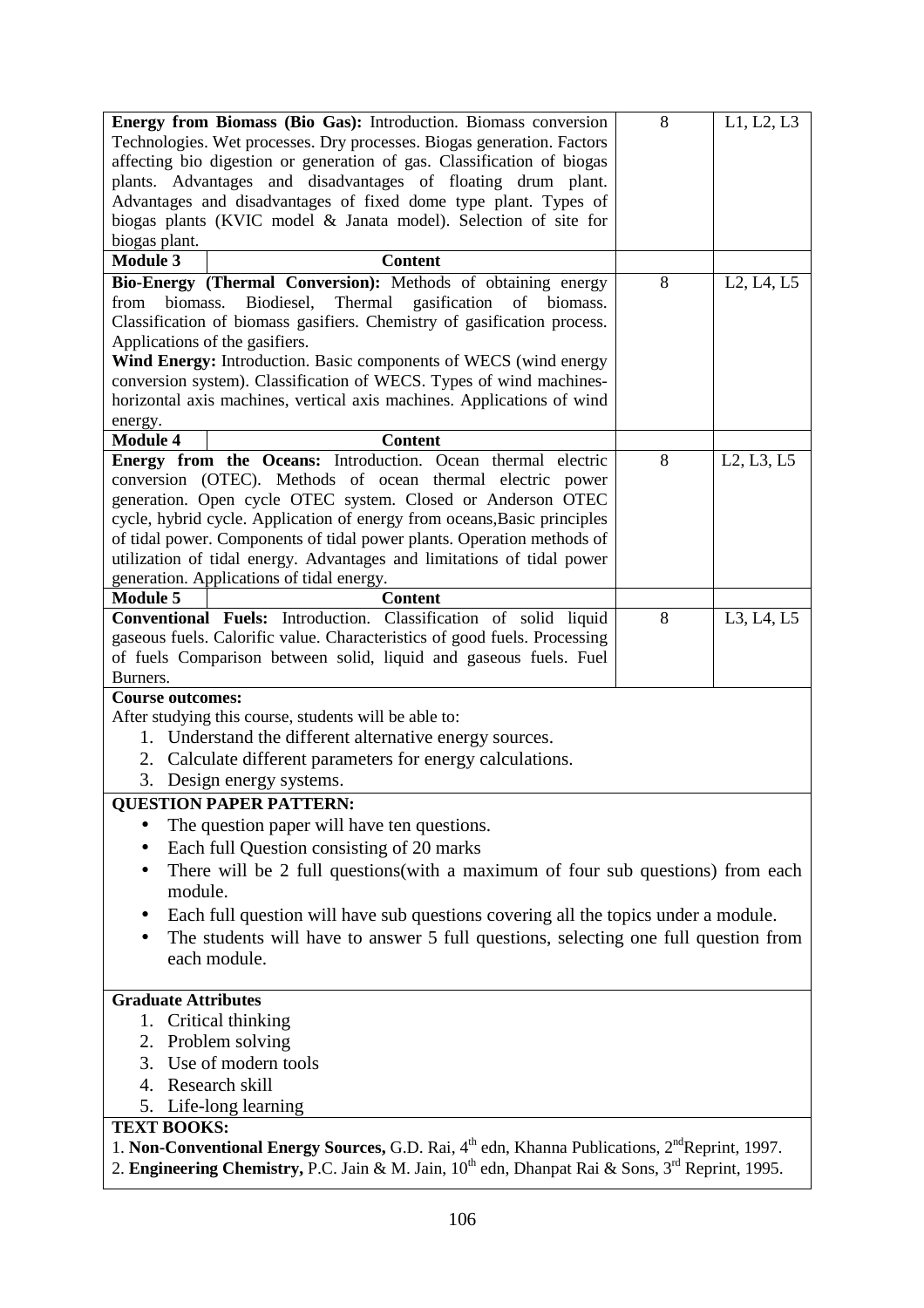**REFERENCE BOOKS:** 

1. **Solar Energy, Second Edition, S.P. Sukhatme, 3<sup>rd</sup>Reprint, Tata McGraw Hill, New Delhi, 1998.** 2. **Solar Energy Utilization, G.D. Rai**, 4<sup>th</sup> edn, Khanna Publications, 2006.

|                                                                                                                                             | INTERFACIAL PHENOMENA AND SURFACE ENGINEERING                               |                |                                                |                   |          |                |                                                  |
|---------------------------------------------------------------------------------------------------------------------------------------------|-----------------------------------------------------------------------------|----------------|------------------------------------------------|-------------------|----------|----------------|--------------------------------------------------|
| <b>Subject Code</b>                                                                                                                         |                                                                             | $\ddot{\cdot}$ | 17CH834                                        | <b>CIE Marks</b>  |          |                | 40                                               |
| <b>No. of Lecture Hrs/Week</b>                                                                                                              |                                                                             | :              | 03                                             | <b>SEE Marks</b>  |          | :              | 60                                               |
|                                                                                                                                             | <b>Total No. of Lecture Hours</b>                                           | $\ddot{\cdot}$ | 40                                             | <b>Exam Hours</b> |          | $\ddot{\cdot}$ | 03                                               |
| <b>Credits</b>                                                                                                                              |                                                                             | $\ddot{\cdot}$ | 03                                             |                   |          |                |                                                  |
| <b>Course Objectives:</b>                                                                                                                   |                                                                             |                |                                                |                   |          |                |                                                  |
| The students will                                                                                                                           |                                                                             |                |                                                |                   |          |                |                                                  |
| 1.                                                                                                                                          | Understand the concept of interfacial phenomena.                            |                |                                                |                   |          |                |                                                  |
| 2.                                                                                                                                          | Understand surfactant applications.                                         |                |                                                |                   |          |                |                                                  |
| 3.                                                                                                                                          | Calculate thermodynamic parameters for interfaces.                          |                |                                                |                   |          |                |                                                  |
| 4.                                                                                                                                          | Evaluate criteria for spreading of liquids.                                 |                |                                                |                   |          |                |                                                  |
|                                                                                                                                             | Revised Bloom's Taxonomy Levels: L1 - Remembering, L2 - Understanding, L3 - |                |                                                |                   |          |                |                                                  |
|                                                                                                                                             | Applying, L4 - Analyzing, L5 - Evaluating, and L6 - Creating                |                |                                                |                   |          |                |                                                  |
| <b>Modules</b>                                                                                                                              |                                                                             |                |                                                |                   | Teaching |                | <b>Blooms</b>                                    |
|                                                                                                                                             |                                                                             |                |                                                |                   | Hours    |                | Taxonomy                                         |
| <b>Module 1</b>                                                                                                                             |                                                                             |                | <b>Content</b>                                 |                   |          |                |                                                  |
|                                                                                                                                             | Introduction: Concept of Interface and its formation with examples.         |                |                                                |                   | 8        |                | L1, L2, L3                                       |
|                                                                                                                                             | Mechanical and Thermodynamic approaches to Interface. Equivalence           |                |                                                |                   |          |                |                                                  |
|                                                                                                                                             | in the concepts of surface energy and surface tension. Applications.        |                |                                                |                   |          |                |                                                  |
|                                                                                                                                             | Excess Pressure: Generalized equation for excess pressure across a          |                |                                                |                   |          |                |                                                  |
| curved surface- the equation of Young and Laplace. Pressure jump                                                                            |                                                                             |                |                                                |                   |          |                |                                                  |
| across cylindrical surface, flat surface. Vapor pressure of a drop.                                                                         |                                                                             |                |                                                |                   |          |                |                                                  |
| Solubility of drops. Ostwald ripening. Capillary condensation. Super                                                                        |                                                                             |                |                                                |                   |          |                |                                                  |
| saturation. Nucleation.                                                                                                                     |                                                                             |                |                                                |                   |          |                |                                                  |
| <b>Module 2</b>                                                                                                                             |                                                                             |                | <b>Content</b>                                 |                   |          |                |                                                  |
|                                                                                                                                             | Thermodynamics of Interfaces: Thermodynamic treatment                       |                |                                                | of                | 8        |                | L <sub>2</sub> , L <sub>3</sub> , L <sub>4</sub> |
|                                                                                                                                             | interfaces. Free energy at interface. Temperature dependence of the         |                |                                                |                   |          |                |                                                  |
|                                                                                                                                             | surface tension. Effect of pressure on interfacial tension. Effect of       |                |                                                |                   |          |                |                                                  |
|                                                                                                                                             | curvature on surface tension. Thermodynamics of binary systems-Gibbs        |                |                                                |                   |          |                |                                                  |
|                                                                                                                                             | Equation. Surface excess concept. Verification of Gibbs equation.           |                |                                                |                   |          |                |                                                  |
|                                                                                                                                             | Gibbs monolayers. The electrical double layer. Stern treatment of           |                |                                                |                   |          |                |                                                  |
|                                                                                                                                             | electrical double layer. Free energy of a diffused double layer.            |                |                                                |                   |          |                |                                                  |
| <b>Module 3</b>                                                                                                                             | Repulsion between two plane double layers.                                  |                | <b>Content</b>                                 |                   |          |                |                                                  |
|                                                                                                                                             |                                                                             |                |                                                |                   | 8        |                |                                                  |
| <b>Surface Tension:</b>                                                                                                                     |                                                                             |                | Definition Cause for existence, Capillary rise |                   |          |                | L <sub>2</sub> , L <sub>4</sub> , L <sub>5</sub> |
| method. Drop weight method, Wilhelm plate method, du Nuoy method.                                                                           |                                                                             |                |                                                |                   |          |                |                                                  |
| Methods based on shape of static drops or bubbles. Dynamic methods-<br>Flow and capillary waves. Colloidal dispersions. Combined attractive |                                                                             |                |                                                |                   |          |                |                                                  |
| and electrical interaction-DLVO theory. Kinetics of coagulation                                                                             |                                                                             |                |                                                |                   |          |                |                                                  |
| <b>Module 4</b>                                                                                                                             |                                                                             |                | <b>Content</b>                                 |                   |          |                |                                                  |
|                                                                                                                                             | Surface Wetting Fundamentals and Contact Angles: Work of adhesion,          |                |                                                |                   | 8        |                | L2, L3, L5                                       |
|                                                                                                                                             | cohesion. Criteria for spreading of liquids. Kinetics of spreading. Lens    |                |                                                |                   |          |                |                                                  |
| formation- three phase systems. Young's equation. Neumann triangle.                                                                         |                                                                             |                |                                                |                   |          |                |                                                  |
| Theories of equilibrium contact angles. Contact angle hysteresis                                                                            |                                                                             |                |                                                |                   |          |                |                                                  |
| <b>Module 5</b>                                                                                                                             |                                                                             |                | <b>Content</b>                                 |                   |          |                |                                                  |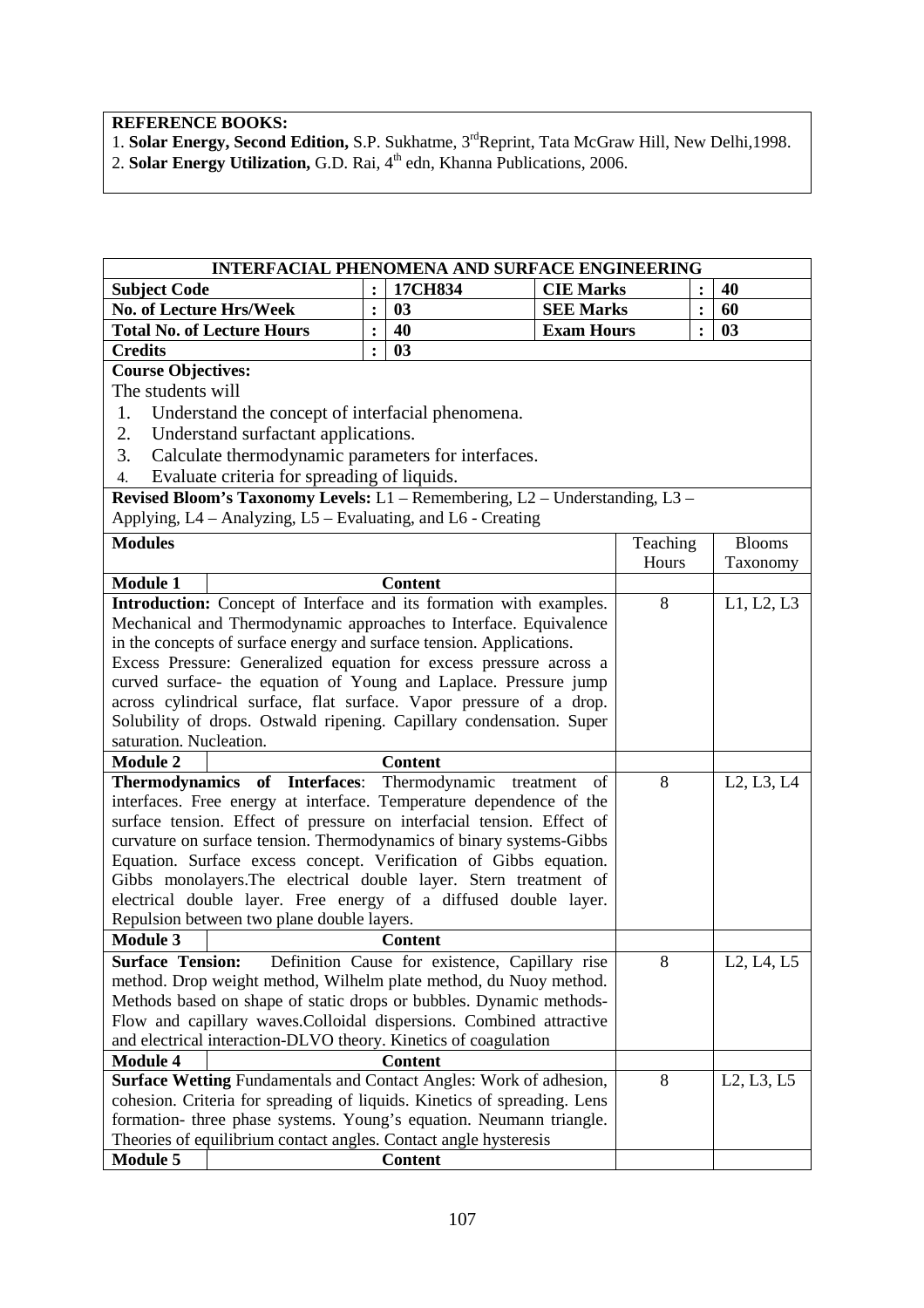| Surfactants: Anionic and nonionic. Other phases involving surfactant<br>aggregates. Surface films of insoluble surfactants. Thermodynamics of<br>micro emulsions. Phase behavior of oil-water surfactant. Effect of<br>composition changes. Applications of surfactants-emulsions and<br>detergency. Interfacial stability. Damping of capillary wave motion by<br>insoluble surfactants. Stability and wave motion of thin liquid films<br>foams. Interfacial stability for fluids in motion. | 8 | L3, L4, L5 |
|------------------------------------------------------------------------------------------------------------------------------------------------------------------------------------------------------------------------------------------------------------------------------------------------------------------------------------------------------------------------------------------------------------------------------------------------------------------------------------------------|---|------------|
| <b>Course outcomes:</b>                                                                                                                                                                                                                                                                                                                                                                                                                                                                        |   |            |
| After studying this course, students will be able to:                                                                                                                                                                                                                                                                                                                                                                                                                                          |   |            |
| 1. Understand principles of surface engineering.                                                                                                                                                                                                                                                                                                                                                                                                                                               |   |            |
| 2. Calculate thermodynamic parameters for surface wetting.                                                                                                                                                                                                                                                                                                                                                                                                                                     |   |            |
| 3. Understand principles of surfactants.                                                                                                                                                                                                                                                                                                                                                                                                                                                       |   |            |
|                                                                                                                                                                                                                                                                                                                                                                                                                                                                                                |   |            |
| <b>QUESTION PAPER PATTERN:</b>                                                                                                                                                                                                                                                                                                                                                                                                                                                                 |   |            |
| The question paper will have ten questions.<br>$\bullet$                                                                                                                                                                                                                                                                                                                                                                                                                                       |   |            |
|                                                                                                                                                                                                                                                                                                                                                                                                                                                                                                |   |            |
| Each full Question consisting of 20 marks<br>$\bullet$                                                                                                                                                                                                                                                                                                                                                                                                                                         |   |            |
| There will be 2 full questions (with a maximum of four sub questions) from each<br>$\bullet$                                                                                                                                                                                                                                                                                                                                                                                                   |   |            |
| module.                                                                                                                                                                                                                                                                                                                                                                                                                                                                                        |   |            |
| Each full question will have sub questions covering all the topics under a module.<br>٠                                                                                                                                                                                                                                                                                                                                                                                                        |   |            |
| The students will have to answer 5 full questions, selecting one full question from                                                                                                                                                                                                                                                                                                                                                                                                            |   |            |
| each module.                                                                                                                                                                                                                                                                                                                                                                                                                                                                                   |   |            |
|                                                                                                                                                                                                                                                                                                                                                                                                                                                                                                |   |            |
| <b>Graduate Attributes</b>                                                                                                                                                                                                                                                                                                                                                                                                                                                                     |   |            |
| 1. Critical Thinking                                                                                                                                                                                                                                                                                                                                                                                                                                                                           |   |            |
| 2. Problem solving                                                                                                                                                                                                                                                                                                                                                                                                                                                                             |   |            |
| 3. Use of modern tools                                                                                                                                                                                                                                                                                                                                                                                                                                                                         |   |            |
| 4. Research Skill                                                                                                                                                                                                                                                                                                                                                                                                                                                                              |   |            |
| 5. Life-long learning                                                                                                                                                                                                                                                                                                                                                                                                                                                                          |   |            |
| <b>TEXT BOOKS:</b>                                                                                                                                                                                                                                                                                                                                                                                                                                                                             |   |            |
| 1. Interfacial Phenomena, Equilibrium and Dynamic Effects, C.A. Miller & P. Niyogi, Vol.                                                                                                                                                                                                                                                                                                                                                                                                       |   |            |
| 17, Marshal Deckder, 1985.                                                                                                                                                                                                                                                                                                                                                                                                                                                                     |   |            |
| 2. Physical Chemistry of Surfaces, A.W. Adamson, John Wiley, 5th edn, 1997.                                                                                                                                                                                                                                                                                                                                                                                                                    |   |            |
| <b>REFERENCE BOOKS:</b>                                                                                                                                                                                                                                                                                                                                                                                                                                                                        |   |            |
| 1. Surface Activity, Millet J.L., 2 <sup>nd</sup> edn, Van Nostrad, 1961.                                                                                                                                                                                                                                                                                                                                                                                                                      |   |            |
|                                                                                                                                                                                                                                                                                                                                                                                                                                                                                                |   |            |

2. Surface Active Chemicals - Garrett H.E., Pergamom Press, 1974.

| <b>INTERNSHIP/PROFESSIONAL PRACTICE</b>                                                                            |   |                          |                   |                |    |  |  |
|--------------------------------------------------------------------------------------------------------------------|---|--------------------------|-------------------|----------------|----|--|--|
| <b>Subject Code</b>                                                                                                | ٠ | 17CH84                   | <b>CIE Marks</b>  | $\ddot{\cdot}$ | 50 |  |  |
| <b>Exam Hours</b>                                                                                                  |   | 03                       | <b>SEE Marks</b>  | ٠              | 50 |  |  |
| No. of Lecture Hrs/Week                                                                                            | ٠ | <b>Industry Oriented</b> | <b>Exam Hours</b> | ٠              | 03 |  |  |
| <b>Credits</b>                                                                                                     |   | $\mathbf{02}$            |                   |                |    |  |  |
| The students should undergo in-plant training in any chemical industry or in a reputed research                    |   |                          |                   |                |    |  |  |
| laboratory with pilot plant facility. This shall be for a minimum period of two weeks during the                   |   |                          |                   |                |    |  |  |
| vacation of sixth or seventh semester. If it is not possible, the students may be permitted to go on               |   |                          |                   |                |    |  |  |
| industrial visit for a period of two weeks and they should visit a minimum of five major chemical                  |   |                          |                   |                |    |  |  |
| industries. Each student should submit a report separately at the beginning of the 8 <sup>th</sup> semester, which |   |                          |                   |                |    |  |  |
| is evaluated by a committee constituted by the HOD for internal assessment an external examiner                    |   |                          |                   |                |    |  |  |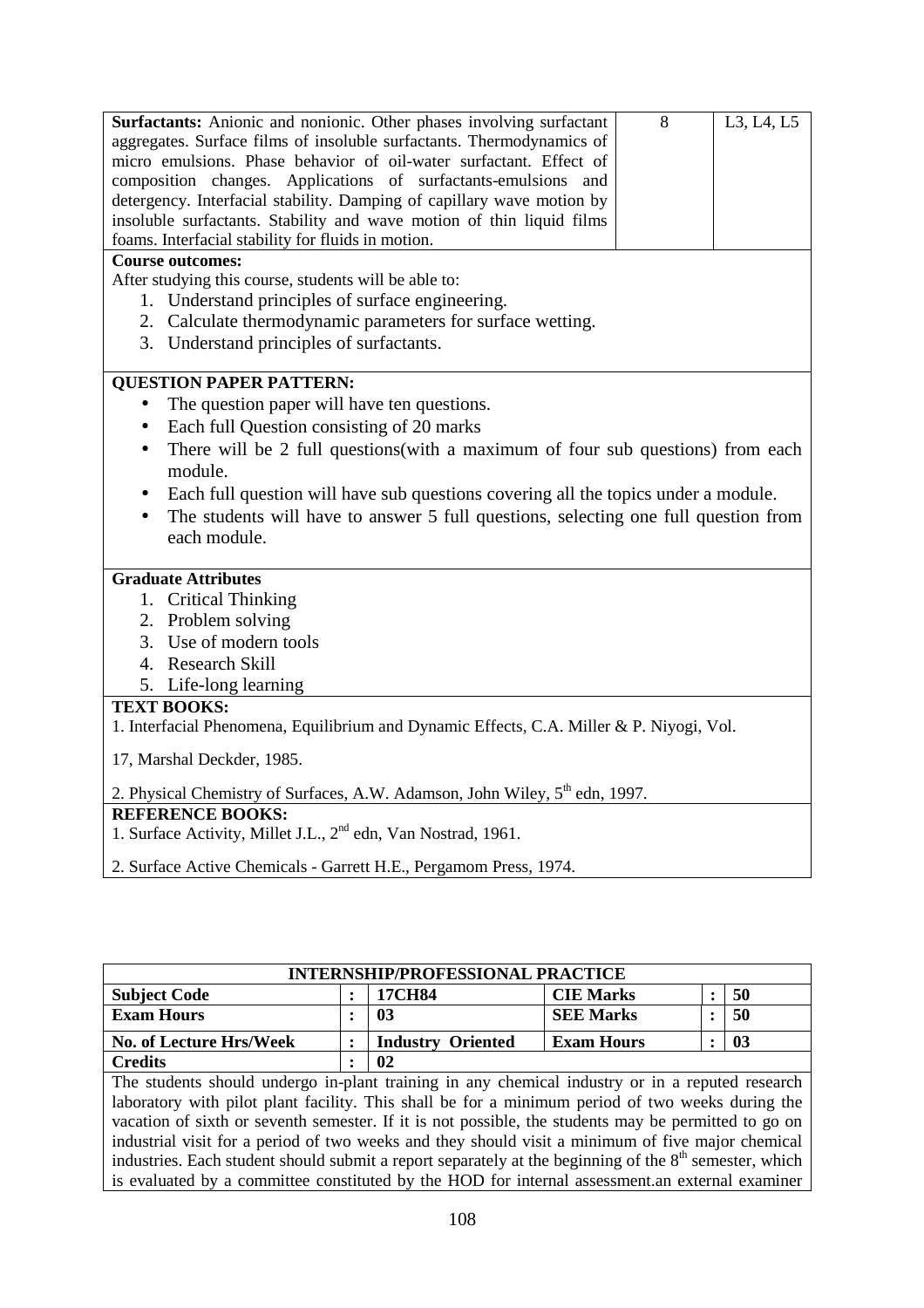has to be called for viva-voce and internal guide together with external examiner should evaluate the performance as examination. The student has to give a presentation on in-plant training or industrial visit to the external and internal examiners and answer for queries.

# **Course outcomes:**

After studying this course, students will be able to:

- 1. Prepare reports and compile data.
- 2. Prepare presentation and communicate findings to audience.

# **Graduate Attributes**

- 1. Critical thinking
- 2. Usages of modern tools
- 3. Collaborative and multidisciplinary work
- 4. Life long learning

| <b>PROJECT WORK -II</b>        |  |                |                   |  |            |  |  |
|--------------------------------|--|----------------|-------------------|--|------------|--|--|
| <b>Subject Code</b>            |  | <b>17CHP85</b> | <b>CIE Marks</b>  |  | <b>100</b> |  |  |
| <b>No. of Lecture Hrs/Week</b> |  | 06             | <b>SEE Marks</b>  |  | 100        |  |  |
|                                |  |                | <b>Exam Hours</b> |  | 03         |  |  |
| <b>Credits</b>                 |  | 06             |                   |  |            |  |  |

Course Objectives:

Students will

- 1. Learn to plan and perform experiments related to project work.
- 2. Learn to compile data and analyze.
- 3. Learn to publish data in reputed journals.
- 4. Learn to prepare report of work.

Student has to complete project work and submit thesis(Corrected from guide) at the end of VIII

Semester which should be evaluated as IA Marks by the departmental committee.

Student has to submitproject thesis to the Head of the department through the guide.Evaluation of project report from the VTU by external examiner will be done. The student has to prepare for queries and give a presentation on project work to the External and internal examiners. An external examiner has to be called for viva-voce and internal guide together with external examiner should evaluate the performance as examination.

#### **Course outcomes:**

After studying this course, students will be able to:

- 1. Perform experiments, obtain results, analyze the results and publish in reputed journals.
- 2. Complete project thesis as per the standard format by consulting the guides.

# **Graduate Attributes:**

- 1. Research skill.
- 2. Use of modern skills.
- 3. Project management and finance.